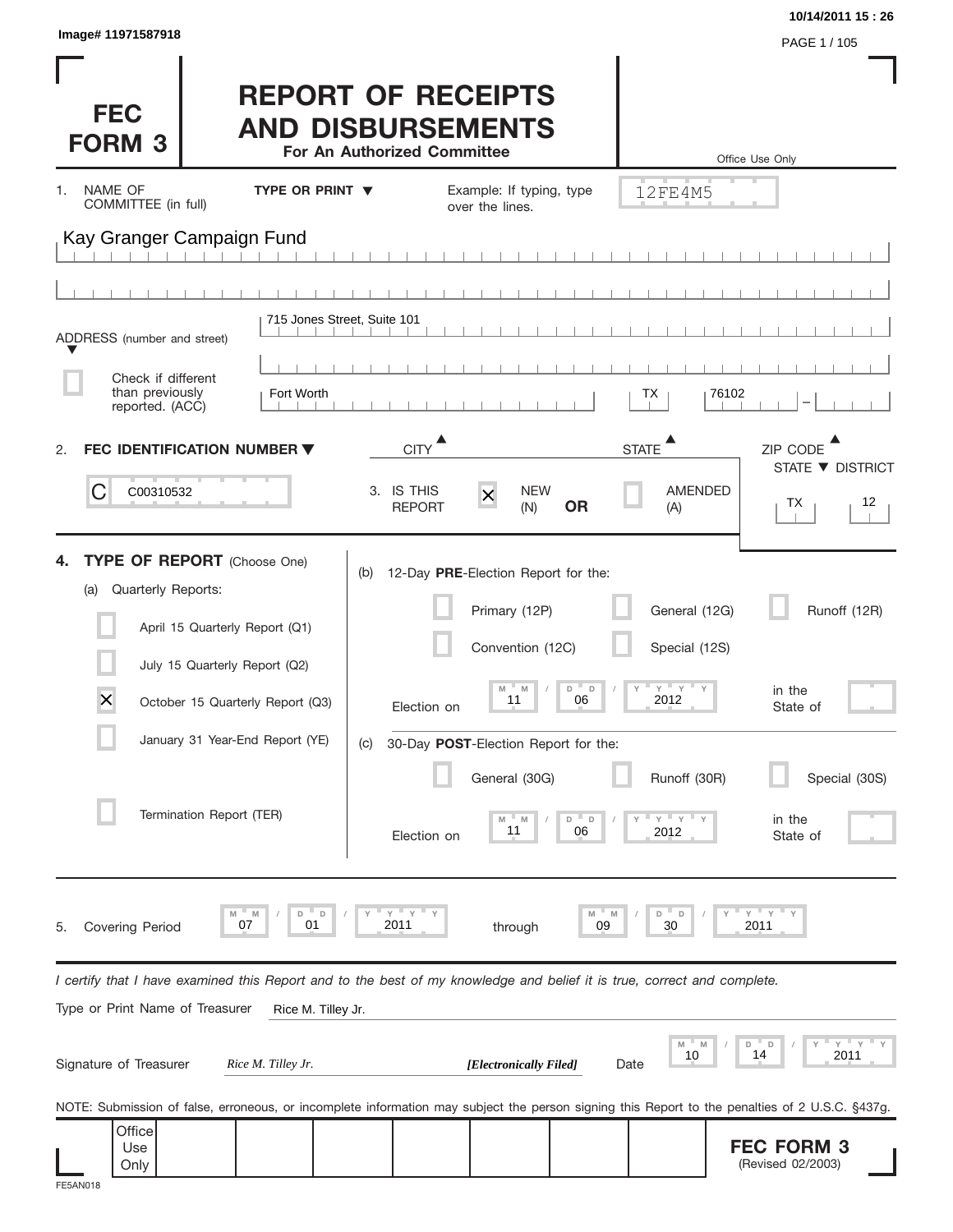|    |     | Image# 11971587919                                                                                  |                                                      |                                                                     |
|----|-----|-----------------------------------------------------------------------------------------------------|------------------------------------------------------|---------------------------------------------------------------------|
|    |     | FEC Form 3 (Revised 02/2003)                                                                        | <b>SUMMARY PAGE</b><br>of Receipts and Disbursements | Page 2                                                              |
|    |     | Write or Type Committee Name<br>Kay Granger Campaign Fund                                           |                                                      |                                                                     |
|    |     | M<br>Report Covering the Period:<br>From:                                                           | $Y$ $Y$<br>M<br>D<br>D<br>07<br>01<br>2011<br>To:    | $_{2011}^{\scriptscriptstyle\rm Y}$<br>M<br>M<br>D<br>D<br>30<br>09 |
| 6. |     | Net Contributions (other than loans)                                                                | <b>COLUMN A</b><br><b>This Period</b>                | <b>COLUMN B</b><br><b>Election Cycle-to-Date</b>                    |
|    | (a) | <b>Total Contributions</b><br>(other than loans) (from Line 11(e))                                  | 157340.00                                            | 606126.89                                                           |
|    | (b) | <b>Total Contribution Refunds</b>                                                                   | 1800.00                                              | 1800.00                                                             |
|    | (C) | Net Contributions (other than loans)<br>(subtract Line 6(b) from Line 6(a))                         | 155540.00                                            | 604326.89                                                           |
| 7. |     | Net Operating Expenditures                                                                          |                                                      |                                                                     |
|    | (a) | <b>Total Operating Expenditures</b>                                                                 | 91236.94                                             | 395215.59                                                           |
|    | (b) | Total Offsets to Operating<br>Expenditures (from Line 14)                                           | 500.00                                               | 2093.00                                                             |
|    | (C) | Net Operating Expenditures<br>(subtract Line 7(b) from Line 7(a))                                   | 90736.94                                             | 393122.59                                                           |
| 8. |     | Cash on Hand at Close of<br>Reporting Period (from Line 27)                                         | 314829.97                                            |                                                                     |
| 9. |     | Debts and Obligations Owed TO<br>the Committee (Itemize all on<br>Schedule C and/or Schedule D)     | 0.00                                                 |                                                                     |
|    |     | 10. Debts and Obligations Owed BY<br>the Committee (Itemize all on<br>Schedule C and/or Schedule D) | 7918.86                                              |                                                                     |

## **For further information contact:**

Federal Election Commission 999 E Street, NW Washington, DC 20463

> Toll Free 800-424-9530 Local 202-694-1100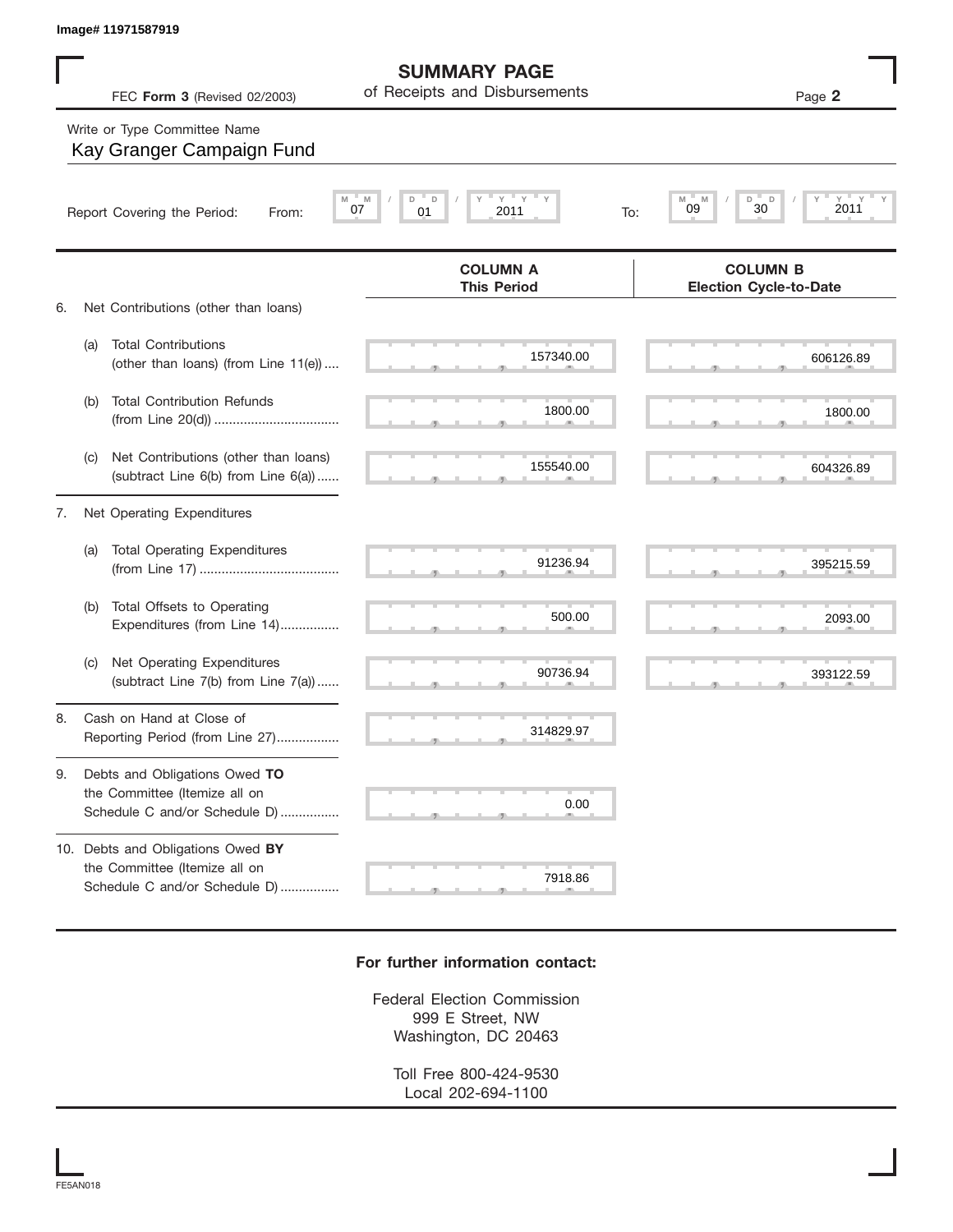| Image# 11971587920                                                                                 |                                                             |                                                  |
|----------------------------------------------------------------------------------------------------|-------------------------------------------------------------|--------------------------------------------------|
|                                                                                                    | <b>DETAILED SUMMARY PAGE</b>                                |                                                  |
| FEC Form 3 (Revised 12/2003)                                                                       | of Receipts                                                 | Page 3                                           |
| Write or Type Committee Name                                                                       |                                                             |                                                  |
| Kay Granger Campaign Fund                                                                          |                                                             |                                                  |
| Report Covering the Period:<br>From:                                                               | $Y$ $Y$ $Y$<br>$M = M$<br>D<br>D<br>2011<br>07<br>01<br>To: | $Y = Y = Y$<br>M<br>D<br>30<br>09<br>2011        |
| <b>I. RECEIPTS</b>                                                                                 | <b>COLUMN A</b><br><b>Total This Period</b>                 | <b>COLUMN B</b><br><b>Election Cycle-to-Date</b> |
| 11. CONTRIBUTIONS (other than loans) FROM:                                                         |                                                             |                                                  |
| Individuals/Persons Other Than<br>(a)<br><b>Political Committees</b>                               |                                                             |                                                  |
| Itemized (use Schedule A)<br>(i)                                                                   | 91840.00                                                    | 353540.89                                        |
| (ii)                                                                                               | 1460.00                                                     | 28061.00                                         |
| (iii) TOTAL of contributions<br>from individuals                                                   | 93300.00                                                    | 381601.89                                        |
| Political Party Committees<br>(b)                                                                  | 0.00                                                        | 0.00                                             |
| <b>Other Political Committees</b><br>(c)                                                           | 64040.00                                                    | 224525.00                                        |
|                                                                                                    | 0.00                                                        | 0.00                                             |
| (d)<br>TOTAL CONTRIBUTIONS<br>(e)                                                                  |                                                             |                                                  |
| (other than loans)<br>(add Lines 11(a)(iii), (b), (c), and (d))                                    | 157340.00                                                   | 606126.89                                        |
| 12. TRANSFERS FROM OTHER                                                                           |                                                             |                                                  |
| AUTHORIZED COMMITTEES                                                                              | 0.00                                                        | 0.00                                             |
| 13. LOANS:                                                                                         |                                                             |                                                  |
| (a)<br>Made or Guaranteed by the                                                                   | 0.00                                                        | 0.00                                             |
| (b)                                                                                                | 0.00                                                        | 0.00                                             |
| TOTAL LOANS<br>(c)                                                                                 | 0.00                                                        | 0.00                                             |
| (add Lines 13(a) and (b))                                                                          |                                                             |                                                  |
| 14. OFFSETS TO OPERATING<br><b>EXPENDITURES</b>                                                    |                                                             |                                                  |
| (Refunds, Rebates, etc.)                                                                           | 500.00                                                      | 2093.00                                          |
| 15. OTHER RECEIPTS                                                                                 |                                                             |                                                  |
|                                                                                                    | 20.69                                                       | 98.18                                            |
| 16. TOTAL RECEIPTS (add Lines<br>11(e), 12, 13(c), 14, and 15)<br>(Carry Total to Line 24, page 4) | 157860.69                                                   | 608318.07                                        |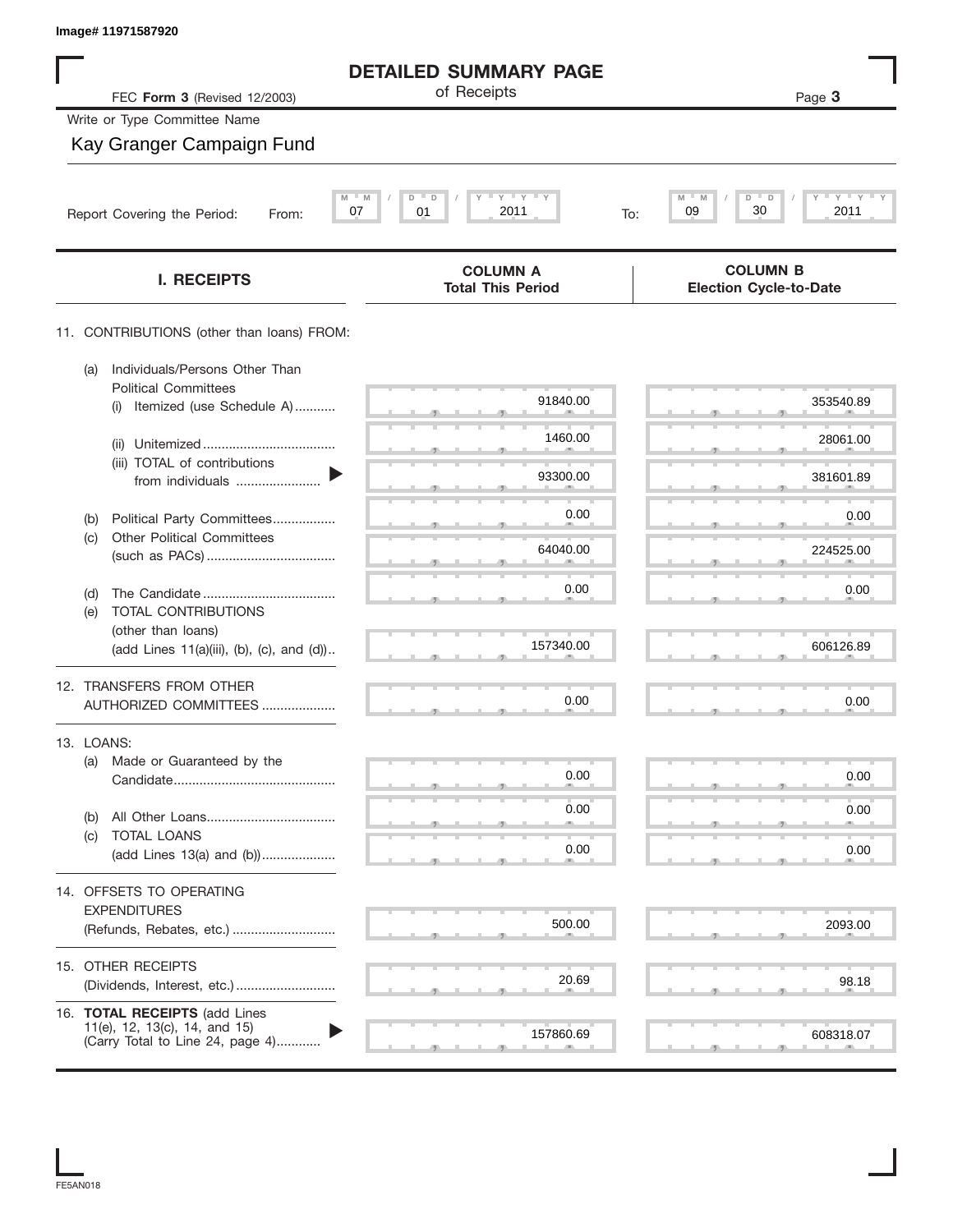S S S , , . S S S , , . S S S , , . S S S , , . S S S , , . S S S , , .  $\overline{S}$  s  $\overline{S}$  ,  $\overline{S}$  ,  $\overline{S}$  ,  $\overline{S}$  ,  $\overline{S}$  ,  $\overline{S}$  ,  $\overline{S}$  ,  $\overline{S}$  ,  $\overline{S}$  ,  $\overline{S}$  ,  $\overline{S}$  ,  $\overline{S}$  ,  $\overline{S}$  ,  $\overline{S}$  ,  $\overline{S}$  ,  $\overline{S}$  ,  $\overline{S}$  ,  $\overline{S}$  ,  $\overline{S}$  , S S S , , . S S S , , . S S S , , . S S S , , . S S S , , . S S S , , . S S S , , . S S S , , . S S S , , . S S S , , . S S S , , . S S S , , . S S S S S S **COLUMN B Election Cycle-to-Date COLUMN A Total This Period** 17. OPERATING EXPENDITURES.................... 18. TRANSFERS TO OTHER AUTHORIZED COMMITTEES ..................... 19. LOAN REPAYMENTS: (a) Of Loans Made or Guaranteed by the Candidate ................................. (b) Of All Other Loans .............................. (c) TOTAL LOAN REPAYMENTS (add Lines 19(a) and (b)) ..................... 20. REFUNDS OF CONTRIBUTIONS TO: (a) Individuals/Persons Other Than Political Committees ................. (b) Political Party Committees.................. (c) Other Political Committees (such as PACs) .................................... (d) TOTAL CONTRIBUTION REFUNDS (add Lines 20(a), (b), and (c)).............. 21. OTHER DISBURSEMENTS ......................... 22. **TOTAL DISBURSEMENTS**   $(add$  Lines 17, 18, 19 $(c)$ , 20 $(d)$ , and 21) **II. DISBURSEMENTS DETAILED SUMMARY PAGE** of Disbursements FEC **Form 3** (Revised 02/2003) Page **4** , , . , , . **324929.92 1022829.92 1022820.00 1002820.000 1002820.000 1002820.000 1002820.000 1002820.000 1002820.000 1002820.000 1002820.000 1002820.000 1002820.000 1002820.000 1002820.000 1002820.000 1002820.000 1002820.000 1002820.** 

## **III. CASH SUMMARY**

|                                               | 257231.22 |
|-----------------------------------------------|-----------|
|                                               | 157860.69 |
|                                               | 415091.91 |
|                                               | 100261.94 |
| 27. CASH ON HAND AT CLOSE OF REPORTING PERIOD | 314829.97 |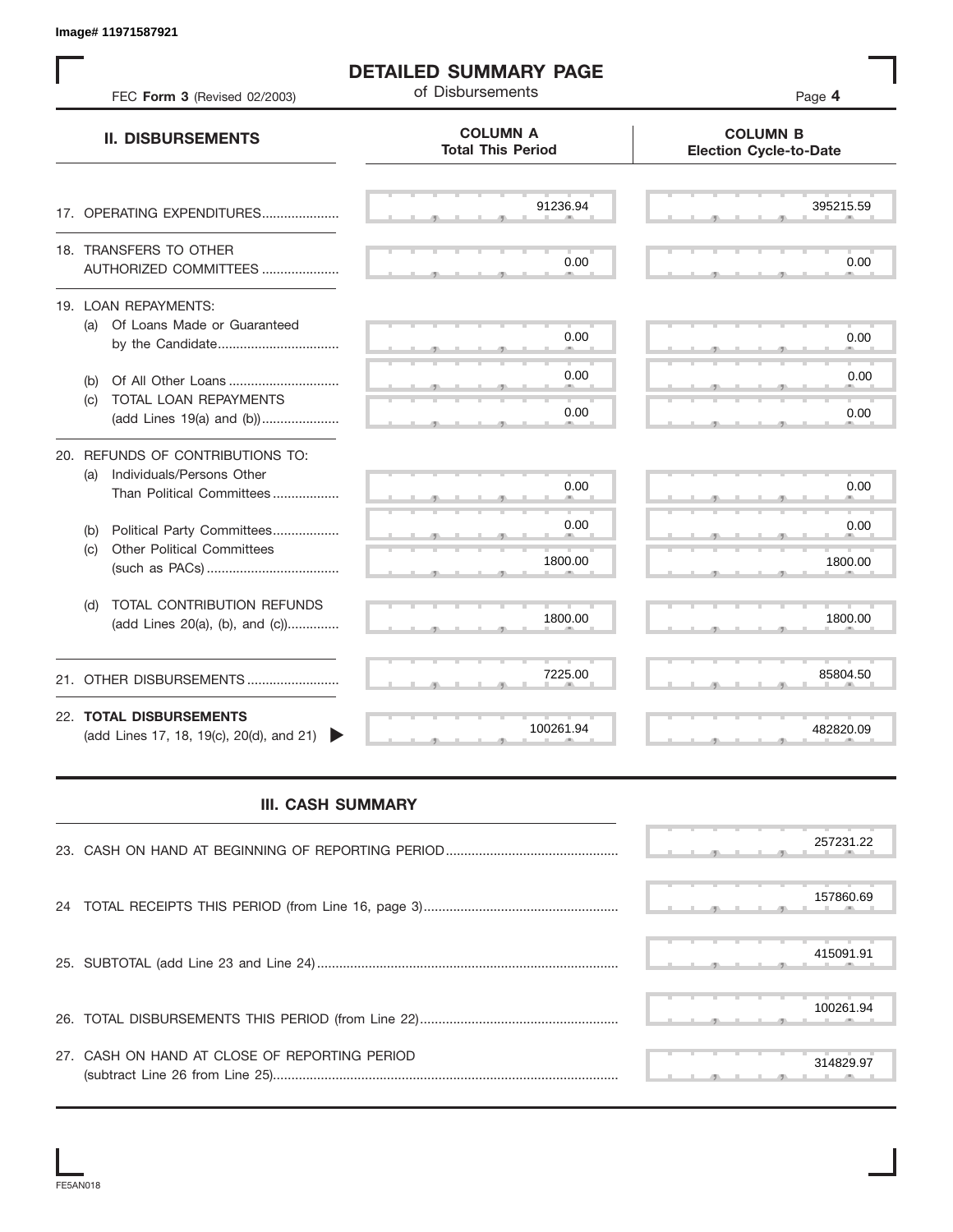|    | Image# 11971587922                                                                                                                         |                          |                                                   |                                                                                                                                           |
|----|--------------------------------------------------------------------------------------------------------------------------------------------|--------------------------|---------------------------------------------------|-------------------------------------------------------------------------------------------------------------------------------------------|
|    | <b>SCHEDULE A (FEC Form 3)</b>                                                                                                             |                          | Use separate schedule(s)                          | PAGE<br>5<br>OF<br>105<br>FOR LINE NUMBER:<br>(check only one)                                                                            |
|    | <b>ITEMIZED RECEIPTS</b>                                                                                                                   |                          | for each category of the<br>Detailed Summary Page | ×<br>11a<br>11 <sub>b</sub><br>11c<br>11d                                                                                                 |
|    |                                                                                                                                            |                          |                                                   | 12<br>13a<br>14<br>13 <sub>b</sub><br>15                                                                                                  |
|    | or for commercial purposes, other than using the name and address of any political committee to solicit contributions from such committee. |                          |                                                   | Any information copied from such Reports and Statements may not be sold or used by any person for the purpose of soliciting contributions |
|    | NAME OF COMMITTEE (In Full)<br>Kay Granger Campaign Fund                                                                                   |                          |                                                   |                                                                                                                                           |
|    | Full Name (Last, First, Middle Initial)<br>R. Denny Alexander                                                                              |                          |                                                   |                                                                                                                                           |
| Α. | Mailing Address 4200 South Hulen, Suite 617                                                                                                |                          |                                                   | Date of Receipt<br>$M - M$<br>Y I Y I Y I Y<br>$D$ $D$<br>09<br>27<br>2011                                                                |
|    | City                                                                                                                                       | <b>State</b>             | Zip Code                                          | <b>Transaction ID: 11005.C24687</b>                                                                                                       |
|    | Fort Worth                                                                                                                                 | TX                       | 76109-4911                                        |                                                                                                                                           |
|    | FEC ID number of contributing<br>federal political committee.                                                                              | C                        |                                                   | Amount of Each Receipt this Period<br>1000.00                                                                                             |
|    | Name of Employer<br>Self                                                                                                                   | Occupation<br>Investor   |                                                   | Receipt                                                                                                                                   |
|    | Receipt For: 2012<br>Primary<br>General<br>Other (specify)                                                                                 |                          | Election Cycle-to-Date<br>2000.00                 |                                                                                                                                           |
| В. | Full Name (Last, First, Middle Initial)<br>Joel T. Allison                                                                                 |                          |                                                   | Date of Receipt                                                                                                                           |
|    | Mailing Address 9210 Westwind Court                                                                                                        |                          |                                                   | <b>LY LY LY</b><br>$M - M$<br>$D$ $D$<br>09<br>29<br>2011                                                                                 |
|    | City                                                                                                                                       | <b>State</b>             | Zip Code                                          | <b>Transaction ID: 11005.C24675</b>                                                                                                       |
|    | Dallas                                                                                                                                     | <b>TX</b>                | 75231                                             |                                                                                                                                           |
|    | FEC ID number of contributing<br>federal political committee.                                                                              | C                        |                                                   | Amount of Each Receipt this Period                                                                                                        |
|    | Name of Employer                                                                                                                           | Occupation               |                                                   | 250.00                                                                                                                                    |
|    | <b>Baylor Health Care System</b>                                                                                                           | <b>President and CEO</b> |                                                   | Receipt                                                                                                                                   |
|    | Receipt For: 2012<br>General<br>Primary<br>Other (specify)                                                                                 |                          | Election Cycle-to-Date<br>250.00                  |                                                                                                                                           |
| C. | Full Name (Last, First, Middle Initial)<br>Rebecca L. Anderson                                                                             |                          |                                                   | Date of Receipt                                                                                                                           |
|    | Mailing Address Williams & Jensen<br>701 8th Street, NW, Suite 500                                                                         |                          |                                                   | <b>LYLYLY</b><br>$M - M$<br>$D$ $D$<br>09<br>30<br>2011                                                                                   |
|    | City                                                                                                                                       | State                    | Zip Code                                          | <b>Transaction ID: 11005.C24669</b>                                                                                                       |
|    | Washington                                                                                                                                 | DC                       | 20001                                             |                                                                                                                                           |
|    | FEC ID number of contributing<br>federal political committee.                                                                              | C                        |                                                   | Amount of Each Receipt this Period                                                                                                        |
|    | Name of Employer                                                                                                                           | Occupation               |                                                   | 500.00                                                                                                                                    |
|    | Williams & Jensen, PC                                                                                                                      | Partner                  |                                                   | Receipt                                                                                                                                   |
|    | Receipt For: 2012<br>Primary<br>General<br>Other (specify)                                                                                 |                          | Election Cycle-to-Date<br>1500.00                 |                                                                                                                                           |
|    |                                                                                                                                            |                          |                                                   | 1750.00                                                                                                                                   |
|    |                                                                                                                                            |                          |                                                   |                                                                                                                                           |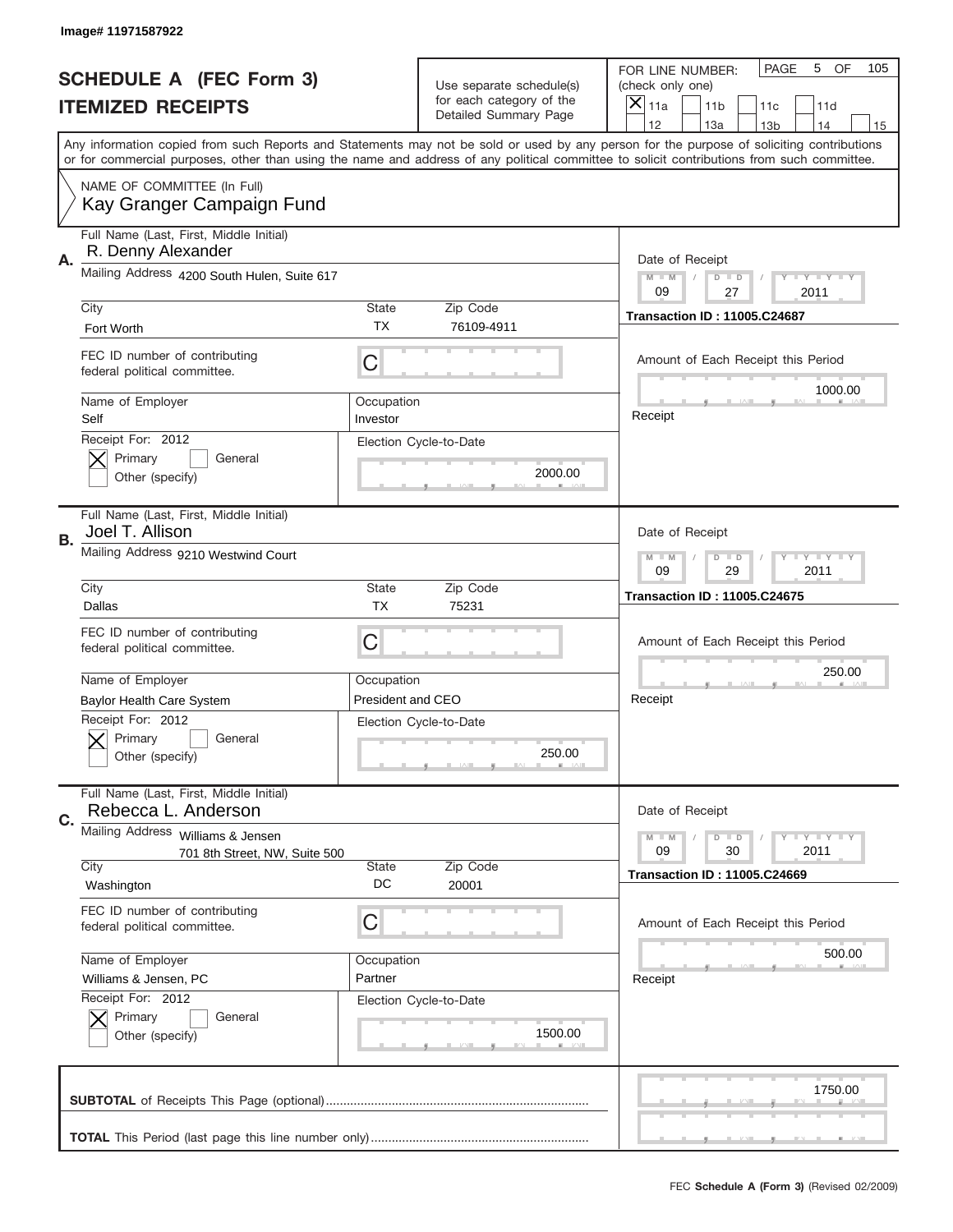|    | Image# 11971587923                                            |                                 |                                                   |                                                                                                                                                                                                                                                                                                                                     |  |
|----|---------------------------------------------------------------|---------------------------------|---------------------------------------------------|-------------------------------------------------------------------------------------------------------------------------------------------------------------------------------------------------------------------------------------------------------------------------------------------------------------------------------------|--|
|    | <b>SCHEDULE A (FEC Form 3)</b>                                |                                 | Use separate schedule(s)                          | PAGE<br>6<br>OF<br>105<br>FOR LINE NUMBER:<br>(check only one)                                                                                                                                                                                                                                                                      |  |
|    | <b>ITEMIZED RECEIPTS</b>                                      |                                 | for each category of the<br>Detailed Summary Page | ×<br>11a<br>11 <sub>b</sub><br>11c<br>11d                                                                                                                                                                                                                                                                                           |  |
|    |                                                               |                                 |                                                   | 12<br>13a<br>14<br>13 <sub>b</sub><br>15<br>Any information copied from such Reports and Statements may not be sold or used by any person for the purpose of soliciting contributions<br>or for commercial purposes, other than using the name and address of any political committee to solicit contributions from such committee. |  |
|    | NAME OF COMMITTEE (In Full)<br>Kay Granger Campaign Fund      |                                 |                                                   |                                                                                                                                                                                                                                                                                                                                     |  |
| Α. | Full Name (Last, First, Middle Initial)<br>Paul L. Baker      |                                 |                                                   | Date of Receipt                                                                                                                                                                                                                                                                                                                     |  |
|    | Mailing Address 3333 E. Speedway                              |                                 |                                                   | $M - M$<br>Y FY FY FY<br>$D$ $D$<br>07<br>21<br>2011                                                                                                                                                                                                                                                                                |  |
|    | City<br>Tucson                                                | State<br>AZ                     | Zip Code<br>85716                                 | <b>Transaction ID: 10808.C24537</b>                                                                                                                                                                                                                                                                                                 |  |
|    | FEC ID number of contributing<br>federal political committee. | C                               |                                                   | Amount of Each Receipt this Period<br>1000.00                                                                                                                                                                                                                                                                                       |  |
|    | Name of Employer<br>Retired                                   | Occupation<br>Retired           |                                                   | Receipt                                                                                                                                                                                                                                                                                                                             |  |
|    | Receipt For: 2012<br>Primary<br>General<br>Other (specify)    |                                 | Election Cycle-to-Date<br>1000.00                 |                                                                                                                                                                                                                                                                                                                                     |  |
| В. | Full Name (Last, First, Middle Initial)<br>Timothy T. Beans   |                                 |                                                   | Date of Receipt                                                                                                                                                                                                                                                                                                                     |  |
|    | Mailing Address 1416B 12th St N                               |                                 |                                                   | <b>LY LY LY</b><br>$M - M$<br>$D$ $D$<br>09<br>26<br>2011                                                                                                                                                                                                                                                                           |  |
|    | City<br>Arlington                                             | State<br>VA                     | Zip Code<br>22209                                 | <b>Transaction ID: 11005.C24647</b>                                                                                                                                                                                                                                                                                                 |  |
|    | FEC ID number of contributing<br>federal political committee. | C                               |                                                   | Amount of Each Receipt this Period                                                                                                                                                                                                                                                                                                  |  |
|    | Name of Employer<br>DAI                                       | Occupation                      | Sr VP Business Operations                         | 250.00<br>Receipt                                                                                                                                                                                                                                                                                                                   |  |
|    | Receipt For: 2012<br>General<br>Primary<br>Other (specify)    |                                 | Election Cycle-to-Date<br>250.00                  |                                                                                                                                                                                                                                                                                                                                     |  |
| C. | Full Name (Last, First, Middle Initial)<br>James J. Boomgard  |                                 |                                                   | Date of Receipt                                                                                                                                                                                                                                                                                                                     |  |
|    | Mailing Address 5104 Wessling Ln<br>City                      | State                           | Zip Code                                          | <b>TEY TEY TEY</b><br>$M - M$<br>$D$ $D$<br>26<br>2011<br>09                                                                                                                                                                                                                                                                        |  |
|    | Bethesda                                                      | MD                              | 20814                                             | <b>Transaction ID: 11005.C24645</b>                                                                                                                                                                                                                                                                                                 |  |
|    | FEC ID number of contributing<br>federal political committee. | C                               |                                                   | Amount of Each Receipt this Period                                                                                                                                                                                                                                                                                                  |  |
|    | Name of Employer<br>DAI                                       | Occupation<br>President and CEO |                                                   | 500.00<br>Receipt                                                                                                                                                                                                                                                                                                                   |  |
|    | Receipt For: 2012<br>Primary<br>General<br>Other (specify)    |                                 | Election Cycle-to-Date<br>500.00                  |                                                                                                                                                                                                                                                                                                                                     |  |
|    |                                                               |                                 |                                                   | 1750.00                                                                                                                                                                                                                                                                                                                             |  |
|    |                                                               |                                 |                                                   |                                                                                                                                                                                                                                                                                                                                     |  |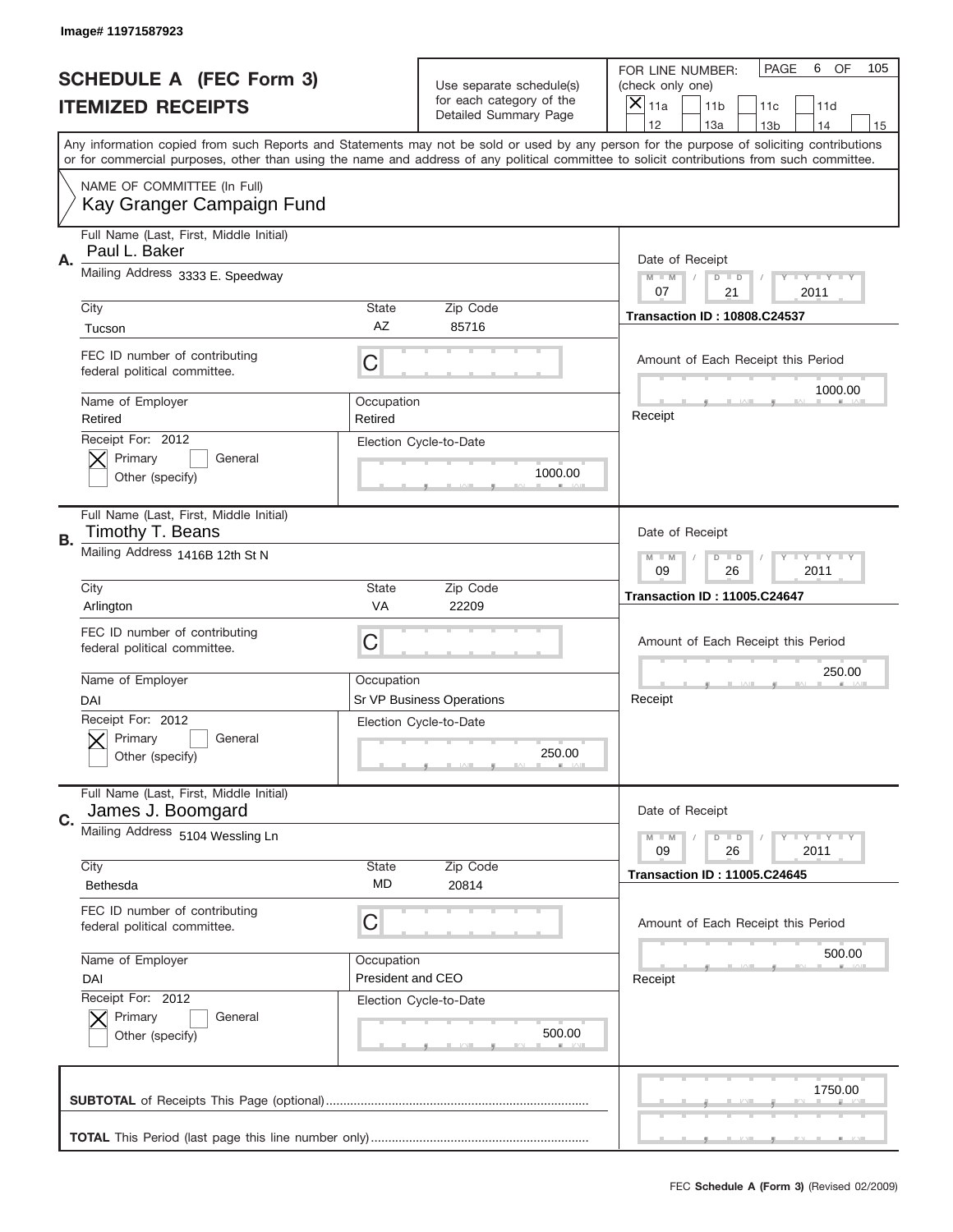|    | Image# 11971587924                                                                           |                      |                                                                   |                                                                                                                                                                                                                                                                                                                                     |
|----|----------------------------------------------------------------------------------------------|----------------------|-------------------------------------------------------------------|-------------------------------------------------------------------------------------------------------------------------------------------------------------------------------------------------------------------------------------------------------------------------------------------------------------------------------------|
|    | <b>SCHEDULE A (FEC Form 3)</b>                                                               |                      | Use separate schedule(s)                                          | OF<br><b>PAGE</b><br>$\overline{7}$<br>105<br>FOR LINE NUMBER:<br>(check only one)                                                                                                                                                                                                                                                  |
|    | <b>ITEMIZED RECEIPTS</b>                                                                     |                      | for each category of the<br>Detailed Summary Page                 | ×<br>11a<br>11 <sub>b</sub><br>11c<br>11d                                                                                                                                                                                                                                                                                           |
|    |                                                                                              |                      |                                                                   | 12<br>13a<br>14<br>13 <sub>b</sub><br>15<br>Any information copied from such Reports and Statements may not be sold or used by any person for the purpose of soliciting contributions<br>or for commercial purposes, other than using the name and address of any political committee to solicit contributions from such committee. |
|    | NAME OF COMMITTEE (In Full)<br>Kay Granger Campaign Fund                                     |                      |                                                                   |                                                                                                                                                                                                                                                                                                                                     |
| Α. | Full Name (Last, First, Middle Initial)<br>Vernon W. Bryant                                  |                      |                                                                   | Date of Receipt                                                                                                                                                                                                                                                                                                                     |
|    | Mailing Address 1712 Carleton Ave.                                                           |                      |                                                                   | $M - M$<br><b>LEY LEY LEY</b><br>$D$ $D$<br>09<br>29<br>2011                                                                                                                                                                                                                                                                        |
|    | City<br>Fort Worth                                                                           | State<br><b>TX</b>   | Zip Code<br>76107                                                 | <b>Transaction ID: 11005.C24664</b>                                                                                                                                                                                                                                                                                                 |
|    | FEC ID number of contributing<br>federal political committee.                                | C                    |                                                                   | Amount of Each Receipt this Period<br>500.00                                                                                                                                                                                                                                                                                        |
|    | Name of Employer<br>Southwest Bank                                                           | Occupation<br>Banker |                                                                   | Receipt                                                                                                                                                                                                                                                                                                                             |
|    | Receipt For: 2012<br>Primary<br>General<br>Other (specify)                                   |                      | Election Cycle-to-Date<br>750.00                                  |                                                                                                                                                                                                                                                                                                                                     |
| В. | Full Name (Last, First, Middle Initial)<br>Frank J. Cappuccio                                |                      |                                                                   | Date of Receipt                                                                                                                                                                                                                                                                                                                     |
|    | Mailing Address P.O. Box 33688                                                               |                      |                                                                   | <b>LYLYLY</b><br>$M - M$<br>$D$ $D$<br>09<br>30<br>2011                                                                                                                                                                                                                                                                             |
|    | City<br>Fort Worth                                                                           | State<br><b>TX</b>   | Zip Code<br>76162-3688                                            | <b>Transaction ID: 11005.C24689</b>                                                                                                                                                                                                                                                                                                 |
|    |                                                                                              |                      |                                                                   |                                                                                                                                                                                                                                                                                                                                     |
|    | FEC ID number of contributing<br>federal political committee.                                | C                    |                                                                   | Amount of Each Receipt this Period                                                                                                                                                                                                                                                                                                  |
|    | Name of Employer                                                                             | Occupation           |                                                                   | 200.00                                                                                                                                                                                                                                                                                                                              |
|    | Lockheed Martin Aeronautics Co<br>Receipt For: 2012<br>General<br>Primary<br>Other (specify) | Vice President       | Election Cycle-to-Date<br>1700.00                                 | Receipt                                                                                                                                                                                                                                                                                                                             |
| C. | Full Name (Last, First, Middle Initial)<br>Thomas L. Carter                                  |                      |                                                                   | Date of Receipt                                                                                                                                                                                                                                                                                                                     |
|    | Mailing Address 1400 Hopeman Lane                                                            |                      |                                                                   | <b>LYLYLY</b><br>$M - M$<br>$D$ $D$<br>09<br>2011<br>19                                                                                                                                                                                                                                                                             |
|    | City<br><b>Mount Pleasant</b>                                                                | State<br><b>SC</b>   | Zip Code<br>29466                                                 | <b>Transaction ID: 11005.C24634</b>                                                                                                                                                                                                                                                                                                 |
|    | FEC ID number of contributing<br>federal political committee.                                | C                    |                                                                   | Amount of Each Receipt this Period                                                                                                                                                                                                                                                                                                  |
|    | Name of Employer                                                                             | Occupation           |                                                                   | 500.00                                                                                                                                                                                                                                                                                                                              |
|    | Elbit Systems of America<br>Receipt For: 2012<br>Primary<br>General<br>Other (specify)       |                      | Vice President Gov. Relations<br>Election Cycle-to-Date<br>500.00 | Receipt                                                                                                                                                                                                                                                                                                                             |
|    |                                                                                              |                      |                                                                   | 1200.00                                                                                                                                                                                                                                                                                                                             |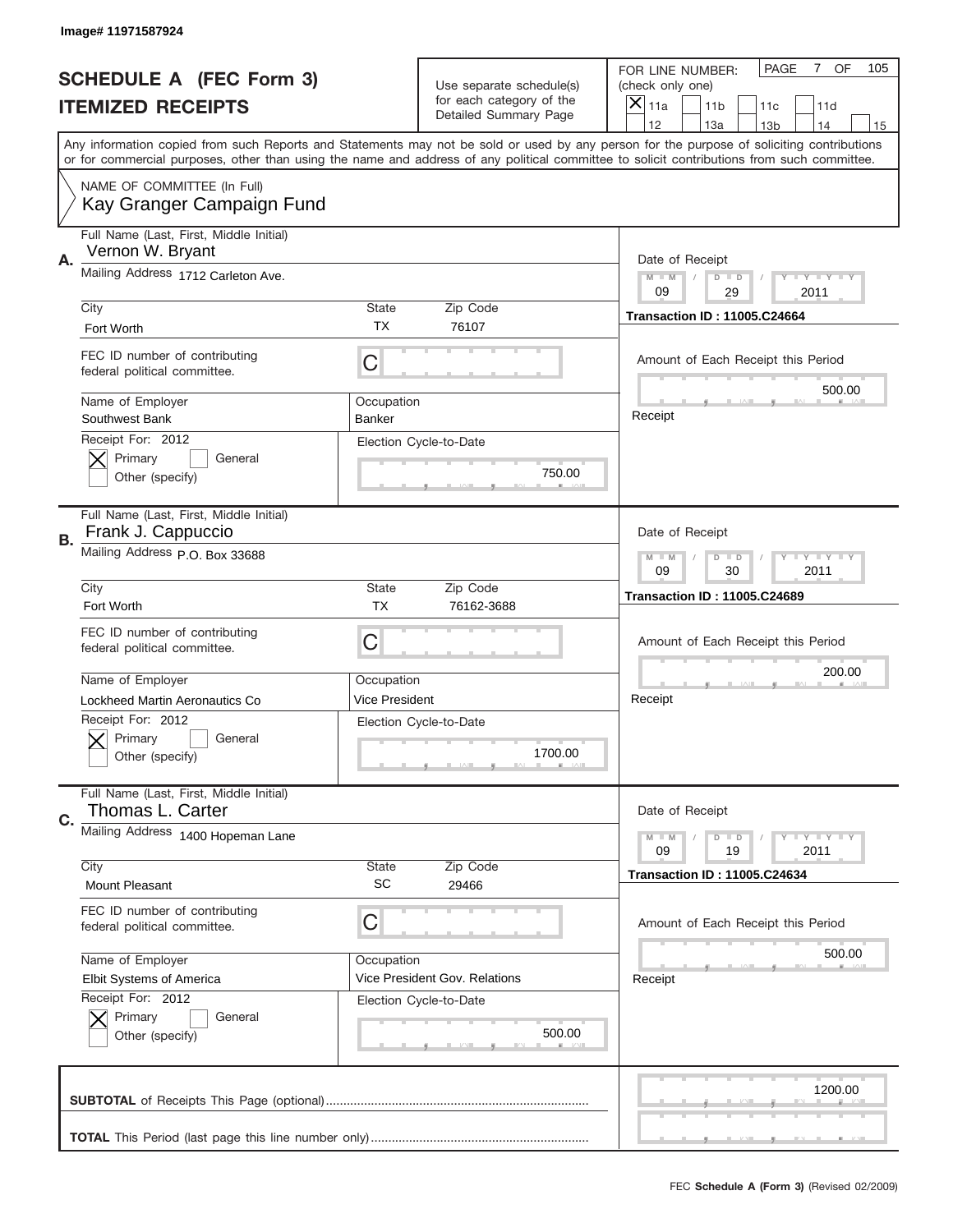|    | Image# 11971587925                                                |                                  |                                                   |                                                                                                                                                                                       |
|----|-------------------------------------------------------------------|----------------------------------|---------------------------------------------------|---------------------------------------------------------------------------------------------------------------------------------------------------------------------------------------|
|    | <b>SCHEDULE A (FEC Form 3)</b>                                    |                                  | Use separate schedule(s)                          | PAGE<br>8<br>OF<br>105<br>FOR LINE NUMBER:<br>(check only one)                                                                                                                        |
|    | <b>ITEMIZED RECEIPTS</b>                                          |                                  | for each category of the<br>Detailed Summary Page | ×<br>11a<br>11 <sub>b</sub><br>11c<br>11d                                                                                                                                             |
|    |                                                                   |                                  |                                                   | 12<br>13a<br>14<br>13 <sub>b</sub><br>15<br>Any information copied from such Reports and Statements may not be sold or used by any person for the purpose of soliciting contributions |
|    |                                                                   |                                  |                                                   | or for commercial purposes, other than using the name and address of any political committee to solicit contributions from such committee.                                            |
|    | NAME OF COMMITTEE (In Full)<br>Kay Granger Campaign Fund          |                                  |                                                   |                                                                                                                                                                                       |
| Α. | Full Name (Last, First, Middle Initial)<br>Mac N. Churchill       |                                  |                                                   | Date of Receipt                                                                                                                                                                       |
|    | Mailing Address 611 Rivercrest Drive                              |                                  |                                                   | $M - M$<br>Y I Y I Y I Y<br>$D$ $D$<br>09<br>29<br>2011                                                                                                                               |
|    | City<br>Fort Worth                                                | <b>State</b><br>TX               | Zip Code<br>76107                                 | <b>Transaction ID: 11005.C24663</b>                                                                                                                                                   |
|    | FEC ID number of contributing<br>federal political committee.     | C                                |                                                   | Amount of Each Receipt this Period<br>1000.00                                                                                                                                         |
|    | Name of Employer<br>Mac Churchill Acura                           | Occupation<br><b>Auto Dealer</b> |                                                   | Receipt                                                                                                                                                                               |
|    | Receipt For: 2012<br>Primary<br>General<br>Other (specify)        |                                  | Election Cycle-to-Date<br>2000.00                 |                                                                                                                                                                                       |
| В. | Full Name (Last, First, Middle Initial)<br>Jerry Conatser         |                                  |                                                   | Date of Receipt                                                                                                                                                                       |
|    | Mailing Address 6716 Saint Andrews                                |                                  |                                                   | <b>LY LY LY</b><br>$M - M$<br>$D$ $D$<br>09<br>15<br>2011                                                                                                                             |
|    | City<br>Fort Worth                                                | <b>State</b><br><b>TX</b>        | Zip Code<br>76132                                 | <b>Transaction ID: 11005.C24617</b>                                                                                                                                                   |
|    | FEC ID number of contributing<br>federal political committee.     | C                                |                                                   | Amount of Each Receipt this Period                                                                                                                                                    |
|    | Name of Employer                                                  | Occupation                       |                                                   | 2500.00                                                                                                                                                                               |
|    |                                                                   |                                  |                                                   | Receipt                                                                                                                                                                               |
|    | <b>Conatser Construction</b>                                      | Owner                            |                                                   |                                                                                                                                                                                       |
|    | Receipt For: 2012<br>General<br>Primary<br>Other (specify)        |                                  | Election Cycle-to-Date<br>2500.00                 |                                                                                                                                                                                       |
| C. | Full Name (Last, First, Middle Initial)<br><b>Marshall Cooper</b> |                                  |                                                   | Date of Receipt                                                                                                                                                                       |
|    | Mailing Address 35 Anderson Rd                                    |                                  |                                                   | $T + Y = Y + Y$<br>$M - M$<br>$D$ $D$<br>21<br>2011<br>07                                                                                                                             |
|    | City<br>Greenwich                                                 | State<br><b>CT</b>               | Zip Code<br>06830-6704                            | <b>Transaction ID: 10808.C24545</b>                                                                                                                                                   |
|    | FEC ID number of contributing<br>federal political committee.     | C                                |                                                   | Amount of Each Receipt this Period                                                                                                                                                    |
|    | Name of Employer                                                  | Occupation                       |                                                   | 1000.00                                                                                                                                                                               |
|    | Self Employed                                                     | Entrepreneur                     |                                                   | Receipt                                                                                                                                                                               |
|    | Receipt For: 2012<br>Primary<br>General<br>Other (specify)        |                                  | Election Cycle-to-Date<br>1000.00                 |                                                                                                                                                                                       |
|    |                                                                   |                                  |                                                   | 4500.00                                                                                                                                                                               |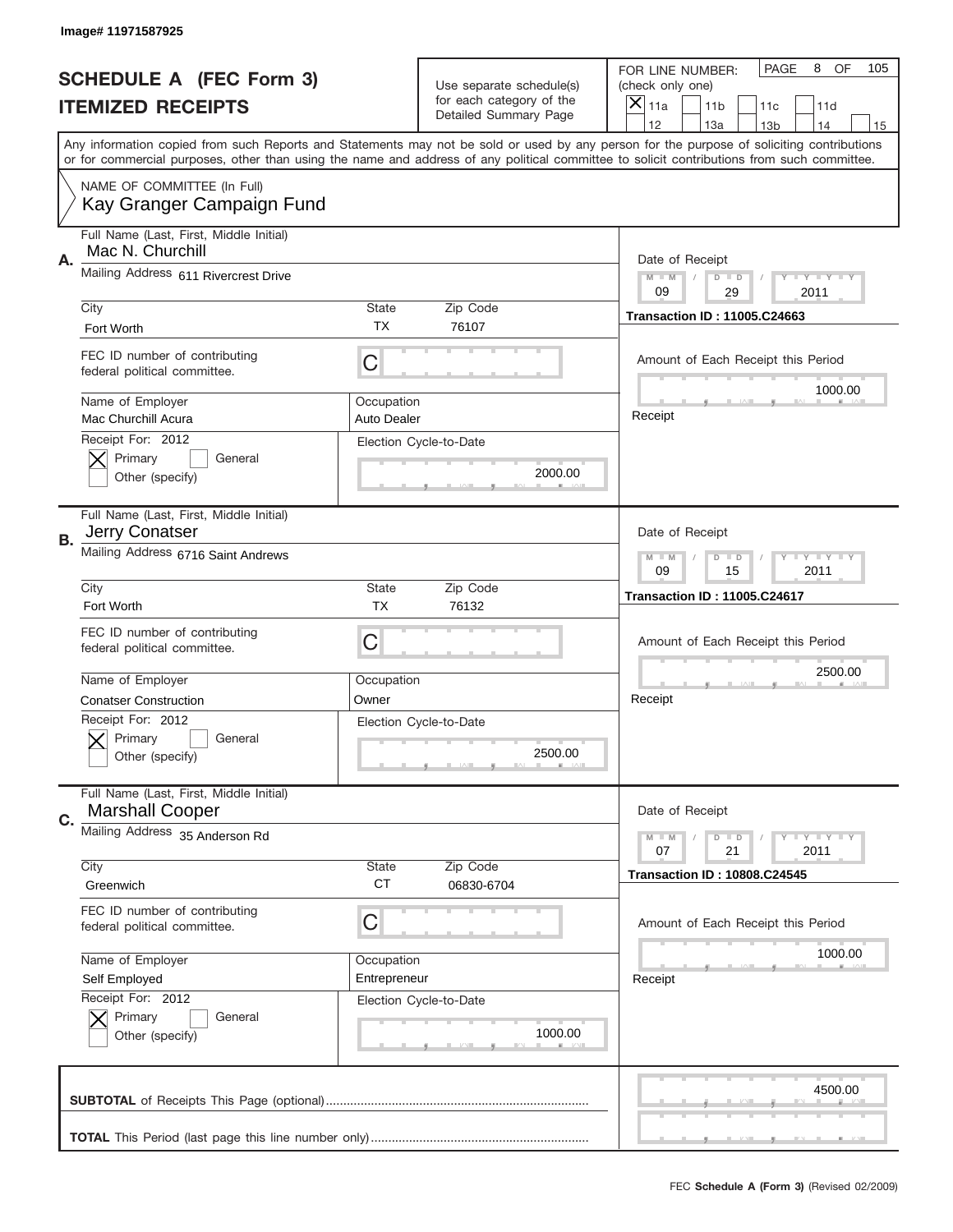|    | Image# 11971587926                                             |                           |                                                   |                                                                                                                                                                                                                                                                                                                                     |
|----|----------------------------------------------------------------|---------------------------|---------------------------------------------------|-------------------------------------------------------------------------------------------------------------------------------------------------------------------------------------------------------------------------------------------------------------------------------------------------------------------------------------|
|    | <b>SCHEDULE A (FEC Form 3)</b>                                 |                           | Use separate schedule(s)                          | PAGE<br>9<br>OF<br>105<br>FOR LINE NUMBER:<br>(check only one)                                                                                                                                                                                                                                                                      |
|    | <b>ITEMIZED RECEIPTS</b>                                       |                           | for each category of the<br>Detailed Summary Page | ×<br>11a<br>11 <sub>b</sub><br>11c<br>11d                                                                                                                                                                                                                                                                                           |
|    |                                                                |                           |                                                   | 12<br>13a<br>14<br>13 <sub>b</sub><br>15<br>Any information copied from such Reports and Statements may not be sold or used by any person for the purpose of soliciting contributions<br>or for commercial purposes, other than using the name and address of any political committee to solicit contributions from such committee. |
|    | NAME OF COMMITTEE (In Full)<br>Kay Granger Campaign Fund       |                           |                                                   |                                                                                                                                                                                                                                                                                                                                     |
| Α. | Full Name (Last, First, Middle Initial)<br><b>Wayne Cooper</b> |                           |                                                   | Date of Receipt                                                                                                                                                                                                                                                                                                                     |
|    | Mailing Address 10 Woodside Drive                              |                           |                                                   | <b>THEY THEY</b><br>$M - M$<br>$D$ $D$<br>21<br>07<br>2011                                                                                                                                                                                                                                                                          |
|    | City<br>Greenwich                                              | <b>State</b><br><b>CT</b> | Zip Code<br>06830-6730                            | <b>Transaction ID: 10808.C24528</b>                                                                                                                                                                                                                                                                                                 |
|    | FEC ID number of contributing<br>federal political committee.  | C                         |                                                   | Amount of Each Receipt this Period<br>1000.00                                                                                                                                                                                                                                                                                       |
|    | Name of Employer<br>Self Employed                              | Occupation                | Info Industry Entrepreneur                        | Receipt                                                                                                                                                                                                                                                                                                                             |
|    | Receipt For: 2012<br>Primary<br>General<br>Other (specify)     |                           | Election Cycle-to-Date<br>1000.00                 |                                                                                                                                                                                                                                                                                                                                     |
| В. | Full Name (Last, First, Middle Initial)<br><b>Caren Corley</b> |                           |                                                   | Date of Receipt                                                                                                                                                                                                                                                                                                                     |
|    | Mailing Address 229 N. Dobson Street                           |                           |                                                   | <b>LY LY LY</b><br>$M - M$<br>$D$ $D$<br>09<br>28<br>2011                                                                                                                                                                                                                                                                           |
|    | City<br><b>Burleson</b>                                        | <b>State</b><br><b>TX</b> | Zip Code<br>76028                                 | <b>Transaction ID: 11005.C24657</b>                                                                                                                                                                                                                                                                                                 |
|    | FEC ID number of contributing<br>federal political committee.  | C                         |                                                   | Amount of Each Receipt this Period                                                                                                                                                                                                                                                                                                  |
|    | Name of Employer<br>Self                                       | Occupation<br>Consulting  |                                                   | 2500.00<br>Receipt                                                                                                                                                                                                                                                                                                                  |
|    | Receipt For: 2012<br>Primary<br>General<br>Other (specify)     |                           | Election Cycle-to-Date<br>2500.00                 |                                                                                                                                                                                                                                                                                                                                     |
| C. | Full Name (Last, First, Middle Initial)<br><b>Scott Corley</b> |                           |                                                   | Date of Receipt                                                                                                                                                                                                                                                                                                                     |
|    | Mailing Address 229 N. Dobson Street<br>City                   | State                     | Zip Code                                          | <b>TEY TEY TEY</b><br>$M - M$<br>$D$ $D$<br>09<br>28<br>2011                                                                                                                                                                                                                                                                        |
|    | <b>Burleson</b>                                                | ТX                        | 76028                                             | <b>Transaction ID: 11005.C24656</b>                                                                                                                                                                                                                                                                                                 |
|    | FEC ID number of contributing<br>federal political committee.  | C                         |                                                   | Amount of Each Receipt this Period                                                                                                                                                                                                                                                                                                  |
|    | Name of Employer<br>Self                                       | Occupation<br>Consulting  |                                                   | 2500.00<br>Receipt                                                                                                                                                                                                                                                                                                                  |
|    | Receipt For: 2012<br>Primary<br>General<br>Other (specify)     |                           | Election Cycle-to-Date<br>2500.00                 |                                                                                                                                                                                                                                                                                                                                     |
|    |                                                                |                           |                                                   | 6000.00                                                                                                                                                                                                                                                                                                                             |
|    |                                                                |                           |                                                   |                                                                                                                                                                                                                                                                                                                                     |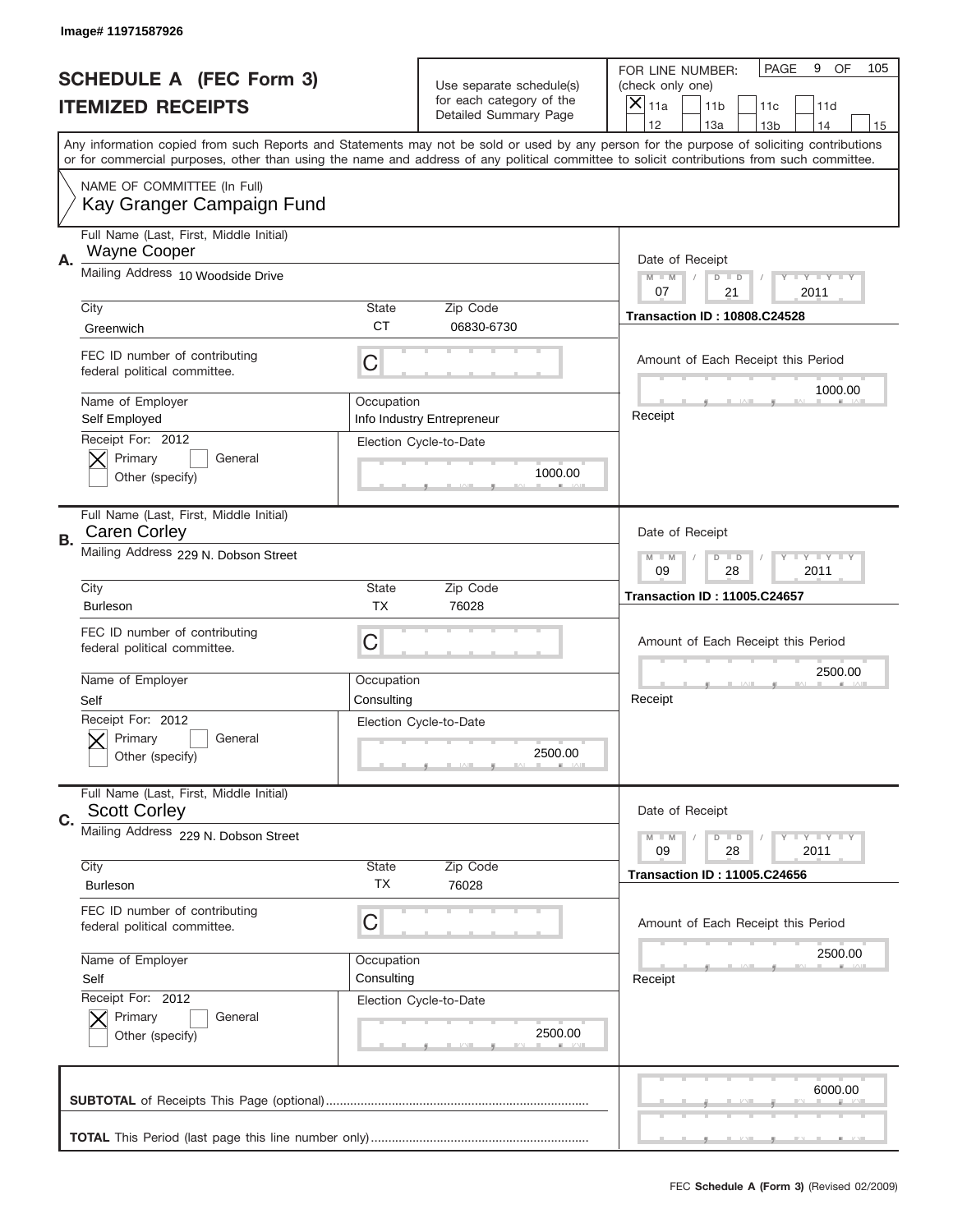|    | Image# 11971587927                                            |                          |                                                   |                                                                                                                                                                                       |
|----|---------------------------------------------------------------|--------------------------|---------------------------------------------------|---------------------------------------------------------------------------------------------------------------------------------------------------------------------------------------|
|    | <b>SCHEDULE A (FEC Form 3)</b>                                |                          | Use separate schedule(s)                          | PAGE<br>10 OF<br>105<br>FOR LINE NUMBER:<br>(check only one)                                                                                                                          |
|    | <b>ITEMIZED RECEIPTS</b>                                      |                          | for each category of the<br>Detailed Summary Page | ×<br>11a<br>11 <sub>b</sub><br>11c<br>11d                                                                                                                                             |
|    |                                                               |                          |                                                   | 12<br>13a<br>14<br>13 <sub>b</sub><br>15<br>Any information copied from such Reports and Statements may not be sold or used by any person for the purpose of soliciting contributions |
|    |                                                               |                          |                                                   | or for commercial purposes, other than using the name and address of any political committee to solicit contributions from such committee.                                            |
|    | NAME OF COMMITTEE (In Full)<br>Kay Granger Campaign Fund      |                          |                                                   |                                                                                                                                                                                       |
| Α. | Full Name (Last, First, Middle Initial)<br>Nate E. Crain      |                          |                                                   | Date of Receipt                                                                                                                                                                       |
|    | Mailing Address P.O. Box 670346                               |                          |                                                   | $M - M$<br>Y FY FY FY<br>$D$ $D$<br>09<br>14<br>2011                                                                                                                                  |
|    | City                                                          | State                    | Zip Code                                          | <b>Transaction ID: 11005.C24618</b>                                                                                                                                                   |
|    | Dallas                                                        | <b>TX</b>                | 75367                                             |                                                                                                                                                                                       |
|    | FEC ID number of contributing<br>federal political committee. | C                        |                                                   | Amount of Each Receipt this Period<br>1000.00                                                                                                                                         |
|    | Name of Employer<br>Crain Information Systems                 | Occupation<br>Owner      |                                                   | Receipt                                                                                                                                                                               |
|    | Receipt For: 2012<br>Primary<br>General<br>Other (specify)    |                          | Election Cycle-to-Date<br>1000.00                 |                                                                                                                                                                                       |
| В. | Full Name (Last, First, Middle Initial)<br>Jan B. Curry       |                          |                                                   | Date of Receipt                                                                                                                                                                       |
|    | Mailing Address 6125 Plum Valley Place                        |                          |                                                   | $T$ $Y$ $T$ $Y$ $T$ $Y$<br>$M - M$<br>$D$ $D$<br>07<br>01<br>2011                                                                                                                     |
|    | City                                                          | State                    | Zip Code                                          | <b>Transaction ID: 10706.C24490</b>                                                                                                                                                   |
|    | Fort Worth                                                    | <b>TX</b>                | 76116                                             |                                                                                                                                                                                       |
|    | FEC ID number of contributing<br>federal political committee. | C                        |                                                   | Amount of Each Receipt this Period                                                                                                                                                    |
|    | Name of Employer                                              | Occupation               |                                                   | 300.00                                                                                                                                                                                |
|    | Self                                                          |                          | Special Events Coordinator                        | Receipt                                                                                                                                                                               |
|    | Receipt For: 2012<br>General<br>Primary<br>Other (specify)    |                          | Election Cycle-to-Date<br>550.00                  |                                                                                                                                                                                       |
| C. | Full Name (Last, First, Middle Initial)<br>Philip M. Darivoff |                          |                                                   | Date of Receipt                                                                                                                                                                       |
|    | Mailing Address 1 Farmstead Rd                                |                          |                                                   | <b>LYLYLY</b><br>$M - M$<br>$D$ $D$<br>21<br>2011<br>07                                                                                                                               |
|    | City<br><b>Short Hills</b>                                    | State<br>NJ              | Zip Code<br>07078-1291                            | <b>Transaction ID: 10808.C24542</b>                                                                                                                                                   |
|    | FEC ID number of contributing<br>federal political committee. | C                        |                                                   | Amount of Each Receipt this Period                                                                                                                                                    |
|    | Name of Employer                                              | Occupation               |                                                   | 1000.00                                                                                                                                                                               |
|    | Goldman, Sachs & Co.                                          | <b>Investment Banker</b> |                                                   | Receipt                                                                                                                                                                               |
|    | Receipt For: 2012<br>Primary<br>General<br>Other (specify)    |                          | Election Cycle-to-Date<br>1000.00                 |                                                                                                                                                                                       |
|    |                                                               |                          |                                                   | 2300.00                                                                                                                                                                               |
|    |                                                               |                          |                                                   |                                                                                                                                                                                       |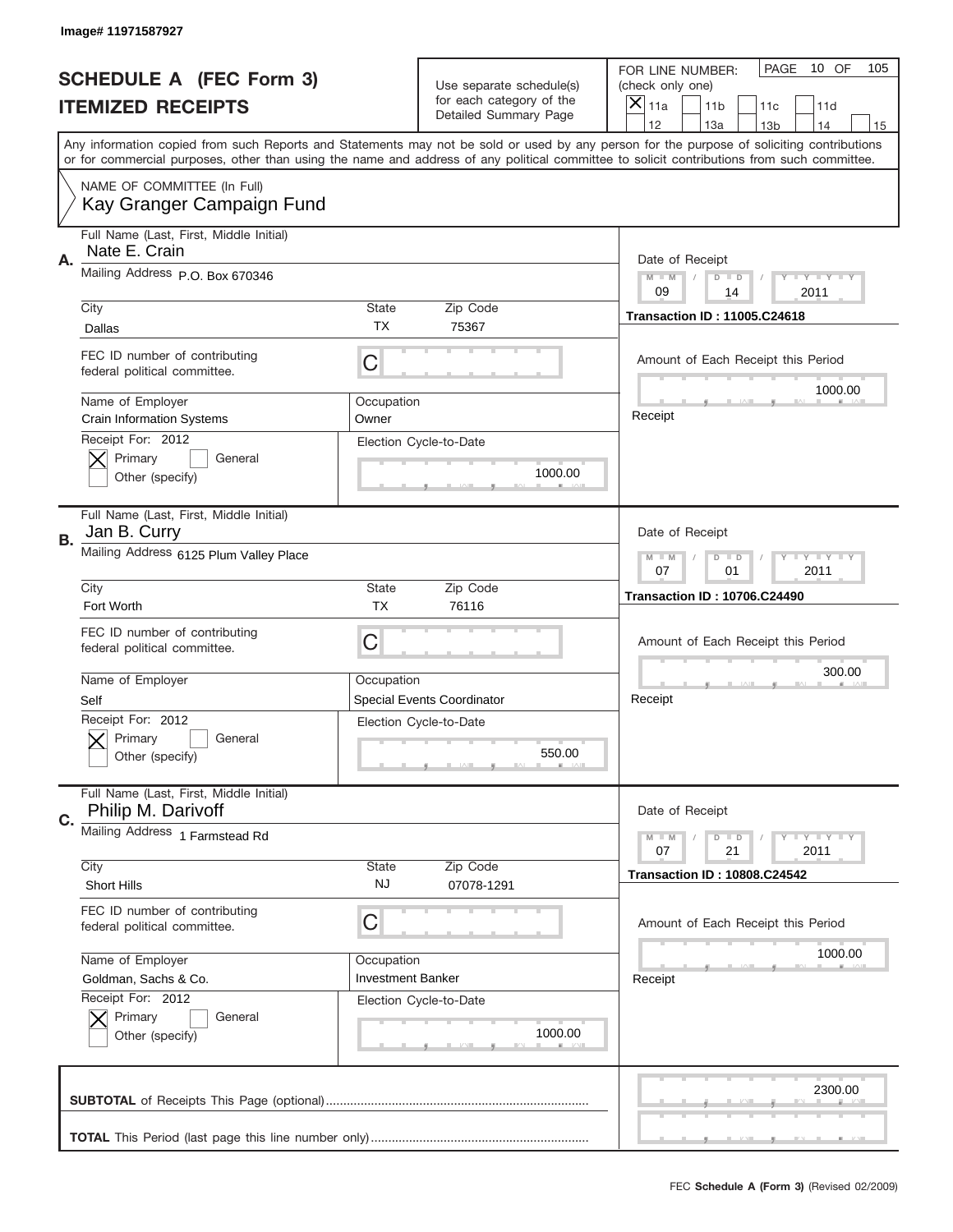|    | Image# 11971587928                                            |                           |                                                   |                                                                                                                                                                                       |
|----|---------------------------------------------------------------|---------------------------|---------------------------------------------------|---------------------------------------------------------------------------------------------------------------------------------------------------------------------------------------|
|    | <b>SCHEDULE A (FEC Form 3)</b>                                |                           | Use separate schedule(s)                          | PAGE<br>11 OF<br>105<br>FOR LINE NUMBER:<br>(check only one)                                                                                                                          |
|    | <b>ITEMIZED RECEIPTS</b>                                      |                           | for each category of the<br>Detailed Summary Page | X<br>11a<br>11 <sub>b</sub><br>11c<br>11d                                                                                                                                             |
|    |                                                               |                           |                                                   | 12<br>13a<br>14<br>13 <sub>b</sub><br>15<br>Any information copied from such Reports and Statements may not be sold or used by any person for the purpose of soliciting contributions |
|    |                                                               |                           |                                                   | or for commercial purposes, other than using the name and address of any political committee to solicit contributions from such committee.                                            |
|    | NAME OF COMMITTEE (In Full)<br>Kay Granger Campaign Fund      |                           |                                                   |                                                                                                                                                                                       |
| Α. | Full Name (Last, First, Middle Initial)<br>Ann L. Davis       |                           |                                                   | Date of Receipt                                                                                                                                                                       |
|    | Mailing Address 2450 W Wesley Rd NW                           |                           |                                                   | $M - M$<br>$T - Y = -Y$<br>$D$ $D$<br>07<br>19<br>2011                                                                                                                                |
|    | City                                                          | <b>State</b>              | Zip Code                                          | <b>Transaction ID: 10808.C24506</b>                                                                                                                                                   |
|    | Atlanta                                                       | GA                        | 30327-2032                                        |                                                                                                                                                                                       |
|    | FEC ID number of contributing<br>federal political committee. | C                         |                                                   | Amount of Each Receipt this Period<br>1000.00                                                                                                                                         |
|    | Name of Employer<br>Self                                      | Occupation                | <b>Community Volunteer</b>                        | Receipt                                                                                                                                                                               |
|    | Receipt For: 2012<br>Primary<br>General                       |                           | Election Cycle-to-Date<br>1000.00                 |                                                                                                                                                                                       |
|    | Other (specify)                                               |                           |                                                   |                                                                                                                                                                                       |
| В. | Full Name (Last, First, Middle Initial)<br>John Dean          |                           |                                                   | Date of Receipt                                                                                                                                                                       |
|    | Mailing Address 4309 Winding Way                              |                           |                                                   | <b>LY LY LY</b><br>$M - M$<br>$D$ $D$<br>07<br>28<br>2011                                                                                                                             |
|    | City<br>Fort Worth                                            | <b>State</b><br><b>TX</b> | Zip Code<br>76126                                 | <b>Transaction ID: 10913.C24589</b>                                                                                                                                                   |
|    |                                                               |                           |                                                   |                                                                                                                                                                                       |
|    | FEC ID number of contributing<br>federal political committee. | C                         |                                                   | Amount of Each Receipt this Period                                                                                                                                                    |
|    | Name of Employer                                              | Occupation                |                                                   | 1000.00                                                                                                                                                                               |
|    | Self                                                          | Rancher                   |                                                   | Receipt                                                                                                                                                                               |
|    | Receipt For: 2012<br>Primary<br>General<br>Other (specify)    |                           | Election Cycle-to-Date<br>1000.00                 |                                                                                                                                                                                       |
| C. | Full Name (Last, First, Middle Initial)<br>Jon P. Diamond     |                           |                                                   | Date of Receipt                                                                                                                                                                       |
|    | Mailing Address 10295 Collins Avenue, Unit 1705               |                           |                                                   | $T + Y = Y + Y$<br>$M - M$<br>$D$ $D$<br>2011<br>08<br>04                                                                                                                             |
|    | City                                                          | <b>State</b>              | Zip Code                                          | <b>Transaction ID: 10808.C24582</b>                                                                                                                                                   |
|    | <b>Bal Harbour</b>                                            | FL.                       | 33154                                             |                                                                                                                                                                                       |
|    | FEC ID number of contributing<br>federal political committee. | C                         |                                                   | Amount of Each Receipt this Period                                                                                                                                                    |
|    | Name of Employer                                              | Occupation                |                                                   | 1000.00                                                                                                                                                                               |
|    | Safe Auto Insurance Company                                   | President                 |                                                   | Receipt                                                                                                                                                                               |
|    | Receipt For: 2012<br>Primary<br>General                       |                           | Election Cycle-to-Date                            |                                                                                                                                                                                       |
|    |                                                               |                           | 1000.00                                           |                                                                                                                                                                                       |
|    | Other (specify)                                               |                           |                                                   |                                                                                                                                                                                       |
|    |                                                               |                           |                                                   | 3000.00                                                                                                                                                                               |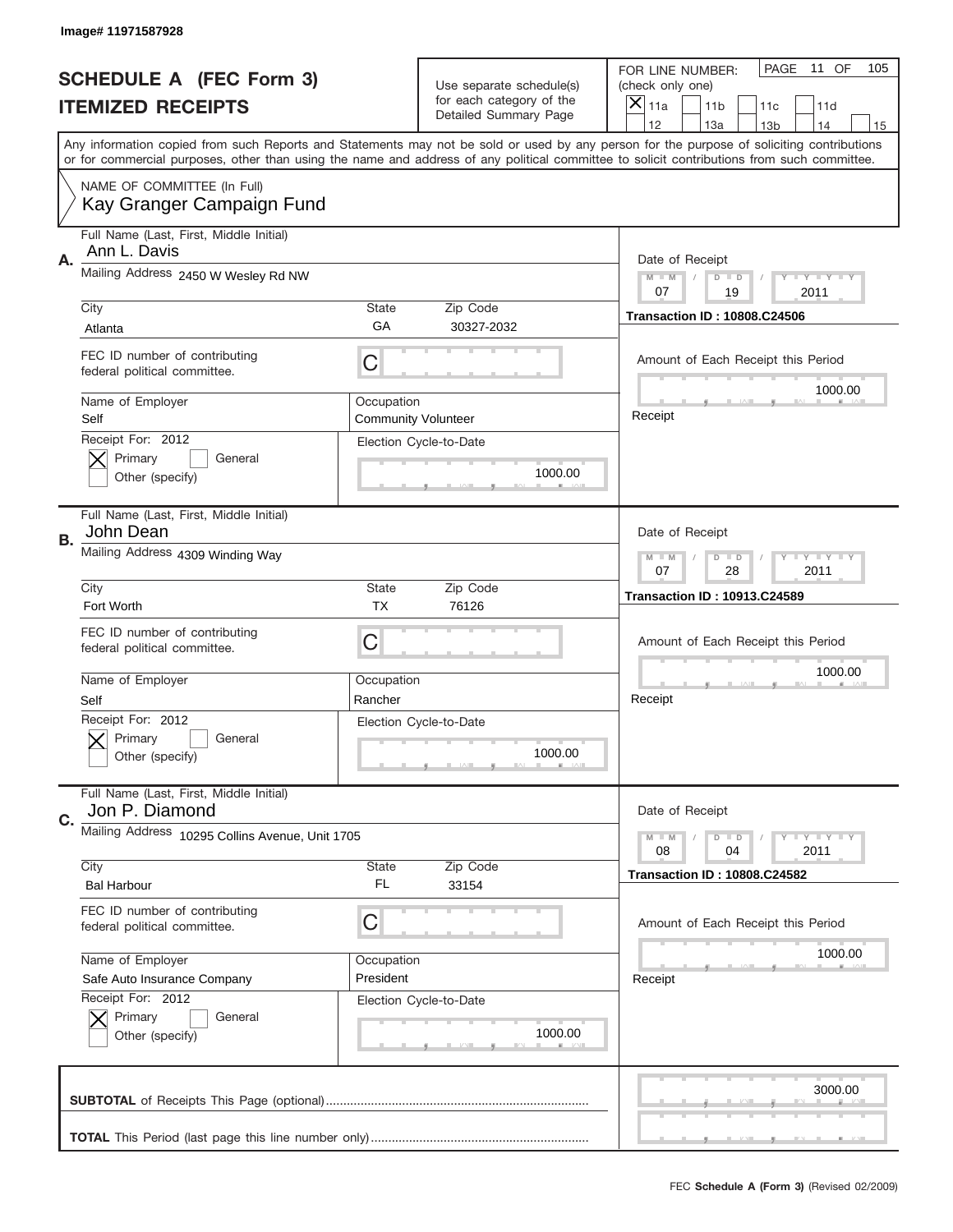|    | Image# 11971587929                                                 |                          |                                                   |                                                                                                                                                                                                                                                                                         |
|----|--------------------------------------------------------------------|--------------------------|---------------------------------------------------|-----------------------------------------------------------------------------------------------------------------------------------------------------------------------------------------------------------------------------------------------------------------------------------------|
|    | <b>SCHEDULE A (FEC Form 3)</b>                                     |                          | Use separate schedule(s)                          | PAGE<br>12 OF<br>105<br>FOR LINE NUMBER:<br>(check only one)                                                                                                                                                                                                                            |
|    | <b>ITEMIZED RECEIPTS</b>                                           |                          | for each category of the<br>Detailed Summary Page | ×<br>11a<br>11 <sub>b</sub><br>11c<br>11d                                                                                                                                                                                                                                               |
|    |                                                                    |                          |                                                   | 12<br>13a<br>14<br>13 <sub>b</sub><br>15                                                                                                                                                                                                                                                |
|    |                                                                    |                          |                                                   | Any information copied from such Reports and Statements may not be sold or used by any person for the purpose of soliciting contributions<br>or for commercial purposes, other than using the name and address of any political committee to solicit contributions from such committee. |
|    | NAME OF COMMITTEE (In Full)<br>Kay Granger Campaign Fund           |                          |                                                   |                                                                                                                                                                                                                                                                                         |
| Α. | Full Name (Last, First, Middle Initial)<br>Duane Dichiara          |                          |                                                   |                                                                                                                                                                                                                                                                                         |
|    | Mailing Address 2725 Donner                                        |                          |                                                   | Date of Receipt<br>$M - M$<br>Y I Y I Y I Y<br>$D$ $D$<br>09<br>20<br>2011                                                                                                                                                                                                              |
|    | City                                                               | <b>State</b>             | Zip Code                                          |                                                                                                                                                                                                                                                                                         |
|    | Sacramento                                                         | CA                       | 95818                                             | <b>Transaction ID: 11005.C24626</b>                                                                                                                                                                                                                                                     |
|    | FEC ID number of contributing<br>federal political committee.      | C                        |                                                   | Amount of Each Receipt this Period<br>350.00                                                                                                                                                                                                                                            |
|    | Name of Employer<br><b>Revolvis Consulting</b>                     | Occupation<br>Consultant |                                                   | Receipt                                                                                                                                                                                                                                                                                 |
|    | Receipt For: 2012                                                  |                          | Election Cycle-to-Date                            |                                                                                                                                                                                                                                                                                         |
|    | Primary<br>General                                                 |                          |                                                   |                                                                                                                                                                                                                                                                                         |
|    | Other (specify)                                                    |                          | 350.00                                            |                                                                                                                                                                                                                                                                                         |
|    |                                                                    |                          |                                                   |                                                                                                                                                                                                                                                                                         |
| В. | Full Name (Last, First, Middle Initial)<br>J. Ralph Ellis, Jr.     |                          |                                                   | Date of Receipt                                                                                                                                                                                                                                                                         |
|    | Mailing Address 545 E. John Carpenter Freeway<br><b>Suite 1530</b> |                          |                                                   | <b>LY LY LY</b><br>$M - M$<br>$D$ $D$<br>09<br>14<br>2011                                                                                                                                                                                                                               |
|    | City                                                               | <b>State</b>             | Zip Code                                          | <b>Transaction ID: 11005.C24621</b>                                                                                                                                                                                                                                                     |
|    | Irving                                                             | <b>TX</b>                | 75062-8110                                        |                                                                                                                                                                                                                                                                                         |
|    | FEC ID number of contributing                                      |                          |                                                   |                                                                                                                                                                                                                                                                                         |
|    | federal political committee.                                       | C                        |                                                   | Amount of Each Receipt this Period                                                                                                                                                                                                                                                      |
|    |                                                                    |                          |                                                   | 1000.00                                                                                                                                                                                                                                                                                 |
|    | Name of Employer                                                   | Occupation               |                                                   |                                                                                                                                                                                                                                                                                         |
|    | Self                                                               | Investments              |                                                   | Receipt                                                                                                                                                                                                                                                                                 |
|    | Receipt For: 2012<br>General<br>Primary                            |                          | Election Cycle-to-Date                            |                                                                                                                                                                                                                                                                                         |
|    | Other (specify)                                                    |                          | 1000.00                                           |                                                                                                                                                                                                                                                                                         |
|    | Full Name (Last, First, Middle Initial)<br>Alec Ellison            |                          |                                                   | Date of Receipt                                                                                                                                                                                                                                                                         |
| C. | Mailing Address 520 Madison Ave. 7th Floor                         |                          |                                                   | <b>TEY TEY TEY</b><br>$M - M$<br>$D$ $D$                                                                                                                                                                                                                                                |
|    | City                                                               | State                    | Zip Code                                          | 29<br>2011<br>07                                                                                                                                                                                                                                                                        |
|    | New York                                                           | NY.                      | 10022                                             | <b>Transaction ID: 10808.C24567</b>                                                                                                                                                                                                                                                     |
|    | FEC ID number of contributing<br>federal political committee.      | C                        |                                                   | Amount of Each Receipt this Period                                                                                                                                                                                                                                                      |
|    | Name of Employer                                                   | Occupation               |                                                   | 1000.00                                                                                                                                                                                                                                                                                 |
|    | Jefferies and Company, Inc.                                        | President                |                                                   | Receipt                                                                                                                                                                                                                                                                                 |
|    | Receipt For: 2012                                                  |                          | Election Cycle-to-Date                            |                                                                                                                                                                                                                                                                                         |
|    | Primary<br>General                                                 |                          |                                                   |                                                                                                                                                                                                                                                                                         |
|    | Other (specify)                                                    |                          | 1000.00                                           |                                                                                                                                                                                                                                                                                         |
|    |                                                                    |                          |                                                   | 2350.00                                                                                                                                                                                                                                                                                 |
|    |                                                                    |                          |                                                   |                                                                                                                                                                                                                                                                                         |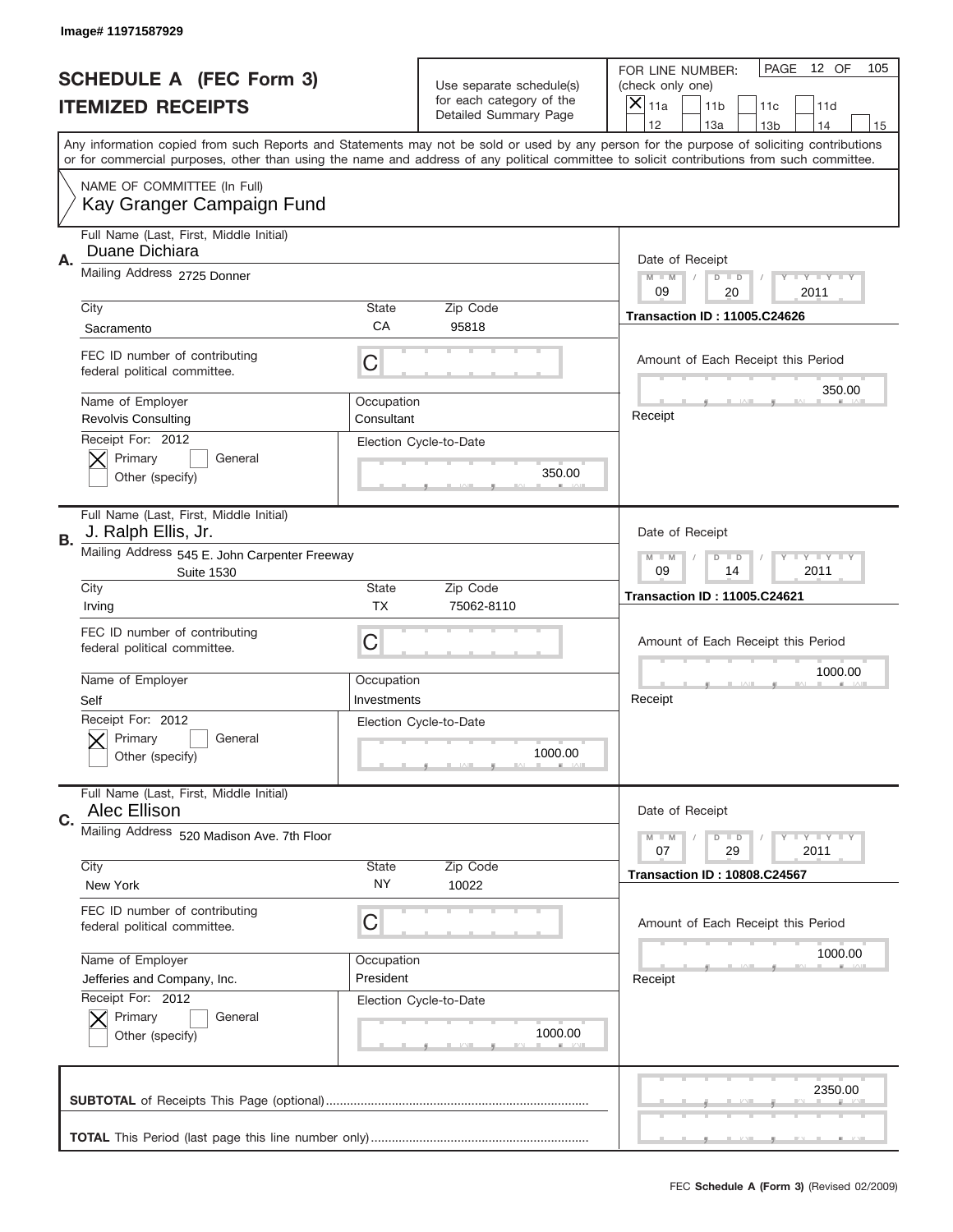|    | Image# 11971587930                                                   |                         |                                                   |                                                                                                                                                                                                                                                                                         |
|----|----------------------------------------------------------------------|-------------------------|---------------------------------------------------|-----------------------------------------------------------------------------------------------------------------------------------------------------------------------------------------------------------------------------------------------------------------------------------------|
|    | <b>SCHEDULE A (FEC Form 3)</b>                                       |                         | Use separate schedule(s)                          | PAGE<br>13 OF<br>105<br>FOR LINE NUMBER:<br>(check only one)                                                                                                                                                                                                                            |
|    | <b>ITEMIZED RECEIPTS</b>                                             |                         | for each category of the<br>Detailed Summary Page | ×<br>11a<br>11 <sub>b</sub><br>11c<br>11d                                                                                                                                                                                                                                               |
|    |                                                                      |                         |                                                   | 12<br>13a<br>14<br>13 <sub>b</sub><br>15                                                                                                                                                                                                                                                |
|    |                                                                      |                         |                                                   | Any information copied from such Reports and Statements may not be sold or used by any person for the purpose of soliciting contributions<br>or for commercial purposes, other than using the name and address of any political committee to solicit contributions from such committee. |
|    | NAME OF COMMITTEE (In Full)<br>Kay Granger Campaign Fund             |                         |                                                   |                                                                                                                                                                                                                                                                                         |
|    | Full Name (Last, First, Middle Initial)<br>Dorothy H. England        |                         |                                                   |                                                                                                                                                                                                                                                                                         |
| Α. | Mailing Address 30 Windward Road                                     |                         |                                                   | Date of Receipt<br>$M - M$<br>$T - Y = -Y$<br>$D$ $D$<br>09<br>27<br>2011                                                                                                                                                                                                               |
|    | City                                                                 | <b>State</b>            | Zip Code                                          | <b>Transaction ID: 11012.C24720</b>                                                                                                                                                                                                                                                     |
|    | Fort Worth                                                           | TX                      | 76132-1023                                        |                                                                                                                                                                                                                                                                                         |
|    | FEC ID number of contributing<br>federal political committee.        | C                       |                                                   | Amount of Each Receipt this Period<br>1000.00                                                                                                                                                                                                                                           |
|    | Name of Employer<br>Homemaker                                        | Occupation<br>Homemaker |                                                   | Receipt                                                                                                                                                                                                                                                                                 |
|    | Receipt For: 2012<br>Primary<br>General<br>Other (specify)           |                         | Election Cycle-to-Date<br>1000.00                 |                                                                                                                                                                                                                                                                                         |
| В. | Full Name (Last, First, Middle Initial)<br><b>Jack Fields</b>        |                         |                                                   | Date of Receipt                                                                                                                                                                                                                                                                         |
|    | Mailing Address 434 New Jersey Ave SE                                |                         |                                                   | <b>LY LY LY</b><br>$M - M$<br>$D$ $D$<br>08<br>01<br>2011                                                                                                                                                                                                                               |
|    | City                                                                 | <b>State</b>            | Zip Code                                          | <b>Transaction ID: 10808.C24576</b>                                                                                                                                                                                                                                                     |
|    | Washington                                                           | DC                      | 20003                                             |                                                                                                                                                                                                                                                                                         |
|    |                                                                      |                         |                                                   |                                                                                                                                                                                                                                                                                         |
|    | FEC ID number of contributing<br>federal political committee.        | C                       |                                                   | Amount of Each Receipt this Period                                                                                                                                                                                                                                                      |
|    | Name of Employer                                                     | Occupation              |                                                   | 1000.00                                                                                                                                                                                                                                                                                 |
|    | 21st Century Financial Group                                         | CEO                     |                                                   | Receipt                                                                                                                                                                                                                                                                                 |
|    | Receipt For: 2012<br>General<br>Primary<br>Other (specify)           |                         | Election Cycle-to-Date<br>1000.00                 |                                                                                                                                                                                                                                                                                         |
| C. | Full Name (Last, First, Middle Initial)<br><b>Howard Finkelstein</b> |                         |                                                   | Date of Receipt                                                                                                                                                                                                                                                                         |
|    | Mailing Address 23 Carrington Dr                                     |                         |                                                   | $T + Y = Y + Y$<br>$M - M$<br>$D$ $D$<br>19<br>2011<br>07                                                                                                                                                                                                                               |
|    | City<br>Greenwich                                                    | State<br><b>CT</b>      | Zip Code<br>06830                                 | <b>Transaction ID: 10808.C24522</b>                                                                                                                                                                                                                                                     |
|    | FEC ID number of contributing<br>federal political committee.        | C                       |                                                   | Amount of Each Receipt this Period                                                                                                                                                                                                                                                      |
|    |                                                                      | Occupation              |                                                   | 1000.00                                                                                                                                                                                                                                                                                 |
|    | Name of Employer<br>Finkel & Company                                 | President               |                                                   | Receipt                                                                                                                                                                                                                                                                                 |
|    | Receipt For: 2012<br>Primary<br>General<br>Other (specify)           |                         | Election Cycle-to-Date<br>1000.00                 |                                                                                                                                                                                                                                                                                         |
|    |                                                                      |                         |                                                   | 3000.00                                                                                                                                                                                                                                                                                 |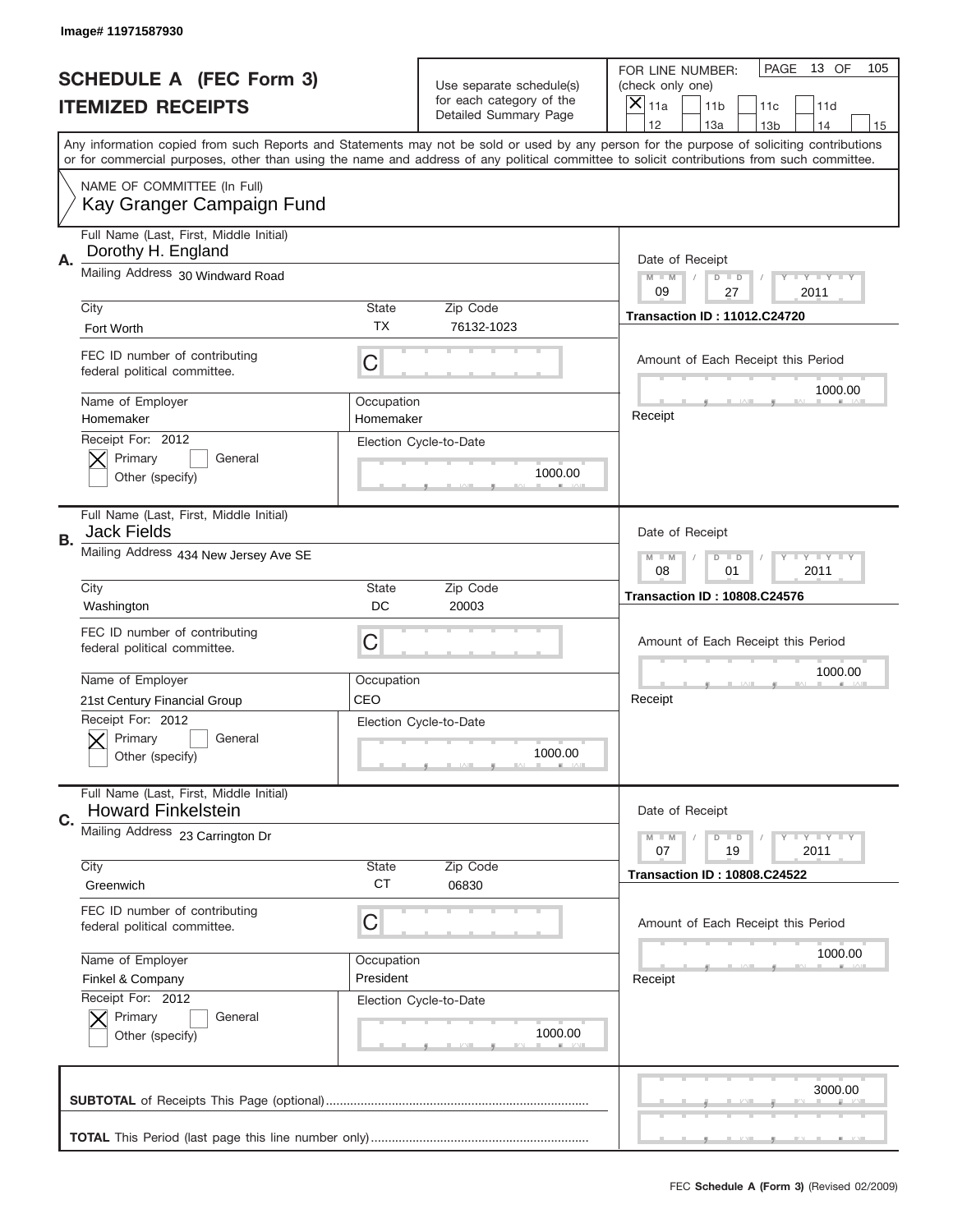|    | Image# 11971587931                                                                           |                           |                                                   |                                                                                                                                                                                                                                                                                                                                     |
|----|----------------------------------------------------------------------------------------------|---------------------------|---------------------------------------------------|-------------------------------------------------------------------------------------------------------------------------------------------------------------------------------------------------------------------------------------------------------------------------------------------------------------------------------------|
|    | <b>SCHEDULE A (FEC Form 3)</b>                                                               |                           | Use separate schedule(s)                          | PAGE<br>14 OF<br>105<br>FOR LINE NUMBER:<br>(check only one)                                                                                                                                                                                                                                                                        |
|    | <b>ITEMIZED RECEIPTS</b>                                                                     |                           | for each category of the<br>Detailed Summary Page | $\overline{X} _{11a}$<br>11 <sub>b</sub><br>11c<br>11d                                                                                                                                                                                                                                                                              |
|    |                                                                                              |                           |                                                   | 12<br>13a<br>14<br>13 <sub>b</sub><br>15<br>Any information copied from such Reports and Statements may not be sold or used by any person for the purpose of soliciting contributions<br>or for commercial purposes, other than using the name and address of any political committee to solicit contributions from such committee. |
|    | NAME OF COMMITTEE (In Full)<br>Kay Granger Campaign Fund                                     |                           |                                                   |                                                                                                                                                                                                                                                                                                                                     |
| Α. | Full Name (Last, First, Middle Initial)<br>Kathleen L. Flanagan                              |                           |                                                   | Date of Receipt                                                                                                                                                                                                                                                                                                                     |
|    | Mailing Address 4402 Leland St                                                               |                           |                                                   | <b>LEY LEY LEY</b><br>$M - M$<br>$D$ $D$<br>09<br>23<br>2011                                                                                                                                                                                                                                                                        |
|    | City<br>Chevy Chase                                                                          | <b>State</b><br><b>MD</b> | Zip Code<br>20815                                 | <b>Transaction ID: 11005.C24637</b>                                                                                                                                                                                                                                                                                                 |
|    | FEC ID number of contributing<br>federal political committee.                                | C                         |                                                   | Amount of Each Receipt this Period<br>500.00                                                                                                                                                                                                                                                                                        |
|    | Name of Employer<br>Abt Associates, Inc.                                                     | Occupation<br>Policy      |                                                   | Receipt                                                                                                                                                                                                                                                                                                                             |
|    | Receipt For: 2012<br>Primary<br>General<br>Other (specify)                                   |                           | Election Cycle-to-Date<br>500.00                  |                                                                                                                                                                                                                                                                                                                                     |
| В. | Full Name (Last, First, Middle Initial)<br>Avram Freedberg                                   |                           |                                                   | Date of Receipt                                                                                                                                                                                                                                                                                                                     |
|    | Mailing Address 46 Chester St                                                                |                           |                                                   | $D$ $D$<br><b>LYLYLY</b><br>$M - M$<br>07<br>21<br>2011                                                                                                                                                                                                                                                                             |
|    | City<br>Stamford                                                                             | <b>State</b><br><b>CT</b> | Zip Code<br>06905-3944                            | <b>Transaction ID: 10808.C24547</b>                                                                                                                                                                                                                                                                                                 |
|    | FEC ID number of contributing<br>federal political committee.                                | C                         |                                                   | Amount of Each Receipt this Period                                                                                                                                                                                                                                                                                                  |
|    | Name of Employer                                                                             | Occupation                |                                                   | 500.00                                                                                                                                                                                                                                                                                                                              |
|    | National Collectors Mint, Inc.<br>Receipt For: 2012<br>General<br>Primary<br>Other (specify) | Executive                 | Election Cycle-to-Date<br>500.00                  | Receipt                                                                                                                                                                                                                                                                                                                             |
| C. | Full Name (Last, First, Middle Initial)<br>Amy Rothschild Friedkin                           |                           |                                                   | Date of Receipt                                                                                                                                                                                                                                                                                                                     |
|    | Mailing Address 44 Montgomery St. 41st Floor                                                 |                           |                                                   | <b>LEY LEY LEY</b><br>$M - M$<br>$D$ $D$<br>21<br>2011<br>07                                                                                                                                                                                                                                                                        |
|    | City<br>San Francisco                                                                        | State<br>CA               | Zip Code<br>94104                                 | <b>Transaction ID: 10808.C24543</b>                                                                                                                                                                                                                                                                                                 |
|    | FEC ID number of contributing<br>federal political committee.                                | С                         |                                                   | Amount of Each Receipt this Period                                                                                                                                                                                                                                                                                                  |
|    | Name of Employer                                                                             | Occupation                |                                                   | 1000.00                                                                                                                                                                                                                                                                                                                             |
|    | Homemaker                                                                                    |                           | <b>Community Volunteer</b>                        | Receipt                                                                                                                                                                                                                                                                                                                             |
|    |                                                                                              |                           |                                                   |                                                                                                                                                                                                                                                                                                                                     |
|    | Receipt For: 2012<br>Primary<br>General<br>Other (specify)                                   | Election Cycle-to-Date    | 1000.00                                           |                                                                                                                                                                                                                                                                                                                                     |
|    |                                                                                              |                           |                                                   | 2000.00                                                                                                                                                                                                                                                                                                                             |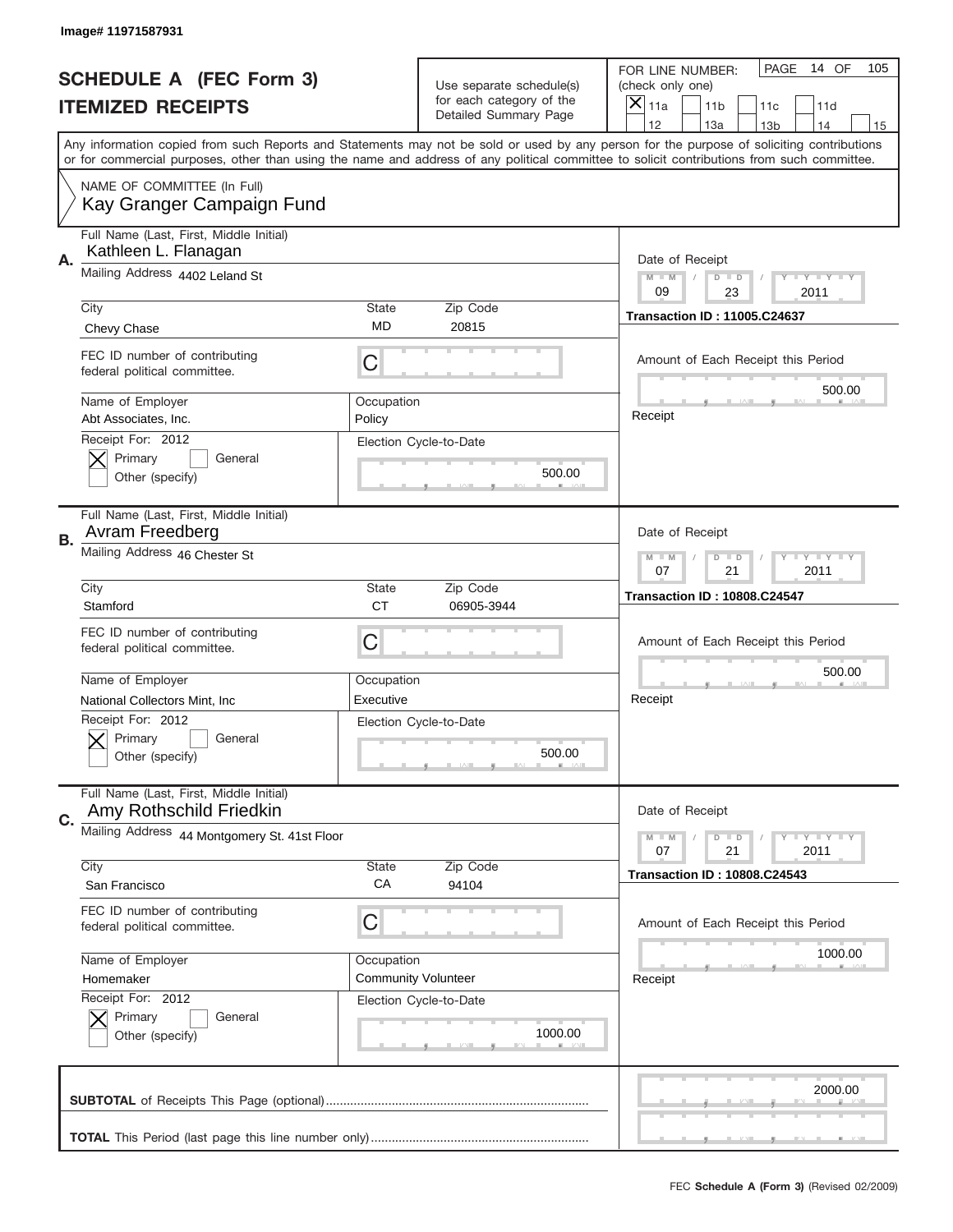|    | Image# 11971587932                                                |                           |                                                   |                                                                                                                                                                                       |
|----|-------------------------------------------------------------------|---------------------------|---------------------------------------------------|---------------------------------------------------------------------------------------------------------------------------------------------------------------------------------------|
|    | <b>SCHEDULE A (FEC Form 3)</b>                                    |                           | Use separate schedule(s)                          | PAGE<br>15 OF<br>105<br>FOR LINE NUMBER:<br>(check only one)                                                                                                                          |
|    | <b>ITEMIZED RECEIPTS</b>                                          |                           | for each category of the<br>Detailed Summary Page | ×<br>11a<br>11 <sub>b</sub><br>11c<br>11d                                                                                                                                             |
|    |                                                                   |                           |                                                   | 12<br>13a<br>14<br>13 <sub>b</sub><br>15<br>Any information copied from such Reports and Statements may not be sold or used by any person for the purpose of soliciting contributions |
|    |                                                                   |                           |                                                   | or for commercial purposes, other than using the name and address of any political committee to solicit contributions from such committee.                                            |
|    | NAME OF COMMITTEE (In Full)<br>Kay Granger Campaign Fund          |                           |                                                   |                                                                                                                                                                                       |
| Α. | Full Name (Last, First, Middle Initial)<br><b>Jason Friedland</b> |                           |                                                   | Date of Receipt                                                                                                                                                                       |
|    | Mailing Address 34 Carriage Ct.                                   |                           |                                                   | <b>LYLYLY</b><br>$M - M$<br>$D$ $D$<br>21<br>07<br>2011                                                                                                                               |
|    | City                                                              | <b>State</b>              | Zip Code                                          | <b>Transaction ID: 10808.C24529</b>                                                                                                                                                   |
|    | Scarsdale                                                         | <b>NY</b>                 | 10583                                             |                                                                                                                                                                                       |
|    | FEC ID number of contributing<br>federal political committee.     | C                         |                                                   | Amount of Each Receipt this Period<br>1000.00                                                                                                                                         |
|    | Name of Employer<br>Westrock Development, Inc.                    | Occupation<br>Principal   |                                                   | Receipt                                                                                                                                                                               |
|    | Receipt For: 2012<br>Primary<br>General<br>Other (specify)        |                           | Election Cycle-to-Date<br>1000.00                 |                                                                                                                                                                                       |
| В. | Full Name (Last, First, Middle Initial)<br>Sander R. Gerber       |                           |                                                   | Date of Receipt                                                                                                                                                                       |
|    | Mailing Address 120 Broadway Ste 4000                             |                           |                                                   | <b>LY LY LY</b><br>$M - M$<br>$D$ $D$<br>07<br>19<br>2011                                                                                                                             |
|    | City<br>New York                                                  | <b>State</b><br><b>NY</b> | Zip Code<br>10271-0002                            | <b>Transaction ID: 10808.C24507</b>                                                                                                                                                   |
|    | FEC ID number of contributing<br>federal political committee.     | C                         |                                                   | Amount of Each Receipt this Period                                                                                                                                                    |
|    |                                                                   |                           |                                                   | 1000.00                                                                                                                                                                               |
|    | Name of Employer                                                  | Occupation                |                                                   |                                                                                                                                                                                       |
|    | Hudson Bay Capital Mgmt                                           | CEO & CIO                 |                                                   | Receipt                                                                                                                                                                               |
|    | Receipt For: 2012<br>General<br>Primary<br>Other (specify)        |                           | Election Cycle-to-Date<br>1000.00                 |                                                                                                                                                                                       |
| C. | Full Name (Last, First, Middle Initial)<br>Sander R. Gerber       |                           |                                                   | Date of Receipt                                                                                                                                                                       |
|    | Mailing Address 120 Broadway Ste 4000                             |                           |                                                   | $T + Y = Y + Y$<br>$M - M$<br>$D$ $D$<br>19<br>2011<br>07                                                                                                                             |
|    | City<br>New York                                                  | State<br>NY.              | Zip Code<br>10271-0002                            | <b>Transaction ID: 10808.C24525</b>                                                                                                                                                   |
|    | FEC ID number of contributing<br>federal political committee.     | C                         |                                                   | Amount of Each Receipt this Period                                                                                                                                                    |
|    | Name of Employer                                                  | Occupation                |                                                   | 1000.00                                                                                                                                                                               |
|    | Hudson Bay Capital Mgmt                                           | CEO & CIO                 |                                                   | Receipt                                                                                                                                                                               |
|    | Receipt For: 2012<br>Primary<br>General<br>Other (specify)        |                           | Election Cycle-to-Date<br>2000.00                 |                                                                                                                                                                                       |
|    |                                                                   |                           |                                                   | 3000.00                                                                                                                                                                               |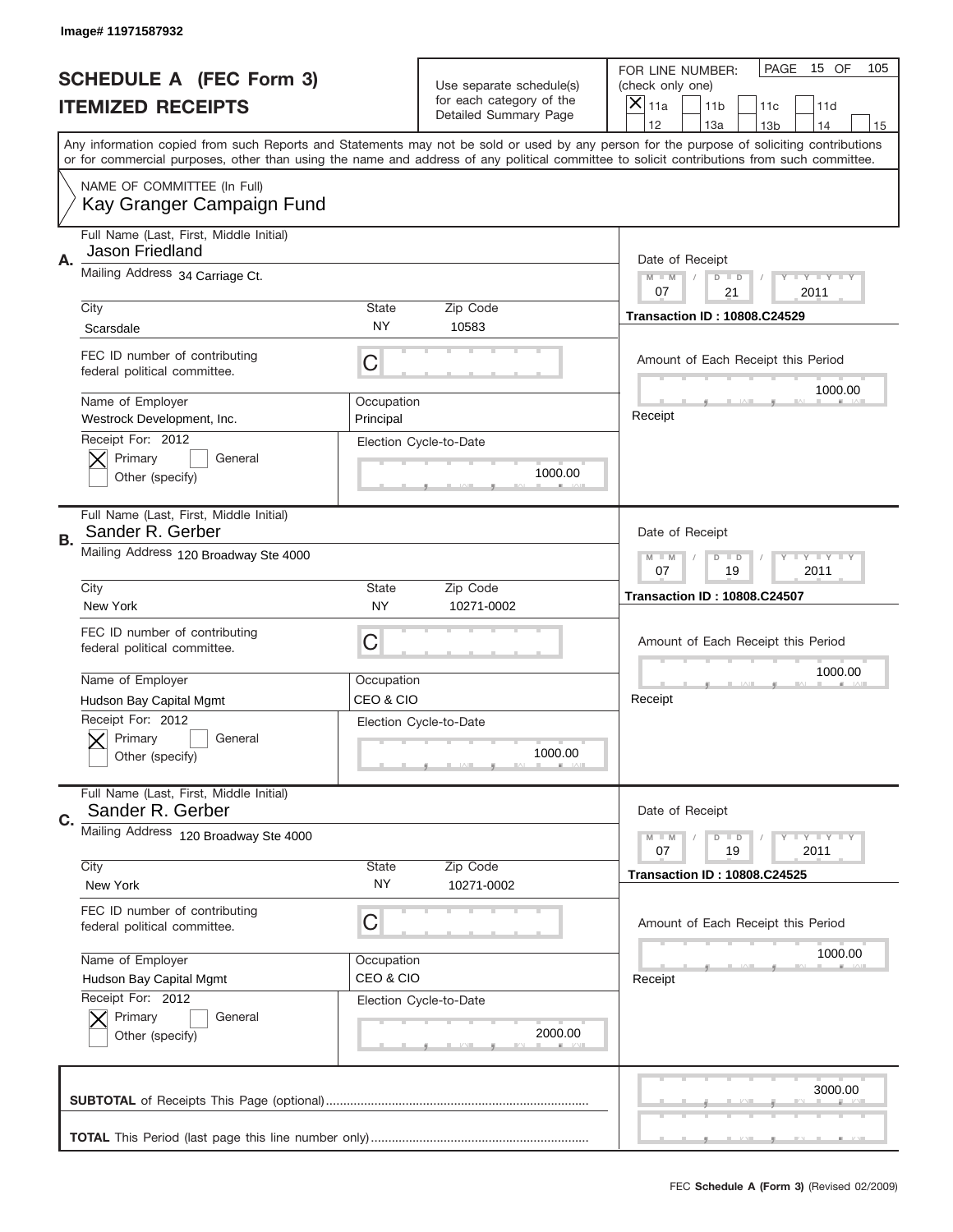|    | Image# 11971587933                                                           |                          |                                                   |                                                                                                                                                                                       |
|----|------------------------------------------------------------------------------|--------------------------|---------------------------------------------------|---------------------------------------------------------------------------------------------------------------------------------------------------------------------------------------|
|    | <b>SCHEDULE A (FEC Form 3)</b>                                               |                          | Use separate schedule(s)                          | PAGE<br>16 OF<br>105<br>FOR LINE NUMBER:<br>(check only one)                                                                                                                          |
|    | <b>ITEMIZED RECEIPTS</b>                                                     |                          | for each category of the<br>Detailed Summary Page | ×<br>11a<br>11 <sub>b</sub><br>11c<br>11d                                                                                                                                             |
|    |                                                                              |                          |                                                   | 12<br>13a<br>14<br>13 <sub>b</sub><br>15<br>Any information copied from such Reports and Statements may not be sold or used by any person for the purpose of soliciting contributions |
|    |                                                                              |                          |                                                   | or for commercial purposes, other than using the name and address of any political committee to solicit contributions from such committee.                                            |
|    | NAME OF COMMITTEE (In Full)<br>Kay Granger Campaign Fund                     |                          |                                                   |                                                                                                                                                                                       |
| Α. | Full Name (Last, First, Middle Initial)<br>Randall C. Gideon                 |                          |                                                   | Date of Receipt                                                                                                                                                                       |
|    | Mailing Address 3812 Monticello Drive                                        |                          |                                                   | $M - M$<br>$T - Y = -Y$<br>$D$ $D$<br>09<br>30<br>2011                                                                                                                                |
|    | City<br>Fort Worth                                                           | <b>State</b><br>TX       | Zip Code<br>76107-1720                            | <b>Transaction ID: 11005.C24690</b>                                                                                                                                                   |
|    | FEC ID number of contributing<br>federal political committee.                | C                        |                                                   | Amount of Each Receipt this Period                                                                                                                                                    |
|    | Name of Employer<br>GideonToal                                               | Occupation<br>Architect  |                                                   | 500.00<br>Receipt                                                                                                                                                                     |
|    | Receipt For: 2012<br>Primary<br>General<br>Other (specify)                   |                          | Election Cycle-to-Date<br>750.00                  |                                                                                                                                                                                       |
| В. | Full Name (Last, First, Middle Initial)<br><b>Marilyn Gilbert</b>            |                          |                                                   | Date of Receipt                                                                                                                                                                       |
|    | Mailing Address 1013 Meadow Lark Lane                                        |                          |                                                   | <b>LY LY LY</b><br>$M - M$<br>$D$ $D$<br>08<br>15<br>2011                                                                                                                             |
|    | City                                                                         | <b>State</b>             | Zip Code                                          | <b>Transaction ID: 10913.C24595</b>                                                                                                                                                   |
|    | Weatherford<br>FEC ID number of contributing<br>federal political committee. | <b>TX</b><br>C           | 76087                                             | Amount of Each Receipt this Period                                                                                                                                                    |
|    | Name of Employer                                                             | Occupation               |                                                   | 300.00                                                                                                                                                                                |
|    | Fort Worth Chamber Of Commerce                                               | <b>Exec VP Marketing</b> |                                                   | Receipt                                                                                                                                                                               |
|    | Receipt For: 2012<br>General<br>Primary<br>Other (specify)                   |                          | Election Cycle-to-Date<br>800.00                  |                                                                                                                                                                                       |
|    |                                                                              |                          |                                                   |                                                                                                                                                                                       |
|    | Full Name (Last, First, Middle Initial)<br>Jean M. Gilson                    |                          |                                                   | Date of Receipt                                                                                                                                                                       |
| C. | Mailing Address 5122 Wessling Ln                                             |                          |                                                   | $T + Y = Y + Y$<br>$M - M$<br>$D$ $D$<br>09<br>26<br>2011                                                                                                                             |
|    | City<br>Bethesda                                                             | State<br>MD              | Zip Code<br>20814                                 | <b>Transaction ID: 11005.C24643</b>                                                                                                                                                   |
|    | FEC ID number of contributing<br>federal political committee.                | C                        |                                                   | Amount of Each Receipt this Period                                                                                                                                                    |
|    | Name of Employer                                                             | Occupation               |                                                   | 500.00                                                                                                                                                                                |
|    | DAI                                                                          |                          | Sr VP Strategy and Marketing                      | Receipt                                                                                                                                                                               |
|    | Receipt For: 2012<br>Primary<br>General<br>Other (specify)                   |                          | Election Cycle-to-Date<br>500.00                  |                                                                                                                                                                                       |
|    |                                                                              |                          |                                                   | 1300.00                                                                                                                                                                               |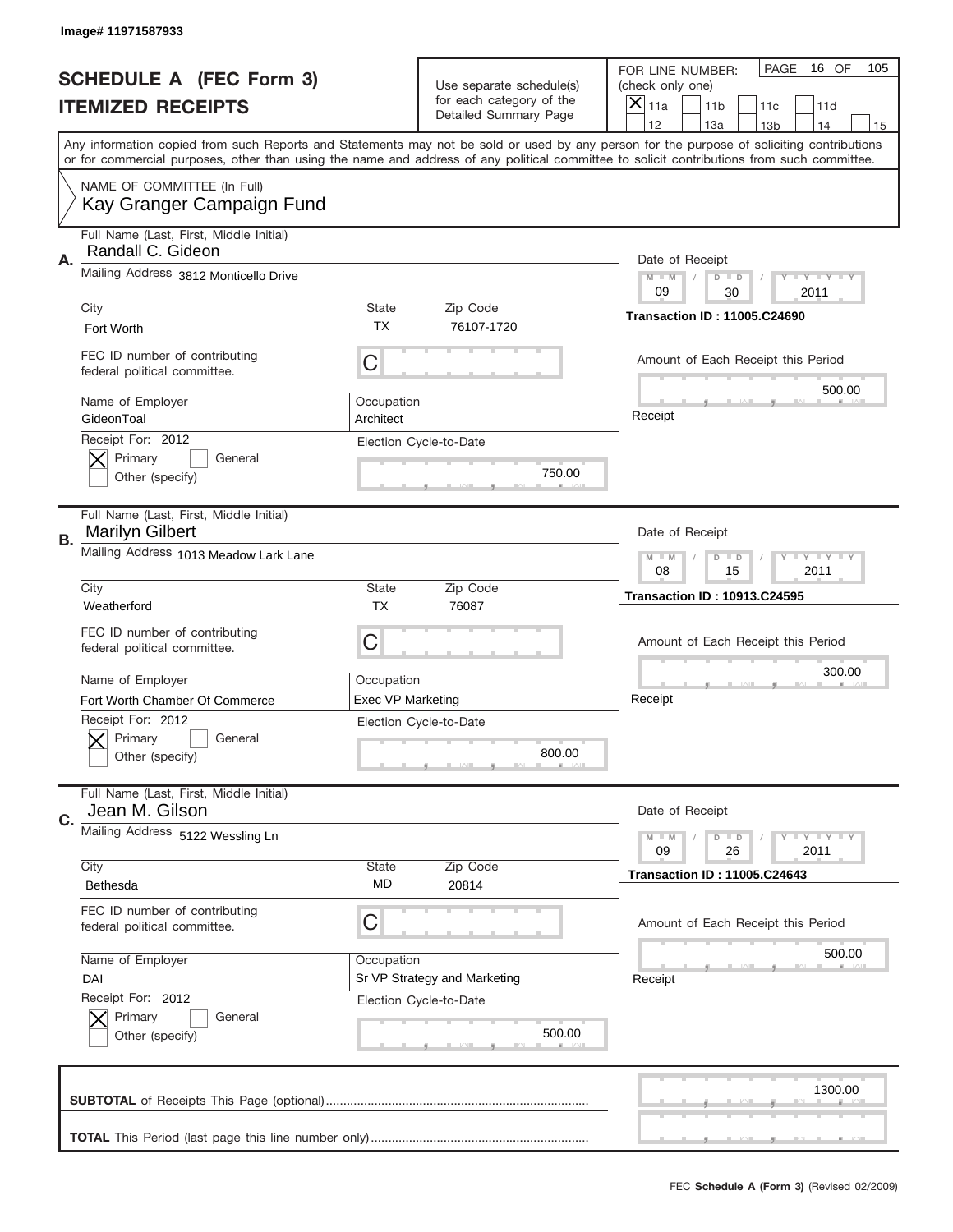|    | Image# 11971587934                                                 |                              |                                                   |                                                                                                                                                                                                                                                                                                                                     |
|----|--------------------------------------------------------------------|------------------------------|---------------------------------------------------|-------------------------------------------------------------------------------------------------------------------------------------------------------------------------------------------------------------------------------------------------------------------------------------------------------------------------------------|
|    | <b>SCHEDULE A (FEC Form 3)</b>                                     |                              | Use separate schedule(s)                          | PAGE<br>17 OF<br>105<br>FOR LINE NUMBER:<br>(check only one)                                                                                                                                                                                                                                                                        |
|    | <b>ITEMIZED RECEIPTS</b>                                           |                              | for each category of the<br>Detailed Summary Page | X<br>11a<br>11 <sub>b</sub><br>11c<br>11d                                                                                                                                                                                                                                                                                           |
|    |                                                                    |                              |                                                   | 12<br>13a<br>14<br>13 <sub>b</sub><br>15<br>Any information copied from such Reports and Statements may not be sold or used by any person for the purpose of soliciting contributions<br>or for commercial purposes, other than using the name and address of any political committee to solicit contributions from such committee. |
|    | NAME OF COMMITTEE (In Full)<br>Kay Granger Campaign Fund           |                              |                                                   |                                                                                                                                                                                                                                                                                                                                     |
| Α. | Full Name (Last, First, Middle Initial)<br><b>Randall Goss</b>     |                              |                                                   | Date of Receipt                                                                                                                                                                                                                                                                                                                     |
|    | Mailing Address 10210 N. Central Expressway<br>Suite 500           |                              |                                                   | $M - M$<br>Y I Y I Y I Y<br>$D$ $D$<br>09<br>26<br>2011                                                                                                                                                                                                                                                                             |
|    | City<br>Dallas                                                     | <b>State</b><br>TX           | Zip Code<br>75231                                 | <b>Transaction ID: 11005.C24653</b>                                                                                                                                                                                                                                                                                                 |
|    | FEC ID number of contributing<br>federal political committee.      | C                            |                                                   | Amount of Each Receipt this Period<br>1000.00                                                                                                                                                                                                                                                                                       |
|    | Name of Employer<br>U.S. Risk Insurance Group                      | Occupation<br>Chairman & CEO |                                                   | Receipt                                                                                                                                                                                                                                                                                                                             |
|    | Receipt For: 2012<br>Primary<br>General<br>Other (specify)         |                              | Election Cycle-to-Date<br>1000.00                 |                                                                                                                                                                                                                                                                                                                                     |
| В. | Full Name (Last, First, Middle Initial)<br><b>Mark Gross</b>       |                              |                                                   | Date of Receipt                                                                                                                                                                                                                                                                                                                     |
|    | Mailing Address 56 Surry Dam Rd.                                   |                              |                                                   | <b>LY LY LY</b><br>$M - M$<br>$D$ $D$<br>07<br>21<br>2011                                                                                                                                                                                                                                                                           |
|    | City<br>Surry                                                      | <b>State</b><br><b>NH</b>    | Zip Code<br>03431                                 | <b>Transaction ID: 10808.C24531</b>                                                                                                                                                                                                                                                                                                 |
|    | FEC ID number of contributing<br>federal political committee.      | C                            |                                                   | Amount of Each Receipt this Period                                                                                                                                                                                                                                                                                                  |
|    | Name of Employer<br>Surry Capital                                  | Occupation<br>President      |                                                   | 1000.00<br>Receipt                                                                                                                                                                                                                                                                                                                  |
|    | Receipt For: 2012<br>General<br>Primary<br>Other (specify)         |                              | Election Cycle-to-Date<br>1000.00                 |                                                                                                                                                                                                                                                                                                                                     |
| C. | Full Name (Last, First, Middle Initial)<br><b>Michael Grunberg</b> |                              |                                                   | Date of Receipt                                                                                                                                                                                                                                                                                                                     |
|    | Mailing Address 1 Juniper Hill Road                                |                              | Zip Code                                          | <b>LYLYLY</b><br>$M - M$<br>$D$ $D$<br>2011<br>08<br>04                                                                                                                                                                                                                                                                             |
|    | City<br>Greenwich                                                  | State<br><b>CT</b>           | 06830-3545                                        | <b>Transaction ID: 10808.C24580</b>                                                                                                                                                                                                                                                                                                 |
|    | FEC ID number of contributing<br>federal political committee.      | C                            |                                                   | Amount of Each Receipt this Period                                                                                                                                                                                                                                                                                                  |
|    | Name of Employer<br><b>Grunberg Realty</b>                         | Occupation<br>Executive      |                                                   | 500.00                                                                                                                                                                                                                                                                                                                              |
|    | Receipt For: 2012<br>Primary<br>General<br>Other (specify)         |                              | Election Cycle-to-Date<br>500.00                  | Receipt                                                                                                                                                                                                                                                                                                                             |
|    |                                                                    |                              |                                                   |                                                                                                                                                                                                                                                                                                                                     |
|    |                                                                    |                              |                                                   | 2500.00                                                                                                                                                                                                                                                                                                                             |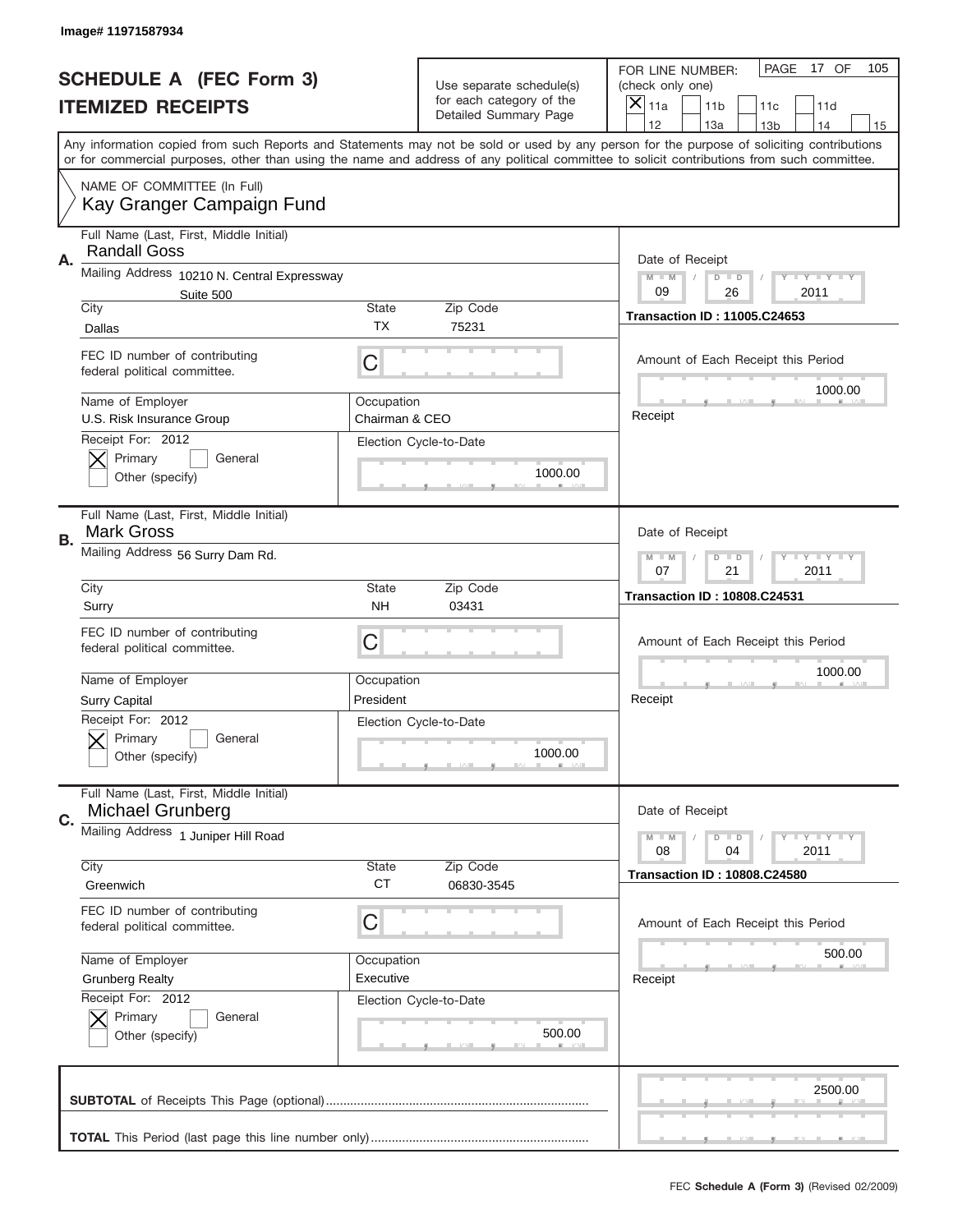|    | Image# 11971587935                                              |              |                                                   |                                                                                                                                                                                       |
|----|-----------------------------------------------------------------|--------------|---------------------------------------------------|---------------------------------------------------------------------------------------------------------------------------------------------------------------------------------------|
|    | <b>SCHEDULE A (FEC Form 3)</b>                                  |              | Use separate schedule(s)                          | PAGE<br>18 OF<br>105<br>FOR LINE NUMBER:<br>(check only one)                                                                                                                          |
|    | <b>ITEMIZED RECEIPTS</b>                                        |              | for each category of the<br>Detailed Summary Page | X<br>11a<br>11 <sub>b</sub><br>11c<br>11d                                                                                                                                             |
|    |                                                                 |              |                                                   | 12<br>13a<br>14<br>13 <sub>b</sub><br>15<br>Any information copied from such Reports and Statements may not be sold or used by any person for the purpose of soliciting contributions |
|    |                                                                 |              |                                                   | or for commercial purposes, other than using the name and address of any political committee to solicit contributions from such committee.                                            |
|    | NAME OF COMMITTEE (In Full)<br>Kay Granger Campaign Fund        |              |                                                   |                                                                                                                                                                                       |
| Α. | Full Name (Last, First, Middle Initial)<br>Erma Hadley          |              |                                                   | Date of Receipt                                                                                                                                                                       |
|    | Mailing Address 2362 Faett Court                                |              |                                                   | $M - M$<br>Y I Y I Y I Y<br>$D$ $D$<br>07<br>06<br>2011                                                                                                                               |
|    | City                                                            | <b>State</b> | Zip Code                                          | <b>Transaction ID: 10708.C24494</b>                                                                                                                                                   |
|    | Fort Worth                                                      | TX           | 76119                                             |                                                                                                                                                                                       |
|    | FEC ID number of contributing<br>federal political committee.   | C            |                                                   | Amount of Each Receipt this Period<br>300.00                                                                                                                                          |
|    | Name of Employer<br><b>Tarrant County Jr. College</b>           | Occupation   | Vice Chancellor Administration                    | Receipt                                                                                                                                                                               |
|    | Receipt For: 2012<br>Primary<br>General<br>Other (specify)      |              | Election Cycle-to-Date<br>300.00                  |                                                                                                                                                                                       |
| В. | Full Name (Last, First, Middle Initial)<br>Kevin P. Haggerty    |              |                                                   | Date of Receipt                                                                                                                                                                       |
|    | Mailing Address 405 Lloyds Ln                                   |              |                                                   | <b>LY LY LY</b><br>$M - M$<br>$D$ $D$<br>09<br>26<br>2011                                                                                                                             |
|    | City                                                            | <b>State</b> | Zip Code                                          | <b>Transaction ID: 11005.C24644</b>                                                                                                                                                   |
|    | Alexandria                                                      | VA           | 22302                                             |                                                                                                                                                                                       |
|    | FEC ID number of contributing<br>federal political committee.   | C            |                                                   | Amount of Each Receipt this Period                                                                                                                                                    |
|    | Name of Employer                                                | Occupation   |                                                   | 500.00                                                                                                                                                                                |
|    | DAI                                                             | <b>CFO</b>   |                                                   | Receipt                                                                                                                                                                               |
|    | Receipt For: 2012<br>Primary<br>General<br>Other (specify)      |              | Election Cycle-to-Date<br>500.00                  |                                                                                                                                                                                       |
| C. | Full Name (Last, First, Middle Initial)<br>Lawrence J. Halloran |              |                                                   | Date of Receipt                                                                                                                                                                       |
|    | Mailing Address 5606 Namakagan Rd                               |              |                                                   | $T + Y = Y + Y$<br>$M - M$<br>$D$ $D$<br>09<br>26<br>2011                                                                                                                             |
|    | City<br>Bethesda                                                | State<br>MD  | Zip Code<br>20816                                 | <b>Transaction ID: 11005.C24642</b>                                                                                                                                                   |
|    | FEC ID number of contributing<br>federal political committee.   | C            |                                                   | Amount of Each Receipt this Period                                                                                                                                                    |
|    | Name of Employer                                                | Occupation   |                                                   | 500.00                                                                                                                                                                                |
|    | Self                                                            | Attorney     |                                                   | Receipt                                                                                                                                                                               |
|    | Receipt For: 2012<br>Primary<br>General<br>Other (specify)      |              | Election Cycle-to-Date<br>500.00                  |                                                                                                                                                                                       |
|    |                                                                 |              |                                                   | 1300.00                                                                                                                                                                               |
|    |                                                                 |              |                                                   |                                                                                                                                                                                       |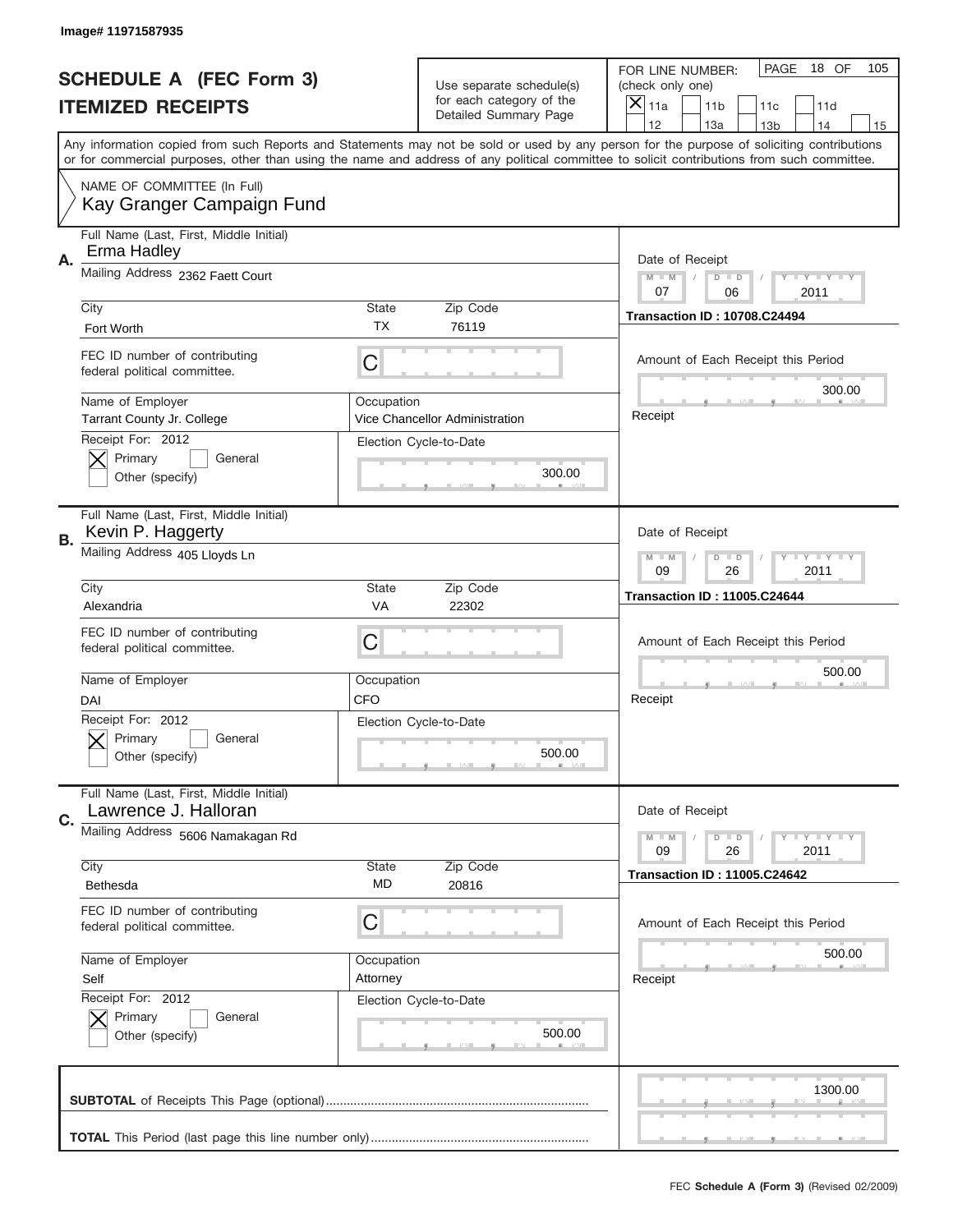|    | Image# 11971587936                                            |                         |                                                   |                                                                                                                                                                                                                                                                                         |    |
|----|---------------------------------------------------------------|-------------------------|---------------------------------------------------|-----------------------------------------------------------------------------------------------------------------------------------------------------------------------------------------------------------------------------------------------------------------------------------------|----|
|    | <b>SCHEDULE A (FEC Form 3)</b>                                |                         | Use separate schedule(s)                          | PAGE<br>19 OF<br>105<br>FOR LINE NUMBER:<br>(check only one)                                                                                                                                                                                                                            |    |
|    | <b>ITEMIZED RECEIPTS</b>                                      |                         | for each category of the<br>Detailed Summary Page | X<br>11a<br>11 <sub>b</sub><br>11c<br>11d                                                                                                                                                                                                                                               |    |
|    |                                                               |                         |                                                   | 12<br>13a<br>14<br>13 <sub>b</sub>                                                                                                                                                                                                                                                      | 15 |
|    |                                                               |                         |                                                   | Any information copied from such Reports and Statements may not be sold or used by any person for the purpose of soliciting contributions<br>or for commercial purposes, other than using the name and address of any political committee to solicit contributions from such committee. |    |
|    | NAME OF COMMITTEE (In Full)<br>Kay Granger Campaign Fund      |                         |                                                   |                                                                                                                                                                                                                                                                                         |    |
| Α. | Full Name (Last, First, Middle Initial)<br>Kamal Haron        |                         |                                                   | Date of Receipt                                                                                                                                                                                                                                                                         |    |
|    | Mailing Address 20 Vincent Ave                                |                         |                                                   | $M - M$<br>Y I Y I Y I Y<br>$D$ $D$<br>07<br>19<br>2011                                                                                                                                                                                                                                 |    |
|    | City                                                          | <b>State</b>            | Zip Code                                          | <b>Transaction ID: 10808.C24518</b>                                                                                                                                                                                                                                                     |    |
|    | Stamford                                                      | <b>CT</b>               | 06905                                             |                                                                                                                                                                                                                                                                                         |    |
|    | FEC ID number of contributing<br>federal political committee. | C                       |                                                   | Amount of Each Receipt this Period<br>500.00                                                                                                                                                                                                                                            |    |
|    | Name of Employer<br><b>Artimus Construction</b>               | Occupation<br>Developer |                                                   | Receipt                                                                                                                                                                                                                                                                                 |    |
|    | Receipt For: 2012<br>Primary<br>General<br>Other (specify)    |                         | Election Cycle-to-Date<br>500.00                  |                                                                                                                                                                                                                                                                                         |    |
| В. | Full Name (Last, First, Middle Initial)<br>Anthony C. Henry   |                         |                                                   | Date of Receipt                                                                                                                                                                                                                                                                         |    |
|    | Mailing Address 3110 NW 26th Street                           |                         |                                                   | <b>LY LY LY</b><br>$M - M$<br>$D$ $D$<br>08<br>03<br>2011                                                                                                                                                                                                                               |    |
|    | City                                                          | <b>State</b>            | Zip Code                                          | <b>Transaction ID: 10808.C24578</b>                                                                                                                                                                                                                                                     |    |
|    |                                                               | <b>TX</b>               |                                                   |                                                                                                                                                                                                                                                                                         |    |
|    | Fort Worth                                                    |                         | 76106                                             |                                                                                                                                                                                                                                                                                         |    |
|    | FEC ID number of contributing<br>federal political committee. | C                       |                                                   | Amount of Each Receipt this Period                                                                                                                                                                                                                                                      |    |
|    | Name of Employer                                              | Occupation              |                                                   | 100.00                                                                                                                                                                                                                                                                                  |    |
|    | Retired                                                       | Retired                 |                                                   | Receipt                                                                                                                                                                                                                                                                                 |    |
|    | Receipt For: 2012<br>General<br>Primary<br>Other (specify)    |                         | Election Cycle-to-Date<br>450.00                  |                                                                                                                                                                                                                                                                                         |    |
|    | Full Name (Last, First, Middle Initial)<br>Anthony C. Henry   |                         |                                                   | Date of Receipt                                                                                                                                                                                                                                                                         |    |
| C. | Mailing Address 3110 NW 26th Street                           |                         |                                                   | Y FY FY FY<br>$M - M$<br>$D$ $D$<br>31<br>2011<br>08                                                                                                                                                                                                                                    |    |
|    | City<br>Fort Worth                                            | State<br>ТX             | Zip Code<br>76106                                 | <b>Transaction ID: 10913.C24601</b>                                                                                                                                                                                                                                                     |    |
|    | FEC ID number of contributing<br>federal political committee. | C                       |                                                   | Amount of Each Receipt this Period                                                                                                                                                                                                                                                      |    |
|    |                                                               | Occupation              |                                                   | 50.00                                                                                                                                                                                                                                                                                   |    |
|    | Name of Employer<br>Retired                                   | Retired                 |                                                   | Receipt                                                                                                                                                                                                                                                                                 |    |
|    | Receipt For: 2012<br>Primary<br>General<br>Other (specify)    |                         | Election Cycle-to-Date<br>500.00                  |                                                                                                                                                                                                                                                                                         |    |
|    |                                                               |                         |                                                   | 650.00                                                                                                                                                                                                                                                                                  |    |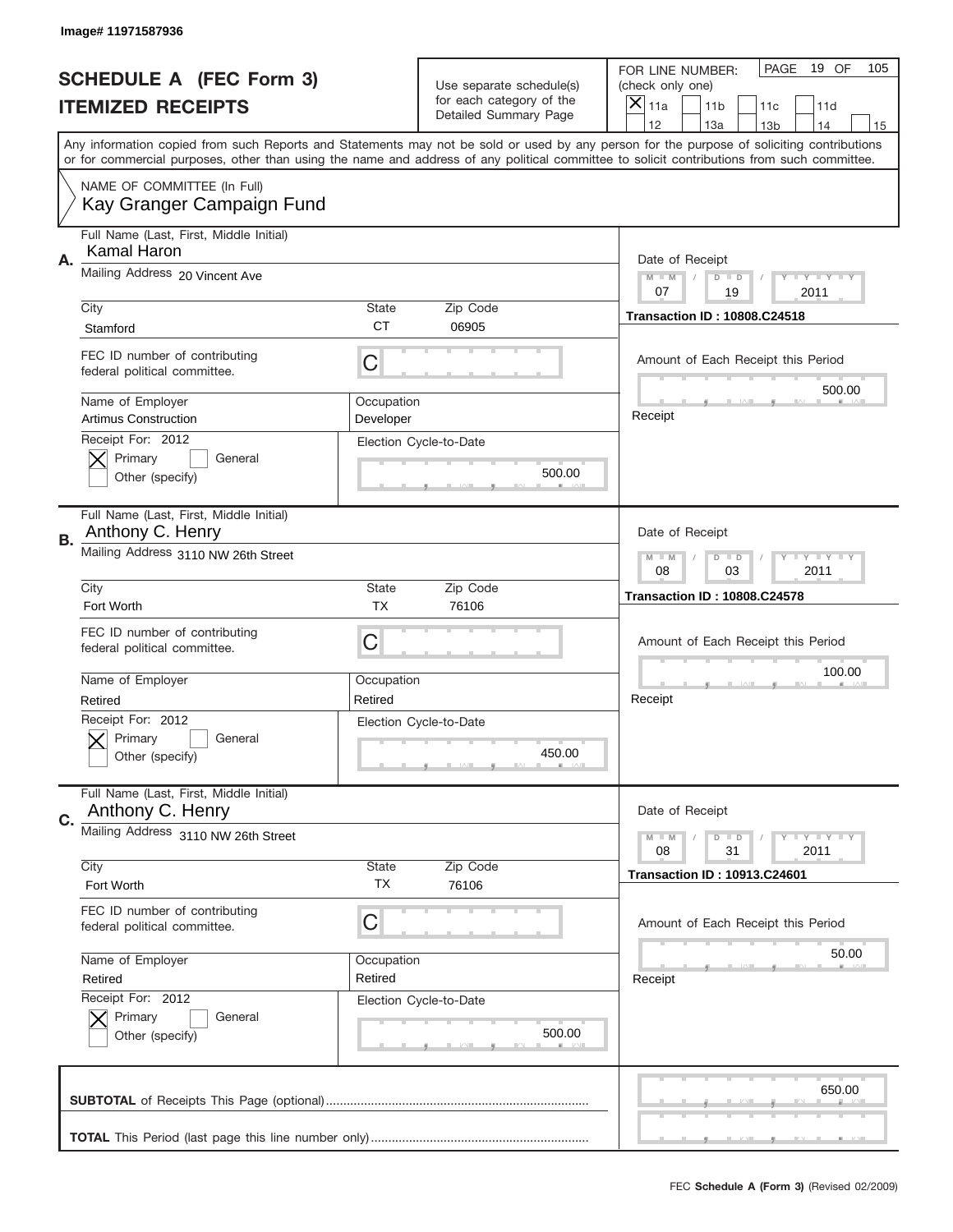|    | Image# 11971587937                                                  |                       |                                                   |                                                                                                                                                                                                                                                                                         |
|----|---------------------------------------------------------------------|-----------------------|---------------------------------------------------|-----------------------------------------------------------------------------------------------------------------------------------------------------------------------------------------------------------------------------------------------------------------------------------------|
|    | <b>SCHEDULE A (FEC Form 3)</b>                                      |                       | Use separate schedule(s)                          | PAGE<br>20 OF<br>105<br>FOR LINE NUMBER:<br>(check only one)                                                                                                                                                                                                                            |
|    | <b>ITEMIZED RECEIPTS</b>                                            |                       | for each category of the<br>Detailed Summary Page | ×<br>11a<br>11 <sub>b</sub><br>11c<br>11d                                                                                                                                                                                                                                               |
|    |                                                                     |                       |                                                   | 12<br>13a<br>14<br>13 <sub>b</sub><br>15                                                                                                                                                                                                                                                |
|    |                                                                     |                       |                                                   | Any information copied from such Reports and Statements may not be sold or used by any person for the purpose of soliciting contributions<br>or for commercial purposes, other than using the name and address of any political committee to solicit contributions from such committee. |
|    | NAME OF COMMITTEE (In Full)<br>Kay Granger Campaign Fund            |                       |                                                   |                                                                                                                                                                                                                                                                                         |
| Α. | Full Name (Last, First, Middle Initial)<br>Anthony C. Henry         |                       |                                                   | Date of Receipt                                                                                                                                                                                                                                                                         |
|    | Mailing Address 3110 NW 26th Street                                 |                       |                                                   | $M - M$<br>$T - Y = -Y$<br>$D$ $D$<br>09<br>28<br>2011                                                                                                                                                                                                                                  |
|    | City                                                                | <b>State</b>          | Zip Code                                          | <b>Transaction ID: 11005.C24655</b>                                                                                                                                                                                                                                                     |
|    | Fort Worth                                                          | TX                    | 76106                                             |                                                                                                                                                                                                                                                                                         |
|    | FEC ID number of contributing<br>federal political committee.       | C                     |                                                   | Amount of Each Receipt this Period<br>50.00                                                                                                                                                                                                                                             |
|    | Name of Employer<br>Retired                                         | Occupation<br>Retired |                                                   | Receipt                                                                                                                                                                                                                                                                                 |
|    | Receipt For: 2012<br>Primary<br>General<br>Other (specify)          |                       | Election Cycle-to-Date<br>550.00                  |                                                                                                                                                                                                                                                                                         |
| В. | Full Name (Last, First, Middle Initial)<br>Lyda H. Hill             |                       |                                                   | Date of Receipt                                                                                                                                                                                                                                                                         |
|    | Mailing Address L.H. Holdings, Inc.<br>2001 Ross Avenue, Suite 4600 |                       |                                                   | <b>LY LY LY</b><br>$M - M$<br>$D$ $D$<br>09<br>13<br>2011                                                                                                                                                                                                                               |
|    | City<br>Dallas                                                      | State<br><b>TX</b>    | Zip Code<br>75201                                 | <b>Transaction ID: 10913.C24610</b>                                                                                                                                                                                                                                                     |
|    |                                                                     |                       |                                                   |                                                                                                                                                                                                                                                                                         |
|    | FEC ID number of contributing<br>federal political committee.       | C                     |                                                   | Amount of Each Receipt this Period                                                                                                                                                                                                                                                      |
|    |                                                                     | Occupation            |                                                   | 2500.00                                                                                                                                                                                                                                                                                 |
|    | Name of Employer<br>Hill Development                                | Investments           |                                                   | Receipt                                                                                                                                                                                                                                                                                 |
|    | Receipt For: 2012<br>General<br>Primary<br>Other (specify)          |                       | Election Cycle-to-Date<br>5000.00                 |                                                                                                                                                                                                                                                                                         |
|    | Full Name (Last, First, Middle Initial)<br>AI G. Hill Jr.           |                       |                                                   | Date of Receipt                                                                                                                                                                                                                                                                         |
| C. | Mailing Address 47 Highland Park Village, Suite 20                  |                       |                                                   | Y FY FY FY<br>$M - M$<br>$D$ $D$<br>09<br>26<br>2011                                                                                                                                                                                                                                    |
|    | City<br>Dallas                                                      | <b>State</b><br>ТX    | Zip Code<br>75205                                 | <b>Transaction ID: 11005.C24638</b>                                                                                                                                                                                                                                                     |
|    | FEC ID number of contributing<br>federal political committee.       | C                     |                                                   | Amount of Each Receipt this Period                                                                                                                                                                                                                                                      |
|    | Name of Employer                                                    | Occupation            |                                                   | 2500.00                                                                                                                                                                                                                                                                                 |
|    | <b>Hill Development</b>                                             | Investments           |                                                   | Receipt                                                                                                                                                                                                                                                                                 |
|    | Receipt For: 2012<br>Primary<br>General<br>Other (specify)          |                       | Election Cycle-to-Date<br>5000.00                 |                                                                                                                                                                                                                                                                                         |
|    |                                                                     |                       |                                                   | 5050.00                                                                                                                                                                                                                                                                                 |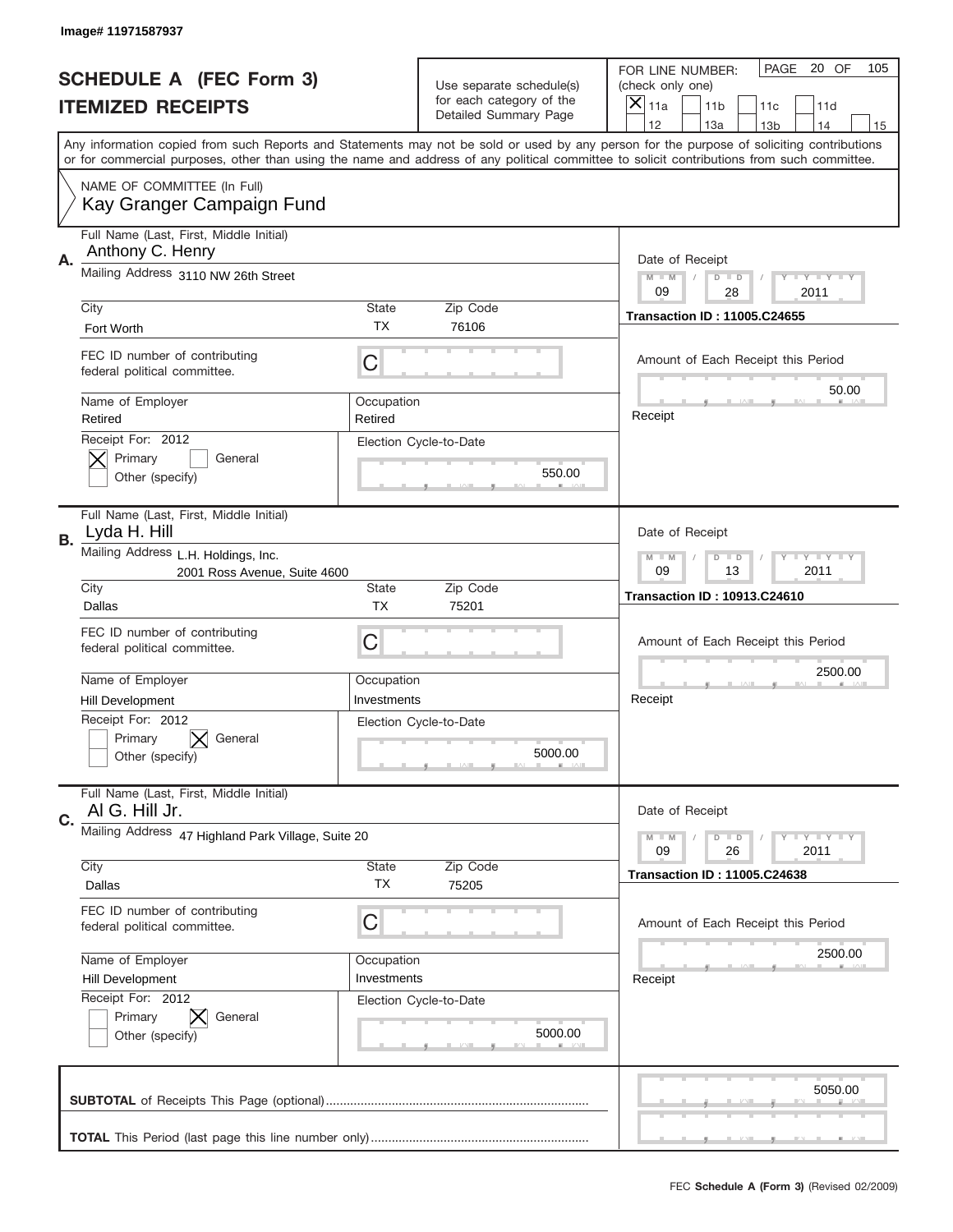|    | Image# 11971587938                                            |                     |                                                   |                                                                                                                                                                                       |
|----|---------------------------------------------------------------|---------------------|---------------------------------------------------|---------------------------------------------------------------------------------------------------------------------------------------------------------------------------------------|
|    | <b>SCHEDULE A (FEC Form 3)</b>                                |                     | Use separate schedule(s)                          | PAGE<br>21 OF<br>105<br>FOR LINE NUMBER:<br>(check only one)                                                                                                                          |
|    | <b>ITEMIZED RECEIPTS</b>                                      |                     | for each category of the<br>Detailed Summary Page | ×<br>11a<br>11 <sub>b</sub><br>11c<br>11d                                                                                                                                             |
|    |                                                               |                     |                                                   | 12<br>13a<br>14<br>13 <sub>b</sub><br>15<br>Any information copied from such Reports and Statements may not be sold or used by any person for the purpose of soliciting contributions |
|    |                                                               |                     |                                                   | or for commercial purposes, other than using the name and address of any political committee to solicit contributions from such committee.                                            |
|    | NAME OF COMMITTEE (In Full)<br>Kay Granger Campaign Fund      |                     |                                                   |                                                                                                                                                                                       |
| Α. | Full Name (Last, First, Middle Initial)<br>David B. Hirsch    |                     |                                                   | Date of Receipt                                                                                                                                                                       |
|    | Mailing Address 25 Clapboard Ridge Rd                         |                     |                                                   | $M - M$<br>$T - Y = -Y$<br>$D$ $D$<br>21<br>07<br>2011                                                                                                                                |
|    | City                                                          | <b>State</b>        | Zip Code                                          | <b>Transaction ID: 10808.C24549</b>                                                                                                                                                   |
|    | Greenwich                                                     | <b>CT</b>           | 06830-3403                                        |                                                                                                                                                                                       |
|    | FEC ID number of contributing<br>federal political committee. | C                   |                                                   | Amount of Each Receipt this Period<br>500.00                                                                                                                                          |
|    | Name of Employer<br><b>Security Metal Products</b>            | Occupation<br>Sales |                                                   | Receipt                                                                                                                                                                               |
|    | Receipt For: 2012<br>Primary<br>General<br>Other (specify)    |                     | Election Cycle-to-Date<br>500.00                  |                                                                                                                                                                                       |
|    | Full Name (Last, First, Middle Initial)<br>Jan E. Horne       |                     |                                                   | Date of Receipt                                                                                                                                                                       |
| В. | Mailing Address 10121 McCree Road                             |                     |                                                   | <b>LY LY LY</b><br>$M - M$<br>$D$ $D$<br>09<br>29<br>2011                                                                                                                             |
|    | City                                                          | <b>State</b>        | Zip Code                                          | <b>Transaction ID: 11005.C24681</b>                                                                                                                                                   |
|    | Dallas                                                        | <b>TX</b>           | 75238                                             |                                                                                                                                                                                       |
|    | FEC ID number of contributing<br>federal political committee. | C                   |                                                   | Amount of Each Receipt this Period                                                                                                                                                    |
|    | Name of Employer                                              | Occupation          |                                                   | 100.00                                                                                                                                                                                |
|    | Parkland Hospital                                             | Nurse               |                                                   | Receipt                                                                                                                                                                               |
|    | Receipt For: 2012<br>General<br>Primary<br>Other (specify)    |                     | Election Cycle-to-Date<br>350.00                  |                                                                                                                                                                                       |
| C. | Full Name (Last, First, Middle Initial)<br>Bryanna L. Kallman |                     |                                                   | Date of Receipt                                                                                                                                                                       |
|    | Mailing Address 63 Binney Ln                                  |                     |                                                   | $T + Y = Y + Y$<br>$M - M$<br>$D$ $D$<br>21<br>2011<br>07                                                                                                                             |
|    | City<br>Old Greenwich                                         | State<br><b>CT</b>  | Zip Code<br>06870-2328                            | <b>Transaction ID: 10808.C24532</b>                                                                                                                                                   |
|    | FEC ID number of contributing<br>federal political committee. | C                   |                                                   | Amount of Each Receipt this Period                                                                                                                                                    |
|    | Name of Employer                                              | Occupation          |                                                   | 1000.00                                                                                                                                                                               |
|    | Homemaker                                                     | Homemaker           |                                                   | Receipt                                                                                                                                                                               |
|    | Receipt For: 2012<br>Primary<br>General<br>Other (specify)    |                     | Election Cycle-to-Date<br>1000.00                 |                                                                                                                                                                                       |
|    |                                                               |                     |                                                   |                                                                                                                                                                                       |
|    |                                                               |                     |                                                   | 1600.00                                                                                                                                                                               |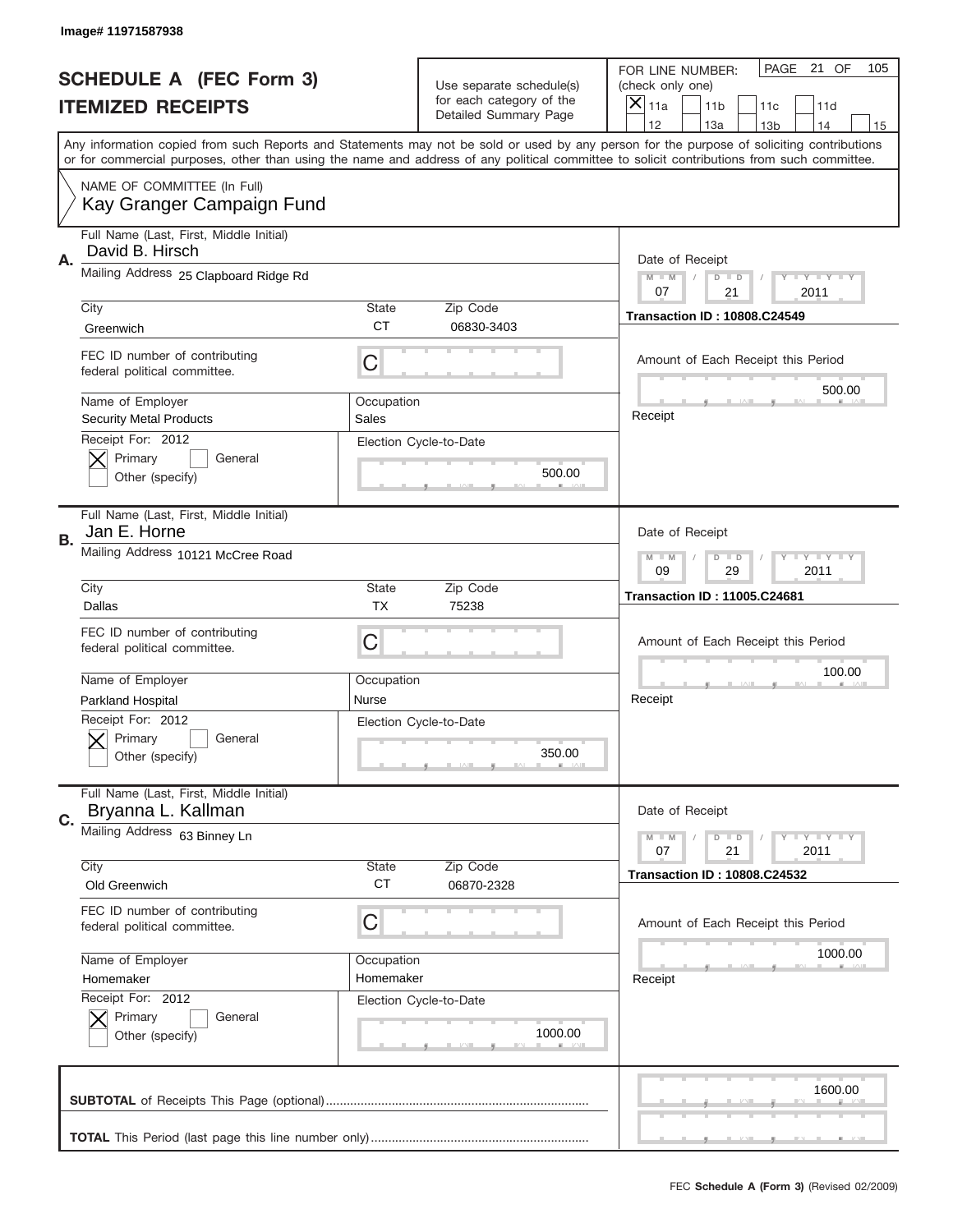|    | Image# 11971587939                                            |                                           |                                                   |                                                                                                                                                                                       |
|----|---------------------------------------------------------------|-------------------------------------------|---------------------------------------------------|---------------------------------------------------------------------------------------------------------------------------------------------------------------------------------------|
|    | <b>SCHEDULE A (FEC Form 3)</b>                                |                                           | Use separate schedule(s)                          | PAGE<br>22 OF<br>105<br>FOR LINE NUMBER:<br>(check only one)                                                                                                                          |
|    | <b>ITEMIZED RECEIPTS</b>                                      |                                           | for each category of the<br>Detailed Summary Page | X<br>11a<br>11 <sub>b</sub><br>11c<br>11d                                                                                                                                             |
|    |                                                               |                                           |                                                   | 12<br>13a<br>14<br>13 <sub>b</sub><br>15<br>Any information copied from such Reports and Statements may not be sold or used by any person for the purpose of soliciting contributions |
|    |                                                               |                                           |                                                   | or for commercial purposes, other than using the name and address of any political committee to solicit contributions from such committee.                                            |
|    | NAME OF COMMITTEE (In Full)<br>Kay Granger Campaign Fund      |                                           |                                                   |                                                                                                                                                                                       |
| Α. | Full Name (Last, First, Middle Initial)<br>Robert M. Kargman  |                                           |                                                   | Date of Receipt                                                                                                                                                                       |
|    | Mailing Address 151 Tremont St                                |                                           |                                                   | $M - M$<br>Y I Y I Y I Y<br>$D$ $D$<br>07<br>19<br>2011                                                                                                                               |
|    | City                                                          | <b>State</b>                              | Zip Code                                          | <b>Transaction ID: 10808.C24505</b>                                                                                                                                                   |
|    | <b>Boston</b>                                                 | МA                                        | 02111                                             |                                                                                                                                                                                       |
|    | FEC ID number of contributing<br>federal political committee. | C                                         |                                                   | Amount of Each Receipt this Period<br>1000.00                                                                                                                                         |
|    | Name of Employer<br>Commonwealth Capital Corp                 | Occupation<br><b>Real Estate Investor</b> |                                                   | Receipt                                                                                                                                                                               |
|    | Receipt For: 2012<br>Primary<br>General<br>Other (specify)    |                                           | Election Cycle-to-Date<br>1000.00                 |                                                                                                                                                                                       |
| В. | Full Name (Last, First, Middle Initial)<br>Benjamin A. Karsch |                                           |                                                   | Date of Receipt                                                                                                                                                                       |
|    | Mailing Address 60 Urban St                                   |                                           |                                                   | <b>LY LY LY</b><br>$M - M$<br>$D$ $D$<br>07<br>19<br>2011                                                                                                                             |
|    | City                                                          | <b>State</b>                              | Zip Code                                          | <b>Transaction ID: 10808.C24519</b>                                                                                                                                                   |
|    | Stamford                                                      | <b>CT</b>                                 | 06905                                             |                                                                                                                                                                                       |
|    |                                                               |                                           |                                                   |                                                                                                                                                                                       |
|    | FEC ID number of contributing<br>federal political committee. | C                                         |                                                   | Amount of Each Receipt this Period                                                                                                                                                    |
|    | Name of Employer                                              | Occupation                                |                                                   | 500.00                                                                                                                                                                                |
|    | Cigna                                                         | Senior Vice President                     |                                                   | Receipt                                                                                                                                                                               |
|    | Receipt For: 2012<br>General<br>Primary<br>Other (specify)    |                                           | Election Cycle-to-Date<br>500.00                  |                                                                                                                                                                                       |
|    | Full Name (Last, First, Middle Initial)<br>Michael M. Kassen  |                                           |                                                   | Date of Receipt                                                                                                                                                                       |
| C. | Mailing Address 315 North Ave                                 |                                           |                                                   | Y LY LY LY<br>$M - M$<br>$D$ $D$<br>19<br>2011<br>07                                                                                                                                  |
|    | City                                                          | State                                     | Zip Code                                          | <b>Transaction ID: 10808.C24512</b>                                                                                                                                                   |
|    | Westport                                                      | <b>CT</b>                                 | 06880-1329                                        |                                                                                                                                                                                       |
|    | FEC ID number of contributing<br>federal political committee. | C                                         |                                                   | Amount of Each Receipt this Period                                                                                                                                                    |
|    | Name of Employer                                              | Occupation                                |                                                   | 1000.00                                                                                                                                                                               |
|    | Self                                                          | Investments                               |                                                   | Receipt                                                                                                                                                                               |
|    | Receipt For: 2012<br>Primary<br>General<br>Other (specify)    |                                           | Election Cycle-to-Date<br>1000.00                 |                                                                                                                                                                                       |
|    |                                                               |                                           |                                                   | 2500.00                                                                                                                                                                               |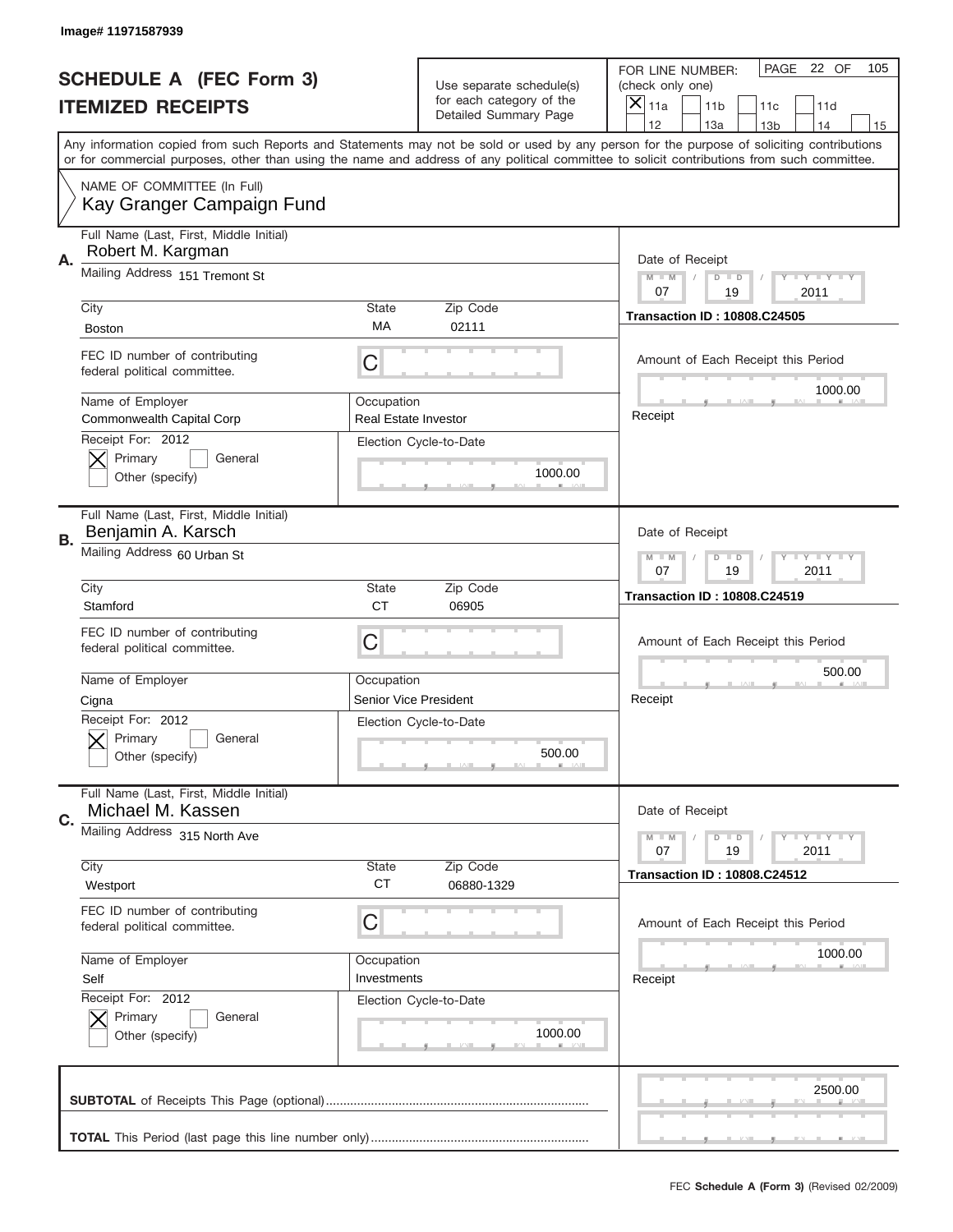|    | Image# 11971587940                                            |                           |                                                   |                                                                                                                                                                                                                                                                                                                                     |
|----|---------------------------------------------------------------|---------------------------|---------------------------------------------------|-------------------------------------------------------------------------------------------------------------------------------------------------------------------------------------------------------------------------------------------------------------------------------------------------------------------------------------|
|    | <b>SCHEDULE A (FEC Form 3)</b>                                |                           | Use separate schedule(s)                          | PAGE<br>23 OF<br>105<br>FOR LINE NUMBER:<br>(check only one)                                                                                                                                                                                                                                                                        |
|    | <b>ITEMIZED RECEIPTS</b>                                      |                           | for each category of the<br>Detailed Summary Page | ×<br>11a<br>11 <sub>b</sub><br>11d<br>11c                                                                                                                                                                                                                                                                                           |
|    |                                                               |                           |                                                   | 12<br>13a<br>14<br>13 <sub>b</sub><br>15<br>Any information copied from such Reports and Statements may not be sold or used by any person for the purpose of soliciting contributions<br>or for commercial purposes, other than using the name and address of any political committee to solicit contributions from such committee. |
|    | NAME OF COMMITTEE (In Full)<br>Kay Granger Campaign Fund      |                           |                                                   |                                                                                                                                                                                                                                                                                                                                     |
| Α. | Full Name (Last, First, Middle Initial)<br>Campbell Kaufman   |                           |                                                   | Date of Receipt                                                                                                                                                                                                                                                                                                                     |
|    | Mailing Address 2109 Woodmont Rd                              |                           |                                                   | $M - M$<br>Y I Y I Y I Y<br>$D$ $D$<br>09<br>27<br>2011                                                                                                                                                                                                                                                                             |
|    | City<br>Alexandria                                            | State<br>VA               | Zip Code<br>22307-3903                            | <b>Transaction ID: 11005.C24658</b>                                                                                                                                                                                                                                                                                                 |
|    | FEC ID number of contributing<br>federal political committee. | C                         |                                                   | Amount of Each Receipt this Period<br>500.00                                                                                                                                                                                                                                                                                        |
|    | Name of Employer<br><b>Cornerstone Government Affairs</b>     | Occupation                | <b>Executive Vice President</b>                   | Receipt                                                                                                                                                                                                                                                                                                                             |
|    | Receipt For: 2012<br>Primary<br>General<br>Other (specify)    |                           | Election Cycle-to-Date<br>500.00                  |                                                                                                                                                                                                                                                                                                                                     |
| В. | Full Name (Last, First, Middle Initial)<br>Timothy C. Kernan  |                           |                                                   | Date of Receipt                                                                                                                                                                                                                                                                                                                     |
|    | Mailing Address 1420 N St NW Apt 801                          |                           |                                                   | <b>LYLYLY</b><br>$M - M$<br>$D$ $D$<br>09<br>26<br>2011                                                                                                                                                                                                                                                                             |
|    | City<br>Washington                                            | State<br>DC               | Zip Code<br>20005-2828                            | <b>Transaction ID: 11005.C24646</b>                                                                                                                                                                                                                                                                                                 |
|    | FEC ID number of contributing<br>federal political committee. | C                         |                                                   | Amount of Each Receipt this Period                                                                                                                                                                                                                                                                                                  |
|    | Name of Employer<br>DAI                                       | Occupation                | Senior Director of Marketing                      | 500.00<br>Receipt                                                                                                                                                                                                                                                                                                                   |
|    | Receipt For: 2012<br>General<br>Primary<br>Other (specify)    |                           | Election Cycle-to-Date<br>1500.00                 |                                                                                                                                                                                                                                                                                                                                     |
| C. | Full Name (Last, First, Middle Initial)<br>Luther King        |                           |                                                   | Date of Receipt                                                                                                                                                                                                                                                                                                                     |
|    | Mailing Address 4224 Versailles Ave                           |                           | Zip Code                                          | <b>TEY TEY TEY</b><br>$M - M$<br>$D$ $D$<br>2011<br>09<br>14                                                                                                                                                                                                                                                                        |
|    | City<br>Dallas                                                | State<br>ТX               | 75205                                             | <b>Transaction ID: 11005.C24620</b>                                                                                                                                                                                                                                                                                                 |
|    | FEC ID number of contributing<br>federal political committee. | C                         |                                                   | Amount of Each Receipt this Period                                                                                                                                                                                                                                                                                                  |
|    | Name of Employer                                              | Occupation                |                                                   | 2500.00                                                                                                                                                                                                                                                                                                                             |
|    | Luther King Capital Management<br>Receipt For: 2012           | <b>Investment Advisor</b> |                                                   | Receipt                                                                                                                                                                                                                                                                                                                             |
|    | Primary<br>General<br>Other (specify)                         |                           | Election Cycle-to-Date<br>2500.00                 |                                                                                                                                                                                                                                                                                                                                     |
|    |                                                               |                           |                                                   | 3500.00                                                                                                                                                                                                                                                                                                                             |
|    |                                                               |                           |                                                   |                                                                                                                                                                                                                                                                                                                                     |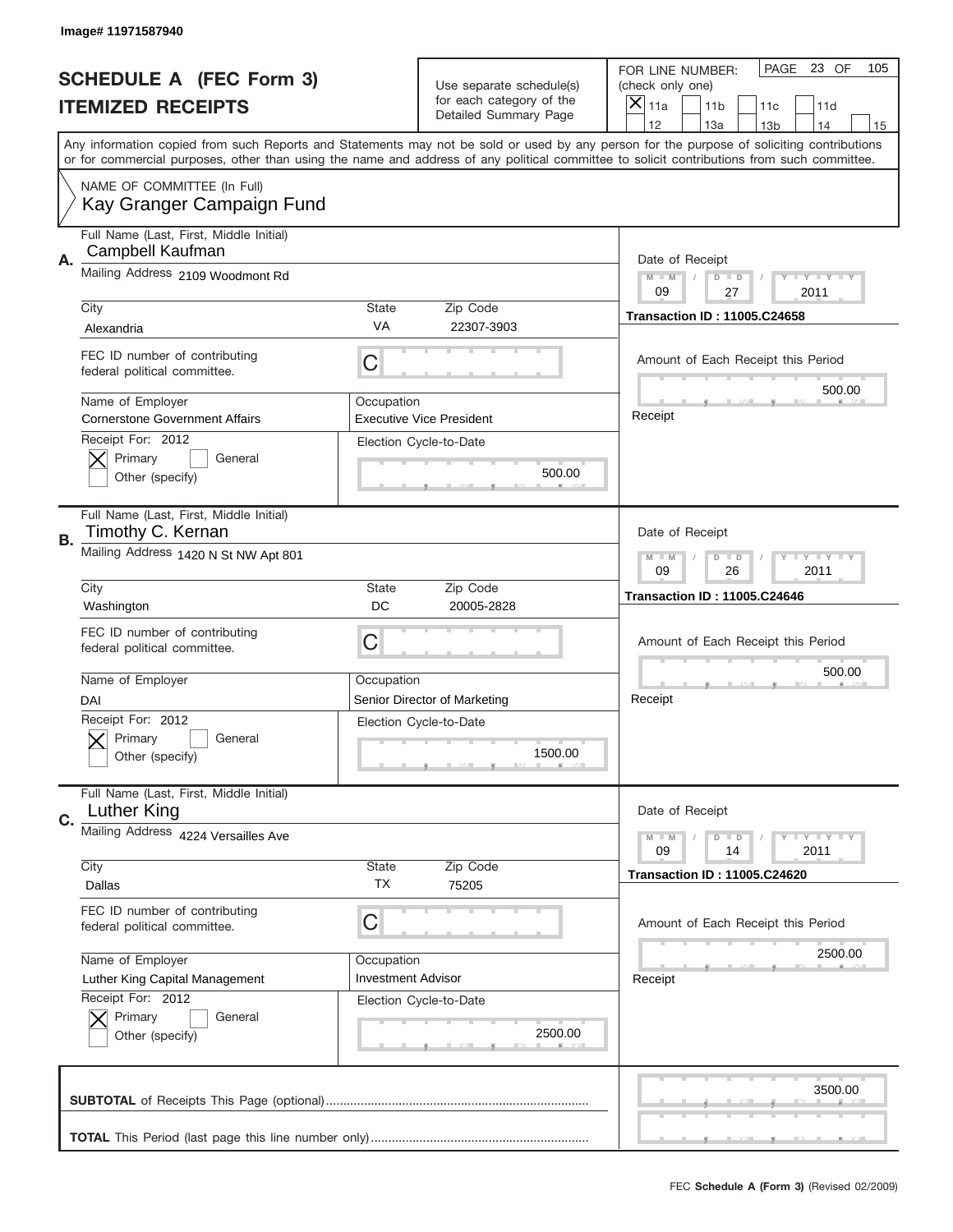|    | Image# 11971587941                                              |                          |                                                   |                                                                                                                                                                                       |
|----|-----------------------------------------------------------------|--------------------------|---------------------------------------------------|---------------------------------------------------------------------------------------------------------------------------------------------------------------------------------------|
|    | <b>SCHEDULE A (FEC Form 3)</b>                                  |                          | Use separate schedule(s)                          | PAGE<br>24 OF<br>105<br>FOR LINE NUMBER:<br>(check only one)                                                                                                                          |
|    | <b>ITEMIZED RECEIPTS</b>                                        |                          | for each category of the<br>Detailed Summary Page | ×<br>11a<br>11 <sub>b</sub><br>11c<br>11d                                                                                                                                             |
|    |                                                                 |                          |                                                   | 12<br>13a<br>14<br>13 <sub>b</sub><br>15<br>Any information copied from such Reports and Statements may not be sold or used by any person for the purpose of soliciting contributions |
|    |                                                                 |                          |                                                   | or for commercial purposes, other than using the name and address of any political committee to solicit contributions from such committee.                                            |
|    | NAME OF COMMITTEE (In Full)<br>Kay Granger Campaign Fund        |                          |                                                   |                                                                                                                                                                                       |
| Α. | Full Name (Last, First, Middle Initial)<br>Elizabeth Korn       |                          |                                                   | Date of Receipt                                                                                                                                                                       |
|    | Mailing Address 111 Valley Drive                                |                          |                                                   | $M - M$<br>$T - Y = -Y$<br>$D$ $D$<br>21<br>07<br>2011                                                                                                                                |
|    | City                                                            | <b>State</b>             | Zip Code                                          | <b>Transaction ID: 10808.C24526</b>                                                                                                                                                   |
|    | Greenwich                                                       | <b>CT</b>                | 06831-5207                                        |                                                                                                                                                                                       |
|    | FEC ID number of contributing<br>federal political committee.   | C                        |                                                   | Amount of Each Receipt this Period<br>2000.00                                                                                                                                         |
|    | Name of Employer<br><b>BVision Sports Media</b>                 | Occupation<br>President  |                                                   | Receipt                                                                                                                                                                               |
|    | Receipt For: 2012<br>Primary<br>General<br>Other (specify)      |                          | Election Cycle-to-Date<br>2000.00                 |                                                                                                                                                                                       |
| В. | Full Name (Last, First, Middle Initial)<br>Alon D. Kutai        |                          |                                                   | Date of Receipt                                                                                                                                                                       |
|    | Mailing Address 414 Sound Beach Ave                             |                          |                                                   | <b>LY LY LY</b><br>$M - M$<br>$D$ $D$<br>07<br>19<br>2011                                                                                                                             |
|    | City                                                            | <b>State</b>             | Zip Code                                          | <b>Transaction ID: 10808.C24521</b>                                                                                                                                                   |
|    |                                                                 |                          |                                                   |                                                                                                                                                                                       |
|    | Old Greenwich                                                   | <b>CT</b>                | 06870                                             |                                                                                                                                                                                       |
|    | FEC ID number of contributing<br>federal political committee.   | C                        |                                                   | Amount of Each Receipt this Period                                                                                                                                                    |
|    | Name of Employer                                                | Occupation               |                                                   | 500.00                                                                                                                                                                                |
|    | <b>Information Requested</b>                                    |                          | <b>Information Requested</b>                      | Receipt                                                                                                                                                                               |
|    | Receipt For: 2012<br>General<br>Primary<br>Other (specify)      |                          | Election Cycle-to-Date<br>500.00                  |                                                                                                                                                                                       |
|    | Full Name (Last, First, Middle Initial)<br><b>Edward Kutler</b> |                          |                                                   | Date of Receipt                                                                                                                                                                       |
| C. | Mailing Address 6405 Tree Top Circle                            |                          |                                                   | $T + Y = Y + Y$<br>$M - M$<br>$D$ $D$<br>09<br>2011<br>15                                                                                                                             |
|    | City<br>Columbia                                                | State<br>MD              | Zip Code<br>21045-2895                            | <b>Transaction ID: 11005.C24613</b>                                                                                                                                                   |
|    | FEC ID number of contributing<br>federal political committee.   | C                        |                                                   | Amount of Each Receipt this Period                                                                                                                                                    |
|    | Name of Employer                                                | Occupation               |                                                   | 500.00                                                                                                                                                                                |
|    | Clark & Weinstock                                               | <b>Managing Director</b> |                                                   | Receipt                                                                                                                                                                               |
|    | Receipt For: 2012<br>Primary<br>General<br>Other (specify)      |                          | Election Cycle-to-Date<br>500.00                  |                                                                                                                                                                                       |
|    |                                                                 |                          |                                                   | 3000.00                                                                                                                                                                               |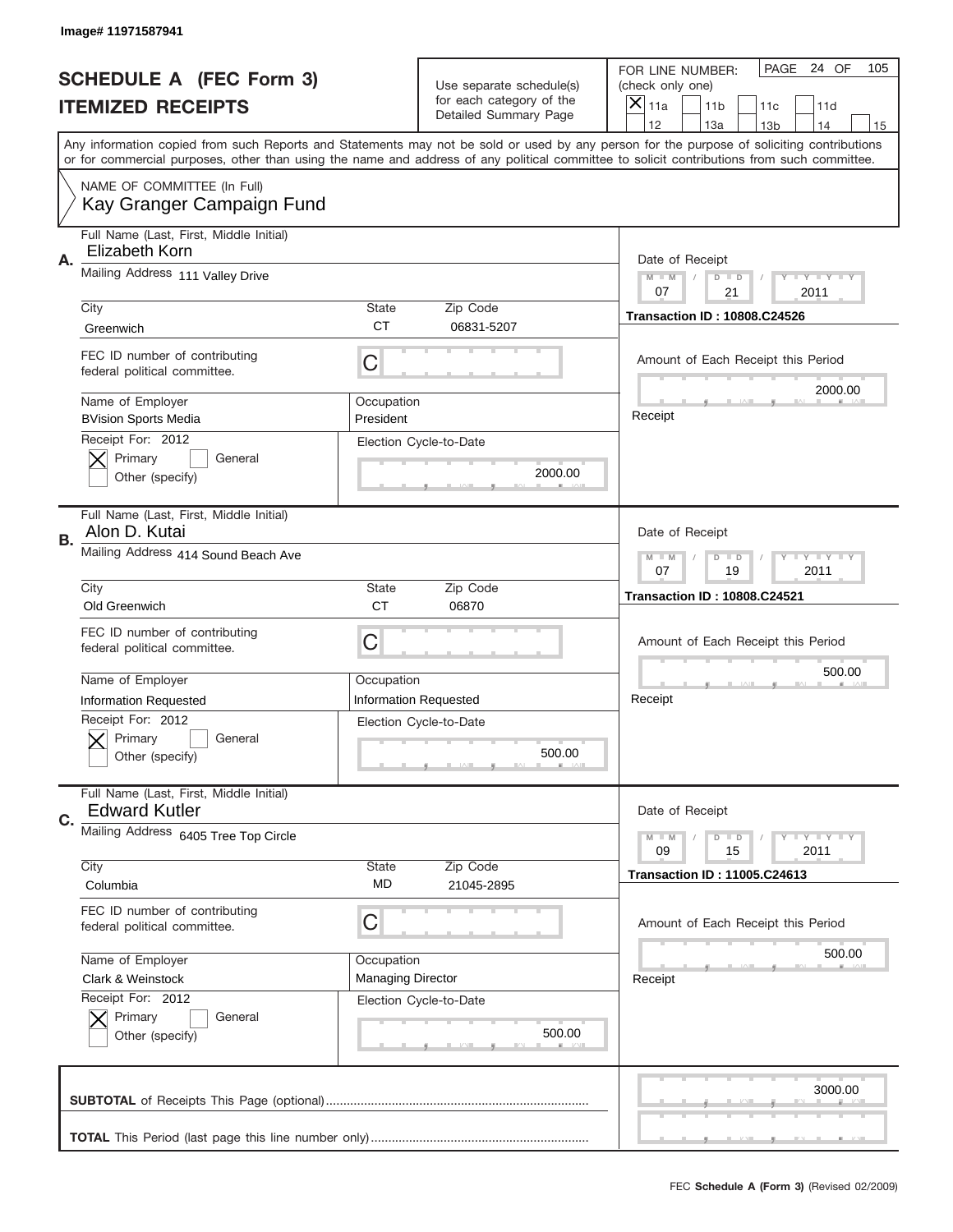|    | Image# 11971587942                                               |                                                           |                                                   |                                                                                                                                                                                                                                                                                                                                     |
|----|------------------------------------------------------------------|-----------------------------------------------------------|---------------------------------------------------|-------------------------------------------------------------------------------------------------------------------------------------------------------------------------------------------------------------------------------------------------------------------------------------------------------------------------------------|
|    | <b>SCHEDULE A (FEC Form 3)</b>                                   |                                                           | Use separate schedule(s)                          | PAGE<br>25 OF<br>105<br>FOR LINE NUMBER:<br>(check only one)                                                                                                                                                                                                                                                                        |
|    | <b>ITEMIZED RECEIPTS</b>                                         |                                                           | for each category of the<br>Detailed Summary Page | ×<br>11a<br>11 <sub>b</sub><br>11c<br>11d                                                                                                                                                                                                                                                                                           |
|    |                                                                  |                                                           |                                                   | 12<br>13a<br>14<br>13 <sub>b</sub><br>15<br>Any information copied from such Reports and Statements may not be sold or used by any person for the purpose of soliciting contributions<br>or for commercial purposes, other than using the name and address of any political committee to solicit contributions from such committee. |
|    | NAME OF COMMITTEE (In Full)<br>Kay Granger Campaign Fund         |                                                           |                                                   |                                                                                                                                                                                                                                                                                                                                     |
| Α. | Full Name (Last, First, Middle Initial)<br>Tim Lee               |                                                           |                                                   | Date of Receipt                                                                                                                                                                                                                                                                                                                     |
|    | Mailing Address 4549 Daffodil Trail                              |                                                           |                                                   | $M - M$<br>Y I Y I Y I Y<br>$D$ $D$<br>09<br>29<br>2011                                                                                                                                                                                                                                                                             |
|    | City<br>Plano                                                    | State<br><b>TX</b>                                        | Zip Code<br>75093                                 | <b>Transaction ID: 11005.C24677</b>                                                                                                                                                                                                                                                                                                 |
|    | FEC ID number of contributing<br>federal political committee.    | C                                                         |                                                   | Amount of Each Receipt this Period<br>250.00                                                                                                                                                                                                                                                                                        |
|    | Name of Employer<br>Fortune 500 Realty                           | Occupation<br>Partner                                     |                                                   | Receipt                                                                                                                                                                                                                                                                                                                             |
|    | Receipt For: 2012<br>Primary<br>General<br>Other (specify)       |                                                           | Election Cycle-to-Date<br>250.00                  |                                                                                                                                                                                                                                                                                                                                     |
| В. | Full Name (Last, First, Middle Initial)<br>Glenn B. LeMunyon     |                                                           |                                                   | Date of Receipt                                                                                                                                                                                                                                                                                                                     |
|    | Mailing Address The LeMunyon Group<br>419 Constitution Avenue NE | <b>LY LY LY</b><br>$M - M$<br>$D$ $D$<br>08<br>2011<br>10 |                                                   |                                                                                                                                                                                                                                                                                                                                     |
|    | City<br>Washington                                               | State<br>DC                                               | Zip Code<br>20002-5923                            | <b>Transaction ID: 10913.C24591</b>                                                                                                                                                                                                                                                                                                 |
|    | FEC ID number of contributing<br>federal political committee.    | C                                                         |                                                   | Amount of Each Receipt this Period                                                                                                                                                                                                                                                                                                  |
|    | Name of Employer                                                 | Occupation                                                |                                                   | 750.00                                                                                                                                                                                                                                                                                                                              |
|    | The LeMunyon Group, LLC                                          | President                                                 |                                                   | Receipt                                                                                                                                                                                                                                                                                                                             |
|    | Receipt For: 2012<br>General<br>Primary<br>Other (specify)       |                                                           | Election Cycle-to-Date<br>2250.00                 |                                                                                                                                                                                                                                                                                                                                     |
| C. | Full Name (Last, First, Middle Initial)<br>Michael E. Levin      |                                                           |                                                   | Date of Receipt                                                                                                                                                                                                                                                                                                                     |
|    | Mailing Address 2 Chestnut Hill Dr<br>City                       | State                                                     | Zip Code                                          | <b>TEY TEY TEY</b><br>$M - M$<br>$D$ $D$<br>19<br>2011<br>07                                                                                                                                                                                                                                                                        |
|    | Manalapan                                                        | NJ                                                        | 07726-8610                                        | <b>Transaction ID: 10808.C24514</b>                                                                                                                                                                                                                                                                                                 |
|    | FEC ID number of contributing<br>federal political committee.    | C                                                         |                                                   | Amount of Each Receipt this Period                                                                                                                                                                                                                                                                                                  |
|    | Name of Employer                                                 | Occupation                                                |                                                   | 1000.00                                                                                                                                                                                                                                                                                                                             |
|    | Levin, Shea & Pfeffer PA<br>Receipt For: 2012                    | Attorney                                                  |                                                   | Receipt                                                                                                                                                                                                                                                                                                                             |
|    | Primary<br>General<br>Other (specify)                            |                                                           | Election Cycle-to-Date<br>1000.00                 |                                                                                                                                                                                                                                                                                                                                     |
|    |                                                                  |                                                           |                                                   | 2000.00                                                                                                                                                                                                                                                                                                                             |
|    |                                                                  |                                                           |                                                   |                                                                                                                                                                                                                                                                                                                                     |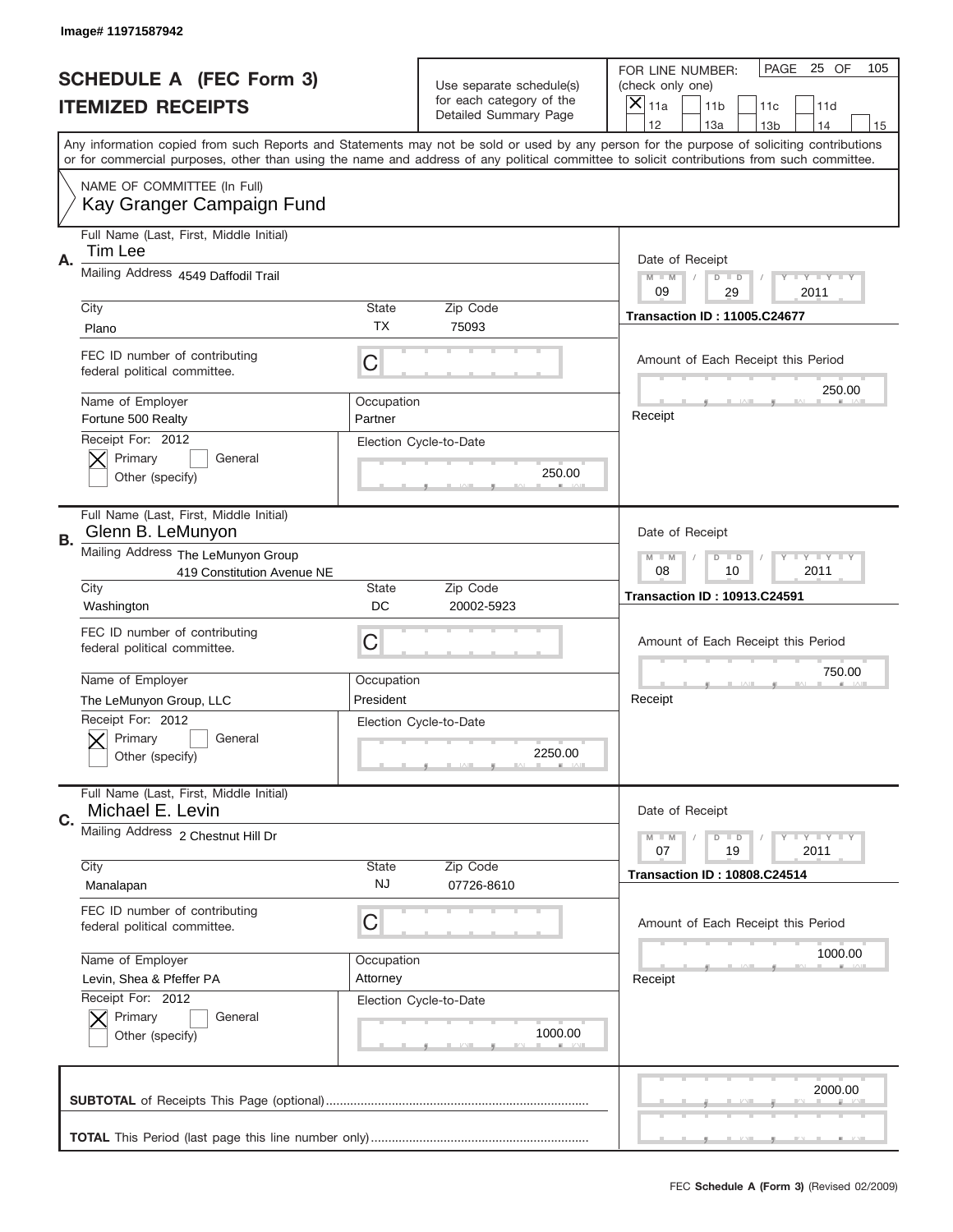|    | Image# 11971587943                                             |                         |                                                      |                                                                                                                                                                                                                                                                                                                                     |
|----|----------------------------------------------------------------|-------------------------|------------------------------------------------------|-------------------------------------------------------------------------------------------------------------------------------------------------------------------------------------------------------------------------------------------------------------------------------------------------------------------------------------|
|    | <b>SCHEDULE A (FEC Form 3)</b>                                 |                         | Use separate schedule(s)<br>for each category of the | PAGE<br>26 OF<br>105<br>FOR LINE NUMBER:<br>(check only one)                                                                                                                                                                                                                                                                        |
|    | <b>ITEMIZED RECEIPTS</b>                                       |                         | Detailed Summary Page                                | ×<br>11a<br>11 <sub>b</sub><br>11c<br>11d                                                                                                                                                                                                                                                                                           |
|    |                                                                |                         |                                                      | 12<br>13a<br>14<br>13 <sub>b</sub><br>15<br>Any information copied from such Reports and Statements may not be sold or used by any person for the purpose of soliciting contributions<br>or for commercial purposes, other than using the name and address of any political committee to solicit contributions from such committee. |
|    | NAME OF COMMITTEE (In Full)<br>Kay Granger Campaign Fund       |                         |                                                      |                                                                                                                                                                                                                                                                                                                                     |
| Α. | Full Name (Last, First, Middle Initial)<br>Edward C. Levy, Jr. |                         |                                                      | Date of Receipt                                                                                                                                                                                                                                                                                                                     |
|    | Mailing Address 8800 Dix St                                    |                         |                                                      | $M - M$<br>Y FY FY FY<br>$D$ $D$<br>07<br>19<br>2011                                                                                                                                                                                                                                                                                |
|    | City<br>Detroit                                                | State<br>MI             | Zip Code<br>48209-1093                               | <b>Transaction ID: 10808.C24516</b>                                                                                                                                                                                                                                                                                                 |
|    | FEC ID number of contributing<br>federal political committee.  | C                       |                                                      | Amount of Each Receipt this Period<br>1000.00                                                                                                                                                                                                                                                                                       |
|    | Name of Employer<br>Edw. C. Levy Co.                           | Occupation<br>Corp Exec |                                                      | Receipt                                                                                                                                                                                                                                                                                                                             |
|    | Receipt For: 2012<br>Primary<br>General<br>Other (specify)     |                         | Election Cycle-to-Date<br>1000.00                    |                                                                                                                                                                                                                                                                                                                                     |
| В. | Full Name (Last, First, Middle Initial)<br>Amy Lipton          |                         |                                                      | Date of Receipt                                                                                                                                                                                                                                                                                                                     |
|    | Mailing Address 68 Butternut Hollow Rd.                        |                         |                                                      | $T$ $Y$ $T$ $Y$ $T$ $Y$<br>$M - M$<br>$D$ $D$<br>07<br>29<br>2011                                                                                                                                                                                                                                                                   |
|    | City<br>Greenwich                                              | State<br><b>CT</b>      | Zip Code<br>06830                                    | <b>Transaction ID: 10808.C24568</b>                                                                                                                                                                                                                                                                                                 |
|    | FEC ID number of contributing<br>federal political committee.  | C                       |                                                      | Amount of Each Receipt this Period                                                                                                                                                                                                                                                                                                  |
|    | Name of Employer<br>Retired                                    | Occupation<br>Retired   |                                                      | 500.00<br>Receipt                                                                                                                                                                                                                                                                                                                   |
|    | Receipt For: 2012<br>General<br>Primary<br>Other (specify)     |                         | Election Cycle-to-Date<br>500.00                     |                                                                                                                                                                                                                                                                                                                                     |
| C. | Full Name (Last, First, Middle Initial)<br>David S. Litman     |                         |                                                      | Date of Receipt                                                                                                                                                                                                                                                                                                                     |
|    | Mailing Address 3010 LBJ Freeway Ste 712                       |                         | Zip Code                                             | <b>TEY TEY TEY</b><br>$M - M$<br>$D$ $D$<br>19<br>2011<br>07                                                                                                                                                                                                                                                                        |
|    | City<br>Dallas                                                 | State<br>ТX             | 75234                                                | <b>Transaction ID: 10808.C24509</b>                                                                                                                                                                                                                                                                                                 |
|    | FEC ID number of contributing<br>federal political committee.  | C                       |                                                      | Amount of Each Receipt this Period                                                                                                                                                                                                                                                                                                  |
|    | Name of Employer<br>Consumer Club.com                          | Occupation<br>CEO       |                                                      | 1000.00<br>Receipt                                                                                                                                                                                                                                                                                                                  |
|    | Receipt For: 2012<br>Primary<br>General<br>Other (specify)     |                         | Election Cycle-to-Date<br>1000.00                    |                                                                                                                                                                                                                                                                                                                                     |
|    |                                                                |                         |                                                      | 2500.00                                                                                                                                                                                                                                                                                                                             |
|    |                                                                |                         |                                                      |                                                                                                                                                                                                                                                                                                                                     |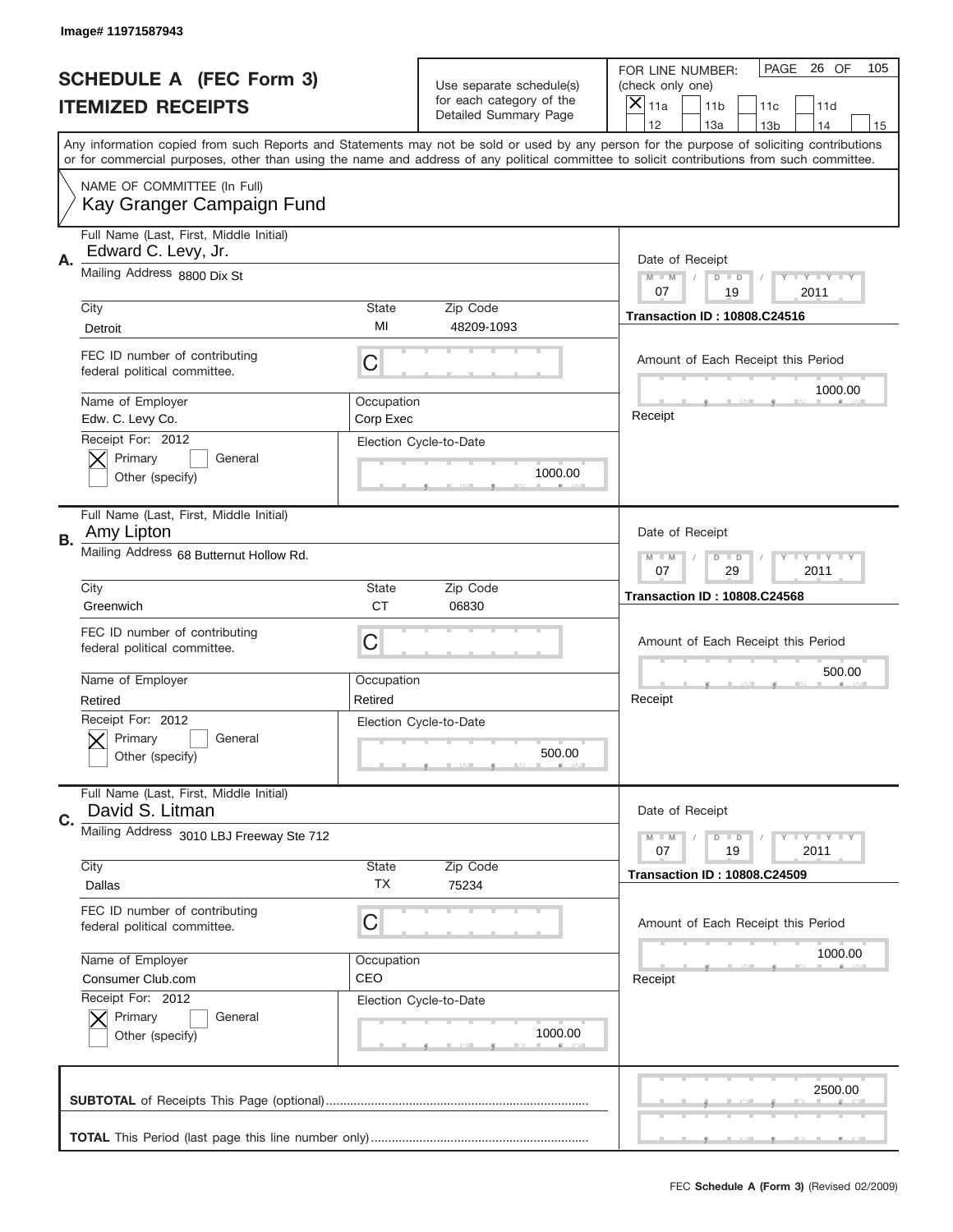|    | Image# 11971587944                                              |                                                            |                                                   |                                                                                                                                                                                                                                                                                                                                     |
|----|-----------------------------------------------------------------|------------------------------------------------------------|---------------------------------------------------|-------------------------------------------------------------------------------------------------------------------------------------------------------------------------------------------------------------------------------------------------------------------------------------------------------------------------------------|
|    | <b>SCHEDULE A (FEC Form 3)</b>                                  |                                                            | Use separate schedule(s)                          | PAGE<br>27 OF<br>105<br>FOR LINE NUMBER:<br>(check only one)                                                                                                                                                                                                                                                                        |
|    | <b>ITEMIZED RECEIPTS</b>                                        |                                                            | for each category of the<br>Detailed Summary Page | ×<br>11a<br>11 <sub>b</sub><br>11c<br>11d                                                                                                                                                                                                                                                                                           |
|    |                                                                 |                                                            |                                                   | 12<br>13a<br>14<br>13 <sub>b</sub><br>15<br>Any information copied from such Reports and Statements may not be sold or used by any person for the purpose of soliciting contributions<br>or for commercial purposes, other than using the name and address of any political committee to solicit contributions from such committee. |
|    | NAME OF COMMITTEE (In Full)<br>Kay Granger Campaign Fund        |                                                            |                                                   |                                                                                                                                                                                                                                                                                                                                     |
| Α. | Full Name (Last, First, Middle Initial)<br>Eleanor L. Lowenthal |                                                            |                                                   | Date of Receipt                                                                                                                                                                                                                                                                                                                     |
|    | Mailing Address 72 Windward Ln                                  |                                                            |                                                   | $M - M$<br>Y FY FY FY<br>$D$ $D$<br>07<br>19<br>2011                                                                                                                                                                                                                                                                                |
|    | City<br>Stamford                                                | State<br><b>CT</b>                                         | Zip Code<br>06903                                 | <b>Transaction ID: 10808.C24520</b>                                                                                                                                                                                                                                                                                                 |
|    | FEC ID number of contributing<br>federal political committee.   | C                                                          |                                                   | Amount of Each Receipt this Period<br>500.00                                                                                                                                                                                                                                                                                        |
|    | Name of Employer<br>Retired                                     | Occupation<br>Retired                                      |                                                   | Receipt                                                                                                                                                                                                                                                                                                                             |
|    | Receipt For: 2012<br>Primary<br>General<br>Other (specify)      |                                                            | Election Cycle-to-Date<br>500.00                  |                                                                                                                                                                                                                                                                                                                                     |
| В. | Full Name (Last, First, Middle Initial)<br>Neil Lubarsky        |                                                            |                                                   | Date of Receipt                                                                                                                                                                                                                                                                                                                     |
|    | Mailing Address 7 Stallion Trl                                  |                                                            |                                                   | $T$ $Y$ $T$ $Y$ $T$ $Y$<br>$M - M$<br>$D$ $D$<br>07<br>19<br>2011                                                                                                                                                                                                                                                                   |
|    | City<br>Greenwich                                               | State<br><b>CT</b>                                         | Zip Code<br>06831-3040                            | <b>Transaction ID: 10808.C24523</b>                                                                                                                                                                                                                                                                                                 |
|    | FEC ID number of contributing<br>federal political committee.   | C                                                          |                                                   | Amount of Each Receipt this Period                                                                                                                                                                                                                                                                                                  |
|    | Name of Employer<br>Self                                        | Occupation<br>Attorney                                     |                                                   | 500.00<br>Receipt                                                                                                                                                                                                                                                                                                                   |
|    | Receipt For: 2012<br>General<br>Primary<br>Other (specify)      |                                                            | Election Cycle-to-Date<br>500.00                  |                                                                                                                                                                                                                                                                                                                                     |
| C. | Full Name (Last, First, Middle Initial)<br><b>Richard Lund</b>  |                                                            |                                                   | Date of Receipt                                                                                                                                                                                                                                                                                                                     |
|    | Mailing Address 895 Lake Avenue<br>City                         | <b>TEY LY LY</b><br>$M - M$<br>$D$ $D$<br>21<br>2011<br>07 |                                                   |                                                                                                                                                                                                                                                                                                                                     |
|    | Greenwich                                                       | State<br><b>CT</b>                                         | Zip Code<br>06831-3019                            | <b>Transaction ID: 10808.C24550</b>                                                                                                                                                                                                                                                                                                 |
|    | FEC ID number of contributing<br>federal political committee.   | C                                                          |                                                   | Amount of Each Receipt this Period<br>500.00                                                                                                                                                                                                                                                                                        |
|    | Name of Employer<br><b>Tavrow Lund</b>                          | Occupation<br>Consultant                                   |                                                   | Receipt                                                                                                                                                                                                                                                                                                                             |
|    | Receipt For: 2012<br>Primary<br>General<br>Other (specify)      |                                                            | Election Cycle-to-Date<br>500.00                  |                                                                                                                                                                                                                                                                                                                                     |
|    |                                                                 |                                                            |                                                   | 1500.00                                                                                                                                                                                                                                                                                                                             |
|    |                                                                 |                                                            |                                                   |                                                                                                                                                                                                                                                                                                                                     |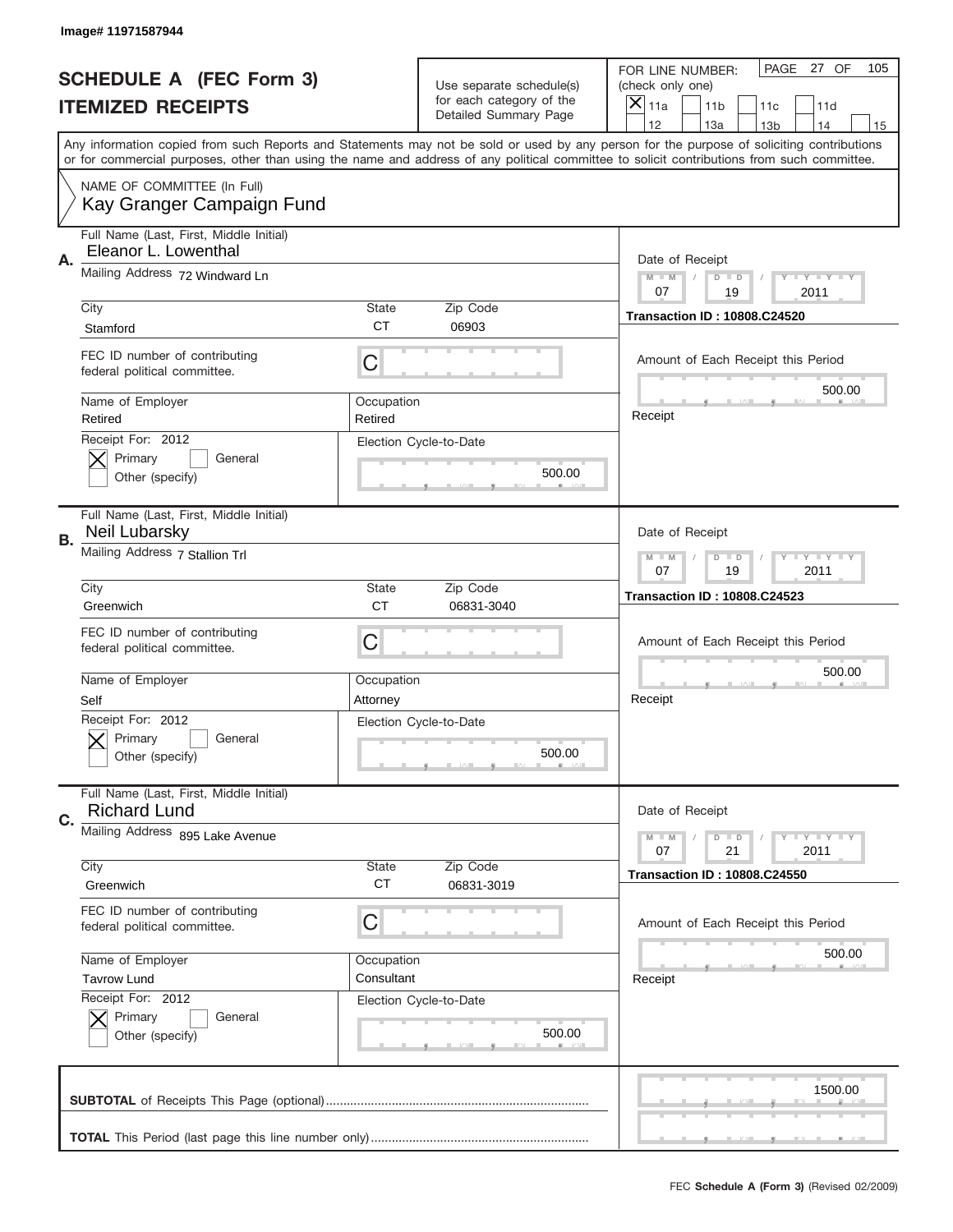|    | Image# 11971587945                                               |                          |                                                   |                                                                                                                                                                                                                                                                                                                                     |
|----|------------------------------------------------------------------|--------------------------|---------------------------------------------------|-------------------------------------------------------------------------------------------------------------------------------------------------------------------------------------------------------------------------------------------------------------------------------------------------------------------------------------|
|    | <b>SCHEDULE A (FEC Form 3)</b>                                   |                          | Use separate schedule(s)                          | PAGE<br>28 OF<br>105<br>FOR LINE NUMBER:<br>(check only one)                                                                                                                                                                                                                                                                        |
|    | <b>ITEMIZED RECEIPTS</b>                                         |                          | for each category of the<br>Detailed Summary Page | X<br>11a<br>11 <sub>b</sub><br>11c<br>11d                                                                                                                                                                                                                                                                                           |
|    |                                                                  |                          |                                                   | 12<br>13a<br>14<br>13 <sub>b</sub><br>15<br>Any information copied from such Reports and Statements may not be sold or used by any person for the purpose of soliciting contributions<br>or for commercial purposes, other than using the name and address of any political committee to solicit contributions from such committee. |
|    | NAME OF COMMITTEE (In Full)<br>Kay Granger Campaign Fund         |                          |                                                   |                                                                                                                                                                                                                                                                                                                                     |
| Α. | Full Name (Last, First, Middle Initial)<br><b>Robert Magnus</b>  |                          |                                                   | Date of Receipt                                                                                                                                                                                                                                                                                                                     |
|    | Mailing Address 6323 Chaucer View Cir                            |                          |                                                   | $M - M$<br>Y I Y I Y I Y<br>$D$ $D$<br>07<br>15<br>2011                                                                                                                                                                                                                                                                             |
|    | City<br>Alexandria                                               | <b>State</b><br>VA       | Zip Code<br>22304                                 | <b>Transaction ID: 10808.C24555</b>                                                                                                                                                                                                                                                                                                 |
|    | FEC ID number of contributing<br>federal political committee.    | C                        |                                                   | Amount of Each Receipt this Period<br>500.00                                                                                                                                                                                                                                                                                        |
|    | Name of Employer<br>Self                                         | Occupation<br>Consultant |                                                   | Receipt                                                                                                                                                                                                                                                                                                                             |
|    | Receipt For: 2012<br>Primary<br>General<br>Other (specify)       |                          | Election Cycle-to-Date<br>500.00                  |                                                                                                                                                                                                                                                                                                                                     |
| В. | Full Name (Last, First, Middle Initial)<br><b>Barry Mannis</b>   |                          |                                                   | Date of Receipt                                                                                                                                                                                                                                                                                                                     |
|    | Mailing Address 130 Dorchester Road                              |                          |                                                   | $T$ $Y$ $T$ $Y$ $T$ $Y$<br>$M - M$<br>$D$ $D$<br>08<br>04<br>2011                                                                                                                                                                                                                                                                   |
|    | City<br>Scarsdale                                                | State<br>NY              | Zip Code<br>10583                                 | <b>Transaction ID: 10808.C24584</b>                                                                                                                                                                                                                                                                                                 |
|    |                                                                  |                          |                                                   |                                                                                                                                                                                                                                                                                                                                     |
|    | FEC ID number of contributing<br>federal political committee.    | C                        |                                                   | Amount of Each Receipt this Period                                                                                                                                                                                                                                                                                                  |
|    | Name of Employer<br>Self                                         | Occupation<br>Investor   |                                                   | 1000.00<br>Receipt                                                                                                                                                                                                                                                                                                                  |
|    | Receipt For: 2012<br>General<br>Primary<br>Other (specify)       |                          | Election Cycle-to-Date<br>1000.00                 |                                                                                                                                                                                                                                                                                                                                     |
| C. | Full Name (Last, First, Middle Initial)<br>Elizabeth S. Marcotte |                          |                                                   | Date of Receipt                                                                                                                                                                                                                                                                                                                     |
|    | Mailing Address 9202 Jeffery Rd                                  |                          |                                                   | <b>LYLYLY</b><br>$M - M$<br>$D$ $D$<br>09<br>26<br>2011                                                                                                                                                                                                                                                                             |
|    | City<br><b>Great Falls</b>                                       | State<br>VA              | Zip Code<br>22066                                 | <b>Transaction ID: 11005.C24648</b>                                                                                                                                                                                                                                                                                                 |
|    | FEC ID number of contributing<br>federal political committee.    | C                        |                                                   | Amount of Each Receipt this Period                                                                                                                                                                                                                                                                                                  |
|    | Name of Employer<br>DAI                                          | Occupation               | Sr VP Technical Programs                          | 300.00<br>Receipt                                                                                                                                                                                                                                                                                                                   |
|    | Receipt For: 2012<br>Primary<br>General<br>Other (specify)       |                          | Election Cycle-to-Date<br>300.00                  |                                                                                                                                                                                                                                                                                                                                     |
|    |                                                                  |                          |                                                   | 1800.00                                                                                                                                                                                                                                                                                                                             |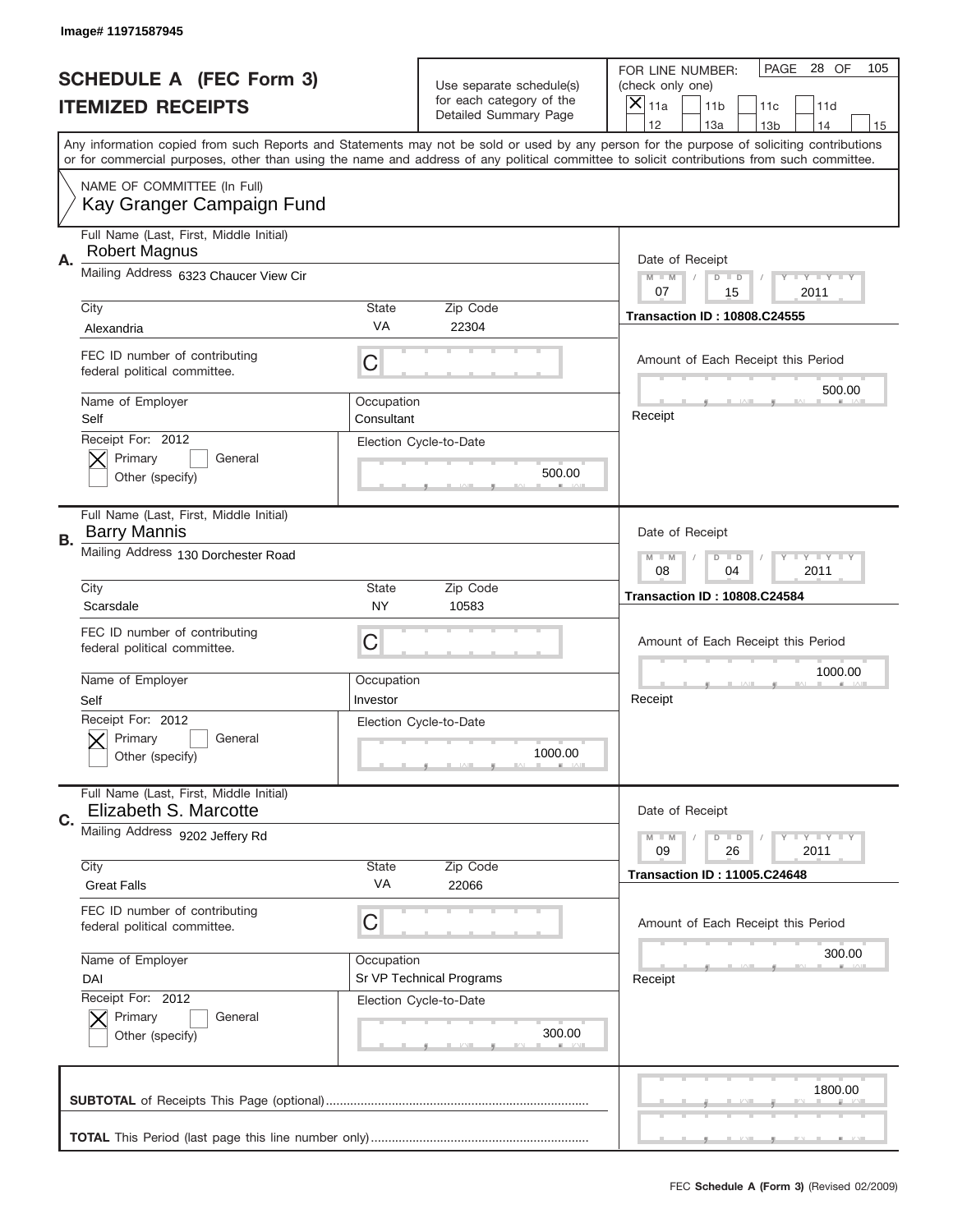|    | Image# 11971587946                                                |                         |                                                   |                                                                                                                                                                                                                                                                                                                                     |
|----|-------------------------------------------------------------------|-------------------------|---------------------------------------------------|-------------------------------------------------------------------------------------------------------------------------------------------------------------------------------------------------------------------------------------------------------------------------------------------------------------------------------------|
|    | <b>SCHEDULE A (FEC Form 3)</b>                                    |                         | Use separate schedule(s)                          | PAGE<br>29 OF<br>105<br>FOR LINE NUMBER:<br>(check only one)                                                                                                                                                                                                                                                                        |
|    | <b>ITEMIZED RECEIPTS</b>                                          |                         | for each category of the<br>Detailed Summary Page | ×<br>11a<br>11 <sub>b</sub><br>11c<br>11d                                                                                                                                                                                                                                                                                           |
|    |                                                                   |                         |                                                   | 12<br>13a<br>14<br>13 <sub>b</sub><br>15<br>Any information copied from such Reports and Statements may not be sold or used by any person for the purpose of soliciting contributions<br>or for commercial purposes, other than using the name and address of any political committee to solicit contributions from such committee. |
|    | NAME OF COMMITTEE (In Full)<br>Kay Granger Campaign Fund          |                         |                                                   |                                                                                                                                                                                                                                                                                                                                     |
| Α. | Full Name (Last, First, Middle Initial)<br><b>Cynthia Masters</b> |                         |                                                   | Date of Receipt                                                                                                                                                                                                                                                                                                                     |
|    | Mailing Address 14 Bonwit Road                                    |                         |                                                   | $M - M$<br>Y FY FY FY<br>$D$ $D$<br>07<br>29<br>2011                                                                                                                                                                                                                                                                                |
|    | City<br>Riverside                                                 | State<br><b>CT</b>      | Zip Code<br>06878                                 | <b>Transaction ID: 10808.C24569</b>                                                                                                                                                                                                                                                                                                 |
|    | FEC ID number of contributing<br>federal political committee.     | C                       |                                                   | Amount of Each Receipt this Period<br>500.00                                                                                                                                                                                                                                                                                        |
|    | Name of Employer<br>Homemaker                                     | Occupation<br>Homemaker |                                                   | Receipt                                                                                                                                                                                                                                                                                                                             |
|    | Receipt For: 2012<br>Primary<br>General<br>Other (specify)        |                         | Election Cycle-to-Date<br>500.00                  |                                                                                                                                                                                                                                                                                                                                     |
| В. | Full Name (Last, First, Middle Initial)<br>Carlyn F. Mayer        |                         |                                                   | Date of Receipt                                                                                                                                                                                                                                                                                                                     |
|    | Mailing Address 2494 S. Ocean Blvd., Apt M                        |                         |                                                   | $T$ $Y$ $T$ $Y$ $T$ $Y$<br>$M - M$<br>$D$ $D$<br>19<br>2011<br>07                                                                                                                                                                                                                                                                   |
|    | City<br>Boca Raton                                                | State<br>FL.            | Zip Code<br>33432-8240                            | <b>Transaction ID: 10808.C24515</b>                                                                                                                                                                                                                                                                                                 |
|    | FEC ID number of contributing<br>federal political committee.     | C                       |                                                   | Amount of Each Receipt this Period                                                                                                                                                                                                                                                                                                  |
|    | Name of Employer<br>Retired                                       | Occupation<br>Retired   |                                                   | 1000.00<br>Receipt                                                                                                                                                                                                                                                                                                                  |
|    | Receipt For: 2012<br>General<br>Primary<br>Other (specify)        |                         | Election Cycle-to-Date<br>1000.00                 |                                                                                                                                                                                                                                                                                                                                     |
| C. | Full Name (Last, First, Middle Initial)<br><b>David Messer</b>    |                         |                                                   | Date of Receipt                                                                                                                                                                                                                                                                                                                     |
|    | Mailing Address 1 Zaccheus Mead Lane                              |                         |                                                   | <b>TEY TEY TEY</b><br>$M - M$<br>$D$ $D$<br>29<br>2011<br>07                                                                                                                                                                                                                                                                        |
|    | City<br>Greenwich                                                 | State<br><b>CT</b>      | Zip Code<br>06831                                 | <b>Transaction ID: 10808.C24565</b>                                                                                                                                                                                                                                                                                                 |
|    | FEC ID number of contributing<br>federal political committee.     | C                       |                                                   | Amount of Each Receipt this Period                                                                                                                                                                                                                                                                                                  |
|    | Name of Employer<br>Freepoint Commodities, LLC                    | Occupation<br>CEO       |                                                   | 1000.00<br>Receipt                                                                                                                                                                                                                                                                                                                  |
|    | Receipt For: 2012<br>Primary<br>General<br>Other (specify)        |                         | Election Cycle-to-Date<br>1000.00                 |                                                                                                                                                                                                                                                                                                                                     |
|    |                                                                   |                         |                                                   | 2500.00                                                                                                                                                                                                                                                                                                                             |
|    |                                                                   |                         |                                                   |                                                                                                                                                                                                                                                                                                                                     |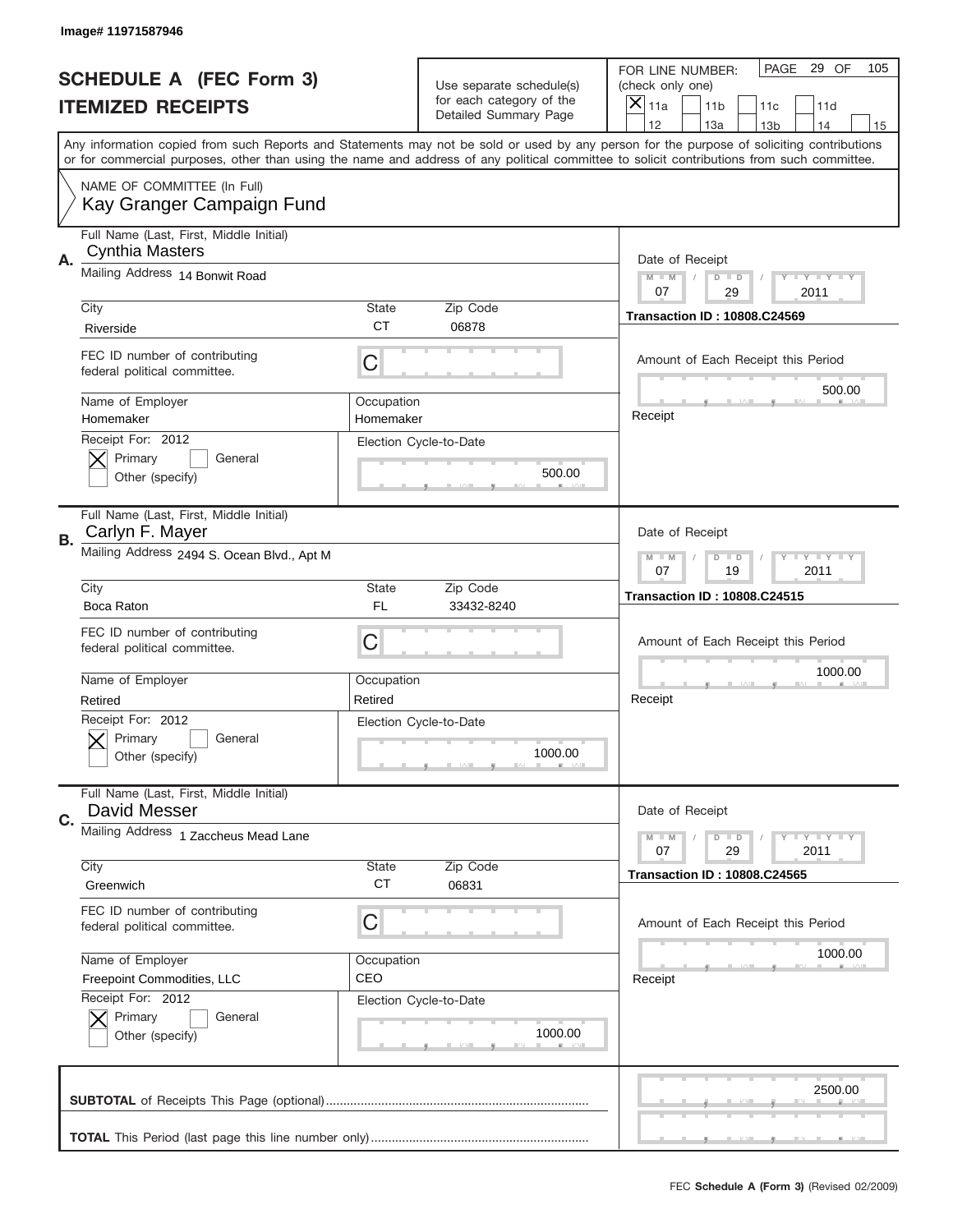|    | Image# 11971587947                                             |                    |                                                   |                                                                                                                                                                                 |     |
|----|----------------------------------------------------------------|--------------------|---------------------------------------------------|---------------------------------------------------------------------------------------------------------------------------------------------------------------------------------|-----|
|    | <b>SCHEDULE A (FEC Form 3)</b>                                 |                    | Use separate schedule(s)                          | PAGE<br>30 OF<br>FOR LINE NUMBER:<br>(check only one)                                                                                                                           | 105 |
|    | <b>ITEMIZED RECEIPTS</b>                                       |                    | for each category of the<br>Detailed Summary Page | ×<br>11a<br>11 <sub>b</sub><br>11c<br>11d                                                                                                                                       |     |
|    |                                                                |                    |                                                   | 12<br>13a<br>14<br>13 <sub>b</sub><br>Any information copied from such Reports and Statements may not be sold or used by any person for the purpose of soliciting contributions | 15  |
|    |                                                                |                    |                                                   | or for commercial purposes, other than using the name and address of any political committee to solicit contributions from such committee.                                      |     |
|    | NAME OF COMMITTEE (In Full)<br>Kay Granger Campaign Fund       |                    |                                                   |                                                                                                                                                                                 |     |
| Α. | Full Name (Last, First, Middle Initial)<br>Lee Roy Mitchell    |                    |                                                   | Date of Receipt                                                                                                                                                                 |     |
|    | Mailing Address 9769 Audubon Place                             |                    |                                                   | $M - M$<br>$T - Y = -Y$<br>$D$ $D$<br>09<br>26<br>2011                                                                                                                          |     |
|    | City                                                           | <b>State</b>       | Zip Code                                          | <b>Transaction ID: 11005.C24654</b>                                                                                                                                             |     |
|    | Dallas                                                         | TX                 | 75220-2011                                        |                                                                                                                                                                                 |     |
|    | FEC ID number of contributing<br>federal political committee.  | C                  |                                                   | Amount of Each Receipt this Period<br>2500.00                                                                                                                                   |     |
|    | Name of Employer                                               | Occupation         |                                                   |                                                                                                                                                                                 |     |
|    | Cinemark USA, Inc.                                             | President and CEO  |                                                   | Receipt                                                                                                                                                                         |     |
|    | Receipt For: 2012<br>General                                   |                    | Election Cycle-to-Date                            |                                                                                                                                                                                 |     |
|    | Primary<br>Other (specify)                                     |                    | 2500.00                                           |                                                                                                                                                                                 |     |
|    |                                                                |                    |                                                   |                                                                                                                                                                                 |     |
| В. | Full Name (Last, First, Middle Initial)<br><b>Kit Moncrief</b> |                    |                                                   | Date of Receipt                                                                                                                                                                 |     |
|    | Mailing Address 16 Valley Ridge Rd.                            |                    |                                                   | <b>LY LY LY</b><br>$M - M$<br>$D$ $D$                                                                                                                                           |     |
|    |                                                                |                    |                                                   | 09<br>30<br>2011                                                                                                                                                                |     |
|    | City                                                           | <b>State</b>       | Zip Code                                          | <b>Transaction ID: 11005.C24667</b>                                                                                                                                             |     |
|    |                                                                |                    |                                                   |                                                                                                                                                                                 |     |
|    | Fort Worth                                                     | <b>TX</b>          | 76107                                             |                                                                                                                                                                                 |     |
|    | FEC ID number of contributing                                  | C                  |                                                   | Amount of Each Receipt this Period                                                                                                                                              |     |
|    | federal political committee.                                   |                    |                                                   |                                                                                                                                                                                 |     |
|    | Name of Employer                                               | Occupation         |                                                   | 500.00                                                                                                                                                                          |     |
|    | Homemaker                                                      | Homemaker          |                                                   | Receipt                                                                                                                                                                         |     |
|    | Receipt For: 2012                                              |                    | Election Cycle-to-Date                            |                                                                                                                                                                                 |     |
|    | Primary<br>General                                             |                    | 500.00                                            |                                                                                                                                                                                 |     |
|    | Other (specify)                                                |                    |                                                   |                                                                                                                                                                                 |     |
|    | Full Name (Last, First, Middle Initial)<br>John Nichols        |                    |                                                   | Date of Receipt                                                                                                                                                                 |     |
| C. | Mailing Address 8204 Roseland Drive                            |                    |                                                   | Y FY FY FY<br>$M - M$<br>$D$ $D$                                                                                                                                                |     |
|    |                                                                |                    |                                                   | 2011<br>07<br>15                                                                                                                                                                |     |
|    | City<br><b>Fairfax Station</b>                                 | <b>State</b><br>VA | Zip Code<br>22039-2533                            | <b>Transaction ID: 10808.C24557</b>                                                                                                                                             |     |
|    |                                                                |                    |                                                   |                                                                                                                                                                                 |     |
|    | FEC ID number of contributing<br>federal political committee.  | C                  |                                                   | Amount of Each Receipt this Period                                                                                                                                              |     |
|    |                                                                |                    |                                                   |                                                                                                                                                                                 |     |
|    | Name of Employer                                               | Occupation         |                                                   | 1000.00                                                                                                                                                                         |     |
|    | The Potomac Advocates                                          | Partner            |                                                   | Receipt                                                                                                                                                                         |     |
|    | Receipt For: 2012<br>Primary<br>General                        |                    | Election Cycle-to-Date                            |                                                                                                                                                                                 |     |
|    | Other (specify)                                                |                    | 1000.00                                           |                                                                                                                                                                                 |     |
|    |                                                                |                    |                                                   |                                                                                                                                                                                 |     |
|    |                                                                |                    |                                                   | 4000.00                                                                                                                                                                         |     |
|    |                                                                |                    |                                                   |                                                                                                                                                                                 |     |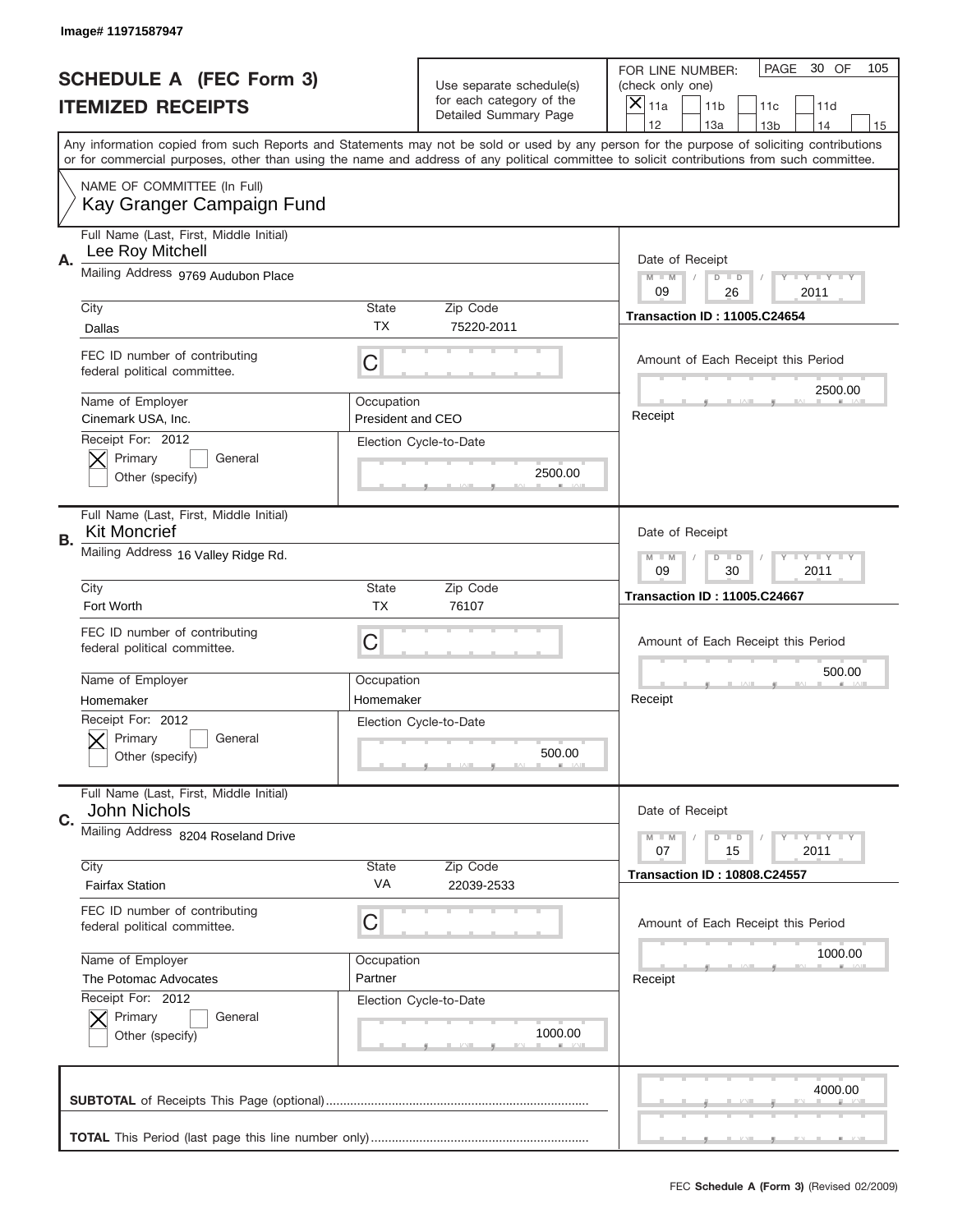|    | Image# 11971587948                                            |                          |                                                   |                                                                                                                                                                                       |
|----|---------------------------------------------------------------|--------------------------|---------------------------------------------------|---------------------------------------------------------------------------------------------------------------------------------------------------------------------------------------|
|    | <b>SCHEDULE A (FEC Form 3)</b>                                |                          | Use separate schedule(s)                          | PAGE<br>31 OF<br>105<br>FOR LINE NUMBER:<br>(check only one)                                                                                                                          |
|    | <b>ITEMIZED RECEIPTS</b>                                      |                          | for each category of the<br>Detailed Summary Page | ×<br>11a<br>11 <sub>b</sub><br>11c<br>11d                                                                                                                                             |
|    |                                                               |                          |                                                   | 12<br>13a<br>14<br>13 <sub>b</sub><br>15<br>Any information copied from such Reports and Statements may not be sold or used by any person for the purpose of soliciting contributions |
|    |                                                               |                          |                                                   | or for commercial purposes, other than using the name and address of any political committee to solicit contributions from such committee.                                            |
|    | NAME OF COMMITTEE (In Full)<br>Kay Granger Campaign Fund      |                          |                                                   |                                                                                                                                                                                       |
| Α. | Full Name (Last, First, Middle Initial)<br>Erle A. Nye        |                          |                                                   | Date of Receipt                                                                                                                                                                       |
|    | Mailing Address 12211 Creek Forest Drive                      |                          |                                                   | $M - M$<br>$T - Y = -Y$<br>$D$ $D$<br>09<br>2011<br>14                                                                                                                                |
|    | City                                                          | <b>State</b>             | Zip Code                                          | <b>Transaction ID: 11005.C24619</b>                                                                                                                                                   |
|    | Dallas                                                        | TX                       | 75230-2336                                        |                                                                                                                                                                                       |
|    | FEC ID number of contributing<br>federal political committee. | C                        |                                                   | Amount of Each Receipt this Period<br>1000.00                                                                                                                                         |
|    | Name of Employer<br><b>EN Consulting</b>                      | Occupation<br>Consultant |                                                   | Receipt                                                                                                                                                                               |
|    | Receipt For: 2012<br>Primary<br>General<br>Other (specify)    |                          | Election Cycle-to-Date<br>2000.00                 |                                                                                                                                                                                       |
| В. | Full Name (Last, First, Middle Initial)<br>Anne S. Paup       |                          |                                                   | Date of Receipt                                                                                                                                                                       |
|    | Mailing Address 3716 Autumn Drive                             |                          |                                                   | <b>LY LY LY</b><br>$M - M$<br>$D$ $D$<br>09<br>27<br>2011                                                                                                                             |
|    | City                                                          | <b>State</b>             | Zip Code                                          | <b>Transaction ID: 11005.C24685</b>                                                                                                                                                   |
|    | Fort Worth                                                    | TX                       | 76109                                             |                                                                                                                                                                                       |
|    | FEC ID number of contributing<br>federal political committee. | C                        |                                                   | Amount of Each Receipt this Period                                                                                                                                                    |
|    | Name of Employer                                              | Occupation               |                                                   | 200.00                                                                                                                                                                                |
|    | Homemaker                                                     | Homemaker                |                                                   | Receipt                                                                                                                                                                               |
|    | Receipt For: 2012<br>General<br>Primary<br>Other (specify)    |                          | Election Cycle-to-Date<br>450.00                  |                                                                                                                                                                                       |
| C. | Full Name (Last, First, Middle Initial)<br>Rena Peden         |                          |                                                   | Date of Receipt                                                                                                                                                                       |
|    | Mailing Address 204 Covered Bridge Drive                      |                          |                                                   | Y FY FY FY<br>$M - M$<br>$D$ $D$<br>2011<br>07<br>01                                                                                                                                  |
|    | City<br>Fort Worth                                            | <b>State</b><br>ТX       | Zip Code<br>76108                                 | <b>Transaction ID: 10706.C24491</b>                                                                                                                                                   |
|    | FEC ID number of contributing<br>federal political committee. | C                        |                                                   | Amount of Each Receipt this Period                                                                                                                                                    |
|    | Name of Employer                                              | Occupation               |                                                   | 90.00                                                                                                                                                                                 |
|    | Retired                                                       | Retired                  |                                                   | Receipt                                                                                                                                                                               |
|    | Receipt For: 2012<br>Primary<br>General<br>Other (specify)    |                          | Election Cycle-to-Date<br>390.00                  |                                                                                                                                                                                       |
|    |                                                               |                          |                                                   | 1290.00                                                                                                                                                                               |
|    |                                                               |                          |                                                   |                                                                                                                                                                                       |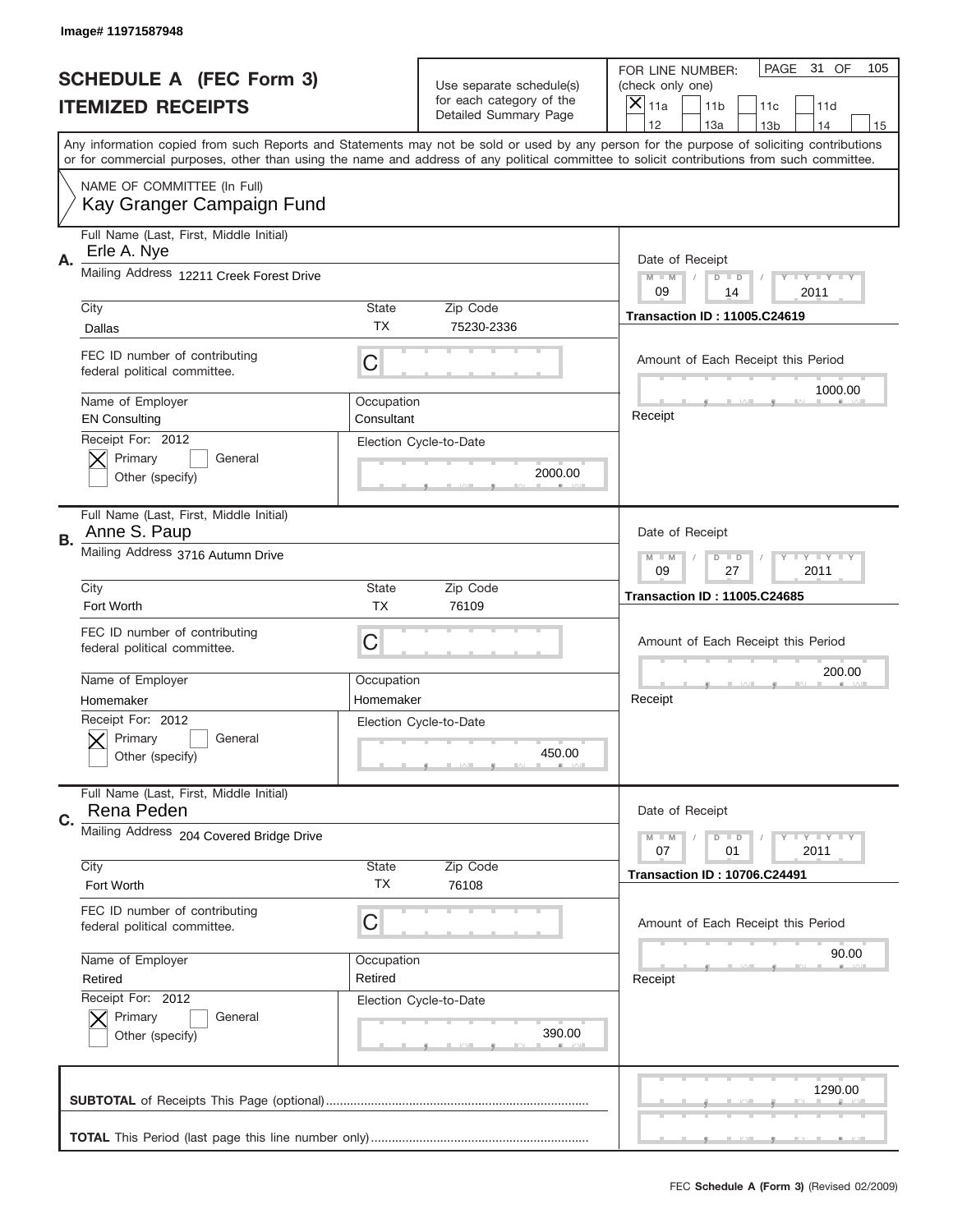|    | Image# 11971587949                                                          |                                                           |                                                   |                                                                                                                                                                                                                                                                                         |
|----|-----------------------------------------------------------------------------|-----------------------------------------------------------|---------------------------------------------------|-----------------------------------------------------------------------------------------------------------------------------------------------------------------------------------------------------------------------------------------------------------------------------------------|
|    | <b>SCHEDULE A (FEC Form 3)</b>                                              |                                                           | Use separate schedule(s)                          | PAGE<br>32 OF<br>105<br>FOR LINE NUMBER:<br>(check only one)                                                                                                                                                                                                                            |
|    | <b>ITEMIZED RECEIPTS</b>                                                    |                                                           | for each category of the<br>Detailed Summary Page | X<br>11a<br>11 <sub>b</sub><br>11c<br>11d                                                                                                                                                                                                                                               |
|    |                                                                             |                                                           |                                                   | 12<br>13a<br>14<br>13 <sub>b</sub><br>15                                                                                                                                                                                                                                                |
|    |                                                                             |                                                           |                                                   | Any information copied from such Reports and Statements may not be sold or used by any person for the purpose of soliciting contributions<br>or for commercial purposes, other than using the name and address of any political committee to solicit contributions from such committee. |
|    | NAME OF COMMITTEE (In Full)<br>Kay Granger Campaign Fund                    |                                                           |                                                   |                                                                                                                                                                                                                                                                                         |
| Α. | Full Name (Last, First, Middle Initial)<br>Elaine J. Petrus                 |                                                           |                                                   | Date of Receipt                                                                                                                                                                                                                                                                         |
|    | Mailing Address 3736 Country Club Circle                                    |                                                           |                                                   | $M - M$<br>Y I Y I Y I Y<br>$D$ $D$<br>09<br>30<br>2011                                                                                                                                                                                                                                 |
|    | City<br>Fort Worth                                                          | <b>State</b><br>TX                                        | Zip Code<br>76109-1034                            | <b>Transaction ID: 11005.C24691</b>                                                                                                                                                                                                                                                     |
|    | FEC ID number of contributing<br>federal political committee.               | C                                                         |                                                   | Amount of Each Receipt this Period<br>1000.00                                                                                                                                                                                                                                           |
|    | Name of Employer<br>Homemaker                                               | Occupation<br>Homemaker                                   |                                                   | Receipt                                                                                                                                                                                                                                                                                 |
|    | Receipt For: 2012<br>Primary<br>General<br>Other (specify)                  |                                                           | Election Cycle-to-Date<br>1500.00                 |                                                                                                                                                                                                                                                                                         |
| В. | Full Name (Last, First, Middle Initial)<br>Alan E. Petsche                  |                                                           |                                                   | Date of Receipt                                                                                                                                                                                                                                                                         |
|    | Mailing Address 3850 Bellaire Circle                                        |                                                           |                                                   | <b>LY LY LY</b><br>$M - M$<br>$D$ $D$<br>09<br>27<br>2011                                                                                                                                                                                                                               |
|    | City                                                                        | <b>State</b><br>TX                                        | Zip Code<br>76109                                 | <b>Transaction ID: 11005.C24649</b>                                                                                                                                                                                                                                                     |
|    | Fort Worth<br>FEC ID number of contributing<br>federal political committee. | C                                                         |                                                   | Amount of Each Receipt this Period                                                                                                                                                                                                                                                      |
|    | Name of Employer                                                            | Occupation                                                |                                                   | 500.00                                                                                                                                                                                                                                                                                  |
|    | A. E. Petsche Co., Inc.                                                     | COO                                                       |                                                   | Receipt                                                                                                                                                                                                                                                                                 |
|    | Receipt For: 2012<br>Primary<br>General<br>Other (specify)                  |                                                           | Election Cycle-to-Date<br>1000.00                 |                                                                                                                                                                                                                                                                                         |
| C. | Full Name (Last, First, Middle Initial)<br>Zan S. Prince                    |                                                           |                                                   | Date of Receipt                                                                                                                                                                                                                                                                         |
|    | Mailing Address 200 Palo Pinto                                              | $T + Y = Y + Y$<br>$M - M$<br>$D$ $D$<br>2011<br>07<br>01 |                                                   |                                                                                                                                                                                                                                                                                         |
|    | City<br>Weatherford                                                         | State<br>ТX                                               | Zip Code<br>76086                                 | <b>Transaction ID: 10706.C24489</b>                                                                                                                                                                                                                                                     |
|    | FEC ID number of contributing<br>federal political committee.               | C                                                         |                                                   | Amount of Each Receipt this Period                                                                                                                                                                                                                                                      |
|    | Name of Employer                                                            | Occupation                                                |                                                   | 300.00                                                                                                                                                                                                                                                                                  |
|    | Self                                                                        | Insurance Agent                                           |                                                   | Receipt                                                                                                                                                                                                                                                                                 |
|    | Receipt For: 2012<br>Primary<br>General<br>Other (specify)                  |                                                           | Election Cycle-to-Date<br>1300.00                 |                                                                                                                                                                                                                                                                                         |
|    |                                                                             |                                                           |                                                   | 1800.00                                                                                                                                                                                                                                                                                 |
|    |                                                                             |                                                           |                                                   |                                                                                                                                                                                                                                                                                         |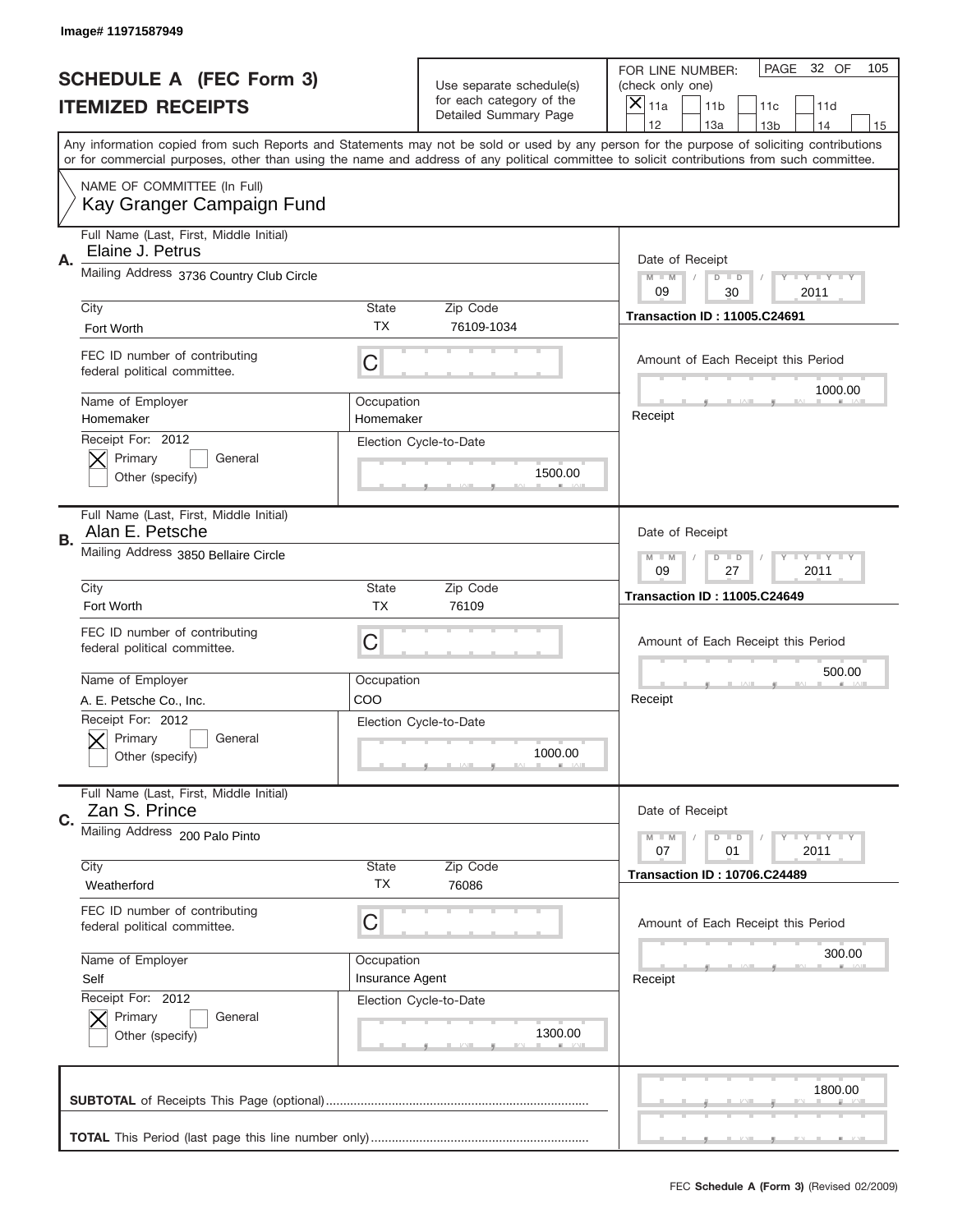|    | Image# 11971587950                                             |                        |                                                   |                                                                                                                                                                                                                                                                                         |
|----|----------------------------------------------------------------|------------------------|---------------------------------------------------|-----------------------------------------------------------------------------------------------------------------------------------------------------------------------------------------------------------------------------------------------------------------------------------------|
|    | <b>SCHEDULE A (FEC Form 3)</b>                                 |                        | Use separate schedule(s)                          | PAGE<br>33 OF<br>105<br>FOR LINE NUMBER:<br>(check only one)                                                                                                                                                                                                                            |
|    | <b>ITEMIZED RECEIPTS</b>                                       |                        | for each category of the<br>Detailed Summary Page | ×<br>11a<br>11 <sub>b</sub><br>11c<br>11d                                                                                                                                                                                                                                               |
|    |                                                                |                        |                                                   | 12<br>13a<br>14<br>13 <sub>b</sub><br>15                                                                                                                                                                                                                                                |
|    |                                                                |                        |                                                   | Any information copied from such Reports and Statements may not be sold or used by any person for the purpose of soliciting contributions<br>or for commercial purposes, other than using the name and address of any political committee to solicit contributions from such committee. |
|    | NAME OF COMMITTEE (In Full)<br>Kay Granger Campaign Fund       |                        |                                                   |                                                                                                                                                                                                                                                                                         |
|    | Full Name (Last, First, Middle Initial)<br>Veronica Reich      |                        |                                                   |                                                                                                                                                                                                                                                                                         |
| Α. | Mailing Address 27 Holbrook Dr.                                |                        |                                                   | Date of Receipt<br>$M - M$<br>Y I Y I Y I Y<br>$D$ $D$<br>07<br>29<br>2011                                                                                                                                                                                                              |
|    | City                                                           | <b>State</b>           | Zip Code                                          | <b>Transaction ID: 10808.C24570</b>                                                                                                                                                                                                                                                     |
|    | Stamford                                                       | <b>CT</b>              | 06906                                             |                                                                                                                                                                                                                                                                                         |
|    | FEC ID number of contributing<br>federal political committee.  | C                      |                                                   | Amount of Each Receipt this Period<br>500.00                                                                                                                                                                                                                                            |
|    | Name of Employer<br>Bai, Pollock, Blueweiss & Mulcah           | Occupation<br>Attorney |                                                   | Receipt                                                                                                                                                                                                                                                                                 |
|    | Receipt For: 2012<br>Primary<br>General<br>Other (specify)     |                        | Election Cycle-to-Date<br>500.00                  |                                                                                                                                                                                                                                                                                         |
| В. | Full Name (Last, First, Middle Initial)<br><b>Glenn Reicin</b> |                        |                                                   | Date of Receipt                                                                                                                                                                                                                                                                         |
|    | Mailing Address 179 East Lane                                  |                        |                                                   | <b>LY LY LY</b><br>$M - M$<br>$D$ $D$<br>08<br>04<br>2011                                                                                                                                                                                                                               |
|    | City                                                           | <b>State</b>           | Zip Code                                          | <b>Transaction ID: 10808.C24583</b>                                                                                                                                                                                                                                                     |
|    | Stamford                                                       | <b>CT</b>              | 06905                                             |                                                                                                                                                                                                                                                                                         |
|    |                                                                |                        |                                                   |                                                                                                                                                                                                                                                                                         |
|    | FEC ID number of contributing<br>federal political committee.  | C                      |                                                   | Amount of Each Receipt this Period                                                                                                                                                                                                                                                      |
|    | Name of Employer                                               | Occupation             |                                                   | 1000.00                                                                                                                                                                                                                                                                                 |
|    | <b>Skyline Ventures</b>                                        | Investor               |                                                   | Receipt                                                                                                                                                                                                                                                                                 |
|    | Receipt For: 2012<br>General<br>Primary<br>Other (specify)     |                        | Election Cycle-to-Date<br>1000.00                 |                                                                                                                                                                                                                                                                                         |
|    | Full Name (Last, First, Middle Initial)<br>John V. Roach II    |                        |                                                   | Date of Receipt                                                                                                                                                                                                                                                                         |
| C. | Mailing Address 2805 Alton Road                                |                        |                                                   | <b>TEY TEY TEY</b><br>$M - M$<br>$D$ $D$<br>20<br>2011<br>07                                                                                                                                                                                                                            |
|    | City<br>Fort Worth                                             | State<br>ТX            | Zip Code<br>76109                                 | <b>Transaction ID: 10808.C24559</b>                                                                                                                                                                                                                                                     |
|    | FEC ID number of contributing<br>federal political committee.  | C                      |                                                   | Amount of Each Receipt this Period                                                                                                                                                                                                                                                      |
|    | Name of Employer                                               | Occupation             |                                                   | 300.00                                                                                                                                                                                                                                                                                  |
|    | <b>Roach Enterprises</b>                                       | CEO                    |                                                   | Receipt                                                                                                                                                                                                                                                                                 |
|    | Receipt For: 2012<br>Primary<br>General<br>Other (specify)     |                        | Election Cycle-to-Date<br>2300.00                 |                                                                                                                                                                                                                                                                                         |
|    |                                                                |                        |                                                   | 1800.00                                                                                                                                                                                                                                                                                 |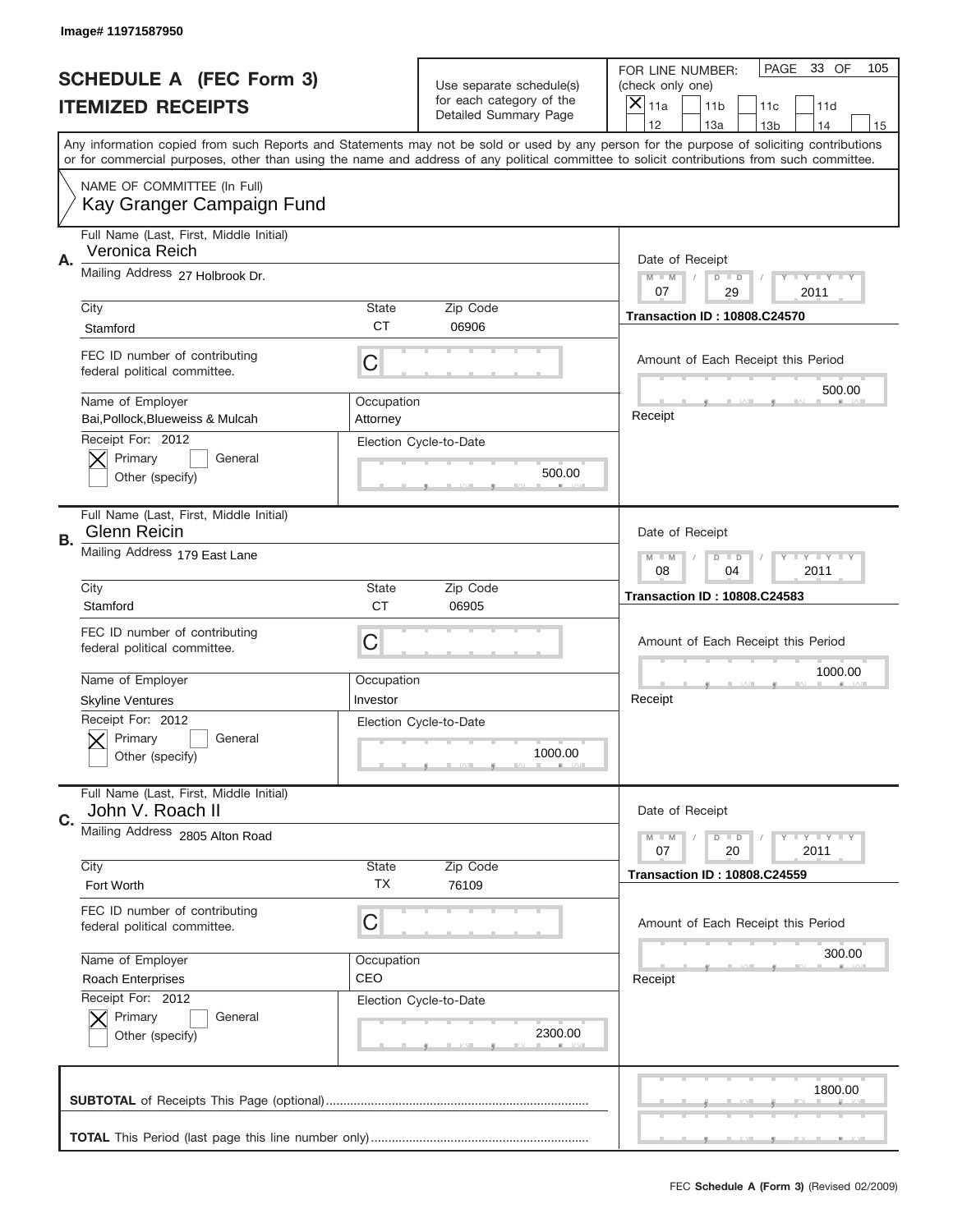|    | Image# 11971587951                                            |                   |                                                   |                                                                                                                                                                                       |
|----|---------------------------------------------------------------|-------------------|---------------------------------------------------|---------------------------------------------------------------------------------------------------------------------------------------------------------------------------------------|
|    | <b>SCHEDULE A (FEC Form 3)</b>                                |                   | Use separate schedule(s)                          | PAGE<br>34 OF<br>105<br>FOR LINE NUMBER:<br>(check only one)                                                                                                                          |
|    | <b>ITEMIZED RECEIPTS</b>                                      |                   | for each category of the<br>Detailed Summary Page | ×<br>11a<br>11 <sub>b</sub><br>11c<br>11d                                                                                                                                             |
|    |                                                               |                   |                                                   | 12<br>13a<br>13 <sub>b</sub><br>14<br>15<br>Any information copied from such Reports and Statements may not be sold or used by any person for the purpose of soliciting contributions |
|    |                                                               |                   |                                                   | or for commercial purposes, other than using the name and address of any political committee to solicit contributions from such committee.                                            |
|    | NAME OF COMMITTEE (In Full)<br>Kay Granger Campaign Fund      |                   |                                                   |                                                                                                                                                                                       |
| A. | Full Name (Last, First, Middle Initial)<br>John V. Roach II   |                   |                                                   | Date of Receipt                                                                                                                                                                       |
|    | Mailing Address 2805 Alton Road                               |                   |                                                   | $M$ M<br><b>LEY LEY LEY</b><br>$D$ $D$<br>09<br>27<br>2011                                                                                                                            |
|    | City                                                          | State             | Zip Code                                          | <b>Transaction ID: 11012.C24719</b>                                                                                                                                                   |
|    | Fort Worth                                                    | TX                | 76109                                             |                                                                                                                                                                                       |
|    | FEC ID number of contributing<br>federal political committee. | C                 |                                                   | Amount of Each Receipt this Period<br>800.00                                                                                                                                          |
|    | Name of Employer<br><b>Roach Enterprises</b>                  | Occupation<br>CEO |                                                   | Receipt                                                                                                                                                                               |
|    | Receipt For: 2012<br>Primary<br>General                       |                   | Election Cycle-to-Date                            |                                                                                                                                                                                       |
|    | Other (specify)                                               |                   | 3100.00                                           |                                                                                                                                                                                       |
| В. | Full Name (Last, First, Middle Initial)<br>John V. Roach II   |                   |                                                   | Date of Receipt                                                                                                                                                                       |
|    | Mailing Address 2805 Alton Road                               |                   |                                                   | <b>LEYTEY LEY</b><br>$M$ M<br>$D$ $D$<br>09<br>27<br>2011                                                                                                                             |
|    | City                                                          | State             | Zip Code                                          | <b>Transaction ID: 11005.C24650</b>                                                                                                                                                   |
|    | Fort Worth                                                    | <b>TX</b>         | 76109                                             |                                                                                                                                                                                       |
|    |                                                               |                   |                                                   |                                                                                                                                                                                       |
|    | FEC ID number of contributing<br>federal political committee. | C                 |                                                   | Amount of Each Receipt this Period                                                                                                                                                    |
|    | Name of Employer                                              | Occupation        |                                                   | 200.00                                                                                                                                                                                |
|    | Roach Enterprises                                             | CEO               |                                                   | Receipt                                                                                                                                                                               |
|    | Receipt For: 2012<br>General<br>Primary<br>Other (specify)    |                   | Election Cycle-to-Date<br>3300.00                 |                                                                                                                                                                                       |
| C. | Full Name (Last, First, Middle Initial)<br>Amnon Rodan        |                   |                                                   | Date of Receipt                                                                                                                                                                       |
|    | Mailing Address 6114 La Salle Ave. #442                       |                   |                                                   | <b>LYLYLY</b><br>$M - M$<br>$D$ $D$<br>07<br>29<br>2011                                                                                                                               |
|    | City                                                          | <b>State</b>      | Zip Code                                          | <b>Transaction ID: 10808.C24564</b>                                                                                                                                                   |
|    | Oakland                                                       | СA                | 94611                                             |                                                                                                                                                                                       |
|    | FEC ID number of contributing<br>federal political committee. | C                 |                                                   | Amount of Each Receipt this Period                                                                                                                                                    |
|    | Name of Employer                                              | Occupation        |                                                   | 1000.00                                                                                                                                                                               |
|    | Rodan & Fields                                                | CEO               |                                                   | Receipt                                                                                                                                                                               |
|    | Receipt For: 2012<br>Primary<br>General<br>Other (specify)    |                   | Election Cycle-to-Date<br>1000.00                 |                                                                                                                                                                                       |
|    |                                                               |                   |                                                   |                                                                                                                                                                                       |
|    |                                                               |                   |                                                   | 2000.00                                                                                                                                                                               |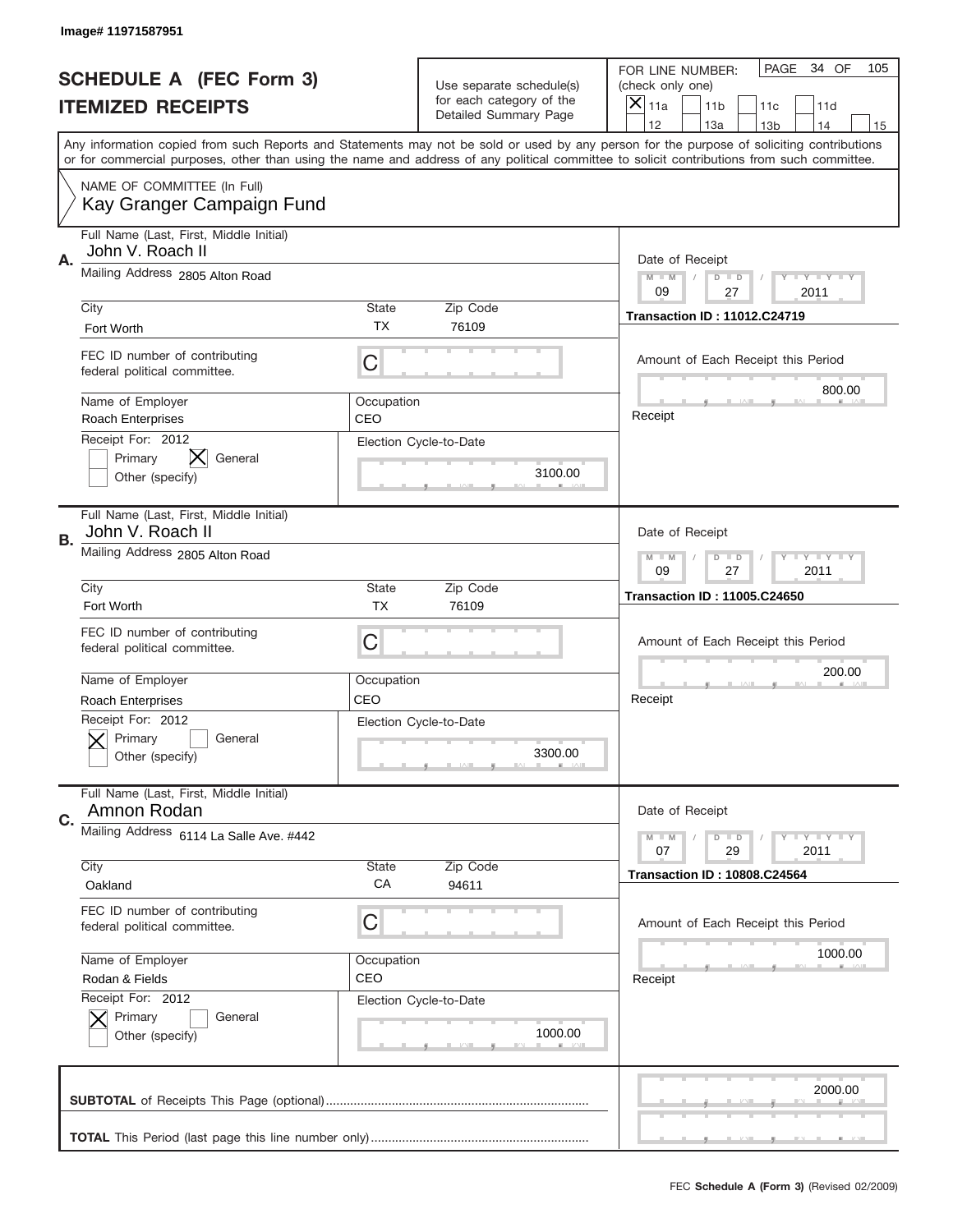|    | Image# 11971587952                                            |                     |                                                   |                                                                                                                                                                                                                                                                                         |
|----|---------------------------------------------------------------|---------------------|---------------------------------------------------|-----------------------------------------------------------------------------------------------------------------------------------------------------------------------------------------------------------------------------------------------------------------------------------------|
|    | <b>SCHEDULE A (FEC Form 3)</b>                                |                     | Use separate schedule(s)                          | PAGE<br>35 OF<br>105<br>FOR LINE NUMBER:<br>(check only one)                                                                                                                                                                                                                            |
|    | <b>ITEMIZED RECEIPTS</b>                                      |                     | for each category of the<br>Detailed Summary Page | X<br>11a<br>11 <sub>b</sub><br>11c<br>11d                                                                                                                                                                                                                                               |
|    |                                                               |                     |                                                   | 12<br>13a<br>14<br>13 <sub>b</sub><br>15                                                                                                                                                                                                                                                |
|    |                                                               |                     |                                                   | Any information copied from such Reports and Statements may not be sold or used by any person for the purpose of soliciting contributions<br>or for commercial purposes, other than using the name and address of any political committee to solicit contributions from such committee. |
|    | NAME OF COMMITTEE (In Full)<br>Kay Granger Campaign Fund      |                     |                                                   |                                                                                                                                                                                                                                                                                         |
| Α. | Full Name (Last, First, Middle Initial)<br>Timothy S. Rodgers |                     |                                                   | Date of Receipt                                                                                                                                                                                                                                                                         |
|    | Mailing Address 11603 Cedar Chase Rd                          |                     |                                                   | $T - Y = -Y$<br>$M - M$<br>$D$ $D$<br>09<br>08<br>2011                                                                                                                                                                                                                                  |
|    | City                                                          | <b>State</b>        | Zip Code                                          | <b>Transaction ID: 10913.C24606</b>                                                                                                                                                                                                                                                     |
|    | Herndon                                                       | VA                  | 20170                                             |                                                                                                                                                                                                                                                                                         |
|    | FEC ID number of contributing<br>federal political committee. | C                   |                                                   | Amount of Each Receipt this Period<br>500.00                                                                                                                                                                                                                                            |
|    | Name of Employer<br>Rodgers & Co.                             | Occupation<br>Owner |                                                   | Receipt                                                                                                                                                                                                                                                                                 |
|    | Receipt For: 2012<br>Primary<br>General<br>Other (specify)    |                     | Election Cycle-to-Date<br>500.00                  |                                                                                                                                                                                                                                                                                         |
| В. | Full Name (Last, First, Middle Initial)<br>Jason Cabel Roe    |                     |                                                   | Date of Receipt                                                                                                                                                                                                                                                                         |
|    | Mailing Address 2715 Morava Place                             |                     |                                                   | <b>LY LY LY</b><br>$M - M$<br>$D$ $D$<br>09<br>20<br>2011                                                                                                                                                                                                                               |
|    | City                                                          | <b>State</b>        | Zip Code                                          | <b>Transaction ID: 11005.C24625</b>                                                                                                                                                                                                                                                     |
|    | San Diego                                                     | CA                  | 92110                                             |                                                                                                                                                                                                                                                                                         |
|    |                                                               |                     |                                                   |                                                                                                                                                                                                                                                                                         |
|    | FEC ID number of contributing<br>federal political committee. | C                   |                                                   | Amount of Each Receipt this Period                                                                                                                                                                                                                                                      |
|    | Name of Employer                                              | Occupation          |                                                   | 350.00                                                                                                                                                                                                                                                                                  |
|    | <b>Revolvis Consulting</b>                                    | Partner             |                                                   | Receipt                                                                                                                                                                                                                                                                                 |
|    | Receipt For: 2012<br>General<br>Primary<br>Other (specify)    |                     | Election Cycle-to-Date<br>350.00                  |                                                                                                                                                                                                                                                                                         |
|    | Full Name (Last, First, Middle Initial)<br>Lee Rosenberg      |                     |                                                   | Date of Receipt                                                                                                                                                                                                                                                                         |
| C. | Mailing Address 33 S. State Street #400                       |                     |                                                   | <b>TEY TEY TEY</b><br>$M - M$<br>$D$ $D$<br>21<br>2011<br>07                                                                                                                                                                                                                            |
|    | City<br>Chicago                                               | <b>State</b><br>IL  | Zip Code<br>60603                                 | <b>Transaction ID: 10808.C24544</b>                                                                                                                                                                                                                                                     |
|    | FEC ID number of contributing<br>federal political committee. | C                   |                                                   | Amount of Each Receipt this Period                                                                                                                                                                                                                                                      |
|    | Name of Employer                                              | Occupation          |                                                   | 500.00                                                                                                                                                                                                                                                                                  |
|    | Self                                                          | Investor            |                                                   | Receipt                                                                                                                                                                                                                                                                                 |
|    | Receipt For: 2012<br>Primary<br>General<br>Other (specify)    |                     | Election Cycle-to-Date<br>500.00                  |                                                                                                                                                                                                                                                                                         |
|    |                                                               |                     |                                                   | 1350.00                                                                                                                                                                                                                                                                                 |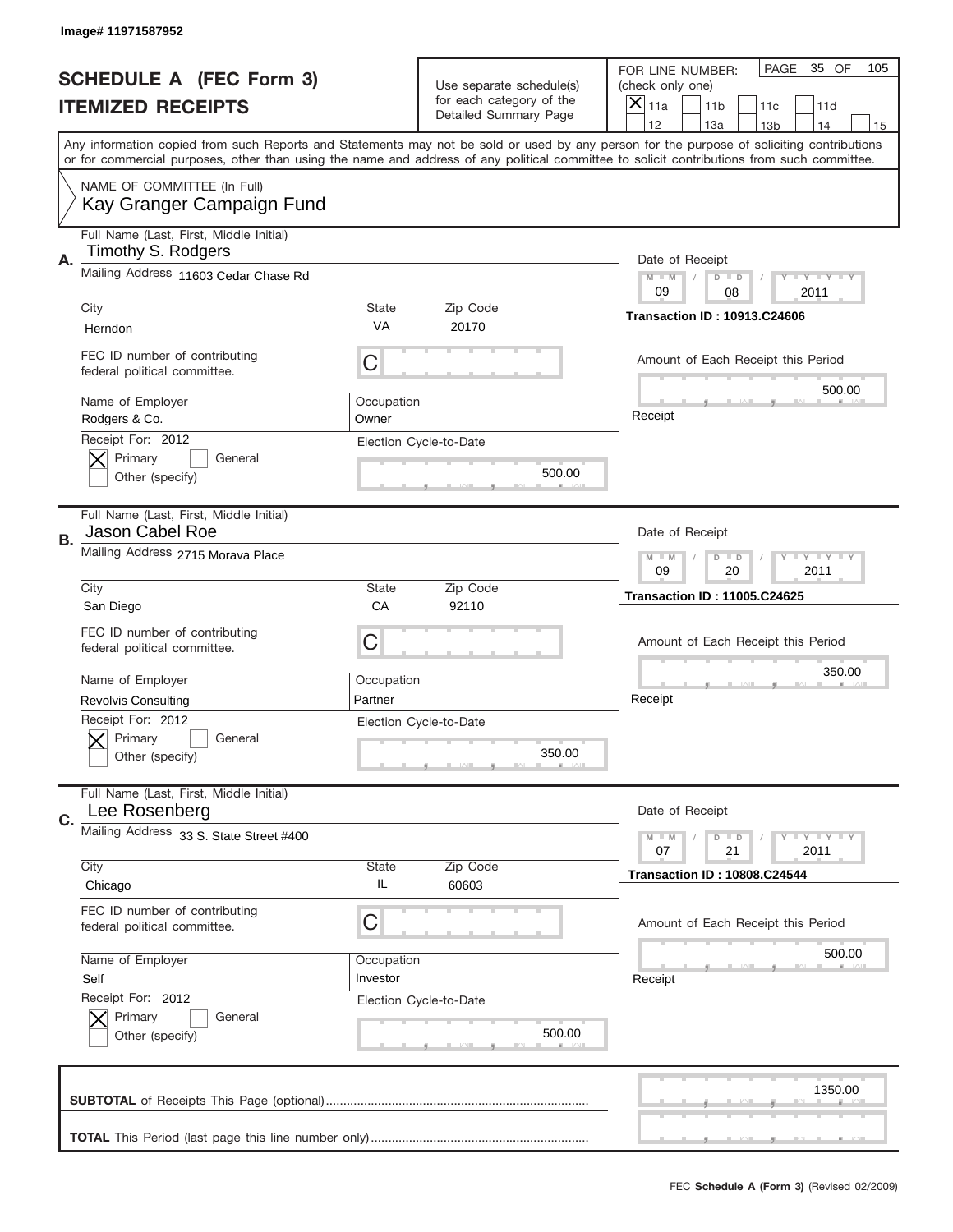|    | Image# 11971587953                                            |                                         |                                                   |                                                                                                                                                                                       |
|----|---------------------------------------------------------------|-----------------------------------------|---------------------------------------------------|---------------------------------------------------------------------------------------------------------------------------------------------------------------------------------------|
|    | <b>SCHEDULE A (FEC Form 3)</b>                                |                                         | Use separate schedule(s)                          | PAGE<br>36 OF<br>105<br>FOR LINE NUMBER:<br>(check only one)                                                                                                                          |
|    | <b>ITEMIZED RECEIPTS</b>                                      |                                         | for each category of the<br>Detailed Summary Page | X<br>11a<br>11 <sub>b</sub><br>11c<br>11d                                                                                                                                             |
|    |                                                               |                                         |                                                   | 12<br>13a<br>14<br>13 <sub>b</sub><br>15<br>Any information copied from such Reports and Statements may not be sold or used by any person for the purpose of soliciting contributions |
|    |                                                               |                                         |                                                   | or for commercial purposes, other than using the name and address of any political committee to solicit contributions from such committee.                                            |
|    | NAME OF COMMITTEE (In Full)<br>Kay Granger Campaign Fund      |                                         |                                                   |                                                                                                                                                                                       |
| Α. | Full Name (Last, First, Middle Initial)<br>Seth Ruthen        |                                         |                                                   | Date of Receipt                                                                                                                                                                       |
|    | Mailing Address 24 Chieftans Rd                               |                                         |                                                   | $M - M$<br><b>LYLYLY</b><br>$D$ $D$<br>21<br>07<br>2011                                                                                                                               |
|    | City<br>Greenwich                                             | <b>State</b><br><b>CT</b>               | Zip Code<br>06831-3260                            | <b>Transaction ID: 10808.C24527</b>                                                                                                                                                   |
|    | FEC ID number of contributing<br>federal political committee. | C                                       |                                                   | Amount of Each Receipt this Period<br>1000.00                                                                                                                                         |
|    | Name of Employer<br><b>PIMCO</b>                              | Occupation<br><b>Investment Manager</b> |                                                   | Receipt                                                                                                                                                                               |
|    | Receipt For: 2012<br>Primary<br>General<br>Other (specify)    |                                         | Election Cycle-to-Date<br>1000.00                 |                                                                                                                                                                                       |
| В. | Full Name (Last, First, Middle Initial)<br>Michael D. Ryan    |                                         |                                                   | Date of Receipt                                                                                                                                                                       |
|    | Mailing Address 499 S Capitol St SW Ste 600                   |                                         |                                                   | <b>LY LY LY</b><br>$M - M$<br>$D$ $D$<br>09<br>19<br>2011                                                                                                                             |
|    | City<br>Washington                                            | <b>State</b><br>DC                      | Zip Code<br>20003-4037                            | <b>Transaction ID: 11005.C24630</b>                                                                                                                                                   |
|    | FEC ID number of contributing<br>federal political committee. | C                                       |                                                   | Amount of Each Receipt this Period                                                                                                                                                    |
|    | Name of Employer                                              | Occupation                              |                                                   | 500.00                                                                                                                                                                                |
|    | Livingston Group                                              | Consultant                              |                                                   | Receipt                                                                                                                                                                               |
|    | Receipt For: 2012<br>General<br>Primary<br>Other (specify)    |                                         | Election Cycle-to-Date<br>1000.00                 |                                                                                                                                                                                       |
| C. | Full Name (Last, First, Middle Initial)<br><b>Steven Sall</b> |                                         |                                                   | Date of Receipt                                                                                                                                                                       |
|    | Mailing Address 31 Turner Dr                                  |                                         |                                                   | $T + Y = Y + Y$<br>$M - M$<br>$D$ $D$<br>21<br>2011<br>07                                                                                                                             |
|    | City<br>Greenwich                                             | State<br><b>CT</b>                      | Zip Code<br>06831-4415                            | <b>Transaction ID: 10808.C24551</b>                                                                                                                                                   |
|    | FEC ID number of contributing<br>federal political committee. | C                                       |                                                   | Amount of Each Receipt this Period                                                                                                                                                    |
|    | Name of Employer                                              | Occupation                              |                                                   | 500.00                                                                                                                                                                                |
|    | Republic Clothing Group                                       | Executive                               |                                                   | Receipt                                                                                                                                                                               |
|    | Receipt For: 2012<br>Primary<br>General<br>Other (specify)    |                                         | Election Cycle-to-Date<br>500.00                  |                                                                                                                                                                                       |
|    |                                                               |                                         |                                                   | 2000.00                                                                                                                                                                               |
|    |                                                               |                                         |                                                   |                                                                                                                                                                                       |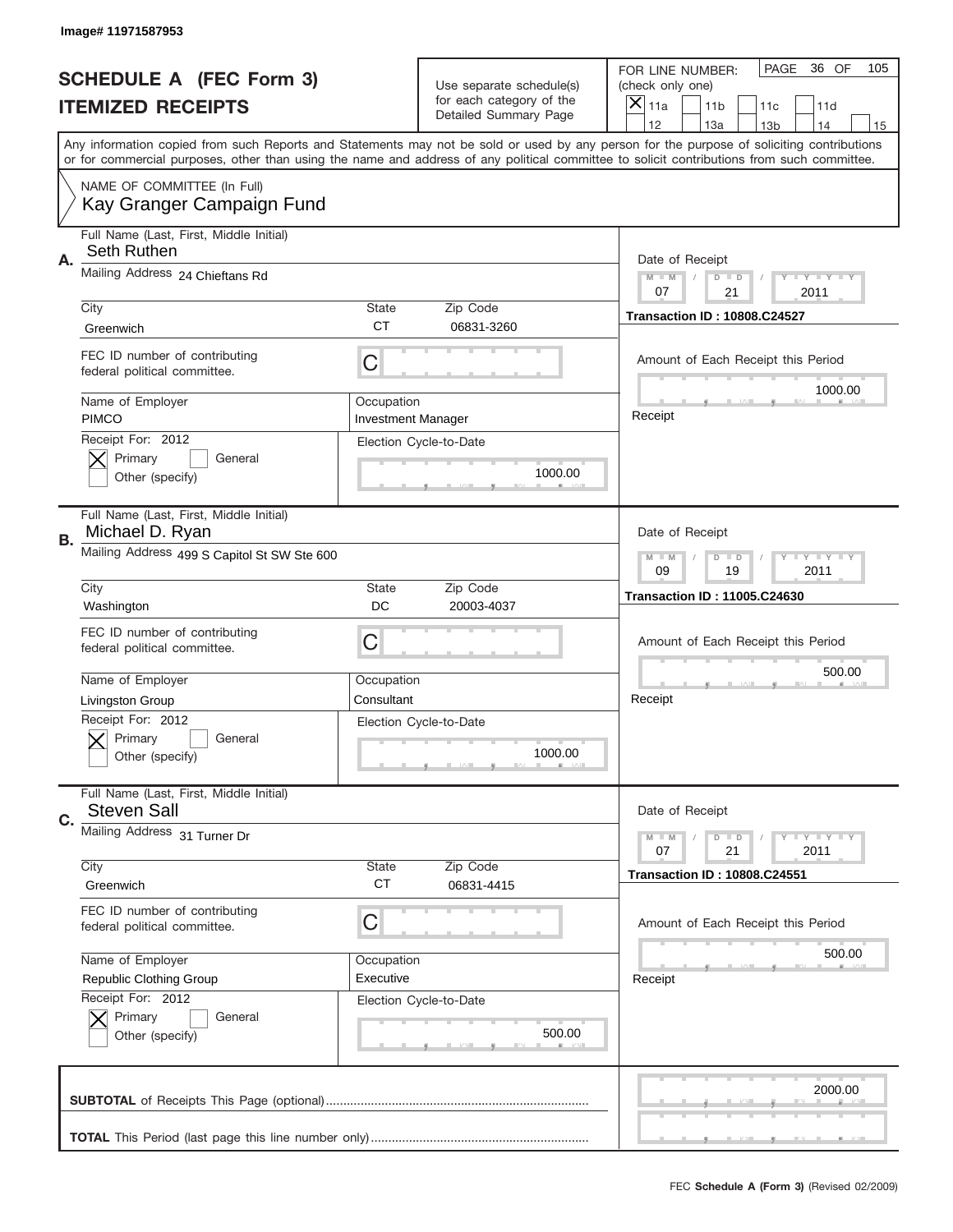|    | Image# 11971587954                                                 |                                         |                                                                   |                                                                                                                                                                                                                                                                                                                                     |
|----|--------------------------------------------------------------------|-----------------------------------------|-------------------------------------------------------------------|-------------------------------------------------------------------------------------------------------------------------------------------------------------------------------------------------------------------------------------------------------------------------------------------------------------------------------------|
|    | <b>SCHEDULE A (FEC Form 3)</b>                                     |                                         | Use separate schedule(s)                                          | PAGE<br>37 OF<br>105<br>FOR LINE NUMBER:<br>(check only one)                                                                                                                                                                                                                                                                        |
|    | <b>ITEMIZED RECEIPTS</b>                                           |                                         | for each category of the<br>Detailed Summary Page                 | ×<br>11a<br>11 <sub>b</sub><br>11c<br>11d                                                                                                                                                                                                                                                                                           |
|    |                                                                    |                                         |                                                                   | 12<br>13a<br>14<br>13 <sub>b</sub><br>15<br>Any information copied from such Reports and Statements may not be sold or used by any person for the purpose of soliciting contributions<br>or for commercial purposes, other than using the name and address of any political committee to solicit contributions from such committee. |
|    | NAME OF COMMITTEE (In Full)<br>Kay Granger Campaign Fund           |                                         |                                                                   |                                                                                                                                                                                                                                                                                                                                     |
| Α. | Full Name (Last, First, Middle Initial)<br><b>Kenneth Schwartz</b> |                                         |                                                                   | Date of Receipt                                                                                                                                                                                                                                                                                                                     |
|    | Mailing Address 125 Ocean Drive West                               |                                         |                                                                   | $M - M$<br>Y I Y I Y I Y<br>$D$ $D$<br>08<br>04<br>2011                                                                                                                                                                                                                                                                             |
|    | City<br>Stamford                                                   | State<br><b>CT</b>                      | Zip Code<br>06902-8004                                            | <b>Transaction ID: 10808.C24579</b>                                                                                                                                                                                                                                                                                                 |
|    | FEC ID number of contributing<br>federal political committee.      | C                                       |                                                                   | Amount of Each Receipt this Period                                                                                                                                                                                                                                                                                                  |
|    | Name of Employer<br>Retired                                        | Occupation<br>Retired                   |                                                                   | 500.00<br>Receipt                                                                                                                                                                                                                                                                                                                   |
|    | Receipt For: 2012<br>Primary<br>General<br>Other (specify)         |                                         | Election Cycle-to-Date<br>500.00                                  |                                                                                                                                                                                                                                                                                                                                     |
| В. | Full Name (Last, First, Middle Initial)<br>Andrew J. Shechtel      |                                         |                                                                   | Date of Receipt                                                                                                                                                                                                                                                                                                                     |
|    | Mailing Address 33 Witherspoon St 3rd Fl                           |                                         | $T$ $Y$ $T$ $Y$ $T$ $Y$<br>$M - M$<br>$D$ $D$<br>07<br>19<br>2011 |                                                                                                                                                                                                                                                                                                                                     |
|    | City<br>Princeton                                                  | State<br><b>NJ</b>                      | Zip Code<br>08542                                                 | <b>Transaction ID: 10808.C24510</b>                                                                                                                                                                                                                                                                                                 |
|    | FEC ID number of contributing<br>federal political committee.      | C                                       |                                                                   | Amount of Each Receipt this Period                                                                                                                                                                                                                                                                                                  |
|    | Name of Employer<br>Self                                           | Occupation<br><b>Financial Services</b> |                                                                   | 1000.00<br>Receipt                                                                                                                                                                                                                                                                                                                  |
|    | Receipt For: 2012<br>General<br>Primary<br>Other (specify)         |                                         | Election Cycle-to-Date<br>1000.00                                 |                                                                                                                                                                                                                                                                                                                                     |
| C. | Full Name (Last, First, Middle Initial)<br>Raquel K. Shechtel      |                                         |                                                                   | Date of Receipt                                                                                                                                                                                                                                                                                                                     |
|    | Mailing Address 33 Witherspoon St 3rd FI                           |                                         |                                                                   | <b>TEY TEY TEY</b><br>$M - M$<br>$D$ $D$<br>19<br>2011<br>07                                                                                                                                                                                                                                                                        |
|    | City<br>Princeton                                                  | State<br>NJ                             | Zip Code<br>08542                                                 | <b>Transaction ID: 10808.C24511</b>                                                                                                                                                                                                                                                                                                 |
|    | FEC ID number of contributing<br>federal political committee.      | C                                       |                                                                   | Amount of Each Receipt this Period                                                                                                                                                                                                                                                                                                  |
|    | Name of Employer                                                   | Occupation                              |                                                                   | 1000.00                                                                                                                                                                                                                                                                                                                             |
|    | Homemaker<br>Receipt For: 2012                                     | Homemaker                               |                                                                   | Receipt                                                                                                                                                                                                                                                                                                                             |
|    | Primary<br>General<br>Other (specify)                              |                                         | Election Cycle-to-Date<br>1000.00                                 |                                                                                                                                                                                                                                                                                                                                     |
|    |                                                                    |                                         |                                                                   | 2500.00                                                                                                                                                                                                                                                                                                                             |
|    |                                                                    |                                         |                                                                   |                                                                                                                                                                                                                                                                                                                                     |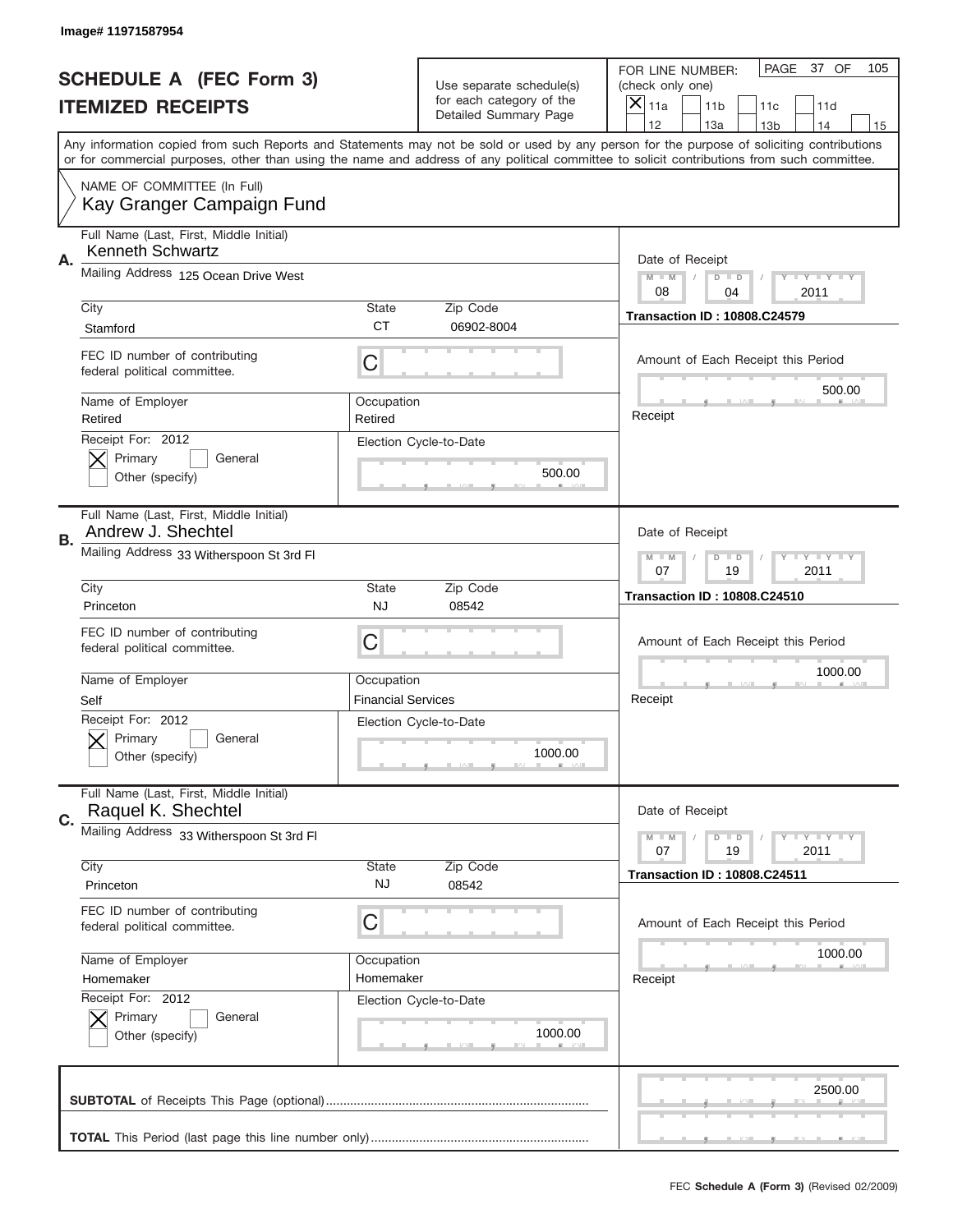|    | Image# 11971587955                                            |                                                         |                                                   |                                                                                                                                                                                       |
|----|---------------------------------------------------------------|---------------------------------------------------------|---------------------------------------------------|---------------------------------------------------------------------------------------------------------------------------------------------------------------------------------------|
|    | <b>SCHEDULE A (FEC Form 3)</b>                                |                                                         | Use separate schedule(s)                          | PAGE<br>38 OF<br>105<br>FOR LINE NUMBER:<br>(check only one)                                                                                                                          |
|    | <b>ITEMIZED RECEIPTS</b>                                      |                                                         | for each category of the<br>Detailed Summary Page | $\overline{X} _{11a}$<br>11 <sub>b</sub><br>11c<br>11d                                                                                                                                |
|    |                                                               |                                                         |                                                   | 12<br>13a<br>14<br>13 <sub>b</sub><br>15<br>Any information copied from such Reports and Statements may not be sold or used by any person for the purpose of soliciting contributions |
|    |                                                               |                                                         |                                                   | or for commercial purposes, other than using the name and address of any political committee to solicit contributions from such committee.                                            |
|    | NAME OF COMMITTEE (In Full)<br>Kay Granger Campaign Fund      |                                                         |                                                   |                                                                                                                                                                                       |
|    | Full Name (Last, First, Middle Initial)<br>Arthur Shulman     |                                                         |                                                   |                                                                                                                                                                                       |
| Α. | Mailing Address 11 Lakewood Cir N                             |                                                         |                                                   | Date of Receipt<br><b>LEY LEY LEY</b><br>$M - M$<br>$D$ $D$<br>07<br>21<br>2011                                                                                                       |
|    | City                                                          | <b>State</b>                                            | Zip Code                                          | <b>Transaction ID: 10808.C24546</b>                                                                                                                                                   |
|    | Greenwich                                                     | <b>CT</b>                                               | 06830-7118                                        |                                                                                                                                                                                       |
|    | FEC ID number of contributing<br>federal political committee. | C                                                       |                                                   | Amount of Each Receipt this Period<br>1000.00                                                                                                                                         |
|    | Name of Employer<br>Retired                                   | Occupation<br>Retired                                   |                                                   | Receipt                                                                                                                                                                               |
|    | Receipt For: 2012<br>Primary<br>General<br>Other (specify)    |                                                         | Election Cycle-to-Date<br>1000.00                 |                                                                                                                                                                                       |
| В. | Full Name (Last, First, Middle Initial)<br>Seth Siegel        | Date of Receipt                                         |                                                   |                                                                                                                                                                                       |
|    | Mailing Address 300 Central Park W Apt 7A                     | $D$ $D$<br><b>LYLYLY</b><br>$M - M$<br>07<br>21<br>2011 |                                                   |                                                                                                                                                                                       |
|    | City<br>New York                                              | <b>State</b>                                            | Zip Code                                          | <b>Transaction ID: 10808.C24538</b>                                                                                                                                                   |
|    |                                                               | NY                                                      | 10024-1591                                        |                                                                                                                                                                                       |
|    | FEC ID number of contributing<br>federal political committee. | C                                                       |                                                   | Amount of Each Receipt this Period                                                                                                                                                    |
|    | Name of Employer                                              | Occupation                                              |                                                   | 1000.00                                                                                                                                                                               |
|    | The Beanstalk Group                                           | <b>Marketing Executive</b>                              |                                                   | Receipt                                                                                                                                                                               |
|    | Receipt For: 2012<br>General<br>Primary<br>Other (specify)    |                                                         | Election Cycle-to-Date<br>1000.00                 |                                                                                                                                                                                       |
| C. | Full Name (Last, First, Middle Initial)<br><b>Fred Smith</b>  |                                                         |                                                   | Date of Receipt                                                                                                                                                                       |
|    | Mailing Address 57 Baldwin Farms South<br>City                | <b>State</b>                                            | Zip Code                                          | <b>LY LY LY</b><br>$M - M$<br>$D$ $D$<br>29<br>2011<br>07                                                                                                                             |
|    | Greenwich                                                     | <b>CT</b>                                               | 06831                                             | <b>Transaction ID: 10808.C24571</b>                                                                                                                                                   |
|    | FEC ID number of contributing<br>federal political committee. | С                                                       |                                                   | Amount of Each Receipt this Period                                                                                                                                                    |
|    | Name of Employer                                              | Occupation                                              |                                                   | 500.00                                                                                                                                                                                |
|    | Cushman & Wakefield                                           |                                                         | <b>Executive Vice President</b>                   | Receipt                                                                                                                                                                               |
|    | Receipt For: 2012<br>Primary<br>General<br>Other (specify)    |                                                         | Election Cycle-to-Date<br>500.00                  |                                                                                                                                                                                       |
|    |                                                               |                                                         |                                                   | 2500.00                                                                                                                                                                               |
|    |                                                               |                                                         |                                                   |                                                                                                                                                                                       |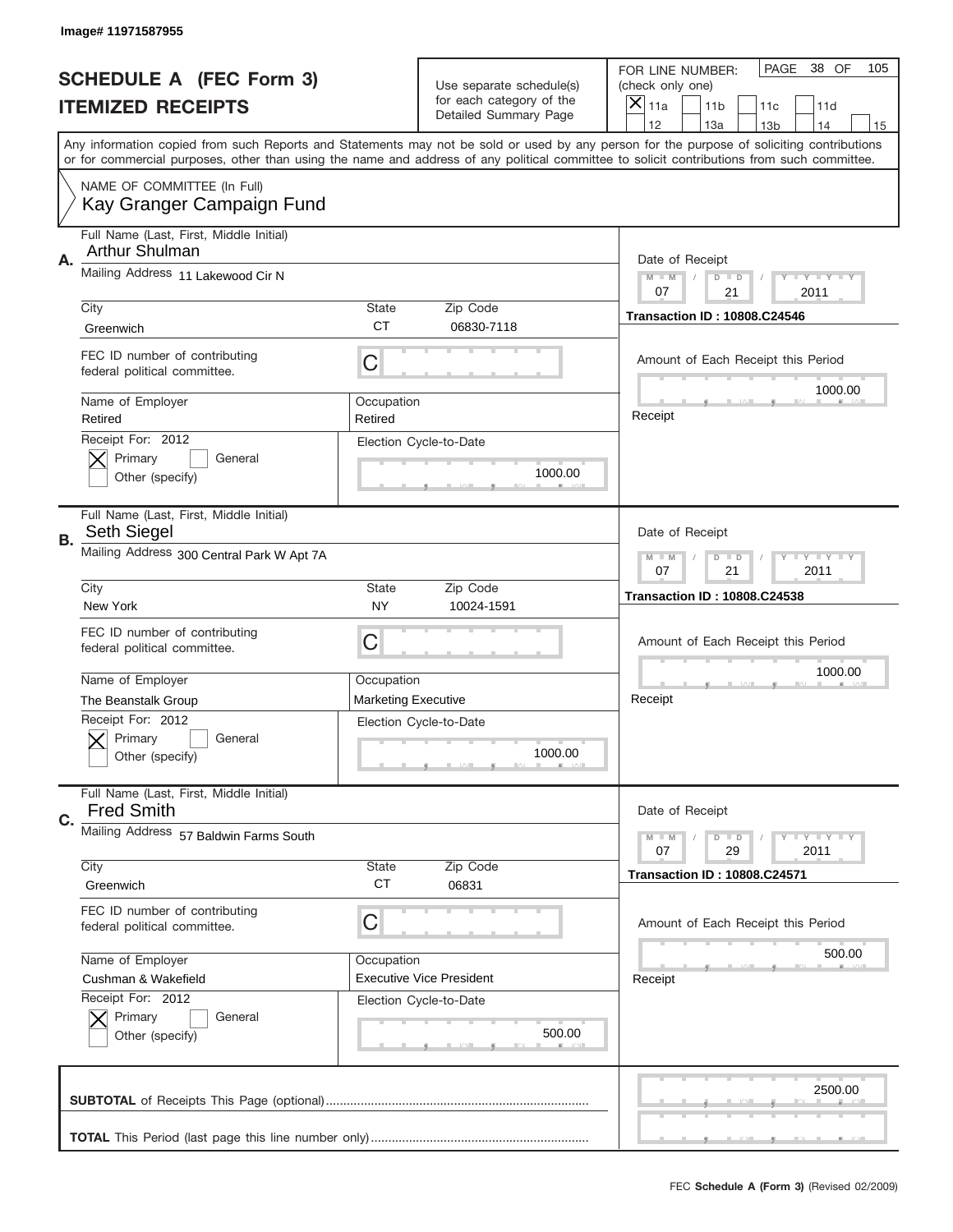|    | Image# 11971587956                                              |                                                           |                                                   |                                                                                                                                                                                       |
|----|-----------------------------------------------------------------|-----------------------------------------------------------|---------------------------------------------------|---------------------------------------------------------------------------------------------------------------------------------------------------------------------------------------|
|    | <b>SCHEDULE A (FEC Form 3)</b>                                  |                                                           | Use separate schedule(s)                          | PAGE<br>39 OF<br>105<br>FOR LINE NUMBER:<br>(check only one)                                                                                                                          |
|    | <b>ITEMIZED RECEIPTS</b>                                        |                                                           | for each category of the<br>Detailed Summary Page | ×<br>11a<br>11 <sub>b</sub><br>11c<br>11d                                                                                                                                             |
|    |                                                                 |                                                           |                                                   | 12<br>13a<br>14<br>13 <sub>b</sub><br>15<br>Any information copied from such Reports and Statements may not be sold or used by any person for the purpose of soliciting contributions |
|    |                                                                 |                                                           |                                                   | or for commercial purposes, other than using the name and address of any political committee to solicit contributions from such committee.                                            |
|    | NAME OF COMMITTEE (In Full)<br>Kay Granger Campaign Fund        |                                                           |                                                   |                                                                                                                                                                                       |
| Α. | Full Name (Last, First, Middle Initial)<br>Larry Smith          |                                                           |                                                   | Date of Receipt                                                                                                                                                                       |
|    | Mailing Address 12 Oak Lane                                     |                                                           |                                                   | $M - M$<br>$T$ $Y$ $Y$ $Y$ $Y$ $Y$<br>$D$ $D$<br>21<br>07<br>2011                                                                                                                     |
|    | City                                                            | <b>State</b>                                              | Zip Code                                          | <b>Transaction ID: 10808.C24533</b>                                                                                                                                                   |
|    | Scarsdale                                                       | <b>NY</b>                                                 | 10583                                             |                                                                                                                                                                                       |
|    | FEC ID number of contributing<br>federal political committee.   | C                                                         |                                                   | Amount of Each Receipt this Period<br>1000.00                                                                                                                                         |
|    | Name of Employer<br>Adama Breads                                | Occupation                                                | <b>Information Requested</b>                      | Receipt                                                                                                                                                                               |
|    | Receipt For: 2012                                               |                                                           | Election Cycle-to-Date                            |                                                                                                                                                                                       |
|    | Primary<br>General                                              |                                                           |                                                   |                                                                                                                                                                                       |
|    | Other (specify)                                                 |                                                           | 1000.00                                           |                                                                                                                                                                                       |
| В. | Full Name (Last, First, Middle Initial)<br>Lynn S. Snyder       |                                                           |                                                   | Date of Receipt                                                                                                                                                                       |
|    | Mailing Address 5813 Mossrock Dr                                | <b>LY LY LY</b><br>$M - M$<br>$D$ $D$<br>07<br>21<br>2011 |                                                   |                                                                                                                                                                                       |
|    | City                                                            | <b>State</b>                                              | Zip Code                                          | <b>Transaction ID: 10808.C24540</b>                                                                                                                                                   |
|    | Rockville                                                       | MD                                                        | 20852-3238                                        |                                                                                                                                                                                       |
|    |                                                                 |                                                           |                                                   |                                                                                                                                                                                       |
|    | FEC ID number of contributing<br>federal political committee.   | C                                                         |                                                   | Amount of Each Receipt this Period                                                                                                                                                    |
|    |                                                                 |                                                           |                                                   | 1000.00                                                                                                                                                                               |
|    | Name of Employer                                                | Occupation<br>Attorney                                    |                                                   | Receipt                                                                                                                                                                               |
|    | Epstein Becker and Green                                        |                                                           | Election Cycle-to-Date                            |                                                                                                                                                                                       |
|    | Receipt For: 2012<br>General<br>Primary                         |                                                           |                                                   |                                                                                                                                                                                       |
|    | Other (specify)                                                 |                                                           | 1000.00                                           |                                                                                                                                                                                       |
|    | Full Name (Last, First, Middle Initial)<br><b>Edward Spilka</b> |                                                           |                                                   | Date of Receipt                                                                                                                                                                       |
| C. | Mailing Address 33 Easthill Road                                |                                                           |                                                   | <b>TEY TEY TEY</b><br>$M - M$<br>$D$ $D$<br>21<br>2011<br>07                                                                                                                          |
|    | City                                                            | State                                                     | Zip Code                                          | <b>Transaction ID: 10808.C24553</b>                                                                                                                                                   |
|    | Stamford                                                        | <b>CT</b>                                                 | 06903-3101                                        |                                                                                                                                                                                       |
|    | FEC ID number of contributing<br>federal political committee.   | C                                                         |                                                   | Amount of Each Receipt this Period                                                                                                                                                    |
|    | Name of Employer                                                | Occupation                                                |                                                   | 500.00                                                                                                                                                                                |
|    | Self Employed                                                   | Investor                                                  |                                                   | Receipt                                                                                                                                                                               |
|    | Receipt For: 2012                                               |                                                           | Election Cycle-to-Date                            |                                                                                                                                                                                       |
|    | Primary<br>General                                              |                                                           |                                                   |                                                                                                                                                                                       |
|    | Other (specify)                                                 |                                                           | 500.00                                            |                                                                                                                                                                                       |
|    |                                                                 |                                                           |                                                   | 2500.00                                                                                                                                                                               |
|    |                                                                 |                                                           |                                                   |                                                                                                                                                                                       |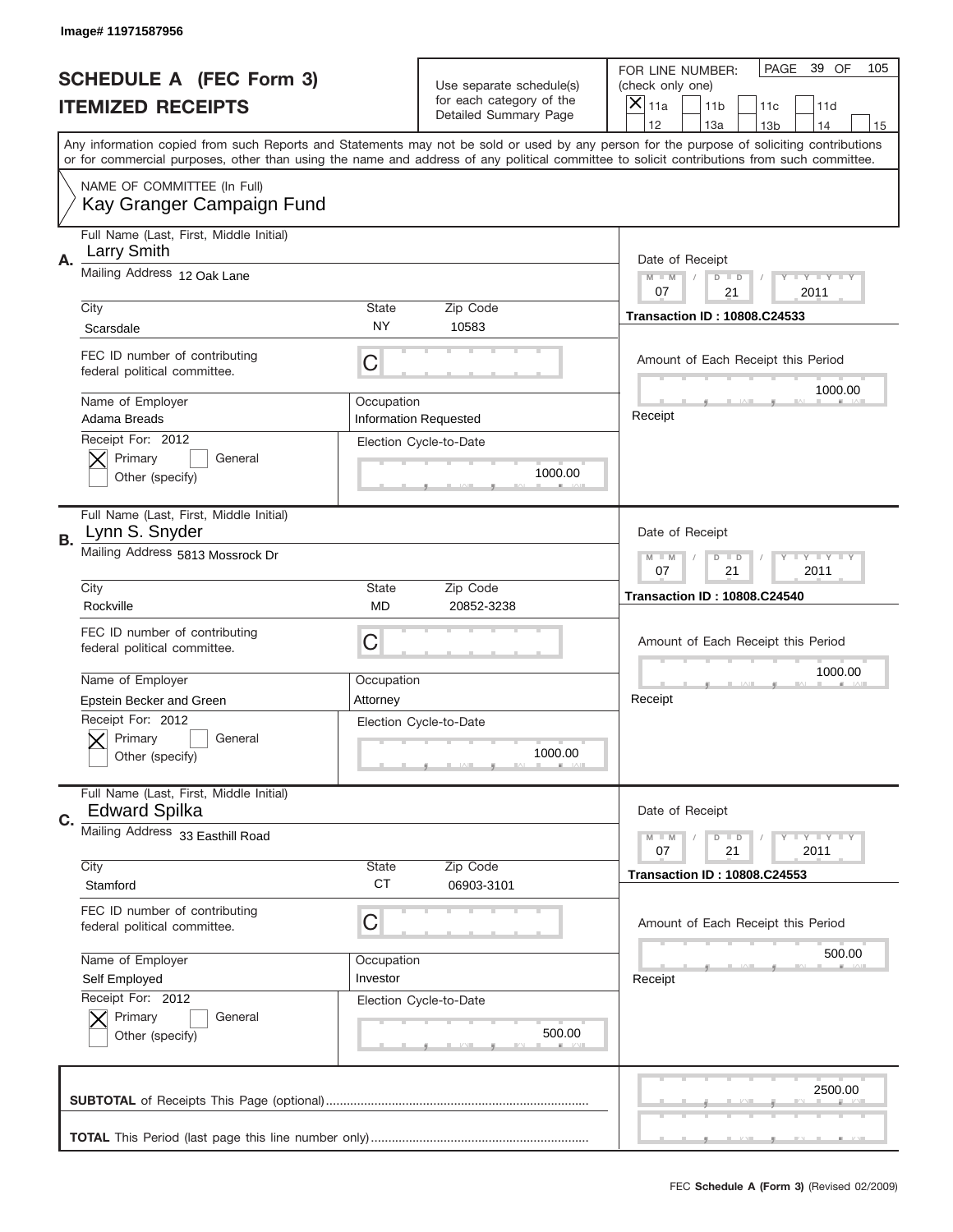|    | Image# 11971587957                                                            |                         |                                                   |                                                                                                                                                                                       |
|----|-------------------------------------------------------------------------------|-------------------------|---------------------------------------------------|---------------------------------------------------------------------------------------------------------------------------------------------------------------------------------------|
|    | <b>SCHEDULE A (FEC Form 3)</b>                                                |                         | Use separate schedule(s)                          | PAGE<br>40 OF<br>105<br>FOR LINE NUMBER:<br>(check only one)                                                                                                                          |
|    | <b>ITEMIZED RECEIPTS</b>                                                      |                         | for each category of the<br>Detailed Summary Page | ×<br>11a<br>11 <sub>b</sub><br>11c<br>11d                                                                                                                                             |
|    |                                                                               |                         |                                                   | 12<br>13a<br>14<br>13 <sub>b</sub><br>15<br>Any information copied from such Reports and Statements may not be sold or used by any person for the purpose of soliciting contributions |
|    |                                                                               |                         |                                                   | or for commercial purposes, other than using the name and address of any political committee to solicit contributions from such committee.                                            |
|    | NAME OF COMMITTEE (In Full)<br>Kay Granger Campaign Fund                      |                         |                                                   |                                                                                                                                                                                       |
| Α. | Full Name (Last, First, Middle Initial)<br>Betty G. Steinberg                 |                         |                                                   | Date of Receipt                                                                                                                                                                       |
|    | Mailing Address 1076 Lake Ave                                                 |                         |                                                   | $M - M$<br>Y I Y I Y I Y<br>$D$ $D$<br>07<br>19<br>2011                                                                                                                               |
|    | City                                                                          | <b>State</b>            | Zip Code                                          | <b>Transaction ID: 10808.C24513</b>                                                                                                                                                   |
|    | Greenwich                                                                     | <b>CT</b>               | 06831                                             |                                                                                                                                                                                       |
|    | FEC ID number of contributing<br>federal political committee.                 | C                       |                                                   | Amount of Each Receipt this Period<br>1000.00                                                                                                                                         |
|    | Name of Employer<br>Homemaker                                                 | Occupation<br>Homemaker |                                                   | Receipt                                                                                                                                                                               |
|    | Receipt For: 2012<br>Primary<br>General<br>Other (specify)                    |                         | Election Cycle-to-Date<br>1000.00                 |                                                                                                                                                                                       |
| В. | Full Name (Last, First, Middle Initial)<br>Donna W. Sternberg                 |                         |                                                   | Date of Receipt                                                                                                                                                                       |
|    | Mailing Address PO Box 98100                                                  |                         |                                                   | <b>LY LY LY</b><br>$M - M$<br>$D$ $D$<br>07<br>19<br>2011                                                                                                                             |
|    | City                                                                          | <b>State</b>            | Zip Code                                          | <b>Transaction ID: 10808.C24508</b>                                                                                                                                                   |
|    | <b>Baton Rouge</b>                                                            | LA                      | 70898-9100                                        |                                                                                                                                                                                       |
|    | FEC ID number of contributing<br>federal political committee.                 | C                       |                                                   | Amount of Each Receipt this Period                                                                                                                                                    |
|    | Name of Employer                                                              | Occupation              |                                                   | 1000.00                                                                                                                                                                               |
|    |                                                                               |                         |                                                   | Receipt                                                                                                                                                                               |
|    | Starmount Life Insurance                                                      | Owner                   |                                                   |                                                                                                                                                                                       |
|    | Receipt For: 2012<br>General<br>Primary<br>Other (specify)                    |                         | Election Cycle-to-Date<br>1000.00                 |                                                                                                                                                                                       |
|    | Full Name (Last, First, Middle Initial)<br>Michael F. Terry                   |                         |                                                   | Date of Receipt                                                                                                                                                                       |
| C. | Mailing Address<br>M. Terry Enterprises, Inc.<br>5950 Berkshire Lane, Ste 400 |                         |                                                   | $T + Y = Y + Y$<br>$M - M$<br>$D$ $D$<br>09<br>13<br>2011                                                                                                                             |
|    | City<br>Dallas                                                                | State<br>ТX             | Zip Code<br>75225                                 | <b>Transaction ID: 10913.C24611</b>                                                                                                                                                   |
|    | FEC ID number of contributing<br>federal political committee.                 | C                       |                                                   | Amount of Each Receipt this Period                                                                                                                                                    |
|    | Name of Employer                                                              | Occupation              |                                                   | 1000.00                                                                                                                                                                               |
|    | M. Terry Enterprises, Inc.                                                    | CEO                     |                                                   | Receipt                                                                                                                                                                               |
|    | Receipt For: 2012<br>Primary<br>General<br>Other (specify)                    |                         | Election Cycle-to-Date<br>1000.00                 |                                                                                                                                                                                       |
|    |                                                                               |                         |                                                   | 3000.00                                                                                                                                                                               |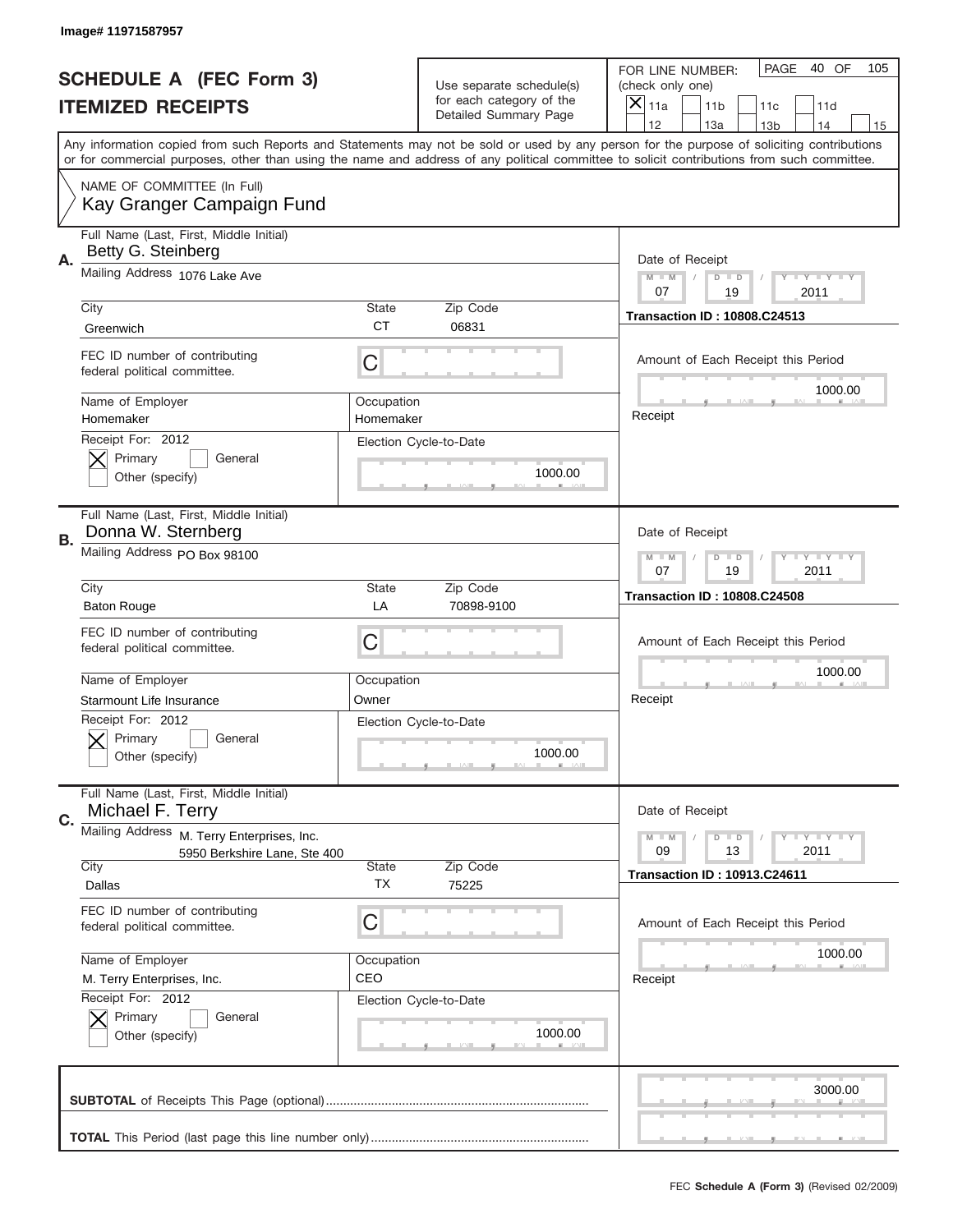|    | Image# 11971587958                                            |                         |                                                                   |                                                                                                                                                                                                                                                                                         |
|----|---------------------------------------------------------------|-------------------------|-------------------------------------------------------------------|-----------------------------------------------------------------------------------------------------------------------------------------------------------------------------------------------------------------------------------------------------------------------------------------|
|    | <b>SCHEDULE A (FEC Form 3)</b>                                |                         | Use separate schedule(s)                                          | PAGE<br>41 OF<br>105<br>FOR LINE NUMBER:<br>(check only one)                                                                                                                                                                                                                            |
|    | <b>ITEMIZED RECEIPTS</b>                                      |                         | for each category of the<br>Detailed Summary Page                 | ×<br>11a<br>11 <sub>b</sub><br>11c<br>11d                                                                                                                                                                                                                                               |
|    |                                                               |                         |                                                                   | 12<br>13a<br>14<br>13 <sub>b</sub><br>15                                                                                                                                                                                                                                                |
|    |                                                               |                         |                                                                   | Any information copied from such Reports and Statements may not be sold or used by any person for the purpose of soliciting contributions<br>or for commercial purposes, other than using the name and address of any political committee to solicit contributions from such committee. |
|    | NAME OF COMMITTEE (In Full)<br>Kay Granger Campaign Fund      |                         |                                                                   |                                                                                                                                                                                                                                                                                         |
| Α. | Full Name (Last, First, Middle Initial)<br>David Victor       |                         |                                                                   | Date of Receipt                                                                                                                                                                                                                                                                         |
|    | Mailing Address 401 S Old Woodward Ave Ste 333                |                         |                                                                   | $M$ $M$<br>Y I Y I Y I Y<br>$D$ $D$<br>07<br>19<br>2011                                                                                                                                                                                                                                 |
|    | City                                                          | State                   | Zip Code                                                          | <b>Transaction ID: 10808.C24504</b>                                                                                                                                                                                                                                                     |
|    | Birmingham                                                    | MI                      | 48009                                                             |                                                                                                                                                                                                                                                                                         |
|    | FEC ID number of contributing<br>federal political committee. | C                       |                                                                   | Amount of Each Receipt this Period<br>1000.00                                                                                                                                                                                                                                           |
|    | Name of Employer<br><b>American Education Institute</b>       | Occupation<br>President |                                                                   | Receipt                                                                                                                                                                                                                                                                                 |
|    | Receipt For: 2012<br>Primary<br>General<br>Other (specify)    |                         | Election Cycle-to-Date<br>1000.00                                 |                                                                                                                                                                                                                                                                                         |
| В. | Full Name (Last, First, Middle Initial)<br>Alan Weissman      |                         |                                                                   | Date of Receipt                                                                                                                                                                                                                                                                         |
|    | Mailing Address 60 Rye Road                                   |                         | $T$ $Y$ $T$ $Y$ $T$ $Y$<br>$M - M$<br>$D$ $D$<br>07<br>29<br>2011 |                                                                                                                                                                                                                                                                                         |
|    | City                                                          | State                   | Zip Code                                                          | <b>Transaction ID: 10808.C24563</b>                                                                                                                                                                                                                                                     |
|    | Rye                                                           | NY                      | 10580                                                             |                                                                                                                                                                                                                                                                                         |
|    | FEC ID number of contributing<br>federal political committee. | C                       |                                                                   | Amount of Each Receipt this Period                                                                                                                                                                                                                                                      |
|    | Name of Employer                                              | Occupation              |                                                                   | 1000.00                                                                                                                                                                                                                                                                                 |
|    |                                                               |                         |                                                                   | Receipt                                                                                                                                                                                                                                                                                 |
|    | Alfred Weissman Real Estate LL                                | Developer               |                                                                   |                                                                                                                                                                                                                                                                                         |
|    | Receipt For: 2012<br>Primary<br>General<br>Other (specify)    |                         | Election Cycle-to-Date<br>1000.00                                 |                                                                                                                                                                                                                                                                                         |
|    | Full Name (Last, First, Middle Initial)<br>Valleau Wilkie Jr. |                         |                                                                   | Date of Receipt                                                                                                                                                                                                                                                                         |
| C. | Mailing Address 309 Main Street                               |                         |                                                                   | $T$ $Y$ $Y$ $Y$ $Y$<br>$M - M$<br>$D$ $D$<br>09<br>2011<br>12                                                                                                                                                                                                                           |
|    | City                                                          | State                   | Zip Code                                                          | <b>Transaction ID: 11005.C24616</b>                                                                                                                                                                                                                                                     |
|    | Fort Worth                                                    | <b>TX</b>               | 76102                                                             |                                                                                                                                                                                                                                                                                         |
|    | FEC ID number of contributing<br>federal political committee. | C                       |                                                                   | Amount of Each Receipt this Period                                                                                                                                                                                                                                                      |
|    | Name of Employer                                              | Occupation              |                                                                   | 250.00                                                                                                                                                                                                                                                                                  |
|    | Sid Richardson Foundation                                     |                         | <b>Executive Vice President</b>                                   | Receipt                                                                                                                                                                                                                                                                                 |
|    | Receipt For: 2012<br>Primary<br>General<br>Other (specify)    |                         | Election Cycle-to-Date<br>250.00                                  |                                                                                                                                                                                                                                                                                         |
|    |                                                               |                         |                                                                   | 2250.00                                                                                                                                                                                                                                                                                 |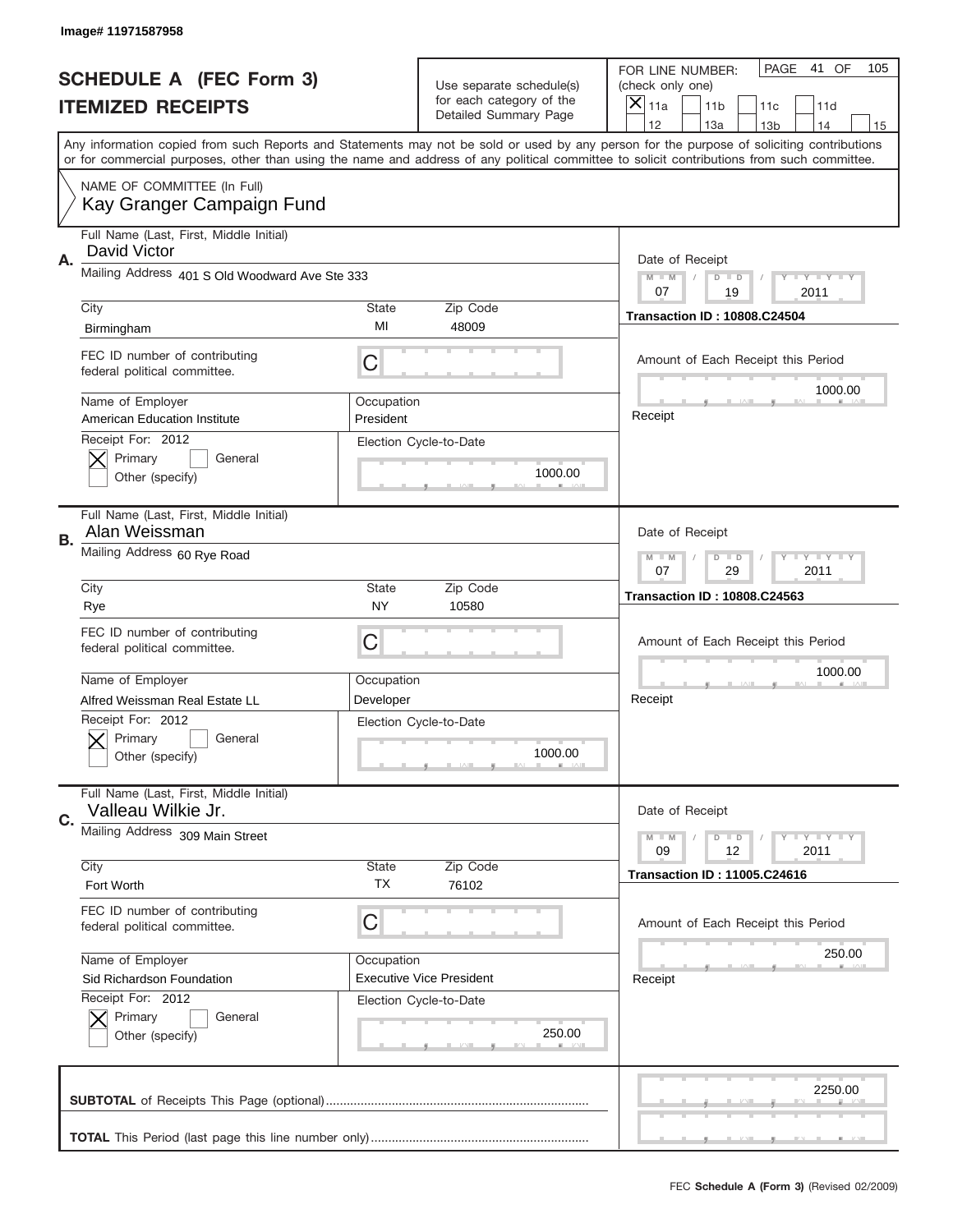|             | Image# 11971587959                                                |                                                               |                                                   |                                                                                                                                                                                                                                                                                                                                     |
|-------------|-------------------------------------------------------------------|---------------------------------------------------------------|---------------------------------------------------|-------------------------------------------------------------------------------------------------------------------------------------------------------------------------------------------------------------------------------------------------------------------------------------------------------------------------------------|
|             | <b>SCHEDULE A (FEC Form 3)</b>                                    |                                                               | Use separate schedule(s)                          | PAGE<br>42 OF<br>105<br>FOR LINE NUMBER:<br>(check only one)                                                                                                                                                                                                                                                                        |
|             | <b>ITEMIZED RECEIPTS</b>                                          |                                                               | for each category of the<br>Detailed Summary Page | ×<br>11a<br>11 <sub>b</sub><br>11c<br>11d                                                                                                                                                                                                                                                                                           |
|             |                                                                   |                                                               |                                                   | 12<br>13a<br>14<br>13 <sub>b</sub><br>15<br>Any information copied from such Reports and Statements may not be sold or used by any person for the purpose of soliciting contributions<br>or for commercial purposes, other than using the name and address of any political committee to solicit contributions from such committee. |
|             | NAME OF COMMITTEE (In Full)<br>Kay Granger Campaign Fund          |                                                               |                                                   |                                                                                                                                                                                                                                                                                                                                     |
| Α.          | Full Name (Last, First, Middle Initial)<br>Della H. Williams      |                                                               |                                                   | Date of Receipt                                                                                                                                                                                                                                                                                                                     |
|             | Mailing Address 55 Bounty Rd. E.                                  |                                                               |                                                   | $M - M$<br>Y I Y I Y I Y<br>$D$ $D$<br>07<br>06<br>2011                                                                                                                                                                                                                                                                             |
|             | City<br>Fort Worth                                                | State<br><b>TX</b>                                            | Zip Code<br>76132                                 | <b>Transaction ID: 10808.C24503</b>                                                                                                                                                                                                                                                                                                 |
|             | FEC ID number of contributing<br>federal political committee.     | C                                                             |                                                   | Amount of Each Receipt this Period<br>300.00                                                                                                                                                                                                                                                                                        |
|             | Name of Employer<br>Williams Pyro, Inc.                           | Occupation<br>President & CEO                                 |                                                   | Receipt                                                                                                                                                                                                                                                                                                                             |
|             | Receipt For: 2012<br>Primary<br>General<br>Other (specify)        |                                                               | Election Cycle-to-Date<br>2800.00                 |                                                                                                                                                                                                                                                                                                                                     |
| В.          | Full Name (Last, First, Middle Initial)<br><b>Timothy Wuliger</b> |                                                               |                                                   | Date of Receipt                                                                                                                                                                                                                                                                                                                     |
|             | Mailing Address 20 Basswood Lane                                  | $T$ $Y$ $Y$ $Y$ $Y$<br>$M - M$<br>$D$ $D$<br>07<br>21<br>2011 |                                                   |                                                                                                                                                                                                                                                                                                                                     |
|             | City<br><b>Moreland Hills</b>                                     | State<br>OH                                                   | Zip Code<br>44022-1377                            | <b>Transaction ID: 10808.C24539</b>                                                                                                                                                                                                                                                                                                 |
|             | FEC ID number of contributing<br>federal political committee.     | C                                                             |                                                   | Amount of Each Receipt this Period                                                                                                                                                                                                                                                                                                  |
|             | Name of Employer<br>Mallard Investments Inc                       | Occupation<br>President                                       |                                                   | 1000.00<br>Receipt                                                                                                                                                                                                                                                                                                                  |
|             | Receipt For: 2012                                                 |                                                               | Election Cycle-to-Date                            |                                                                                                                                                                                                                                                                                                                                     |
|             | General<br>Primary<br>Other (specify)                             |                                                               | 1000.00                                           |                                                                                                                                                                                                                                                                                                                                     |
| $C_{\cdot}$ | Full Name (Last, First, Middle Initial)<br>Jill Yablon            |                                                               |                                                   | Date of Receipt                                                                                                                                                                                                                                                                                                                     |
|             | Mailing Address 131 East 65th Street                              |                                                               |                                                   | <b>LYLYLY</b><br>$M - M$<br>$D$ $D$<br>21<br>2011<br>07                                                                                                                                                                                                                                                                             |
|             | City<br>New York                                                  | State<br>NY                                                   | Zip Code<br>10065                                 | <b>Transaction ID: 10808.C24535</b>                                                                                                                                                                                                                                                                                                 |
|             | FEC ID number of contributing<br>federal political committee.     | C                                                             |                                                   | Amount of Each Receipt this Period                                                                                                                                                                                                                                                                                                  |
|             | Name of Employer<br>Self                                          | Occupation<br>Photographer                                    |                                                   | 1000.00<br>Receipt                                                                                                                                                                                                                                                                                                                  |
|             | Receipt For: 2012<br>Primary<br>General<br>Other (specify)        |                                                               | Election Cycle-to-Date<br>1000.00                 |                                                                                                                                                                                                                                                                                                                                     |
|             |                                                                   |                                                               |                                                   | 2300.00                                                                                                                                                                                                                                                                                                                             |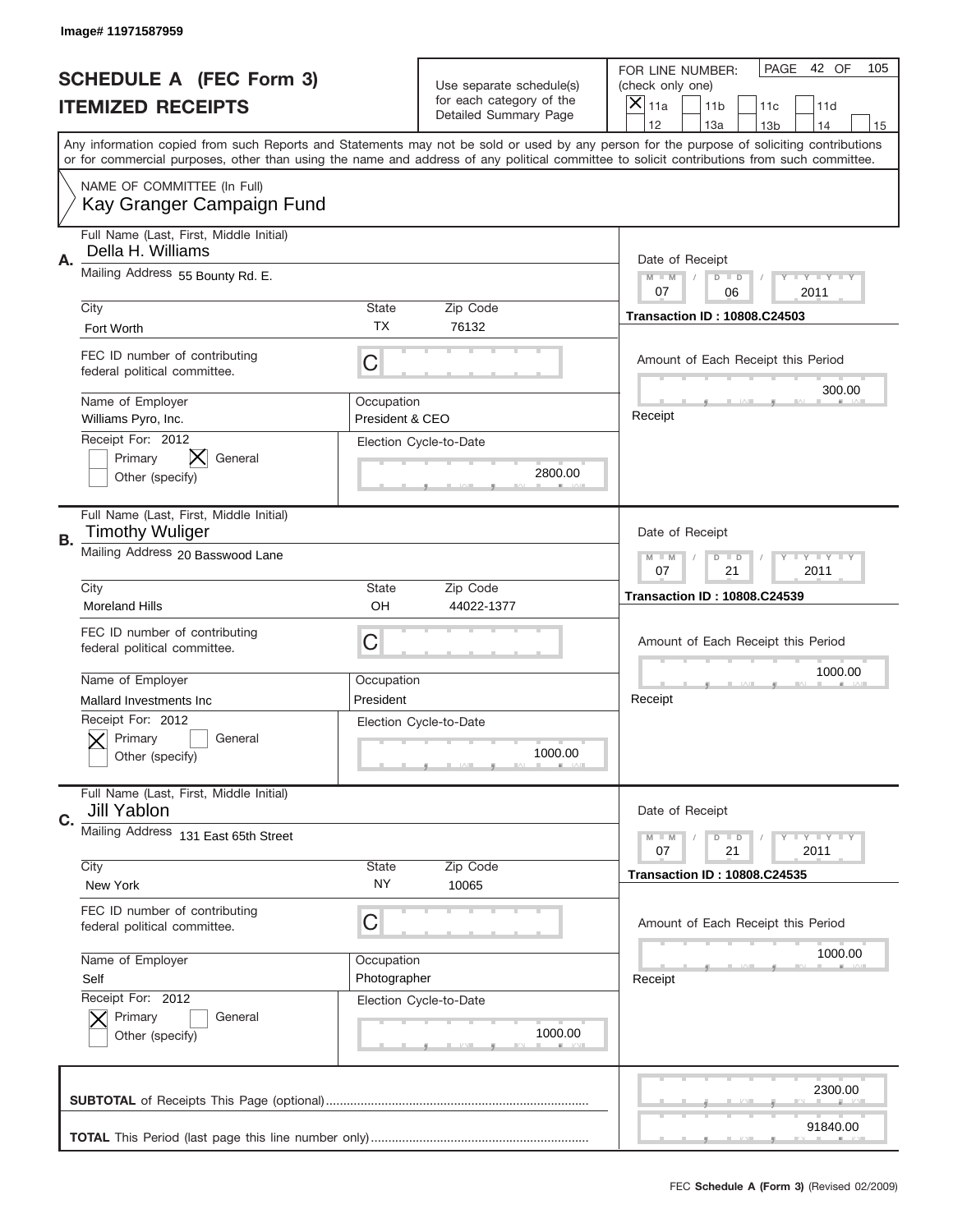|    | Image# 11971587960                                                                  |                                                            |                                                      |                                                                                                                                                                                                                                                                                         |
|----|-------------------------------------------------------------------------------------|------------------------------------------------------------|------------------------------------------------------|-----------------------------------------------------------------------------------------------------------------------------------------------------------------------------------------------------------------------------------------------------------------------------------------|
|    | <b>SCHEDULE A (FEC Form 3)</b>                                                      |                                                            |                                                      | PAGE<br>43 OF<br>105<br>FOR LINE NUMBER:                                                                                                                                                                                                                                                |
|    |                                                                                     |                                                            | Use separate schedule(s)<br>for each category of the | (check only one)<br>$ \mathsf{\overline{X}} _{\mathsf{11c}}$                                                                                                                                                                                                                            |
|    | <b>ITEMIZED RECEIPTS</b>                                                            |                                                            | Detailed Summary Page                                | 11 <sub>b</sub><br>11a<br>11d<br>12<br>13a<br>14<br>13 <sub>b</sub><br>15                                                                                                                                                                                                               |
|    |                                                                                     |                                                            |                                                      | Any information copied from such Reports and Statements may not be sold or used by any person for the purpose of soliciting contributions<br>or for commercial purposes, other than using the name and address of any political committee to solicit contributions from such committee. |
|    | NAME OF COMMITTEE (In Full)<br>Kay Granger Campaign Fund                            |                                                            |                                                      |                                                                                                                                                                                                                                                                                         |
| Α. | Full Name (Last, First, Middle Initial)<br><b>AECOM US Federal PAC</b>              |                                                            |                                                      | Date of Receipt                                                                                                                                                                                                                                                                         |
|    | Mailing Address 2101 Wilson Blvd., 7th Floor                                        |                                                            |                                                      | Y I Y I Y I Y<br>$M - M$<br>$D$ $D$<br>09<br>26<br>2011                                                                                                                                                                                                                                 |
|    | City<br>Arlington                                                                   | State<br>VA                                                | Zip Code<br>22201-3060                               | <b>Transaction ID: 11005.C24639</b>                                                                                                                                                                                                                                                     |
|    | FEC ID number of contributing<br>federal political committee.                       | C                                                          | C00374447                                            | Amount of Each Receipt this Period                                                                                                                                                                                                                                                      |
|    | Name of Employer                                                                    | Occupation                                                 |                                                      | 1000.00<br>Receipt                                                                                                                                                                                                                                                                      |
|    | Receipt For: 2012<br>Primary<br>General<br>Other (specify)                          |                                                            | Election Cycle-to-Date<br>2000.00                    |                                                                                                                                                                                                                                                                                         |
| В. | Full Name (Last, First, Middle Initial)<br>Alion Science and Technology Corp PAC    |                                                            |                                                      | Date of Receipt                                                                                                                                                                                                                                                                         |
|    | Mailing Address 1750 Tysons Blvd Ste 1300                                           | <b>THEY THEY</b><br>$M - M$<br>$D$ $D$<br>09<br>15<br>2011 |                                                      |                                                                                                                                                                                                                                                                                         |
|    | City<br>Mc Lean                                                                     | State<br>VA                                                | Zip Code<br>22102                                    | <b>Transaction ID: 11005.C24614</b>                                                                                                                                                                                                                                                     |
|    | FEC ID number of contributing<br>federal political committee.                       | C                                                          | C00431247                                            | Amount of Each Receipt this Period                                                                                                                                                                                                                                                      |
|    | Name of Employer                                                                    | Occupation                                                 |                                                      | 1000.00<br>Receipt                                                                                                                                                                                                                                                                      |
|    | Receipt For: 2012<br>Primary<br>General<br>Other (specify)                          |                                                            | Election Cycle-to-Date<br>1000.00                    |                                                                                                                                                                                                                                                                                         |
| C. | Full Name (Last, First, Middle Initial)<br>Alliant Techsystems Emp Citizenship Fund |                                                            |                                                      | Date of Receipt                                                                                                                                                                                                                                                                         |
|    | Mailing Address<br>Lynn Heninger, Treasurer<br>1300 Wilson Blvd, Ste 1510<br>City   | State                                                      | Zip Code                                             | <b>LYLYLY</b><br>$M - M$<br>$D$ $D$<br>08<br>29<br>2011<br><b>Transaction ID: 10913.C24599</b>                                                                                                                                                                                          |
|    | Arlington                                                                           | VA                                                         | 22209                                                |                                                                                                                                                                                                                                                                                         |
|    | FEC ID number of contributing<br>federal political committee.                       | C                                                          | C00250209                                            | Amount of Each Receipt this Period                                                                                                                                                                                                                                                      |
|    | Name of Employer                                                                    | Occupation                                                 |                                                      | 2000.00<br>Receipt                                                                                                                                                                                                                                                                      |
|    | Receipt For: 2012<br>Primary<br>General<br>Other (specify)                          |                                                            | Election Cycle-to-Date<br>7000.00                    |                                                                                                                                                                                                                                                                                         |
|    |                                                                                     |                                                            |                                                      | 4000.00                                                                                                                                                                                                                                                                                 |
|    |                                                                                     |                                                            |                                                      |                                                                                                                                                                                                                                                                                         |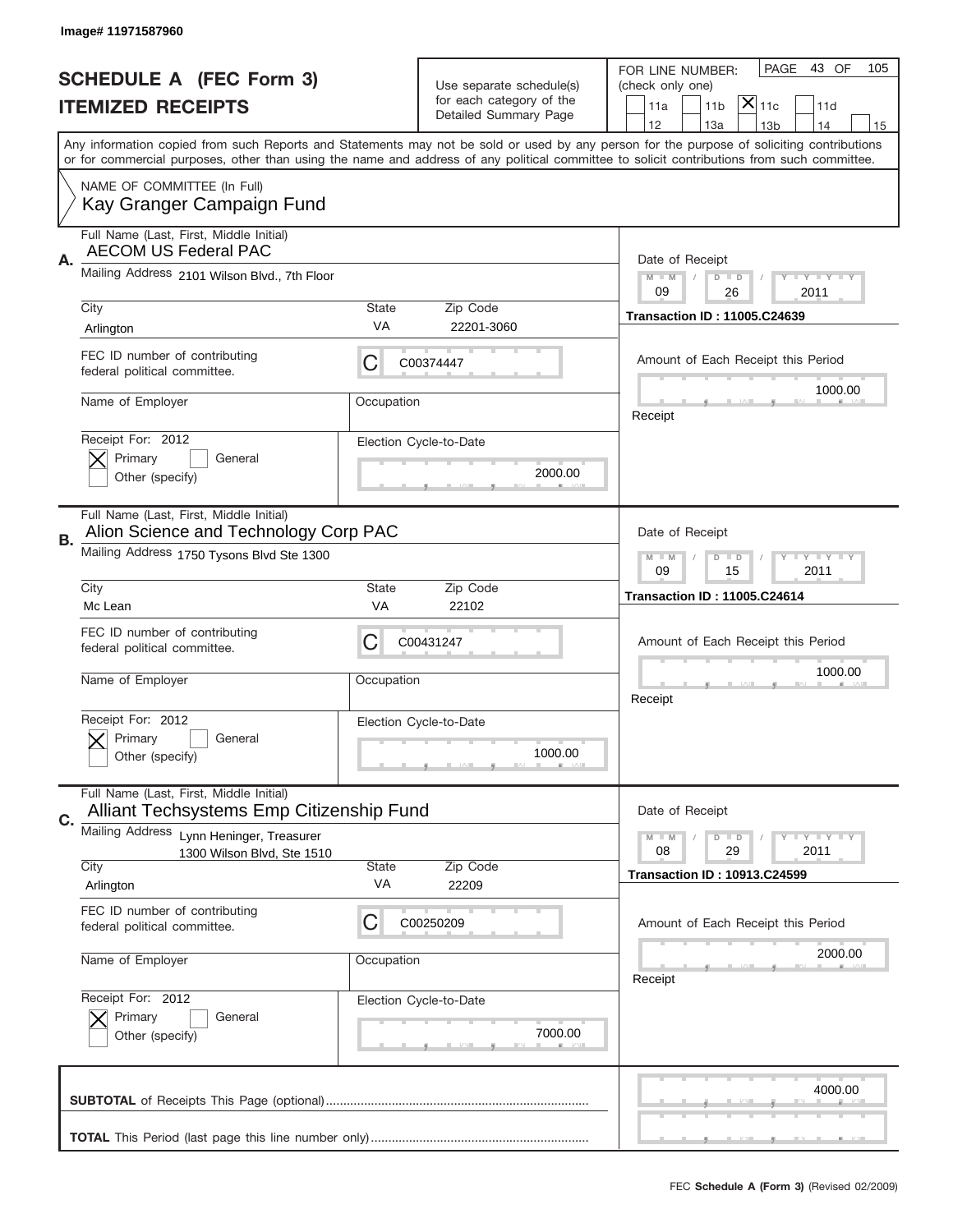|    | Image# 11971587961                                                                     |                                                         |                          |                                                                                                                                                                                                                                                                                         |
|----|----------------------------------------------------------------------------------------|---------------------------------------------------------|--------------------------|-----------------------------------------------------------------------------------------------------------------------------------------------------------------------------------------------------------------------------------------------------------------------------------------|
|    | <b>SCHEDULE A (FEC Form 3)</b>                                                         |                                                         | Use separate schedule(s) | PAGE<br>44 OF<br>105<br>FOR LINE NUMBER:<br>(check only one)                                                                                                                                                                                                                            |
|    | <b>ITEMIZED RECEIPTS</b>                                                               |                                                         | for each category of the | $ \mathsf{\overline{X}} _{\mathsf{11c}}$<br>11 <sub>b</sub><br>11a<br>11d                                                                                                                                                                                                               |
|    |                                                                                        |                                                         | Detailed Summary Page    | 12<br>13a<br>13 <sub>b</sub><br>14<br>15                                                                                                                                                                                                                                                |
|    |                                                                                        |                                                         |                          | Any information copied from such Reports and Statements may not be sold or used by any person for the purpose of soliciting contributions<br>or for commercial purposes, other than using the name and address of any political committee to solicit contributions from such committee. |
|    | NAME OF COMMITTEE (In Full)<br>Kay Granger Campaign Fund                               |                                                         |                          |                                                                                                                                                                                                                                                                                         |
| Α. | Full Name (Last, First, Middle Initial)<br>American Airlines PAC                       |                                                         |                          | Date of Receipt                                                                                                                                                                                                                                                                         |
|    | Mailing Address Norma Kaehler<br>1101 17th Street, NW, Suite 600                       |                                                         |                          | $M - M$<br><b>LY LY LY</b><br>$D$ $D$<br>09<br>30<br>2011                                                                                                                                                                                                                               |
|    | City                                                                                   | State                                                   | Zip Code                 | <b>Transaction ID: 11005.C24672</b>                                                                                                                                                                                                                                                     |
|    | Washington                                                                             | DC                                                      | 20036                    |                                                                                                                                                                                                                                                                                         |
|    | FEC ID number of contributing<br>federal political committee.                          | C                                                       | C00107300                | Amount of Each Receipt this Period                                                                                                                                                                                                                                                      |
|    | Name of Employer                                                                       | Occupation                                              |                          | 1500.00<br>Receipt                                                                                                                                                                                                                                                                      |
|    | Receipt For: 2012                                                                      |                                                         | Election Cycle-to-Date   |                                                                                                                                                                                                                                                                                         |
|    | Primary<br>General<br>Other (specify)                                                  |                                                         | 3500.00                  |                                                                                                                                                                                                                                                                                         |
|    | Full Name (Last, First, Middle Initial)<br><b>American Bankers Association BankPAC</b> |                                                         |                          | Date of Receipt                                                                                                                                                                                                                                                                         |
| В. | Mailing Address 1120 Connecticut Avenue, NW                                            | <b>LY LY LY</b><br>$M$ M<br>$D$ $D$<br>07<br>01<br>2011 |                          |                                                                                                                                                                                                                                                                                         |
|    | City                                                                                   | State                                                   | Zip Code                 | <b>Transaction ID: 10706.C24488</b>                                                                                                                                                                                                                                                     |
|    | Washington                                                                             | DC                                                      | 20036                    |                                                                                                                                                                                                                                                                                         |
|    | FEC ID number of contributing<br>federal political committee.                          | С                                                       | C00004275                | Amount of Each Receipt this Period                                                                                                                                                                                                                                                      |
|    | Name of Employer                                                                       | Occupation                                              |                          | 1000.00<br>Receipt                                                                                                                                                                                                                                                                      |
|    | Receipt For: 2012                                                                      |                                                         | Election Cycle-to-Date   |                                                                                                                                                                                                                                                                                         |
|    | General<br>Primary<br>Other (specify)                                                  |                                                         | 1000.00                  |                                                                                                                                                                                                                                                                                         |
| C. | Full Name (Last, First, Middle Initial)<br>Americans United In Support of Democracy    |                                                         |                          | Date of Receipt                                                                                                                                                                                                                                                                         |
|    | Mailing Address 33 S State St Ste 400                                                  |                                                         |                          | <b>LY LY LY</b><br>$M - M$<br>$D$ $D$<br>07<br>2011<br>19                                                                                                                                                                                                                               |
|    | City<br>Chicago                                                                        | State<br>IL                                             | Zip Code<br>60610        | <b>Transaction ID: 10808.C24524</b>                                                                                                                                                                                                                                                     |
|    | FEC ID number of contributing<br>federal political committee.                          | С                                                       | C00113019                | Amount of Each Receipt this Period                                                                                                                                                                                                                                                      |
|    | Name of Employer                                                                       | Occupation                                              |                          | 500.00<br>Receipt                                                                                                                                                                                                                                                                       |
|    | Receipt For: 2012                                                                      |                                                         | Election Cycle-to-Date   |                                                                                                                                                                                                                                                                                         |
|    | Primary<br>General<br>Other (specify)                                                  |                                                         | 500.00                   |                                                                                                                                                                                                                                                                                         |
|    |                                                                                        |                                                         |                          |                                                                                                                                                                                                                                                                                         |
|    |                                                                                        |                                                         |                          | 3000.00                                                                                                                                                                                                                                                                                 |
|    |                                                                                        |                                                         |                          |                                                                                                                                                                                                                                                                                         |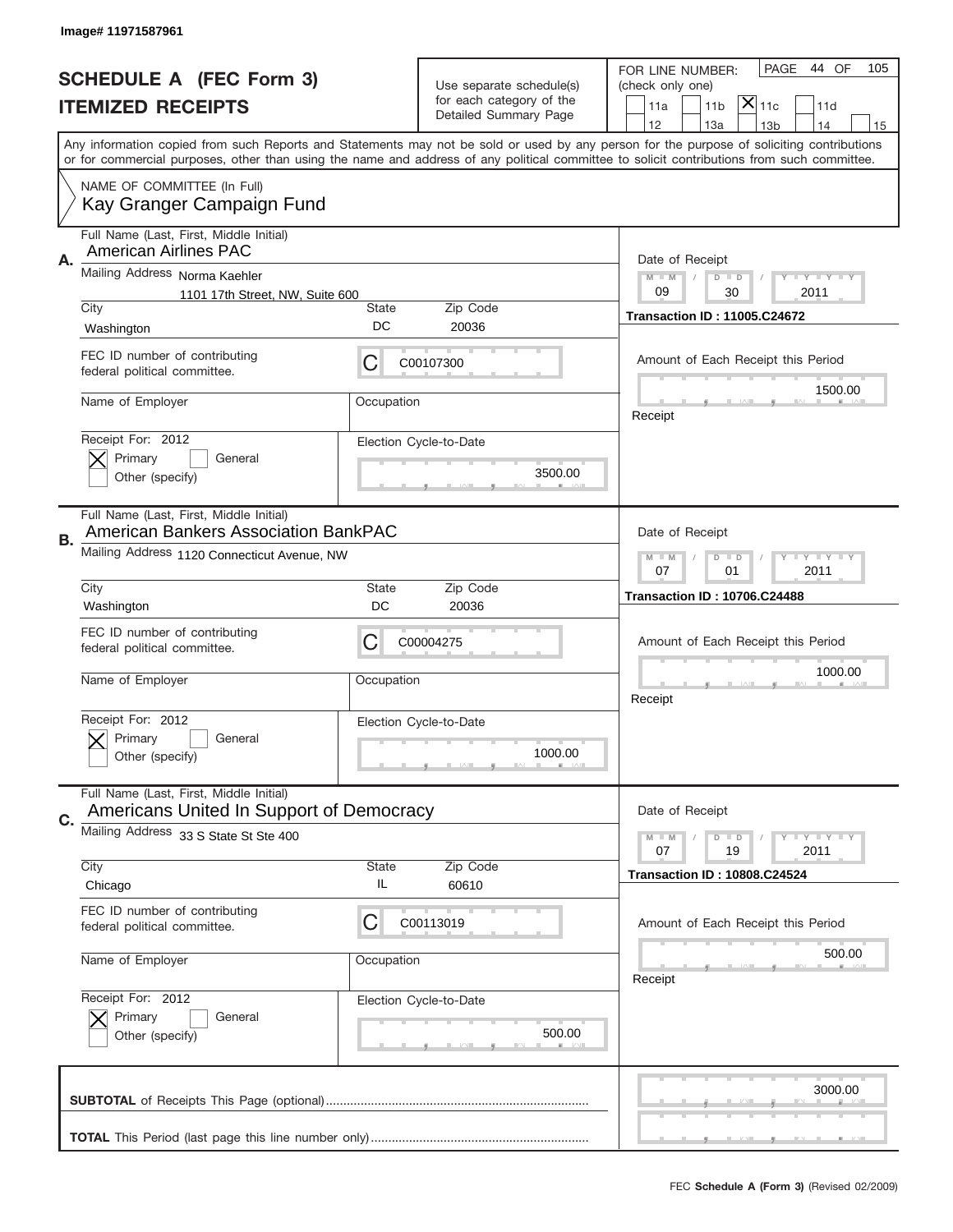|    | Image# 11971587962                                                                  |                                                            |                                                   |                                                                                                                                                                                                                                                                                         |
|----|-------------------------------------------------------------------------------------|------------------------------------------------------------|---------------------------------------------------|-----------------------------------------------------------------------------------------------------------------------------------------------------------------------------------------------------------------------------------------------------------------------------------------|
|    | <b>SCHEDULE A (FEC Form 3)</b>                                                      |                                                            | Use separate schedule(s)                          | PAGE<br>45 OF<br>105<br>FOR LINE NUMBER:<br>(check only one)                                                                                                                                                                                                                            |
|    | <b>ITEMIZED RECEIPTS</b>                                                            |                                                            | for each category of the<br>Detailed Summary Page | $\overline{X} _{11c}$<br>11 <sub>b</sub><br>11a<br>11d<br>12<br>13a<br>13 <sub>b</sub><br>14<br>15                                                                                                                                                                                      |
|    |                                                                                     |                                                            |                                                   | Any information copied from such Reports and Statements may not be sold or used by any person for the purpose of soliciting contributions<br>or for commercial purposes, other than using the name and address of any political committee to solicit contributions from such committee. |
|    | NAME OF COMMITTEE (In Full)<br>Kay Granger Campaign Fund                            |                                                            |                                                   |                                                                                                                                                                                                                                                                                         |
| A. | Full Name (Last, First, Middle Initial)<br>AT&T Inc. Federal PAC                    |                                                            |                                                   | Date of Receipt                                                                                                                                                                                                                                                                         |
|    | Mailing Address J.B. Hutchison<br>208 S Akard St Ste 3521                           |                                                            |                                                   | $M - M$<br><b>LEY LEY LEY</b><br>$D$ $D$<br>07<br>13<br>2011                                                                                                                                                                                                                            |
|    | City<br>Dallas                                                                      | <b>State</b><br>ТX                                         | Zip Code<br>75202                                 | <b>Transaction ID: 10808.C24500</b>                                                                                                                                                                                                                                                     |
|    | FEC ID number of contributing<br>federal political committee.                       | С                                                          | C00109017                                         | Amount of Each Receipt this Period                                                                                                                                                                                                                                                      |
|    | Name of Employer                                                                    | Occupation                                                 |                                                   | 2500.00<br>Receipt                                                                                                                                                                                                                                                                      |
|    | Receipt For: 2012<br>Primary<br>General<br>Other (specify)                          |                                                            | Election Cycle-to-Date<br>5000.00                 |                                                                                                                                                                                                                                                                                         |
| В. | Full Name (Last, First, Middle Initial)<br><b>BAE Systems USA PAC</b>               |                                                            |                                                   | Date of Receipt                                                                                                                                                                                                                                                                         |
|    | Mailing Address Claire Kelly<br>1300 N. 17th Street                                 | <b>LEY LEY LEY</b><br>$M$ M<br>$D$ $D$<br>08<br>03<br>2011 |                                                   |                                                                                                                                                                                                                                                                                         |
|    | City<br>Arlington                                                                   | <b>State</b><br>VA                                         | Zip Code<br>22209                                 | <b>Transaction ID: 10808.C24585</b>                                                                                                                                                                                                                                                     |
|    | FEC ID number of contributing<br>federal political committee.                       | C                                                          | C00281212                                         | Amount of Each Receipt this Period                                                                                                                                                                                                                                                      |
|    | Name of Employer                                                                    | Occupation                                                 |                                                   | 2000.00<br>Receipt                                                                                                                                                                                                                                                                      |
|    | Receipt For: 2012<br>General<br>Primary<br>Other (specify)                          |                                                            | Election Cycle-to-Date<br>4000.00                 |                                                                                                                                                                                                                                                                                         |
| C. | Full Name (Last, First, Middle Initial)<br>Balch and Bingham LLP Fed Political Cmte |                                                            |                                                   | Date of Receipt                                                                                                                                                                                                                                                                         |
|    | Mailing Address 1710 6th Ave N                                                      |                                                            |                                                   | <b>LY LY LY</b><br>$M - M$<br>$D$ $D$<br>07<br>2011<br>01                                                                                                                                                                                                                               |
|    | City<br>Birmingham                                                                  | <b>State</b><br>AL                                         | Zip Code<br>35203-2015                            | <b>Transaction ID: 10706.C24484</b>                                                                                                                                                                                                                                                     |
|    | FEC ID number of contributing<br>federal political committee.                       | С                                                          | C00358440                                         | Amount of Each Receipt this Period                                                                                                                                                                                                                                                      |
|    | Name of Employer                                                                    | Occupation                                                 |                                                   | 1000.00<br>Receipt                                                                                                                                                                                                                                                                      |
|    | Receipt For: 2012<br>Primary<br>General<br>Other (specify)                          |                                                            | Election Cycle-to-Date<br>2000.00                 |                                                                                                                                                                                                                                                                                         |
|    |                                                                                     |                                                            |                                                   | 5500.00                                                                                                                                                                                                                                                                                 |
|    |                                                                                     |                                                            |                                                   |                                                                                                                                                                                                                                                                                         |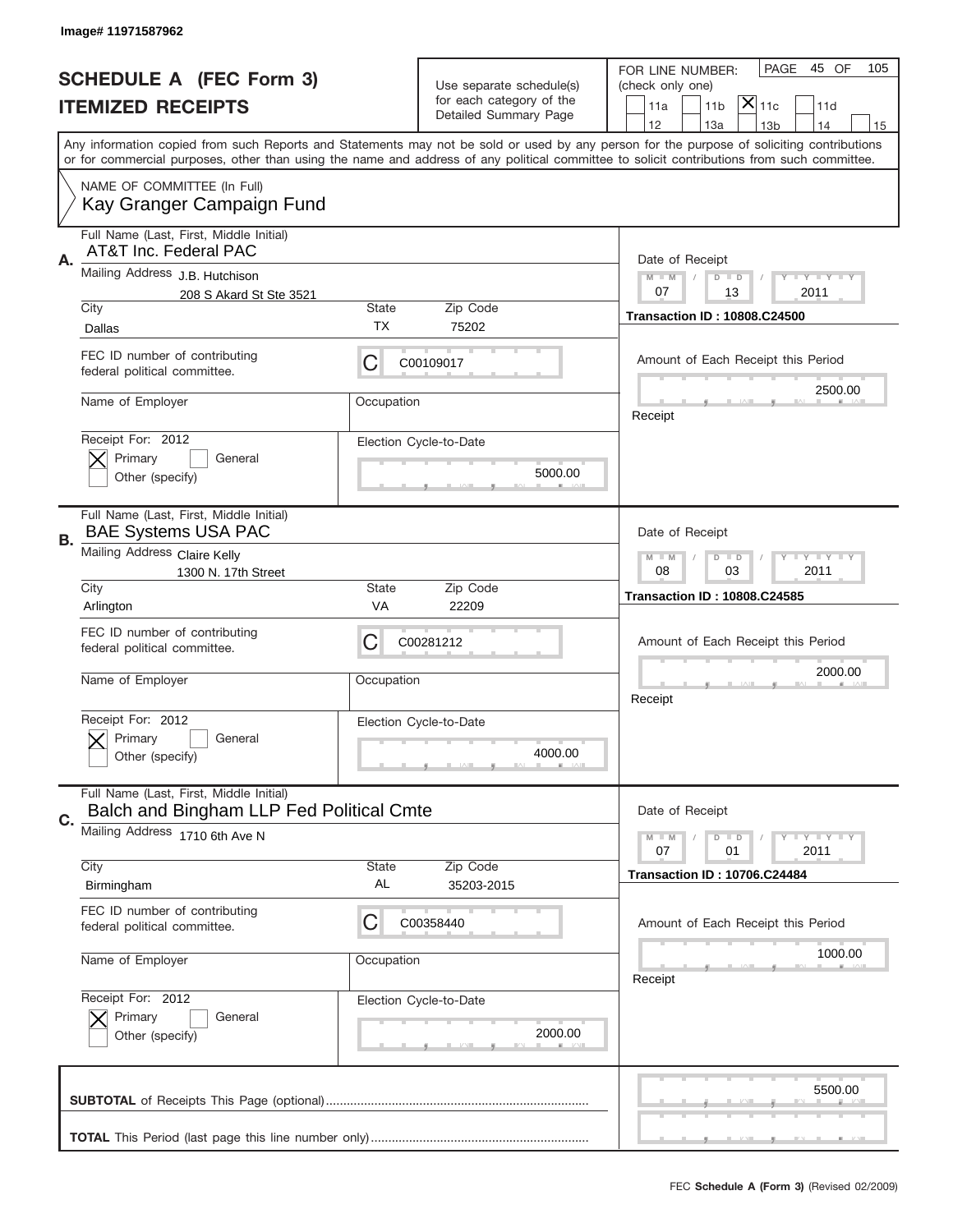|    | Image# 11971587963                                                       |                                                         |                                                   |                                                                                                                                                                                                                                                                                                                                     |
|----|--------------------------------------------------------------------------|---------------------------------------------------------|---------------------------------------------------|-------------------------------------------------------------------------------------------------------------------------------------------------------------------------------------------------------------------------------------------------------------------------------------------------------------------------------------|
|    | <b>SCHEDULE A (FEC Form 3)</b>                                           |                                                         | Use separate schedule(s)                          | PAGE<br>46 OF<br>105<br>FOR LINE NUMBER:<br>(check only one)                                                                                                                                                                                                                                                                        |
|    | <b>ITEMIZED RECEIPTS</b>                                                 |                                                         | for each category of the<br>Detailed Summary Page | $ \overline{\mathsf{X}} _{\mathsf{11c}}$<br>11a<br>11 <sub>b</sub><br>11d                                                                                                                                                                                                                                                           |
|    |                                                                          |                                                         |                                                   | 12<br>13a<br>14<br>13 <sub>b</sub><br>15<br>Any information copied from such Reports and Statements may not be sold or used by any person for the purpose of soliciting contributions<br>or for commercial purposes, other than using the name and address of any political committee to solicit contributions from such committee. |
|    | NAME OF COMMITTEE (In Full)<br>Kay Granger Campaign Fund                 |                                                         |                                                   |                                                                                                                                                                                                                                                                                                                                     |
| Α. | Full Name (Last, First, Middle Initial)<br><b>Boeing Company PAC</b>     |                                                         |                                                   | Date of Receipt                                                                                                                                                                                                                                                                                                                     |
|    | Mailing Address Karry La Violette<br>1200 Wilson Blvd.<br>City           | State                                                   | Zip Code                                          | $M - M$<br><b>LY LY LY</b><br>$D$ $D$<br>08<br>15<br>2011                                                                                                                                                                                                                                                                           |
|    | Arlington                                                                | VA                                                      | 22209                                             | <b>Transaction ID: 10913.C24594</b>                                                                                                                                                                                                                                                                                                 |
|    | FEC ID number of contributing<br>federal political committee.            | C                                                       | C00142711                                         | Amount of Each Receipt this Period<br>1000.00                                                                                                                                                                                                                                                                                       |
|    | Name of Employer                                                         | Occupation                                              |                                                   | Receipt                                                                                                                                                                                                                                                                                                                             |
|    | Receipt For: 2012<br>X<br>Primary<br>General<br>Other (specify)          |                                                         | Election Cycle-to-Date<br>6000.00                 |                                                                                                                                                                                                                                                                                                                                     |
| В. | Full Name (Last, First, Middle Initial)<br>Bush Legacy Republican Women  |                                                         |                                                   | Date of Receipt                                                                                                                                                                                                                                                                                                                     |
|    | Mailing Address PO Box 205                                               | <b>LYLYLY</b><br>$M - M$<br>$D$ $D$<br>07<br>12<br>2011 |                                                   |                                                                                                                                                                                                                                                                                                                                     |
|    | City<br>Weatherford                                                      | State<br><b>TX</b>                                      | Zip Code<br>76086                                 | <b>Transaction ID: 10808.C24501</b>                                                                                                                                                                                                                                                                                                 |
|    | FEC ID number of contributing                                            | C                                                       |                                                   | Amount of Each Receipt this Period                                                                                                                                                                                                                                                                                                  |
|    | federal political committee.                                             |                                                         |                                                   |                                                                                                                                                                                                                                                                                                                                     |
|    | Name of Employer                                                         | Occupation                                              |                                                   | 240.00<br>Receipt                                                                                                                                                                                                                                                                                                                   |
|    | Receipt For: 2012<br>General<br>Primary<br>Other (specify)               |                                                         | Election Cycle-to-Date<br>240.00                  |                                                                                                                                                                                                                                                                                                                                     |
| C. | Full Name (Last, First, Middle Initial)<br><b>Citizens Organized PAC</b> |                                                         |                                                   | Date of Receipt                                                                                                                                                                                                                                                                                                                     |
|    | Mailing Address 1800 Avenue of the Stars Ste 900                         |                                                         |                                                   | <b>LYLYLY</b><br>$M - M$<br>$D$ $D$<br>07<br>2011<br>19                                                                                                                                                                                                                                                                             |
|    | City<br>Los Angeles                                                      | State<br>CA                                             | Zip Code<br>90067-4211                            | <b>Transaction ID: 10808.C24517</b>                                                                                                                                                                                                                                                                                                 |
|    | FEC ID number of contributing<br>federal political committee.            | C                                                       | C00110585                                         | Amount of Each Receipt this Period                                                                                                                                                                                                                                                                                                  |
|    | Name of Employer                                                         | Occupation                                              |                                                   | 2000.00<br>Receipt                                                                                                                                                                                                                                                                                                                  |
|    | Receipt For: 2012<br>Primary<br>General<br>Other (specify)               |                                                         | Election Cycle-to-Date<br>2000.00                 |                                                                                                                                                                                                                                                                                                                                     |
|    |                                                                          |                                                         |                                                   | 3240.00                                                                                                                                                                                                                                                                                                                             |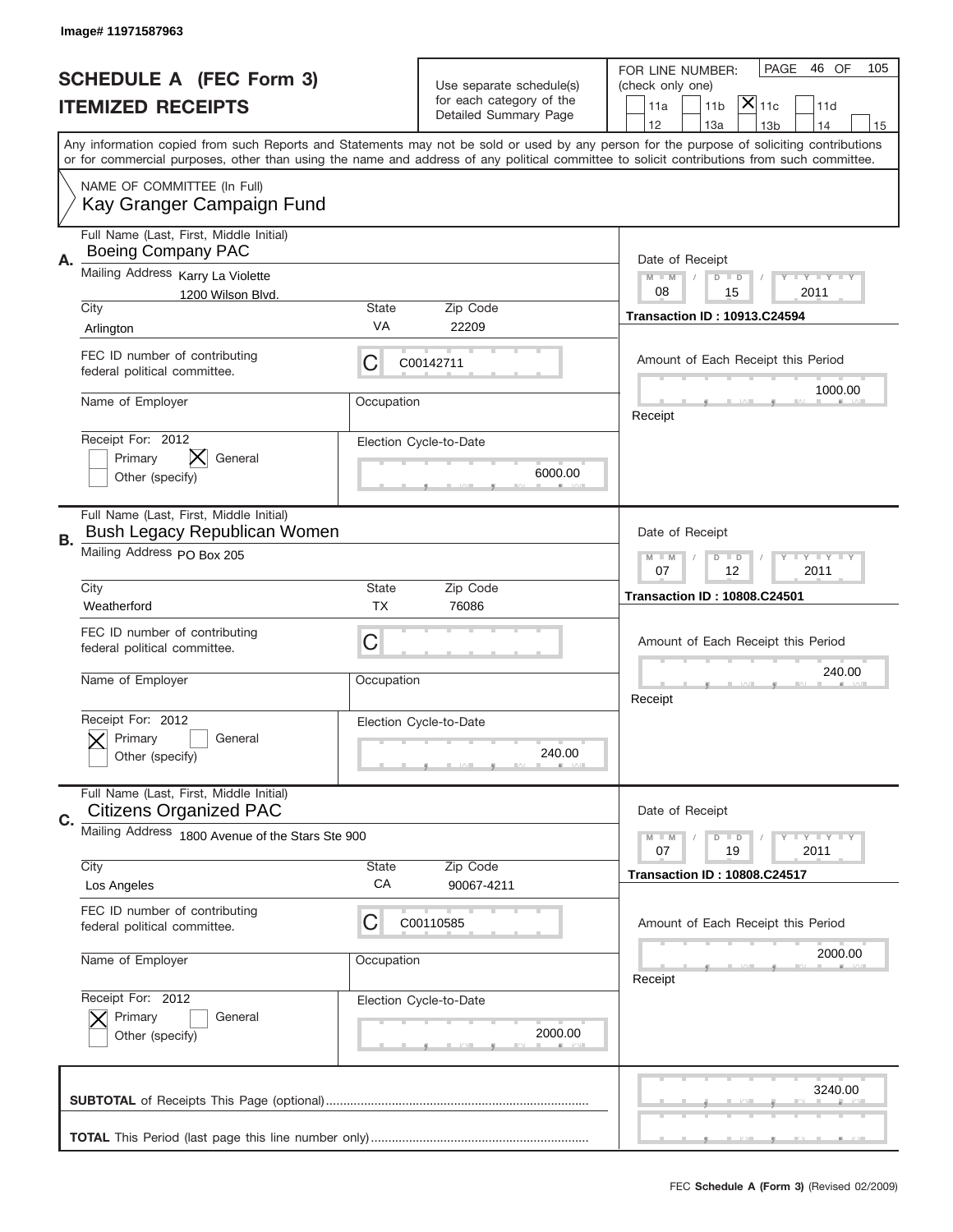|           | Image# 11971587964                                                           |                                                         |                                                   |                                                                                                                                                                                                                                                                                                                                     |
|-----------|------------------------------------------------------------------------------|---------------------------------------------------------|---------------------------------------------------|-------------------------------------------------------------------------------------------------------------------------------------------------------------------------------------------------------------------------------------------------------------------------------------------------------------------------------------|
|           | <b>SCHEDULE A (FEC Form 3)</b>                                               |                                                         | Use separate schedule(s)                          | PAGE<br>47 OF<br>105<br>FOR LINE NUMBER:<br>(check only one)                                                                                                                                                                                                                                                                        |
|           | <b>ITEMIZED RECEIPTS</b>                                                     |                                                         | for each category of the<br>Detailed Summary Page | $ \mathsf{X} _{\mathsf{11c}}$<br>11 <sub>b</sub><br>11a<br>11d                                                                                                                                                                                                                                                                      |
|           |                                                                              |                                                         |                                                   | 12<br>13a<br>13 <sub>b</sub><br>14<br>15<br>Any information copied from such Reports and Statements may not be sold or used by any person for the purpose of soliciting contributions<br>or for commercial purposes, other than using the name and address of any political committee to solicit contributions from such committee. |
|           | NAME OF COMMITTEE (In Full)<br>Kay Granger Campaign Fund                     |                                                         |                                                   |                                                                                                                                                                                                                                                                                                                                     |
| Α.        | Full Name (Last, First, Middle Initial)<br><b>Deloitte Federal PAC</b>       |                                                         |                                                   | Date of Receipt                                                                                                                                                                                                                                                                                                                     |
|           | Mailing Address Cindy Stevens<br>P.O. Box 365                                |                                                         |                                                   | <b>LEY LEY LEY</b><br>$M - M$<br>$D$ $D$<br>09<br>28<br>2011                                                                                                                                                                                                                                                                        |
|           | City<br>Washington                                                           | <b>State</b><br>DC                                      | Zip Code<br>20044-0365                            | <b>Transaction ID: 11005.C24660</b>                                                                                                                                                                                                                                                                                                 |
|           | FEC ID number of contributing<br>federal political committee.                | С                                                       | C00211318                                         | Amount of Each Receipt this Period                                                                                                                                                                                                                                                                                                  |
|           | Name of Employer                                                             | Occupation                                              |                                                   | 1000.00<br>Receipt                                                                                                                                                                                                                                                                                                                  |
|           | Receipt For: 2012<br>Primary<br>General<br>Other (specify)                   |                                                         | Election Cycle-to-Date<br>1000.00                 |                                                                                                                                                                                                                                                                                                                                     |
| <b>B.</b> | Full Name (Last, First, Middle Initial)<br>Elbit Systems of America, LLC PAC | Date of Receipt                                         |                                                   |                                                                                                                                                                                                                                                                                                                                     |
|           | Mailing Address 4700 Marine Creek Pkwy                                       | $D$ $D$<br><b>LYLYLY</b><br>$M - M$<br>07<br>15<br>2011 |                                                   |                                                                                                                                                                                                                                                                                                                                     |
|           | City<br>Fort Worth                                                           | <b>State</b><br><b>TX</b>                               | Zip Code<br>76179-3505                            | <b>Transaction ID: 10808.C24556</b>                                                                                                                                                                                                                                                                                                 |
|           | FEC ID number of contributing<br>federal political committee.                | С                                                       | C00437566                                         | Amount of Each Receipt this Period                                                                                                                                                                                                                                                                                                  |
|           | Name of Employer                                                             | Occupation                                              |                                                   | 1000.00<br>Receipt                                                                                                                                                                                                                                                                                                                  |
|           | Receipt For: 2012<br>Primary<br>General<br>Other (specify)                   |                                                         | Election Cycle-to-Date<br>3000.00                 |                                                                                                                                                                                                                                                                                                                                     |
| C.        | Full Name (Last, First, Middle Initial)<br>Elbit Systems of America, LLC PAC |                                                         |                                                   | Date of Receipt                                                                                                                                                                                                                                                                                                                     |
|           | Mailing Address 4700 Marine Creek Pkwy                                       |                                                         |                                                   | <b>LEY LEY LEY</b><br>$M - M$<br>$D$ $D$<br>2011<br>09<br>30                                                                                                                                                                                                                                                                        |
|           | City<br>Fort Worth                                                           | <b>State</b><br>ТX                                      | Zip Code<br>76179-3505                            | <b>Transaction ID: 11005.C24674</b>                                                                                                                                                                                                                                                                                                 |
|           | FEC ID number of contributing<br>federal political committee.                | C                                                       | C00437566                                         | Amount of Each Receipt this Period                                                                                                                                                                                                                                                                                                  |
|           | Name of Employer                                                             | Occupation                                              |                                                   | 1000.00<br>Receipt                                                                                                                                                                                                                                                                                                                  |
|           | Receipt For: 2012<br>Primary<br>General<br>Other (specify)                   |                                                         | Election Cycle-to-Date<br>4000.00                 |                                                                                                                                                                                                                                                                                                                                     |
|           |                                                                              |                                                         |                                                   |                                                                                                                                                                                                                                                                                                                                     |
|           |                                                                              |                                                         |                                                   | 3000.00                                                                                                                                                                                                                                                                                                                             |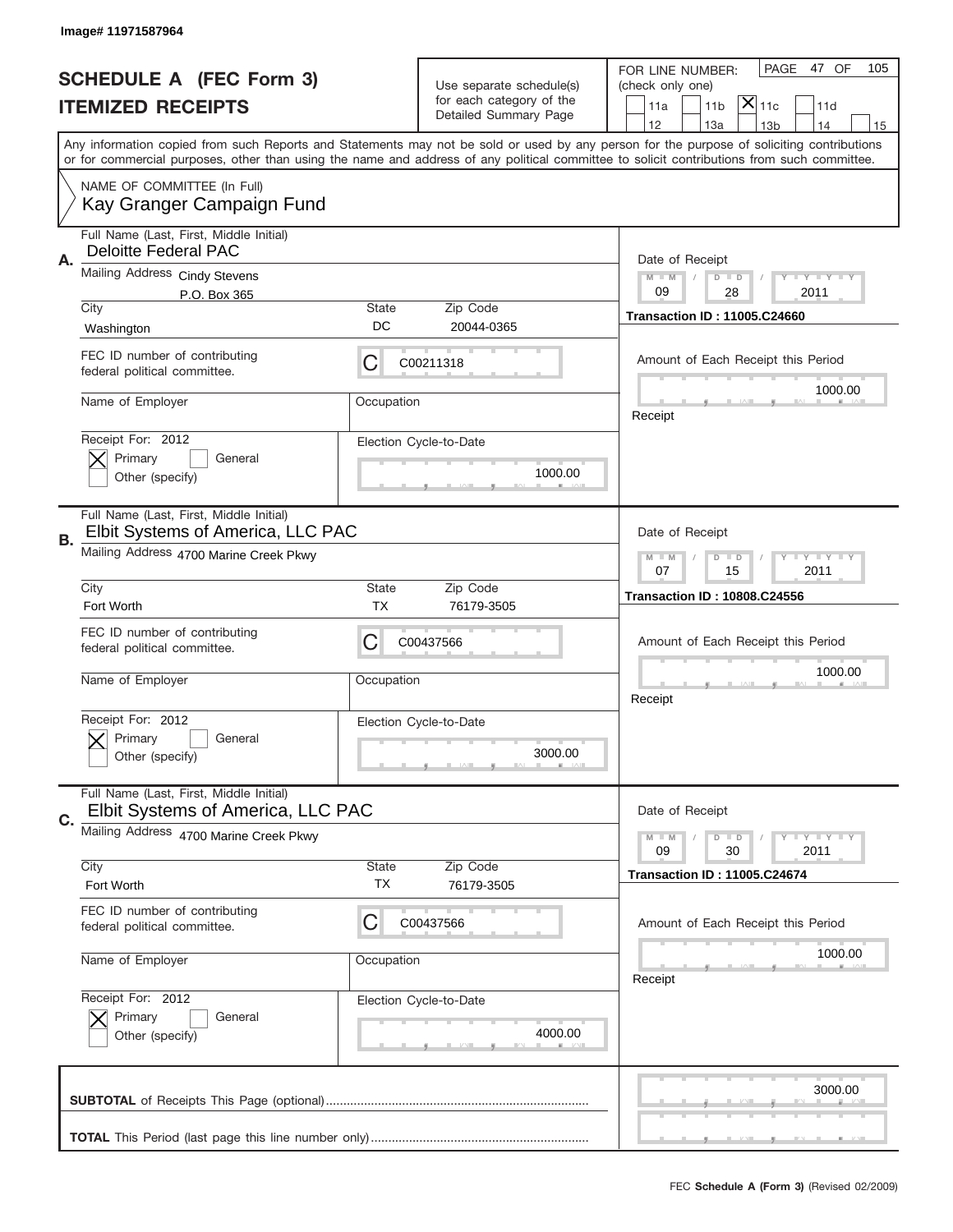|    | Image# 11971587965                                                                                                                         |                                                         |                                                      |                                                                                                                                           |
|----|--------------------------------------------------------------------------------------------------------------------------------------------|---------------------------------------------------------|------------------------------------------------------|-------------------------------------------------------------------------------------------------------------------------------------------|
|    |                                                                                                                                            |                                                         |                                                      | PAGE<br>48 OF<br>105<br>FOR LINE NUMBER:                                                                                                  |
|    | <b>SCHEDULE A (FEC Form 3)</b>                                                                                                             |                                                         | Use separate schedule(s)<br>for each category of the | (check only one)                                                                                                                          |
|    | <b>ITEMIZED RECEIPTS</b>                                                                                                                   |                                                         | Detailed Summary Page                                | $ \overline{\mathsf{x}} _{\text{11c}}$<br>11 <sub>b</sub><br>11a<br>11d<br>12<br>13a<br>14<br>13 <sub>b</sub><br>15                       |
|    | or for commercial purposes, other than using the name and address of any political committee to solicit contributions from such committee. |                                                         |                                                      | Any information copied from such Reports and Statements may not be sold or used by any person for the purpose of soliciting contributions |
|    | NAME OF COMMITTEE (In Full)<br>Kay Granger Campaign Fund                                                                                   |                                                         |                                                      |                                                                                                                                           |
|    | Full Name (Last, First, Middle Initial)<br><b>Employees of Northrop Grumman PAC</b>                                                        |                                                         |                                                      |                                                                                                                                           |
| А. | Mailing Address Diane Harper<br>3699 Wilshire Blvd, Suite 1290                                                                             |                                                         |                                                      | Date of Receipt<br><b>LEY LEY LEY</b><br>$M - M$<br>$D$ $D$<br>08<br>01<br>2011                                                           |
|    | City                                                                                                                                       | <b>State</b>                                            | Zip Code                                             | <b>Transaction ID: 10808.C24577</b>                                                                                                       |
|    | Los Angeles                                                                                                                                | CA                                                      | 90010                                                |                                                                                                                                           |
|    | FEC ID number of contributing<br>federal political committee.                                                                              | С                                                       | C00088591                                            | Amount of Each Receipt this Period<br>2000.00                                                                                             |
|    | Name of Employer                                                                                                                           | Occupation                                              |                                                      | Receipt                                                                                                                                   |
|    | Receipt For: 2012<br>Primary<br>General<br>Other (specify)                                                                                 |                                                         | Election Cycle-to-Date<br>4500.00                    |                                                                                                                                           |
| В. | Full Name (Last, First, Middle Initial)<br>Genentech, Inc. PAC                                                                             |                                                         |                                                      | Date of Receipt                                                                                                                           |
|    | Mailing Address 1 DNA Way                                                                                                                  | <b>LYLYLY</b><br>$M - M$<br>$D$ $D$<br>09<br>07<br>2011 |                                                      |                                                                                                                                           |
|    | City<br>South San Francisc                                                                                                                 | <b>State</b><br>CA                                      | Zip Code<br>94080                                    | <b>Transaction ID: 10913.C24605</b>                                                                                                       |
|    | FEC ID number of contributing<br>federal political committee.                                                                              | С                                                       | C00199257                                            | Amount of Each Receipt this Period                                                                                                        |
|    | Name of Employer                                                                                                                           | Occupation                                              |                                                      | 3000.00<br>Receipt                                                                                                                        |
|    | Receipt For: 2012<br>Primary<br>General<br>Other (specify)                                                                                 |                                                         | Election Cycle-to-Date<br>3000.00                    |                                                                                                                                           |
| C. | Full Name (Last, First, Middle Initial)<br>Genentech, Inc. PAC                                                                             |                                                         |                                                      | Date of Receipt                                                                                                                           |
|    | Mailing Address 1 DNA Way<br>City                                                                                                          | State                                                   | Zip Code                                             | <b>LYLYLY</b><br>$M - M$<br>$D$ $D$<br>2011<br>09<br>07                                                                                   |
|    | South San Francisc                                                                                                                         | CA                                                      | 94080                                                | <b>Transaction ID: 10913.C24609</b>                                                                                                       |
|    | FEC ID number of contributing<br>federal political committee.                                                                              | С                                                       | C00199257                                            | Amount of Each Receipt this Period                                                                                                        |
|    | Name of Employer                                                                                                                           | Occupation                                              |                                                      | 2000.00<br>Receipt                                                                                                                        |
|    | Receipt For: 2012<br>Primary<br>General<br>Other (specify)                                                                                 |                                                         | Election Cycle-to-Date<br>5000.00                    |                                                                                                                                           |
|    |                                                                                                                                            |                                                         |                                                      | 7000.00                                                                                                                                   |
|    |                                                                                                                                            |                                                         |                                                      |                                                                                                                                           |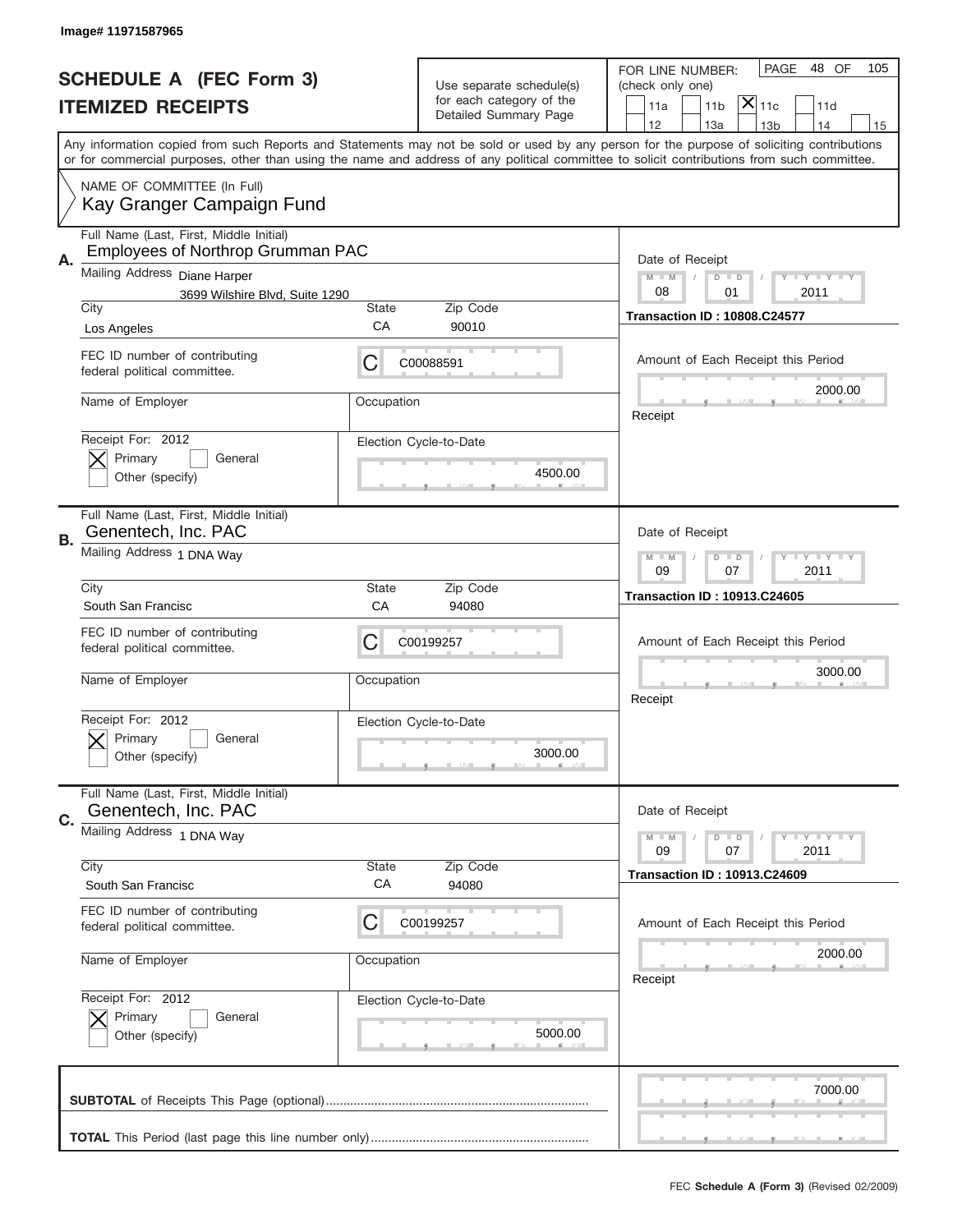|                                | Image# 11971587966                                                               |                                                            |                                                      |                                                                                                                                                                                                                                                                                         |  |
|--------------------------------|----------------------------------------------------------------------------------|------------------------------------------------------------|------------------------------------------------------|-----------------------------------------------------------------------------------------------------------------------------------------------------------------------------------------------------------------------------------------------------------------------------------------|--|
| <b>SCHEDULE A (FEC Form 3)</b> |                                                                                  |                                                            |                                                      | PAGE<br>49 OF<br>105<br>FOR LINE NUMBER:                                                                                                                                                                                                                                                |  |
| <b>ITEMIZED RECEIPTS</b>       |                                                                                  |                                                            | Use separate schedule(s)<br>for each category of the | (check only one)<br>$ \mathsf{\overline{X}} _{\mathsf{11c}}$                                                                                                                                                                                                                            |  |
|                                |                                                                                  |                                                            | Detailed Summary Page                                | 11 <sub>b</sub><br>11a<br>11d<br>12<br>13a<br>13 <sub>b</sub><br>14<br>15                                                                                                                                                                                                               |  |
|                                |                                                                                  |                                                            |                                                      | Any information copied from such Reports and Statements may not be sold or used by any person for the purpose of soliciting contributions<br>or for commercial purposes, other than using the name and address of any political committee to solicit contributions from such committee. |  |
|                                | NAME OF COMMITTEE (In Full)<br>Kay Granger Campaign Fund                         |                                                            |                                                      |                                                                                                                                                                                                                                                                                         |  |
| А.                             | Full Name (Last, First, Middle Initial)<br><b>General Dynamics Voluntary PAC</b> |                                                            |                                                      | Date of Receipt                                                                                                                                                                                                                                                                         |  |
|                                | Mailing Address 2941 Fairview Park, Suite 100                                    |                                                            |                                                      | $M - M$<br><b>THEY THEY</b><br>$D$ $D$<br>08<br>2011<br>11                                                                                                                                                                                                                              |  |
|                                | City<br><b>Falls Church</b>                                                      | State<br>VA                                                | Zip Code<br>22042                                    | <b>Transaction ID: 10913.C24592</b>                                                                                                                                                                                                                                                     |  |
|                                | FEC ID number of contributing<br>federal political committee.                    | C                                                          | C00078451                                            | Amount of Each Receipt this Period                                                                                                                                                                                                                                                      |  |
|                                | Name of Employer                                                                 | Occupation                                                 |                                                      | 1000.00<br>Receipt                                                                                                                                                                                                                                                                      |  |
|                                | Receipt For: 2012<br>Primary<br>General<br>Other (specify)                       |                                                            | Election Cycle-to-Date<br>1000.00                    |                                                                                                                                                                                                                                                                                         |  |
| В.                             | Full Name (Last, First, Middle Initial)<br><b>General Motors Company PAC</b>     |                                                            |                                                      | Date of Receipt                                                                                                                                                                                                                                                                         |  |
|                                | Mailing Address 25 Massachusetts Ave, NW, Ste 400                                | <b>THEY THEY</b><br>$M - M$<br>$D$ $D$<br>08<br>15<br>2011 |                                                      |                                                                                                                                                                                                                                                                                         |  |
|                                | City<br>Washington                                                               | State<br>DC                                                | Zip Code<br>20001                                    | <b>Transaction ID: 10913.C24593</b>                                                                                                                                                                                                                                                     |  |
|                                |                                                                                  |                                                            |                                                      |                                                                                                                                                                                                                                                                                         |  |
|                                | FEC ID number of contributing<br>federal political committee.                    | C                                                          | C00076810                                            | Amount of Each Receipt this Period                                                                                                                                                                                                                                                      |  |
|                                | Name of Employer                                                                 | Occupation                                                 |                                                      | 1000.00<br>Receipt                                                                                                                                                                                                                                                                      |  |
|                                | Receipt For: 2012<br>General<br>Primary<br>Other (specify)                       |                                                            | Election Cycle-to-Date<br>1000.00                    |                                                                                                                                                                                                                                                                                         |  |
|                                | Full Name (Last, First, Middle Initial)<br><b>Harris Corporation PAC</b>         |                                                            |                                                      | Date of Receipt                                                                                                                                                                                                                                                                         |  |
| C.                             | Mailing Address 600 Maryland Ave, SW<br>Suite 850 E                              |                                                            |                                                      | <b>LYLYLY</b><br>$M - M$<br>$D$ $D$<br>09<br>26<br>2011                                                                                                                                                                                                                                 |  |
|                                | City<br>Washington                                                               | State<br>DC                                                | Zip Code<br>20024                                    | <b>Transaction ID: 11005.C24641</b>                                                                                                                                                                                                                                                     |  |
|                                | FEC ID number of contributing<br>federal political committee.                    | C                                                          | C00100321                                            | Amount of Each Receipt this Period                                                                                                                                                                                                                                                      |  |
|                                | Name of Employer                                                                 | Occupation                                                 |                                                      | 1000.00<br>Receipt                                                                                                                                                                                                                                                                      |  |
|                                | Receipt For: 2012<br>Primary<br>General<br>Other (specify)                       |                                                            | Election Cycle-to-Date<br>1000.00                    |                                                                                                                                                                                                                                                                                         |  |
|                                |                                                                                  |                                                            |                                                      | 3000.00                                                                                                                                                                                                                                                                                 |  |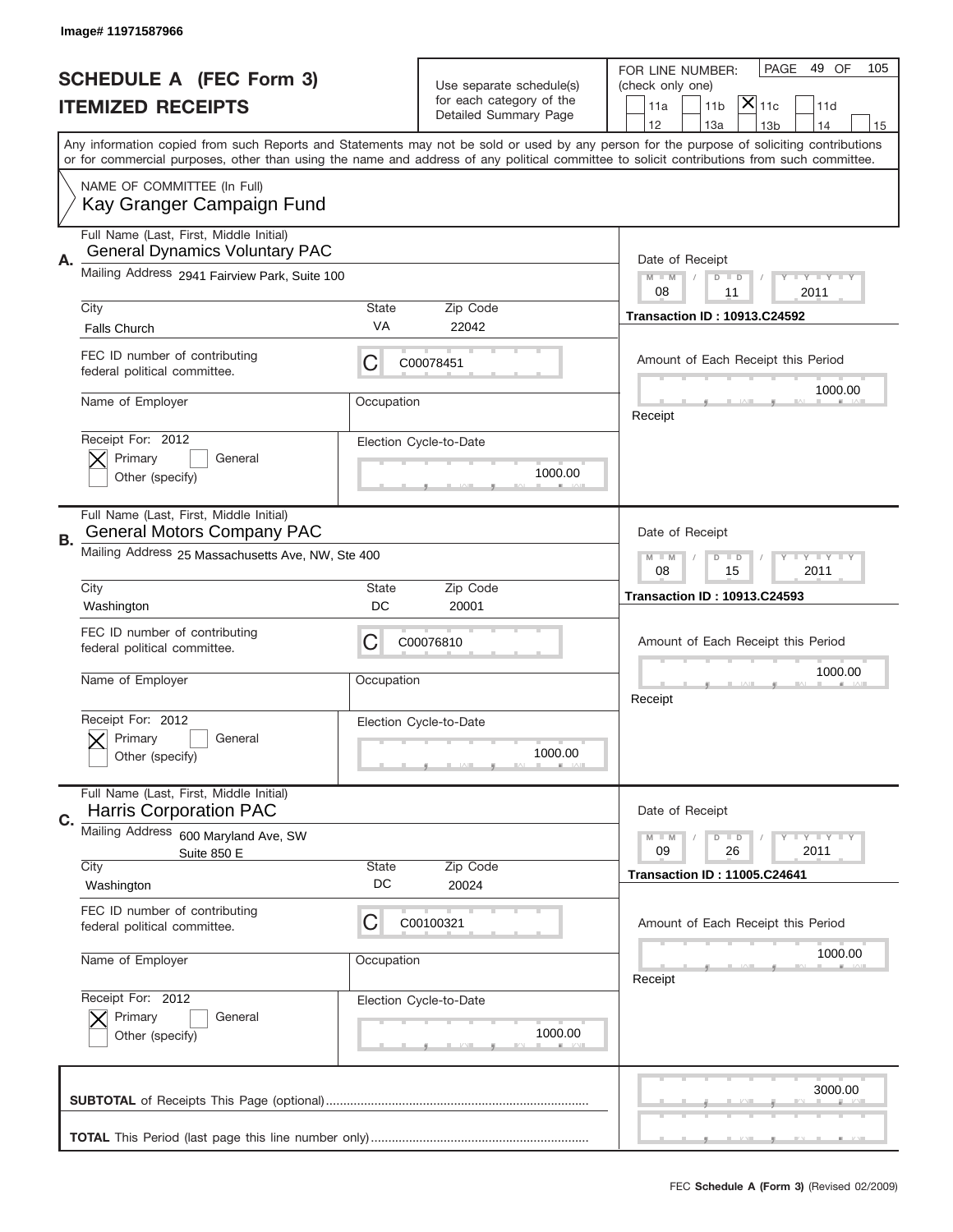|                                                            | Image# 11971587967                                                             |                                                         |                                                      |                                                                                                                                                                                                                                                                                         |  |
|------------------------------------------------------------|--------------------------------------------------------------------------------|---------------------------------------------------------|------------------------------------------------------|-----------------------------------------------------------------------------------------------------------------------------------------------------------------------------------------------------------------------------------------------------------------------------------------|--|
|                                                            |                                                                                |                                                         |                                                      | PAGE<br>50 OF<br>105<br>FOR LINE NUMBER:                                                                                                                                                                                                                                                |  |
| <b>SCHEDULE A (FEC Form 3)</b><br><b>ITEMIZED RECEIPTS</b> |                                                                                |                                                         | Use separate schedule(s)<br>for each category of the | (check only one)                                                                                                                                                                                                                                                                        |  |
|                                                            |                                                                                |                                                         | Detailed Summary Page                                | $ \mathsf{\overline{X}} _{\mathsf{11c}}$<br>11 <sub>b</sub><br>11a<br>11d<br>12<br>13a<br>14<br>13 <sub>b</sub><br>15                                                                                                                                                                   |  |
|                                                            |                                                                                |                                                         |                                                      | Any information copied from such Reports and Statements may not be sold or used by any person for the purpose of soliciting contributions<br>or for commercial purposes, other than using the name and address of any political committee to solicit contributions from such committee. |  |
|                                                            | NAME OF COMMITTEE (In Full)<br>Kay Granger Campaign Fund                       |                                                         |                                                      |                                                                                                                                                                                                                                                                                         |  |
| Α.                                                         | Full Name (Last, First, Middle Initial)<br><b>Hilton Worldwide PAC</b>         |                                                         |                                                      | Date of Receipt                                                                                                                                                                                                                                                                         |  |
|                                                            | Mailing Address 7930 Jones Branch Dr Ste 1100                                  |                                                         |                                                      | <b>LYLYLY</b><br>$M - M$<br>$D$ $D$<br>09<br>06<br>2011                                                                                                                                                                                                                                 |  |
|                                                            | City<br>Mc Lean                                                                | <b>State</b><br>VA                                      | Zip Code<br>22102                                    | <b>Transaction ID: 10913.C24604</b>                                                                                                                                                                                                                                                     |  |
|                                                            | FEC ID number of contributing<br>federal political committee.                  | С                                                       | C00213074                                            | Amount of Each Receipt this Period<br>1000.00                                                                                                                                                                                                                                           |  |
|                                                            | Name of Employer                                                               | Occupation                                              |                                                      | Receipt                                                                                                                                                                                                                                                                                 |  |
|                                                            | Receipt For: 2012<br>Primary<br>General<br>Other (specify)                     |                                                         | Election Cycle-to-Date<br>1000.00                    |                                                                                                                                                                                                                                                                                         |  |
| В.                                                         | Full Name (Last, First, Middle Initial)<br>Hogan Lovells PAC                   |                                                         |                                                      | Date of Receipt                                                                                                                                                                                                                                                                         |  |
|                                                            | Mailing Address Jeffrey W. Munk, Partner<br>555 13th Street, NW                | <b>LYLYLY</b><br>$M - M$<br>$D$ $D$<br>09<br>19<br>2011 |                                                      |                                                                                                                                                                                                                                                                                         |  |
|                                                            | City<br>Washington                                                             | State<br>DC                                             | Zip Code<br>20004                                    | <b>Transaction ID: 11005.C24632</b>                                                                                                                                                                                                                                                     |  |
|                                                            | FEC ID number of contributing<br>federal political committee.                  | C                                                       | C00261339                                            | Amount of Each Receipt this Period                                                                                                                                                                                                                                                      |  |
|                                                            | Name of Employer                                                               | Occupation                                              |                                                      | 1000.00<br>Receipt                                                                                                                                                                                                                                                                      |  |
|                                                            |                                                                                |                                                         |                                                      |                                                                                                                                                                                                                                                                                         |  |
|                                                            | Receipt For: 2012<br>Primary<br>General<br>Other (specify)                     |                                                         | Election Cycle-to-Date<br>1000.00                    |                                                                                                                                                                                                                                                                                         |  |
|                                                            | Full Name (Last, First, Middle Initial)<br>Honeywell International PAC (HIPAC) |                                                         |                                                      | Date of Receipt                                                                                                                                                                                                                                                                         |  |
| C.                                                         | Mailing Address Timothy Keating<br>101 Constitution Ave, NW, Ste 500W<br>City  | State                                                   | Zip Code                                             | <b>LYLYLY</b><br>$M - M$<br>$D$ $D$<br>25<br>2011<br>08<br><b>Transaction ID: 10913.C24603</b>                                                                                                                                                                                          |  |
|                                                            | Washington                                                                     | DC                                                      | 20001                                                |                                                                                                                                                                                                                                                                                         |  |
|                                                            | FEC ID number of contributing<br>federal political committee.                  | С                                                       | C00096156                                            | Amount of Each Receipt this Period                                                                                                                                                                                                                                                      |  |
|                                                            | Name of Employer                                                               | Occupation                                              |                                                      | 500.00<br>Receipt                                                                                                                                                                                                                                                                       |  |
|                                                            | Receipt For: 2012<br>Primary<br>General<br>Other (specify)                     |                                                         | Election Cycle-to-Date<br>4500.00                    |                                                                                                                                                                                                                                                                                         |  |
|                                                            |                                                                                |                                                         |                                                      | 2500.00                                                                                                                                                                                                                                                                                 |  |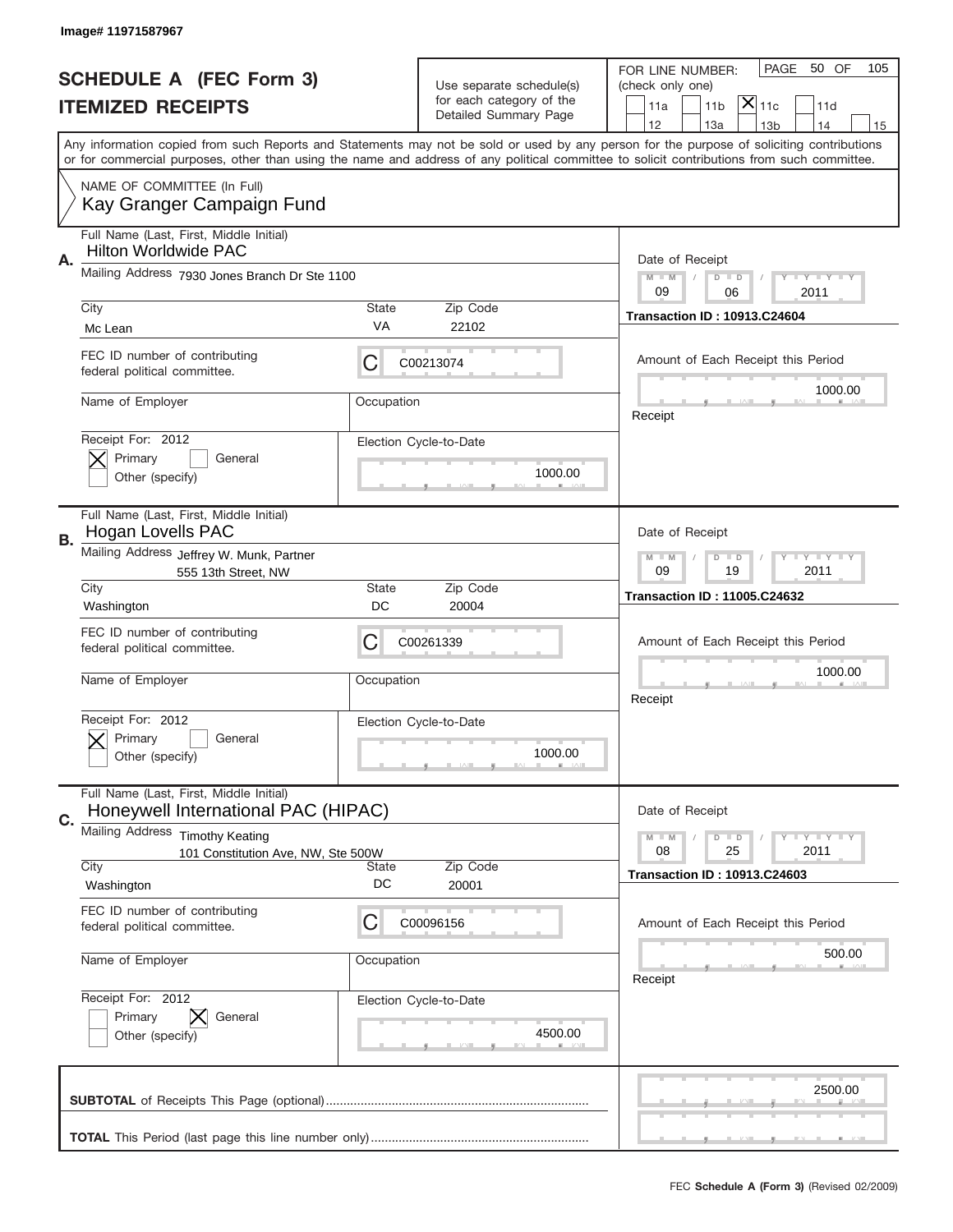|                                                            | Image# 11971587968                                                             |                                                           |                                                      |                                                                                                                                                                                                                                                                                         |
|------------------------------------------------------------|--------------------------------------------------------------------------------|-----------------------------------------------------------|------------------------------------------------------|-----------------------------------------------------------------------------------------------------------------------------------------------------------------------------------------------------------------------------------------------------------------------------------------|
|                                                            |                                                                                |                                                           |                                                      | PAGE<br>51 OF<br>105<br>FOR LINE NUMBER:                                                                                                                                                                                                                                                |
| <b>SCHEDULE A (FEC Form 3)</b><br><b>ITEMIZED RECEIPTS</b> |                                                                                |                                                           | Use separate schedule(s)<br>for each category of the | (check only one)<br>$ \mathsf{\overline{X}} _{\mathsf{11c}}$                                                                                                                                                                                                                            |
|                                                            |                                                                                |                                                           | Detailed Summary Page                                | 11 <sub>b</sub><br>11a<br>11d<br>12<br>13a<br>13 <sub>b</sub><br>14<br>15                                                                                                                                                                                                               |
|                                                            |                                                                                |                                                           |                                                      | Any information copied from such Reports and Statements may not be sold or used by any person for the purpose of soliciting contributions<br>or for commercial purposes, other than using the name and address of any political committee to solicit contributions from such committee. |
|                                                            | NAME OF COMMITTEE (In Full)<br>Kay Granger Campaign Fund                       |                                                           |                                                      |                                                                                                                                                                                                                                                                                         |
| Α.                                                         | Full Name (Last, First, Middle Initial)<br>Honeywell International PAC (HIPAC) |                                                           |                                                      | Date of Receipt                                                                                                                                                                                                                                                                         |
|                                                            | Mailing Address Timothy Keating                                                |                                                           |                                                      | $M - M$<br>$T$ $Y$ $Y$ $Y$ $Y$<br>$D$ $D$                                                                                                                                                                                                                                               |
|                                                            | 101 Constitution Ave, NW, Ste 500W<br>City                                     | State                                                     | Zip Code                                             | 08<br>25<br>2011                                                                                                                                                                                                                                                                        |
|                                                            | Washington                                                                     | DC                                                        | 20001                                                | <b>Transaction ID: 10913.C24602</b>                                                                                                                                                                                                                                                     |
|                                                            | FEC ID number of contributing<br>federal political committee.                  | C                                                         | C00096156                                            | Amount of Each Receipt this Period                                                                                                                                                                                                                                                      |
|                                                            | Name of Employer                                                               | Occupation                                                |                                                      | 1000.00<br>Receipt                                                                                                                                                                                                                                                                      |
|                                                            | Receipt For: 2012<br>Primary<br>General<br>Other (specify)                     |                                                           | Election Cycle-to-Date<br>5500.00                    |                                                                                                                                                                                                                                                                                         |
| В.                                                         | Full Name (Last, First, Middle Initial)<br>Intel PAC                           |                                                           |                                                      | Date of Receipt                                                                                                                                                                                                                                                                         |
|                                                            | Mailing Address 1155 F St NW # 1025                                            | <b>LY LY LY</b><br>$M - M$<br>$D$ $D$<br>09<br>29<br>2011 |                                                      |                                                                                                                                                                                                                                                                                         |
|                                                            | City                                                                           | State<br>DC                                               | Zip Code                                             | <b>Transaction ID: 11005.C24666</b>                                                                                                                                                                                                                                                     |
|                                                            | Washington                                                                     |                                                           | 20004-1312                                           |                                                                                                                                                                                                                                                                                         |
|                                                            | FEC ID number of contributing<br>federal political committee.                  | C                                                         | C00125641                                            | Amount of Each Receipt this Period                                                                                                                                                                                                                                                      |
|                                                            | Name of Employer                                                               | Occupation                                                |                                                      | 2000.00<br>Receipt                                                                                                                                                                                                                                                                      |
|                                                            | Receipt For: 2012<br>Primary<br>General<br>Other (specify)                     |                                                           | Election Cycle-to-Date<br>2000.00                    |                                                                                                                                                                                                                                                                                         |
| C.                                                         | Full Name (Last, First, Middle Initial)<br>Jackson Walker LLP PAC              |                                                           |                                                      | Date of Receipt                                                                                                                                                                                                                                                                         |
|                                                            | Mailing Address 901 Main St Ste 6000                                           |                                                           |                                                      | <b>LYLYLY</b><br>$M - M$<br>$D$ $D$<br>2011<br>08<br>18                                                                                                                                                                                                                                 |
|                                                            | City<br>Dallas                                                                 | State<br><b>TX</b>                                        | Zip Code<br>75202                                    | <b>Transaction ID: 10913.C24596</b>                                                                                                                                                                                                                                                     |
|                                                            | FEC ID number of contributing<br>federal political committee.                  | C                                                         |                                                      | Amount of Each Receipt this Period                                                                                                                                                                                                                                                      |
|                                                            | Name of Employer                                                               | Occupation                                                |                                                      | 300.00<br>Receipt                                                                                                                                                                                                                                                                       |
|                                                            | Receipt For: 2012<br>Primary<br>General<br>Other (specify)                     |                                                           | Election Cycle-to-Date<br>300.00                     |                                                                                                                                                                                                                                                                                         |
|                                                            |                                                                                |                                                           |                                                      | 3300.00                                                                                                                                                                                                                                                                                 |
|                                                            |                                                                                |                                                           |                                                      |                                                                                                                                                                                                                                                                                         |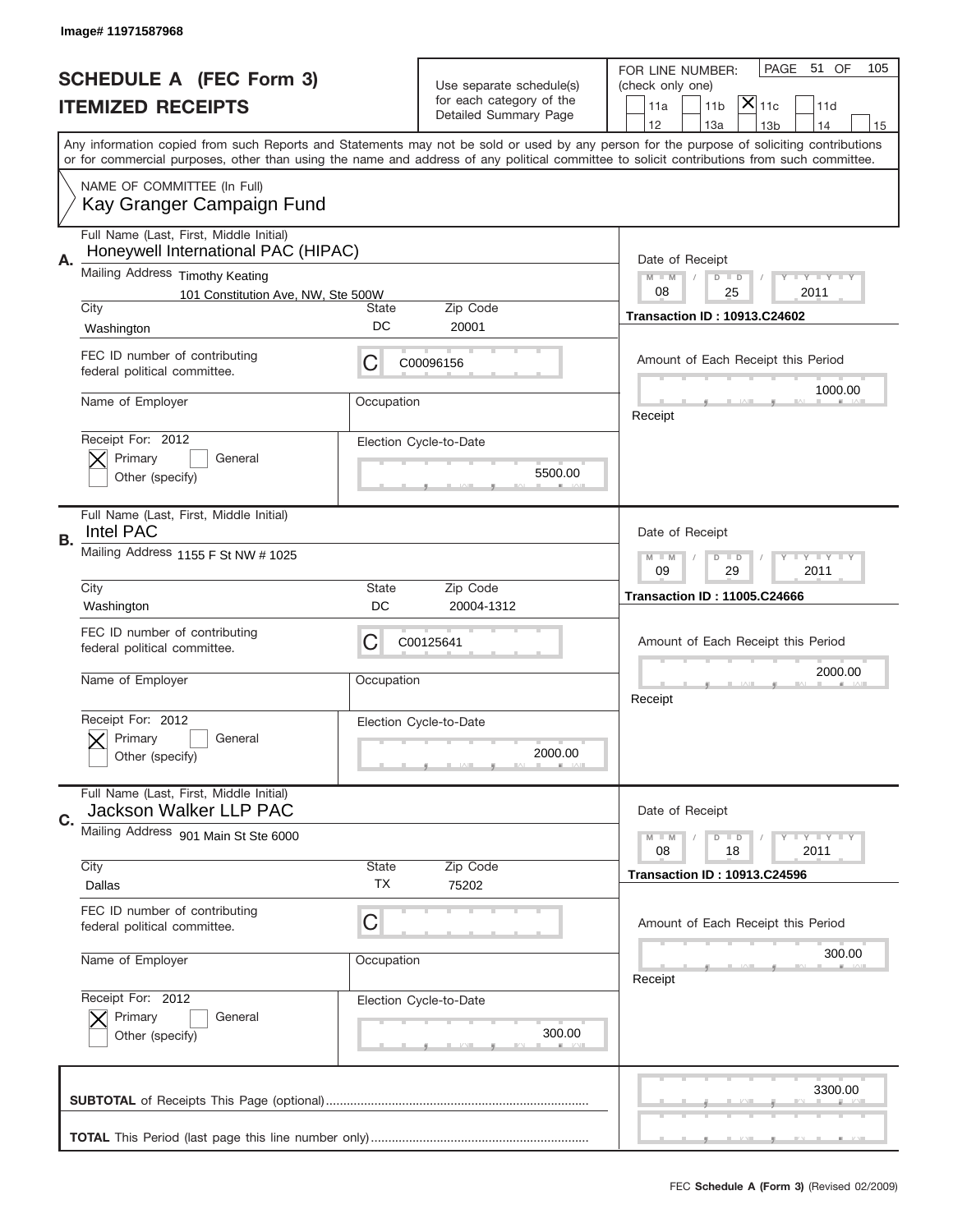|                                | Image# 11971587969                                                                        |              |                                   |                                                                                                                                                                                                                                                                                         |
|--------------------------------|-------------------------------------------------------------------------------------------|--------------|-----------------------------------|-----------------------------------------------------------------------------------------------------------------------------------------------------------------------------------------------------------------------------------------------------------------------------------------|
| <b>SCHEDULE A (FEC Form 3)</b> |                                                                                           |              | Use separate schedule(s)          | PAGE<br>52 OF<br>105<br>FOR LINE NUMBER:<br>(check only one)                                                                                                                                                                                                                            |
| <b>ITEMIZED RECEIPTS</b>       |                                                                                           |              | for each category of the          | $ \mathsf{\overline{X}} _{\mathsf{11c}}$<br>11a<br>11 <sub>b</sub><br>11d                                                                                                                                                                                                               |
|                                |                                                                                           |              | Detailed Summary Page             | 12<br>13a<br>13 <sub>b</sub><br>14<br>15                                                                                                                                                                                                                                                |
|                                |                                                                                           |              |                                   | Any information copied from such Reports and Statements may not be sold or used by any person for the purpose of soliciting contributions<br>or for commercial purposes, other than using the name and address of any political committee to solicit contributions from such committee. |
|                                | NAME OF COMMITTEE (In Full)<br>Kay Granger Campaign Fund                                  |              |                                   |                                                                                                                                                                                                                                                                                         |
| Α.                             | Full Name (Last, First, Middle Initial)<br>K&L Gates PAC (DC)                             |              |                                   | Date of Receipt                                                                                                                                                                                                                                                                         |
|                                | Mailing Address 1601 K St NW                                                              |              |                                   | $M - M$<br><b>LY LY LY</b><br>$D$ $D$<br>09<br>19<br>2011                                                                                                                                                                                                                               |
|                                | City<br>Washington                                                                        | State<br>DC  | Zip Code<br>20006-1682            | <b>Transaction ID: 11005.C24633</b>                                                                                                                                                                                                                                                     |
|                                | FEC ID number of contributing<br>federal political committee.                             | C            | C00213173                         | Amount of Each Receipt this Period<br>1000.00                                                                                                                                                                                                                                           |
|                                | Name of Employer                                                                          | Occupation   |                                   | Receipt                                                                                                                                                                                                                                                                                 |
|                                | Receipt For: 2012<br>Primary<br>General<br>Other (specify)                                |              | Election Cycle-to-Date<br>2000.00 |                                                                                                                                                                                                                                                                                         |
|                                | Full Name (Last, First, Middle Initial)                                                   |              |                                   |                                                                                                                                                                                                                                                                                         |
| В.                             | Life Technologies Corp Employees PAC<br>Mailing Address 1050 K St NW Ste 310              |              |                                   | Date of Receipt<br><b>LEYTEY LEY</b><br>$M$ M<br>$D$ $D$<br>08<br>02<br>2011                                                                                                                                                                                                            |
|                                | City<br>Washington                                                                        | State<br>DC  | Zip Code<br>20001                 | <b>Transaction ID: 10808.C24586</b>                                                                                                                                                                                                                                                     |
|                                | FEC ID number of contributing<br>federal political committee.                             | С            | C00404442                         | Amount of Each Receipt this Period                                                                                                                                                                                                                                                      |
|                                | Name of Employer                                                                          | Occupation   |                                   | 5000.00<br>Receipt                                                                                                                                                                                                                                                                      |
|                                | Receipt For: 2012<br>General<br>Primary<br>Other (specify)                                |              | Election Cycle-to-Date<br>5000.00 |                                                                                                                                                                                                                                                                                         |
| C.                             | Full Name (Last, First, Middle Initial)<br>Lockheed Martin Employees PAC                  |              |                                   | Date of Receipt                                                                                                                                                                                                                                                                         |
|                                | Mailing Address<br>Stephen E. Chaudet, Treasurer<br>1550 Crystal Drive, Suite 300<br>City | <b>State</b> | Zip Code                          | <b>LY LY LY</b><br>$M - M$<br>$D$ $D$<br>07<br>2011<br>05<br><b>Transaction ID: 10706.C24492</b>                                                                                                                                                                                        |
|                                | Arlington                                                                                 | VA           | 22202                             |                                                                                                                                                                                                                                                                                         |
|                                | FEC ID number of contributing<br>federal political committee.                             | С            | C00303024                         | Amount of Each Receipt this Period                                                                                                                                                                                                                                                      |
|                                | Name of Employer                                                                          | Occupation   |                                   | 1000.00<br>Receipt                                                                                                                                                                                                                                                                      |
|                                | Receipt For: 2012<br>Primary<br>General<br>Other (specify)                                |              | Election Cycle-to-Date<br>6000.00 |                                                                                                                                                                                                                                                                                         |
|                                |                                                                                           |              |                                   | 7000.00                                                                                                                                                                                                                                                                                 |
|                                |                                                                                           |              |                                   |                                                                                                                                                                                                                                                                                         |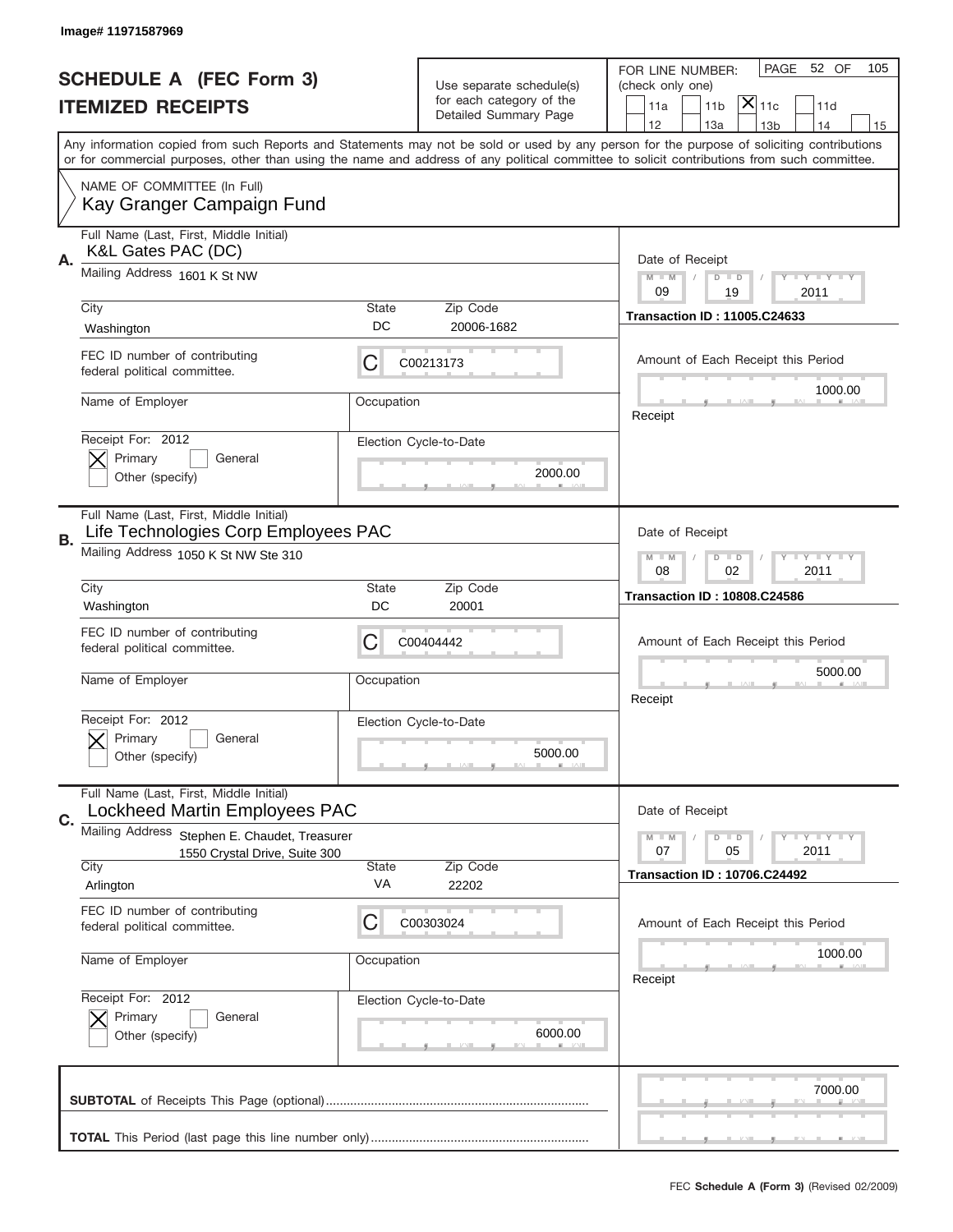|    | Image# 11971587970                                                                                                        |                                                                                           |                                                                               |                                                                                                                                                                                                                                                                                         |
|----|---------------------------------------------------------------------------------------------------------------------------|-------------------------------------------------------------------------------------------|-------------------------------------------------------------------------------|-----------------------------------------------------------------------------------------------------------------------------------------------------------------------------------------------------------------------------------------------------------------------------------------|
|    | <b>SCHEDULE A (FEC Form 3)</b><br><b>ITEMIZED RECEIPTS</b>                                                                |                                                                                           | Use separate schedule(s)<br>for each category of the<br>Detailed Summary Page | 53 OF<br>PAGE<br>105<br>FOR LINE NUMBER:<br>(check only one)<br>$ \overline{\mathsf{X}} _{\mathsf{11c}}$<br>11 <sub>b</sub><br>11a<br>11d<br>12<br>13a<br>14<br>13 <sub>b</sub><br>15                                                                                                   |
|    | NAME OF COMMITTEE (In Full)                                                                                               |                                                                                           |                                                                               | Any information copied from such Reports and Statements may not be sold or used by any person for the purpose of soliciting contributions<br>or for commercial purposes, other than using the name and address of any political committee to solicit contributions from such committee. |
|    | Kay Granger Campaign Fund                                                                                                 |                                                                                           |                                                                               |                                                                                                                                                                                                                                                                                         |
| Α. | Full Name (Last, First, Middle Initial)<br>Lockheed Martin Employees PAC<br>Mailing Address Stephen E. Chaudet, Treasurer |                                                                                           |                                                                               | Date of Receipt<br>$M - M$<br><b>LEY LEY LEY</b>                                                                                                                                                                                                                                        |
|    | 1550 Crystal Drive, Suite 300<br>City                                                                                     | State                                                                                     | Zip Code                                                                      | $D$ $D$<br>07<br>05<br>2011                                                                                                                                                                                                                                                             |
|    | Arlington                                                                                                                 | VA                                                                                        | 22202                                                                         | <b>Transaction ID: 10808.C24588</b>                                                                                                                                                                                                                                                     |
|    | FEC ID number of contributing<br>federal political committee.                                                             | C                                                                                         | C00303024                                                                     | Amount of Each Receipt this Period                                                                                                                                                                                                                                                      |
|    | Name of Employer                                                                                                          | Occupation                                                                                |                                                                               | 1000.00<br>Receipt                                                                                                                                                                                                                                                                      |
|    | Receipt For: 2012<br>Primary<br>General<br>Other (specify)                                                                |                                                                                           | Election Cycle-to-Date<br>7000.00                                             |                                                                                                                                                                                                                                                                                         |
| В. | Full Name (Last, First, Middle Initial)<br>Lockheed Martin Employees PAC                                                  | Date of Receipt                                                                           |                                                                               |                                                                                                                                                                                                                                                                                         |
|    | Mailing Address Stephen E. Chaudet, Treasurer<br>1550 Crystal Drive, Suite 300                                            | <b>LYLYLY</b><br>$M$ M<br>$D$ $D$<br>09<br>30<br>2011                                     |                                                                               |                                                                                                                                                                                                                                                                                         |
|    | City<br>Arlington                                                                                                         | State<br>VA                                                                               | Zip Code<br>22202                                                             | <b>Transaction ID: 11005.C24671</b>                                                                                                                                                                                                                                                     |
|    | FEC ID number of contributing<br>federal political committee.                                                             | C                                                                                         | C00303024                                                                     | Amount of Each Receipt this Period                                                                                                                                                                                                                                                      |
|    | Name of Employer                                                                                                          | Occupation                                                                                |                                                                               | 1000.00<br>Receipt                                                                                                                                                                                                                                                                      |
|    | Receipt For: 2012<br>General<br>Primary<br>Other (specify)                                                                |                                                                                           | Election Cycle-to-Date<br>8000.00                                             |                                                                                                                                                                                                                                                                                         |
| C. | Full Name (Last, First, Middle Initial)<br>Louis Dreyfus Commodities, LLC PAC                                             |                                                                                           |                                                                               | Date of Receipt                                                                                                                                                                                                                                                                         |
|    | Mailing Address 1050 K St NW Ste 325                                                                                      | $M - M$<br>$D$ $D$<br>$\bot$ $\gamma$ $\bot$ $\gamma$ $\bot$ $\gamma$<br>09<br>19<br>2011 |                                                                               |                                                                                                                                                                                                                                                                                         |
|    | City<br>Washington                                                                                                        | State<br>DC                                                                               | Zip Code<br>20001                                                             | <b>Transaction ID: 11005.C24628</b>                                                                                                                                                                                                                                                     |
|    | FEC ID number of contributing<br>federal political committee.                                                             | C                                                                                         | C00492363                                                                     | Amount of Each Receipt this Period                                                                                                                                                                                                                                                      |
|    | Name of Employer                                                                                                          | Occupation                                                                                |                                                                               | 1000.00<br>Receipt                                                                                                                                                                                                                                                                      |
|    | Receipt For: 2012<br>Primary<br>General<br>Other (specify)                                                                |                                                                                           | Election Cycle-to-Date<br>1000.00                                             |                                                                                                                                                                                                                                                                                         |
|    |                                                                                                                           |                                                                                           |                                                                               | 3000.00                                                                                                                                                                                                                                                                                 |
|    |                                                                                                                           |                                                                                           |                                                                               |                                                                                                                                                                                                                                                                                         |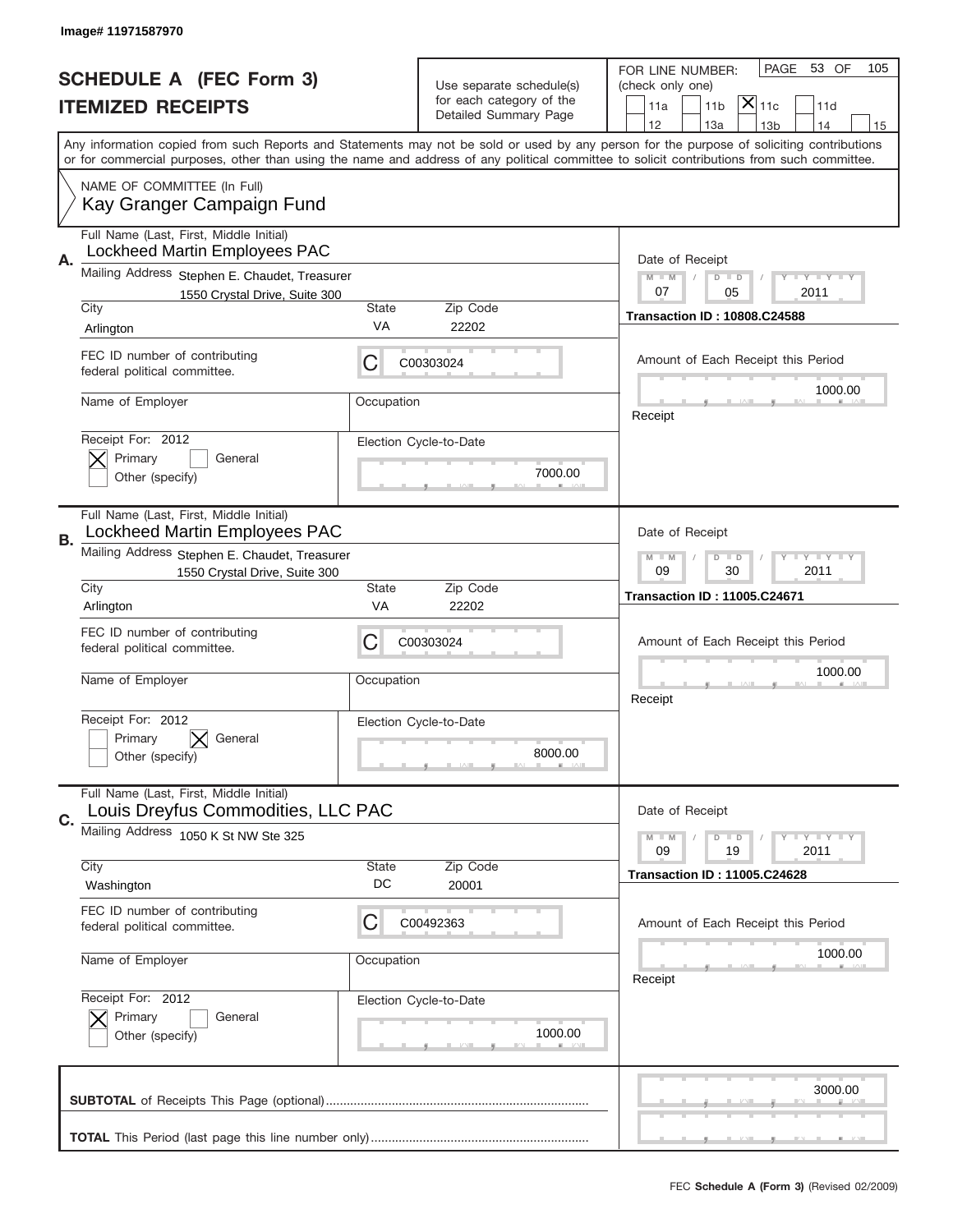|                                                            | Image# 11971587971                                                                                                              |                                                                   |                                                      |                                                                                                                                                                                                                                                                                         |
|------------------------------------------------------------|---------------------------------------------------------------------------------------------------------------------------------|-------------------------------------------------------------------|------------------------------------------------------|-----------------------------------------------------------------------------------------------------------------------------------------------------------------------------------------------------------------------------------------------------------------------------------------|
|                                                            |                                                                                                                                 |                                                                   |                                                      | PAGE<br>54 OF<br>105<br>FOR LINE NUMBER:                                                                                                                                                                                                                                                |
| <b>SCHEDULE A (FEC Form 3)</b><br><b>ITEMIZED RECEIPTS</b> |                                                                                                                                 |                                                                   | Use separate schedule(s)<br>for each category of the | (check only one)<br>$ \mathsf{\overline{X}} _{\mathsf{11c}}$<br>11 <sub>b</sub>                                                                                                                                                                                                         |
|                                                            |                                                                                                                                 |                                                                   | Detailed Summary Page                                | 11a<br>11d<br>12<br>13a<br>13 <sub>b</sub><br>14<br>15                                                                                                                                                                                                                                  |
|                                                            |                                                                                                                                 |                                                                   |                                                      | Any information copied from such Reports and Statements may not be sold or used by any person for the purpose of soliciting contributions<br>or for commercial purposes, other than using the name and address of any political committee to solicit contributions from such committee. |
|                                                            | NAME OF COMMITTEE (In Full)<br>Kay Granger Campaign Fund                                                                        |                                                                   |                                                      |                                                                                                                                                                                                                                                                                         |
| Α.                                                         | Full Name (Last, First, Middle Initial)<br>ManTech International Corp PAC                                                       |                                                                   |                                                      | Date of Receipt                                                                                                                                                                                                                                                                         |
|                                                            | Mailing Address 12015 Lee Jackson Highway Ste 841                                                                               |                                                                   |                                                      | $M - M$<br>Y I Y I Y I Y<br>$D$ $D$<br>09<br>12<br>2011                                                                                                                                                                                                                                 |
|                                                            | City<br>Fairfax                                                                                                                 | State<br>VA                                                       | Zip Code<br>22033                                    | <b>Transaction ID: 10913.C24608</b>                                                                                                                                                                                                                                                     |
|                                                            | FEC ID number of contributing<br>federal political committee.                                                                   | C                                                                 | C00208983                                            | Amount of Each Receipt this Period                                                                                                                                                                                                                                                      |
|                                                            | Name of Employer                                                                                                                | Occupation                                                        |                                                      | 1000.00<br>Receipt                                                                                                                                                                                                                                                                      |
|                                                            | Receipt For: 2012<br>Primary<br>General<br>Other (specify)                                                                      |                                                                   | Election Cycle-to-Date<br>1000.00                    |                                                                                                                                                                                                                                                                                         |
| В.                                                         | Full Name (Last, First, Middle Initial)<br>National Association of Broadcasters PAC<br>Mailing Address David K. Rehr, Treasurer |                                                                   |                                                      | Date of Receipt                                                                                                                                                                                                                                                                         |
|                                                            | 1771 N St NW<br>City                                                                                                            | $T$ $Y$ $T$ $Y$ $T$ $Y$<br>$M - M$<br>$D$ $D$<br>09<br>19<br>2011 |                                                      |                                                                                                                                                                                                                                                                                         |
|                                                            | Washington                                                                                                                      | State<br>DC                                                       | Zip Code<br>20036                                    | <b>Transaction ID: 11005.C24629</b>                                                                                                                                                                                                                                                     |
|                                                            | FEC ID number of contributing<br>federal political committee.                                                                   | C                                                                 | C00009985                                            | Amount of Each Receipt this Period                                                                                                                                                                                                                                                      |
|                                                            | Name of Employer                                                                                                                | Occupation                                                        |                                                      | 1000.00<br>Receipt                                                                                                                                                                                                                                                                      |
|                                                            | Receipt For: 2012<br>Primary<br>General<br>Other (specify)                                                                      |                                                                   | Election Cycle-to-Date<br>1000.00                    |                                                                                                                                                                                                                                                                                         |
|                                                            | Full Name (Last, First, Middle Initial)                                                                                         |                                                                   |                                                      |                                                                                                                                                                                                                                                                                         |
|                                                            | Natl Beer Wholesalers Assn PAC                                                                                                  |                                                                   |                                                      | Date of Receipt                                                                                                                                                                                                                                                                         |
| C.                                                         | Mailing Address<br>Craig A. Purser<br>1101 King Street, Suite 600<br>City                                                       | State                                                             | Zip Code                                             | <b>LYLYLY</b><br>$M - M$<br>$D$ $D$<br>09<br>23<br>2011<br><b>Transaction ID: 11005.C24636</b>                                                                                                                                                                                          |
|                                                            | Alexandria<br>FEC ID number of contributing                                                                                     | VA                                                                | 22314-2944                                           |                                                                                                                                                                                                                                                                                         |
|                                                            | federal political committee.                                                                                                    | C                                                                 | C00144766                                            | Amount of Each Receipt this Period                                                                                                                                                                                                                                                      |
|                                                            | Name of Employer                                                                                                                | Occupation                                                        |                                                      | 1500.00<br>Receipt                                                                                                                                                                                                                                                                      |
|                                                            | Receipt For: 2012<br>Primary<br>General<br>Other (specify)                                                                      |                                                                   | Election Cycle-to-Date<br>1500.00                    |                                                                                                                                                                                                                                                                                         |
|                                                            |                                                                                                                                 |                                                                   |                                                      | 3500.00                                                                                                                                                                                                                                                                                 |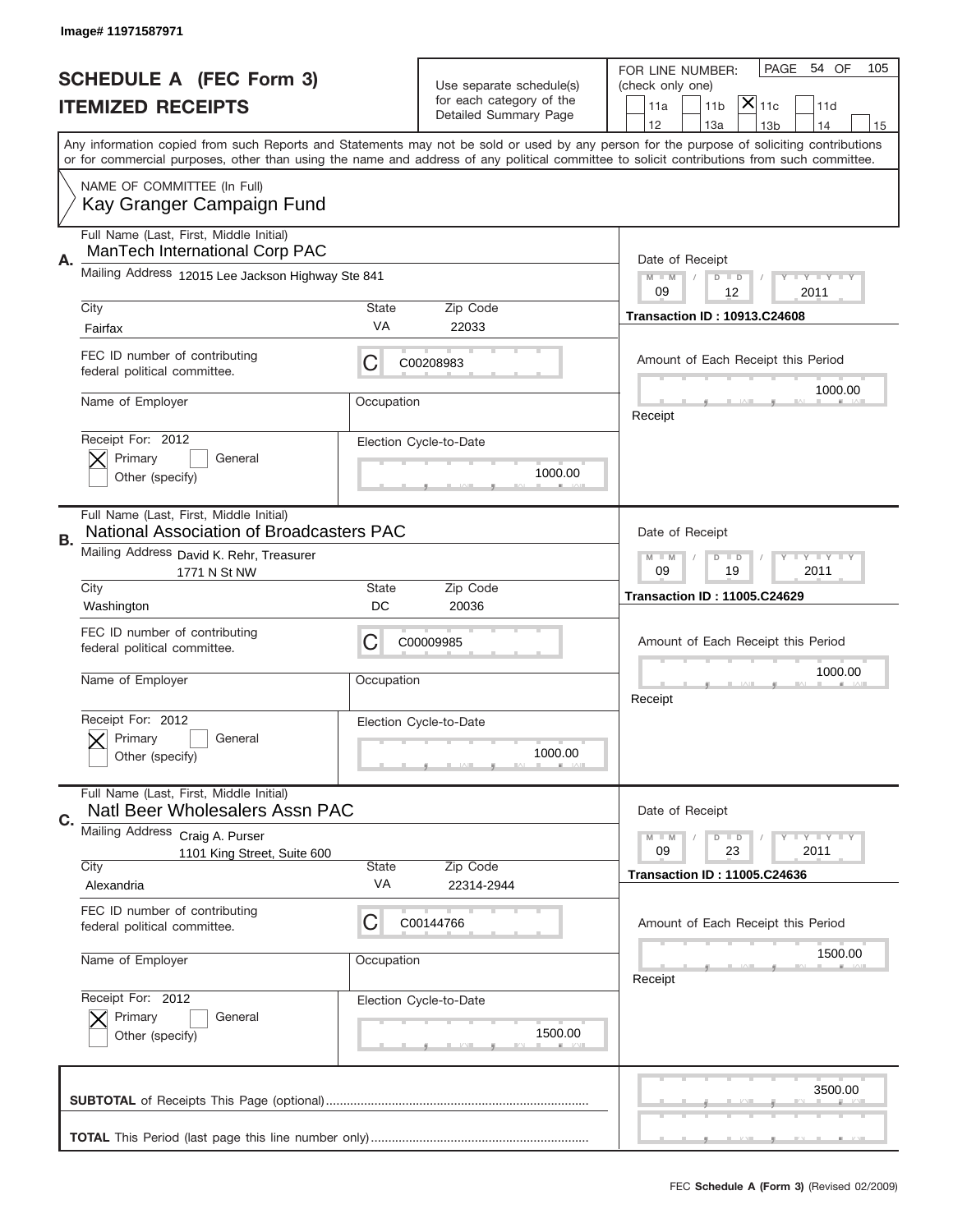|                                | Image# 11971587972                                                                 |                                                             |                                                   |                                                                                                                                                                                                                                                                                         |
|--------------------------------|------------------------------------------------------------------------------------|-------------------------------------------------------------|---------------------------------------------------|-----------------------------------------------------------------------------------------------------------------------------------------------------------------------------------------------------------------------------------------------------------------------------------------|
| <b>SCHEDULE A (FEC Form 3)</b> |                                                                                    |                                                             | Use separate schedule(s)                          | PAGE<br>55 OF<br>105<br>FOR LINE NUMBER:<br>(check only one)                                                                                                                                                                                                                            |
|                                | <b>ITEMIZED RECEIPTS</b>                                                           |                                                             | for each category of the<br>Detailed Summary Page | $ \overline{\mathsf{X}} _{\mathsf{11c}}$<br>11a<br>11 <sub>b</sub><br>11d<br>12<br>13a<br>14<br>13 <sub>b</sub><br>15                                                                                                                                                                   |
|                                |                                                                                    |                                                             |                                                   | Any information copied from such Reports and Statements may not be sold or used by any person for the purpose of soliciting contributions<br>or for commercial purposes, other than using the name and address of any political committee to solicit contributions from such committee. |
|                                | NAME OF COMMITTEE (In Full)<br>Kay Granger Campaign Fund                           |                                                             |                                                   |                                                                                                                                                                                                                                                                                         |
| Α.                             | Full Name (Last, First, Middle Initial)<br>Natl. Assoc. for Uniformed Services PAC |                                                             |                                                   | Date of Receipt                                                                                                                                                                                                                                                                         |
|                                | Mailing Address NAUS-PAC                                                           |                                                             |                                                   | $M - M$<br><b>LY LY LY</b><br>$D$ $D$                                                                                                                                                                                                                                                   |
|                                | 5535 Hempstead Way<br>City                                                         | <b>State</b>                                                | Zip Code                                          | 09<br>30<br>2011                                                                                                                                                                                                                                                                        |
|                                | Springfield                                                                        | VA                                                          | 22151                                             | <b>Transaction ID: 11005.C24673</b>                                                                                                                                                                                                                                                     |
|                                | FEC ID number of contributing<br>federal political committee.                      | C                                                           | C00086348                                         | Amount of Each Receipt this Period                                                                                                                                                                                                                                                      |
|                                | Name of Employer                                                                   | Occupation                                                  |                                                   | 1000.00<br>Receipt                                                                                                                                                                                                                                                                      |
|                                | Receipt For: 2012<br>Primary<br>General<br>Other (specify)                         |                                                             | Election Cycle-to-Date<br>1000.00                 |                                                                                                                                                                                                                                                                                         |
| В.                             | Full Name (Last, First, Middle Initial)<br><b>NRA Political Victory Fund</b>       |                                                             |                                                   | Date of Receipt                                                                                                                                                                                                                                                                         |
|                                | Mailing Address 11250 Waples Mill Road                                             | <b>LEYTEY LEY</b><br>$M - M$<br>$D$ $D$<br>09<br>26<br>2011 |                                                   |                                                                                                                                                                                                                                                                                         |
|                                | City<br>Fairfax                                                                    | State<br>VA                                                 | Zip Code<br>22030                                 | <b>Transaction ID: 11005.C24640</b>                                                                                                                                                                                                                                                     |
|                                | FEC ID number of contributing<br>federal political committee.                      | C                                                           | C00053553                                         | Amount of Each Receipt this Period                                                                                                                                                                                                                                                      |
|                                | Name of Employer                                                                   | Occupation                                                  |                                                   | 1000.00<br>Receipt                                                                                                                                                                                                                                                                      |
|                                | Receipt For: 2012<br>General<br>Primary<br>Other (specify)                         |                                                             | Election Cycle-to-Date<br>3500.00                 |                                                                                                                                                                                                                                                                                         |
| C.                             | Full Name (Last, First, Middle Initial)<br><b>NSSGA ROCKPAC</b>                    |                                                             |                                                   | Date of Receipt                                                                                                                                                                                                                                                                         |
|                                | Mailing Address<br>Jennifer Joy Wilson, Treasurer                                  |                                                             |                                                   | <b>LYLYLY</b><br>$M - M$<br>$\overline{D}$<br>$\Box$                                                                                                                                                                                                                                    |
|                                | 1605 King Street<br>City                                                           | State                                                       | Zip Code                                          | 09<br>2011<br>14<br><b>Transaction ID: 11005.C24615</b>                                                                                                                                                                                                                                 |
|                                | Alexandria                                                                         | VA                                                          | 22314                                             |                                                                                                                                                                                                                                                                                         |
|                                | FEC ID number of contributing<br>federal political committee.                      | C                                                           | C00089458                                         | Amount of Each Receipt this Period                                                                                                                                                                                                                                                      |
|                                | Name of Employer                                                                   | Occupation                                                  |                                                   | 1000.00<br>Receipt                                                                                                                                                                                                                                                                      |
|                                | Receipt For: 2012<br>Primary<br>General<br>Other (specify)                         |                                                             | Election Cycle-to-Date<br>1000.00                 |                                                                                                                                                                                                                                                                                         |
|                                |                                                                                    |                                                             |                                                   |                                                                                                                                                                                                                                                                                         |
|                                |                                                                                    |                                                             |                                                   | 3000.00                                                                                                                                                                                                                                                                                 |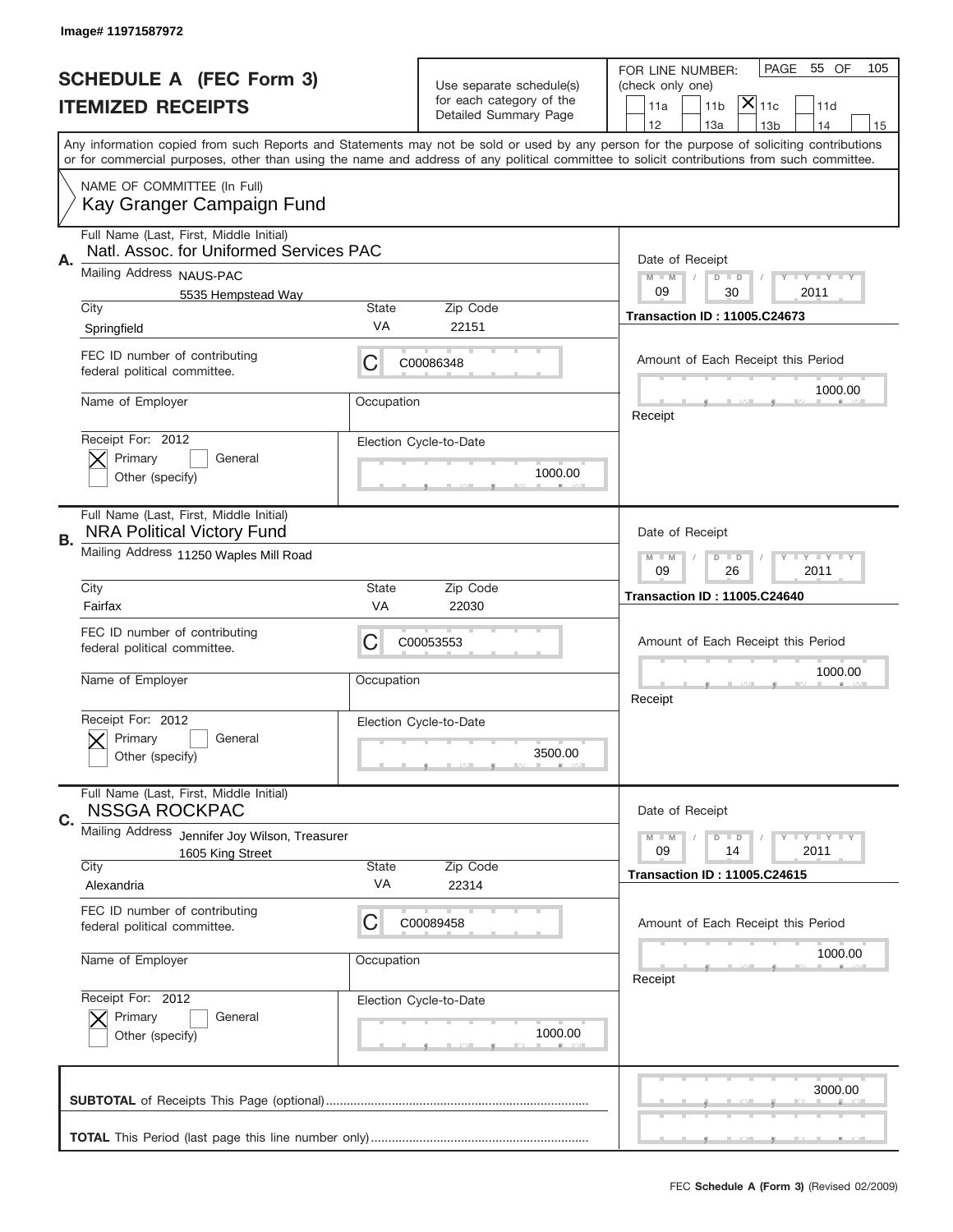|                          | Image# 11971587973                                                                  |                                                                                                |                                                      |                                                                                                                                                                                                                                                                                         |
|--------------------------|-------------------------------------------------------------------------------------|------------------------------------------------------------------------------------------------|------------------------------------------------------|-----------------------------------------------------------------------------------------------------------------------------------------------------------------------------------------------------------------------------------------------------------------------------------------|
|                          | <b>SCHEDULE A (FEC Form 3)</b>                                                      |                                                                                                |                                                      | PAGE<br>56 OF<br>105<br>FOR LINE NUMBER:                                                                                                                                                                                                                                                |
| <b>ITEMIZED RECEIPTS</b> |                                                                                     |                                                                                                | Use separate schedule(s)<br>for each category of the | (check only one)<br>$ \mathsf{X} _{\mathsf{11c}}$<br>11 <sub>b</sub><br>11a<br>11d                                                                                                                                                                                                      |
|                          |                                                                                     |                                                                                                | Detailed Summary Page                                | 12<br>13a<br>13 <sub>b</sub><br>14<br>15                                                                                                                                                                                                                                                |
|                          |                                                                                     |                                                                                                |                                                      | Any information copied from such Reports and Statements may not be sold or used by any person for the purpose of soliciting contributions<br>or for commercial purposes, other than using the name and address of any political committee to solicit contributions from such committee. |
|                          | NAME OF COMMITTEE (In Full)<br>Kay Granger Campaign Fund                            |                                                                                                |                                                      |                                                                                                                                                                                                                                                                                         |
| А.                       | Full Name (Last, First, Middle Initial)<br>Patton Boggs Political Action Committee  |                                                                                                |                                                      | Date of Receipt                                                                                                                                                                                                                                                                         |
|                          | Mailing Address 2550 M Street, NW                                                   |                                                                                                |                                                      | <b>LEY LEY LEY</b><br>$M - M$<br>$D$ $D$<br>07<br>15<br>2011                                                                                                                                                                                                                            |
|                          | City<br>Washington                                                                  | <b>State</b><br>DC                                                                             | Zip Code<br>20037                                    | <b>Transaction ID: 10808.C24558</b>                                                                                                                                                                                                                                                     |
|                          | FEC ID number of contributing<br>federal political committee.                       | С                                                                                              | C00401083                                            | Amount of Each Receipt this Period                                                                                                                                                                                                                                                      |
|                          | Name of Employer                                                                    | Occupation                                                                                     |                                                      | 1000.00<br>Receipt                                                                                                                                                                                                                                                                      |
|                          | Receipt For: 2012<br>Primary<br>General<br>Other (specify)                          |                                                                                                | Election Cycle-to-Date<br>1000.00                    |                                                                                                                                                                                                                                                                                         |
| В.                       | Full Name (Last, First, Middle Initial)<br><b>Professional Services Council PAC</b> |                                                                                                |                                                      | Date of Receipt                                                                                                                                                                                                                                                                         |
|                          | Mailing Address 4401 Wilson Blvd Ste 1110                                           | <b>LYLYLY</b><br>$M$ M<br>$D$ $D$<br>09<br>28<br>2011                                          |                                                      |                                                                                                                                                                                                                                                                                         |
|                          | City<br>Arlington                                                                   | <b>State</b><br><b>VA</b>                                                                      | Zip Code<br>22203                                    | <b>Transaction ID: 11005.C24661</b>                                                                                                                                                                                                                                                     |
|                          | FEC ID number of contributing<br>federal political committee.                       | С                                                                                              | C00132456                                            | Amount of Each Receipt this Period                                                                                                                                                                                                                                                      |
|                          | Name of Employer                                                                    | Occupation                                                                                     |                                                      | 1000.00<br>Receipt                                                                                                                                                                                                                                                                      |
|                          | Receipt For: 2012<br>General<br>Primary<br>Other (specify)                          |                                                                                                | Election Cycle-to-Date<br>1000.00                    |                                                                                                                                                                                                                                                                                         |
| C.                       | Full Name (Last, First, Middle Initial)<br>Raytheon PAC                             |                                                                                                |                                                      | Date of Receipt                                                                                                                                                                                                                                                                         |
|                          | Mailing Address<br>John Barnes<br>1100 Wilson Blvd., Suite 1500<br>City             | <b>LYLYLY</b><br>$M - M$<br>$D$ $D$<br>09<br>26<br>2011<br><b>Transaction ID: 11005.C24651</b> |                                                      |                                                                                                                                                                                                                                                                                         |
|                          | Arlington                                                                           | VA                                                                                             | 22209-2297                                           |                                                                                                                                                                                                                                                                                         |
|                          | FEC ID number of contributing<br>federal political committee.                       | C                                                                                              | C00097568                                            | Amount of Each Receipt this Period                                                                                                                                                                                                                                                      |
|                          | Name of Employer                                                                    | Occupation                                                                                     |                                                      | 1000.00<br>Receipt                                                                                                                                                                                                                                                                      |
|                          | Receipt For: 2012<br>Primary<br>General<br>Other (specify)                          |                                                                                                | Election Cycle-to-Date<br>3000.00                    |                                                                                                                                                                                                                                                                                         |
|                          |                                                                                     |                                                                                                |                                                      | 3000.00                                                                                                                                                                                                                                                                                 |
|                          |                                                                                     |                                                                                                |                                                      |                                                                                                                                                                                                                                                                                         |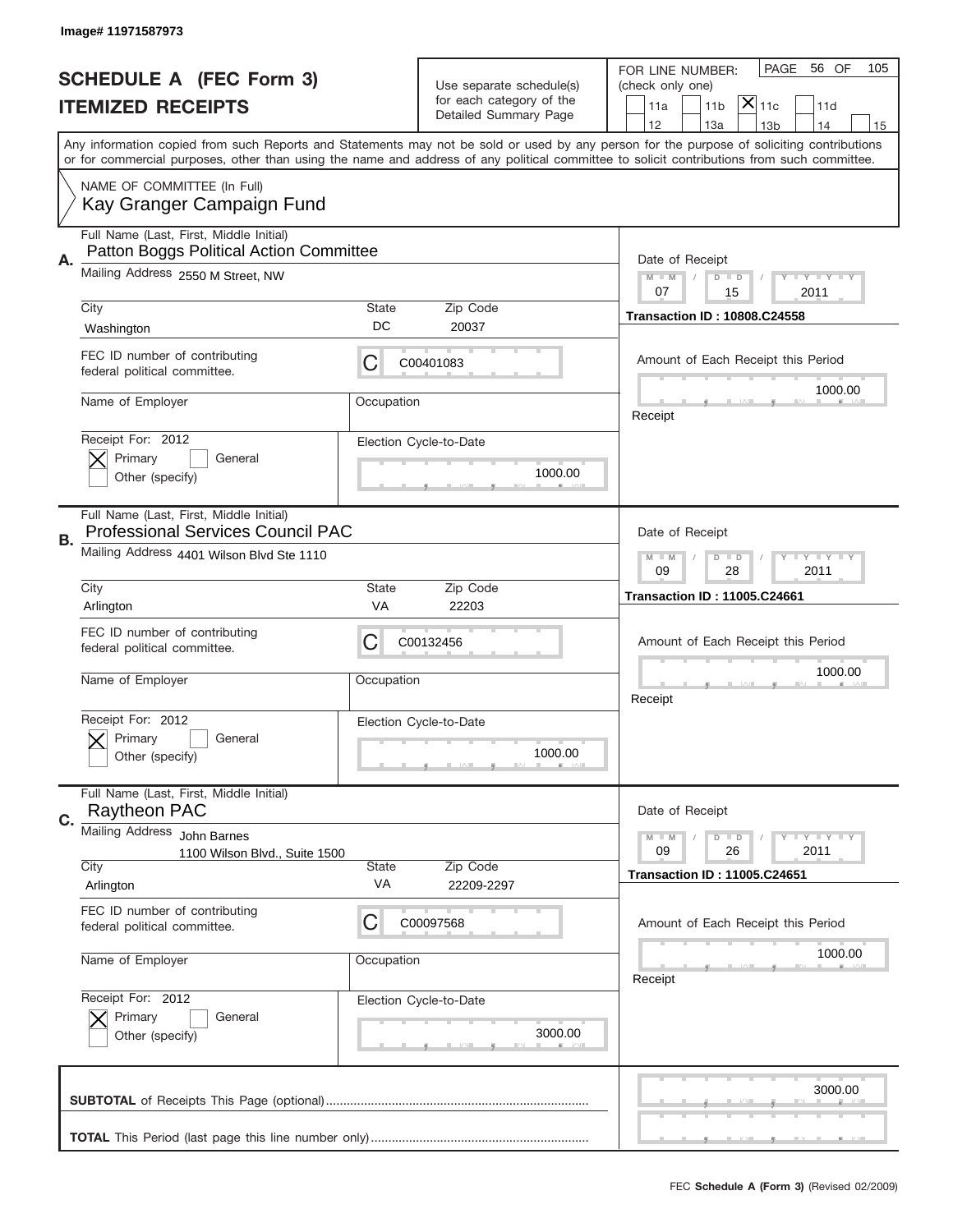|                                                            | Image# 11971587974                                                            |                                                                                                  |                                                      |                                                                                                                                                                                                                                                                                         |  |
|------------------------------------------------------------|-------------------------------------------------------------------------------|--------------------------------------------------------------------------------------------------|------------------------------------------------------|-----------------------------------------------------------------------------------------------------------------------------------------------------------------------------------------------------------------------------------------------------------------------------------------|--|
|                                                            |                                                                               |                                                                                                  |                                                      | PAGE<br>57 OF<br>105<br>FOR LINE NUMBER:                                                                                                                                                                                                                                                |  |
| <b>SCHEDULE A (FEC Form 3)</b><br><b>ITEMIZED RECEIPTS</b> |                                                                               |                                                                                                  | Use separate schedule(s)<br>for each category of the | (check only one)                                                                                                                                                                                                                                                                        |  |
|                                                            |                                                                               |                                                                                                  | Detailed Summary Page                                | $ \mathsf{X} _{\mathsf{11c}}$<br>11 <sub>b</sub><br>11a<br>11d<br>12<br>13a<br>14<br>13 <sub>b</sub><br>15                                                                                                                                                                              |  |
|                                                            |                                                                               |                                                                                                  |                                                      | Any information copied from such Reports and Statements may not be sold or used by any person for the purpose of soliciting contributions<br>or for commercial purposes, other than using the name and address of any political committee to solicit contributions from such committee. |  |
|                                                            | NAME OF COMMITTEE (In Full)<br>Kay Granger Campaign Fund                      |                                                                                                  |                                                      |                                                                                                                                                                                                                                                                                         |  |
| Α.                                                         | Full Name (Last, First, Middle Initial)<br><b>Realtors PAC</b>                |                                                                                                  |                                                      | Date of Receipt                                                                                                                                                                                                                                                                         |  |
|                                                            | Mailing Address 430 N. Michigan Avenue                                        |                                                                                                  |                                                      | <b>THEY THEY</b><br>$M - M$<br>$D$ $D$<br>08<br>26<br>2011                                                                                                                                                                                                                              |  |
|                                                            | City<br>Chicago                                                               | <b>State</b><br>IL                                                                               | Zip Code<br>60611                                    | <b>Transaction ID: 10913.C24598</b>                                                                                                                                                                                                                                                     |  |
|                                                            | FEC ID number of contributing<br>federal political committee.                 | C                                                                                                | C00030718                                            | Amount of Each Receipt this Period<br>1000.00                                                                                                                                                                                                                                           |  |
|                                                            | Name of Employer                                                              | Occupation                                                                                       |                                                      | Receipt                                                                                                                                                                                                                                                                                 |  |
|                                                            | Receipt For: 2012<br>Primary<br>General<br>Other (specify)                    |                                                                                                  | Election Cycle-to-Date<br>2000.00                    |                                                                                                                                                                                                                                                                                         |  |
| В.                                                         | Full Name (Last, First, Middle Initial)<br>Science Applications Intl Corp PAC |                                                                                                  |                                                      | Date of Receipt                                                                                                                                                                                                                                                                         |  |
|                                                            | Mailing Address 10260 Campus Point Dr MS A3                                   | <b>LYLYLY</b><br>$M - M$<br>$D$ $D$<br>09<br>30<br>2011                                          |                                                      |                                                                                                                                                                                                                                                                                         |  |
|                                                            | City<br>San Diego                                                             | <b>State</b><br>CA                                                                               | Zip Code<br>92121-1522                               | <b>Transaction ID: 11005.C24670</b>                                                                                                                                                                                                                                                     |  |
|                                                            | FEC ID number of contributing<br>federal political committee.                 | C                                                                                                | C00300418                                            | Amount of Each Receipt this Period                                                                                                                                                                                                                                                      |  |
|                                                            | Name of Employer                                                              | Occupation                                                                                       |                                                      | 1000.00<br>Receipt                                                                                                                                                                                                                                                                      |  |
|                                                            | Receipt For: 2012<br>Primary<br>General<br>Other (specify)                    |                                                                                                  | Election Cycle-to-Date<br>1000.00                    |                                                                                                                                                                                                                                                                                         |  |
| C.                                                         | Full Name (Last, First, Middle Initial)<br><b>SNR Denton US LLP PAC</b>       |                                                                                                  |                                                      | Date of Receipt                                                                                                                                                                                                                                                                         |  |
|                                                            | Mailing Address Todd M. Weiss<br>1301 K Street, NW, Suite 300 East<br>City    | $T + Y = Y + Y$<br>$M - M$<br>$D$ $D$<br>09<br>19<br>2011<br><b>Transaction ID: 11005.C24631</b> |                                                      |                                                                                                                                                                                                                                                                                         |  |
|                                                            | Washington                                                                    | DC                                                                                               | 20005                                                |                                                                                                                                                                                                                                                                                         |  |
|                                                            | FEC ID number of contributing<br>federal political committee.                 | С                                                                                                | C00216127                                            | Amount of Each Receipt this Period                                                                                                                                                                                                                                                      |  |
|                                                            | Name of Employer                                                              | Occupation                                                                                       |                                                      | 3000.00<br>Receipt                                                                                                                                                                                                                                                                      |  |
|                                                            | Receipt For: 2012<br>Primary<br>General<br>Other (specify)                    |                                                                                                  | Election Cycle-to-Date<br>3000.00                    |                                                                                                                                                                                                                                                                                         |  |
|                                                            |                                                                               |                                                                                                  |                                                      | 5000.00                                                                                                                                                                                                                                                                                 |  |
|                                                            |                                                                               |                                                                                                  |                                                      |                                                                                                                                                                                                                                                                                         |  |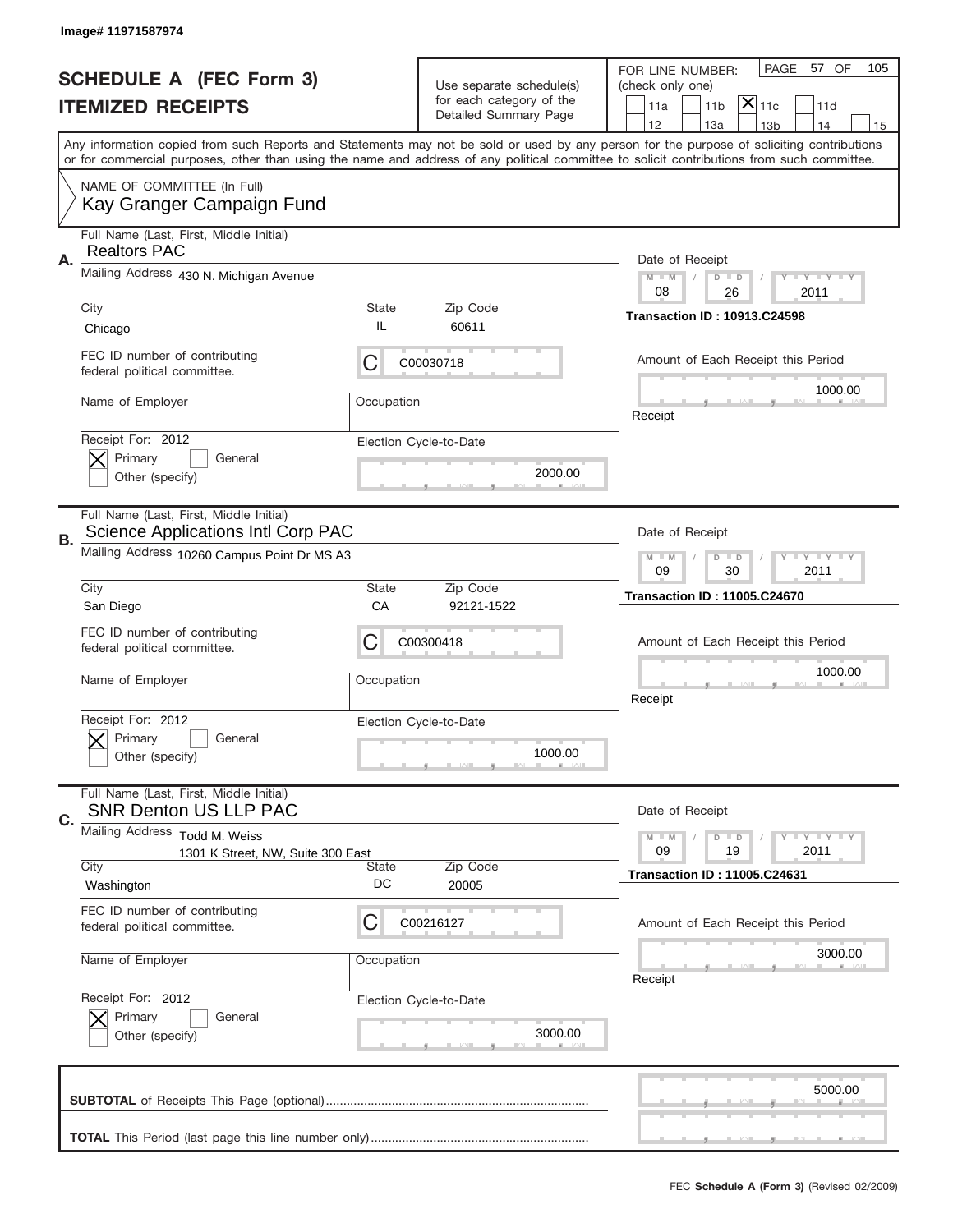|                                                            | Image# 11971587975                                                                 |                                                              |                                   |                                                                                                                                                                                                                                                                                         |
|------------------------------------------------------------|------------------------------------------------------------------------------------|--------------------------------------------------------------|-----------------------------------|-----------------------------------------------------------------------------------------------------------------------------------------------------------------------------------------------------------------------------------------------------------------------------------------|
| <b>SCHEDULE A (FEC Form 3)</b><br><b>ITEMIZED RECEIPTS</b> |                                                                                    | Use separate schedule(s)<br>for each category of the         |                                   | PAGE<br>58 OF<br>105<br>FOR LINE NUMBER:<br>(check only one)<br>$ \mathsf{\overline{X}} _{\mathsf{11c}}$<br>11 <sub>b</sub><br>11a<br>11d                                                                                                                                               |
|                                                            |                                                                                    |                                                              | Detailed Summary Page             | 12<br>13a<br>14<br>13 <sub>b</sub><br>15                                                                                                                                                                                                                                                |
|                                                            |                                                                                    |                                                              |                                   | Any information copied from such Reports and Statements may not be sold or used by any person for the purpose of soliciting contributions<br>or for commercial purposes, other than using the name and address of any political committee to solicit contributions from such committee. |
|                                                            | NAME OF COMMITTEE (In Full)<br>Kay Granger Campaign Fund                           |                                                              |                                   |                                                                                                                                                                                                                                                                                         |
| Α.                                                         | Full Name (Last, First, Middle Initial)<br>The Williams Companies PAC              |                                                              |                                   | Date of Receipt                                                                                                                                                                                                                                                                         |
|                                                            | Mailing Address June M. Pennell, PAC Administrator<br>1627 I Street, NW, Suite 900 |                                                              |                                   | <b>LY LY LY</b><br>$M - M$<br>$D$ $D$<br>09<br>27<br>2011                                                                                                                                                                                                                               |
|                                                            | City<br>Washington                                                                 | State<br>DC                                                  | Zip Code<br>20006                 | <b>Transaction ID: 11005.C24659</b>                                                                                                                                                                                                                                                     |
|                                                            | FEC ID number of contributing<br>federal political committee.                      | С                                                            | C00040394                         | Amount of Each Receipt this Period                                                                                                                                                                                                                                                      |
|                                                            | Name of Employer                                                                   | Occupation                                                   |                                   | 1000.00<br>Receipt                                                                                                                                                                                                                                                                      |
|                                                            | Receipt For: 2012<br>Primary<br>General<br>Other (specify)                         |                                                              | Election Cycle-to-Date<br>1000.00 |                                                                                                                                                                                                                                                                                         |
| В.                                                         | Full Name (Last, First, Middle Initial)<br>Union Pacific Fund for Effective Govt   | Date of Receipt                                              |                                   |                                                                                                                                                                                                                                                                                         |
|                                                            | Mailing Address Mike Rock, Treasurer<br>600 Thirteenth St, NW, Ste 340             | <b>LEY LEY LEY</b><br>$M - M$<br>$D$ $D$<br>09<br>2011<br>20 |                                   |                                                                                                                                                                                                                                                                                         |
|                                                            | City<br>Washington                                                                 | State<br>DC                                                  | Zip Code<br>20005                 | <b>Transaction ID: 11005.C24635</b>                                                                                                                                                                                                                                                     |
|                                                            |                                                                                    |                                                              |                                   |                                                                                                                                                                                                                                                                                         |
|                                                            | FEC ID number of contributing<br>federal political committee.                      | С                                                            | C00010470                         | Amount of Each Receipt this Period                                                                                                                                                                                                                                                      |
|                                                            | Name of Employer                                                                   | Occupation                                                   |                                   | 1000.00<br>Receipt                                                                                                                                                                                                                                                                      |
|                                                            | Receipt For: 2012<br>General<br>Primary<br>Other (specify)                         |                                                              | Election Cycle-to-Date<br>2000.00 |                                                                                                                                                                                                                                                                                         |
|                                                            | Full Name (Last, First, Middle Initial)<br><b>US Travel Association PAC</b>        |                                                              |                                   | Date of Receipt                                                                                                                                                                                                                                                                         |
| C.                                                         | Mailing Address 1100 New York Ave NW Ste 450W                                      |                                                              |                                   | <b>LYLYLY</b><br>$M - M$<br>$D$ $D$<br>08<br>2011<br>09                                                                                                                                                                                                                                 |
|                                                            | City<br>Washington                                                                 | <b>State</b><br>DC                                           | Zip Code<br>20005-3934            | <b>Transaction ID: 10913.C24607</b>                                                                                                                                                                                                                                                     |
|                                                            | FEC ID number of contributing<br>federal political committee.                      | C                                                            | C00457754                         | Amount of Each Receipt this Period                                                                                                                                                                                                                                                      |
|                                                            | Name of Employer                                                                   | Occupation                                                   |                                   | 1000.00<br>Receipt                                                                                                                                                                                                                                                                      |
|                                                            | Receipt For: 2012<br>Primary<br>General<br>Other (specify)                         |                                                              | Election Cycle-to-Date<br>1000.00 |                                                                                                                                                                                                                                                                                         |
|                                                            |                                                                                    |                                                              |                                   | 3000.00                                                                                                                                                                                                                                                                                 |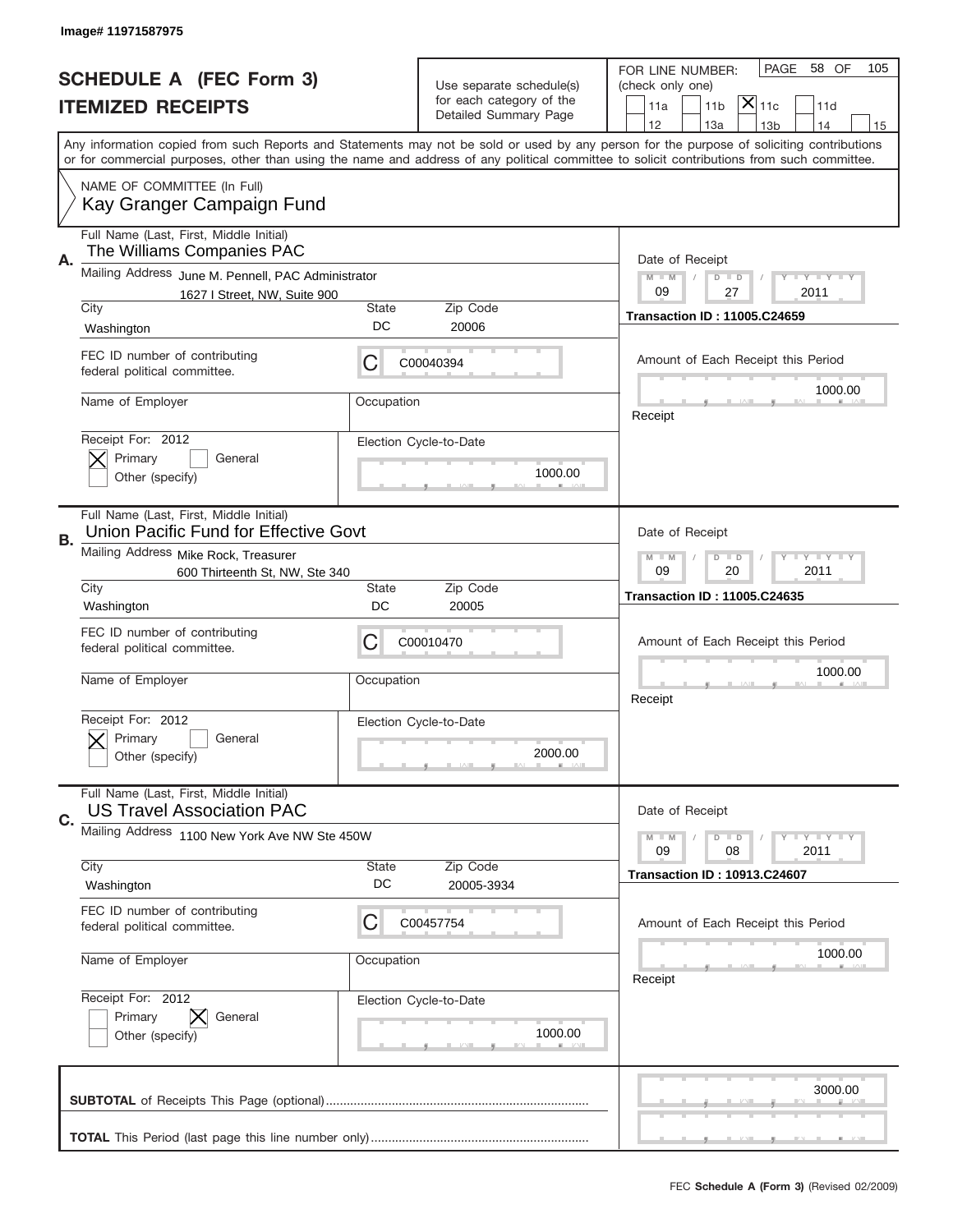|    | Image# 11971587976                                                                |                                                         |                                                                               |                                                                                                                                                                                                                                                                                         |
|----|-----------------------------------------------------------------------------------|---------------------------------------------------------|-------------------------------------------------------------------------------|-----------------------------------------------------------------------------------------------------------------------------------------------------------------------------------------------------------------------------------------------------------------------------------------|
|    | <b>SCHEDULE A (FEC Form 3)</b><br><b>ITEMIZED RECEIPTS</b>                        |                                                         | Use separate schedule(s)<br>for each category of the<br>Detailed Summary Page | PAGE<br>59 OF<br>105<br>FOR LINE NUMBER:<br>(check only one)<br>$ \mathsf{X} _{\mathsf{11c}}$<br>11 <sub>b</sub><br>11a<br>11d<br>12<br>13a<br>14<br>13 <sub>b</sub><br>15                                                                                                              |
|    |                                                                                   |                                                         |                                                                               | Any information copied from such Reports and Statements may not be sold or used by any person for the purpose of soliciting contributions<br>or for commercial purposes, other than using the name and address of any political committee to solicit contributions from such committee. |
|    | NAME OF COMMITTEE (In Full)<br>Kay Granger Campaign Fund                          |                                                         |                                                                               |                                                                                                                                                                                                                                                                                         |
| Α. | Full Name (Last, First, Middle Initial)<br>Verizon Communications Good Govt. Club |                                                         |                                                                               | Date of Receipt                                                                                                                                                                                                                                                                         |
|    | Mailing Address 1300 I Street, NW, 4th Floor                                      |                                                         |                                                                               | $M$ M<br>Y FY FY FY<br>$D$ $D$<br>09<br>19<br>2011                                                                                                                                                                                                                                      |
|    | City<br>Washington                                                                | State<br>DC                                             | Zip Code<br>20005                                                             | <b>Transaction ID: 11005.C24627</b>                                                                                                                                                                                                                                                     |
|    | FEC ID number of contributing<br>federal political committee.                     | С                                                       | C00186288                                                                     | Amount of Each Receipt this Period<br>1000.00                                                                                                                                                                                                                                           |
|    | Name of Employer                                                                  | Occupation                                              |                                                                               | Receipt                                                                                                                                                                                                                                                                                 |
|    | Receipt For: 2012<br>Primary<br>General<br>Other (specify)                        |                                                         | Election Cycle-to-Date<br>1000.00                                             |                                                                                                                                                                                                                                                                                         |
|    | Full Name (Last, First, Middle Initial)<br><b>Wal-Mart Stores Wal-PAC</b>         |                                                         |                                                                               | Date of Receipt                                                                                                                                                                                                                                                                         |
| В. | Mailing Address 702 SW 8th Street                                                 | Y I Y I Y I Y<br>$M - M$<br>$D$ $D$<br>09<br>29<br>2011 |                                                                               |                                                                                                                                                                                                                                                                                         |
|    | City<br>Bentonville                                                               | State<br><b>AR</b>                                      | Zip Code<br>72716-0150                                                        | <b>Transaction ID: 11005.C24665</b>                                                                                                                                                                                                                                                     |
|    | FEC ID number of contributing<br>federal political committee.                     | С                                                       | C00093054                                                                     | Amount of Each Receipt this Period                                                                                                                                                                                                                                                      |
|    | Name of Employer                                                                  | Occupation                                              |                                                                               | 1000.00<br>Receipt                                                                                                                                                                                                                                                                      |
|    | Receipt For: 2012<br>General<br>Primary<br>Other (specify)                        |                                                         | Election Cycle-to-Date<br>1000.00                                             |                                                                                                                                                                                                                                                                                         |
|    | Full Name (Last, First, Middle Initial)                                           |                                                         |                                                                               | Date of Receipt                                                                                                                                                                                                                                                                         |
| C. | <b>Mailing Address</b>                                                            |                                                         |                                                                               | Y LY LY LY<br>$M - M$<br>$D$ $D$                                                                                                                                                                                                                                                        |
|    | City                                                                              |                                                         |                                                                               |                                                                                                                                                                                                                                                                                         |
|    | FEC ID number of contributing<br>federal political committee.                     | C                                                       |                                                                               | Amount of Each Receipt this Period                                                                                                                                                                                                                                                      |
|    | Name of Employer                                                                  | Occupation                                              |                                                                               |                                                                                                                                                                                                                                                                                         |
|    |                                                                                   |                                                         |                                                                               |                                                                                                                                                                                                                                                                                         |
|    | Receipt For:<br>Primary<br>General<br>Other (specify)                             | Election Cycle-to-Date                                  |                                                                               |                                                                                                                                                                                                                                                                                         |
|    |                                                                                   |                                                         |                                                                               | 2000.00                                                                                                                                                                                                                                                                                 |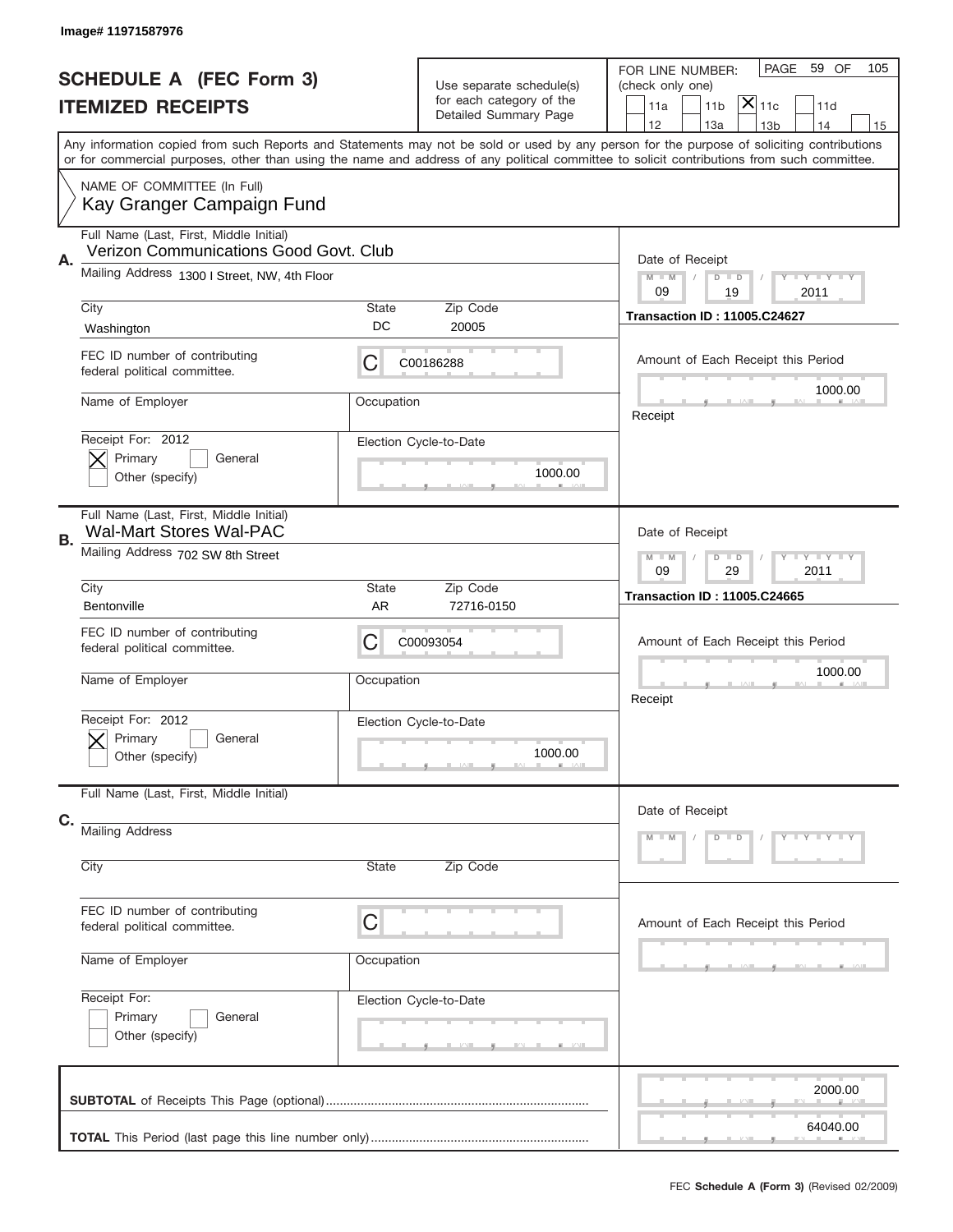|    | Image# 11971587977                                                                  |                                     |                                                                               |                                                                                                                                                                                                                                                                                         |
|----|-------------------------------------------------------------------------------------|-------------------------------------|-------------------------------------------------------------------------------|-----------------------------------------------------------------------------------------------------------------------------------------------------------------------------------------------------------------------------------------------------------------------------------------|
|    | <b>SCHEDULE A (FEC Form 3)</b><br><b>ITEMIZED RECEIPTS</b>                          |                                     | Use separate schedule(s)<br>for each category of the<br>Detailed Summary Page | PAGE<br>60 OF<br>105<br>FOR LINE NUMBER:<br>(check only one)<br>11 <sub>b</sub><br>11a<br>11d<br>11c<br>$\times$<br>12<br>13a<br>14<br>13 <sub>b</sub><br>15                                                                                                                            |
|    |                                                                                     |                                     |                                                                               | Any information copied from such Reports and Statements may not be sold or used by any person for the purpose of soliciting contributions<br>or for commercial purposes, other than using the name and address of any political committee to solicit contributions from such committee. |
|    | NAME OF COMMITTEE (In Full)<br>Kay Granger Campaign Fund                            |                                     |                                                                               |                                                                                                                                                                                                                                                                                         |
| Α. | Full Name (Last, First, Middle Initial)<br>Roger Williams for US Congress Committee |                                     |                                                                               | Date of Receipt                                                                                                                                                                                                                                                                         |
|    | Mailing Address 823 Congress Ave St 707                                             |                                     |                                                                               | $M - M$<br>Y TY TY TY<br>$D$ $D$<br>13<br>07<br>2011                                                                                                                                                                                                                                    |
|    | City<br>Austin                                                                      | <b>State</b><br><b>TX</b>           | Zip Code<br>78701-                                                            | <b>Transaction ID: 10808.C24560</b>                                                                                                                                                                                                                                                     |
|    | FEC ID number of contributing<br>federal political committee.                       | C                                   |                                                                               | Amount of Each Receipt this Period                                                                                                                                                                                                                                                      |
|    | Name of Employer                                                                    | Occupation                          |                                                                               | 500.00<br>Offsets to Operating Expenditu                                                                                                                                                                                                                                                |
|    | Receipt For: 2012<br>Primary<br>General<br>Other (specify)                          |                                     | Election Cycle-to-Date<br>500.00                                              | Note: Rent / Newby Management                                                                                                                                                                                                                                                           |
|    | Full Name (Last, First, Middle Initial)                                             |                                     |                                                                               | Date of Receipt                                                                                                                                                                                                                                                                         |
| В. | <b>Mailing Address</b>                                                              | Y TY TY TY<br>$D$ $D$               |                                                                               |                                                                                                                                                                                                                                                                                         |
|    | City                                                                                | State                               | Zip Code                                                                      |                                                                                                                                                                                                                                                                                         |
|    | FEC ID number of contributing<br>federal political committee.                       | C                                   |                                                                               | Amount of Each Receipt this Period                                                                                                                                                                                                                                                      |
|    | Name of Employer                                                                    | Occupation                          |                                                                               |                                                                                                                                                                                                                                                                                         |
|    | Receipt For:<br>Primary<br>General<br>Other (specify)                               |                                     | Election Cycle-to-Date                                                        |                                                                                                                                                                                                                                                                                         |
| C. | Full Name (Last, First, Middle Initial)                                             |                                     |                                                                               | Date of Receipt                                                                                                                                                                                                                                                                         |
|    | <b>Mailing Address</b><br>City                                                      | Y - Y - Y - Y<br>$M - M$<br>$D$ $D$ |                                                                               |                                                                                                                                                                                                                                                                                         |
|    |                                                                                     | State                               | Zip Code                                                                      |                                                                                                                                                                                                                                                                                         |
|    | FEC ID number of contributing<br>federal political committee.                       | C                                   |                                                                               | Amount of Each Receipt this Period                                                                                                                                                                                                                                                      |
|    | Name of Employer                                                                    | Occupation                          |                                                                               |                                                                                                                                                                                                                                                                                         |
|    | Receipt For:<br>Primary<br>General<br>Other (specify)                               |                                     | Election Cycle-to-Date                                                        |                                                                                                                                                                                                                                                                                         |
|    |                                                                                     |                                     |                                                                               | 500.00<br>500.00                                                                                                                                                                                                                                                                        |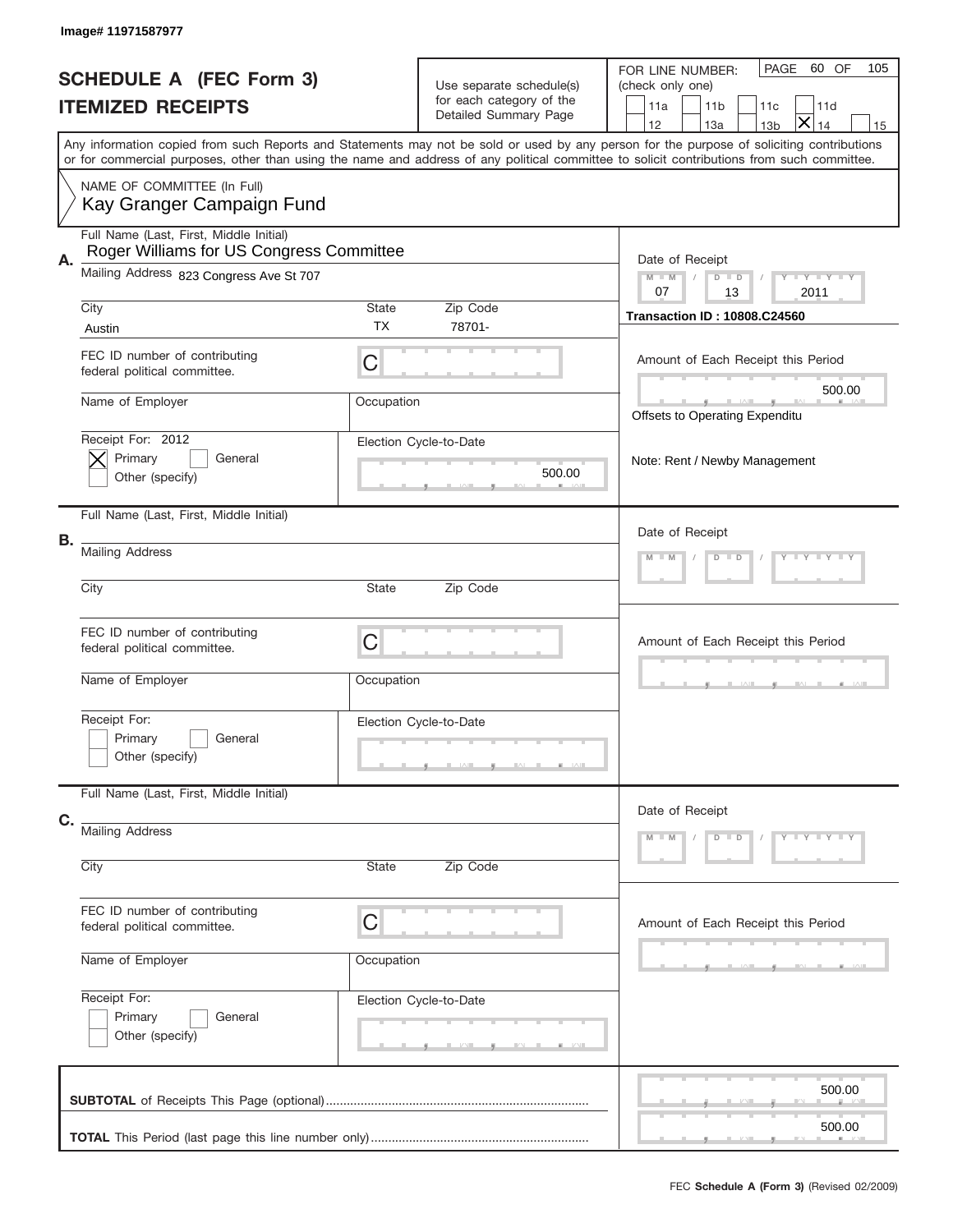|           | Image#11971587978                                                                                                                                                                                                                                                                       |                                                                               |                                     |                                                                                                                                                              |
|-----------|-----------------------------------------------------------------------------------------------------------------------------------------------------------------------------------------------------------------------------------------------------------------------------------------|-------------------------------------------------------------------------------|-------------------------------------|--------------------------------------------------------------------------------------------------------------------------------------------------------------|
|           | <b>SCHEDULE B (FEC Form 3)</b><br><b>ITEMIZED DISBURSEMENTS</b>                                                                                                                                                                                                                         | Use separate schedule(s)<br>for each category of the<br>Detailed Summary Page |                                     | 105<br>PAGE 61<br>OF<br>FOR LINE NUMBER:<br>(check only one)<br>$X _{17}$<br>18<br>19a<br>19 <sub>b</sub><br>20a<br>20 <sub>b</sub><br>20 <sub>c</sub><br>21 |
|           | Any information copied from such Reports and Statements may not be sold or used by any person for the purpose of soliciting contributions<br>or for commercial purposes, other than using the name and address of any political committee to solicit contributions from such committee. |                                                                               |                                     |                                                                                                                                                              |
|           | NAME OF COMMITTEE (In Full)<br>Kay Granger Campaign Fund                                                                                                                                                                                                                                |                                                                               |                                     |                                                                                                                                                              |
|           | Full Name (Last, First, Middle Initial)<br>American Legion                                                                                                                                                                                                                              |                                                                               |                                     | Date of Disbursement                                                                                                                                         |
|           | Mailing Address 2701 Lynnwood Dr. #153                                                                                                                                                                                                                                                  |                                                                               |                                     | $T - Y$ $T - Y$<br>$M - M$<br>$D$ $D$<br>2011<br>07<br>27                                                                                                    |
|           | City<br>State<br>ТX<br>Arlington                                                                                                                                                                                                                                                        | Zip Code<br>76013-                                                            |                                     | Amount of Each Disbursement this Period                                                                                                                      |
|           | Purpose of Disbursement<br>Advertising                                                                                                                                                                                                                                                  |                                                                               |                                     | 995.00<br><b>Transaction ID: 10808.E12099</b>                                                                                                                |
|           | Candidate Name                                                                                                                                                                                                                                                                          |                                                                               | Category/<br>Type                   |                                                                                                                                                              |
|           | Office Sought:<br>Disbursement For:<br>House<br>Senate<br>Primary<br>President<br>Other (specify)<br>District:<br>State:                                                                                                                                                                | General                                                                       |                                     | <b>ADVERTISING</b>                                                                                                                                           |
| <b>B.</b> | Full Name (Last, First, Middle Initial)<br>Aristotle International, Inc.                                                                                                                                                                                                                |                                                                               |                                     | Date of Disbursement<br>$\cdots$ $\gamma$ $\cdots$ $\gamma$ $\cdots$<br>M<br>D<br>M<br>D                                                                     |
|           | Mailing Address 205 Pennsylvania Avenue, SE                                                                                                                                                                                                                                             | 2011<br>07<br>01                                                              |                                     |                                                                                                                                                              |
|           | City<br>State<br>DC<br>Washington                                                                                                                                                                                                                                                       | Zip Code<br>20003-                                                            |                                     | Amount of Each Disbursement this Period                                                                                                                      |
|           | Purpose of Disbursement<br>Credit Card Processing<br>Candidate Name                                                                                                                                                                                                                     |                                                                               | Category/<br>Type                   | 3.10<br><b>Transaction ID: 10708.E12057</b>                                                                                                                  |
|           | Disbursement For:<br>Office Sought:<br>House<br>Primary<br>Senate<br>Other (specify)<br>President                                                                                                                                                                                       | General                                                                       |                                     | <b>CREDIT CARD PROCESSING</b>                                                                                                                                |
|           | State:<br>District:<br>Full Name (Last, First, Middle Initial)                                                                                                                                                                                                                          |                                                                               |                                     |                                                                                                                                                              |
|           | c. Aristotle International, Inc.                                                                                                                                                                                                                                                        |                                                                               |                                     | Date of Disbursement<br>γ " γ " γ " γ<br>$\mathbb M$<br>D<br>M                                                                                               |
|           | Mailing Address 205 Pennsylvania Avenue, SE                                                                                                                                                                                                                                             | D<br>2011<br>07<br>08                                                         |                                     |                                                                                                                                                              |
|           | City<br><b>State</b><br>Washington<br>DC<br>Purpose of Disbursement                                                                                                                                                                                                                     | Zip Code<br>20003-                                                            |                                     | Amount of Each Disbursement this Period<br>36.00                                                                                                             |
|           | <b>Credit Card Processing</b><br>Candidate Name                                                                                                                                                                                                                                         | Category/<br>Type                                                             | <b>Transaction ID: 10710.E12062</b> |                                                                                                                                                              |
|           | Office Sought:<br>Disbursement For:<br>House<br>Primary<br>Senate<br>Other (specify)<br>President<br>State:<br>District:                                                                                                                                                                | General                                                                       |                                     | <b>CREDIT CARD PROCESSING</b>                                                                                                                                |
|           |                                                                                                                                                                                                                                                                                         |                                                                               |                                     | 1034.10                                                                                                                                                      |
|           |                                                                                                                                                                                                                                                                                         |                                                                               |                                     |                                                                                                                                                              |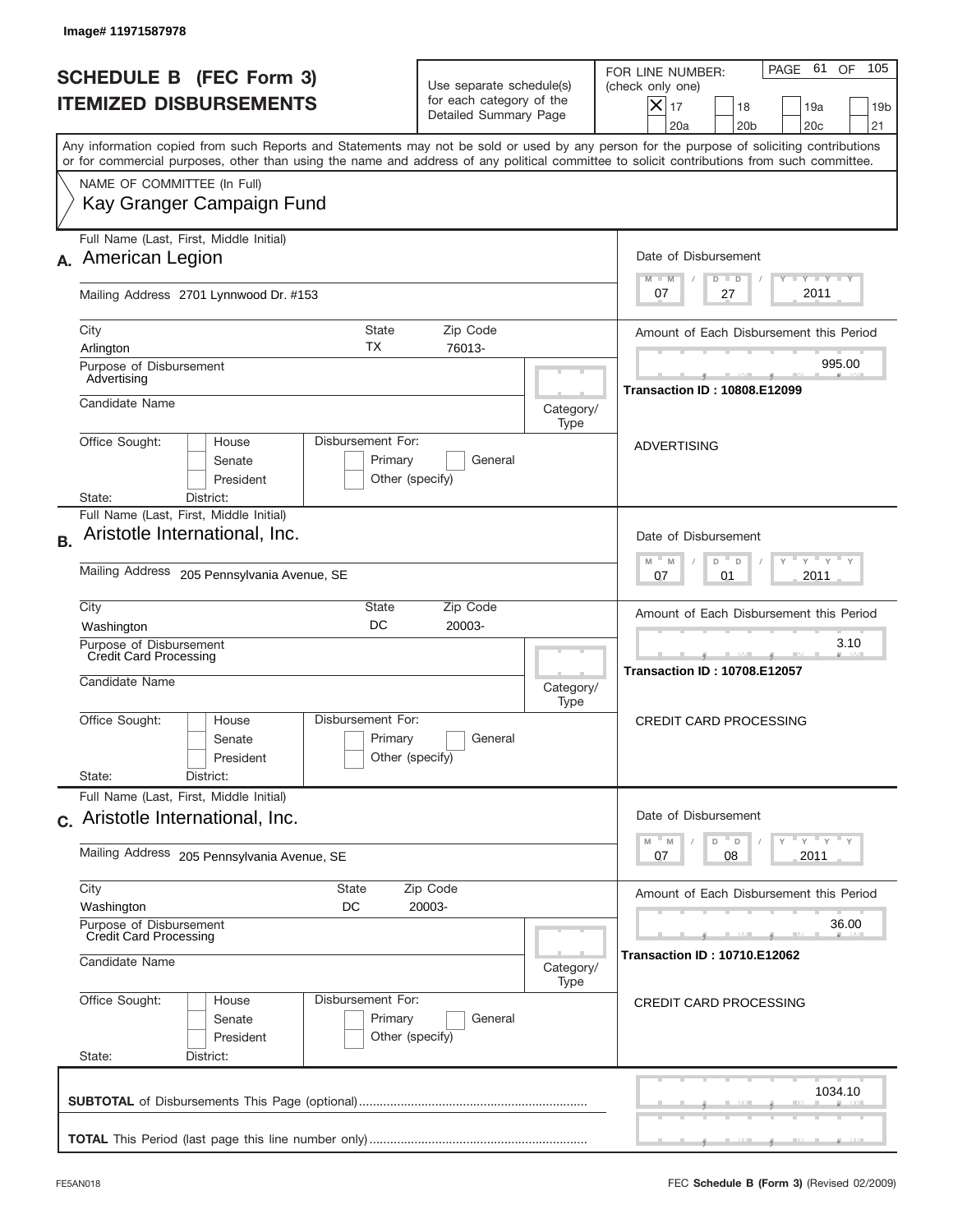|           | Image# 11971587979                                                                                                                         |                                                 |                                                                               |                   |                                                                                                                                                                   |
|-----------|--------------------------------------------------------------------------------------------------------------------------------------------|-------------------------------------------------|-------------------------------------------------------------------------------|-------------------|-------------------------------------------------------------------------------------------------------------------------------------------------------------------|
|           | <b>SCHEDULE B (FEC Form 3)</b><br><b>ITEMIZED DISBURSEMENTS</b>                                                                            |                                                 | Use separate schedule(s)<br>for each category of the<br>Detailed Summary Page |                   | 105<br>PAGE 62 OF<br>FOR LINE NUMBER:<br>(check only one)<br>$ \boldsymbol{\times} $<br>17<br>18<br>19a<br>19 <sub>b</sub><br>20a<br>20 <sub>b</sub><br>20c<br>21 |
|           | or for commercial purposes, other than using the name and address of any political committee to solicit contributions from such committee. |                                                 |                                                                               |                   | Any information copied from such Reports and Statements may not be sold or used by any person for the purpose of soliciting contributions                         |
|           | NAME OF COMMITTEE (In Full)<br>Kay Granger Campaign Fund                                                                                   |                                                 |                                                                               |                   |                                                                                                                                                                   |
|           | Full Name (Last, First, Middle Initial)<br>Aristotle International, Inc.                                                                   |                                                 |                                                                               |                   | Date of Disbursement<br><b>TANK TANK</b><br>$M - M$<br>$D$ $D$                                                                                                    |
|           | Mailing Address 205 Pennsylvania Avenue, SE                                                                                                |                                                 |                                                                               |                   | 2011<br>07<br>15                                                                                                                                                  |
|           | City<br>Washington                                                                                                                         | State<br>DC                                     | Zip Code<br>20003-                                                            |                   | Amount of Each Disbursement this Period                                                                                                                           |
|           | Purpose of Disbursement<br><b>Credit Card Processing</b>                                                                                   |                                                 |                                                                               |                   | 22.00<br><b>Transaction ID: 10808.E12093</b>                                                                                                                      |
|           | Candidate Name                                                                                                                             |                                                 |                                                                               | Category/<br>Type |                                                                                                                                                                   |
|           | Office Sought:<br>House<br>Senate<br>President<br>District:<br>State:                                                                      | Disbursement For:<br>Primary<br>Other (specify) | General                                                                       |                   | <b>CREDIT CARD PROCESSING</b>                                                                                                                                     |
| <b>B.</b> | Full Name (Last, First, Middle Initial)<br>Aristotle International, Inc.                                                                   |                                                 |                                                                               |                   | Date of Disbursement                                                                                                                                              |
|           | Mailing Address 205 Pennsylvania Avenue, SE                                                                                                |                                                 |                                                                               |                   | $\cdots$ $\gamma$ $\cdots$ $\gamma$ $\cdots$<br>D <sup>=</sup><br>M<br>M<br>D<br>29<br>2011<br>07                                                                 |
|           | City<br>Washington                                                                                                                         | State<br>DC                                     | Zip Code<br>20003-                                                            |                   | Amount of Each Disbursement this Period                                                                                                                           |
|           | Purpose of Disbursement<br><b>Credit Card Processing</b><br>Candidate Name                                                                 |                                                 |                                                                               | Category/<br>Type | 1422.00<br><b>Transaction ID: 10808.E12102</b>                                                                                                                    |
|           | Office Sought:<br>House<br>Senate<br>President                                                                                             | Disbursement For:<br>Primary<br>Other (specify) | General                                                                       |                   | <b>CREDIT CARD PROCESSING</b>                                                                                                                                     |
|           | State:<br>District:<br>Full Name (Last, First, Middle Initial)                                                                             |                                                 |                                                                               |                   |                                                                                                                                                                   |
|           | c. Aristotle International, Inc.                                                                                                           |                                                 |                                                                               |                   | Date of Disbursement<br>ү "ү "ү "ү<br>$-M$<br>$\overline{D}$<br>M<br>D                                                                                            |
|           | Mailing Address 205 Pennsylvania Avenue, SE                                                                                                |                                                 |                                                                               |                   | 2011<br>08<br>05                                                                                                                                                  |
|           | City<br><b>State</b><br>Washington<br>DC                                                                                                   |                                                 | Zip Code<br>20003-                                                            |                   | Amount of Each Disbursement this Period<br>428.00                                                                                                                 |
|           | Purpose of Disbursement<br><b>Credit Card Processing</b><br>Candidate Name                                                                 |                                                 |                                                                               | Category/<br>Type | <b>Transaction ID: 10913.E12119</b>                                                                                                                               |
|           | Office Sought:<br>House<br>Senate<br>President<br>State:<br>District:                                                                      | Disbursement For:<br>Primary<br>Other (specify) | General                                                                       |                   | <b>CREDIT CARD PROCESSING</b>                                                                                                                                     |
|           |                                                                                                                                            |                                                 |                                                                               |                   | 1872.00                                                                                                                                                           |
|           |                                                                                                                                            |                                                 |                                                                               |                   |                                                                                                                                                                   |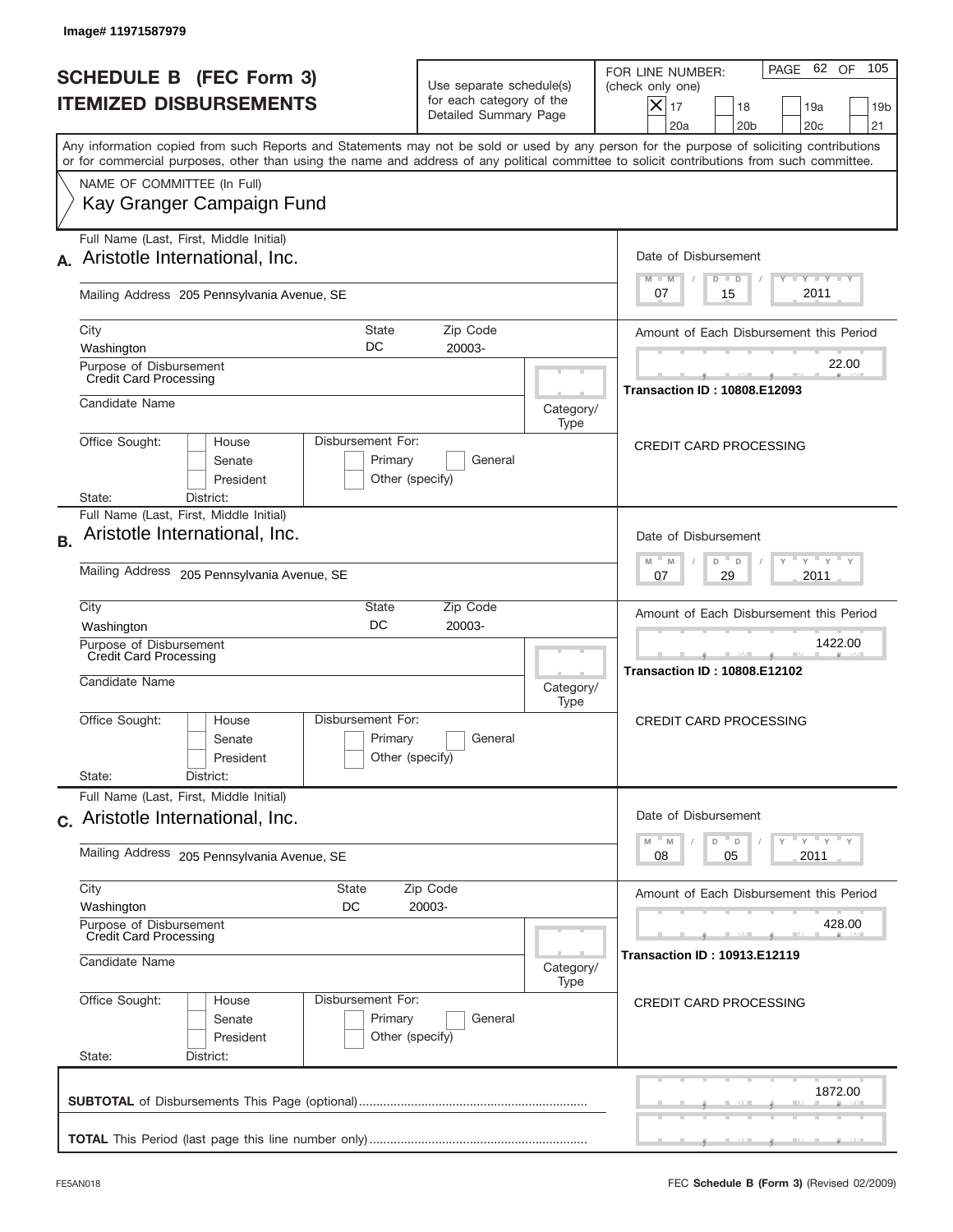|           | Image# 11971587980                                                                                                                                                                                                                                                                      |                                                                               |                   |                                                                                                                                                           |
|-----------|-----------------------------------------------------------------------------------------------------------------------------------------------------------------------------------------------------------------------------------------------------------------------------------------|-------------------------------------------------------------------------------|-------------------|-----------------------------------------------------------------------------------------------------------------------------------------------------------|
|           | <b>SCHEDULE B (FEC Form 3)</b><br><b>ITEMIZED DISBURSEMENTS</b>                                                                                                                                                                                                                         | Use separate schedule(s)<br>for each category of the<br>Detailed Summary Page |                   | 105<br>PAGE 63 OF<br>FOR LINE NUMBER:<br>(check only one)<br>$X _{17}$<br>18<br>19a<br>19 <sub>b</sub><br>20a<br>20 <sub>b</sub><br>20 <sub>c</sub><br>21 |
|           | Any information copied from such Reports and Statements may not be sold or used by any person for the purpose of soliciting contributions<br>or for commercial purposes, other than using the name and address of any political committee to solicit contributions from such committee. |                                                                               |                   |                                                                                                                                                           |
|           | NAME OF COMMITTEE (In Full)<br>Kay Granger Campaign Fund                                                                                                                                                                                                                                |                                                                               |                   |                                                                                                                                                           |
|           | Full Name (Last, First, Middle Initial)<br>Aristotle International, Inc.                                                                                                                                                                                                                |                                                                               |                   | Date of Disbursement                                                                                                                                      |
|           | Mailing Address 205 Pennsylvania Avenue, SE                                                                                                                                                                                                                                             |                                                                               |                   | $T - Y$ $T - Y$<br>$M - M$<br>$D$ $D$<br>2011<br>08<br>11                                                                                                 |
|           | State                                                                                                                                                                                                                                                                                   |                                                                               |                   |                                                                                                                                                           |
|           | City<br>DC<br>Washington                                                                                                                                                                                                                                                                | Zip Code<br>20003-                                                            |                   | Amount of Each Disbursement this Period                                                                                                                   |
|           | Purpose of Disbursement<br><b>Credit Card Processing</b>                                                                                                                                                                                                                                |                                                                               |                   | 208.00                                                                                                                                                    |
|           | Candidate Name                                                                                                                                                                                                                                                                          |                                                                               | Category/<br>Type | <b>Transaction ID: 10913.E12120</b>                                                                                                                       |
|           | Office Sought:<br>Disbursement For:<br>House<br>Primary<br>Senate<br>President<br>District:<br>State:                                                                                                                                                                                   | General<br>Other (specify)                                                    |                   | <b>CREDIT CARD PROCESSING</b>                                                                                                                             |
| <b>B.</b> | Full Name (Last, First, Middle Initial)<br>Aristotle International, Inc.<br>Mailing Address 205 Pennsylvania Avenue, SE                                                                                                                                                                 |                                                                               |                   | Date of Disbursement<br>$-\gamma + \gamma$<br>$-M$<br>M<br>D<br>D<br>2011<br>09<br>09                                                                     |
|           | City<br>State                                                                                                                                                                                                                                                                           | Zip Code                                                                      |                   | Amount of Each Disbursement this Period                                                                                                                   |
|           | DC<br>Washington<br>Purpose of Disbursement<br><b>Credit Card Processing</b><br>Candidate Name                                                                                                                                                                                          | 20003-                                                                        | Category/<br>Type | 2.50<br><b>Transaction ID: 10913.E12192</b>                                                                                                               |
|           | Disbursement For:<br>Office Sought:<br>House<br>Primary<br>Senate<br>President<br>State:<br>District:                                                                                                                                                                                   | General<br>Other (specify)                                                    |                   | <b>CREDIT CARD PROCESSING</b>                                                                                                                             |
|           | Full Name (Last, First, Middle Initial)<br>c. Aristotle International, Inc.                                                                                                                                                                                                             |                                                                               |                   | Date of Disbursement                                                                                                                                      |
|           | Mailing Address 205 Pennsylvania Avenue, SE                                                                                                                                                                                                                                             |                                                                               |                   | γ " γ " γ " γ<br>M<br>D<br>M<br>D<br>23<br>2011<br>09                                                                                                     |
|           | City<br><b>State</b><br>Washington<br>DC                                                                                                                                                                                                                                                | Zip Code<br>20003-                                                            |                   | Amount of Each Disbursement this Period                                                                                                                   |
|           | Purpose of Disbursement<br><b>Credit Card Processing</b><br>Candidate Name                                                                                                                                                                                                              |                                                                               | Category/<br>Type | 200.00<br><b>Transaction ID: 11005.E12205</b>                                                                                                             |
|           | Office Sought:<br>Disbursement For:<br>House<br>Primary<br>Senate<br>President<br>State:<br>District:                                                                                                                                                                                   | General<br>Other (specify)                                                    |                   | <b>CREDIT CARD PROCESSING</b>                                                                                                                             |
|           |                                                                                                                                                                                                                                                                                         |                                                                               |                   | 410.50                                                                                                                                                    |
|           |                                                                                                                                                                                                                                                                                         |                                                                               |                   |                                                                                                                                                           |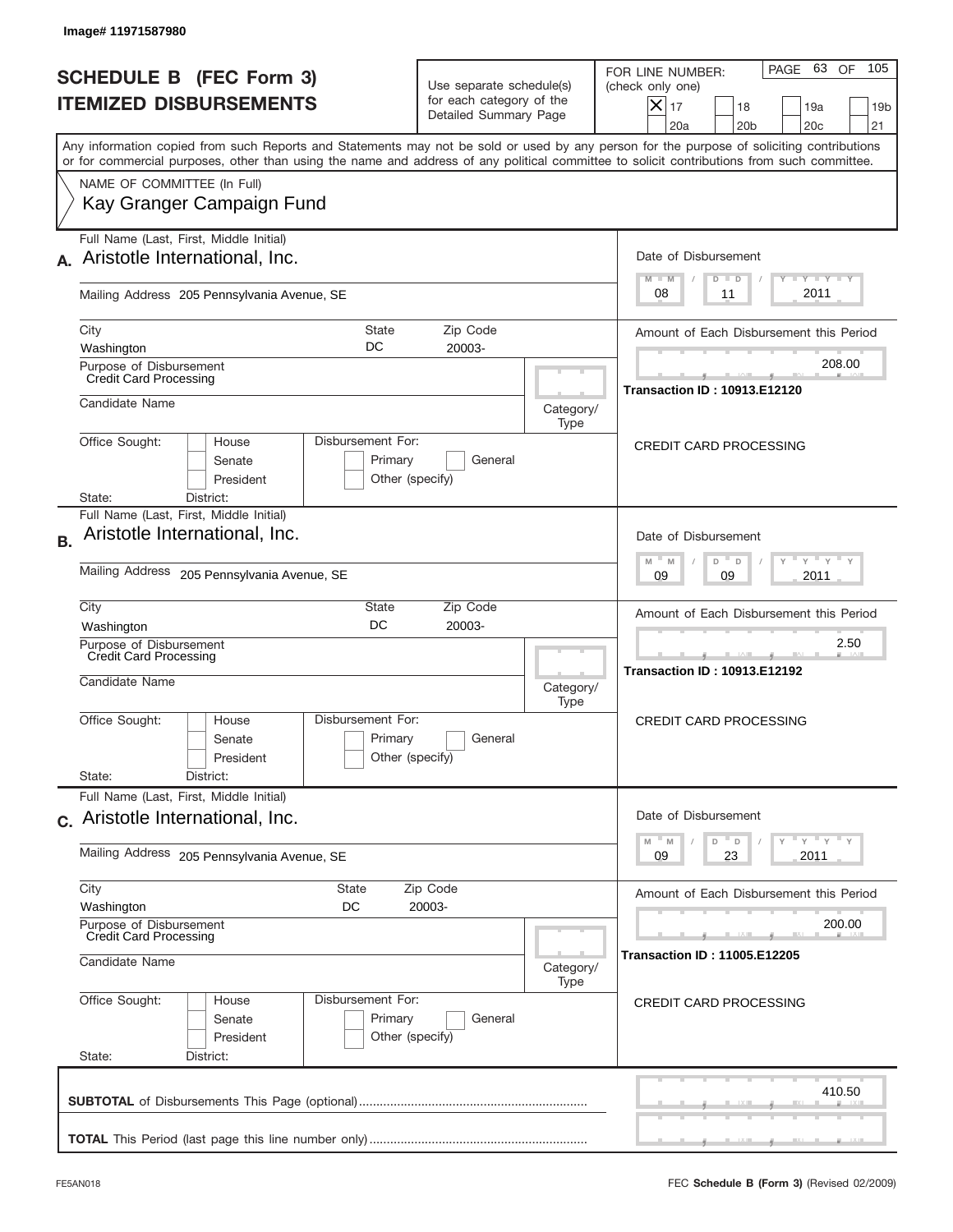| <b>SCHEDULE B (FEC Form 3)</b><br><b>ITEMIZED DISBURSEMENTS</b>                                                                                                                                                                                                                         | Use separate schedule(s)<br>for each category of the<br>Detailed Summary Page               |                   | 105<br>PAGE 64 OF<br>FOR LINE NUMBER:<br>(check only one)<br>$X _{17}$<br>18<br>19a<br>19 <sub>b</sub><br>20a<br>20 <sub>b</sub><br>20 <sub>c</sub><br>21 |
|-----------------------------------------------------------------------------------------------------------------------------------------------------------------------------------------------------------------------------------------------------------------------------------------|---------------------------------------------------------------------------------------------|-------------------|-----------------------------------------------------------------------------------------------------------------------------------------------------------|
| Any information copied from such Reports and Statements may not be sold or used by any person for the purpose of soliciting contributions<br>or for commercial purposes, other than using the name and address of any political committee to solicit contributions from such committee. |                                                                                             |                   |                                                                                                                                                           |
| NAME OF COMMITTEE (In Full)<br>Kay Granger Campaign Fund                                                                                                                                                                                                                                |                                                                                             |                   |                                                                                                                                                           |
| Full Name (Last, First, Middle Initial)<br>Aristotle International, Inc.                                                                                                                                                                                                                |                                                                                             |                   | Date of Disbursement<br>$T - Y$ $T - Y$<br>$M - M$<br>$D$ $D$                                                                                             |
| Mailing Address 205 Pennsylvania Avenue, SE                                                                                                                                                                                                                                             |                                                                                             |                   | 2011<br>09<br>30                                                                                                                                          |
| City<br>State<br>DC<br>Washington                                                                                                                                                                                                                                                       | Zip Code<br>20003-                                                                          |                   | Amount of Each Disbursement this Period                                                                                                                   |
| Purpose of Disbursement<br><b>Credit Card Processing</b>                                                                                                                                                                                                                                | 45.00<br><b>Transaction ID: 11005.E12207</b>                                                |                   |                                                                                                                                                           |
| Candidate Name<br>Office Sought:<br>Disbursement For:<br>House                                                                                                                                                                                                                          |                                                                                             | Category/<br>Type | <b>CREDIT CARD PROCESSING</b>                                                                                                                             |
| Senate<br>President<br>District:<br>State:                                                                                                                                                                                                                                              | Primary<br>General<br>Other (specify)                                                       |                   |                                                                                                                                                           |
| Full Name (Last, First, Middle Initial)<br>AT&T<br><b>B.</b>                                                                                                                                                                                                                            |                                                                                             |                   | Date of Disbursement                                                                                                                                      |
| Mailing Address P.O. Box 650661                                                                                                                                                                                                                                                         | $\cdots$ $\gamma$ $\cdots$ $\gamma$ $\cdots$<br>$-M$<br>M<br>$D =$<br>D<br>2011<br>07<br>06 |                   |                                                                                                                                                           |
| City<br>State<br><b>TX</b><br>Dallas                                                                                                                                                                                                                                                    | Zip Code<br>75265-0661                                                                      |                   | Amount of Each Disbursement this Period                                                                                                                   |
| Purpose of Disbursement<br>Phone<br>Candidate Name                                                                                                                                                                                                                                      |                                                                                             | Category/<br>Type | 227.79<br><b>Transaction ID: 10708.E12050</b>                                                                                                             |
| Disbursement For:<br>Office Sought:<br>House<br>Senate<br>President                                                                                                                                                                                                                     | Primary<br>General<br>Other (specify)                                                       |                   | <b>PHONE</b>                                                                                                                                              |
| State:<br>District:<br>Full Name (Last, First, Middle Initial)                                                                                                                                                                                                                          |                                                                                             |                   |                                                                                                                                                           |
| $c.$ AT&T                                                                                                                                                                                                                                                                               | Date of Disbursement<br>ү "ү "ү "ү<br>M<br>$D$ $D$<br>M                                     |                   |                                                                                                                                                           |
| Mailing Address P.O. Box 650661<br>City<br>State                                                                                                                                                                                                                                        | 2011<br>08<br>03                                                                            |                   |                                                                                                                                                           |
| Dallas<br>ТX                                                                                                                                                                                                                                                                            | Amount of Each Disbursement this Period<br>228.33                                           |                   |                                                                                                                                                           |
| Purpose of Disbursement<br>Phone<br>Candidate Name<br>Category/                                                                                                                                                                                                                         |                                                                                             |                   | <b>Transaction ID: 10913.E12193</b>                                                                                                                       |
| Office Sought:<br>Disbursement For:<br>House<br>Senate<br>President<br>State:<br>District:                                                                                                                                                                                              | Primary<br>General<br>Other (specify)                                                       | Type              | <b>PHONE</b>                                                                                                                                              |
|                                                                                                                                                                                                                                                                                         |                                                                                             |                   | 501.12                                                                                                                                                    |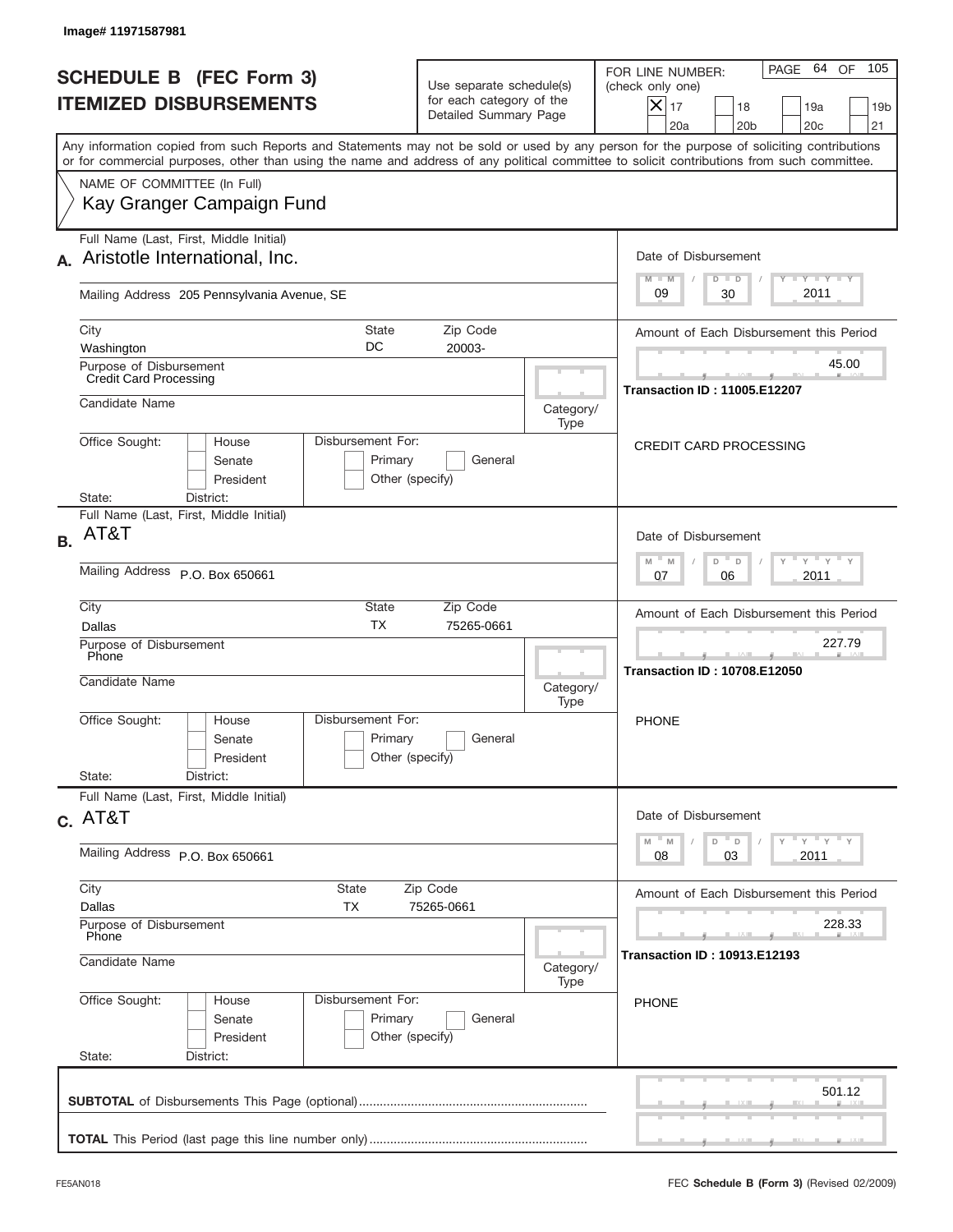|           | Image# 11971587982                                                                                                                                                                                                                                                                      |                                                                               |                   |                                                                                                                                                            |
|-----------|-----------------------------------------------------------------------------------------------------------------------------------------------------------------------------------------------------------------------------------------------------------------------------------------|-------------------------------------------------------------------------------|-------------------|------------------------------------------------------------------------------------------------------------------------------------------------------------|
|           | <b>SCHEDULE B</b> (FEC Form 3)<br><b>ITEMIZED DISBURSEMENTS</b>                                                                                                                                                                                                                         | Use separate schedule(s)<br>for each category of the<br>Detailed Summary Page |                   | 105<br>PAGE 65<br>OF<br>FOR LINE NUMBER:<br>(check only one)<br>X<br>17<br>18<br>19a<br>19 <sub>b</sub><br>20 <sub>c</sub><br>21<br>20a<br>20 <sub>b</sub> |
|           | Any information copied from such Reports and Statements may not be sold or used by any person for the purpose of soliciting contributions<br>or for commercial purposes, other than using the name and address of any political committee to solicit contributions from such committee. |                                                                               |                   |                                                                                                                                                            |
|           | NAME OF COMMITTEE (In Full)<br>Kay Granger Campaign Fund                                                                                                                                                                                                                                |                                                                               |                   |                                                                                                                                                            |
|           | Full Name (Last, First, Middle Initial)<br>A. AT&T                                                                                                                                                                                                                                      |                                                                               |                   | Date of Disbursement<br>$\mathbf{I}$ $\mathbf{Y}$ $\mathbf{I}$ $\mathbf{Y}$ $\mathbf{I}$ $\mathbf{Y}$<br>$M - M$<br>$D$ $D$                                |
|           | Mailing Address P.O. Box 650661                                                                                                                                                                                                                                                         |                                                                               |                   | 2011<br>09<br>07                                                                                                                                           |
|           | <b>State</b><br>City<br>TX<br>Dallas<br>Purpose of Disbursement                                                                                                                                                                                                                         | Zip Code<br>75265-0661                                                        |                   | Amount of Each Disbursement this Period<br>213.15                                                                                                          |
|           | Phone<br>Candidate Name                                                                                                                                                                                                                                                                 |                                                                               | Category/<br>Type | <b>Transaction ID: 10913.E12167</b>                                                                                                                        |
|           | Disbursement For:<br>Office Sought:<br>House<br>Senate<br>Primary<br>President<br>State:<br>District:                                                                                                                                                                                   | General<br>Other (specify)                                                    |                   | <b>PHONE</b>                                                                                                                                               |
| <b>B.</b> | Full Name (Last, First, Middle Initial)<br><b>Bellwether Consulting Group</b>                                                                                                                                                                                                           |                                                                               |                   | Date of Disbursement<br>$-\gamma + \gamma$<br>$M - M$<br>D<br>D                                                                                            |
|           | Mailing Address 1737 H Street, N.W.                                                                                                                                                                                                                                                     |                                                                               |                   | 2011<br>07<br>06                                                                                                                                           |
|           | City<br>State<br>DC<br>Washington<br><b>Purpose of Disbursement</b><br>Fundraising Consulting<br>Candidate Name                                                                                                                                                                         | Zip Code<br>20006-                                                            |                   | Amount of Each Disbursement this Period<br>2000.00<br>--<br><b>Transaction ID: 10708.E12049</b>                                                            |
|           | Disbursement For:<br>Office Sought:<br>House<br>Primary<br>Senate<br>President<br>State:<br>District:                                                                                                                                                                                   | General<br>Other (specify)                                                    | Category/<br>Type | <b>FUNDRAISING CONSULTING</b>                                                                                                                              |
|           | Full Name (Last, First, Middle Initial)<br>c. Bellwether Consulting Group                                                                                                                                                                                                               |                                                                               |                   | Date of Disbursement                                                                                                                                       |
|           | Mailing Address 1737 H Street, N.W.                                                                                                                                                                                                                                                     |                                                                               |                   | $=\frac{1}{\gamma}+\frac{1}{\gamma}+\frac{1}{\gamma}+\frac{1}{\gamma}$<br>M<br>D<br>M<br>D<br>03<br>2011<br>08                                             |
|           | City<br>State<br>Washington<br>DC<br>Purpose of Disbursement                                                                                                                                                                                                                            | Zip Code<br>20006-                                                            |                   | Amount of Each Disbursement this Period<br>390.29                                                                                                          |
|           | Fundraising/Catering/Blast Emails<br>Candidate Name                                                                                                                                                                                                                                     |                                                                               | Category/<br>Type | <b>Transaction ID: 10808.E12114</b>                                                                                                                        |
|           | Disbursement For:<br>Office Sought:<br>House<br>Primary<br>Senate<br>President<br>State:<br>District:                                                                                                                                                                                   | General<br>Other (specify)                                                    |                   | <b>FUNDRAISING/CATERING/BLAST EMAILS</b>                                                                                                                   |
|           |                                                                                                                                                                                                                                                                                         |                                                                               |                   | 2603.44                                                                                                                                                    |
|           |                                                                                                                                                                                                                                                                                         |                                                                               |                   |                                                                                                                                                            |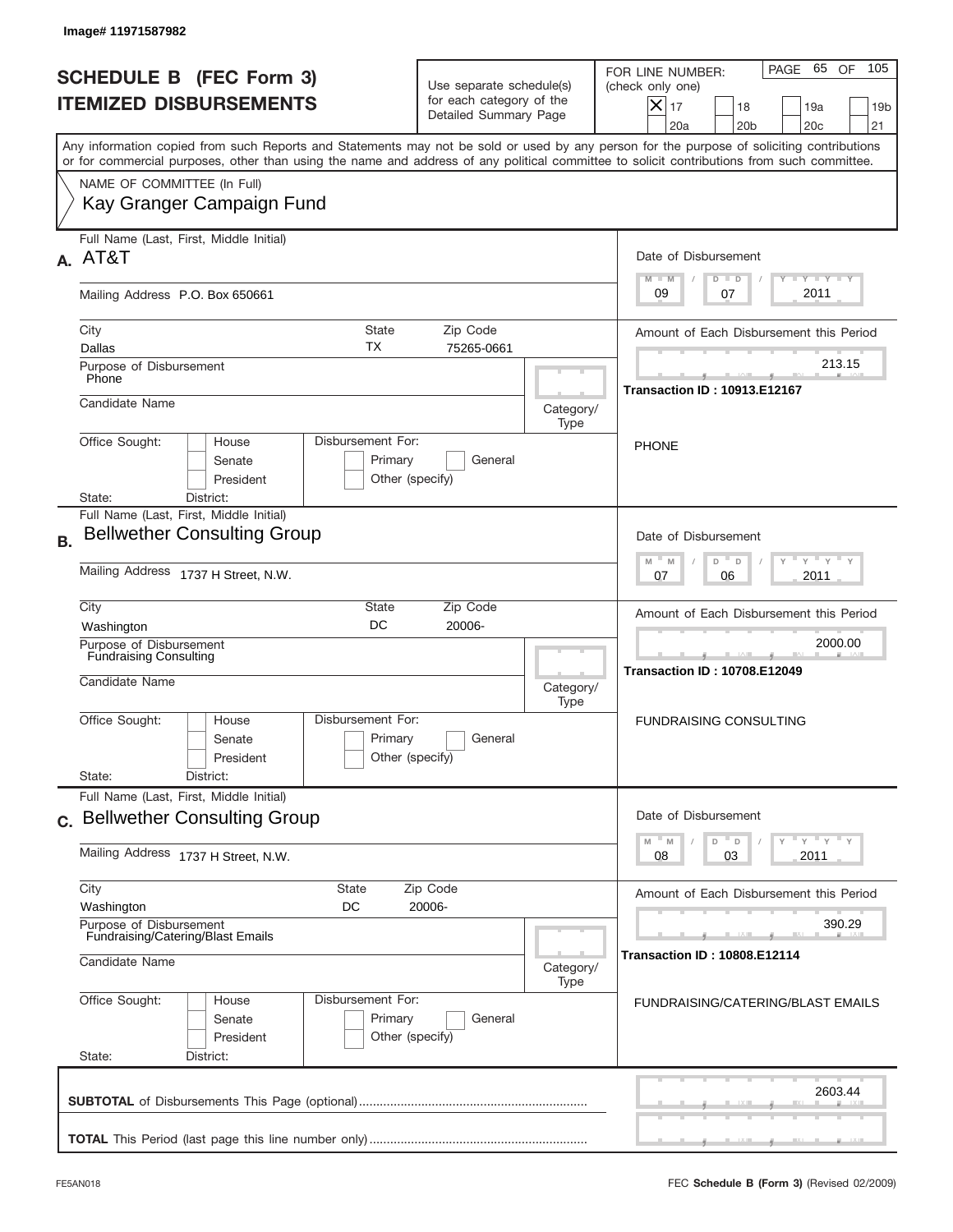|           | Image#11971587983                                                                                                                                                                                                                                                                       |                                                                               |                   |                                                                                                                                                           |
|-----------|-----------------------------------------------------------------------------------------------------------------------------------------------------------------------------------------------------------------------------------------------------------------------------------------|-------------------------------------------------------------------------------|-------------------|-----------------------------------------------------------------------------------------------------------------------------------------------------------|
|           | <b>SCHEDULE B (FEC Form 3)</b><br><b>ITEMIZED DISBURSEMENTS</b>                                                                                                                                                                                                                         | Use separate schedule(s)<br>for each category of the<br>Detailed Summary Page |                   | 105<br>PAGE 66 OF<br>FOR LINE NUMBER:<br>(check only one)<br>$X _{17}$<br>18<br>19a<br>19 <sub>b</sub><br>20a<br>20 <sub>b</sub><br>20 <sub>c</sub><br>21 |
|           | Any information copied from such Reports and Statements may not be sold or used by any person for the purpose of soliciting contributions<br>or for commercial purposes, other than using the name and address of any political committee to solicit contributions from such committee. |                                                                               |                   |                                                                                                                                                           |
|           | NAME OF COMMITTEE (In Full)<br>Kay Granger Campaign Fund                                                                                                                                                                                                                                |                                                                               |                   |                                                                                                                                                           |
|           | Full Name (Last, First, Middle Initial)<br><b>Bellwether Consulting Group</b>                                                                                                                                                                                                           |                                                                               |                   | Date of Disbursement<br>Y TY TY TY<br>$M - M$<br>$D$ $D$                                                                                                  |
|           | Mailing Address 1737 H Street, N.W.                                                                                                                                                                                                                                                     |                                                                               |                   | 2011<br>08<br>16                                                                                                                                          |
|           | City<br>State<br>DC<br>Washington                                                                                                                                                                                                                                                       | Zip Code<br>20006-                                                            |                   | Amount of Each Disbursement this Period                                                                                                                   |
|           | Purpose of Disbursement<br><b>Fundraising Consulting</b>                                                                                                                                                                                                                                |                                                                               |                   | 2000.00<br><b>Transaction ID: 10913.E12126</b>                                                                                                            |
|           | Candidate Name                                                                                                                                                                                                                                                                          |                                                                               | Category/<br>Type |                                                                                                                                                           |
|           | Office Sought:<br>Disbursement For:<br>House<br>Senate<br>President                                                                                                                                                                                                                     | Primary<br>General<br>Other (specify)                                         |                   | <b>FUNDRAISING CONSULTING</b>                                                                                                                             |
| <b>B.</b> | District:<br>State:<br>Full Name (Last, First, Middle Initial)<br><b>Bellwether Consulting Group</b>                                                                                                                                                                                    |                                                                               |                   | Date of Disbursement                                                                                                                                      |
|           | Mailing Address 1737 H Street, N.W.                                                                                                                                                                                                                                                     |                                                                               |                   | $\cdots$ $\gamma$ $\cdots$ $\gamma$ $\cdots$<br>$-M$<br>M<br>D<br>D<br>2011<br>08<br>24                                                                   |
|           | City<br>State<br>DC<br>Washington                                                                                                                                                                                                                                                       | Zip Code<br>20006-                                                            |                   | Amount of Each Disbursement this Period                                                                                                                   |
|           | Purpose of Disbursement<br>Fundraising/Catering<br>Candidate Name                                                                                                                                                                                                                       |                                                                               | Category/<br>Type | 2826.85<br><b>Transaction ID: 10913.E12150</b>                                                                                                            |
|           | Disbursement For:<br>Office Sought:<br>House<br>Senate<br>President<br>State:<br>District:                                                                                                                                                                                              | Primary<br>General<br>Other (specify)                                         |                   | <b>FUNDRAISING/CATERING</b>                                                                                                                               |
|           | Full Name (Last, First, Middle Initial)                                                                                                                                                                                                                                                 |                                                                               |                   | Date of Disbursement                                                                                                                                      |
|           | c. Bellwether Consulting Group<br>Mailing Address 1737 H Street, N.W.                                                                                                                                                                                                                   |                                                                               |                   | γ " γ " γ " γ<br>M<br>D<br>M<br>D<br>2011<br>09<br>07                                                                                                     |
|           | City<br><b>State</b><br>Washington<br>DC                                                                                                                                                                                                                                                | Zip Code<br>20006-                                                            |                   | Amount of Each Disbursement this Period                                                                                                                   |
|           | Purpose of Disbursement<br><b>Fundraising Consulting</b>                                                                                                                                                                                                                                |                                                                               |                   | 2000.00                                                                                                                                                   |
|           | Candidate Name                                                                                                                                                                                                                                                                          | <b>Transaction ID: 10913.E12170</b>                                           |                   |                                                                                                                                                           |
|           | Disbursement For:<br>Office Sought:<br>House<br>Senate<br>President<br>State:<br>District:                                                                                                                                                                                              | Primary<br>General<br>Other (specify)                                         |                   | <b>FUNDRAISING CONSULTING</b>                                                                                                                             |
|           |                                                                                                                                                                                                                                                                                         |                                                                               |                   | 6826.85                                                                                                                                                   |
|           |                                                                                                                                                                                                                                                                                         |                                                                               |                   |                                                                                                                                                           |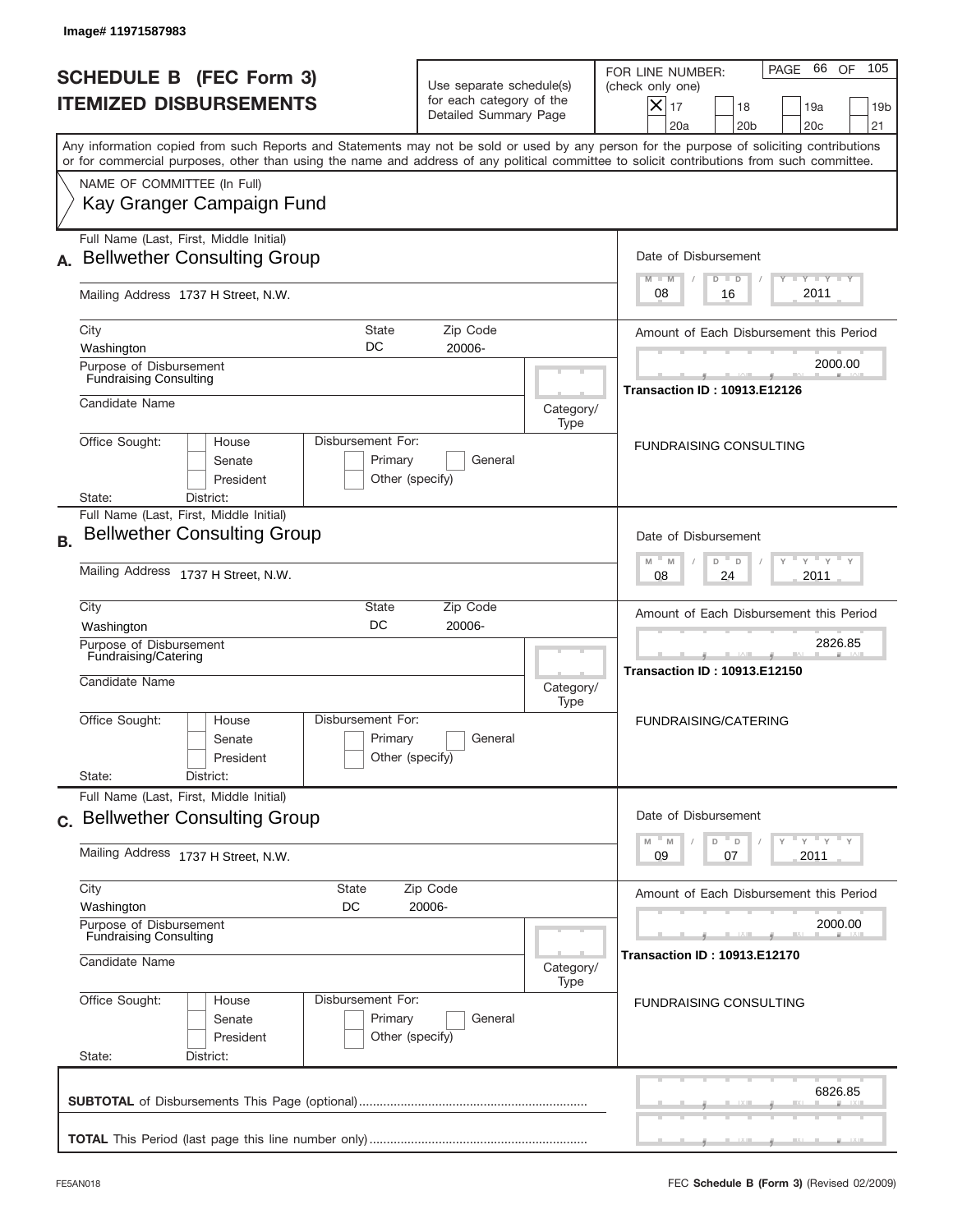|                                 | Image# 11971587984                                                            |                                                 |                                                                               |                   |                                                                                                                                                                                                                                                                                         |
|---------------------------------|-------------------------------------------------------------------------------|-------------------------------------------------|-------------------------------------------------------------------------------|-------------------|-----------------------------------------------------------------------------------------------------------------------------------------------------------------------------------------------------------------------------------------------------------------------------------------|
|                                 | <b>SCHEDULE B (FEC Form 3)</b><br><b>ITEMIZED DISBURSEMENTS</b>               |                                                 | Use separate schedule(s)<br>for each category of the<br>Detailed Summary Page |                   | 105<br>PAGE 67 OF<br>FOR LINE NUMBER:<br>(check only one)<br>$ \mathsf{X} _{17}$<br>18<br>19a<br>19 <sub>b</sub><br>20a<br>20 <sub>b</sub><br>20c<br>21                                                                                                                                 |
|                                 |                                                                               |                                                 |                                                                               |                   | Any information copied from such Reports and Statements may not be sold or used by any person for the purpose of soliciting contributions<br>or for commercial purposes, other than using the name and address of any political committee to solicit contributions from such committee. |
|                                 | NAME OF COMMITTEE (In Full)<br>Kay Granger Campaign Fund                      |                                                 |                                                                               |                   |                                                                                                                                                                                                                                                                                         |
|                                 | Full Name (Last, First, Middle Initial)<br><b>Bellwether Consulting Group</b> |                                                 |                                                                               |                   | Date of Disbursement<br><b>THEY THEY</b><br>$M - M$<br>$D$ $D$                                                                                                                                                                                                                          |
|                                 | Mailing Address 1737 H Street, N.W.                                           |                                                 |                                                                               |                   | 2011<br>09<br>07                                                                                                                                                                                                                                                                        |
| City<br>Washington              |                                                                               | <b>State</b><br>DC                              | Zip Code<br>20006-                                                            |                   | Amount of Each Disbursement this Period                                                                                                                                                                                                                                                 |
|                                 | Purpose of Disbursement<br>Fundraising/Room/Catering/Emails                   |                                                 |                                                                               |                   | 1403.46<br><b>Transaction ID: 10913.E12171</b>                                                                                                                                                                                                                                          |
| Candidate Name                  |                                                                               |                                                 |                                                                               | Category/<br>Type |                                                                                                                                                                                                                                                                                         |
| Office Sought:<br>State:        | House<br>Senate<br>President<br>District:                                     | Disbursement For:<br>Primary<br>Other (specify) | General                                                                       |                   | FUNDRAISING/ROOM/CATERING/EMAILS                                                                                                                                                                                                                                                        |
| <b>Capital One</b><br><b>B.</b> | Full Name (Last, First, Middle Initial)                                       |                                                 |                                                                               |                   | Date of Disbursement                                                                                                                                                                                                                                                                    |
|                                 | Mailing Address P.O. Box 650007                                               |                                                 |                                                                               |                   | $\cdots$ $\gamma$ $\cdots$ $\gamma$ $\cdots$ $\gamma$<br>D<br>M<br>M<br>D<br>2011<br>07<br>06                                                                                                                                                                                           |
| City<br>Dallas                  |                                                                               | <b>State</b><br><b>TX</b>                       | Zip Code<br>75265-0007                                                        |                   | Amount of Each Disbursement this Period                                                                                                                                                                                                                                                 |
| Candidate Name                  | Purpose of Disbursement<br>Credit Card (See Below)                            |                                                 |                                                                               | Category/<br>Type | 5018.41<br><b>Transaction ID: 10708.E12053</b>                                                                                                                                                                                                                                          |
| Office Sought:                  | House<br>Senate<br>President                                                  | Disbursement For:<br>Primary<br>Other (specify) | General                                                                       |                   | CREDIT CARD (SEE BELOW)                                                                                                                                                                                                                                                                 |
| State:                          | District:<br>Full Name (Last, First, Middle Initial)                          |                                                 |                                                                               |                   |                                                                                                                                                                                                                                                                                         |
| c. Amtrak                       |                                                                               |                                                 |                                                                               |                   | Date of Disbursement<br>ү "ү "ү "ү<br>$\overline{\phantom{a}}$ D<br>$M$ $M$<br>D                                                                                                                                                                                                        |
|                                 | Mailing Address 50 Massachusetts Avenue, NE                                   | 2011<br>07<br>06                                |                                                                               |                   |                                                                                                                                                                                                                                                                                         |
| City<br>Washington              |                                                                               | <b>State</b><br>DC                              | Zip Code<br>20002-                                                            |                   | Amount of Each Disbursement this Period                                                                                                                                                                                                                                                 |
| Candidate Name                  | Purpose of Disbursement<br>Travel Credit                                      |                                                 |                                                                               | Category/         | -27.10<br><b>Transaction ID: 10713.E12066</b>                                                                                                                                                                                                                                           |
| Office Sought:<br>State:        | House<br>Senate<br>President<br>District:                                     | Disbursement For:<br>Primary<br>Other (specify) | General                                                                       | Type              | [MEMO ITEM]<br><b>MEMO: TRAVEL CREDIT</b>                                                                                                                                                                                                                                               |
|                                 |                                                                               |                                                 |                                                                               |                   | 6421.87                                                                                                                                                                                                                                                                                 |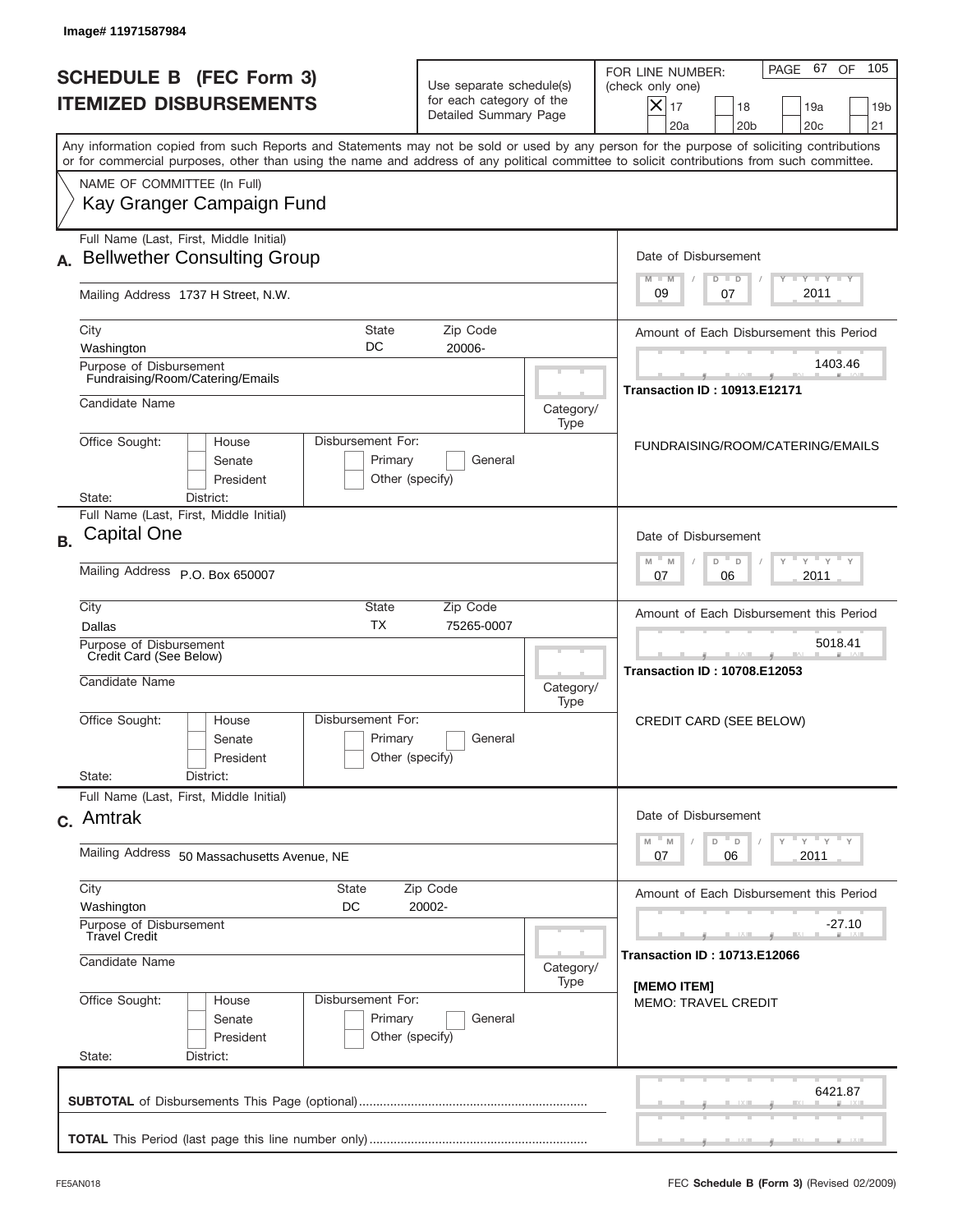| Image# 11971587985                                                                                                                                                                                                                                                                      |                                                                                          |                   |                                                                                                                                                           |
|-----------------------------------------------------------------------------------------------------------------------------------------------------------------------------------------------------------------------------------------------------------------------------------------|------------------------------------------------------------------------------------------|-------------------|-----------------------------------------------------------------------------------------------------------------------------------------------------------|
| <b>SCHEDULE B (FEC Form 3)</b><br><b>ITEMIZED DISBURSEMENTS</b>                                                                                                                                                                                                                         | Use separate schedule(s)<br>for each category of the<br>Detailed Summary Page            |                   | 105<br>PAGE 68 OF<br>FOR LINE NUMBER:<br>(check only one)<br>$X _{17}$<br>18<br>19a<br>19 <sub>b</sub><br>20a<br>20 <sub>b</sub><br>20 <sub>c</sub><br>21 |
| Any information copied from such Reports and Statements may not be sold or used by any person for the purpose of soliciting contributions<br>or for commercial purposes, other than using the name and address of any political committee to solicit contributions from such committee. |                                                                                          |                   |                                                                                                                                                           |
| NAME OF COMMITTEE (In Full)<br>Kay Granger Campaign Fund                                                                                                                                                                                                                                |                                                                                          |                   |                                                                                                                                                           |
| Full Name (Last, First, Middle Initial)<br><b>Grand Hyatt New York</b>                                                                                                                                                                                                                  |                                                                                          |                   | Date of Disbursement<br>$T - Y$ $T - Y$<br>$M - M$<br>$D$ $D$                                                                                             |
| Mailing Address 109 East 42nd Street                                                                                                                                                                                                                                                    |                                                                                          |                   | 2011<br>07<br>06                                                                                                                                          |
| City<br><b>State</b><br>NY.<br>New York                                                                                                                                                                                                                                                 | Zip Code<br>10017-                                                                       |                   | Amount of Each Disbursement this Period                                                                                                                   |
| Purpose of Disbursement<br>Lodging                                                                                                                                                                                                                                                      |                                                                                          |                   | 289.92<br><b>Transaction ID: 10713.E12068</b>                                                                                                             |
| Candidate Name                                                                                                                                                                                                                                                                          |                                                                                          | Category/<br>Type | [MEMO ITEM]                                                                                                                                               |
| Office Sought:<br>Disbursement For:<br>House<br>Senate<br>President<br>State:<br>District:                                                                                                                                                                                              | Primary<br>General<br>Other (specify)                                                    |                   | <b>MEMO: LODGING</b>                                                                                                                                      |
| Full Name (Last, First, Middle Initial)<br><b>American Airlines</b><br><b>B.</b>                                                                                                                                                                                                        |                                                                                          |                   | Date of Disbursement                                                                                                                                      |
| Mailing Address P.O. Box 619616                                                                                                                                                                                                                                                         | $\cdots$ $\vee$ $\cdots$ $\vee$ $\cdots$ $\vee$<br>$M - M$<br>D<br>D<br>2011<br>07<br>06 |                   |                                                                                                                                                           |
| City<br>State<br><b>TX</b><br><b>DFW Airport</b>                                                                                                                                                                                                                                        | Zip Code<br>75261-                                                                       |                   | Amount of Each Disbursement this Period                                                                                                                   |
| Purpose of Disbursement<br>Travel<br>Candidate Name                                                                                                                                                                                                                                     |                                                                                          | Category/         | 345.70<br><b>Transaction ID: 10713.E12069</b>                                                                                                             |
| Disbursement For:<br>Office Sought:<br>House<br>Senate<br>President<br>State:<br>District:                                                                                                                                                                                              | Primary<br>General<br>Other (specify)                                                    | Type              | [MEMO ITEM]<br>MEMO: TRAVEL                                                                                                                               |
| Full Name (Last, First, Middle Initial)<br>c. Capitol Hill Club                                                                                                                                                                                                                         |                                                                                          |                   | Date of Disbursement                                                                                                                                      |
| Mailing Address 300 First St. SE                                                                                                                                                                                                                                                        | ү" ү" ү" ү<br>D<br>M<br>$\mathbb M$<br>$\mathsf D$<br>2011<br>07<br>06                   |                   |                                                                                                                                                           |
| City<br>State<br>Washington<br>DC                                                                                                                                                                                                                                                       | Zip Code<br>20515-                                                                       |                   | Amount of Each Disbursement this Period                                                                                                                   |
| Purpose of Disbursement<br>Food & Beverage<br>Candidate Name                                                                                                                                                                                                                            | 10.38<br><b>Transaction ID: 10713.E12071</b>                                             |                   |                                                                                                                                                           |
| Office Sought:<br>Disbursement For:<br>House<br>Primary<br>Senate<br>President<br>State:<br>District:                                                                                                                                                                                   | General<br>Other (specify)                                                               | Type              | [MEMO ITEM]<br>MEMO: FOOD & BEVERAGE                                                                                                                      |
|                                                                                                                                                                                                                                                                                         |                                                                                          |                   | 0.00                                                                                                                                                      |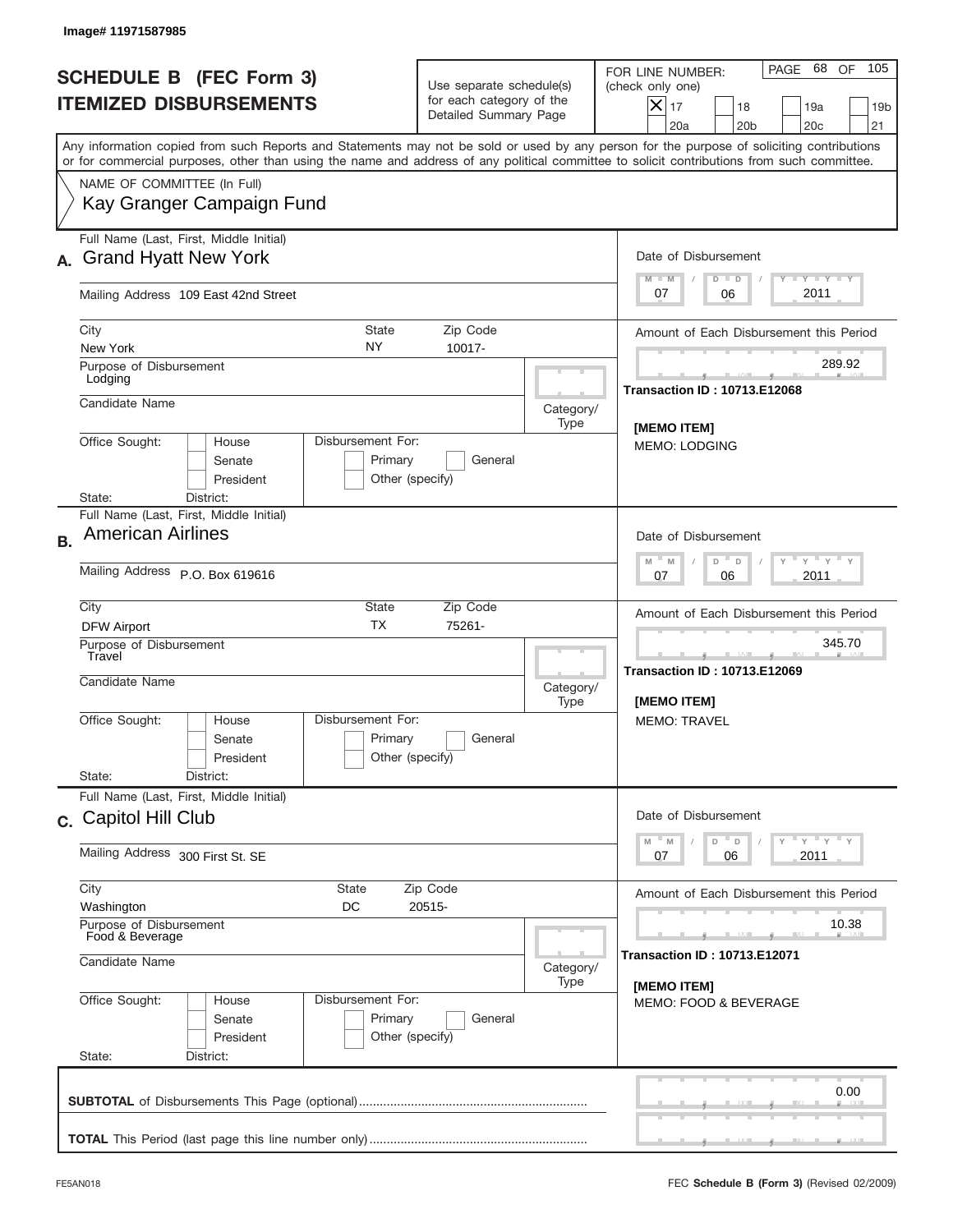| Use separate schedule(s)<br>for each category of the<br>Detailed Summary Page<br>Zip Code<br>85260-<br>General | 105<br>PAGE 69 OF<br>FOR LINE NUMBER:<br>(check only one)<br>$X _{17}$<br>18<br>19a<br>19 <sub>b</sub><br>20a<br>20 <sub>b</sub><br>20 <sub>c</sub><br>21<br>Any information copied from such Reports and Statements may not be sold or used by any person for the purpose of soliciting contributions<br>or for commercial purposes, other than using the name and address of any political committee to solicit contributions from such committee.<br>Date of Disbursement<br>$T - Y$ $T - Y$<br>$M - M$<br>$D$ $D$<br>2011<br>07<br>06<br>Amount of Each Disbursement this Period<br>37.50<br><b>Transaction ID: 10713.E12073</b><br>Category/<br>Type<br>[MEMO ITEM]<br><b>MEMO: TRAVEL/TAXI</b> |  |  |  |
|----------------------------------------------------------------------------------------------------------------|------------------------------------------------------------------------------------------------------------------------------------------------------------------------------------------------------------------------------------------------------------------------------------------------------------------------------------------------------------------------------------------------------------------------------------------------------------------------------------------------------------------------------------------------------------------------------------------------------------------------------------------------------------------------------------------------------|--|--|--|
|                                                                                                                |                                                                                                                                                                                                                                                                                                                                                                                                                                                                                                                                                                                                                                                                                                      |  |  |  |
|                                                                                                                |                                                                                                                                                                                                                                                                                                                                                                                                                                                                                                                                                                                                                                                                                                      |  |  |  |
|                                                                                                                |                                                                                                                                                                                                                                                                                                                                                                                                                                                                                                                                                                                                                                                                                                      |  |  |  |
|                                                                                                                |                                                                                                                                                                                                                                                                                                                                                                                                                                                                                                                                                                                                                                                                                                      |  |  |  |
|                                                                                                                |                                                                                                                                                                                                                                                                                                                                                                                                                                                                                                                                                                                                                                                                                                      |  |  |  |
|                                                                                                                |                                                                                                                                                                                                                                                                                                                                                                                                                                                                                                                                                                                                                                                                                                      |  |  |  |
|                                                                                                                |                                                                                                                                                                                                                                                                                                                                                                                                                                                                                                                                                                                                                                                                                                      |  |  |  |
|                                                                                                                |                                                                                                                                                                                                                                                                                                                                                                                                                                                                                                                                                                                                                                                                                                      |  |  |  |
|                                                                                                                |                                                                                                                                                                                                                                                                                                                                                                                                                                                                                                                                                                                                                                                                                                      |  |  |  |
|                                                                                                                | Date of Disbursement<br>$\cdots$ $\gamma$ $\cdots$ $\gamma$ $\cdots$<br>D<br>M<br>M<br>D                                                                                                                                                                                                                                                                                                                                                                                                                                                                                                                                                                                                             |  |  |  |
| Mailing Address 15111 N. Hayden Rd.                                                                            |                                                                                                                                                                                                                                                                                                                                                                                                                                                                                                                                                                                                                                                                                                      |  |  |  |
| Zip Code<br>85260-                                                                                             | Amount of Each Disbursement this Period                                                                                                                                                                                                                                                                                                                                                                                                                                                                                                                                                                                                                                                              |  |  |  |
|                                                                                                                | 37.50<br><b>Transaction ID: 10713.E12074</b><br>Category/<br>[MEMO ITEM]                                                                                                                                                                                                                                                                                                                                                                                                                                                                                                                                                                                                                             |  |  |  |
| General                                                                                                        | MEMO: TRAVEL/TAXI                                                                                                                                                                                                                                                                                                                                                                                                                                                                                                                                                                                                                                                                                    |  |  |  |
|                                                                                                                |                                                                                                                                                                                                                                                                                                                                                                                                                                                                                                                                                                                                                                                                                                      |  |  |  |
|                                                                                                                | Date of Disbursement<br>ү" ү" ү" ү<br>M<br>$\mathbb M$<br>D<br>D                                                                                                                                                                                                                                                                                                                                                                                                                                                                                                                                                                                                                                     |  |  |  |
| Mailing Address 15111 N. Hayden Rd.                                                                            |                                                                                                                                                                                                                                                                                                                                                                                                                                                                                                                                                                                                                                                                                                      |  |  |  |
|                                                                                                                | Amount of Each Disbursement this Period                                                                                                                                                                                                                                                                                                                                                                                                                                                                                                                                                                                                                                                              |  |  |  |
|                                                                                                                | 37.50<br><b>Transaction ID: 10713.E12075</b><br>Category/                                                                                                                                                                                                                                                                                                                                                                                                                                                                                                                                                                                                                                            |  |  |  |
| General                                                                                                        | [MEMO ITEM]<br><b>MEMO: TRAVEL/TAXI</b>                                                                                                                                                                                                                                                                                                                                                                                                                                                                                                                                                                                                                                                              |  |  |  |
|                                                                                                                | 0.00                                                                                                                                                                                                                                                                                                                                                                                                                                                                                                                                                                                                                                                                                                 |  |  |  |
| Disbursement For:<br>Disbursement For:                                                                         | Other (specify)<br>Type<br>Other (specify)<br>Zip Code<br>85260-<br>Type<br>Other (specify)                                                                                                                                                                                                                                                                                                                                                                                                                                                                                                                                                                                                          |  |  |  |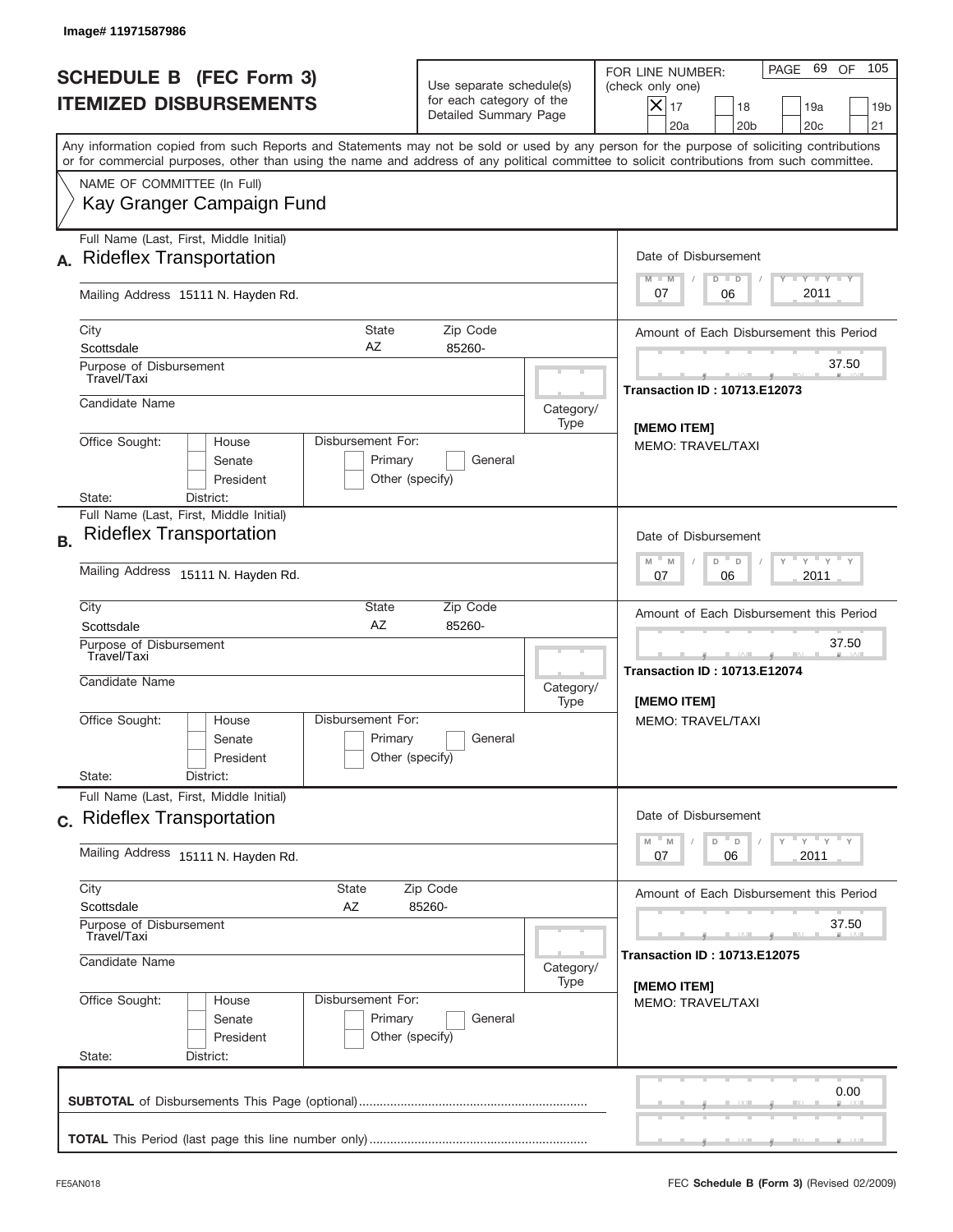|           | Image# 11971587987                                                        |                                                 |                                                                               |                                                                                                      |                                                                                                                                                                                                                                                                                         |
|-----------|---------------------------------------------------------------------------|-------------------------------------------------|-------------------------------------------------------------------------------|------------------------------------------------------------------------------------------------------|-----------------------------------------------------------------------------------------------------------------------------------------------------------------------------------------------------------------------------------------------------------------------------------------|
|           | <b>SCHEDULE B (FEC Form 3)</b><br><b>ITEMIZED DISBURSEMENTS</b>           |                                                 | Use separate schedule(s)<br>for each category of the<br>Detailed Summary Page |                                                                                                      | 70 OF<br>105<br>PAGE<br>FOR LINE NUMBER:<br>(check only one)<br>$X _{17}$<br>18<br>19a<br>19 <sub>b</sub><br>20a<br>20 <sub>b</sub><br>20 <sub>c</sub><br>21                                                                                                                            |
|           |                                                                           |                                                 |                                                                               |                                                                                                      | Any information copied from such Reports and Statements may not be sold or used by any person for the purpose of soliciting contributions<br>or for commercial purposes, other than using the name and address of any political committee to solicit contributions from such committee. |
|           | NAME OF COMMITTEE (In Full)<br>Kay Granger Campaign Fund                  |                                                 |                                                                               |                                                                                                      |                                                                                                                                                                                                                                                                                         |
| А.        | Full Name (Last, First, Middle Initial)<br><b>Rideflex Transportation</b> |                                                 |                                                                               |                                                                                                      | Date of Disbursement<br>$T - Y$ $T - Y$<br>$M - M$<br>$D$ $D$                                                                                                                                                                                                                           |
|           | Mailing Address 15111 N. Hayden Rd.                                       |                                                 |                                                                               |                                                                                                      | 2011<br>07<br>06                                                                                                                                                                                                                                                                        |
|           | City<br>Scottsdale                                                        | State<br>AZ                                     | Zip Code<br>85260-                                                            |                                                                                                      | Amount of Each Disbursement this Period                                                                                                                                                                                                                                                 |
|           | Purpose of Disbursement<br>Travel/Taxi                                    |                                                 |                                                                               |                                                                                                      | 93.75<br><b>Transaction ID: 10713.E12076</b>                                                                                                                                                                                                                                            |
|           | Candidate Name                                                            |                                                 |                                                                               | Category/<br>Type                                                                                    | [MEMO ITEM]                                                                                                                                                                                                                                                                             |
|           | Office Sought:<br>House<br>Senate<br>President                            | Disbursement For:<br>Primary<br>Other (specify) | General                                                                       |                                                                                                      | <b>MEMO: TRAVEL/TAXI</b>                                                                                                                                                                                                                                                                |
|           | District:<br>State:<br>Full Name (Last, First, Middle Initial)            |                                                 |                                                                               |                                                                                                      |                                                                                                                                                                                                                                                                                         |
| <b>B.</b> | <b>Concert Tix/Live Nation</b>                                            |                                                 |                                                                               |                                                                                                      | Date of Disbursement<br>$\cdots$ $\gamma$ $\cdots$ $\gamma$ $\cdots$<br>$-M$<br>M<br>$D =$<br>D                                                                                                                                                                                         |
|           | Mailing Address 2000 West Loop South                                      |                                                 |                                                                               |                                                                                                      | 2011<br>07<br>06                                                                                                                                                                                                                                                                        |
|           | City<br>Houston                                                           | State<br><b>TX</b>                              | Zip Code<br>77027-3513                                                        |                                                                                                      | Amount of Each Disbursement this Period                                                                                                                                                                                                                                                 |
|           | Purpose of Disbursement<br>Entertainment<br>Candidate Name                |                                                 |                                                                               | Category/<br>Type                                                                                    | 1710.00<br><b>Transaction ID: 10713.E12077</b><br>[MEMO ITEM]                                                                                                                                                                                                                           |
|           | Office Sought:<br>House<br>Senate<br>President                            | Disbursement For:<br>Primary<br>Other (specify) | General                                                                       |                                                                                                      | <b>MEMO: ENTERTAINMENT</b>                                                                                                                                                                                                                                                              |
|           | State:<br>District:<br>Full Name (Last, First, Middle Initial)            |                                                 |                                                                               |                                                                                                      |                                                                                                                                                                                                                                                                                         |
|           | c. America Online                                                         |                                                 |                                                                               | Date of Disbursement<br>$\gamma$ = $\gamma$ = $\gamma$ = $\gamma$<br>$-M$<br>D =<br>M<br>$\mathsf D$ |                                                                                                                                                                                                                                                                                         |
|           | Mailing Address P.O. Box 28640                                            | 2011<br>07<br>06                                |                                                                               |                                                                                                      |                                                                                                                                                                                                                                                                                         |
|           | City<br>State<br>Zip Code<br>Jacksonville<br>FL.<br>32226-                |                                                 |                                                                               |                                                                                                      | Amount of Each Disbursement this Period                                                                                                                                                                                                                                                 |
|           | Purpose of Disbursement<br>Internet                                       |                                                 |                                                                               |                                                                                                      | 25.98<br><b>Transaction ID: 10713.E12078</b>                                                                                                                                                                                                                                            |
|           | Candidate Name<br>Category/<br>Type                                       |                                                 |                                                                               |                                                                                                      | [MEMO ITEM]                                                                                                                                                                                                                                                                             |
|           | Office Sought:<br>House<br>Senate<br>President<br>State:<br>District:     | Disbursement For:<br>Primary<br>Other (specify) | General                                                                       |                                                                                                      | <b>MEMO: INTERNET</b>                                                                                                                                                                                                                                                                   |
|           |                                                                           |                                                 |                                                                               |                                                                                                      | 0.00                                                                                                                                                                                                                                                                                    |
|           |                                                                           |                                                 |                                                                               |                                                                                                      |                                                                                                                                                                                                                                                                                         |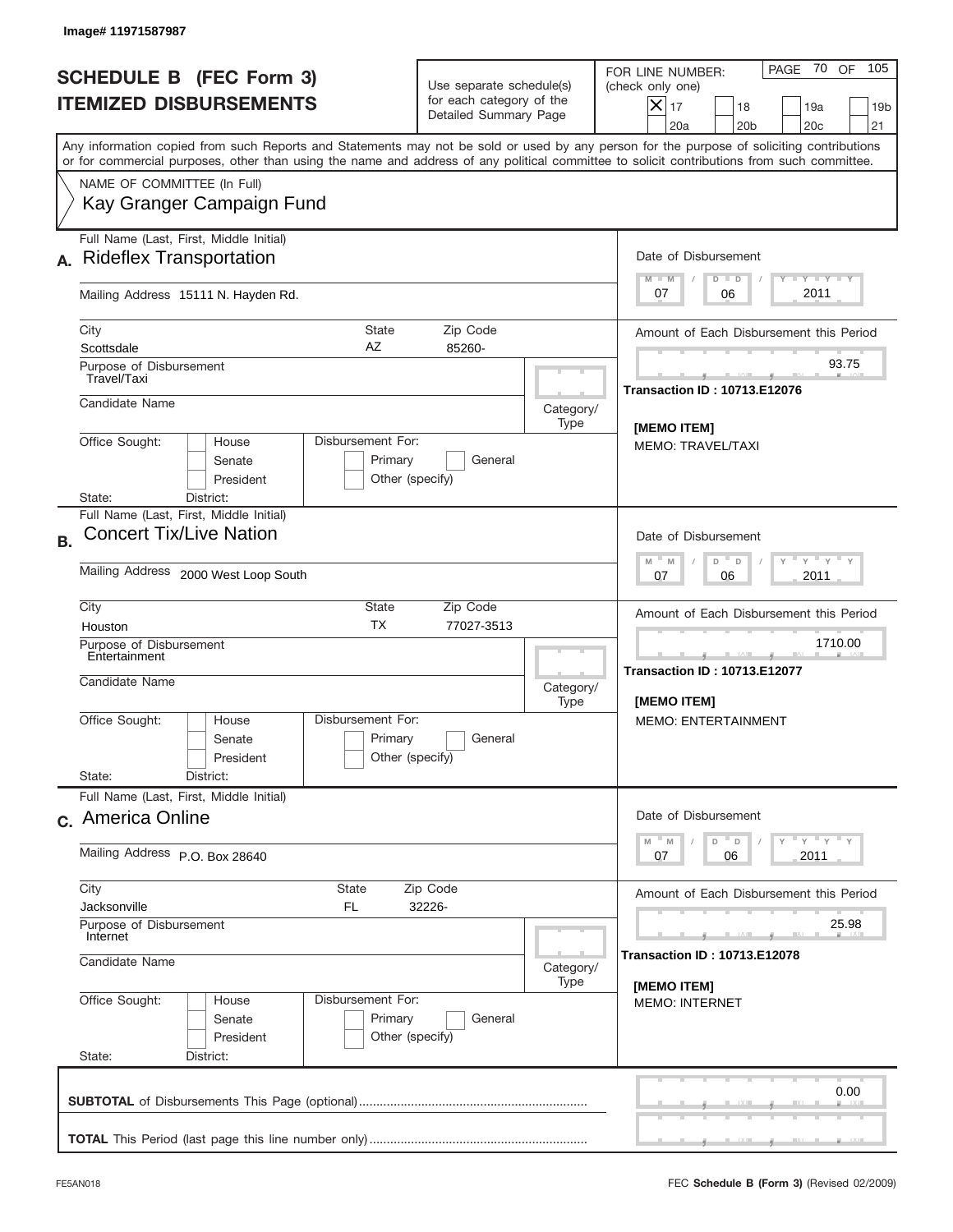| Image# 11971587988                                                                                                                                                                                                                                                                      |                                                                                                                          |                   |                                                                                                                                                               |
|-----------------------------------------------------------------------------------------------------------------------------------------------------------------------------------------------------------------------------------------------------------------------------------------|--------------------------------------------------------------------------------------------------------------------------|-------------------|---------------------------------------------------------------------------------------------------------------------------------------------------------------|
| <b>SCHEDULE B (FEC Form 3)</b><br><b>ITEMIZED DISBURSEMENTS</b>                                                                                                                                                                                                                         | Use separate schedule(s)<br>for each category of the<br>Detailed Summary Page                                            |                   | 105<br>71<br>OF<br>PAGE<br>FOR LINE NUMBER:<br>(check only one)<br>$ \mathsf{X} _{17}$<br>18<br>19a<br>19 <sub>b</sub><br>20a<br>20 <sub>b</sub><br>20c<br>21 |
| Any information copied from such Reports and Statements may not be sold or used by any person for the purpose of soliciting contributions<br>or for commercial purposes, other than using the name and address of any political committee to solicit contributions from such committee. |                                                                                                                          |                   |                                                                                                                                                               |
| NAME OF COMMITTEE (In Full)<br>Kay Granger Campaign Fund                                                                                                                                                                                                                                |                                                                                                                          |                   |                                                                                                                                                               |
| Full Name (Last, First, Middle Initial)<br>A. Public Storage                                                                                                                                                                                                                            |                                                                                                                          |                   | Date of Disbursement<br>$T$ $Y$ $Y$ $Y$ $Y$<br>$M - M$<br>$D$ $D$                                                                                             |
| Mailing Address 8801 West Freeway                                                                                                                                                                                                                                                       |                                                                                                                          |                   | 2011<br>07<br>06                                                                                                                                              |
| City<br>Fort Worth                                                                                                                                                                                                                                                                      | <b>State</b><br>Zip Code<br>ТX<br>76116-                                                                                 |                   | Amount of Each Disbursement this Period                                                                                                                       |
| Purpose of Disbursement<br>Office Storage                                                                                                                                                                                                                                               |                                                                                                                          |                   | 119.00<br><b>Transaction ID: 10713.E12080</b>                                                                                                                 |
| Candidate Name                                                                                                                                                                                                                                                                          |                                                                                                                          | Category/<br>Type | [MEMO ITEM]                                                                                                                                                   |
| Office Sought:<br>House<br>Senate<br>President<br>State:<br>District:                                                                                                                                                                                                                   | Disbursement For:<br>Primary<br>General<br>Other (specify)                                                               |                   | <b>MEMO: OFFICE STORAGE</b>                                                                                                                                   |
| Full Name (Last, First, Middle Initial)<br>MailChimp<br><b>B.</b>                                                                                                                                                                                                                       |                                                                                                                          |                   | Date of Disbursement                                                                                                                                          |
| Mailing Address 512 Means Street, Suite 404                                                                                                                                                                                                                                             | $\frac{1}{\gamma}$ $\frac{1}{\gamma}$ $\frac{1}{\gamma}$ $\frac{1}{\gamma}$<br>D<br>M<br>M<br>$\Box$<br>2011<br>07<br>06 |                   |                                                                                                                                                               |
| City<br>Atlanta                                                                                                                                                                                                                                                                         | <b>State</b><br>Zip Code<br>GA<br>30318-                                                                                 |                   | Amount of Each Disbursement this Period                                                                                                                       |
| Purpose of Disbursement<br>Email Service<br>Candidate Name                                                                                                                                                                                                                              |                                                                                                                          | Category/         | 240.00<br>المستقبل<br><b>Transaction ID: 10713.E12081</b>                                                                                                     |
| Office Sought:<br>House<br>Senate<br>President<br>State:<br>District:                                                                                                                                                                                                                   | Disbursement For:<br>Primary<br>General<br>Other (specify)                                                               | Type              | <b>IMEMO ITEMI</b><br><b>MEMO: EMAIL SERVICE</b>                                                                                                              |
| Full Name (Last, First, Middle Initial)<br>c. United Airlines                                                                                                                                                                                                                           |                                                                                                                          |                   | Date of Disbursement                                                                                                                                          |
| Mailing Address P.O. Box 66100                                                                                                                                                                                                                                                          | γ " γ " γ " γ<br>$D$ D<br>$M$ $M$<br>2011<br>07<br>06                                                                    |                   |                                                                                                                                                               |
| City<br><b>State</b><br>Amf Ohare<br>IL                                                                                                                                                                                                                                                 | Zip Code<br>60666-                                                                                                       |                   | Amount of Each Disbursement this Period                                                                                                                       |
| Purpose of Disbursement<br>Travel<br>Candidate Name                                                                                                                                                                                                                                     |                                                                                                                          | Category/         | 225.70<br><b>Transaction ID: 10713.E12082</b>                                                                                                                 |
| Office Sought:<br>House<br>Senate<br>President<br>State:<br>District:                                                                                                                                                                                                                   | Disbursement For:<br>Primary<br>General<br>Other (specify)                                                               | Type              | [MEMO ITEM]<br><b>MEMO: TRAVEL</b>                                                                                                                            |
|                                                                                                                                                                                                                                                                                         |                                                                                                                          |                   | 0.00                                                                                                                                                          |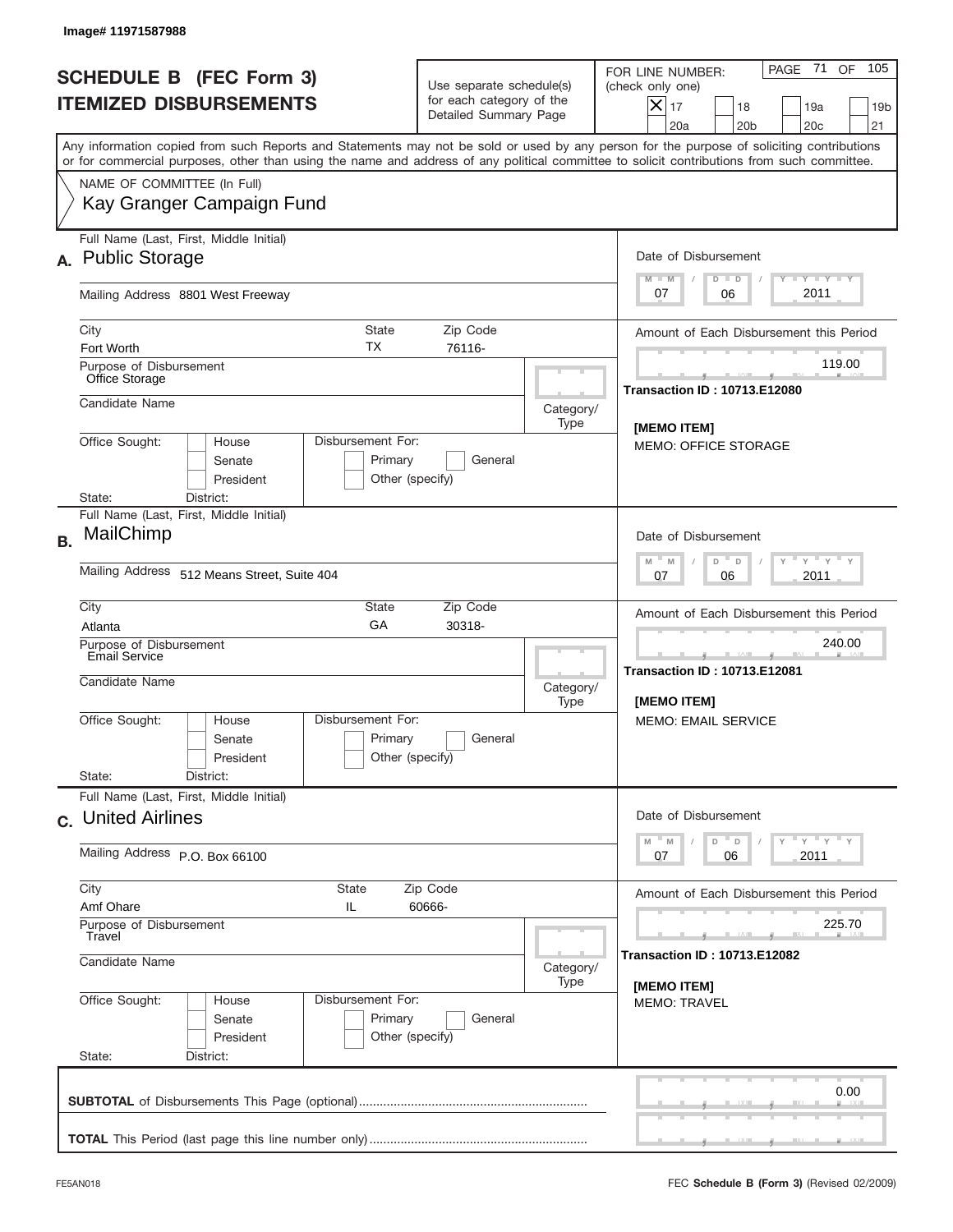| Image# 11971587989                                                                                                                                                                                                                                                                      |                                                                                          |                   |                                                                                                                                                           |
|-----------------------------------------------------------------------------------------------------------------------------------------------------------------------------------------------------------------------------------------------------------------------------------------|------------------------------------------------------------------------------------------|-------------------|-----------------------------------------------------------------------------------------------------------------------------------------------------------|
| <b>SCHEDULE B (FEC Form 3)</b><br><b>ITEMIZED DISBURSEMENTS</b>                                                                                                                                                                                                                         | Use separate schedule(s)<br>for each category of the<br>Detailed Summary Page            |                   | 105<br>PAGE 72 OF<br>FOR LINE NUMBER:<br>(check only one)<br>$X _{17}$<br>18<br>19a<br>19 <sub>b</sub><br>20a<br>20 <sub>b</sub><br>20 <sub>c</sub><br>21 |
| Any information copied from such Reports and Statements may not be sold or used by any person for the purpose of soliciting contributions<br>or for commercial purposes, other than using the name and address of any political committee to solicit contributions from such committee. |                                                                                          |                   |                                                                                                                                                           |
| NAME OF COMMITTEE (In Full)<br>Kay Granger Campaign Fund                                                                                                                                                                                                                                |                                                                                          |                   |                                                                                                                                                           |
| Full Name (Last, First, Middle Initial)<br>Starconferencing.Com                                                                                                                                                                                                                         |                                                                                          |                   | Date of Disbursement<br>$T - Y$ $T - Y$                                                                                                                   |
| Mailing Address P.O. Box 404351                                                                                                                                                                                                                                                         |                                                                                          |                   | $M - M$<br>$D$ $D$<br>2011<br>07<br>06                                                                                                                    |
| City<br><b>State</b><br>GА<br>Atlanta<br>Purpose of Disbursement                                                                                                                                                                                                                        | Zip Code<br>30384-4351                                                                   |                   | Amount of Each Disbursement this Period<br>19.99                                                                                                          |
| Phone<br>Candidate Name                                                                                                                                                                                                                                                                 |                                                                                          | Category/         | <b>Transaction ID: 10713.E12083</b>                                                                                                                       |
| Disbursement For:<br>Office Sought:<br>House<br>Senate<br>Primary<br>President<br>State:<br>District:                                                                                                                                                                                   | General<br>Other (specify)                                                               | Type              | [MEMO ITEM]<br><b>MEMO: PHONE</b>                                                                                                                         |
| Full Name (Last, First, Middle Initial)<br><b>American Airlines</b><br><b>B.</b>                                                                                                                                                                                                        |                                                                                          |                   | Date of Disbursement                                                                                                                                      |
| Mailing Address P.O. Box 619616                                                                                                                                                                                                                                                         | $\cdots$ $\vee$ $\cdots$ $\vee$ $\cdots$ $\vee$<br>$M - M$<br>D<br>D<br>2011<br>07<br>06 |                   |                                                                                                                                                           |
| City<br>State<br><b>TX</b><br><b>DFW Airport</b>                                                                                                                                                                                                                                        | Zip Code<br>75261-                                                                       |                   | Amount of Each Disbursement this Period                                                                                                                   |
| Purpose of Disbursement<br>Travel<br>Candidate Name                                                                                                                                                                                                                                     |                                                                                          | Category/<br>Type | 1098.70<br>___<br><b>Transaction ID: 10713.E12084</b><br>[MEMO ITEM]                                                                                      |
| Disbursement For:<br>Office Sought:<br>House<br>Primary<br>Senate<br>President                                                                                                                                                                                                          | General<br>Other (specify)                                                               |                   | <b>MEMO: TRAVEL</b>                                                                                                                                       |
| State:<br>District:<br>Full Name (Last, First, Middle Initial)                                                                                                                                                                                                                          |                                                                                          |                   |                                                                                                                                                           |
| c. US Airways                                                                                                                                                                                                                                                                           | Date of Disbursement<br>ү "ү "ү "ү<br>$-M$<br>$D$ $D$<br>M                               |                   |                                                                                                                                                           |
| Mailing Address 111 W. Rio Salado Pkwy                                                                                                                                                                                                                                                  | 2011<br>07<br>06                                                                         |                   |                                                                                                                                                           |
| City<br>State<br>Tempe<br>AΖ                                                                                                                                                                                                                                                            | Amount of Each Disbursement this Period                                                  |                   |                                                                                                                                                           |
| Purpose of Disbursement<br>Travel<br>Candidate Name                                                                                                                                                                                                                                     | 150.00<br><b>Transaction ID: 10713.E12085</b>                                            |                   |                                                                                                                                                           |
| Office Sought:<br>Disbursement For:<br>House<br>Primary<br>Senate<br>President<br>State:<br>District:                                                                                                                                                                                   | General<br>Other (specify)                                                               | Category/<br>Type | [MEMO ITEM]<br><b>MEMO: TRAVEL</b>                                                                                                                        |
|                                                                                                                                                                                                                                                                                         |                                                                                          |                   | 0.00                                                                                                                                                      |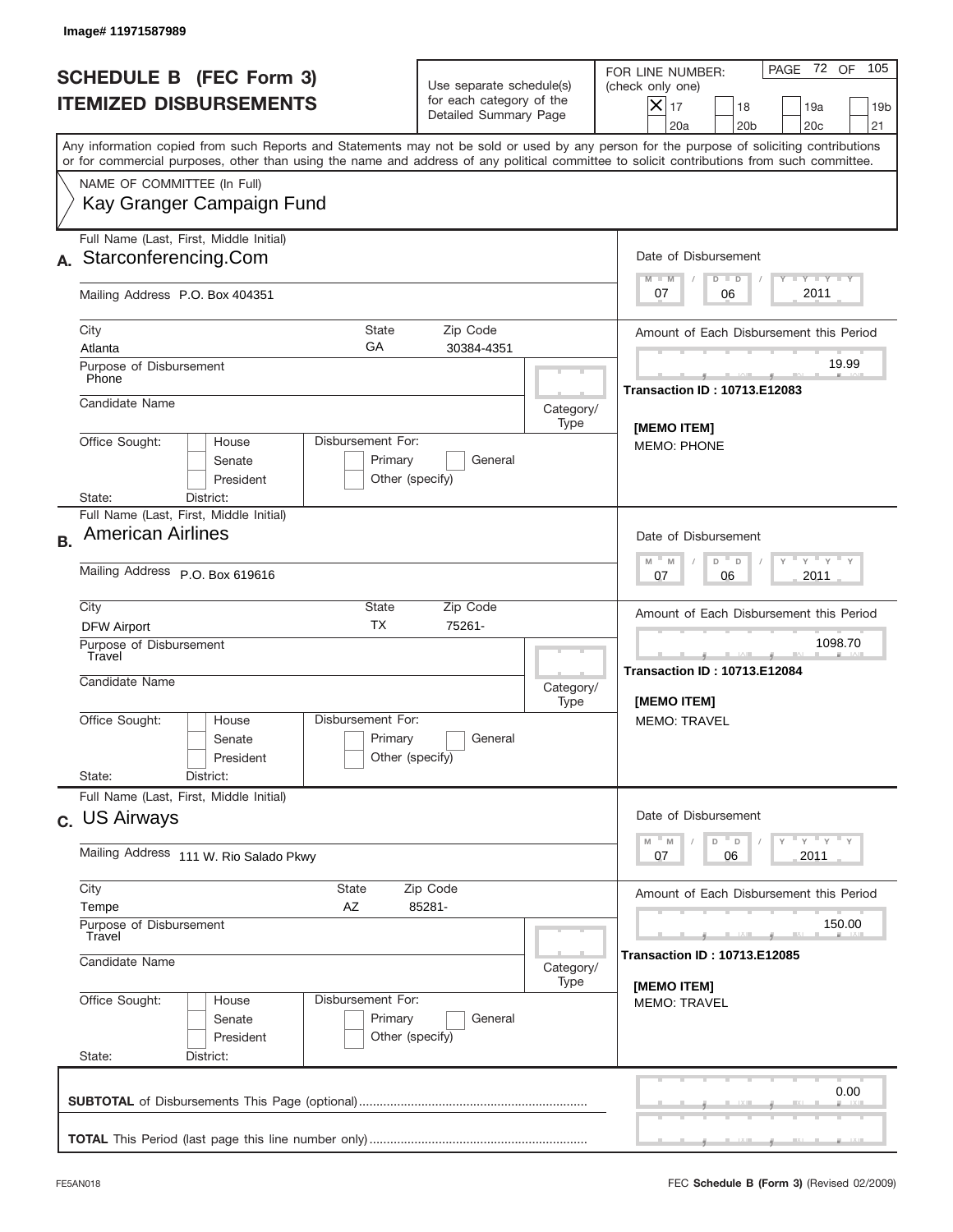| Image# 11971587990                                                                                                                                                                                                                                                                      |                                                                               |                   |                                                                                                                                                           |
|-----------------------------------------------------------------------------------------------------------------------------------------------------------------------------------------------------------------------------------------------------------------------------------------|-------------------------------------------------------------------------------|-------------------|-----------------------------------------------------------------------------------------------------------------------------------------------------------|
| <b>SCHEDULE B (FEC Form 3)</b><br><b>ITEMIZED DISBURSEMENTS</b>                                                                                                                                                                                                                         | Use separate schedule(s)<br>for each category of the<br>Detailed Summary Page |                   | 105<br>PAGE 73 OF<br>FOR LINE NUMBER:<br>(check only one)<br>$X _{17}$<br>18<br>19a<br>19 <sub>b</sub><br>20a<br>20 <sub>b</sub><br>20 <sub>c</sub><br>21 |
| Any information copied from such Reports and Statements may not be sold or used by any person for the purpose of soliciting contributions<br>or for commercial purposes, other than using the name and address of any political committee to solicit contributions from such committee. |                                                                               |                   |                                                                                                                                                           |
| NAME OF COMMITTEE (In Full)<br>Kay Granger Campaign Fund                                                                                                                                                                                                                                |                                                                               |                   |                                                                                                                                                           |
| Full Name (Last, First, Middle Initial)<br><b>US Airways</b><br>А.                                                                                                                                                                                                                      |                                                                               |                   | Date of Disbursement                                                                                                                                      |
| Mailing Address 111 W. Rio Salado Pkwy                                                                                                                                                                                                                                                  |                                                                               |                   | Y LY LY LY<br>$M - M$<br>$D$ $D$<br>2011<br>07<br>06                                                                                                      |
| City<br><b>State</b><br>AΖ<br>Tempe<br>Purpose of Disbursement                                                                                                                                                                                                                          | Amount of Each Disbursement this Period<br>184.70                             |                   |                                                                                                                                                           |
| Travel<br>Candidate Name                                                                                                                                                                                                                                                                |                                                                               | Category/         | <b>Transaction ID: 10713.E12086</b>                                                                                                                       |
| Office Sought:<br>Disbursement For:<br>House<br>Senate<br>President                                                                                                                                                                                                                     | Primary<br>General<br>Other (specify)                                         | Type              | [MEMO ITEM]<br><b>MEMO: TRAVEL</b>                                                                                                                        |
| State:<br>District:<br>Full Name (Last, First, Middle Initial)                                                                                                                                                                                                                          |                                                                               |                   |                                                                                                                                                           |
| <b>US Airways</b>                                                                                                                                                                                                                                                                       |                                                                               |                   | Date of Disbursement<br>$\cdots$ $\vee$ $\cdots$ $\vee$ $\cdots$ $\vee$<br>$M - M$<br>D<br>$\mathsf D$                                                    |
| Mailing Address 111 W. Rio Salado Pkwy                                                                                                                                                                                                                                                  |                                                                               |                   | 2011<br>07<br>06                                                                                                                                          |
| City<br>State<br>AZ<br>Tempe                                                                                                                                                                                                                                                            | Amount of Each Disbursement this Period                                       |                   |                                                                                                                                                           |
| Purpose of Disbursement<br>Travel<br>Candidate Name                                                                                                                                                                                                                                     |                                                                               | Category/<br>Type | 25.00<br><b>Transaction ID: 10713.E12087</b><br><b>IMEMO ITEMI</b>                                                                                        |
| Disbursement For:<br>Office Sought:<br>House<br>Senate<br>President                                                                                                                                                                                                                     | Primary<br>General<br>Other (specify)                                         |                   | MEMO: TRAVEL                                                                                                                                              |
| State:<br>District:<br>Full Name (Last, First, Middle Initial)                                                                                                                                                                                                                          |                                                                               |                   |                                                                                                                                                           |
| c. Capital One                                                                                                                                                                                                                                                                          |                                                                               |                   | Date of Disbursement<br>$\cdots$ $\gamma$ $\cdots$ $\gamma$ $\cdots$ $\gamma$<br>M<br>$\mathbb M$<br>D<br>$\mathsf D$                                     |
| Mailing Address P.O. Box 650007                                                                                                                                                                                                                                                         |                                                                               |                   | 2011<br>08<br>03                                                                                                                                          |
| City<br>State<br>Zip Code<br>Dallas<br>ТX<br>75265-0007                                                                                                                                                                                                                                 |                                                                               |                   | Amount of Each Disbursement this Period                                                                                                                   |
| Purpose of Disbursement<br>Credit Card (See Below)<br>Candidate Name<br>Category/                                                                                                                                                                                                       |                                                                               |                   | 2023.53<br><b>Transaction ID: 10808.E12113</b>                                                                                                            |
| Office Sought:<br>Disbursement For:<br>House<br>Senate<br>President<br>State:<br>District:                                                                                                                                                                                              | Primary<br>General<br>Other (specify)                                         | Type              | CREDIT CARD (SEE BELOW)                                                                                                                                   |
|                                                                                                                                                                                                                                                                                         |                                                                               |                   | 2023.53                                                                                                                                                   |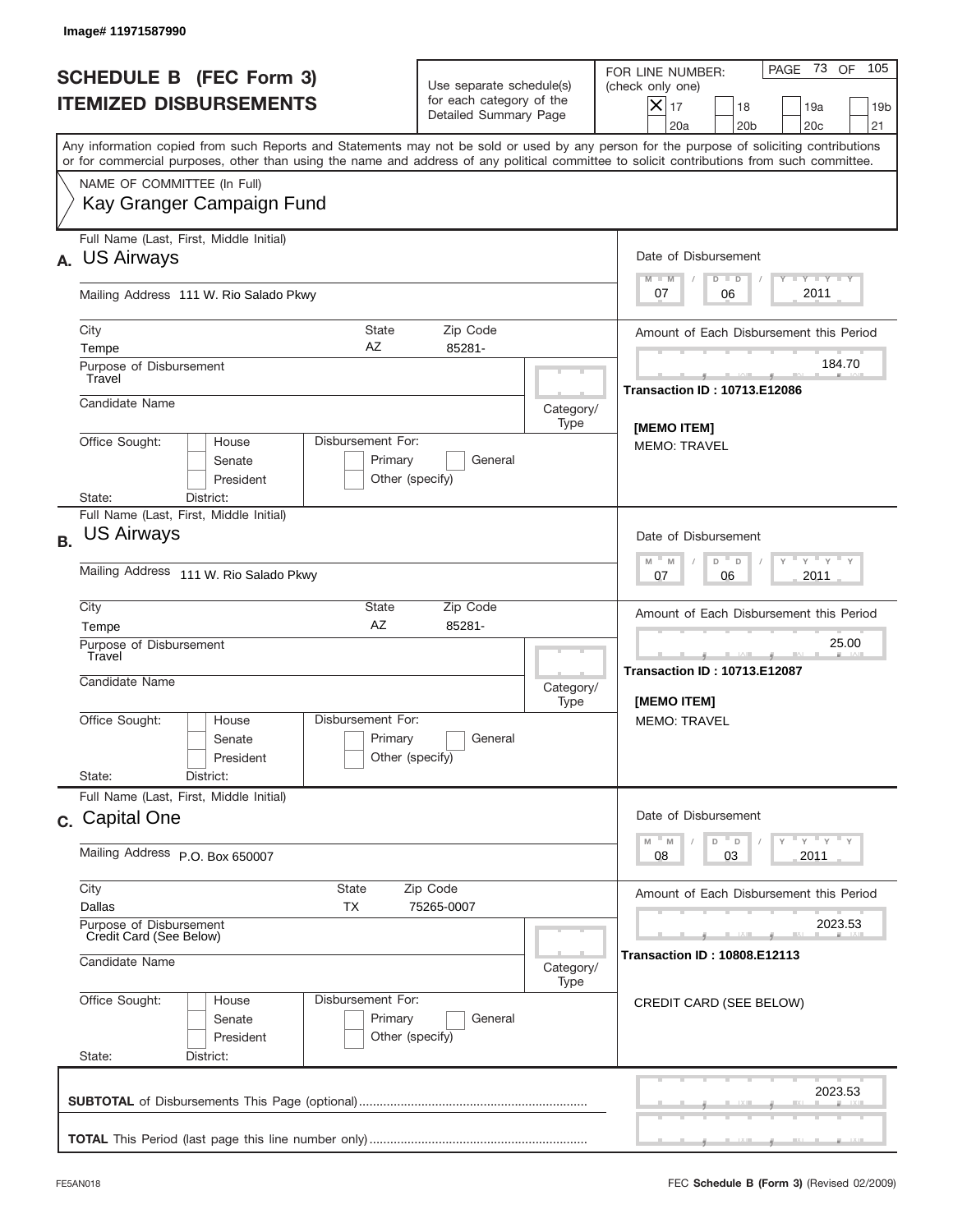|           | Image#11971587991                                                                                                                                                                                                                                                                       |                                                                               |                                      |                                                                                                                                                              |
|-----------|-----------------------------------------------------------------------------------------------------------------------------------------------------------------------------------------------------------------------------------------------------------------------------------------|-------------------------------------------------------------------------------|--------------------------------------|--------------------------------------------------------------------------------------------------------------------------------------------------------------|
|           | <b>SCHEDULE B (FEC Form 3)</b><br><b>ITEMIZED DISBURSEMENTS</b>                                                                                                                                                                                                                         | Use separate schedule(s)<br>for each category of the<br>Detailed Summary Page |                                      | PAGE 74<br>105<br>OF<br>FOR LINE NUMBER:<br>(check only one)<br>$X _{17}$<br>18<br>19a<br>19 <sub>b</sub><br>20 <sub>c</sub><br>20a<br>20 <sub>b</sub><br>21 |
|           | Any information copied from such Reports and Statements may not be sold or used by any person for the purpose of soliciting contributions<br>or for commercial purposes, other than using the name and address of any political committee to solicit contributions from such committee. |                                                                               |                                      |                                                                                                                                                              |
|           | NAME OF COMMITTEE (In Full)<br>Kay Granger Campaign Fund                                                                                                                                                                                                                                |                                                                               |                                      |                                                                                                                                                              |
|           | Full Name (Last, First, Middle Initial)<br><b>FedEx Kinkos</b>                                                                                                                                                                                                                          |                                                                               |                                      | Date of Disbursement<br>$I - Y - I - Y - I - Y$<br>$M - M$<br>$D$ $D$                                                                                        |
|           | Mailing Address 901 Houston St.                                                                                                                                                                                                                                                         |                                                                               |                                      | 2011<br>03<br>08                                                                                                                                             |
|           | City<br>State<br>ТX<br>Fort Worth<br>Purpose of Disbursement                                                                                                                                                                                                                            | Amount of Each Disbursement this Period<br>477.39                             |                                      |                                                                                                                                                              |
|           | Printing<br>Candidate Name                                                                                                                                                                                                                                                              |                                                                               | Category/<br>Type                    | <b>Transaction ID: 10913.E12135</b>                                                                                                                          |
|           | Office Sought:<br>Disbursement For:<br>House<br>Senate<br>Primary<br>President<br>Other (specify)<br>State:<br>District:                                                                                                                                                                |                                                                               | [MEMO ITEM]<br><b>MEMO: PRINTING</b> |                                                                                                                                                              |
| <b>B.</b> | Full Name (Last, First, Middle Initial)<br>U.S. House Members Dining Room                                                                                                                                                                                                               |                                                                               |                                      | Date of Disbursement                                                                                                                                         |
|           | Mailing Address U.S. Capitol, Room H117-120                                                                                                                                                                                                                                             |                                                                               |                                      | $\cdots$ $\gamma$ $\cdots$ $\gamma$ $\cdots$<br>$M$ M<br>D<br>D<br>2011<br>08<br>03                                                                          |
|           | City<br>State<br>Zip Code<br>DC<br>20515-<br>Washington                                                                                                                                                                                                                                 |                                                                               |                                      | Amount of Each Disbursement this Period<br>56.20<br><u>.</u><br><b>Transaction ID: 10913.E12136</b><br><b>IMEMO ITEMI</b>                                    |
|           | Purpose of Disbursement<br>Food & Beverage<br>Candidate Name                                                                                                                                                                                                                            |                                                                               |                                      |                                                                                                                                                              |
|           | Disbursement For:<br>Office Sought:<br>House<br>Primary<br>Senate<br>President                                                                                                                                                                                                          | General<br>Other (specify)                                                    |                                      | MEMO: FOOD & BEVERAGE                                                                                                                                        |
|           | State:<br>District:<br>Full Name (Last, First, Middle Initial)                                                                                                                                                                                                                          |                                                                               |                                      |                                                                                                                                                              |
|           | c. America Online                                                                                                                                                                                                                                                                       |                                                                               |                                      | Date of Disbursement<br>γ <sup>=</sup> γ <sup>=</sup> γ <sup>=</sup> γ<br>$-M$<br>$\mathbb M$<br>D<br>$\mathsf D$                                            |
|           | Mailing Address P.O. Box 28640                                                                                                                                                                                                                                                          |                                                                               |                                      | 03<br>2011<br>08                                                                                                                                             |
|           | City<br>State<br>Zip Code<br>Jacksonville<br>FL.<br>32226-                                                                                                                                                                                                                              |                                                                               |                                      | Amount of Each Disbursement this Period                                                                                                                      |
|           | Purpose of Disbursement<br>Internet<br>Candidate Name<br>Category/                                                                                                                                                                                                                      |                                                                               |                                      | 25.98<br><b>Transaction ID : 10913.E12137</b>                                                                                                                |
|           | Office Sought:<br>Disbursement For:<br>House<br>Primary<br>Senate<br>President<br>State:<br>District:                                                                                                                                                                                   | General<br>Other (specify)                                                    | Type                                 | [MEMO ITEM]<br><b>MEMO: INTERNET</b>                                                                                                                         |
|           |                                                                                                                                                                                                                                                                                         |                                                                               |                                      | 0.00                                                                                                                                                         |
|           |                                                                                                                                                                                                                                                                                         |                                                                               |                                      |                                                                                                                                                              |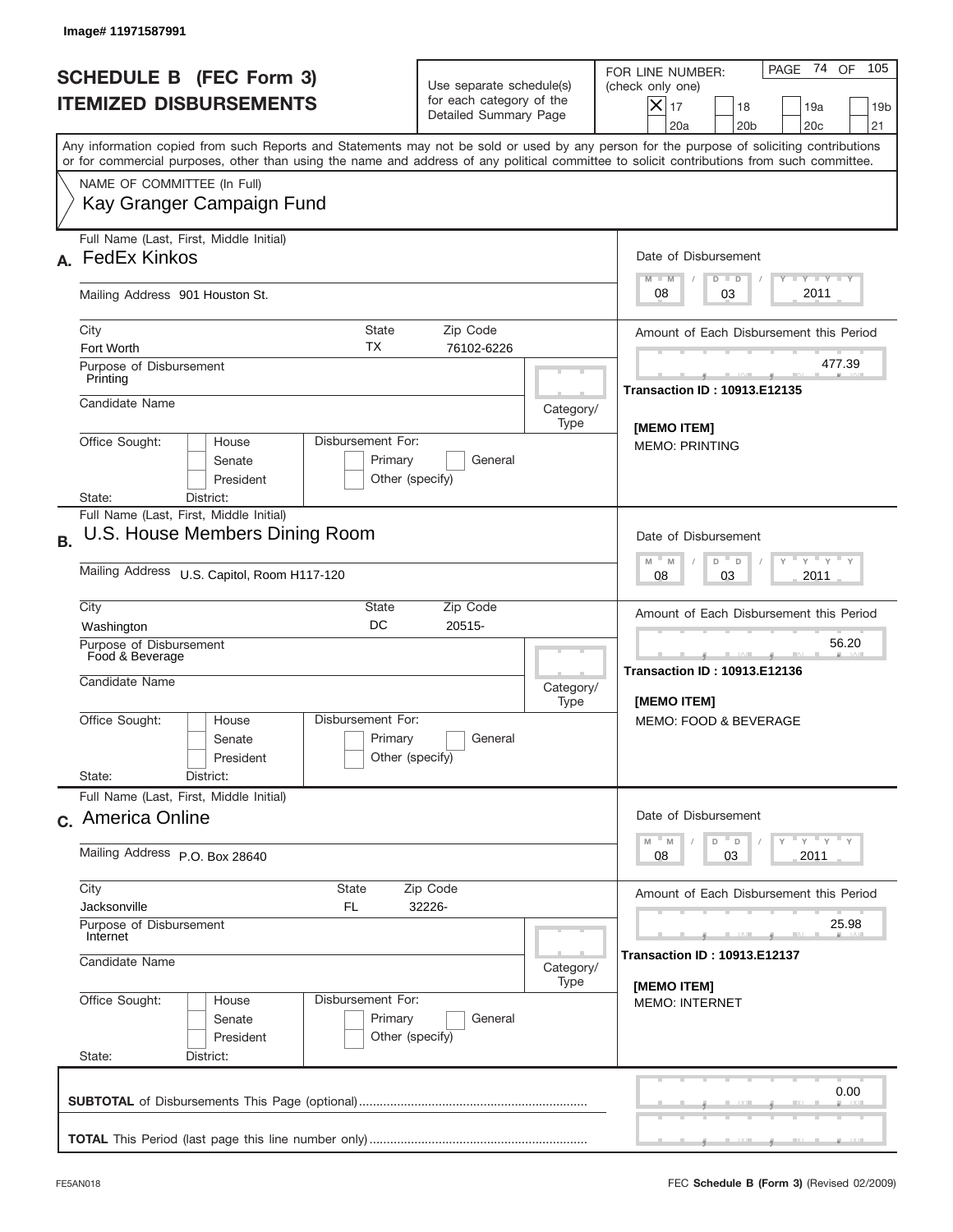| Image# 11971587992                                                                                                                                                                                                                                                                      |                                                                               |                   |                                                                                                                                                           |
|-----------------------------------------------------------------------------------------------------------------------------------------------------------------------------------------------------------------------------------------------------------------------------------------|-------------------------------------------------------------------------------|-------------------|-----------------------------------------------------------------------------------------------------------------------------------------------------------|
| <b>SCHEDULE B (FEC Form 3)</b><br><b>ITEMIZED DISBURSEMENTS</b>                                                                                                                                                                                                                         | Use separate schedule(s)<br>for each category of the<br>Detailed Summary Page |                   | 105<br>PAGE 75 OF<br>FOR LINE NUMBER:<br>(check only one)<br>$X _{17}$<br>18<br>19a<br>19 <sub>b</sub><br>20a<br>20 <sub>b</sub><br>20 <sub>c</sub><br>21 |
| Any information copied from such Reports and Statements may not be sold or used by any person for the purpose of soliciting contributions<br>or for commercial purposes, other than using the name and address of any political committee to solicit contributions from such committee. |                                                                               |                   |                                                                                                                                                           |
| NAME OF COMMITTEE (In Full)<br>Kay Granger Campaign Fund                                                                                                                                                                                                                                |                                                                               |                   |                                                                                                                                                           |
| Full Name (Last, First, Middle Initial)<br><b>Taylor Gourmet</b><br>А.                                                                                                                                                                                                                  |                                                                               |                   | Date of Disbursement<br>Y LY LY LY<br>$M - M$<br>$D$ $D$                                                                                                  |
| Mailing Address 1116H St. NE                                                                                                                                                                                                                                                            |                                                                               |                   | 2011<br>08<br>03                                                                                                                                          |
| City<br><b>State</b><br>DC<br>Washington<br>Purpose of Disbursement                                                                                                                                                                                                                     | Amount of Each Disbursement this Period<br>320.20                             |                   |                                                                                                                                                           |
| Catering<br>Candidate Name                                                                                                                                                                                                                                                              |                                                                               | Category/         | <b>Transaction ID: 10913.E12139</b>                                                                                                                       |
| Disbursement For:<br>Office Sought:<br>House<br>Senate<br>Primary<br>President                                                                                                                                                                                                          | General<br>Other (specify)                                                    | Type              | [MEMO ITEM]<br><b>MEMO: CATERING</b>                                                                                                                      |
| State:<br>District:<br>Full Name (Last, First, Middle Initial)                                                                                                                                                                                                                          |                                                                               |                   |                                                                                                                                                           |
| Taylor Gourmet<br>Mailing Address 1116H St. NE                                                                                                                                                                                                                                          |                                                                               |                   | Date of Disbursement<br>$\cdots$ $\gamma$ $\cdots$ $\gamma$ $\cdots$ $\gamma$<br>$M - M$<br>D<br>D<br>03<br>2011<br>08                                    |
|                                                                                                                                                                                                                                                                                         |                                                                               |                   |                                                                                                                                                           |
| City<br>State<br>Zip Code<br>DC<br>20002-<br>Washington                                                                                                                                                                                                                                 |                                                                               |                   | Amount of Each Disbursement this Period                                                                                                                   |
| Purpose of Disbursement<br>Catering<br>Candidate Name                                                                                                                                                                                                                                   |                                                                               | Category/<br>Type | 216.80<br><b>Transaction ID: 10913.E12140</b><br><b>IMEMO ITEMI</b>                                                                                       |
| Disbursement For:<br>Office Sought:<br>House<br>Primary<br>Senate<br>President                                                                                                                                                                                                          | General<br>Other (specify)                                                    |                   | <b>MEMO: CATERING</b>                                                                                                                                     |
| State:<br>District:<br>Full Name (Last, First, Middle Initial)                                                                                                                                                                                                                          |                                                                               |                   |                                                                                                                                                           |
| c. Hotels.Com                                                                                                                                                                                                                                                                           |                                                                               |                   | Date of Disbursement<br>ү "ү "ү "ү<br>$-M$<br>$D$ $D$<br>M                                                                                                |
| Mailing Address 10440 N Central Expy Ste 400                                                                                                                                                                                                                                            |                                                                               |                   | 08<br>03<br>2011                                                                                                                                          |
| City<br>State<br>Zip Code<br>Dallas<br><b>TX</b><br>75231-2228                                                                                                                                                                                                                          |                                                                               |                   | Amount of Each Disbursement this Period                                                                                                                   |
| Purpose of Disbursement<br>Lodging<br>Candidate Name<br>Category/                                                                                                                                                                                                                       |                                                                               |                   | 401.54<br><b>Transaction ID: 10913.E12141</b>                                                                                                             |
| Office Sought:<br>Disbursement For:<br>House<br>Primary<br>Senate<br>President<br>State:<br>District:                                                                                                                                                                                   | General<br>Other (specify)                                                    | Type              | [MEMO ITEM]<br><b>MEMO: LODGING</b>                                                                                                                       |
|                                                                                                                                                                                                                                                                                         |                                                                               |                   | 0.00                                                                                                                                                      |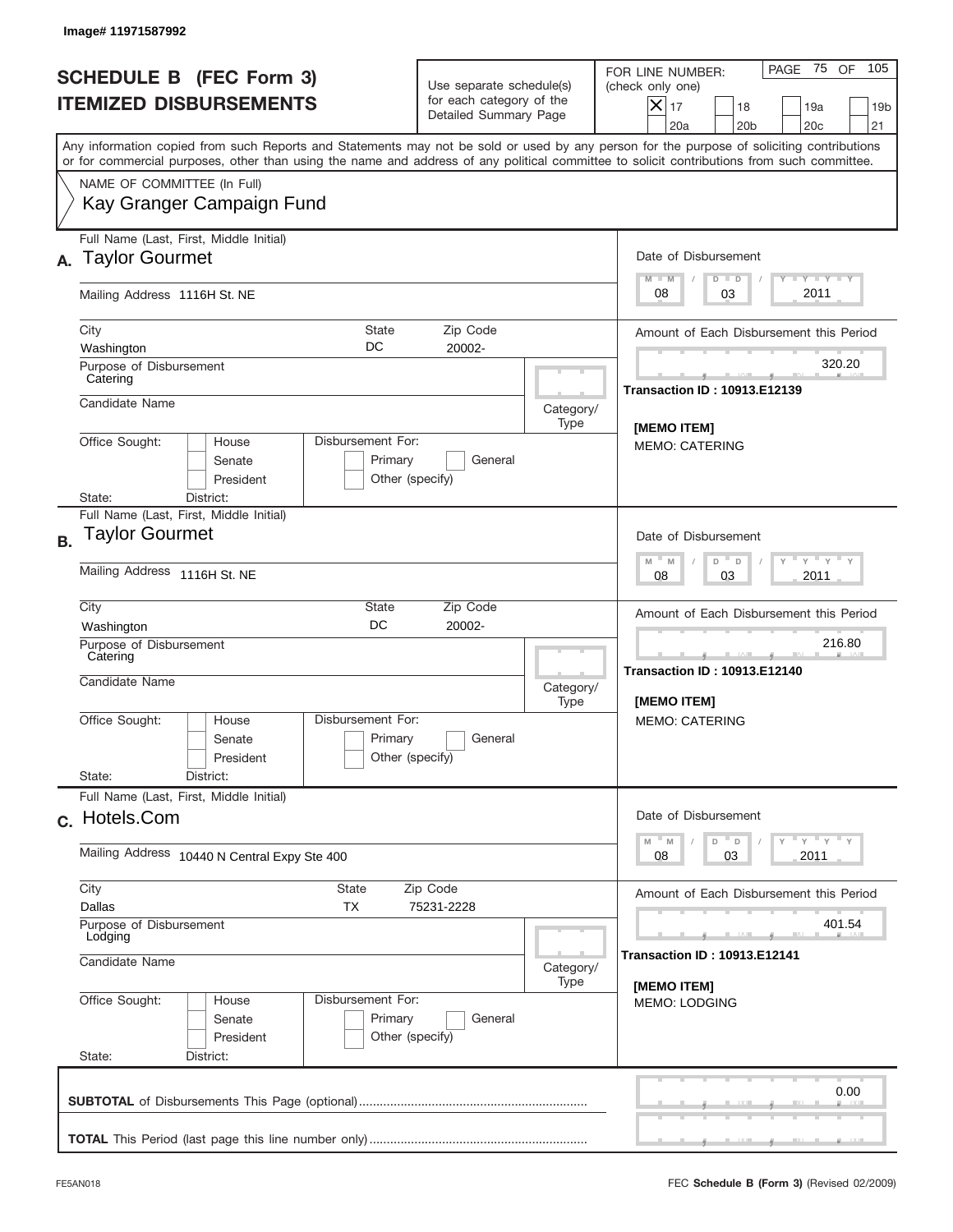|           | Image# 11971587993                                                    |                                                            |                                                                               |                                                                                                |                                                                                                                                                                                                                                                                                         |
|-----------|-----------------------------------------------------------------------|------------------------------------------------------------|-------------------------------------------------------------------------------|------------------------------------------------------------------------------------------------|-----------------------------------------------------------------------------------------------------------------------------------------------------------------------------------------------------------------------------------------------------------------------------------------|
|           | <b>SCHEDULE B (FEC Form 3)</b><br><b>ITEMIZED DISBURSEMENTS</b>       |                                                            | Use separate schedule(s)<br>for each category of the<br>Detailed Summary Page |                                                                                                | 105<br>PAGE 76 OF<br>FOR LINE NUMBER:<br>(check only one)<br>$X _{17}$<br>18<br>19a<br>19 <sub>b</sub><br>20a<br>20 <sub>b</sub><br>20 <sub>c</sub><br>21                                                                                                                               |
|           |                                                                       |                                                            |                                                                               |                                                                                                | Any information copied from such Reports and Statements may not be sold or used by any person for the purpose of soliciting contributions<br>or for commercial purposes, other than using the name and address of any political committee to solicit contributions from such committee. |
|           | NAME OF COMMITTEE (In Full)<br>Kay Granger Campaign Fund              |                                                            |                                                                               |                                                                                                |                                                                                                                                                                                                                                                                                         |
|           | Full Name (Last, First, Middle Initial)<br>A. Public Storage          |                                                            |                                                                               |                                                                                                | Date of Disbursement<br>$T - Y$ $T - Y$<br>$M - M$<br>$D$ $D$                                                                                                                                                                                                                           |
|           | Mailing Address 8801 West Freeway                                     |                                                            |                                                                               |                                                                                                | 2011<br>08<br>03                                                                                                                                                                                                                                                                        |
|           | City<br>Fort Worth                                                    | Amount of Each Disbursement this Period                    |                                                                               |                                                                                                |                                                                                                                                                                                                                                                                                         |
|           | Purpose of Disbursement<br>Office Storage                             |                                                            |                                                                               |                                                                                                | 129.00<br><b>Transaction ID: 10913.E12145</b>                                                                                                                                                                                                                                           |
|           | Candidate Name                                                        |                                                            |                                                                               | Category/<br>Type                                                                              | [MEMO ITEM]                                                                                                                                                                                                                                                                             |
|           | Office Sought:<br>House<br>Senate<br>President<br>State:<br>District: | Disbursement For:<br>Primary<br>General<br>Other (specify) |                                                                               |                                                                                                |                                                                                                                                                                                                                                                                                         |
| <b>B.</b> | Full Name (Last, First, Middle Initial)<br>MailChimp                  |                                                            |                                                                               | Date of Disbursement                                                                           |                                                                                                                                                                                                                                                                                         |
|           | Mailing Address 512 Means Street, Suite 404                           |                                                            |                                                                               | $\cdots$ $\gamma$ $\cdots$ $\gamma$ $\cdots$ $\gamma$<br>$M - M$<br>D<br>D<br>2011<br>08<br>03 |                                                                                                                                                                                                                                                                                         |
|           | City<br>State<br>Zip Code<br>GA<br>30318-<br>Atlanta                  |                                                            |                                                                               |                                                                                                | Amount of Each Disbursement this Period                                                                                                                                                                                                                                                 |
|           | Purpose of Disbursement<br>Email Service<br>Candidate Name            |                                                            | Category/<br>Type                                                             | 240.00<br><b>Transaction ID: 10913.E12146</b><br>[MEMO ITEM]                                   |                                                                                                                                                                                                                                                                                         |
|           | Office Sought:<br>House<br>Senate<br>President<br>State:<br>District: | Disbursement For:<br>Primary<br>Other (specify)            | General                                                                       |                                                                                                | <b>MEMO: EMAIL SERVICE</b>                                                                                                                                                                                                                                                              |
|           | Full Name (Last, First, Middle Initial)                               |                                                            |                                                                               |                                                                                                | Date of Disbursement                                                                                                                                                                                                                                                                    |
|           | c. Starconferencing.Com<br>Mailing Address P.O. Box 404351            |                                                            |                                                                               | $\gamma$ $\gamma$ $\gamma$ $\gamma$ $\gamma$<br>$-M$<br>D<br>M<br>D<br>2011<br>08<br>03        |                                                                                                                                                                                                                                                                                         |
|           | City<br>State<br>Zip Code<br>Atlanta<br>GA<br>30384-4351              |                                                            |                                                                               | Amount of Each Disbursement this Period                                                        |                                                                                                                                                                                                                                                                                         |
|           | Purpose of Disbursement<br>Phone                                      |                                                            |                                                                               | 20.66<br><b>Transaction ID: 10913.E12147</b>                                                   |                                                                                                                                                                                                                                                                                         |
|           | Candidate Name<br>Category/<br>Type                                   |                                                            |                                                                               | [MEMO ITEM]                                                                                    |                                                                                                                                                                                                                                                                                         |
|           | Office Sought:<br>House<br>Senate<br>President<br>State:<br>District: | Disbursement For:<br>Primary<br>Other (specify)            | General                                                                       |                                                                                                | <b>MEMO: PHONE</b>                                                                                                                                                                                                                                                                      |
|           |                                                                       |                                                            |                                                                               |                                                                                                | 0.00                                                                                                                                                                                                                                                                                    |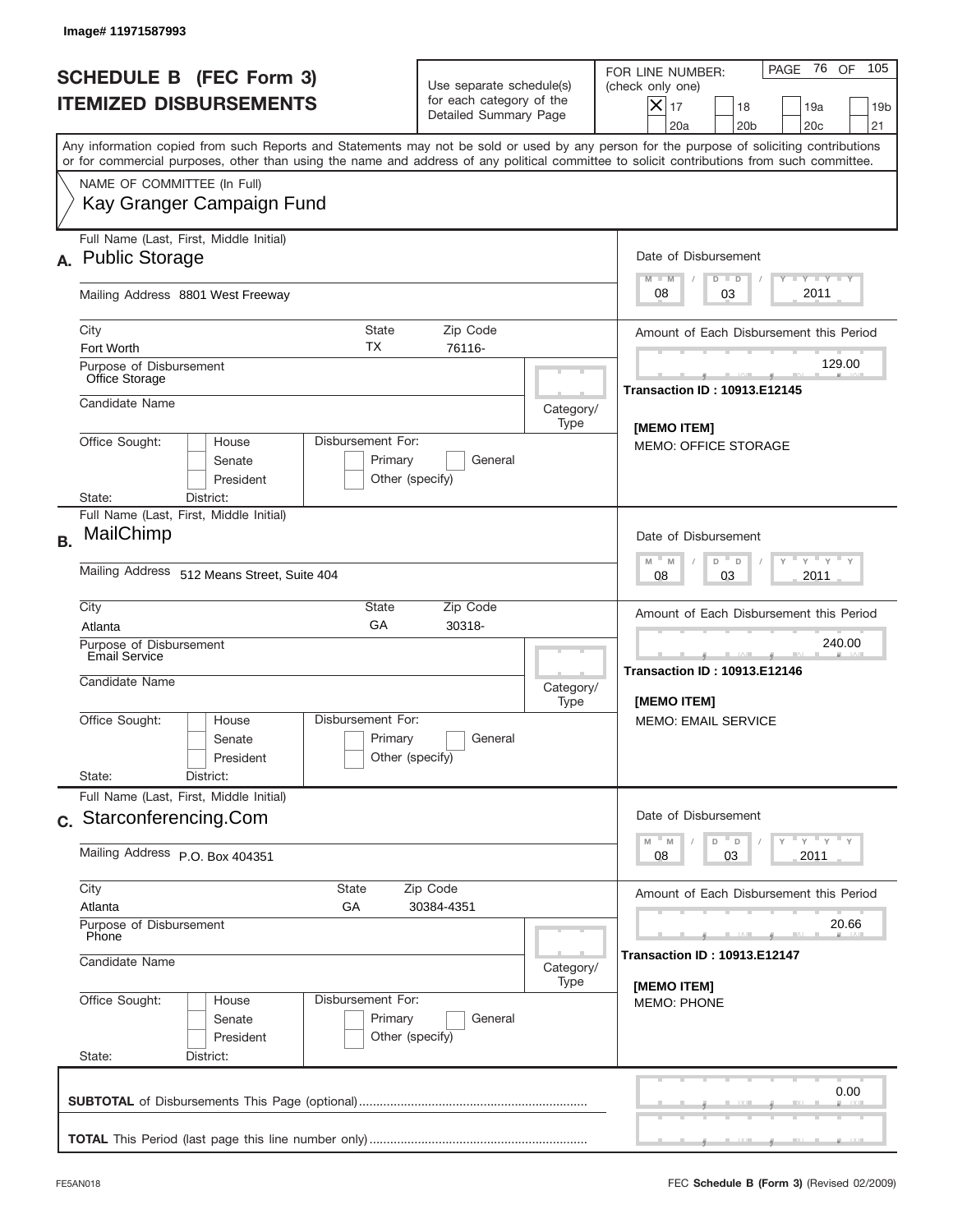| <b>SCHEDULE B (FEC Form 3)</b><br><b>ITEMIZED DISBURSEMENTS</b>                                                                                                                                                                                                                         | Use separate schedule(s)<br>for each category of the<br>Detailed Summary Page                               | 105<br>PAGE 77 OF<br>FOR LINE NUMBER:<br>(check only one)<br>$X _{17}$<br>18<br>19a<br>19 <sub>b</sub><br>20a<br>20 <sub>b</sub><br>20 <sub>c</sub><br>21 |
|-----------------------------------------------------------------------------------------------------------------------------------------------------------------------------------------------------------------------------------------------------------------------------------------|-------------------------------------------------------------------------------------------------------------|-----------------------------------------------------------------------------------------------------------------------------------------------------------|
| Any information copied from such Reports and Statements may not be sold or used by any person for the purpose of soliciting contributions<br>or for commercial purposes, other than using the name and address of any political committee to solicit contributions from such committee. |                                                                                                             |                                                                                                                                                           |
| NAME OF COMMITTEE (In Full)<br>Kay Granger Campaign Fund                                                                                                                                                                                                                                |                                                                                                             |                                                                                                                                                           |
| Full Name (Last, First, Middle Initial)<br><b>Capital One</b><br>А.                                                                                                                                                                                                                     |                                                                                                             | Date of Disbursement<br>Y LY LY LY                                                                                                                        |
| Mailing Address P.O. Box 650007                                                                                                                                                                                                                                                         |                                                                                                             | $M - M$<br>$D$ $D$<br>2011<br>09<br>07                                                                                                                    |
| City<br><b>State</b><br>ТX<br>Dallas                                                                                                                                                                                                                                                    | Amount of Each Disbursement this Period                                                                     |                                                                                                                                                           |
| Purpose of Disbursement<br>Credit Card (See Below)                                                                                                                                                                                                                                      |                                                                                                             | 391.87<br><b>Transaction ID: 10913.E12161</b>                                                                                                             |
| Candidate Name                                                                                                                                                                                                                                                                          | Category/<br>Type                                                                                           |                                                                                                                                                           |
| Disbursement For:<br>Office Sought:<br>House<br>Senate<br>Primary<br>President                                                                                                                                                                                                          | General<br>Other (specify)                                                                                  | CREDIT CARD (SEE BELOW)                                                                                                                                   |
| State:<br>District:<br>Full Name (Last, First, Middle Initial)                                                                                                                                                                                                                          |                                                                                                             |                                                                                                                                                           |
| Hostmonster.com<br><b>B.</b>                                                                                                                                                                                                                                                            | Date of Disbursement<br>$-\gamma + \gamma +$<br>$M$ M<br>D<br>D                                             |                                                                                                                                                           |
| Mailing Address 1958 South 950 East                                                                                                                                                                                                                                                     | 2011<br>09<br>07                                                                                            |                                                                                                                                                           |
| City<br>State<br>UT<br>Provo                                                                                                                                                                                                                                                            | Amount of Each Disbursement this Period                                                                     |                                                                                                                                                           |
| Purpose of Disbursement<br>Internet/Domain Services<br>Candidate Name                                                                                                                                                                                                                   | Category/<br>Type                                                                                           | 330.80<br><b>Transaction ID: 10913.E12176</b><br>[MEMO ITEM]                                                                                              |
| Disbursement For:<br>Office Sought:<br>House<br>Primary<br>Senate<br>President<br>State:                                                                                                                                                                                                | General<br>Other (specify)                                                                                  | <b>MEMO: INTERNET/DOMAIN SERVICES</b>                                                                                                                     |
| District:<br>Full Name (Last, First, Middle Initial)                                                                                                                                                                                                                                    |                                                                                                             |                                                                                                                                                           |
| c. Capital One                                                                                                                                                                                                                                                                          | Date of Disbursement<br>$\cdots$ $\gamma$ $\cdots$ $\gamma$ $\cdots$ $\gamma$<br>M<br>$\mathbb M$<br>D<br>D |                                                                                                                                                           |
| Mailing Address P.O. Box 650007                                                                                                                                                                                                                                                         | 2011<br>09<br>09                                                                                            |                                                                                                                                                           |
| City<br>State<br>Dallas<br>ТX                                                                                                                                                                                                                                                           | Amount of Each Disbursement this Period                                                                     |                                                                                                                                                           |
| Purpose of Disbursement<br>Credit Card (See Below)<br>Candidate Name                                                                                                                                                                                                                    | 1360.70<br><b>Transaction ID: 10913.E12175</b>                                                              |                                                                                                                                                           |
|                                                                                                                                                                                                                                                                                         | Category/<br>Type                                                                                           |                                                                                                                                                           |
| Office Sought:<br>Disbursement For:<br>House<br>Primary<br>Senate<br>President                                                                                                                                                                                                          | General<br>Other (specify)                                                                                  | CREDIT CARD (SEE BELOW)                                                                                                                                   |
| State:<br>District:                                                                                                                                                                                                                                                                     |                                                                                                             |                                                                                                                                                           |
|                                                                                                                                                                                                                                                                                         |                                                                                                             | 1752.57                                                                                                                                                   |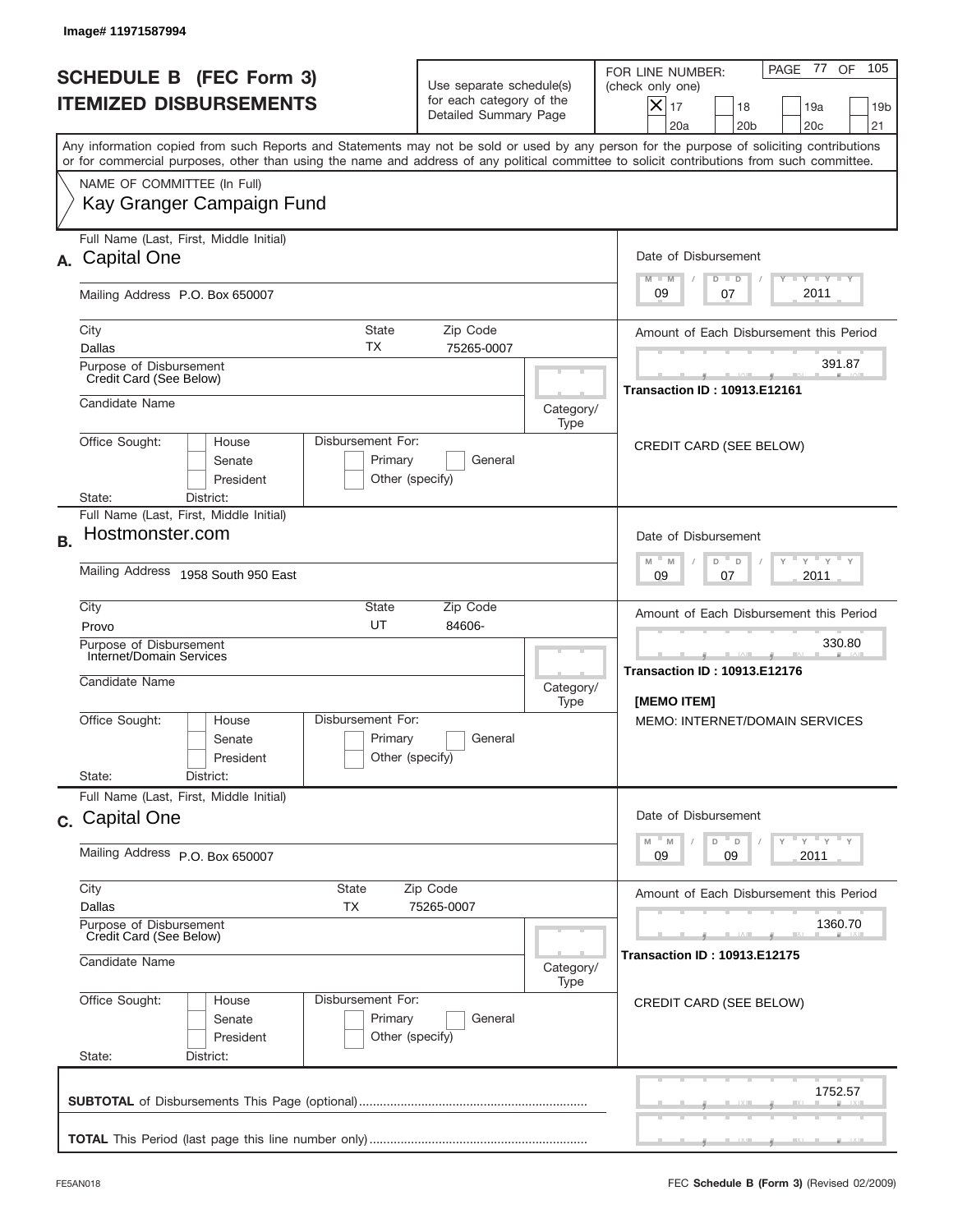| Image# 11971587995                                                                                                                                                                                                                                                                      |                                                                                                |                             |                                                                                                                                                           |
|-----------------------------------------------------------------------------------------------------------------------------------------------------------------------------------------------------------------------------------------------------------------------------------------|------------------------------------------------------------------------------------------------|-----------------------------|-----------------------------------------------------------------------------------------------------------------------------------------------------------|
| <b>SCHEDULE B (FEC Form 3)</b><br><b>ITEMIZED DISBURSEMENTS</b>                                                                                                                                                                                                                         | Use separate schedule(s)<br>for each category of the<br>Detailed Summary Page                  |                             | 105<br>PAGE 78 OF<br>FOR LINE NUMBER:<br>(check only one)<br>$X _{17}$<br>18<br>19a<br>19 <sub>b</sub><br>20a<br>20 <sub>b</sub><br>20 <sub>c</sub><br>21 |
| Any information copied from such Reports and Statements may not be sold or used by any person for the purpose of soliciting contributions<br>or for commercial purposes, other than using the name and address of any political committee to solicit contributions from such committee. |                                                                                                |                             |                                                                                                                                                           |
| NAME OF COMMITTEE (In Full)<br>Kay Granger Campaign Fund                                                                                                                                                                                                                                |                                                                                                |                             |                                                                                                                                                           |
| Full Name (Last, First, Middle Initial)<br>A. Public Storage                                                                                                                                                                                                                            |                                                                                                |                             | Date of Disbursement<br>$T - Y$ $T - Y$<br>$M - M$<br>$D$ $D$                                                                                             |
| Mailing Address 8801 West Freeway                                                                                                                                                                                                                                                       |                                                                                                |                             | 2011<br>09<br>09                                                                                                                                          |
| City<br><b>State</b><br>ТX<br>Fort Worth                                                                                                                                                                                                                                                | Amount of Each Disbursement this Period                                                        |                             |                                                                                                                                                           |
| Purpose of Disbursement<br>Office Storage                                                                                                                                                                                                                                               |                                                                                                |                             | 129.00<br><b>Transaction ID: 10913.E12180</b>                                                                                                             |
| Candidate Name<br>Office Sought:<br>Disbursement For:<br>House                                                                                                                                                                                                                          |                                                                                                | Category/<br>Type           | [MEMO ITEM]                                                                                                                                               |
| Senate<br>President<br>State:<br>District:                                                                                                                                                                                                                                              | Primary<br>General<br>Other (specify)                                                          | <b>MEMO: OFFICE STORAGE</b> |                                                                                                                                                           |
| Full Name (Last, First, Middle Initial)<br>MailChimp                                                                                                                                                                                                                                    |                                                                                                |                             | Date of Disbursement                                                                                                                                      |
| Mailing Address 512 Means Street, Suite 404                                                                                                                                                                                                                                             | $\cdots$ $\gamma$ $\cdots$ $\gamma$ $\cdots$ $\gamma$<br>$M - M$<br>D<br>D<br>2011<br>09<br>09 |                             |                                                                                                                                                           |
| City<br>State<br>GA<br>Atlanta                                                                                                                                                                                                                                                          | Amount of Each Disbursement this Period                                                        |                             |                                                                                                                                                           |
| Purpose of Disbursement<br>Email Service<br>Candidate Name                                                                                                                                                                                                                              |                                                                                                | Category/<br>Type           | 240.00<br><b>Transaction ID: 10913.E12181</b><br>[MEMO ITEM]                                                                                              |
| Disbursement For:<br>Office Sought:<br>House<br>Senate<br>President                                                                                                                                                                                                                     | Primary<br>General<br>Other (specify)                                                          |                             | <b>MEMO: EMAIL SERVICE</b>                                                                                                                                |
| State:<br>District:<br>Full Name (Last, First, Middle Initial)                                                                                                                                                                                                                          |                                                                                                |                             |                                                                                                                                                           |
| c. Starconferencing.Com                                                                                                                                                                                                                                                                 |                                                                                                |                             | Date of Disbursement<br>$\gamma$ $\gamma$ $\gamma$ $\gamma$ $\gamma$<br>$-M$<br>M<br>D<br>$\mathsf D$                                                     |
| Mailing Address P.O. Box 404351                                                                                                                                                                                                                                                         | 2011<br>09<br>09                                                                               |                             |                                                                                                                                                           |
| City<br>State<br>Zip Code<br>Atlanta<br>GA<br>30384-4351                                                                                                                                                                                                                                |                                                                                                |                             | Amount of Each Disbursement this Period                                                                                                                   |
| Purpose of Disbursement<br>Phone<br>Candidate Name<br>Category/                                                                                                                                                                                                                         |                                                                                                |                             | 20.65<br><b>Transaction ID: 10913.E12182</b>                                                                                                              |
| Office Sought:<br>Disbursement For:<br>House<br>Senate<br>President<br>State:<br>District:                                                                                                                                                                                              | Primary<br>General<br>Other (specify)                                                          | Type                        | [MEMO ITEM]<br><b>MEMO: PHONE</b>                                                                                                                         |
|                                                                                                                                                                                                                                                                                         |                                                                                                |                             | 0.00                                                                                                                                                      |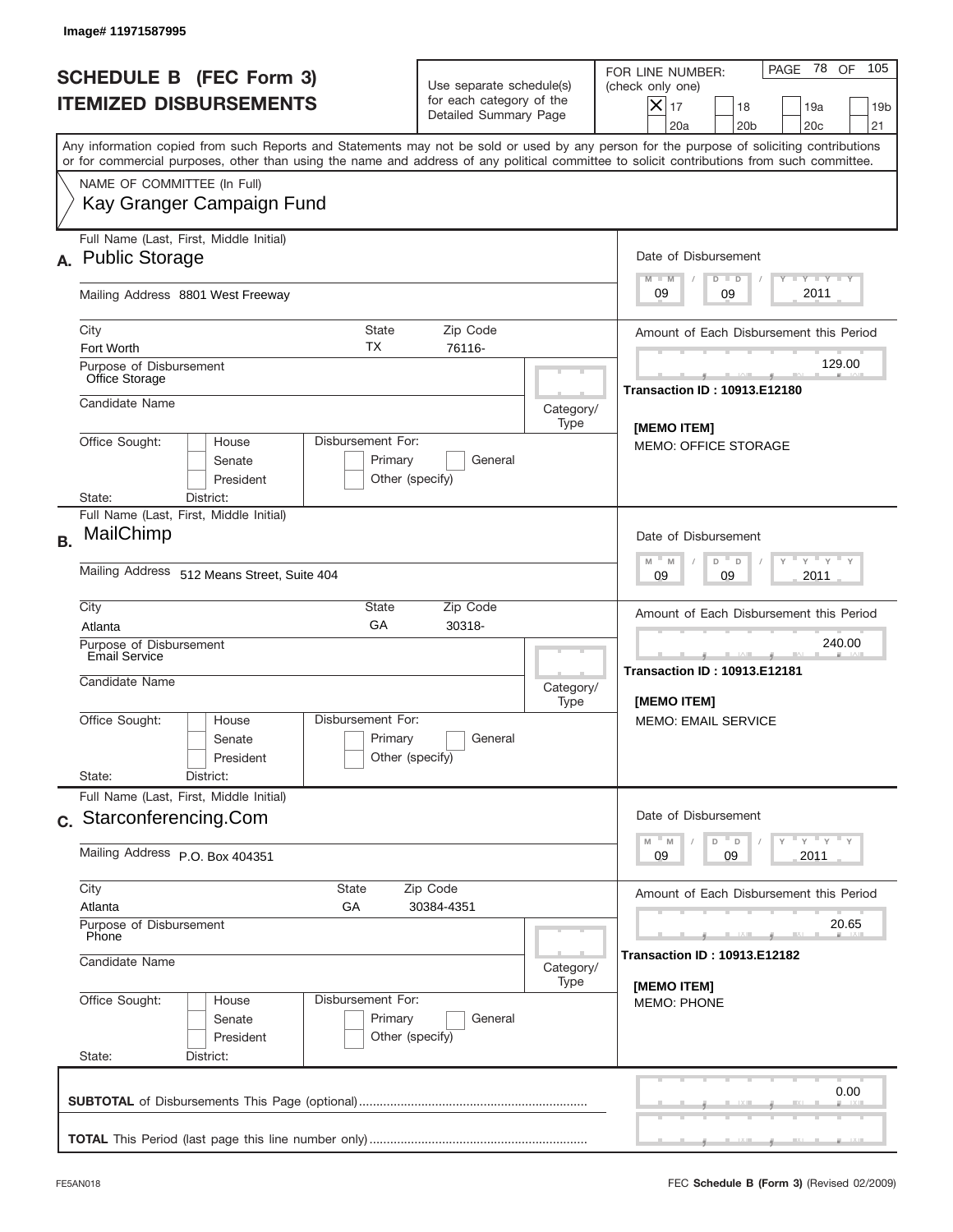| Image# 11971587996                                                                                                                                                                                                                                                                      |                                                                               |                                        |                                                                                                                                                           |  |
|-----------------------------------------------------------------------------------------------------------------------------------------------------------------------------------------------------------------------------------------------------------------------------------------|-------------------------------------------------------------------------------|----------------------------------------|-----------------------------------------------------------------------------------------------------------------------------------------------------------|--|
| <b>SCHEDULE B (FEC Form 3)</b><br><b>ITEMIZED DISBURSEMENTS</b>                                                                                                                                                                                                                         | Use separate schedule(s)<br>for each category of the<br>Detailed Summary Page |                                        | 105<br>PAGE 79 OF<br>FOR LINE NUMBER:<br>(check only one)<br>$X _{17}$<br>18<br>19a<br>19 <sub>b</sub><br>20a<br>20 <sub>b</sub><br>20 <sub>c</sub><br>21 |  |
| Any information copied from such Reports and Statements may not be sold or used by any person for the purpose of soliciting contributions<br>or for commercial purposes, other than using the name and address of any political committee to solicit contributions from such committee. |                                                                               |                                        |                                                                                                                                                           |  |
| NAME OF COMMITTEE (In Full)<br>Kay Granger Campaign Fund                                                                                                                                                                                                                                |                                                                               |                                        |                                                                                                                                                           |  |
| Full Name (Last, First, Middle Initial)<br><b>National Car Rental</b><br>А.                                                                                                                                                                                                             |                                                                               |                                        | Date of Disbursement<br>Y LY LY LY<br>$M - M$<br>$D$ $D$                                                                                                  |  |
| Mailing Address 6929 N Lakewood Ave Ste 100                                                                                                                                                                                                                                             |                                                                               |                                        | 2011<br>09<br>09                                                                                                                                          |  |
| City<br><b>State</b><br>ОK<br>Tulsa<br>Purpose of Disbursement                                                                                                                                                                                                                          | Amount of Each Disbursement this Period<br>220.48                             |                                        |                                                                                                                                                           |  |
| <b>Car Rental</b><br>Candidate Name                                                                                                                                                                                                                                                     |                                                                               | Category/<br>Type                      | <b>Transaction ID: 10913.E12184</b>                                                                                                                       |  |
| Disbursement For:<br>Office Sought:<br>House<br>Senate<br>Primary<br>President<br>Other (specify)<br>State:                                                                                                                                                                             |                                                                               | [MEMO ITEM]<br><b>MEMO: CAR RENTAL</b> |                                                                                                                                                           |  |
| Full Name (Last, First, Middle Initial)<br><b>US Airways</b><br><b>B.</b>                                                                                                                                                                                                               | District:                                                                     |                                        |                                                                                                                                                           |  |
| Mailing Address 111 W. Rio Salado Pkwy                                                                                                                                                                                                                                                  |                                                                               |                                        | $\overline{Y}$ $\overline{Y}$ $\overline{Y}$ $\overline{Y}$ $\overline{Y}$<br>$M - M$<br>D<br>D<br>2011<br>09<br>09                                       |  |
| City<br>State<br>AZ<br>Tempe                                                                                                                                                                                                                                                            | Amount of Each Disbursement this Period                                       |                                        |                                                                                                                                                           |  |
| Purpose of Disbursement<br>Travel<br>Candidate Name                                                                                                                                                                                                                                     |                                                                               | Category/<br>Type                      | 61.00<br>_____<br><b>Transaction ID: 10913.E12186</b><br><b>IMEMO ITEMI</b>                                                                               |  |
| Disbursement For:<br>Office Sought:<br>House<br>Senate<br>President                                                                                                                                                                                                                     | Primary<br>General<br>Other (specify)                                         |                                        | <b>MEMO: TRAVEL</b>                                                                                                                                       |  |
| Full Name (Last, First, Middle Initial)                                                                                                                                                                                                                                                 | State:<br>District:                                                           |                                        |                                                                                                                                                           |  |
| c. US Airways                                                                                                                                                                                                                                                                           |                                                                               |                                        | Date of Disbursement<br>$\gamma$ $\gamma$ $\gamma$ $\gamma$ $\gamma$<br>$-M$<br>$D$ $D$<br>M                                                              |  |
| Mailing Address 111 W. Rio Salado Pkwy                                                                                                                                                                                                                                                  |                                                                               |                                        | 2011<br>09<br>09                                                                                                                                          |  |
| City<br>State<br>Zip Code<br>Tempe<br>AΖ<br>85281-                                                                                                                                                                                                                                      |                                                                               |                                        | Amount of Each Disbursement this Period                                                                                                                   |  |
| Purpose of Disbursement<br>Travel<br>Candidate Name<br>Category/                                                                                                                                                                                                                        |                                                                               |                                        | 311.70<br><b>Transaction ID: 10913.E12187</b>                                                                                                             |  |
| Office Sought:<br>Disbursement For:<br>House<br>Senate<br>President<br>State:<br>District:                                                                                                                                                                                              | Primary<br>General<br>Other (specify)                                         | Type                                   | [MEMO ITEM]<br><b>MEMO: TRAVEL</b>                                                                                                                        |  |
|                                                                                                                                                                                                                                                                                         |                                                                               |                                        | 0.00                                                                                                                                                      |  |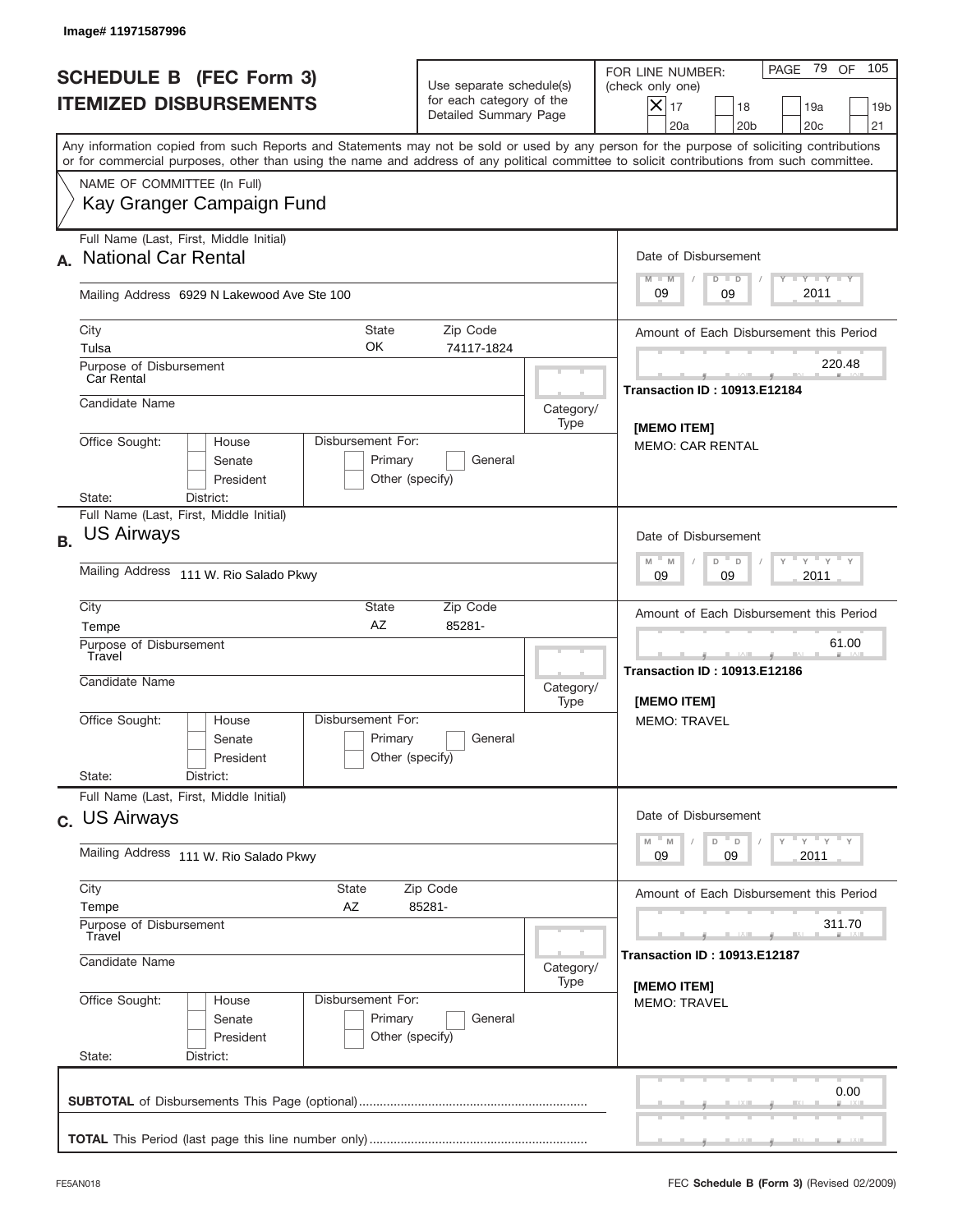| Image# 11971587997                                                                                                                                                                                                                                                                      |                                                                                       |                                               |                                                                                                                                                                             |
|-----------------------------------------------------------------------------------------------------------------------------------------------------------------------------------------------------------------------------------------------------------------------------------------|---------------------------------------------------------------------------------------|-----------------------------------------------|-----------------------------------------------------------------------------------------------------------------------------------------------------------------------------|
| <b>SCHEDULE B (FEC Form 3)</b><br><b>ITEMIZED DISBURSEMENTS</b>                                                                                                                                                                                                                         | Use separate schedule(s)<br>for each category of the<br>Detailed Summary Page         |                                               | 105<br>PAGE 80 OF<br>FOR LINE NUMBER:<br>(check only one)<br>$\boldsymbol{\times}$<br>17<br>18<br>19a<br>19 <sub>b</sub><br>20a<br>20 <sub>b</sub><br>20 <sub>c</sub><br>21 |
| Any information copied from such Reports and Statements may not be sold or used by any person for the purpose of soliciting contributions<br>or for commercial purposes, other than using the name and address of any political committee to solicit contributions from such committee. |                                                                                       |                                               |                                                                                                                                                                             |
| NAME OF COMMITTEE (In Full)<br>Kay Granger Campaign Fund                                                                                                                                                                                                                                |                                                                                       |                                               |                                                                                                                                                                             |
| Full Name (Last, First, Middle Initial)<br>A. America Online                                                                                                                                                                                                                            |                                                                                       |                                               | Date of Disbursement                                                                                                                                                        |
| Mailing Address P.O. Box 28640                                                                                                                                                                                                                                                          |                                                                                       |                                               | Y TY TY TY<br>$M - M$<br>$D$ $D$<br>2011<br>09<br>09                                                                                                                        |
| City<br>State<br>FL<br>Jacksonville                                                                                                                                                                                                                                                     | Amount of Each Disbursement this Period                                               |                                               |                                                                                                                                                                             |
| Purpose of Disbursement<br>Internet                                                                                                                                                                                                                                                     |                                                                                       |                                               | 25.98<br><b>Transaction ID: 10913.E12189</b>                                                                                                                                |
| Candidate Name                                                                                                                                                                                                                                                                          |                                                                                       | Category/<br>Type                             | <b>IMEMO ITEMI</b><br><b>MEMO: INTERNET</b>                                                                                                                                 |
| Senate<br>President<br>State:<br>District:                                                                                                                                                                                                                                              | Disbursement For:<br>Office Sought:<br>House<br>Primary<br>General<br>Other (specify) |                                               |                                                                                                                                                                             |
| Full Name (Last, First, Middle Initial)<br>Comcast                                                                                                                                                                                                                                      |                                                                                       |                                               |                                                                                                                                                                             |
| <b>B.</b><br>Mailing Address PO Box 3005                                                                                                                                                                                                                                                |                                                                                       |                                               | Date of Disbursement<br>ү " ү " ү "<br>$M - M$<br>D "<br>$\Box$<br>2011<br>07<br>20                                                                                         |
| City<br>PA<br>Southeastern                                                                                                                                                                                                                                                              | State<br>Zip Code<br>19398-3005                                                       |                                               | Amount of Each Disbursement this Period                                                                                                                                     |
| Purpose of Disbursement<br>Internet/Fax<br>Candidate Name                                                                                                                                                                                                                               | Category/<br>Type                                                                     | 105.50<br><b>Transaction ID: 10808.E12095</b> |                                                                                                                                                                             |
| Disbursement For:<br>Office Sought:<br>House<br>Senate<br>President                                                                                                                                                                                                                     | Primary<br>General<br>Other (specify)                                                 |                                               | INTERNET/FAX                                                                                                                                                                |
| State:<br>District:<br>Full Name (Last, First, Middle Initial)                                                                                                                                                                                                                          |                                                                                       |                                               |                                                                                                                                                                             |
| c. Comcast                                                                                                                                                                                                                                                                              |                                                                                       |                                               | Date of Disbursement<br>$Y$ $Y$ $Y$ $Y$ $Y$<br>$-M$<br>D<br>M<br>D                                                                                                          |
| Mailing Address PO Box 3005                                                                                                                                                                                                                                                             |                                                                                       |                                               | 08<br>2011<br>16                                                                                                                                                            |
| City<br>State<br>Zip Code<br>Southeastern<br>PA<br>19398-3005                                                                                                                                                                                                                           |                                                                                       |                                               | Amount of Each Disbursement this Period                                                                                                                                     |
| Purpose of Disbursement<br>Internet/Fax<br>Candidate Name<br>Category/                                                                                                                                                                                                                  |                                                                                       |                                               | 105.50<br><b>Transaction ID: 10913.E12131</b>                                                                                                                               |
| Office Sought:<br>Disbursement For:<br>House<br>Senate<br>President<br>State:<br>District:                                                                                                                                                                                              | Primary<br>General<br>Other (specify)                                                 | Type                                          | <b>INTERNET/FAX</b>                                                                                                                                                         |
|                                                                                                                                                                                                                                                                                         |                                                                                       |                                               | 211.00                                                                                                                                                                      |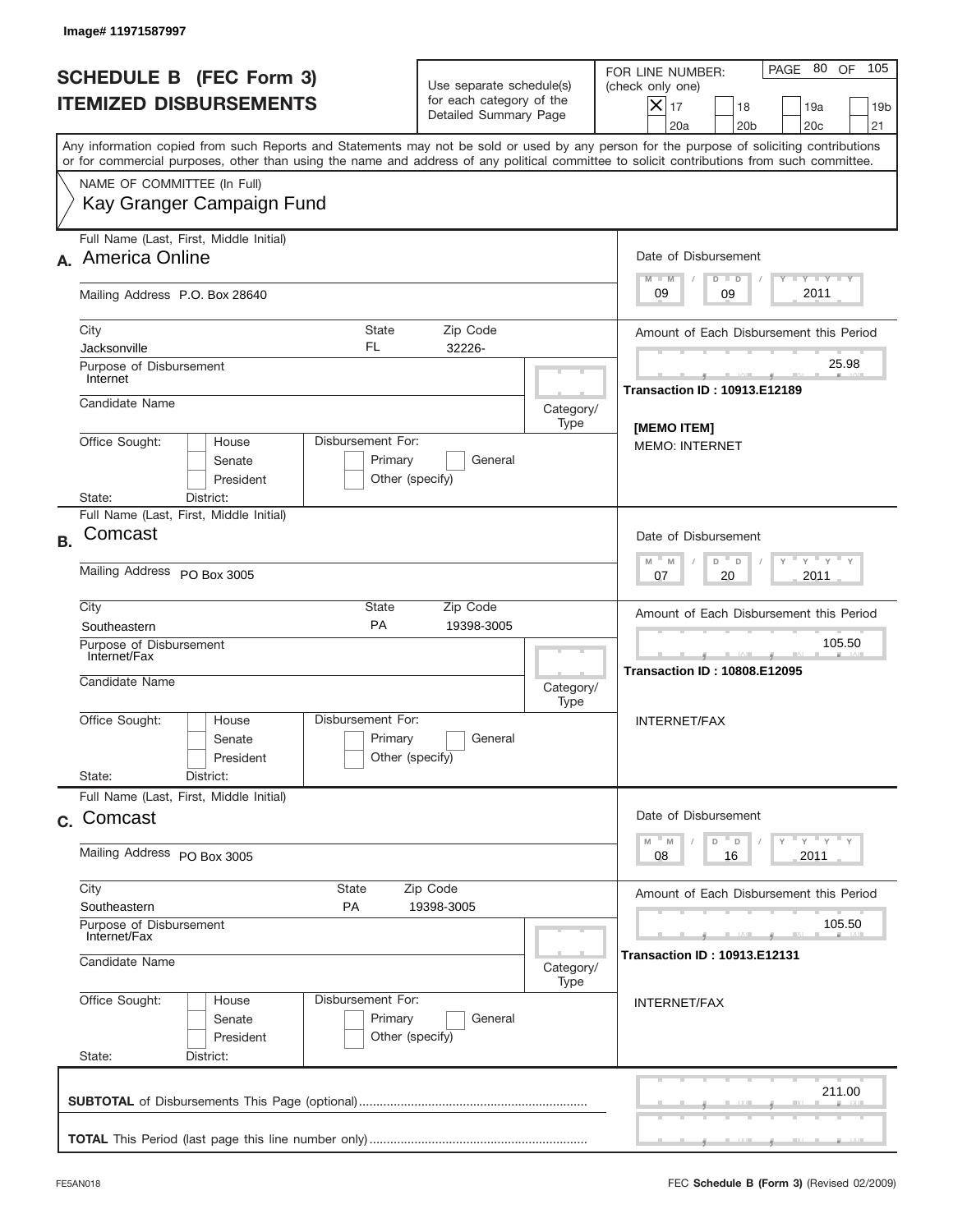|           | Image#11971587998                                                                                                                                                                                                                                                                       |                                                                               |                                                               |                                                                                                                                                              |
|-----------|-----------------------------------------------------------------------------------------------------------------------------------------------------------------------------------------------------------------------------------------------------------------------------------------|-------------------------------------------------------------------------------|---------------------------------------------------------------|--------------------------------------------------------------------------------------------------------------------------------------------------------------|
|           | <b>SCHEDULE B (FEC Form 3)</b><br><b>ITEMIZED DISBURSEMENTS</b>                                                                                                                                                                                                                         | Use separate schedule(s)<br>for each category of the<br>Detailed Summary Page |                                                               | 105<br>PAGE 81<br>OF<br>FOR LINE NUMBER:<br>(check only one)<br>$X _{17}$<br>18<br>19a<br>19 <sub>b</sub><br>20a<br>20 <sub>b</sub><br>20 <sub>c</sub><br>21 |
|           | Any information copied from such Reports and Statements may not be sold or used by any person for the purpose of soliciting contributions<br>or for commercial purposes, other than using the name and address of any political committee to solicit contributions from such committee. |                                                                               |                                                               |                                                                                                                                                              |
|           | NAME OF COMMITTEE (In Full)<br>Kay Granger Campaign Fund                                                                                                                                                                                                                                |                                                                               |                                                               |                                                                                                                                                              |
| А.        | Full Name (Last, First, Middle Initial)<br>Comcast                                                                                                                                                                                                                                      |                                                                               | Date of Disbursement<br>$T - Y$ $T - Y$<br>$M - M$<br>$D$ $D$ |                                                                                                                                                              |
|           | Mailing Address PO Box 3005                                                                                                                                                                                                                                                             |                                                                               |                                                               | 2011<br>09<br>13                                                                                                                                             |
|           | City<br><b>State</b><br><b>PA</b><br>Southeastern<br>Purpose of Disbursement                                                                                                                                                                                                            | Amount of Each Disbursement this Period<br>105.50                             |                                                               |                                                                                                                                                              |
|           | Internet/Fax<br>Candidate Name                                                                                                                                                                                                                                                          |                                                                               | Category/<br>Type                                             | <b>Transaction ID: 11005.E12195</b>                                                                                                                          |
|           | Disbursement For:<br>Office Sought:<br>House<br>Primary<br>Senate<br>President<br>State:<br>District:                                                                                                                                                                                   | General<br>Other (specify)                                                    |                                                               | <b>INTERNET/FAX</b>                                                                                                                                          |
| <b>B.</b> | Full Name (Last, First, Middle Initial)<br>Glen Ellman Photographer                                                                                                                                                                                                                     |                                                                               |                                                               | Date of Disbursement<br>$\cdots$ $\sqrt{1-\gamma}$<br>$M - M$<br>D<br>D                                                                                      |
|           | Mailing Address 9020 Reata West Drive                                                                                                                                                                                                                                                   | 2011<br>07<br>06                                                              |                                                               |                                                                                                                                                              |
|           | City<br>State<br>Zip Code<br><b>TX</b><br>76126-1846<br>Fort Worth<br>Purpose of Disbursement<br>Photography<br>Candidate Name<br>Category/<br>Type                                                                                                                                     |                                                                               |                                                               | Amount of Each Disbursement this Period<br>100.00<br>___                                                                                                     |
|           |                                                                                                                                                                                                                                                                                         |                                                                               |                                                               | <b>Transaction ID: 10708.E12052</b>                                                                                                                          |
|           | Disbursement For:<br>Office Sought:<br>House<br>Primary<br>Senate<br>President<br>State:<br>District:                                                                                                                                                                                   | General<br>Other (specify)                                                    |                                                               | <b>PHOTOGRAPHY</b>                                                                                                                                           |
|           | Full Name (Last, First, Middle Initial)<br>c. Frost Bank                                                                                                                                                                                                                                |                                                                               |                                                               | Date of Disbursement                                                                                                                                         |
|           | Mailing Address P.O. Box 1600                                                                                                                                                                                                                                                           |                                                                               |                                                               | $Y$ $Y$ $Y$ $Y$ $Y$<br>$M - M$<br>D<br>D<br>19<br>2011<br>07                                                                                                 |
|           | City<br>State<br>Zip Code<br>San Antonio<br>TX<br>78296-                                                                                                                                                                                                                                |                                                                               |                                                               | Amount of Each Disbursement this Period                                                                                                                      |
|           | Purpose of Disbursement<br><b>Bank Fee</b><br>Candidate Name<br>Category/                                                                                                                                                                                                               |                                                                               |                                                               | 12.00<br><b>Transaction ID: 10808.E12109</b>                                                                                                                 |
|           | Office Sought:<br>House<br>Senate<br>President<br>State:<br>District:                                                                                                                                                                                                                   | Type<br>Disbursement For:<br>Primary<br>General<br>Other (specify)            |                                                               |                                                                                                                                                              |
|           |                                                                                                                                                                                                                                                                                         |                                                                               |                                                               | 217.50                                                                                                                                                       |
|           |                                                                                                                                                                                                                                                                                         |                                                                               |                                                               |                                                                                                                                                              |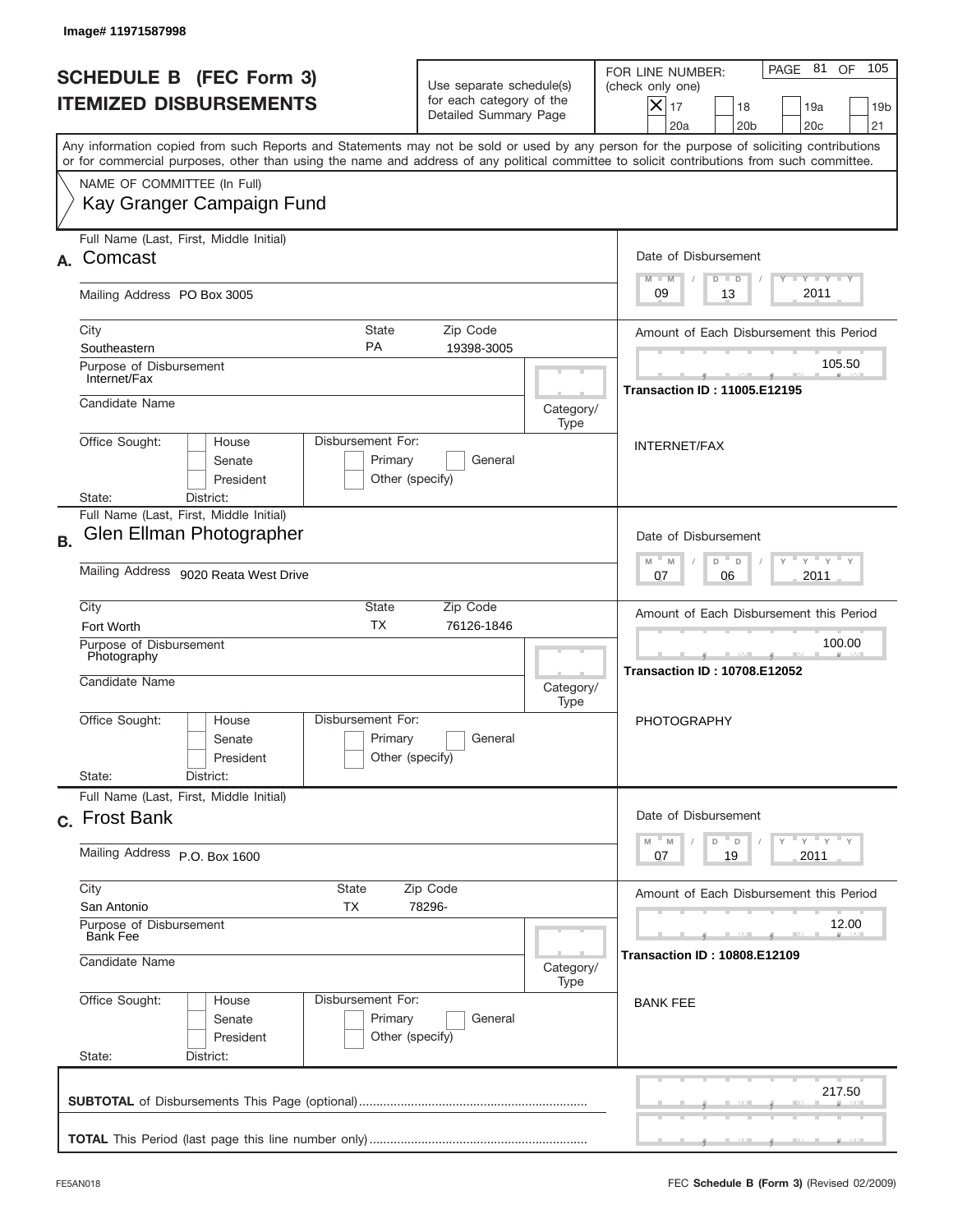|           | Image# 11971587999                                                                                                                                                                                                                                                                      |                                                                               |                   |                                                                                                                                                                               |  |
|-----------|-----------------------------------------------------------------------------------------------------------------------------------------------------------------------------------------------------------------------------------------------------------------------------------------|-------------------------------------------------------------------------------|-------------------|-------------------------------------------------------------------------------------------------------------------------------------------------------------------------------|--|
|           | <b>SCHEDULE B (FEC Form 3)</b><br><b>ITEMIZED DISBURSEMENTS</b>                                                                                                                                                                                                                         | Use separate schedule(s)<br>for each category of the<br>Detailed Summary Page |                   | 105<br>PAGE 82 OF<br>FOR LINE NUMBER:<br>(check only one)<br>$ \boldsymbol{\times} $<br>17<br>18<br>19a<br>19 <sub>b</sub><br>20a<br>20 <sub>b</sub><br>20 <sub>c</sub><br>21 |  |
|           | Any information copied from such Reports and Statements may not be sold or used by any person for the purpose of soliciting contributions<br>or for commercial purposes, other than using the name and address of any political committee to solicit contributions from such committee. |                                                                               |                   |                                                                                                                                                                               |  |
|           | NAME OF COMMITTEE (In Full)<br>Kay Granger Campaign Fund                                                                                                                                                                                                                                |                                                                               |                   |                                                                                                                                                                               |  |
|           | Full Name (Last, First, Middle Initial)<br>A. Frost Bank                                                                                                                                                                                                                                |                                                                               |                   | Date of Disbursement<br>Y FY FY FY<br>$M - M$<br>$D$ $D$                                                                                                                      |  |
|           | Mailing Address P.O. Box 1600                                                                                                                                                                                                                                                           |                                                                               |                   | 2011<br>08<br>18                                                                                                                                                              |  |
|           | City<br>State<br>ТX<br>San Antonio                                                                                                                                                                                                                                                      | Zip Code<br>78296-                                                            |                   | Amount of Each Disbursement this Period                                                                                                                                       |  |
|           | Purpose of Disbursement<br><b>Bank Fee</b>                                                                                                                                                                                                                                              |                                                                               | 12.00             |                                                                                                                                                                               |  |
|           | Candidate Name                                                                                                                                                                                                                                                                          |                                                                               | Category/<br>Type | <b>Transaction ID: 10913.E12153</b>                                                                                                                                           |  |
|           | Disbursement For:<br>Office Sought:<br>House<br>Senate<br>Primary<br>President<br>State:<br>District:                                                                                                                                                                                   | General<br>Other (specify)                                                    |                   | <b>BANK FEE</b>                                                                                                                                                               |  |
| <b>B.</b> | Full Name (Last, First, Middle Initial)<br><b>Frost Bank</b>                                                                                                                                                                                                                            |                                                                               |                   | Date of Disbursement<br>ү " ү " ү " ү<br>$M - M$<br>D<br>$\Box$                                                                                                               |  |
|           | Mailing Address P.O. Box 1600                                                                                                                                                                                                                                                           | 2011<br>09<br>19                                                              |                   |                                                                                                                                                                               |  |
|           | City<br>State<br><b>TX</b><br>San Antonio                                                                                                                                                                                                                                               | Zip Code<br>78296-                                                            |                   |                                                                                                                                                                               |  |
|           | Purpose of Disbursement<br><b>Bank Fee</b><br>Candidate Name                                                                                                                                                                                                                            |                                                                               | Category/         | 12.00<br><b>Transaction ID: 11005.E12220</b>                                                                                                                                  |  |
|           | Disbursement For:<br>Office Sought:<br>House<br>Primary<br>Senate<br>President                                                                                                                                                                                                          | General<br>Other (specify)                                                    | Type              | <b>BANK FEE</b>                                                                                                                                                               |  |
|           | State:<br>District:<br>Full Name (Last, First, Middle Initial)                                                                                                                                                                                                                          |                                                                               |                   |                                                                                                                                                                               |  |
|           | c. Graphics Management                                                                                                                                                                                                                                                                  |                                                                               |                   | Date of Disbursement<br>$\gamma$ $\gamma$ $\gamma$ $\gamma$ $\gamma$<br>$-M$                                                                                                  |  |
|           | Mailing Address<br>c/o Clayton P. Henry<br>9322 Moss Trail                                                                                                                                                                                                                              | $\mathbb M$<br>D<br>D<br>09<br>2011<br>07                                     |                   |                                                                                                                                                                               |  |
|           | City<br>State<br>Zip Code<br>Dallas<br>ТX<br>75231-<br>Purpose of Disbursement                                                                                                                                                                                                          | Amount of Each Disbursement this Period<br>433.00                             |                   |                                                                                                                                                                               |  |
|           | <b>Advertising Design</b><br>Candidate Name                                                                                                                                                                                                                                             | <b>Transaction ID: 10913.E12164</b><br>Category/                              |                   |                                                                                                                                                                               |  |
|           | Office Sought:<br>Disbursement For:<br>House<br>Primary<br>Senate<br>President<br>State:<br>District:                                                                                                                                                                                   | General<br>Other (specify)                                                    |                   | ADVERTISING DESIGN                                                                                                                                                            |  |
|           |                                                                                                                                                                                                                                                                                         |                                                                               |                   | 457.00                                                                                                                                                                        |  |
|           |                                                                                                                                                                                                                                                                                         |                                                                               |                   |                                                                                                                                                                               |  |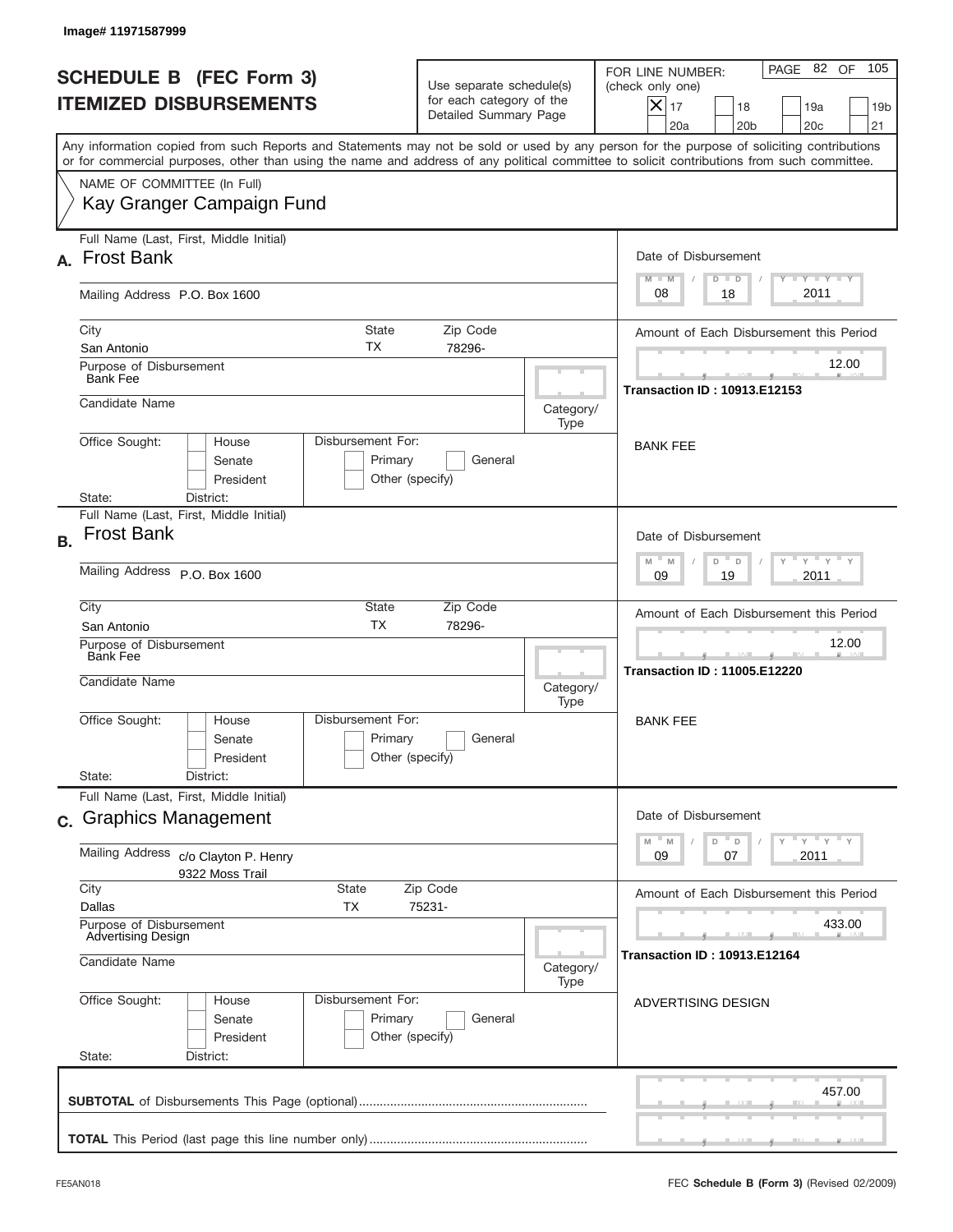|                                                                 |                                                                                                                                                                 | 105<br>PAGE 83 OF<br>FOR LINE NUMBER:<br>(check only one)<br>$ \boldsymbol{\times} $<br>17<br>18<br>19 <sub>b</sub><br>19a<br>20a<br>20 <sub>b</sub><br>20c<br>21                                                                                                                       |  |  |
|-----------------------------------------------------------------|-----------------------------------------------------------------------------------------------------------------------------------------------------------------|-----------------------------------------------------------------------------------------------------------------------------------------------------------------------------------------------------------------------------------------------------------------------------------------|--|--|
|                                                                 |                                                                                                                                                                 | Any information copied from such Reports and Statements may not be sold or used by any person for the purpose of soliciting contributions<br>or for commercial purposes, other than using the name and address of any political committee to solicit contributions from such committee. |  |  |
|                                                                 |                                                                                                                                                                 |                                                                                                                                                                                                                                                                                         |  |  |
|                                                                 |                                                                                                                                                                 | Date of Disbursement<br>Y FY FY FY<br>$M - M$<br>$D$ $D$                                                                                                                                                                                                                                |  |  |
|                                                                 |                                                                                                                                                                 | 2011<br>09<br>29                                                                                                                                                                                                                                                                        |  |  |
| #100-187<br>City<br><b>State</b><br>Zip Code<br>ТX<br>Dallas    |                                                                                                                                                                 |                                                                                                                                                                                                                                                                                         |  |  |
|                                                                 |                                                                                                                                                                 | 1299.00<br><b>Transaction ID: 11005.E12206</b>                                                                                                                                                                                                                                          |  |  |
|                                                                 | Category/<br>Type                                                                                                                                               |                                                                                                                                                                                                                                                                                         |  |  |
| General                                                         |                                                                                                                                                                 | FUNDRAISING/CATERING                                                                                                                                                                                                                                                                    |  |  |
|                                                                 |                                                                                                                                                                 | Date of Disbursement<br>$\overline{Y}$ $\overline{Y}$ $\overline{Y}$ $\overline{Y}$ $\overline{Y}$<br>D<br>M<br>$\mathsf D$<br>M                                                                                                                                                        |  |  |
| Mailing Address P.O. Box 961027                                 |                                                                                                                                                                 |                                                                                                                                                                                                                                                                                         |  |  |
| City<br>State<br>Zip Code<br><b>TX</b><br>76161-<br>Fort Worth  |                                                                                                                                                                 |                                                                                                                                                                                                                                                                                         |  |  |
| Purpose of Disbursement<br>Phone<br>Candidate Name              |                                                                                                                                                                 |                                                                                                                                                                                                                                                                                         |  |  |
| General                                                         |                                                                                                                                                                 | <b>PHONE</b>                                                                                                                                                                                                                                                                            |  |  |
|                                                                 |                                                                                                                                                                 |                                                                                                                                                                                                                                                                                         |  |  |
| Full Name (Last, First, Middle Initial)<br>c. Hawk Electronics  |                                                                                                                                                                 |                                                                                                                                                                                                                                                                                         |  |  |
| Mailing Address P.O. Box 961027                                 |                                                                                                                                                                 |                                                                                                                                                                                                                                                                                         |  |  |
| City<br>State<br>Zip Code<br><b>TX</b><br>Fort Worth<br>76161-  |                                                                                                                                                                 |                                                                                                                                                                                                                                                                                         |  |  |
| Purpose of Disbursement<br>Phone<br>Candidate Name<br>Category/ |                                                                                                                                                                 |                                                                                                                                                                                                                                                                                         |  |  |
| General                                                         |                                                                                                                                                                 | <b>PHONE</b>                                                                                                                                                                                                                                                                            |  |  |
|                                                                 |                                                                                                                                                                 |                                                                                                                                                                                                                                                                                         |  |  |
|                                                                 | 75205-<br>Disbursement For:<br>Primary<br>Other (specify)<br>Disbursement For:<br>Primary<br>Other (specify)<br>Disbursement For:<br>Primary<br>Other (specify) | Use separate schedule(s)<br>for each category of the<br>Detailed Summary Page<br>Category/<br>Type<br>Type                                                                                                                                                                              |  |  |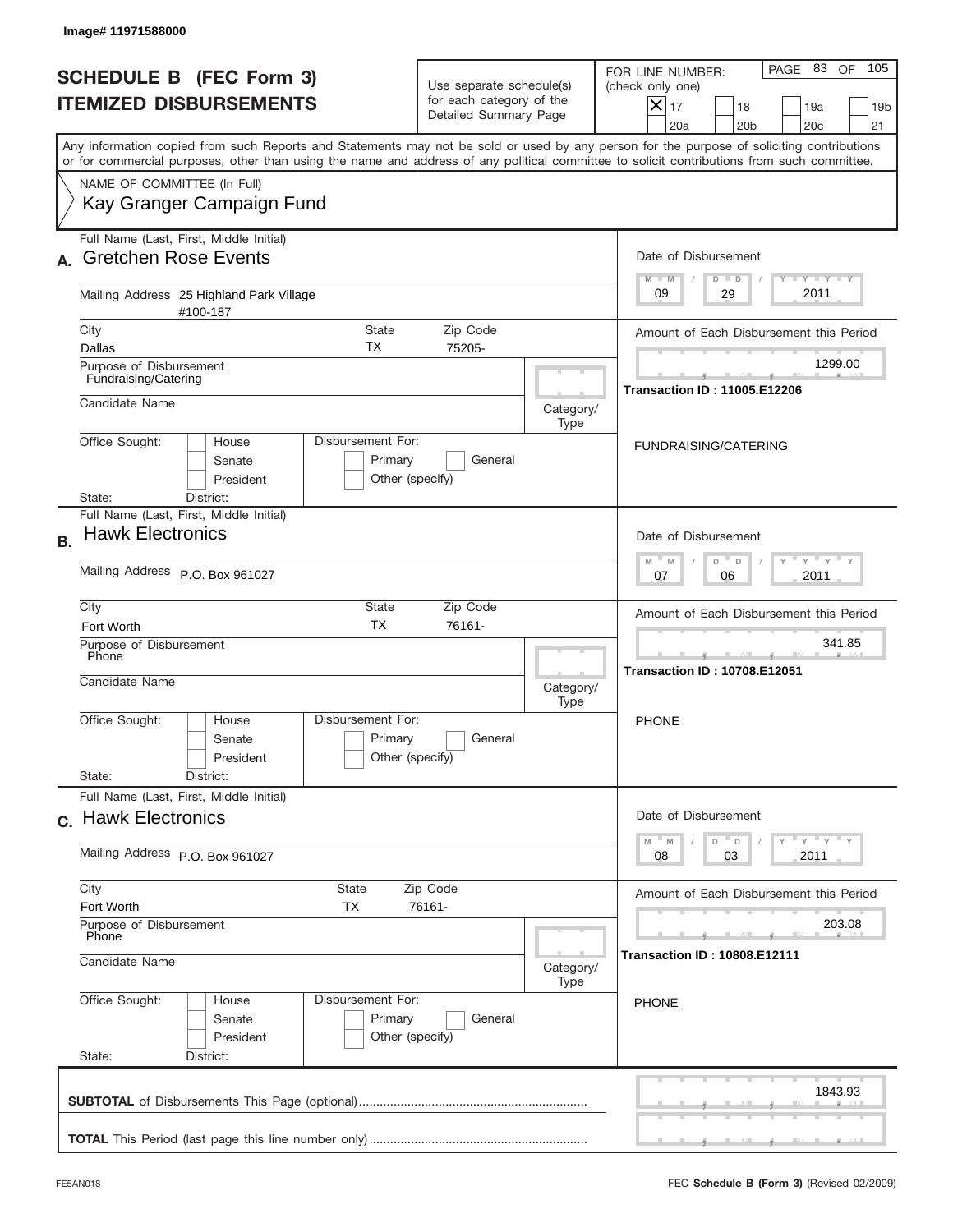|           | Image#11971588001                                                                         |                                                 |                                                                               |                                                                                        |                                                                                                                                                                                                                                                                                         |  |
|-----------|-------------------------------------------------------------------------------------------|-------------------------------------------------|-------------------------------------------------------------------------------|----------------------------------------------------------------------------------------|-----------------------------------------------------------------------------------------------------------------------------------------------------------------------------------------------------------------------------------------------------------------------------------------|--|
|           | <b>SCHEDULE B</b> (FEC Form 3)<br><b>ITEMIZED DISBURSEMENTS</b>                           |                                                 | Use separate schedule(s)<br>for each category of the<br>Detailed Summary Page |                                                                                        | 105<br>PAGE 84<br>OF<br>FOR LINE NUMBER:<br>(check only one)<br>$X _{17}$<br>18<br>19a<br>19 <sub>b</sub><br>20a<br>20 <sub>b</sub><br>20 <sub>c</sub><br>21                                                                                                                            |  |
|           |                                                                                           |                                                 |                                                                               |                                                                                        | Any information copied from such Reports and Statements may not be sold or used by any person for the purpose of soliciting contributions<br>or for commercial purposes, other than using the name and address of any political committee to solicit contributions from such committee. |  |
|           | NAME OF COMMITTEE (In Full)<br>Kay Granger Campaign Fund                                  |                                                 |                                                                               |                                                                                        |                                                                                                                                                                                                                                                                                         |  |
|           | Full Name (Last, First, Middle Initial)<br><b>Hawk Electronics</b>                        |                                                 |                                                                               |                                                                                        | Date of Disbursement<br>$T - Y$ $T - Y$<br>$M - M$<br>$D$ $D$                                                                                                                                                                                                                           |  |
|           | Mailing Address P.O. Box 961027                                                           |                                                 |                                                                               |                                                                                        | 2011<br>09<br>07                                                                                                                                                                                                                                                                        |  |
|           | City<br><b>State</b><br>Zip Code<br>TX<br>76161-<br>Fort Worth<br>Purpose of Disbursement |                                                 |                                                                               |                                                                                        | Amount of Each Disbursement this Period<br>200.83                                                                                                                                                                                                                                       |  |
|           | Phone<br>Candidate Name                                                                   |                                                 |                                                                               | Category/<br>Type                                                                      | <b>Transaction ID: 10913.E12168</b>                                                                                                                                                                                                                                                     |  |
|           | Office Sought:<br>House<br>Senate<br>President<br>District:<br>State:                     | Disbursement For:<br>Primary<br>Other (specify) |                                                                               |                                                                                        | <b>PHONE</b>                                                                                                                                                                                                                                                                            |  |
| <b>B.</b> | Full Name (Last, First, Middle Initial)<br><b>Internal Revenue Service</b>                |                                                 |                                                                               |                                                                                        | Date of Disbursement                                                                                                                                                                                                                                                                    |  |
|           | Mailing Address PO Box 105078                                                             |                                                 |                                                                               | ≡ γ ≡ γ ≡<br>$M - M$<br>D<br>D<br>2011<br>07<br>01                                     |                                                                                                                                                                                                                                                                                         |  |
|           | City<br>Atlanta<br>Purpose of Disbursement<br>Payroll Taxes                               | State<br>GA                                     | Zip Code<br>30348-5078                                                        |                                                                                        | Amount of Each Disbursement this Period<br>935.81<br><b>Transaction ID: 10706.E12048</b>                                                                                                                                                                                                |  |
|           | Candidate Name<br>Disbursement For:                                                       |                                                 |                                                                               | Category/<br>Type                                                                      |                                                                                                                                                                                                                                                                                         |  |
|           | Office Sought:<br>House<br>Senate<br>President<br>State:<br>District:                     | Primary<br>Other (specify)                      | General                                                                       |                                                                                        | PAYROLL TAXES                                                                                                                                                                                                                                                                           |  |
|           | Full Name (Last, First, Middle Initial)<br>c. Internal Revenue Service                    |                                                 |                                                                               | Date of Disbursement                                                                   |                                                                                                                                                                                                                                                                                         |  |
|           | Mailing Address PO Box 105078                                                             |                                                 |                                                                               | γ <sup>=</sup> γ <sup>=</sup> γ <sup>=</sup> γ<br>M<br>M<br>D<br>D<br>15<br>2011<br>07 |                                                                                                                                                                                                                                                                                         |  |
|           | City<br>State<br>Zip Code<br>Atlanta<br>GA<br>30348-5078<br>Purpose of Disbursement       |                                                 |                                                                               | Amount of Each Disbursement this Period<br>935.81                                      |                                                                                                                                                                                                                                                                                         |  |
|           | Payroll Taxes<br>Candidate Name<br>Category/<br>Type                                      |                                                 |                                                                               | <b>Transaction ID: 10808.E12092</b>                                                    |                                                                                                                                                                                                                                                                                         |  |
|           | Office Sought:<br>House<br>Senate<br>President<br>State:<br>District:                     | Disbursement For:<br>Primary<br>Other (specify) | General                                                                       |                                                                                        | <b>PAYROLL TAXES</b>                                                                                                                                                                                                                                                                    |  |
|           |                                                                                           |                                                 |                                                                               |                                                                                        | 2072.45                                                                                                                                                                                                                                                                                 |  |
|           |                                                                                           |                                                 |                                                                               |                                                                                        |                                                                                                                                                                                                                                                                                         |  |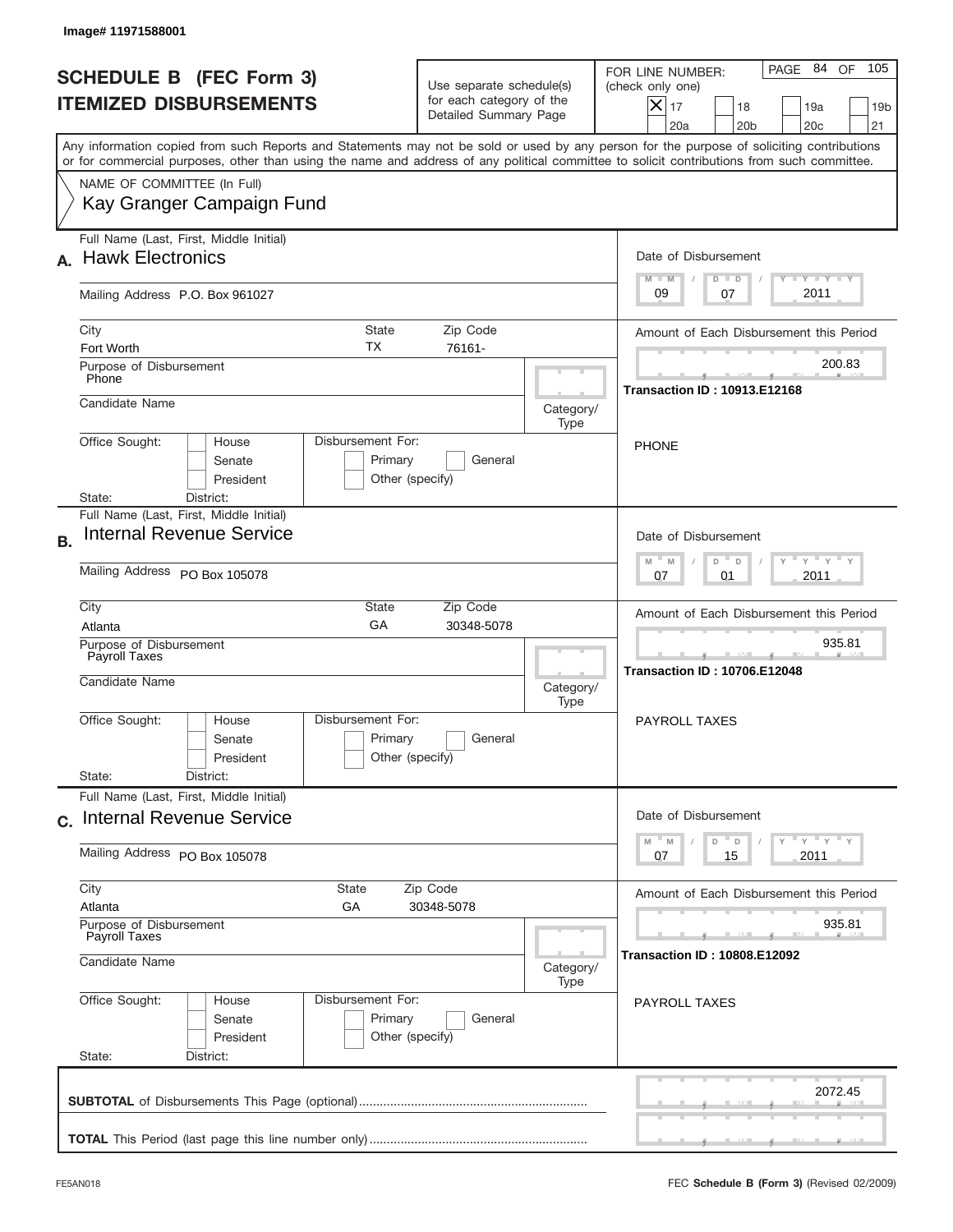| Image# 11971588002                                                                      |                                                                                              |                                                                               |                                                                                                                                                                                                                                                                                         |
|-----------------------------------------------------------------------------------------|----------------------------------------------------------------------------------------------|-------------------------------------------------------------------------------|-----------------------------------------------------------------------------------------------------------------------------------------------------------------------------------------------------------------------------------------------------------------------------------------|
| <b>SCHEDULE B (FEC Form 3)</b><br><b>ITEMIZED DISBURSEMENTS</b>                         |                                                                                              | Use separate schedule(s)<br>for each category of the<br>Detailed Summary Page | 105<br>PAGE 85 OF<br>FOR LINE NUMBER:<br>(check only one)<br>$X _{17}$<br>18<br>19a<br>19 <sub>b</sub><br>20a<br>20 <sub>b</sub><br>20 <sub>c</sub><br>21                                                                                                                               |
|                                                                                         |                                                                                              |                                                                               | Any information copied from such Reports and Statements may not be sold or used by any person for the purpose of soliciting contributions<br>or for commercial purposes, other than using the name and address of any political committee to solicit contributions from such committee. |
| NAME OF COMMITTEE (In Full)<br>Kay Granger Campaign Fund                                |                                                                                              |                                                                               |                                                                                                                                                                                                                                                                                         |
| Full Name (Last, First, Middle Initial)<br><b>Internal Revenue Service</b>              |                                                                                              |                                                                               | Date of Disbursement<br>$T - Y$ $T - Y$                                                                                                                                                                                                                                                 |
| Mailing Address PO Box 105078                                                           |                                                                                              |                                                                               | $M - M$<br>$D$ $D$<br>2011<br>08<br>01                                                                                                                                                                                                                                                  |
| City<br>Atlanta                                                                         | <b>State</b><br>GA                                                                           | Zip Code<br>30348-5078                                                        | Amount of Each Disbursement this Period                                                                                                                                                                                                                                                 |
| Purpose of Disbursement<br>Payroll Taxes                                                |                                                                                              |                                                                               | 935.81<br><b>Transaction ID: 10808.E12107</b>                                                                                                                                                                                                                                           |
| Candidate Name                                                                          |                                                                                              | Category/<br>Type                                                             |                                                                                                                                                                                                                                                                                         |
| Office Sought:<br>House<br>Senate<br>President<br>State:<br>District:                   | Disbursement For:<br>Primary                                                                 | General<br>Other (specify)                                                    | <b>PAYROLL TAXES</b>                                                                                                                                                                                                                                                                    |
| Full Name (Last, First, Middle Initial)<br><b>Internal Revenue Service</b><br><b>B.</b> |                                                                                              |                                                                               | Date of Disbursement                                                                                                                                                                                                                                                                    |
| Mailing Address PO Box 105078                                                           | $\cdots$ $\gamma$ $\cdots$ $\gamma$ $\cdots$ $\gamma$<br>$M$ M<br>D<br>D<br>2011<br>08<br>15 |                                                                               |                                                                                                                                                                                                                                                                                         |
| City<br>Atlanta                                                                         | State<br>GA                                                                                  | Zip Code<br>30348-5078                                                        | Amount of Each Disbursement this Period                                                                                                                                                                                                                                                 |
| Purpose of Disbursement<br>Payroll Taxes<br>Candidate Name                              |                                                                                              | Category/<br>Type                                                             | 935.81<br><b>Transaction ID: 10913.E12124</b>                                                                                                                                                                                                                                           |
| Office Sought:<br>House<br>Senate<br>President                                          | Disbursement For:<br>Primary                                                                 | General<br>Other (specify)                                                    | PAYROLL TAXES                                                                                                                                                                                                                                                                           |
| State:<br>District:<br>Full Name (Last, First, Middle Initial)                          |                                                                                              |                                                                               |                                                                                                                                                                                                                                                                                         |
| c. Internal Revenue Service                                                             |                                                                                              |                                                                               | Date of Disbursement<br>ү" ү" ү" ү<br>$-M$<br>M<br>D<br>$\mathsf D$                                                                                                                                                                                                                     |
| Mailing Address PO Box 105078                                                           |                                                                                              |                                                                               | 09<br>2011<br>01                                                                                                                                                                                                                                                                        |
| City<br>Atlanta                                                                         | State<br>GA                                                                                  | Zip Code<br>30348-5078                                                        | Amount of Each Disbursement this Period                                                                                                                                                                                                                                                 |
| Purpose of Disbursement<br>Payroll Taxes<br>Candidate Name                              |                                                                                              | Category/                                                                     | 935.81<br><b>Transaction ID: 10913.E12158</b>                                                                                                                                                                                                                                           |
| Office Sought:<br>House<br>Senate<br>President<br>State:<br>District:                   | Disbursement For:<br>Primary                                                                 | Type<br>General<br>Other (specify)                                            | PAYROLL TAXES                                                                                                                                                                                                                                                                           |
|                                                                                         |                                                                                              |                                                                               |                                                                                                                                                                                                                                                                                         |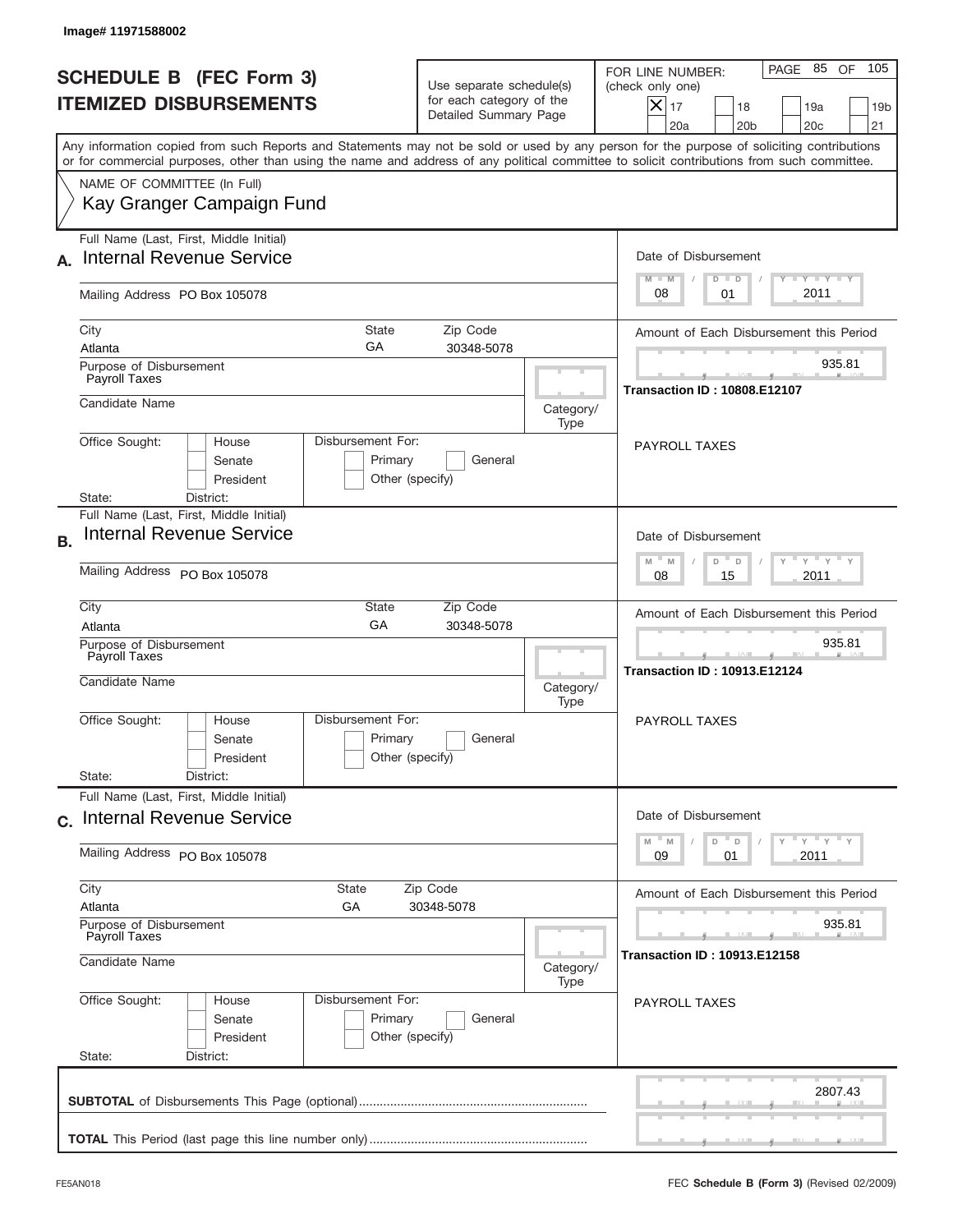|           | Image# 11971588003                                                                                                                                                                                                                                                                      |                                                                               |                   |                                                                                                                                                           |
|-----------|-----------------------------------------------------------------------------------------------------------------------------------------------------------------------------------------------------------------------------------------------------------------------------------------|-------------------------------------------------------------------------------|-------------------|-----------------------------------------------------------------------------------------------------------------------------------------------------------|
|           | <b>SCHEDULE B (FEC Form 3)</b><br><b>ITEMIZED DISBURSEMENTS</b>                                                                                                                                                                                                                         | Use separate schedule(s)<br>for each category of the<br>Detailed Summary Page |                   | 105<br>PAGE 86 OF<br>FOR LINE NUMBER:<br>(check only one)<br>$X _{17}$<br>18<br>19a<br>19 <sub>b</sub><br>20a<br>20 <sub>b</sub><br>20 <sub>c</sub><br>21 |
|           | Any information copied from such Reports and Statements may not be sold or used by any person for the purpose of soliciting contributions<br>or for commercial purposes, other than using the name and address of any political committee to solicit contributions from such committee. |                                                                               |                   |                                                                                                                                                           |
|           | NAME OF COMMITTEE (In Full)<br>Kay Granger Campaign Fund                                                                                                                                                                                                                                |                                                                               |                   |                                                                                                                                                           |
|           | Full Name (Last, First, Middle Initial)<br><b>Internal Revenue Service</b>                                                                                                                                                                                                              |                                                                               |                   | Date of Disbursement<br>$T - Y$ $T - Y$<br>$M - M$<br>$D$ $D$                                                                                             |
|           | Mailing Address PO Box 105078                                                                                                                                                                                                                                                           |                                                                               |                   | 2011<br>09<br>15                                                                                                                                          |
|           | <b>State</b><br>City<br>GA<br>Atlanta                                                                                                                                                                                                                                                   | Zip Code<br>30348-5078                                                        |                   | Amount of Each Disbursement this Period                                                                                                                   |
|           | Purpose of Disbursement<br>Payroll Taxes                                                                                                                                                                                                                                                |                                                                               |                   | 935.81<br><b>Transaction ID: 11005.E12199</b>                                                                                                             |
|           | Candidate Name                                                                                                                                                                                                                                                                          |                                                                               | Category/<br>Type |                                                                                                                                                           |
|           | Disbursement For:<br>Office Sought:<br>House<br>Senate<br>Primary<br>President<br>District:<br>State:                                                                                                                                                                                   | General<br>Other (specify)                                                    |                   | <b>PAYROLL TAXES</b>                                                                                                                                      |
| <b>B.</b> | Full Name (Last, First, Middle Initial)<br><b>Jan Simus Events</b>                                                                                                                                                                                                                      |                                                                               |                   | Date of Disbursement<br>$\cdots$ $\gamma$ $\cdots$ $\gamma$ $\cdots$<br>M<br>D<br>$\mathsf D$<br>M                                                        |
|           | Mailing Address 4827 Camp Bowie Blvd.                                                                                                                                                                                                                                                   |                                                                               |                   | 2011<br>07<br>11                                                                                                                                          |
|           | City<br>State<br><b>TX</b><br>Fort Worth                                                                                                                                                                                                                                                | Zip Code<br>76107-                                                            |                   | Amount of Each Disbursement this Period                                                                                                                   |
|           | Purpose of Disbursement<br>Fundraising/Catering/Rentals/Signs<br>Candidate Name                                                                                                                                                                                                         |                                                                               | Category/<br>Type | 15654.31<br><b>Transaction ID: 10713.E12063</b>                                                                                                           |
|           | Disbursement For:<br>Office Sought:<br>House<br>Primary<br>Senate<br>President<br>State:<br>District:                                                                                                                                                                                   | General<br>Other (specify)                                                    |                   | FUNDRAISING/CATERING/RENTALS/SIGNS                                                                                                                        |
|           | Full Name (Last, First, Middle Initial)<br>c. Koch & Hoos LLC                                                                                                                                                                                                                           |                                                                               |                   | Date of Disbursement                                                                                                                                      |
|           | Mailing Address 901 N. Washington, Ste. 102                                                                                                                                                                                                                                             |                                                                               |                   | $\cdots$ $\gamma$ $\cdots$ $\gamma$ $\cdots$ $\gamma$<br>$\mathbb M$<br>$\mathbb M$<br>D<br>D<br>28<br>2011<br>07                                         |
|           | City<br>State<br>Alexandria<br>VA                                                                                                                                                                                                                                                       | Zip Code<br>22314-1535                                                        |                   | Amount of Each Disbursement this Period                                                                                                                   |
|           | Purpose of Disbursement<br><b>Financial Services</b><br>Candidate Name                                                                                                                                                                                                                  |                                                                               | Category/         | 1412.50<br><b>Transaction ID: 10808.E12101</b>                                                                                                            |
|           | Office Sought:<br>Disbursement For:<br>House<br>Primary<br>Senate<br>President<br>State:<br>District:                                                                                                                                                                                   | General<br>Other (specify)                                                    | Type              | <b>FINANCIAL SERVICES</b>                                                                                                                                 |
|           |                                                                                                                                                                                                                                                                                         |                                                                               |                   | 18002.62                                                                                                                                                  |
|           |                                                                                                                                                                                                                                                                                         |                                                                               |                   |                                                                                                                                                           |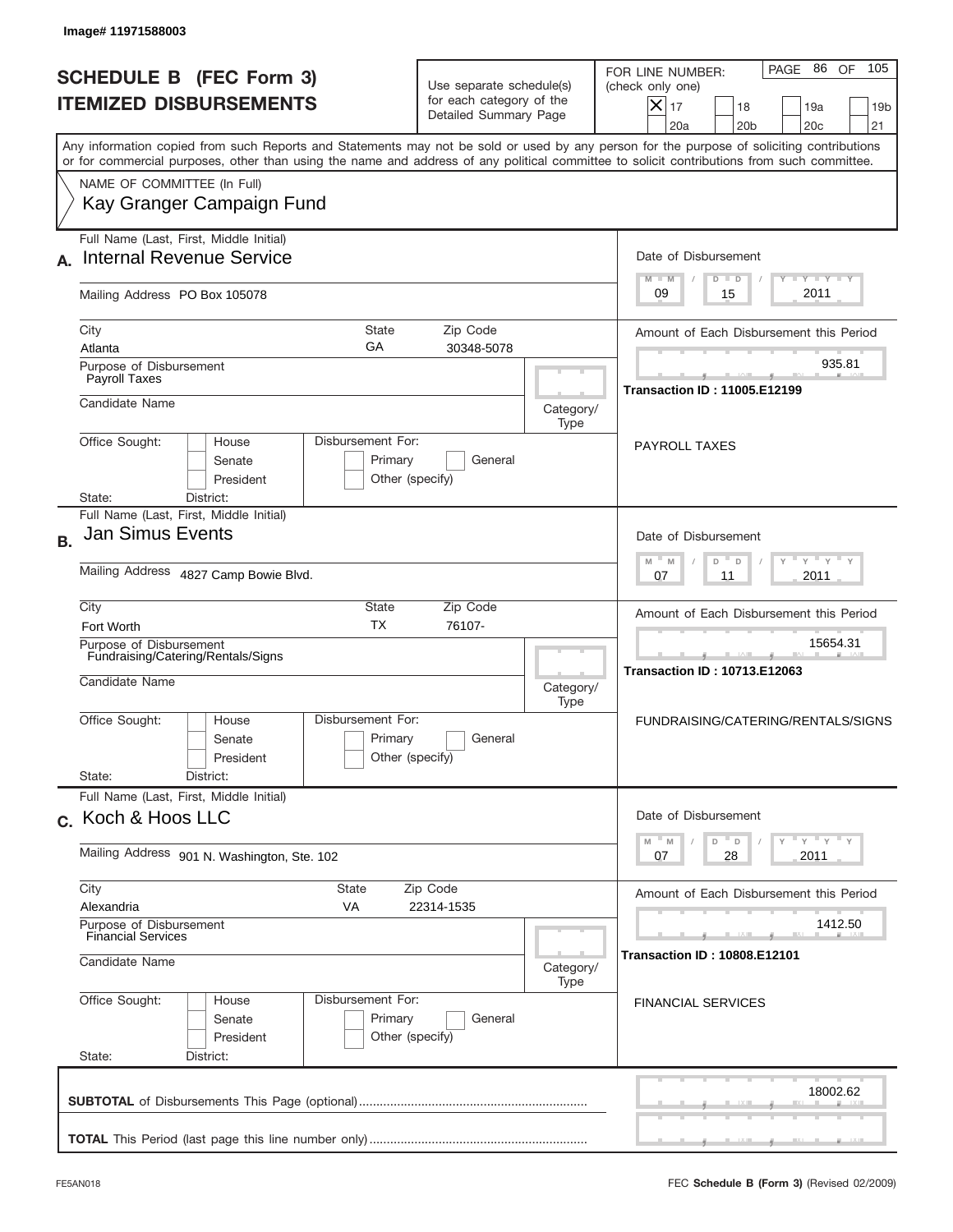| <b>SCHEDULE B (FEC Form 3)</b><br><b>ITEMIZED DISBURSEMENTS</b>                                                                                                                                                                                                                         | Use separate schedule(s)<br>for each category of the<br>Detailed Summary Page |                   | 105<br>PAGE 87 OF<br>FOR LINE NUMBER:<br>(check only one)<br>$ \mathsf{X} _{17}$<br>18<br>19a<br>19 <sub>b</sub><br>20a<br>20 <sub>b</sub><br>20c<br>21 |
|-----------------------------------------------------------------------------------------------------------------------------------------------------------------------------------------------------------------------------------------------------------------------------------------|-------------------------------------------------------------------------------|-------------------|---------------------------------------------------------------------------------------------------------------------------------------------------------|
| Any information copied from such Reports and Statements may not be sold or used by any person for the purpose of soliciting contributions<br>or for commercial purposes, other than using the name and address of any political committee to solicit contributions from such committee. |                                                                               |                   |                                                                                                                                                         |
| NAME OF COMMITTEE (In Full)<br>Kay Granger Campaign Fund                                                                                                                                                                                                                                |                                                                               |                   |                                                                                                                                                         |
| Full Name (Last, First, Middle Initial)<br>A. Koch & Hoos LLC                                                                                                                                                                                                                           |                                                                               |                   | Date of Disbursement<br>$T$ $Y$ $Y$ $Y$ $Y$<br>$M - M$<br>$D$ $D$                                                                                       |
| Mailing Address 901 N. Washington, Ste. 102                                                                                                                                                                                                                                             |                                                                               |                   | 2011<br>08<br>03                                                                                                                                        |
| City<br>Alexandria                                                                                                                                                                                                                                                                      | <b>State</b><br>Zip Code<br>VA<br>22314-1535                                  |                   | Amount of Each Disbursement this Period                                                                                                                 |
| Purpose of Disbursement<br><b>Financial Services</b><br>Candidate Name                                                                                                                                                                                                                  |                                                                               |                   | 1331.25<br><b>Transaction ID: 10808.E12112</b>                                                                                                          |
| Office Sought:<br>House<br>Senate<br>President<br>State:<br>District:                                                                                                                                                                                                                   | Disbursement For:<br>Primary<br>General<br>Other (specify)                    | Category/<br>Type | <b>FINANCIAL SERVICES</b>                                                                                                                               |
| Full Name (Last, First, Middle Initial)<br>Koch & Hoos LLC<br><b>B.</b><br>Mailing Address 901 N. Washington, Ste. 102                                                                                                                                                                  |                                                                               |                   | Date of Disbursement<br>$\cdots$ $\gamma$ $\cdots$ $\gamma$ $\cdots$<br>D<br>M<br>M<br>D<br>2011<br>08<br>26                                            |
| City<br>Alexandria<br>Purpose of Disbursement<br>Financial Services<br>Candidate Name                                                                                                                                                                                                   | <b>State</b><br>Zip Code<br>VA<br>22314-1535                                  | Category/<br>Type | Amount of Each Disbursement this Period<br>2347.50<br><b>Transaction ID: 10913.E12152</b>                                                               |
| Office Sought:<br>House<br>Senate<br>President<br>State:<br>District:                                                                                                                                                                                                                   | Disbursement For:<br>Primary<br>General<br>Other (specify)                    |                   | <b>FINANCIAL SERVICES</b>                                                                                                                               |
| Full Name (Last, First, Middle Initial)<br>c. NAS News/Senior Life Magazine                                                                                                                                                                                                             |                                                                               |                   | Date of Disbursement<br>ү "ү "ү "ү<br>$M - M$<br>D<br>D                                                                                                 |
| Mailing Address P O Box 27146                                                                                                                                                                                                                                                           |                                                                               |                   | 2011<br>09<br>07                                                                                                                                        |
| City<br>NAS Jrb<br>Purpose of Disbursement<br>Advertising                                                                                                                                                                                                                               | <b>State</b><br>Zip Code<br>ТX<br>76127-0146                                  |                   | Amount of Each Disbursement this Period<br>1025.00                                                                                                      |
| Candidate Name                                                                                                                                                                                                                                                                          |                                                                               | Category/<br>Type | <b>Transaction ID: 10913.E12169</b>                                                                                                                     |
| Office Sought:<br>House<br>Senate<br>President<br>State:<br>District:                                                                                                                                                                                                                   | Disbursement For:<br>Primary<br>General<br>Other (specify)                    |                   | <b>ADVERTISING</b>                                                                                                                                      |
|                                                                                                                                                                                                                                                                                         |                                                                               |                   |                                                                                                                                                         |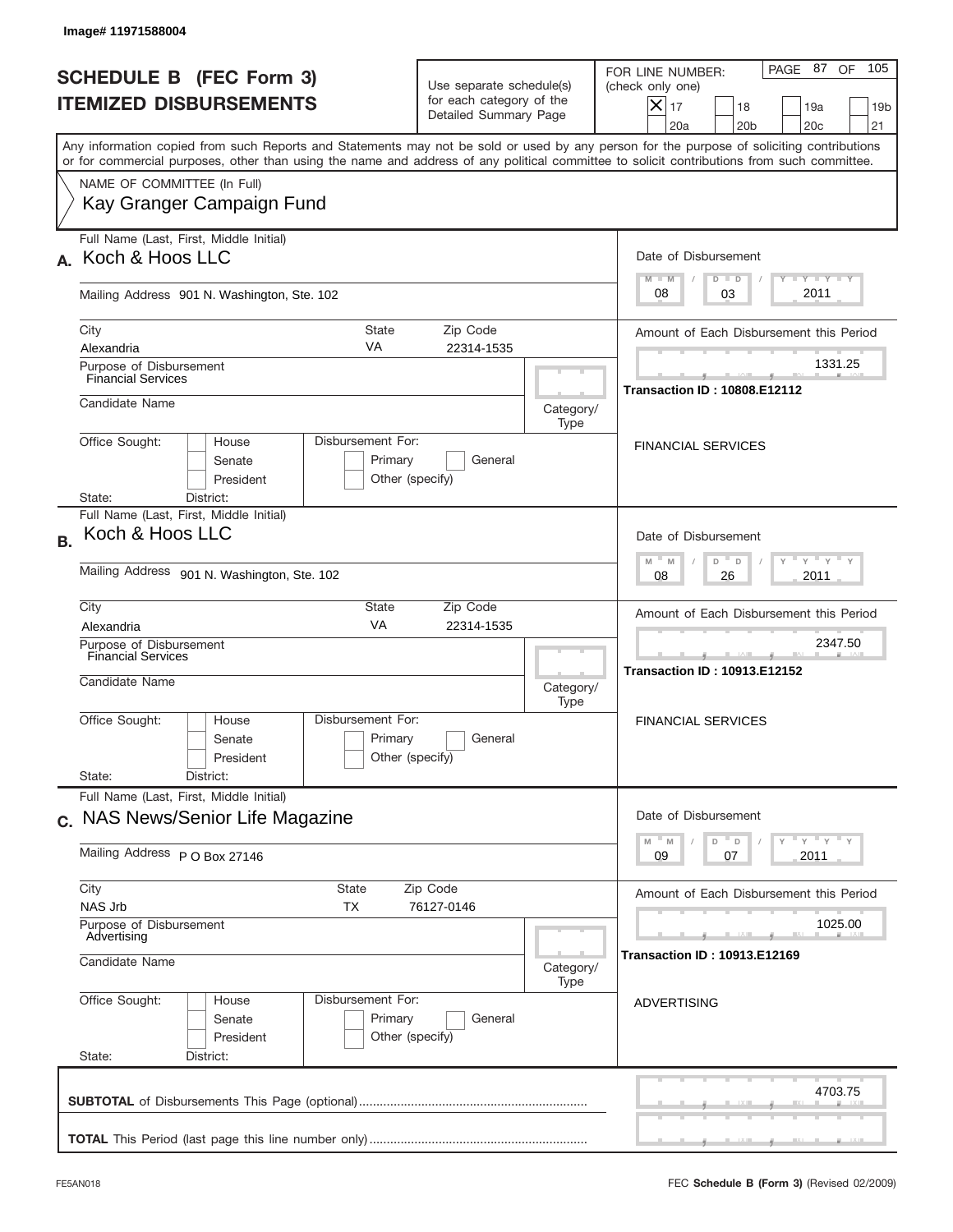| Image# 11971588005                                                                                                                                                                                                                                                                      |                                                                               |                   |                                                                                                                                                                        |
|-----------------------------------------------------------------------------------------------------------------------------------------------------------------------------------------------------------------------------------------------------------------------------------------|-------------------------------------------------------------------------------|-------------------|------------------------------------------------------------------------------------------------------------------------------------------------------------------------|
| <b>SCHEDULE B</b> (FEC Form 3)<br><b>ITEMIZED DISBURSEMENTS</b>                                                                                                                                                                                                                         | Use separate schedule(s)<br>for each category of the<br>Detailed Summary Page |                   | PAGE 88<br>OF<br>105<br>FOR LINE NUMBER:<br>(check only one)<br>$ \mathsf{X} _{17}$<br>18<br>19a<br>19 <sub>b</sub><br>20a<br>20 <sub>b</sub><br>20 <sub>c</sub><br>21 |
| Any information copied from such Reports and Statements may not be sold or used by any person for the purpose of soliciting contributions<br>or for commercial purposes, other than using the name and address of any political committee to solicit contributions from such committee. |                                                                               |                   |                                                                                                                                                                        |
| NAME OF COMMITTEE (In Full)<br>Kay Granger Campaign Fund                                                                                                                                                                                                                                |                                                                               |                   |                                                                                                                                                                        |
| Full Name (Last, First, Middle Initial)<br>Newby Management LLC                                                                                                                                                                                                                         |                                                                               |                   | Date of Disbursement<br><b>TAYLY LY</b><br>$M - M$<br>$D$ $D$                                                                                                          |
| Mailing Address 715 Jones Street, Suite 201                                                                                                                                                                                                                                             |                                                                               |                   | 2011<br>07<br>01                                                                                                                                                       |
| City<br>TX<br>Fort Worth<br>Purpose of Disbursement                                                                                                                                                                                                                                     | <b>State</b><br>Zip Code<br>76102-                                            |                   | Amount of Each Disbursement this Period<br>1286.00                                                                                                                     |
| Rent<br>Candidate Name                                                                                                                                                                                                                                                                  |                                                                               | Category/         | <b>Transaction ID: 10706.E12044</b>                                                                                                                                    |
| Disbursement For:<br>Office Sought:<br>House<br>Senate<br>President                                                                                                                                                                                                                     | Primary<br>General<br>Other (specify)                                         | Type              | <b>RENT</b>                                                                                                                                                            |
| District:<br>State:<br>Full Name (Last, First, Middle Initial)<br>Newby Management LLC<br><b>B.</b><br>Mailing Address 715 Jones Street, Suite 201                                                                                                                                      |                                                                               |                   | Date of Disbursement<br>$-\gamma + \gamma$<br>$M$ M<br>D<br>D<br>2011<br>08<br>01                                                                                      |
| City<br>Fort Worth<br>Purpose of Disbursement<br>Rent                                                                                                                                                                                                                                   | State<br>Zip Code<br><b>TX</b><br>76102-                                      |                   | Amount of Each Disbursement this Period<br>1286.00                                                                                                                     |
| Candidate Name                                                                                                                                                                                                                                                                          |                                                                               | Category/<br>Type | <b>Transaction ID: 10808.E12103</b>                                                                                                                                    |
| Disbursement For:<br>Office Sought:<br>House<br>Senate<br>President<br>State:<br>District:                                                                                                                                                                                              | Primary<br>General<br>Other (specify)                                         |                   | RENT                                                                                                                                                                   |
| Full Name (Last, First, Middle Initial)<br>c. Newby Management LLC                                                                                                                                                                                                                      |                                                                               |                   | Date of Disbursement                                                                                                                                                   |
| Mailing Address 715 Jones Street, Suite 201                                                                                                                                                                                                                                             |                                                                               |                   | $Y$ $Y$ $Y$ $Y$ $Y$<br>$-M$<br>M<br>D<br>D<br>09<br>2011<br>01                                                                                                         |
| City<br>State<br>Fort Worth<br>ТX                                                                                                                                                                                                                                                       | Zip Code<br>76102-                                                            |                   | Amount of Each Disbursement this Period                                                                                                                                |
| Purpose of Disbursement<br>Rent<br>Candidate Name                                                                                                                                                                                                                                       |                                                                               | Category/<br>Type | 1286.00<br><b>Transaction ID : 10913.E12154</b>                                                                                                                        |
| Office Sought:<br>Disbursement For:<br>House<br>Senate<br>President<br>State:<br>District:                                                                                                                                                                                              | Primary<br>General<br>Other (specify)                                         |                   | <b>RENT</b>                                                                                                                                                            |
|                                                                                                                                                                                                                                                                                         |                                                                               |                   | 3858.00                                                                                                                                                                |
|                                                                                                                                                                                                                                                                                         |                                                                               |                   |                                                                                                                                                                        |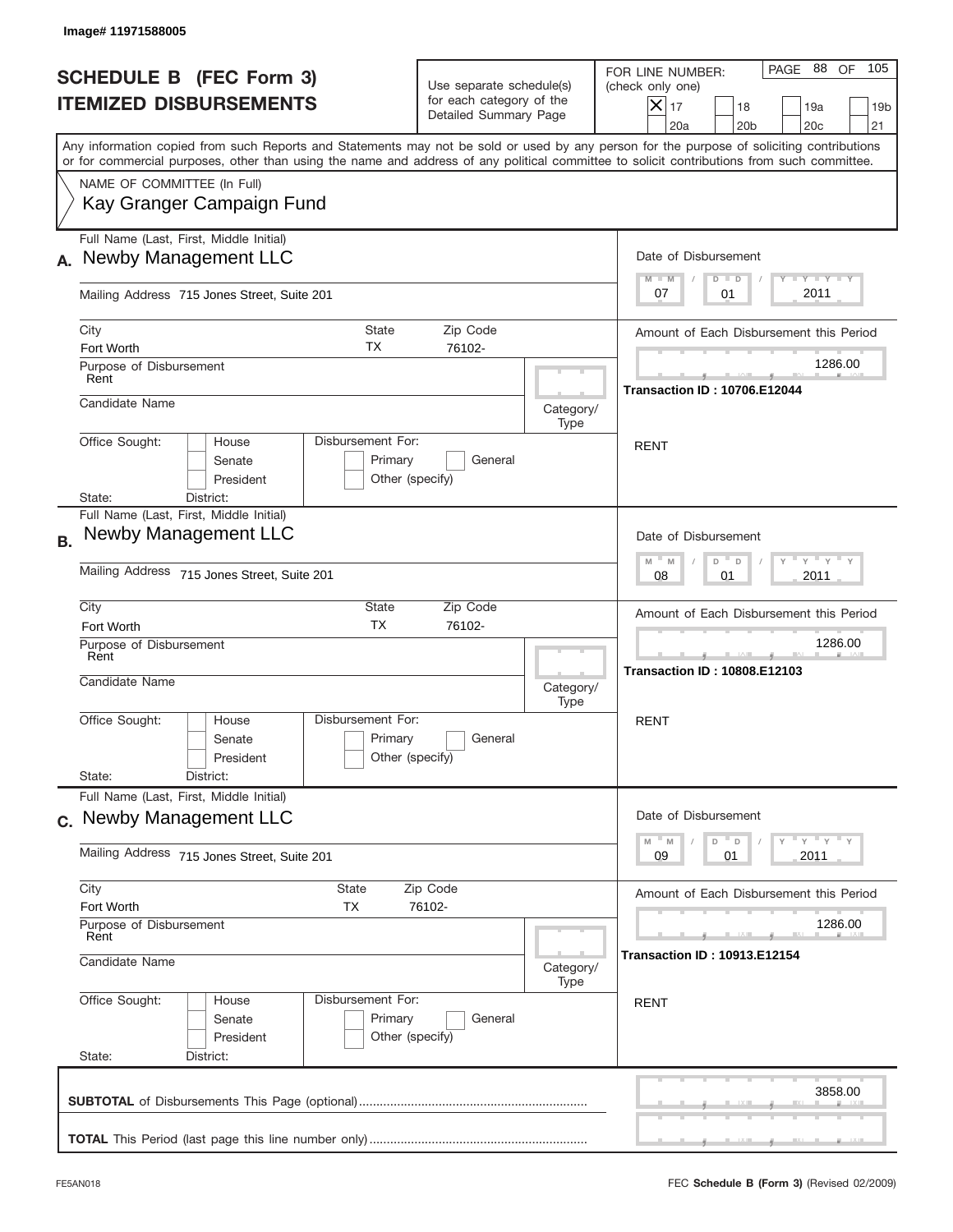|           | Image#11971588006                                                                                                                                                                                                                                                                       |                            |                                                                               |                   |                                                                                                                                                              |
|-----------|-----------------------------------------------------------------------------------------------------------------------------------------------------------------------------------------------------------------------------------------------------------------------------------------|----------------------------|-------------------------------------------------------------------------------|-------------------|--------------------------------------------------------------------------------------------------------------------------------------------------------------|
|           | <b>SCHEDULE B (FEC Form 3)</b><br><b>ITEMIZED DISBURSEMENTS</b>                                                                                                                                                                                                                         |                            | Use separate schedule(s)<br>for each category of the<br>Detailed Summary Page |                   | 105<br>PAGE 89<br>OF<br>FOR LINE NUMBER:<br>(check only one)<br>$X _{17}$<br>18<br>19a<br>19 <sub>b</sub><br>20a<br>20 <sub>b</sub><br>20 <sub>c</sub><br>21 |
|           | Any information copied from such Reports and Statements may not be sold or used by any person for the purpose of soliciting contributions<br>or for commercial purposes, other than using the name and address of any political committee to solicit contributions from such committee. |                            |                                                                               |                   |                                                                                                                                                              |
|           | NAME OF COMMITTEE (In Full)<br>Kay Granger Campaign Fund                                                                                                                                                                                                                                |                            |                                                                               |                   |                                                                                                                                                              |
| А.        | Full Name (Last, First, Middle Initial)<br><b>Mattie Parker</b>                                                                                                                                                                                                                         |                            |                                                                               |                   | Date of Disbursement<br>$T - Y$ $T - Y$<br>$M - M$<br>$D$ $D$                                                                                                |
|           | Mailing Address 4008 Clarke Ave                                                                                                                                                                                                                                                         |                            |                                                                               |                   | 2011<br>07<br>01                                                                                                                                             |
|           | City<br>Fort Worth                                                                                                                                                                                                                                                                      | <b>State</b><br><b>TX</b>  | Zip Code<br>76107-                                                            |                   | Amount of Each Disbursement this Period                                                                                                                      |
|           | Purpose of Disbursement<br>Salary                                                                                                                                                                                                                                                       |                            |                                                                               |                   | 1429.50<br><b>Transaction ID: 10706.E12046</b>                                                                                                               |
|           | Candidate Name                                                                                                                                                                                                                                                                          |                            |                                                                               | Category/<br>Type |                                                                                                                                                              |
|           | Disbursement For:<br>Office Sought:<br>House<br>Senate<br>President<br>State:<br>District:                                                                                                                                                                                              | Primary<br>Other (specify) | General                                                                       |                   | <b>SALARY</b>                                                                                                                                                |
| <b>B.</b> | Full Name (Last, First, Middle Initial)<br><b>Mattie Parker</b>                                                                                                                                                                                                                         |                            |                                                                               |                   | Date of Disbursement<br>$\cdots$ $\gamma$ $\cdots$ $\gamma$ $\cdots$ $\gamma$<br>$M - M$<br>D<br>D                                                           |
|           | Mailing Address 4008 Clarke Ave                                                                                                                                                                                                                                                         |                            |                                                                               |                   | 15<br>2011<br>07                                                                                                                                             |
|           | City<br>Fort Worth<br>Purpose of Disbursement                                                                                                                                                                                                                                           | State<br><b>TX</b>         | Zip Code<br>76107-                                                            |                   | Amount of Each Disbursement this Period<br>1429.50                                                                                                           |
|           | Salary<br>Candidate Name                                                                                                                                                                                                                                                                |                            |                                                                               | Category/<br>Type | ___<br><b>Transaction ID: 10808.E12090</b>                                                                                                                   |
|           | Disbursement For:<br>Office Sought:<br>House<br>Senate<br>President<br>State:<br>District:                                                                                                                                                                                              | Primary<br>Other (specify) | General                                                                       |                   | SALARY                                                                                                                                                       |
|           | Full Name (Last, First, Middle Initial)                                                                                                                                                                                                                                                 |                            |                                                                               |                   |                                                                                                                                                              |
|           | c. Mattie Parker                                                                                                                                                                                                                                                                        |                            |                                                                               |                   | Date of Disbursement<br>$Y$ $Y$ $Y$ $Y$ $Y$<br>$M$ $M$<br>D<br>D                                                                                             |
|           | Mailing Address 4008 Clarke Ave                                                                                                                                                                                                                                                         |                            |                                                                               |                   | 2011<br>08<br>01                                                                                                                                             |
|           | City<br>State<br>Fort Worth<br><b>TX</b>                                                                                                                                                                                                                                                |                            | Zip Code<br>76107-                                                            |                   | Amount of Each Disbursement this Period                                                                                                                      |
|           | Purpose of Disbursement<br>Salary<br>Candidate Name                                                                                                                                                                                                                                     |                            |                                                                               | Category/         | 1429.50<br><b>Transaction ID: 10808.E12104</b>                                                                                                               |
|           | Office Sought:<br>Disbursement For:<br>House<br>Senate<br>President<br>State:<br>District:                                                                                                                                                                                              | Primary<br>Other (specify) | General                                                                       | Type              | <b>SALARY</b>                                                                                                                                                |
|           |                                                                                                                                                                                                                                                                                         |                            |                                                                               |                   | 4288.50                                                                                                                                                      |
|           |                                                                                                                                                                                                                                                                                         |                            |                                                                               |                   |                                                                                                                                                              |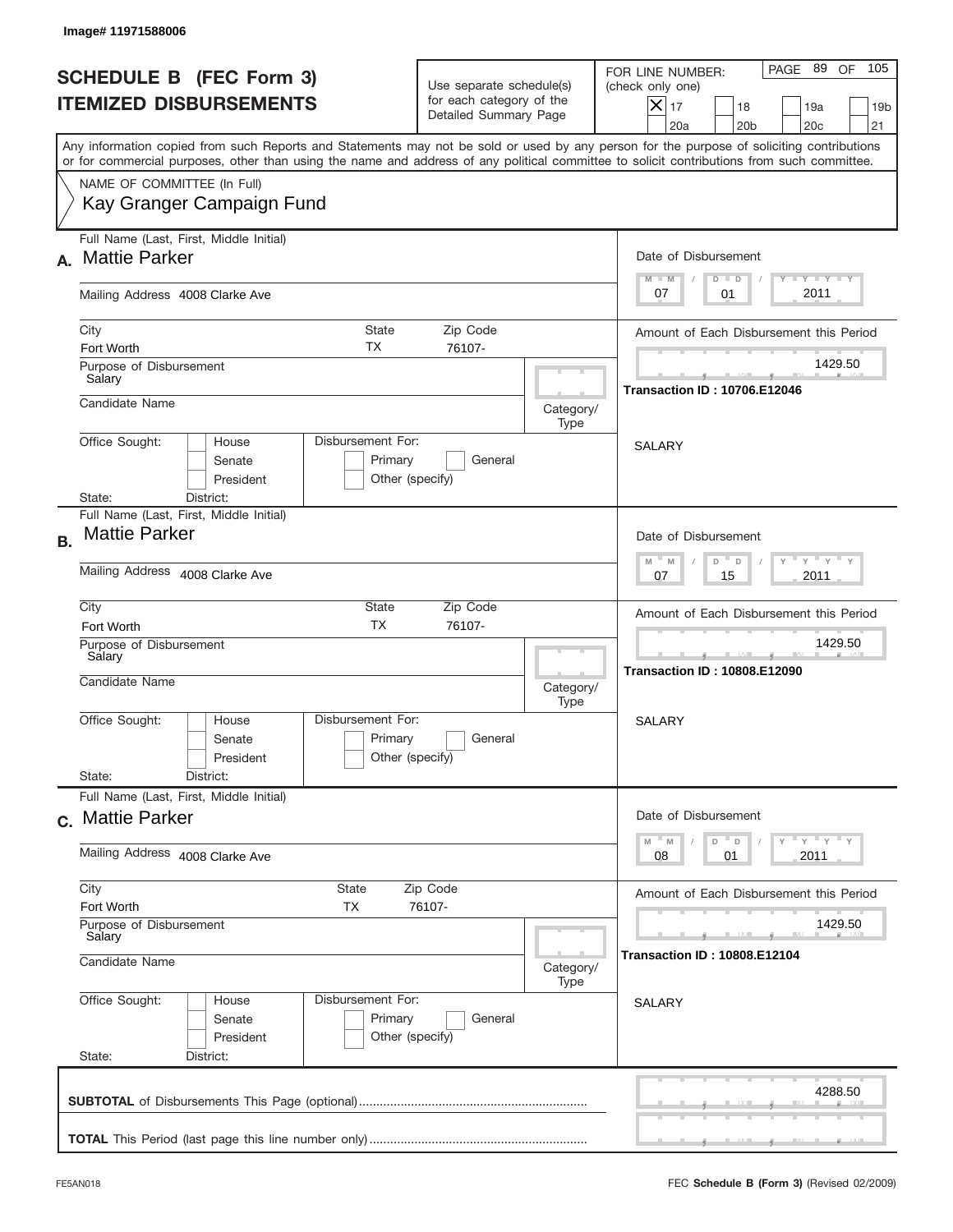|           | Image# 11971588007                                                                                                                                                                                                                                                                      |                                                                               |                   |                                                                                                                                                              |
|-----------|-----------------------------------------------------------------------------------------------------------------------------------------------------------------------------------------------------------------------------------------------------------------------------------------|-------------------------------------------------------------------------------|-------------------|--------------------------------------------------------------------------------------------------------------------------------------------------------------|
|           | <b>SCHEDULE B (FEC Form 3)</b><br><b>ITEMIZED DISBURSEMENTS</b>                                                                                                                                                                                                                         | Use separate schedule(s)<br>for each category of the<br>Detailed Summary Page |                   | 105<br>PAGE 90<br>OF<br>FOR LINE NUMBER:<br>(check only one)<br>$X _{17}$<br>18<br>19a<br>19 <sub>b</sub><br>20 <sub>c</sub><br>20a<br>20 <sub>b</sub><br>21 |
|           | Any information copied from such Reports and Statements may not be sold or used by any person for the purpose of soliciting contributions<br>or for commercial purposes, other than using the name and address of any political committee to solicit contributions from such committee. |                                                                               |                   |                                                                                                                                                              |
|           | NAME OF COMMITTEE (In Full)<br>Kay Granger Campaign Fund                                                                                                                                                                                                                                |                                                                               |                   |                                                                                                                                                              |
| А.        | Full Name (Last, First, Middle Initial)<br><b>Mattie Parker</b>                                                                                                                                                                                                                         |                                                                               |                   | Date of Disbursement<br>$T - Y$ $T - Y$<br>$M - M$<br>$D$ $D$                                                                                                |
|           | Mailing Address 4008 Clarke Ave                                                                                                                                                                                                                                                         |                                                                               |                   | 2011<br>08<br>15                                                                                                                                             |
|           | City<br>State<br>ТX<br>Fort Worth<br>Purpose of Disbursement                                                                                                                                                                                                                            | Zip Code<br>76107-                                                            |                   | Amount of Each Disbursement this Period<br>1429.50                                                                                                           |
|           | Salary<br>Candidate Name                                                                                                                                                                                                                                                                |                                                                               | Category/<br>Type | <b>Transaction ID: 10913.E12121</b>                                                                                                                          |
|           | Disbursement For:<br>Office Sought:<br>House<br>Senate<br>President<br>State:<br>District:                                                                                                                                                                                              | Primary<br>General<br>Other (specify)                                         |                   | <b>SALARY</b>                                                                                                                                                |
| <b>B.</b> | Full Name (Last, First, Middle Initial)<br><b>Mattie Parker</b>                                                                                                                                                                                                                         |                                                                               |                   | Date of Disbursement<br>$\cdots$ $\gamma$ $\cdots$ $\gamma$ $\cdots$<br>$M$ M<br>D<br>$\Box$                                                                 |
|           | Mailing Address 4008 Clarke Ave                                                                                                                                                                                                                                                         |                                                                               |                   | 2011<br>08<br>16                                                                                                                                             |
|           | City<br>State<br><b>TX</b><br>Fort Worth                                                                                                                                                                                                                                                | Zip Code<br>76107-                                                            |                   | Amount of Each Disbursement this Period                                                                                                                      |
|           | Purpose of Disbursement<br>Mileage Reimbursement<br>Candidate Name                                                                                                                                                                                                                      |                                                                               | Category/<br>Type | 74.90<br>--<br><b>Transaction ID: 10913.E12122</b>                                                                                                           |
|           | Office Sought:<br>Disbursement For:<br>House<br>Senate<br>President                                                                                                                                                                                                                     | Primary<br>General<br>Other (specify)                                         |                   | MILEAGE REIMBURSEMENT                                                                                                                                        |
|           | State:<br>District:<br>Full Name (Last, First, Middle Initial)                                                                                                                                                                                                                          |                                                                               |                   |                                                                                                                                                              |
|           | c. Mattie Parker<br>Mailing Address 4008 Clarke Ave                                                                                                                                                                                                                                     |                                                                               |                   | Date of Disbursement<br>≡ү ≡ү ≡ү<br>$-M$<br>$\mathbb M$<br>D<br>D<br>22<br>2011<br>08                                                                        |
|           | City<br><b>State</b>                                                                                                                                                                                                                                                                    | Zip Code                                                                      |                   | Amount of Each Disbursement this Period                                                                                                                      |
|           | Fort Worth<br>ТX<br>Purpose of Disbursement                                                                                                                                                                                                                                             | 76107-                                                                        |                   | 117.39                                                                                                                                                       |
|           | Phone Reimbursement<br>Candidate Name                                                                                                                                                                                                                                                   |                                                                               | Category/<br>Type | Transaction ID : 10913.E12133                                                                                                                                |
|           | Office Sought:<br>Disbursement For:<br>House<br>Senate<br>President<br>State:<br>District:                                                                                                                                                                                              | Primary<br>General<br>Other (specify)                                         |                   | PHONE REIMBURSEMENT                                                                                                                                          |
|           |                                                                                                                                                                                                                                                                                         |                                                                               |                   | 1621.79                                                                                                                                                      |
|           |                                                                                                                                                                                                                                                                                         |                                                                               |                   |                                                                                                                                                              |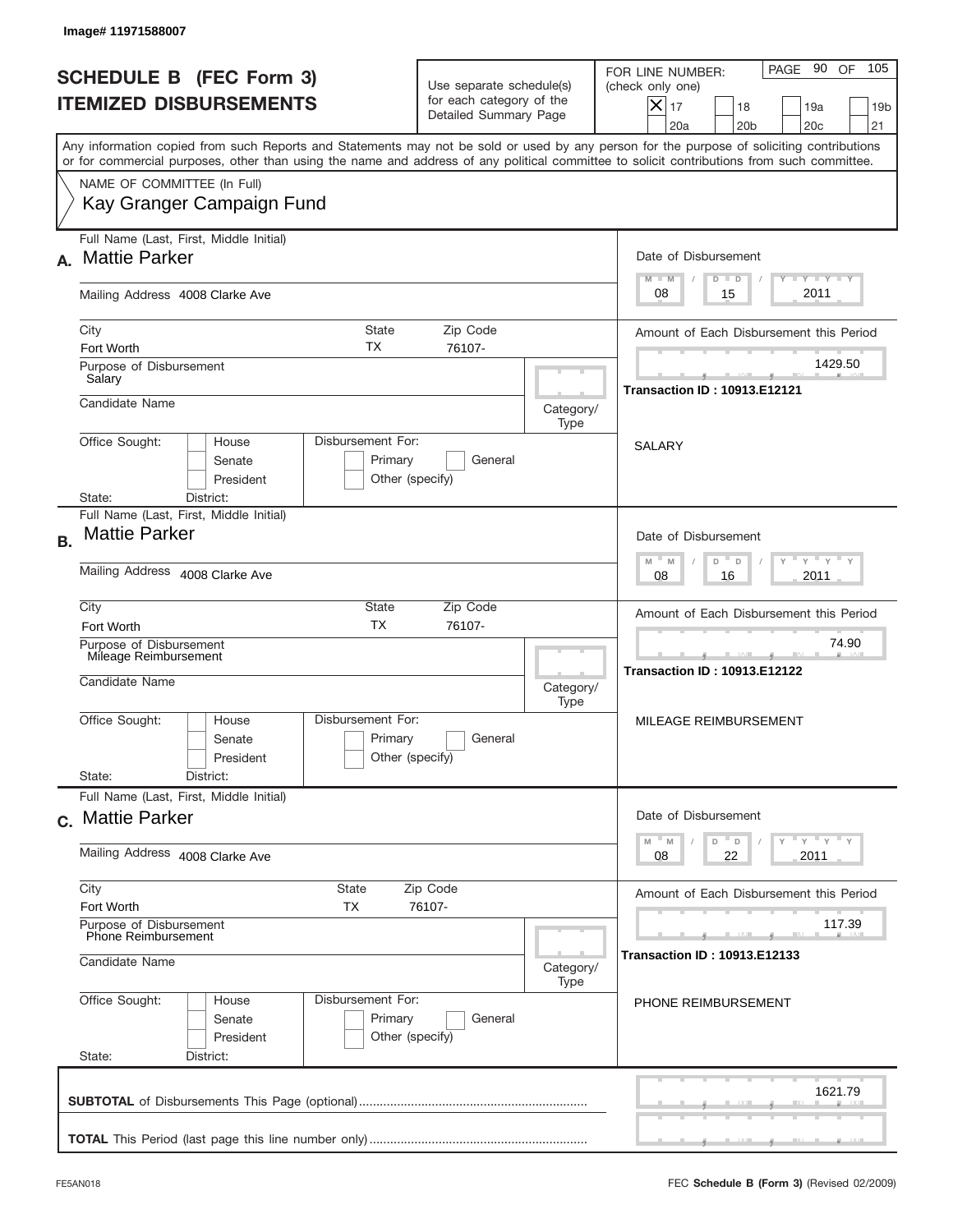| Image# 11971588008                                                                                                                                                                                                                                                                      |                                                                               |                                               |                                                                                                                                                           |
|-----------------------------------------------------------------------------------------------------------------------------------------------------------------------------------------------------------------------------------------------------------------------------------------|-------------------------------------------------------------------------------|-----------------------------------------------|-----------------------------------------------------------------------------------------------------------------------------------------------------------|
| <b>SCHEDULE B (FEC Form 3)</b><br><b>ITEMIZED DISBURSEMENTS</b>                                                                                                                                                                                                                         | Use separate schedule(s)<br>for each category of the<br>Detailed Summary Page |                                               | 105<br>PAGE 91 OF<br>FOR LINE NUMBER:<br>(check only one)<br>$X _{17}$<br>18<br>19a<br>19 <sub>b</sub><br>20a<br>20 <sub>b</sub><br>20 <sub>c</sub><br>21 |
| Any information copied from such Reports and Statements may not be sold or used by any person for the purpose of soliciting contributions<br>or for commercial purposes, other than using the name and address of any political committee to solicit contributions from such committee. |                                                                               |                                               |                                                                                                                                                           |
| NAME OF COMMITTEE (In Full)<br>Kay Granger Campaign Fund                                                                                                                                                                                                                                |                                                                               |                                               |                                                                                                                                                           |
| Full Name (Last, First, Middle Initial)<br><b>Mattie Parker</b><br>А.                                                                                                                                                                                                                   |                                                                               |                                               | Date of Disbursement<br>Y TY TY TY<br>$M - M$<br>$D$ $D$                                                                                                  |
| Mailing Address 4008 Clarke Ave                                                                                                                                                                                                                                                         |                                                                               |                                               | 2011<br>09<br>01                                                                                                                                          |
| City<br>State<br>ТX<br>Fort Worth                                                                                                                                                                                                                                                       | Zip Code<br>76107-                                                            |                                               | Amount of Each Disbursement this Period                                                                                                                   |
| Purpose of Disbursement<br>Salary                                                                                                                                                                                                                                                       |                                                                               |                                               | 1429.50<br><b>Transaction ID: 10913.E12156</b>                                                                                                            |
| Candidate Name                                                                                                                                                                                                                                                                          |                                                                               | Category/<br>Type                             |                                                                                                                                                           |
| Office Sought:<br>Disbursement For:<br>House<br>Senate<br>Primary<br>President<br>District:<br>State:                                                                                                                                                                                   | General<br>Other (specify)                                                    |                                               | <b>SALARY</b>                                                                                                                                             |
| Full Name (Last, First, Middle Initial)<br><b>Mattie Parker</b><br><b>B.</b>                                                                                                                                                                                                            |                                                                               |                                               | Date of Disbursement                                                                                                                                      |
| Mailing Address 4008 Clarke Ave                                                                                                                                                                                                                                                         | $Y$ $Y$ $Y$ $Y$ $Y$<br>$M - M$<br>D<br>D<br>2011<br>09<br>15                  |                                               |                                                                                                                                                           |
| City<br>State<br><b>TX</b><br>Fort Worth                                                                                                                                                                                                                                                | Amount of Each Disbursement this Period                                       |                                               |                                                                                                                                                           |
| Purpose of Disbursement<br>Salary<br>Candidate Name                                                                                                                                                                                                                                     |                                                                               | Category/<br>Type                             | 1429.50<br><b>Transaction ID: 11005.E12197</b>                                                                                                            |
| Disbursement For:<br>Office Sought:<br>House<br>Primary<br>Senate<br>President<br>State:<br>District:                                                                                                                                                                                   | General<br>Other (specify)                                                    |                                               | SALARY                                                                                                                                                    |
| Full Name (Last, First, Middle Initial)<br>c. Petty Cash                                                                                                                                                                                                                                |                                                                               |                                               | Date of Disbursement                                                                                                                                      |
| Mailing Address<br>Kay Granger Campaign Fund<br>715 Jones Street, Suite 101                                                                                                                                                                                                             |                                                                               |                                               | $\gamma$ $\gamma$ $\gamma$ $\gamma$ $\gamma$<br>$-M$<br>M<br>D<br>$\mathsf D$<br>09<br>2011<br>01                                                         |
| City<br>State<br>Fort Worth<br>ТX                                                                                                                                                                                                                                                       | Zip Code<br>76102-                                                            |                                               | Amount of Each Disbursement this Period                                                                                                                   |
| Purpose of Disbursement<br>Petty Cash<br>Candidate Name                                                                                                                                                                                                                                 | Category/                                                                     | 200.00<br><b>Transaction ID: 11005.E12194</b> |                                                                                                                                                           |
| Office Sought:<br>Disbursement For:<br>House<br>Primary<br>Senate<br>President<br>State:<br>District:                                                                                                                                                                                   | General<br>Other (specify)                                                    | Type                                          | PETTY CASH                                                                                                                                                |
|                                                                                                                                                                                                                                                                                         |                                                                               |                                               | 3059.00                                                                                                                                                   |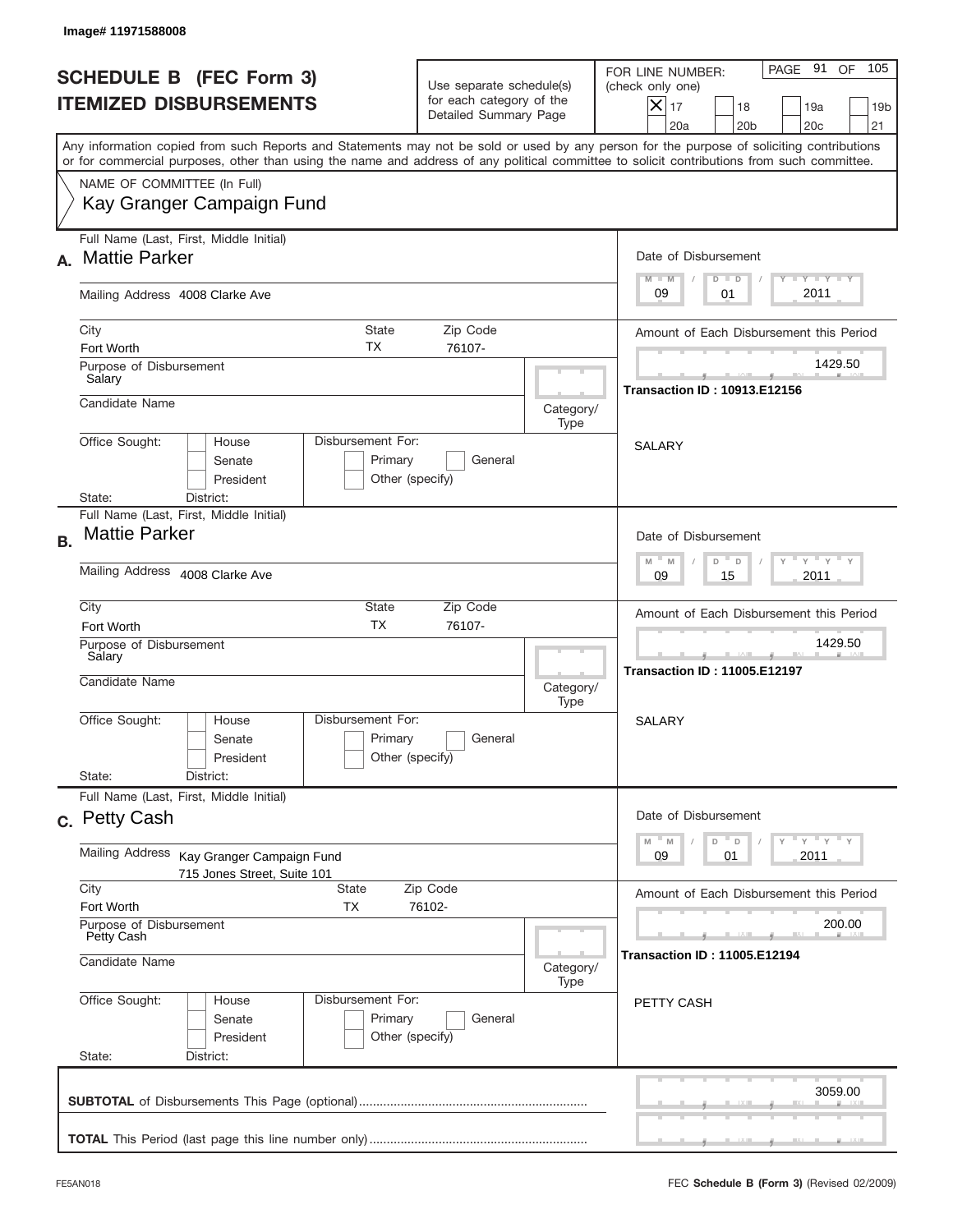|           | Image# 11971588009                                                     |                                                                                                         |                                                                               |                                                                                                                                                                                                                                                                                         |
|-----------|------------------------------------------------------------------------|---------------------------------------------------------------------------------------------------------|-------------------------------------------------------------------------------|-----------------------------------------------------------------------------------------------------------------------------------------------------------------------------------------------------------------------------------------------------------------------------------------|
|           | <b>SCHEDULE B (FEC Form 3)</b><br><b>ITEMIZED DISBURSEMENTS</b>        |                                                                                                         | Use separate schedule(s)<br>for each category of the<br>Detailed Summary Page | 105<br>PAGE 92 OF<br>FOR LINE NUMBER:<br>(check only one)<br>$ \mathsf{X} _{17}$<br>18<br>19a<br>19 <sub>b</sub><br>20a<br>20 <sub>b</sub><br>20c<br>21                                                                                                                                 |
|           |                                                                        |                                                                                                         |                                                                               | Any information copied from such Reports and Statements may not be sold or used by any person for the purpose of soliciting contributions<br>or for commercial purposes, other than using the name and address of any political committee to solicit contributions from such committee. |
|           | NAME OF COMMITTEE (In Full)<br>Kay Granger Campaign Fund               |                                                                                                         |                                                                               |                                                                                                                                                                                                                                                                                         |
|           | Full Name (Last, First, Middle Initial)<br>A. Kasey S. Pipes           |                                                                                                         |                                                                               | Date of Disbursement<br>$T$ $Y$ $Y$ $Y$ $Y$                                                                                                                                                                                                                                             |
|           | Mailing Address 3580 West 4th Street                                   |                                                                                                         |                                                                               | $M - M$<br>$D$ $D$<br>2011<br>07<br>01                                                                                                                                                                                                                                                  |
|           | City<br>Fort Worth                                                     | <b>State</b><br>Zip Code<br>ТX<br>76107-                                                                |                                                                               | Amount of Each Disbursement this Period                                                                                                                                                                                                                                                 |
|           | Purpose of Disbursement<br><b>Communications Consulting</b>            |                                                                                                         |                                                                               | 2000.00<br><b>Transaction ID: 10706.E12045</b>                                                                                                                                                                                                                                          |
|           | Candidate Name                                                         |                                                                                                         | Category/<br>Type                                                             |                                                                                                                                                                                                                                                                                         |
|           | Office Sought:<br>House<br>Senate<br>President<br>State:<br>District:  | Disbursement For:<br>Primary<br>Other (specify)                                                         | General                                                                       | COMMUNICATIONS CONSULTING                                                                                                                                                                                                                                                               |
| <b>B.</b> | Full Name (Last, First, Middle Initial)<br>Kasey S. Pipes              |                                                                                                         |                                                                               | Date of Disbursement                                                                                                                                                                                                                                                                    |
|           | Mailing Address 3580 West 4th Street                                   | $\cdots$ $\gamma$ $\cdots$ $\gamma$ $\cdots$ $\gamma$<br>D<br>M<br>$\mathsf D$<br>M<br>2011<br>08<br>01 |                                                                               |                                                                                                                                                                                                                                                                                         |
|           | City<br>Fort Worth                                                     | <b>State</b><br>Zip Code<br><b>TX</b><br>76107-                                                         |                                                                               | Amount of Each Disbursement this Period                                                                                                                                                                                                                                                 |
|           | Purpose of Disbursement<br>Communications Consulting<br>Candidate Name |                                                                                                         | Category/<br>Type                                                             | 2000.00<br><b>Transaction ID: 10808.E12106</b>                                                                                                                                                                                                                                          |
|           | Office Sought:<br>House<br>Senate<br>President<br>State:<br>District:  | Disbursement For:<br>Primary<br>Other (specify)                                                         | General                                                                       | COMMUNICATIONS CONSULTING                                                                                                                                                                                                                                                               |
|           | Full Name (Last, First, Middle Initial)                                |                                                                                                         |                                                                               |                                                                                                                                                                                                                                                                                         |
|           | c. TCU Florist                                                         |                                                                                                         |                                                                               | Date of Disbursement<br>γ " γ " γ " γ<br>$\overline{\phantom{a}}$ D<br>$M$ $M$<br>D                                                                                                                                                                                                     |
|           | Mailing Address 3131 S. University Drive                               | 2011<br>08<br>18                                                                                        |                                                                               |                                                                                                                                                                                                                                                                                         |
|           | City<br>Fort Worth                                                     | State<br>Zip Code<br>ТX<br>76109-                                                                       |                                                                               | Amount of Each Disbursement this Period                                                                                                                                                                                                                                                 |
|           | Purpose of Disbursement<br><b>Flowers</b><br>Candidate Name            |                                                                                                         | Category/<br>Type                                                             | 108.20<br><b>Transaction ID: 10913.E12132</b>                                                                                                                                                                                                                                           |
|           | Office Sought:<br>House<br>Senate<br>President<br>State:<br>District:  | Disbursement For:<br>Primary<br>Other (specify)                                                         | General                                                                       | <b>FLOWERS</b>                                                                                                                                                                                                                                                                          |
|           |                                                                        |                                                                                                         |                                                                               | 4108.20                                                                                                                                                                                                                                                                                 |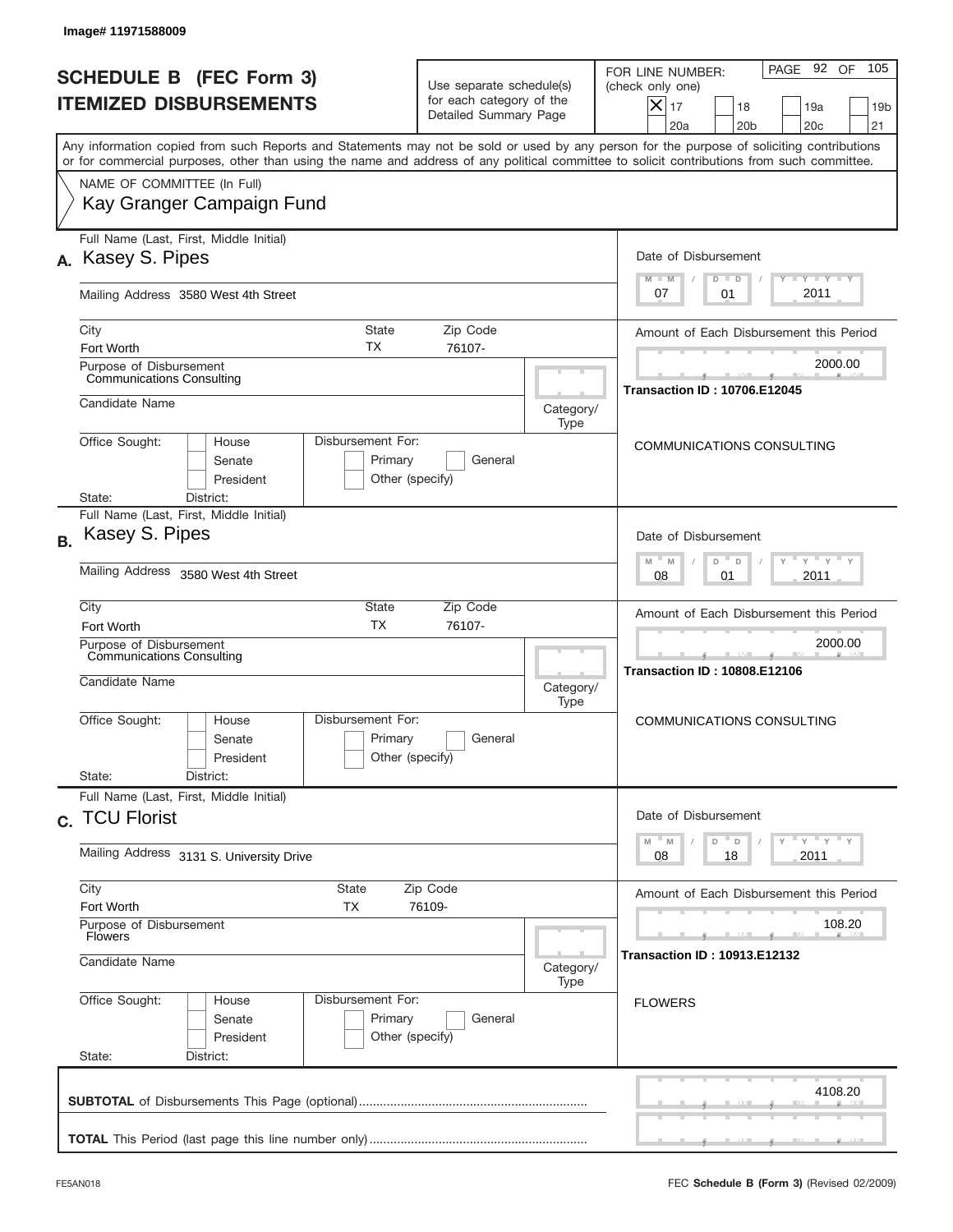|           | Image#11971588010                                                                                                                                                                                                                                                                       |                                                                               |                   |                                                                                                                                                           |
|-----------|-----------------------------------------------------------------------------------------------------------------------------------------------------------------------------------------------------------------------------------------------------------------------------------------|-------------------------------------------------------------------------------|-------------------|-----------------------------------------------------------------------------------------------------------------------------------------------------------|
|           | <b>SCHEDULE B (FEC Form 3)</b><br><b>ITEMIZED DISBURSEMENTS</b>                                                                                                                                                                                                                         | Use separate schedule(s)<br>for each category of the<br>Detailed Summary Page |                   | 105<br>PAGE 93 OF<br>FOR LINE NUMBER:<br>(check only one)<br>$X _{17}$<br>18<br>19a<br>19 <sub>b</sub><br>20a<br>20 <sub>b</sub><br>20 <sub>c</sub><br>21 |
|           | Any information copied from such Reports and Statements may not be sold or used by any person for the purpose of soliciting contributions<br>or for commercial purposes, other than using the name and address of any political committee to solicit contributions from such committee. |                                                                               |                   |                                                                                                                                                           |
|           | NAME OF COMMITTEE (In Full)<br>Kay Granger Campaign Fund                                                                                                                                                                                                                                |                                                                               |                   |                                                                                                                                                           |
|           | Full Name (Last, First, Middle Initial)<br><b>TFRW Convention 2011 PAC</b>                                                                                                                                                                                                              |                                                                               |                   | Date of Disbursement<br>Y TY TY TY<br>$M - M$<br>$D$ $D$                                                                                                  |
|           | Mailing Address Mona Bailey, Program Chairman<br>6200 Lake Way                                                                                                                                                                                                                          |                                                                               |                   | 2011<br>08<br>16                                                                                                                                          |
|           | City<br>State<br>ТX<br>North Richland Hil                                                                                                                                                                                                                                               | Zip Code<br>76180-                                                            |                   | Amount of Each Disbursement this Period                                                                                                                   |
|           | Purpose of Disbursement<br>Advertising                                                                                                                                                                                                                                                  |                                                                               | 250.00            |                                                                                                                                                           |
|           | Candidate Name                                                                                                                                                                                                                                                                          |                                                                               | Category/<br>Type | <b>Transaction ID: 10913.E12130</b>                                                                                                                       |
|           | Office Sought:<br>Disbursement For:<br>House<br>Senate<br>President<br>District:<br>State:                                                                                                                                                                                              | Primary<br>General<br>Other (specify)                                         |                   | <b>ADVERTISING</b>                                                                                                                                        |
| <b>B.</b> | Full Name (Last, First, Middle Initial)<br>The Pipes Company                                                                                                                                                                                                                            |                                                                               |                   | Date of Disbursement<br>$\cdots$ $\gamma$ $\cdots$ $\gamma$ $\cdots$<br>$M - M$<br>D<br>D                                                                 |
|           | Mailing Address 3580 West 4th Street                                                                                                                                                                                                                                                    | 2011<br>09<br>01                                                              |                   |                                                                                                                                                           |
|           | City<br>State<br><b>TX</b><br>Fort Worth                                                                                                                                                                                                                                                | Zip Code<br>76107-2053                                                        |                   | Amount of Each Disbursement this Period                                                                                                                   |
|           | Purpose of Disbursement<br>Communications Consulting<br>Candidate Name                                                                                                                                                                                                                  |                                                                               | Category/<br>Type | 2000.00<br><b>Transaction ID: 10913.E12155</b>                                                                                                            |
|           | Disbursement For:<br>Office Sought:<br>House<br>Senate<br>President                                                                                                                                                                                                                     | Primary<br>General<br>Other (specify)                                         |                   | COMMUNICATIONS CONSULTING                                                                                                                                 |
|           | State:<br>District:<br>Full Name (Last, First, Middle Initial)                                                                                                                                                                                                                          |                                                                               |                   |                                                                                                                                                           |
|           | c. Terry Thomason                                                                                                                                                                                                                                                                       |                                                                               |                   | Date of Disbursement<br>$\gamma$ = $\gamma$ = $\gamma$ = $\gamma$<br>$-M$<br>M<br>D<br>$\mathsf D$                                                        |
|           | Mailing Address 1806 Mid Pines Court                                                                                                                                                                                                                                                    |                                                                               |                   | 2011<br>07<br>01                                                                                                                                          |
|           | City<br>State<br>Arlington<br>ТX                                                                                                                                                                                                                                                        | Zip Code<br>76012-5759                                                        |                   | Amount of Each Disbursement this Period                                                                                                                   |
|           | Purpose of Disbursement<br>Salary<br>Candidate Name                                                                                                                                                                                                                                     |                                                                               | Category/         | 1655.75<br><b>Transaction ID: 10706.E12047</b>                                                                                                            |
|           | Office Sought:<br>Disbursement For:<br>House<br>Senate<br>President<br>State:<br>District:                                                                                                                                                                                              | Primary<br>General<br>Other (specify)                                         | Type              | <b>SALARY</b>                                                                                                                                             |
|           |                                                                                                                                                                                                                                                                                         |                                                                               |                   | 3905.75                                                                                                                                                   |
|           |                                                                                                                                                                                                                                                                                         |                                                                               |                   |                                                                                                                                                           |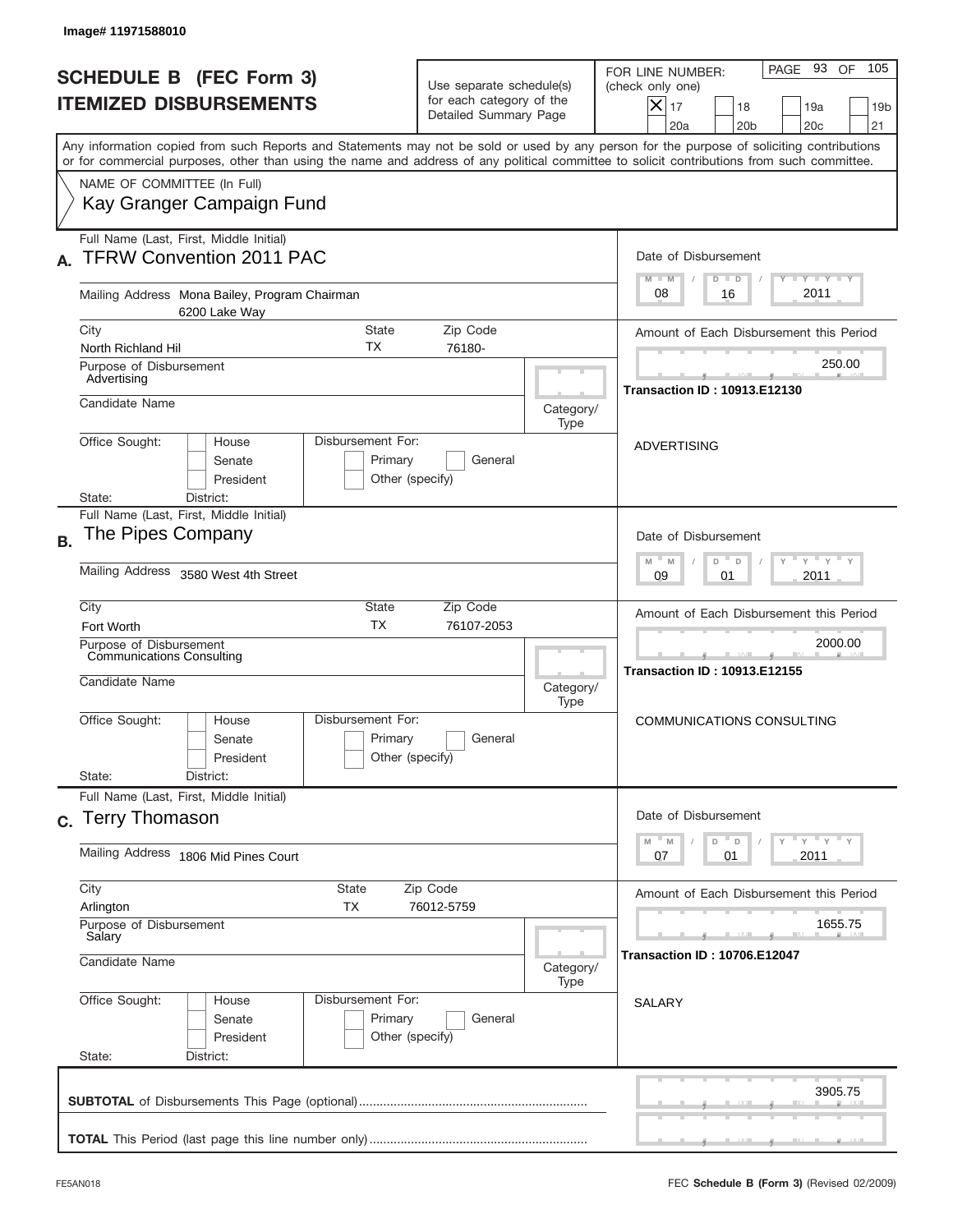|           | Image# 11971588011                                                                                                                                                                                                                                                                      |                                                 |                                                                               |                   |                                                                                                                                                              |
|-----------|-----------------------------------------------------------------------------------------------------------------------------------------------------------------------------------------------------------------------------------------------------------------------------------------|-------------------------------------------------|-------------------------------------------------------------------------------|-------------------|--------------------------------------------------------------------------------------------------------------------------------------------------------------|
|           | <b>SCHEDULE B (FEC Form 3)</b><br><b>ITEMIZED DISBURSEMENTS</b>                                                                                                                                                                                                                         |                                                 | Use separate schedule(s)<br>for each category of the<br>Detailed Summary Page |                   | 105<br>PAGE 94<br>OF<br>FOR LINE NUMBER:<br>(check only one)<br>$X _{17}$<br>18<br>19a<br>19 <sub>b</sub><br>20 <sub>c</sub><br>20a<br>20 <sub>b</sub><br>21 |
|           | Any information copied from such Reports and Statements may not be sold or used by any person for the purpose of soliciting contributions<br>or for commercial purposes, other than using the name and address of any political committee to solicit contributions from such committee. |                                                 |                                                                               |                   |                                                                                                                                                              |
|           | NAME OF COMMITTEE (In Full)<br>Kay Granger Campaign Fund                                                                                                                                                                                                                                |                                                 |                                                                               |                   |                                                                                                                                                              |
| А.        | Full Name (Last, First, Middle Initial)<br><b>Terry Thomason</b>                                                                                                                                                                                                                        |                                                 |                                                                               |                   | Date of Disbursement<br>$T - Y$ $T - Y$ $T - Y$<br>$M - M$<br>$D$ $D$                                                                                        |
|           | Mailing Address 1806 Mid Pines Court                                                                                                                                                                                                                                                    |                                                 |                                                                               |                   | 2011<br>07<br>15                                                                                                                                             |
|           | City<br>Arlington<br>Purpose of Disbursement<br>Salary                                                                                                                                                                                                                                  | State<br>ТX                                     | Zip Code<br>76012-5759                                                        |                   | Amount of Each Disbursement this Period<br>1655.75                                                                                                           |
|           | Candidate Name                                                                                                                                                                                                                                                                          |                                                 |                                                                               | Category/<br>Type | <b>Transaction ID: 10808.E12091</b>                                                                                                                          |
|           | Office Sought:<br>House<br>Senate<br>President<br>District:<br>State:                                                                                                                                                                                                                   | Disbursement For:<br>Primary<br>Other (specify) | General                                                                       |                   | <b>SALARY</b>                                                                                                                                                |
| <b>B.</b> | Full Name (Last, First, Middle Initial)<br>Terry Thomason                                                                                                                                                                                                                               |                                                 |                                                                               |                   | Date of Disbursement<br>$\cdots$ $\gamma$ $\cdots$ $\gamma$ $\cdots$<br>$M$ M<br>D<br>$\Box$                                                                 |
|           | Mailing Address 1806 Mid Pines Court                                                                                                                                                                                                                                                    | 2011<br>08<br>01                                |                                                                               |                   |                                                                                                                                                              |
|           | City<br>Arlington<br>Purpose of Disbursement<br>Salary<br>Candidate Name                                                                                                                                                                                                                | State<br><b>TX</b>                              | Zip Code<br>76012-5759                                                        | Category/         | Amount of Each Disbursement this Period<br>1655.75<br>___<br><b>Transaction ID: 10808.E12105</b>                                                             |
|           | Office Sought:<br>House<br>Senate<br>President<br>State:<br>District:                                                                                                                                                                                                                   | Disbursement For:<br>Primary<br>Other (specify) | General                                                                       | Type              | SALARY                                                                                                                                                       |
|           | Full Name (Last, First, Middle Initial)<br>c. Terry Thomason                                                                                                                                                                                                                            |                                                 |                                                                               |                   | Date of Disbursement                                                                                                                                         |
|           | Mailing Address 1806 Mid Pines Court                                                                                                                                                                                                                                                    |                                                 |                                                                               |                   | ү"ү"ү"ү<br>$-M$<br>M<br>D<br>D<br>08<br>15<br>2011                                                                                                           |
|           | City<br>State<br><b>TX</b><br>Arlington<br>Purpose of Disbursement<br>Salary                                                                                                                                                                                                            |                                                 | Zip Code<br>76012-5759                                                        |                   | Amount of Each Disbursement this Period<br>1655.75                                                                                                           |
|           | Candidate Name<br>Category/<br>Type                                                                                                                                                                                                                                                     |                                                 |                                                                               |                   | Transaction ID : 10913.E12123                                                                                                                                |
|           | Office Sought:<br>House<br>Senate<br>President<br>State:<br>District:                                                                                                                                                                                                                   | Disbursement For:<br>Primary<br>Other (specify) | General                                                                       |                   | <b>SALARY</b>                                                                                                                                                |
|           |                                                                                                                                                                                                                                                                                         |                                                 |                                                                               |                   | 4967.25                                                                                                                                                      |
|           |                                                                                                                                                                                                                                                                                         |                                                 |                                                                               |                   |                                                                                                                                                              |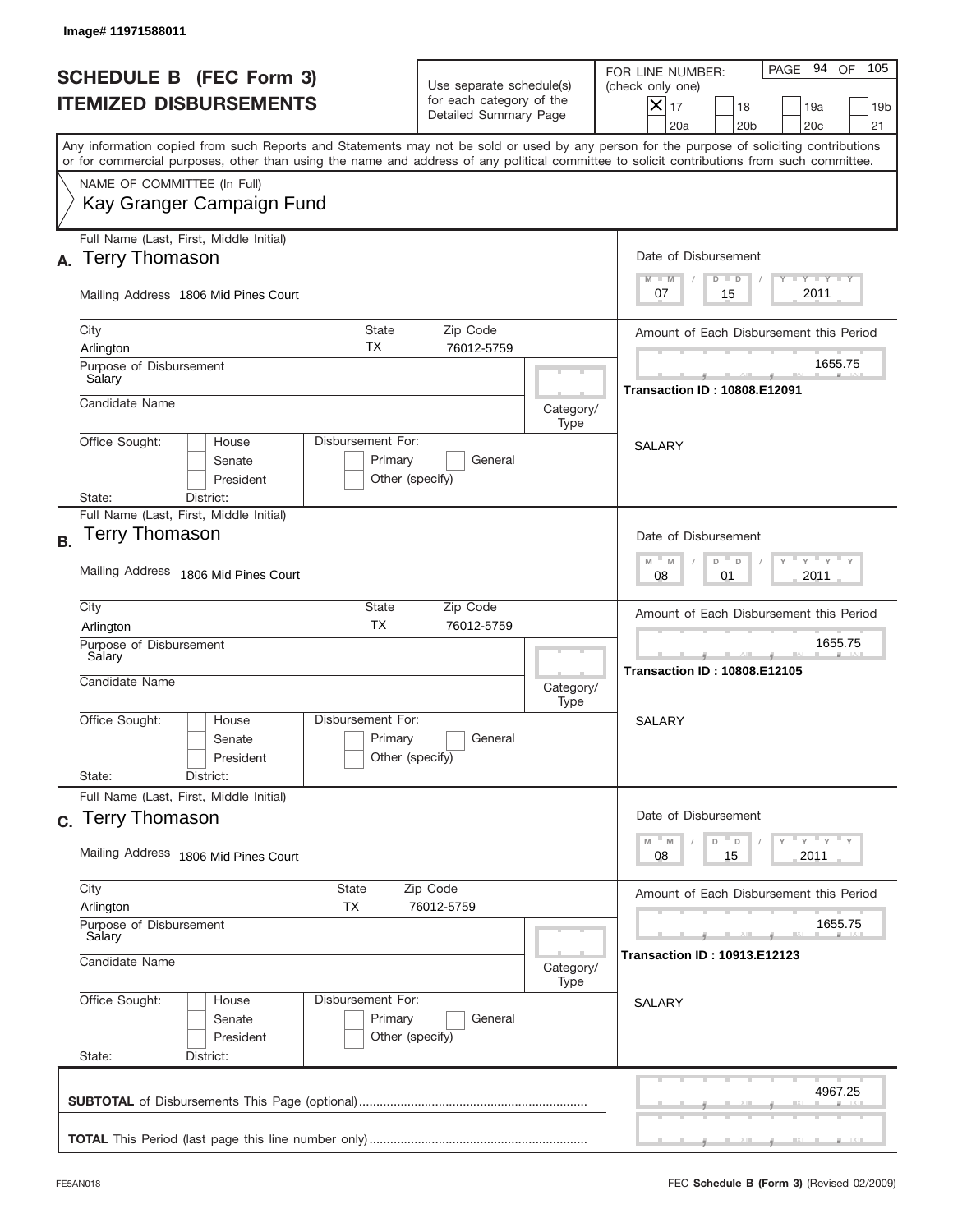| Image# 11971588012                                                                                                                                                                                                                                                                      |                                                                               |                   |                                                                                                                                                           |
|-----------------------------------------------------------------------------------------------------------------------------------------------------------------------------------------------------------------------------------------------------------------------------------------|-------------------------------------------------------------------------------|-------------------|-----------------------------------------------------------------------------------------------------------------------------------------------------------|
| <b>SCHEDULE B (FEC Form 3)</b><br><b>ITEMIZED DISBURSEMENTS</b>                                                                                                                                                                                                                         | Use separate schedule(s)<br>for each category of the<br>Detailed Summary Page |                   | 105<br>PAGE 95 OF<br>FOR LINE NUMBER:<br>(check only one)<br>$X _{17}$<br>18<br>19a<br>19 <sub>b</sub><br>20a<br>20 <sub>b</sub><br>20 <sub>c</sub><br>21 |
| Any information copied from such Reports and Statements may not be sold or used by any person for the purpose of soliciting contributions<br>or for commercial purposes, other than using the name and address of any political committee to solicit contributions from such committee. |                                                                               |                   |                                                                                                                                                           |
| NAME OF COMMITTEE (In Full)<br>Kay Granger Campaign Fund                                                                                                                                                                                                                                |                                                                               |                   |                                                                                                                                                           |
| Full Name (Last, First, Middle Initial)<br><b>Terry Thomason</b>                                                                                                                                                                                                                        |                                                                               |                   | Date of Disbursement                                                                                                                                      |
| Mailing Address 1806 Mid Pines Court                                                                                                                                                                                                                                                    |                                                                               |                   | $T - Y$ $T - Y$<br>$M - M$<br>$D$ $D$<br>2011<br>09<br>01                                                                                                 |
| City<br><b>State</b><br>ТX<br>Arlington<br>Purpose of Disbursement                                                                                                                                                                                                                      | Zip Code<br>76012-5759                                                        |                   | Amount of Each Disbursement this Period<br>1655.75                                                                                                        |
| Salary<br>Candidate Name                                                                                                                                                                                                                                                                |                                                                               | Category/<br>Type | <b>Transaction ID: 10913.E12157</b>                                                                                                                       |
| Disbursement For:<br>Office Sought:<br>House<br>Senate<br>President<br>District:<br>State:                                                                                                                                                                                              | Primary<br>General<br>Other (specify)                                         |                   | <b>SALARY</b>                                                                                                                                             |
| Full Name (Last, First, Middle Initial)<br>Terry Thomason<br><b>B.</b>                                                                                                                                                                                                                  |                                                                               |                   | Date of Disbursement                                                                                                                                      |
| Mailing Address 1806 Mid Pines Court                                                                                                                                                                                                                                                    | $-\gamma + \gamma +$<br>$M$ M<br>D<br>D<br>2011<br>09<br>07                   |                   |                                                                                                                                                           |
| City<br>State<br><b>TX</b><br>Arlington                                                                                                                                                                                                                                                 | Zip Code<br>76012-5759                                                        |                   | Amount of Each Disbursement this Period                                                                                                                   |
| Purpose of Disbursement<br>Reimbursement (See Below)<br>Candidate Name                                                                                                                                                                                                                  |                                                                               | Category/<br>Type | 85.25<br><b>Transaction ID: 10913.E12172</b>                                                                                                              |
| Disbursement For:<br>Office Sought:<br>House<br>Senate<br>President<br>State:<br>District:                                                                                                                                                                                              | Primary<br>General<br>Other (specify)                                         |                   | REIMBURSEMENT (SEE BELOW)                                                                                                                                 |
| Full Name (Last, First, Middle Initial)<br>c. Congresswoman Kay Granger Office Supply                                                                                                                                                                                                   |                                                                               |                   | Date of Disbursement                                                                                                                                      |
| Mailing Address 1701 River Run Road, Suite 407                                                                                                                                                                                                                                          |                                                                               |                   | $\overline{Y}$ $\overline{Y}$ $\overline{Y}$ $\overline{Y}$ $\overline{Y}$<br>$-M$<br>M<br>D<br>D<br>2011<br>09<br>07                                     |
| City<br><b>State</b><br><b>TX</b><br>Fort Worth                                                                                                                                                                                                                                         | Zip Code<br>76107-                                                            |                   | Amount of Each Disbursement this Period                                                                                                                   |
| Purpose of Disbursement<br>Flags<br>Candidate Name                                                                                                                                                                                                                                      |                                                                               | Category/         | 85.25<br><b>Transaction ID: 11012.E12238</b>                                                                                                              |
| Office Sought:<br>Disbursement For:<br>House<br>Primary<br>Senate<br>President<br>State:<br>District:                                                                                                                                                                                   | General<br>Other (specify)                                                    | Type              | [MEMO ITEM]<br><b>MEMO: FLAGS</b>                                                                                                                         |
|                                                                                                                                                                                                                                                                                         |                                                                               |                   | 1741.00                                                                                                                                                   |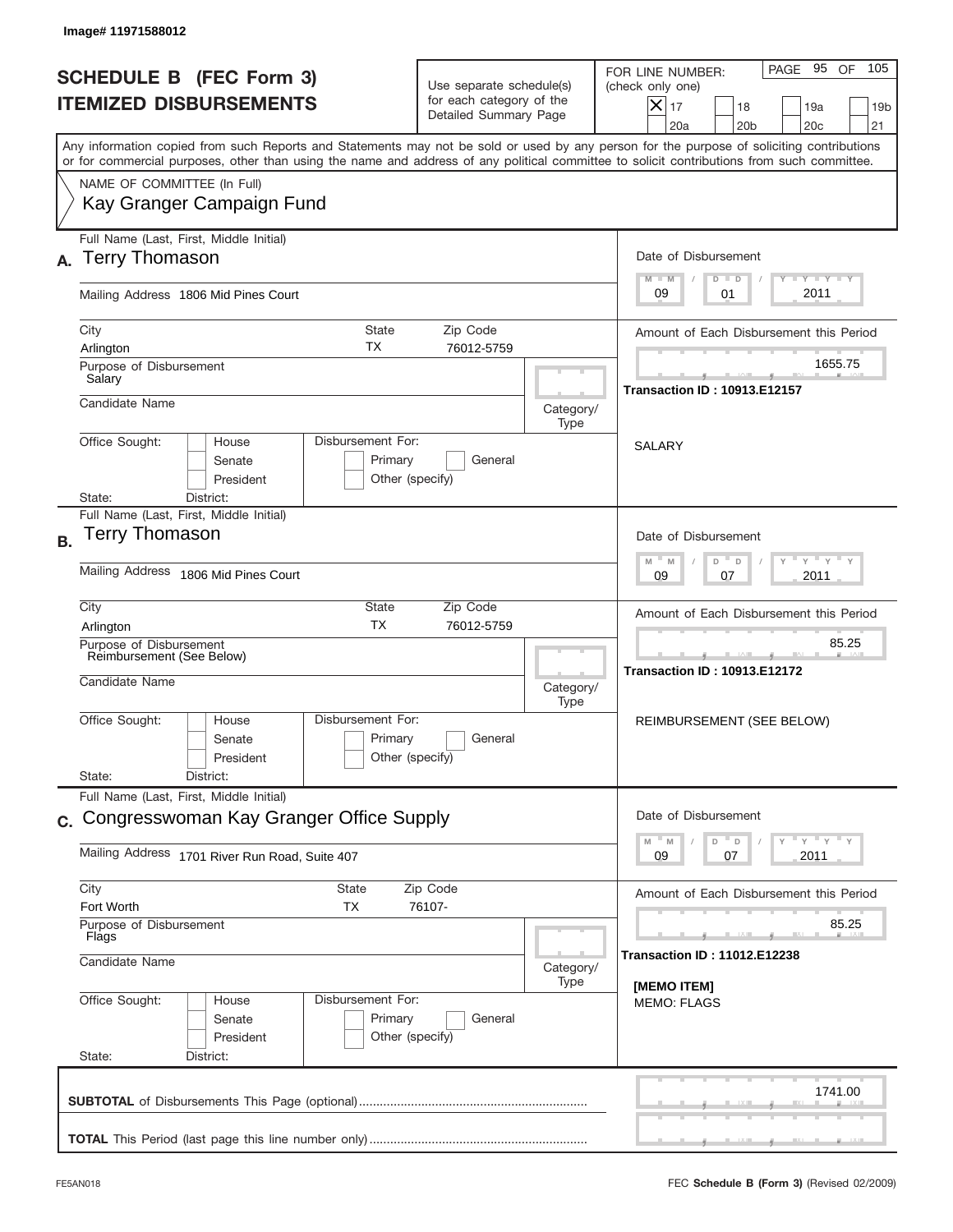| Image# 11971588013                                                        |                                                      |                                                                               |                                  |                                                                                                                                                                                                                                                                                         |
|---------------------------------------------------------------------------|------------------------------------------------------|-------------------------------------------------------------------------------|----------------------------------|-----------------------------------------------------------------------------------------------------------------------------------------------------------------------------------------------------------------------------------------------------------------------------------------|
| <b>SCHEDULE B (FEC Form 3)</b><br><b>ITEMIZED DISBURSEMENTS</b>           |                                                      | Use separate schedule(s)<br>for each category of the<br>Detailed Summary Page |                                  | 105<br>PAGE 96 OF<br>FOR LINE NUMBER:<br>(check only one)<br>$X _{17}$<br>18<br>19a<br>19 <sub>b</sub><br>20a<br>20 <sub>b</sub><br>20 <sub>c</sub><br>21                                                                                                                               |
|                                                                           |                                                      |                                                                               |                                  | Any information copied from such Reports and Statements may not be sold or used by any person for the purpose of soliciting contributions<br>or for commercial purposes, other than using the name and address of any political committee to solicit contributions from such committee. |
| NAME OF COMMITTEE (In Full)<br>Kay Granger Campaign Fund                  |                                                      |                                                                               |                                  |                                                                                                                                                                                                                                                                                         |
| Full Name (Last, First, Middle Initial)<br><b>Terry Thomason</b><br>А.    |                                                      |                                                                               |                                  | Date of Disbursement                                                                                                                                                                                                                                                                    |
| Mailing Address 1806 Mid Pines Court                                      |                                                      |                                                                               |                                  | Y TY TY TY<br>$M - M$<br>$D$ $D$<br>2011<br>09<br>15                                                                                                                                                                                                                                    |
| City<br>Arlington                                                         | State<br>ТX                                          | Zip Code<br>76012-5759                                                        |                                  | Amount of Each Disbursement this Period                                                                                                                                                                                                                                                 |
| Purpose of Disbursement<br>Salary                                         |                                                      |                                                                               |                                  | 1655.75<br><b>Transaction ID: 11005.E12198</b>                                                                                                                                                                                                                                          |
| Candidate Name                                                            |                                                      |                                                                               | Category/<br>Type                |                                                                                                                                                                                                                                                                                         |
| Office Sought:<br>District:<br>State:                                     | Disbursement For:<br>House<br>Senate<br>President    | Primary<br>General<br>Other (specify)                                         |                                  | <b>SALARY</b>                                                                                                                                                                                                                                                                           |
| Full Name (Last, First, Middle Initial)<br><b>TXU Energy</b><br><b>B.</b> |                                                      |                                                                               |                                  | Date of Disbursement                                                                                                                                                                                                                                                                    |
| Mailing Address P.O. Box 100001                                           |                                                      | ү " ү " ү " ү<br>$M - M$<br>D<br>$\mathsf D$<br>2011<br>07<br>11              |                                  |                                                                                                                                                                                                                                                                                         |
| City<br>Dallas                                                            | State<br><b>TX</b>                                   | Zip Code<br>75310-                                                            |                                  | Amount of Each Disbursement this Period                                                                                                                                                                                                                                                 |
| Purpose of Disbursement<br>Office Expense - Electric<br>Candidate Name    |                                                      |                                                                               | Category/<br>Type                | 391.22<br><b>Transaction ID: 10713.E12064</b>                                                                                                                                                                                                                                           |
| Office Sought:<br>State:<br>District:                                     | Disbursement For:<br>House<br>Senate<br>President    | Primary<br>General<br>Other (specify)                                         |                                  | <b>OFFICE EXPENSE - ELECTRIC</b>                                                                                                                                                                                                                                                        |
| Full Name (Last, First, Middle Initial)<br>c. TXU Energy                  |                                                      |                                                                               |                                  | Date of Disbursement                                                                                                                                                                                                                                                                    |
| Mailing Address P.O. Box 100001                                           |                                                      |                                                                               |                                  | ү "ү "ү "ү<br>$-M$<br>D<br>M<br>$\mathsf D$<br>03<br>2011<br>08                                                                                                                                                                                                                         |
| City<br>Dallas                                                            | State<br>TX                                          | Zip Code<br>75310-                                                            |                                  | Amount of Each Disbursement this Period                                                                                                                                                                                                                                                 |
| Candidate Name                                                            | Purpose of Disbursement<br>Office Expense - Electric |                                                                               |                                  | 370.38<br><b>Transaction ID: 10808.E12110</b>                                                                                                                                                                                                                                           |
| Office Sought:                                                            | Disbursement For:<br>House                           | Category/<br>Type                                                             | <b>OFFICE EXPENSE - ELECTRIC</b> |                                                                                                                                                                                                                                                                                         |
| State:<br>District:                                                       | Senate<br>President                                  | Primary<br>General<br>Other (specify)                                         |                                  |                                                                                                                                                                                                                                                                                         |
|                                                                           |                                                      |                                                                               |                                  |                                                                                                                                                                                                                                                                                         |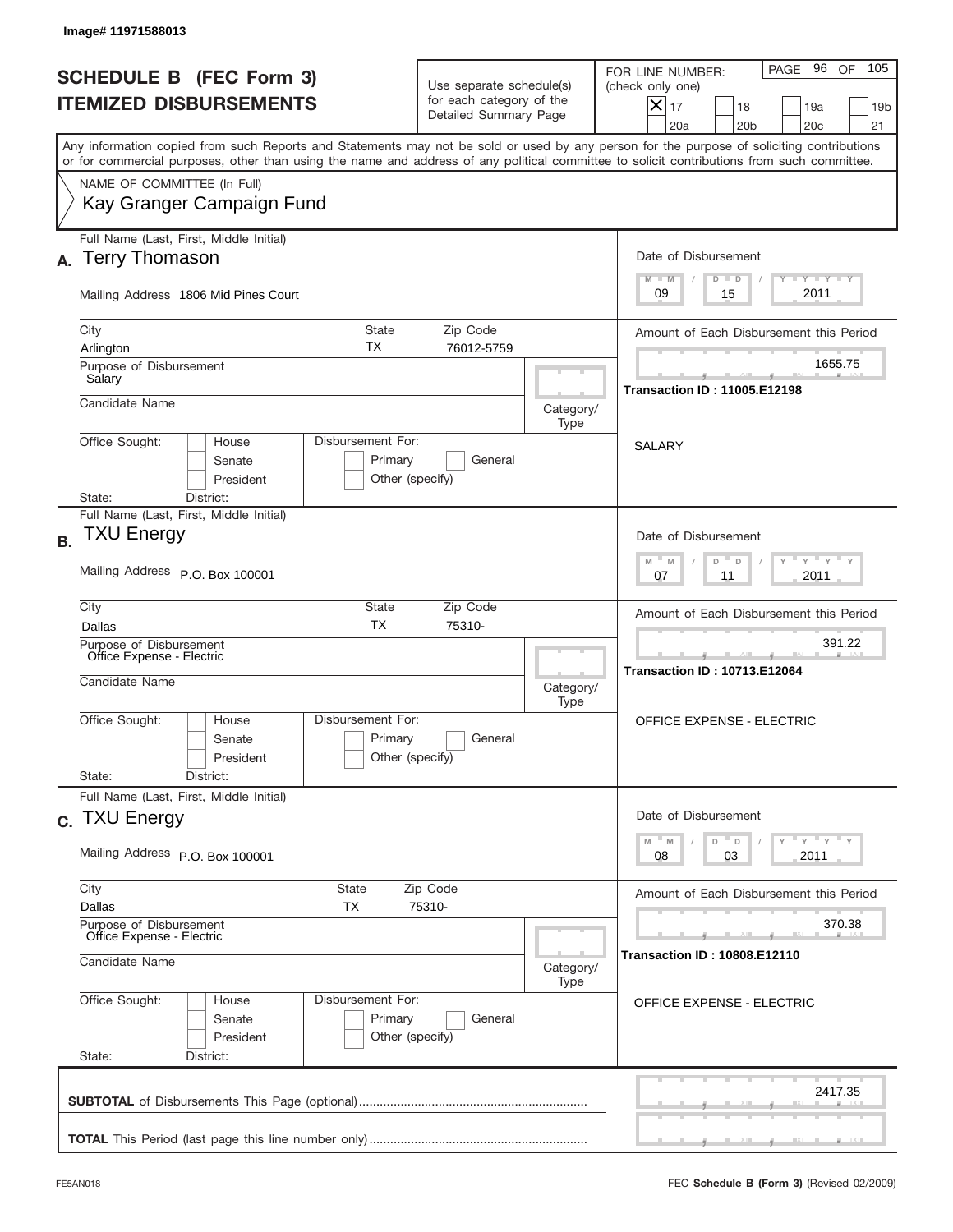|                                                                    | Image# 11971588014                                                                                                                                                                                                                                                                      |                                                                                                     |                                                                               |                   |                                                                                                                                                                  |  |  |  |
|--------------------------------------------------------------------|-----------------------------------------------------------------------------------------------------------------------------------------------------------------------------------------------------------------------------------------------------------------------------------------|-----------------------------------------------------------------------------------------------------|-------------------------------------------------------------------------------|-------------------|------------------------------------------------------------------------------------------------------------------------------------------------------------------|--|--|--|
|                                                                    | <b>SCHEDULE B (FEC Form 3)</b><br><b>ITEMIZED DISBURSEMENTS</b>                                                                                                                                                                                                                         |                                                                                                     | Use separate schedule(s)<br>for each category of the<br>Detailed Summary Page |                   | 105<br>PAGE 97 OF<br>FOR LINE NUMBER:<br>(check only one)<br>$X _{17}$<br>18<br>19a<br>19 <sub>b</sub><br>20a<br>20 <sub>b</sub><br>20 <sub>c</sub><br>21        |  |  |  |
|                                                                    | Any information copied from such Reports and Statements may not be sold or used by any person for the purpose of soliciting contributions<br>or for commercial purposes, other than using the name and address of any political committee to solicit contributions from such committee. |                                                                                                     |                                                                               |                   |                                                                                                                                                                  |  |  |  |
|                                                                    | NAME OF COMMITTEE (In Full)<br>Kay Granger Campaign Fund                                                                                                                                                                                                                                |                                                                                                     |                                                                               |                   |                                                                                                                                                                  |  |  |  |
| Full Name (Last, First, Middle Initial)<br><b>TXU Energy</b><br>А. |                                                                                                                                                                                                                                                                                         |                                                                                                     |                                                                               |                   | Date of Disbursement<br>Y TY TY TY                                                                                                                               |  |  |  |
|                                                                    | Mailing Address P.O. Box 100001                                                                                                                                                                                                                                                         |                                                                                                     |                                                                               |                   | $M - M$<br>$D$ $D$<br>2011<br>09<br>07                                                                                                                           |  |  |  |
|                                                                    | City<br>ТX<br>Dallas                                                                                                                                                                                                                                                                    | State                                                                                               | Zip Code<br>75310-                                                            |                   | Amount of Each Disbursement this Period                                                                                                                          |  |  |  |
|                                                                    | Purpose of Disbursement<br>Office Expense-Electric                                                                                                                                                                                                                                      |                                                                                                     |                                                                               |                   | 382.63<br><b>Transaction ID: 10913.E12166</b>                                                                                                                    |  |  |  |
|                                                                    | Candidate Name                                                                                                                                                                                                                                                                          |                                                                                                     |                                                                               | Category/<br>Type |                                                                                                                                                                  |  |  |  |
|                                                                    | Office Sought:<br>Disbursement For:<br>House<br>Senate<br>President                                                                                                                                                                                                                     | Primary<br>Other (specify)                                                                          | General                                                                       |                   | OFFICE EXPENSE-ELECTRIC                                                                                                                                          |  |  |  |
| <b>B.</b>                                                          | District:<br>State:<br>Full Name (Last, First, Middle Initial)<br><b>United Parcel Service UPS</b>                                                                                                                                                                                      |                                                                                                     |                                                                               |                   | Date of Disbursement                                                                                                                                             |  |  |  |
|                                                                    | Mailing Address Lockbox 577                                                                                                                                                                                                                                                             | $\cdots$ $\gamma$ $\cdots$ $\gamma$ $\cdots$ $\gamma$<br>$M - M$<br>D<br>$\Box$<br>2011<br>07<br>06 |                                                                               |                   |                                                                                                                                                                  |  |  |  |
|                                                                    | City<br>State<br>Zip Code<br>IL<br>Carol Stream<br>60132-0577                                                                                                                                                                                                                           |                                                                                                     |                                                                               |                   | Amount of Each Disbursement this Period                                                                                                                          |  |  |  |
|                                                                    | Purpose of Disbursement<br>Delivery<br>Candidate Name                                                                                                                                                                                                                                   |                                                                                                     |                                                                               |                   | 63.62<br><b>Transaction ID: 10708.E12054</b>                                                                                                                     |  |  |  |
|                                                                    | Office Sought:<br>House<br>Senate<br>President                                                                                                                                                                                                                                          | Disbursement For:<br>Primary<br>General<br>Other (specify)                                          |                                                                               | Type              | <b>DELIVERY</b>                                                                                                                                                  |  |  |  |
|                                                                    | State:<br>District:<br>Full Name (Last, First, Middle Initial)                                                                                                                                                                                                                          |                                                                                                     |                                                                               |                   |                                                                                                                                                                  |  |  |  |
|                                                                    | c. United Parcel Service UPS                                                                                                                                                                                                                                                            |                                                                                                     |                                                                               |                   | Date of Disbursement<br>$\frac{1}{\gamma} \frac{1}{\gamma} \frac{1}{\gamma} \frac{1}{\gamma} \frac{1}{\gamma} \frac{1}{\gamma}$<br>$-M$<br>M<br>D<br>$\mathsf D$ |  |  |  |
|                                                                    | Mailing Address Lockbox 577<br>City<br>State                                                                                                                                                                                                                                            | 2011<br>07<br>14                                                                                    |                                                                               |                   |                                                                                                                                                                  |  |  |  |
|                                                                    | Carol Stream<br>IL                                                                                                                                                                                                                                                                      |                                                                                                     | Zip Code<br>60132-0577                                                        |                   | Amount of Each Disbursement this Period                                                                                                                          |  |  |  |
|                                                                    | Purpose of Disbursement<br>Delivery<br>Candidate Name<br>Category/                                                                                                                                                                                                                      |                                                                                                     |                                                                               |                   | 26.96<br><b>Transaction ID: 10808.E12088</b>                                                                                                                     |  |  |  |
|                                                                    | Office Sought:<br>Disbursement For:<br>House<br>Senate<br>President<br>State:<br>District:                                                                                                                                                                                              | Primary<br>Other (specify)                                                                          | General                                                                       | Type              | <b>DELIVERY</b>                                                                                                                                                  |  |  |  |
|                                                                    |                                                                                                                                                                                                                                                                                         |                                                                                                     |                                                                               |                   | 473.21                                                                                                                                                           |  |  |  |
|                                                                    |                                                                                                                                                                                                                                                                                         |                                                                                                     |                                                                               |                   |                                                                                                                                                                  |  |  |  |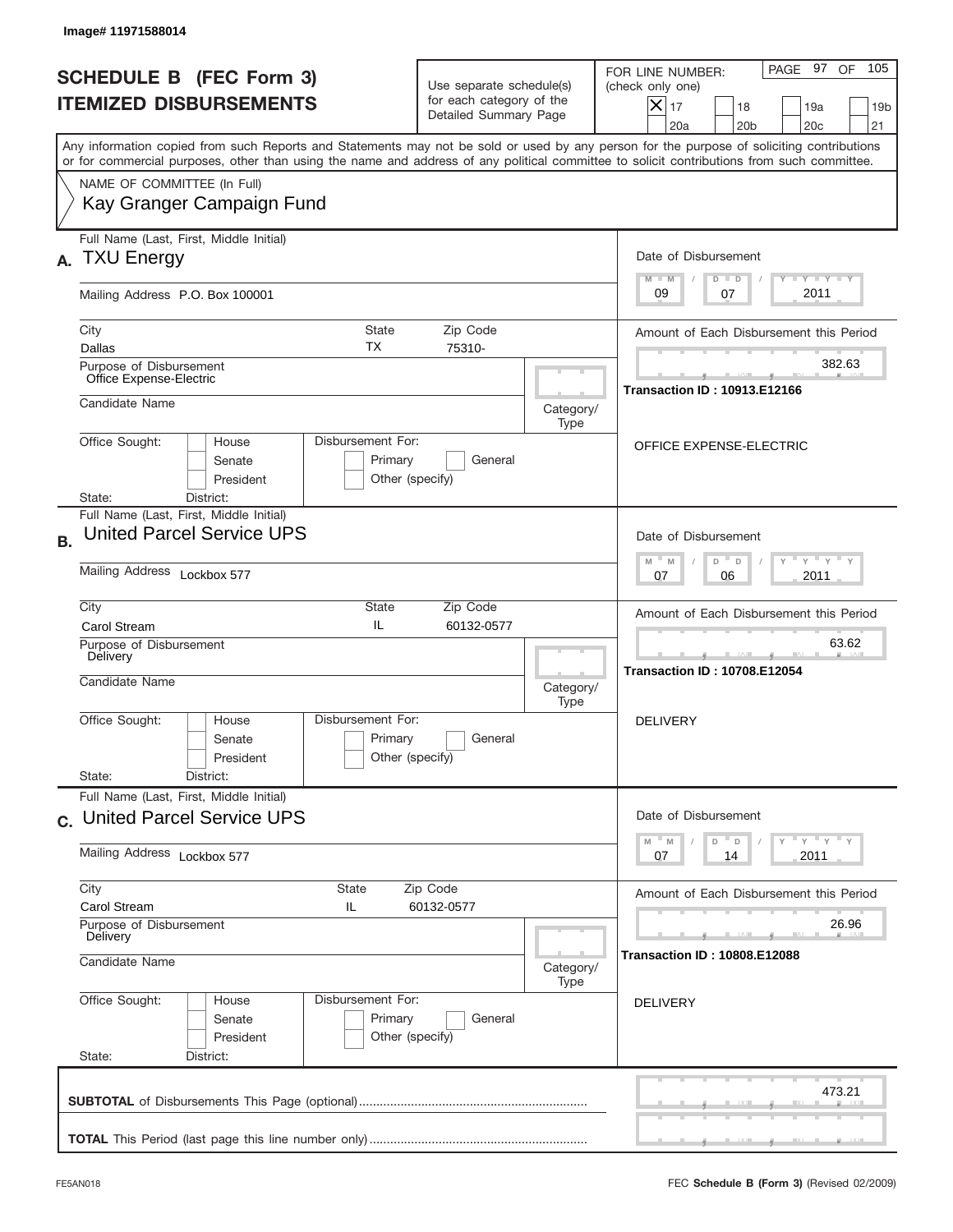|                                                                 | Image#11971588015                                                                                                                                                                                                                                                                       |                                                 |                                                                               |                                                          |                                                                                                                                                           |  |  |  |
|-----------------------------------------------------------------|-----------------------------------------------------------------------------------------------------------------------------------------------------------------------------------------------------------------------------------------------------------------------------------------|-------------------------------------------------|-------------------------------------------------------------------------------|----------------------------------------------------------|-----------------------------------------------------------------------------------------------------------------------------------------------------------|--|--|--|
| <b>SCHEDULE B (FEC Form 3)</b><br><b>ITEMIZED DISBURSEMENTS</b> |                                                                                                                                                                                                                                                                                         |                                                 | Use separate schedule(s)<br>for each category of the<br>Detailed Summary Page |                                                          | 105<br>PAGE 98 OF<br>FOR LINE NUMBER:<br>(check only one)<br>$X _{17}$<br>18<br>19a<br>19 <sub>b</sub><br>20a<br>20 <sub>b</sub><br>20 <sub>c</sub><br>21 |  |  |  |
|                                                                 | Any information copied from such Reports and Statements may not be sold or used by any person for the purpose of soliciting contributions<br>or for commercial purposes, other than using the name and address of any political committee to solicit contributions from such committee. |                                                 |                                                                               |                                                          |                                                                                                                                                           |  |  |  |
|                                                                 | NAME OF COMMITTEE (In Full)<br>Kay Granger Campaign Fund                                                                                                                                                                                                                                |                                                 |                                                                               |                                                          |                                                                                                                                                           |  |  |  |
|                                                                 | Full Name (Last, First, Middle Initial)<br><b>United Parcel Service UPS</b>                                                                                                                                                                                                             |                                                 |                                                                               | Date of Disbursement<br>Y TY TY TY<br>$M - M$<br>$D$ $D$ |                                                                                                                                                           |  |  |  |
|                                                                 | Mailing Address Lockbox 577                                                                                                                                                                                                                                                             |                                                 |                                                                               |                                                          | 2011<br>22<br>07                                                                                                                                          |  |  |  |
|                                                                 | City<br><b>Carol Stream</b>                                                                                                                                                                                                                                                             | Amount of Each Disbursement this Period         |                                                                               |                                                          |                                                                                                                                                           |  |  |  |
|                                                                 | Purpose of Disbursement<br>Delivery                                                                                                                                                                                                                                                     |                                                 |                                                                               |                                                          | 17.92<br><b>Transaction ID: 10808.E12096</b>                                                                                                              |  |  |  |
|                                                                 | Candidate Name                                                                                                                                                                                                                                                                          |                                                 |                                                                               | Category/<br>Type                                        |                                                                                                                                                           |  |  |  |
|                                                                 | Office Sought:<br>House<br>Senate<br>President<br>District:<br>State:                                                                                                                                                                                                                   | Disbursement For:<br>Primary<br>Other (specify) | General                                                                       |                                                          | <b>DELIVERY</b>                                                                                                                                           |  |  |  |
| <b>B.</b>                                                       | Full Name (Last, First, Middle Initial)<br><b>United Parcel Service UPS</b>                                                                                                                                                                                                             |                                                 |                                                                               |                                                          | Date of Disbursement<br>$\cdots$ $\gamma$ $\cdots$ $\gamma$ $\cdots$<br>$-M$<br>M<br>D<br>D                                                               |  |  |  |
|                                                                 | Mailing Address Lockbox 577                                                                                                                                                                                                                                                             | 2011<br>07<br>27                                |                                                                               |                                                          |                                                                                                                                                           |  |  |  |
|                                                                 | City<br>State<br>Zip Code<br>IL<br>Carol Stream<br>60132-0577                                                                                                                                                                                                                           |                                                 |                                                                               |                                                          | Amount of Each Disbursement this Period                                                                                                                   |  |  |  |
|                                                                 | Purpose of Disbursement<br>Delivery<br>Candidate Name                                                                                                                                                                                                                                   |                                                 |                                                                               |                                                          | 19.24<br><b>Transaction ID: 10808.E12097</b>                                                                                                              |  |  |  |
|                                                                 | Office Sought:<br>House<br>Senate<br>President<br>State:<br>District:                                                                                                                                                                                                                   | Disbursement For:<br>Primary<br>Other (specify) | General                                                                       | Type                                                     | <b>DELIVERY</b>                                                                                                                                           |  |  |  |
|                                                                 | Full Name (Last, First, Middle Initial)                                                                                                                                                                                                                                                 |                                                 |                                                                               |                                                          |                                                                                                                                                           |  |  |  |
|                                                                 | c. United Parcel Service UPS<br>Mailing Address Lockbox 577                                                                                                                                                                                                                             |                                                 |                                                                               |                                                          | Date of Disbursement<br>ү "ү "ү "ү<br>M<br>M<br>D<br>$\mathsf D$<br>2011<br>08<br>03                                                                      |  |  |  |
|                                                                 | City<br>State                                                                                                                                                                                                                                                                           | Amount of Each Disbursement this Period         |                                                                               |                                                          |                                                                                                                                                           |  |  |  |
|                                                                 | Carol Stream<br>IL<br>Purpose of Disbursement                                                                                                                                                                                                                                           | 17.92                                           |                                                                               |                                                          |                                                                                                                                                           |  |  |  |
|                                                                 | Delivery<br>Candidate Name                                                                                                                                                                                                                                                              | Category/                                       |                                                                               | Type                                                     | <b>Transaction ID: 10808.E12116</b>                                                                                                                       |  |  |  |
|                                                                 | Office Sought:<br>House<br>Senate<br>President<br>State:<br>District:                                                                                                                                                                                                                   | Disbursement For:<br>Primary<br>Other (specify) | General                                                                       |                                                          | <b>DELIVERY</b>                                                                                                                                           |  |  |  |
|                                                                 |                                                                                                                                                                                                                                                                                         |                                                 |                                                                               |                                                          | 55.08                                                                                                                                                     |  |  |  |
|                                                                 |                                                                                                                                                                                                                                                                                         |                                                 |                                                                               |                                                          |                                                                                                                                                           |  |  |  |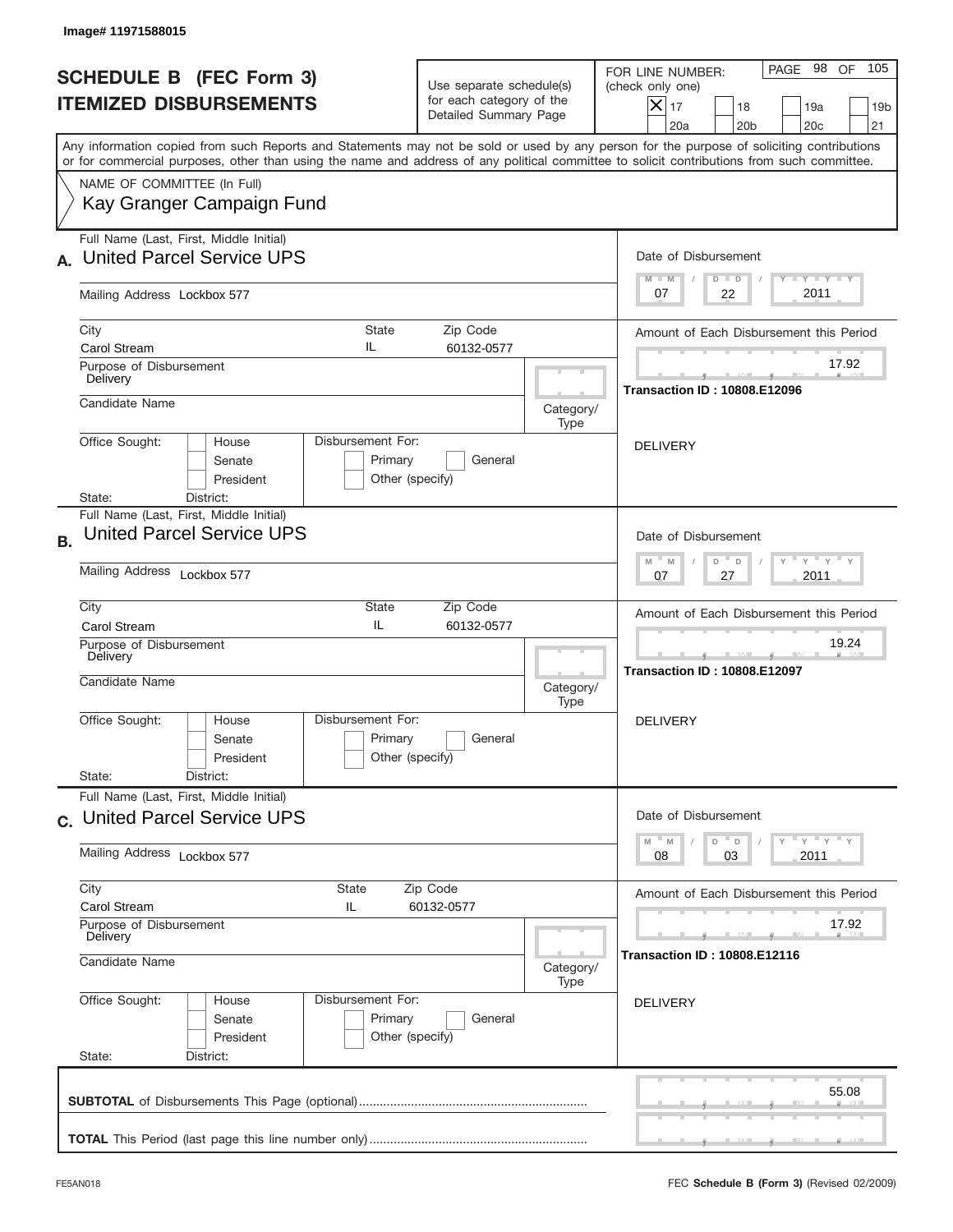|                                                                 | Image# 11971588016                                                                                                                                                                                                                                                                      |                                                                               |                                     |                                                                                                                                                         |  |  |  |
|-----------------------------------------------------------------|-----------------------------------------------------------------------------------------------------------------------------------------------------------------------------------------------------------------------------------------------------------------------------------------|-------------------------------------------------------------------------------|-------------------------------------|---------------------------------------------------------------------------------------------------------------------------------------------------------|--|--|--|
| <b>SCHEDULE B (FEC Form 3)</b><br><b>ITEMIZED DISBURSEMENTS</b> |                                                                                                                                                                                                                                                                                         | Use separate schedule(s)<br>for each category of the<br>Detailed Summary Page |                                     | 105<br>PAGE 99 OF<br>FOR LINE NUMBER:<br>(check only one)<br>$ \mathsf{X} _{17}$<br>18<br>19a<br>19 <sub>b</sub><br>20a<br>20 <sub>b</sub><br>20c<br>21 |  |  |  |
|                                                                 | Any information copied from such Reports and Statements may not be sold or used by any person for the purpose of soliciting contributions<br>or for commercial purposes, other than using the name and address of any political committee to solicit contributions from such committee. |                                                                               |                                     |                                                                                                                                                         |  |  |  |
|                                                                 | NAME OF COMMITTEE (In Full)<br>Kay Granger Campaign Fund                                                                                                                                                                                                                                |                                                                               |                                     |                                                                                                                                                         |  |  |  |
|                                                                 | Full Name (Last, First, Middle Initial)<br><b>United Parcel Service UPS</b>                                                                                                                                                                                                             |                                                                               |                                     | Date of Disbursement<br>Y TY TY TY<br>$M - M$<br>$D$ $D$                                                                                                |  |  |  |
|                                                                 | Mailing Address Lockbox 577                                                                                                                                                                                                                                                             |                                                                               |                                     | 2011<br>08<br>16                                                                                                                                        |  |  |  |
|                                                                 | City<br><b>State</b><br>IL<br><b>Carol Stream</b>                                                                                                                                                                                                                                       | Zip Code<br>60132-0577                                                        |                                     |                                                                                                                                                         |  |  |  |
|                                                                 | Purpose of Disbursement<br>Delivery                                                                                                                                                                                                                                                     |                                                                               | 28.63                               |                                                                                                                                                         |  |  |  |
|                                                                 | Candidate Name                                                                                                                                                                                                                                                                          | Category/<br>Type                                                             | <b>Transaction ID: 10913.E12125</b> |                                                                                                                                                         |  |  |  |
|                                                                 | Disbursement For:<br>Office Sought:<br>House<br>Senate<br>Primary<br>President<br>Other (specify)<br>District:<br>State:                                                                                                                                                                | General                                                                       |                                     | <b>DELIVERY</b>                                                                                                                                         |  |  |  |
| <b>B.</b>                                                       | Full Name (Last, First, Middle Initial)<br><b>United Parcel Service UPS</b>                                                                                                                                                                                                             |                                                                               |                                     | Date of Disbursement<br>ү " ү " ү "<br>$M - M$<br>D<br>D                                                                                                |  |  |  |
|                                                                 | Mailing Address Lockbox 577                                                                                                                                                                                                                                                             | 2011<br>08<br>26                                                              |                                     |                                                                                                                                                         |  |  |  |
|                                                                 | City<br>State<br>IL<br><b>Carol Stream</b>                                                                                                                                                                                                                                              | Zip Code<br>60132-0577                                                        |                                     |                                                                                                                                                         |  |  |  |
|                                                                 | Purpose of Disbursement<br>Delivery<br>Candidate Name                                                                                                                                                                                                                                   |                                                                               | Category/                           | 28.63<br><b>Transaction ID: 10913.E12151</b>                                                                                                            |  |  |  |
|                                                                 | Disbursement For:<br>Office Sought:<br>House<br>Primary<br>Senate<br>Other (specify)<br>President                                                                                                                                                                                       | General                                                                       | Type                                | <b>DELIVERY</b>                                                                                                                                         |  |  |  |
|                                                                 | State:<br>District:<br>Full Name (Last, First, Middle Initial)                                                                                                                                                                                                                          |                                                                               |                                     |                                                                                                                                                         |  |  |  |
|                                                                 | c. United Parcel Service UPS                                                                                                                                                                                                                                                            |                                                                               |                                     | Date of Disbursement<br>ү "ү "ү "ү<br>$-M$<br>M<br>D<br>D                                                                                               |  |  |  |
|                                                                 | Mailing Address Lockbox 577                                                                                                                                                                                                                                                             | 2011<br>09<br>07                                                              |                                     |                                                                                                                                                         |  |  |  |
|                                                                 | City<br>State<br>Carol Stream<br>IL<br>Purpose of Disbursement<br>Delivery                                                                                                                                                                                                              | Zip Code<br>60132-0577                                                        |                                     | Amount of Each Disbursement this Period<br>28.63                                                                                                        |  |  |  |
|                                                                 | Candidate Name                                                                                                                                                                                                                                                                          | <b>Transaction ID: 10913.E12165</b>                                           |                                     |                                                                                                                                                         |  |  |  |
|                                                                 | Office Sought:<br>Disbursement For:<br>House<br>Primary<br>Senate<br>President<br>Other (specify)<br>State:<br>District:                                                                                                                                                                | General                                                                       |                                     | <b>DELIVERY</b>                                                                                                                                         |  |  |  |
|                                                                 |                                                                                                                                                                                                                                                                                         |                                                                               |                                     | 85.89                                                                                                                                                   |  |  |  |
|                                                                 |                                                                                                                                                                                                                                                                                         |                                                                               |                                     |                                                                                                                                                         |  |  |  |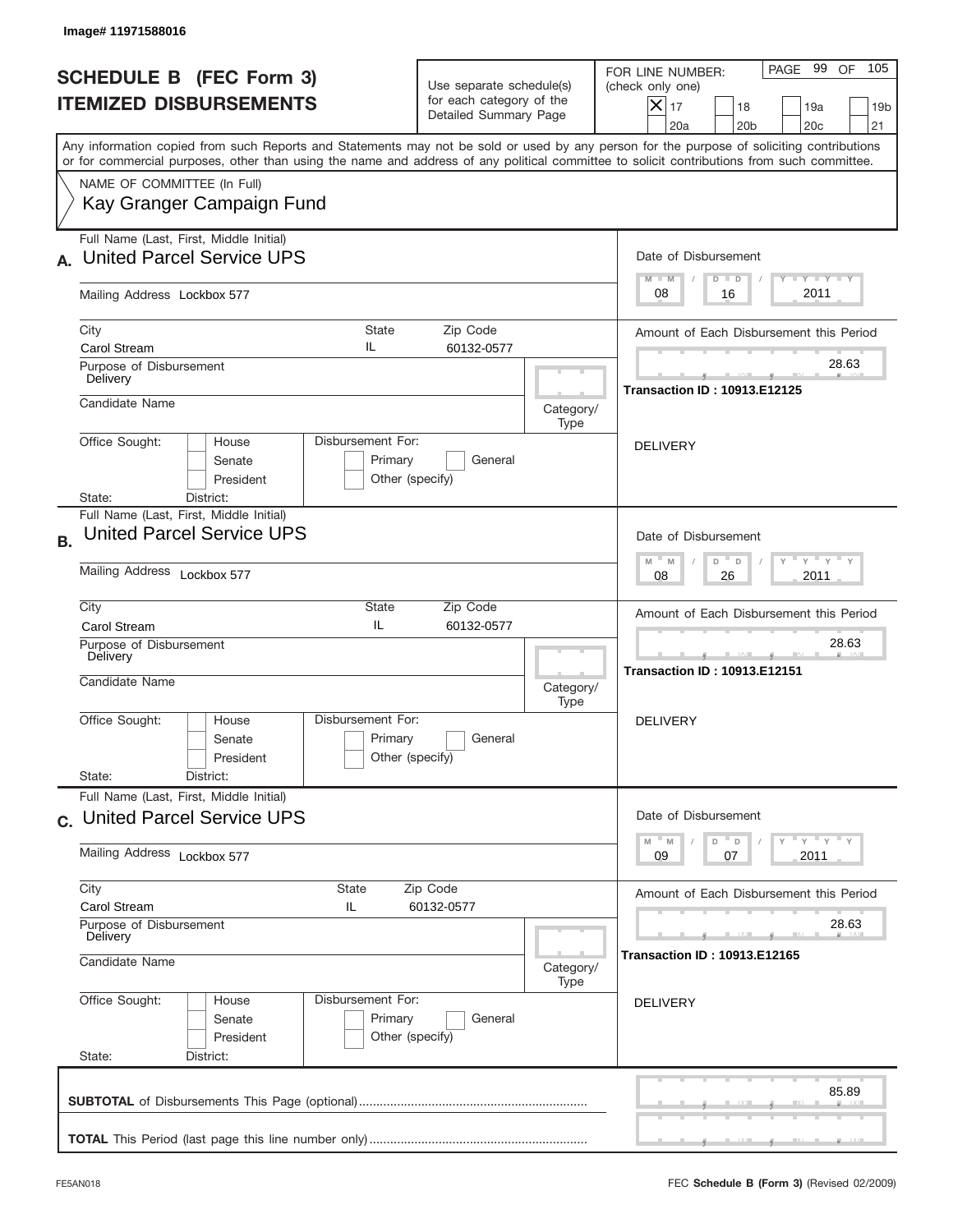|                                                                             | Image# 11971588017                                                                                                                                                                                                                                                                      |                                                                    |                                                                               |                   |                                                                                                                                                                 |  |  |
|-----------------------------------------------------------------------------|-----------------------------------------------------------------------------------------------------------------------------------------------------------------------------------------------------------------------------------------------------------------------------------------|--------------------------------------------------------------------|-------------------------------------------------------------------------------|-------------------|-----------------------------------------------------------------------------------------------------------------------------------------------------------------|--|--|
|                                                                             | <b>SCHEDULE B (FEC Form 3)</b><br><b>ITEMIZED DISBURSEMENTS</b>                                                                                                                                                                                                                         |                                                                    | Use separate schedule(s)<br>for each category of the<br>Detailed Summary Page |                   | 105<br>PAGE 100 OF<br>FOR LINE NUMBER:<br>(check only one)<br>$\times$<br>17<br>18<br>19a<br>19 <sub>b</sub><br>20a<br>20 <sub>b</sub><br>20 <sub>c</sub><br>21 |  |  |
|                                                                             | Any information copied from such Reports and Statements may not be sold or used by any person for the purpose of soliciting contributions<br>or for commercial purposes, other than using the name and address of any political committee to solicit contributions from such committee. |                                                                    |                                                                               |                   |                                                                                                                                                                 |  |  |
|                                                                             | NAME OF COMMITTEE (In Full)<br>Kay Granger Campaign Fund                                                                                                                                                                                                                                |                                                                    |                                                                               |                   |                                                                                                                                                                 |  |  |
| Full Name (Last, First, Middle Initial)<br><b>United Parcel Service UPS</b> |                                                                                                                                                                                                                                                                                         |                                                                    |                                                                               |                   | Date of Disbursement<br>$T - Y$ $T - Y$<br>$M - M$<br>$D$ $D$                                                                                                   |  |  |
|                                                                             | Mailing Address Lockbox 577                                                                                                                                                                                                                                                             |                                                                    |                                                                               |                   | 2011<br>09<br>22                                                                                                                                                |  |  |
|                                                                             | City<br>State<br>IL<br><b>Carol Stream</b><br>Purpose of Disbursement                                                                                                                                                                                                                   | Amount of Each Disbursement this Period<br>28.75                   |                                                                               |                   |                                                                                                                                                                 |  |  |
|                                                                             | Delivery<br>Candidate Name                                                                                                                                                                                                                                                              |                                                                    |                                                                               | Category/<br>Type | <b>Transaction ID: 11005.E12203</b><br><b>DELIVERY</b>                                                                                                          |  |  |
|                                                                             | Disbursement For:<br>Office Sought:<br>House<br>Senate<br>President<br>State:<br>District:                                                                                                                                                                                              | Primary<br>Other (specify)                                         | General                                                                       |                   |                                                                                                                                                                 |  |  |
| <b>B.</b>                                                                   | Full Name (Last, First, Middle Initial)<br><b>USPS</b>                                                                                                                                                                                                                                  |                                                                    |                                                                               |                   | Date of Disbursement<br>$\cdots$ $\gamma$ $\cdots$ $\gamma$ $\cdots$<br>$M - M$<br>D<br>D                                                                       |  |  |
|                                                                             | Mailing Address<br><b>Downtown Station</b>                                                                                                                                                                                                                                              | 22<br>2011<br>09                                                   |                                                                               |                   |                                                                                                                                                                 |  |  |
|                                                                             | City<br>State<br>Zip Code<br><b>TX</b><br>76101-9999<br>Fort Worth                                                                                                                                                                                                                      |                                                                    |                                                                               |                   | Amount of Each Disbursement this Period                                                                                                                         |  |  |
|                                                                             | Purpose of Disbursement<br>Postage<br>Candidate Name                                                                                                                                                                                                                                    | Category/<br>Type                                                  | 210.98<br><b>Transaction ID: 11005.E12204</b>                                 |                   |                                                                                                                                                                 |  |  |
|                                                                             | Disbursement For:<br>Office Sought:<br>House<br>Senate<br>President<br>State:<br>District:                                                                                                                                                                                              | Primary<br>Other (specify)                                         | General                                                                       |                   | <b>POSTAGE</b>                                                                                                                                                  |  |  |
|                                                                             | Full Name (Last, First, Middle Initial)<br>c. Wiley Rein LLP                                                                                                                                                                                                                            | Date of Disbursement                                               |                                                                               |                   |                                                                                                                                                                 |  |  |
|                                                                             | Mailing Address 1776 K Street, NW                                                                                                                                                                                                                                                       | ≡ү ≡ү ≡ү<br>M<br>D<br>M<br>D<br>20<br>2011<br>07                   |                                                                               |                   |                                                                                                                                                                 |  |  |
|                                                                             | City<br>State<br>Washington<br>DC                                                                                                                                                                                                                                                       | Amount of Each Disbursement this Period                            |                                                                               |                   |                                                                                                                                                                 |  |  |
|                                                                             | Purpose of Disbursement<br><b>Legal Services</b><br>Candidate Name                                                                                                                                                                                                                      | Category/                                                          | 3000.00<br><b>Transaction ID: 10808.E12094</b>                                |                   |                                                                                                                                                                 |  |  |
|                                                                             | Office Sought:<br>House<br>Senate<br>President<br>State:<br>District:                                                                                                                                                                                                                   | Type<br>Disbursement For:<br>Primary<br>General<br>Other (specify) |                                                                               |                   |                                                                                                                                                                 |  |  |
|                                                                             |                                                                                                                                                                                                                                                                                         |                                                                    |                                                                               |                   | 3239.73                                                                                                                                                         |  |  |
|                                                                             |                                                                                                                                                                                                                                                                                         |                                                                    |                                                                               |                   |                                                                                                                                                                 |  |  |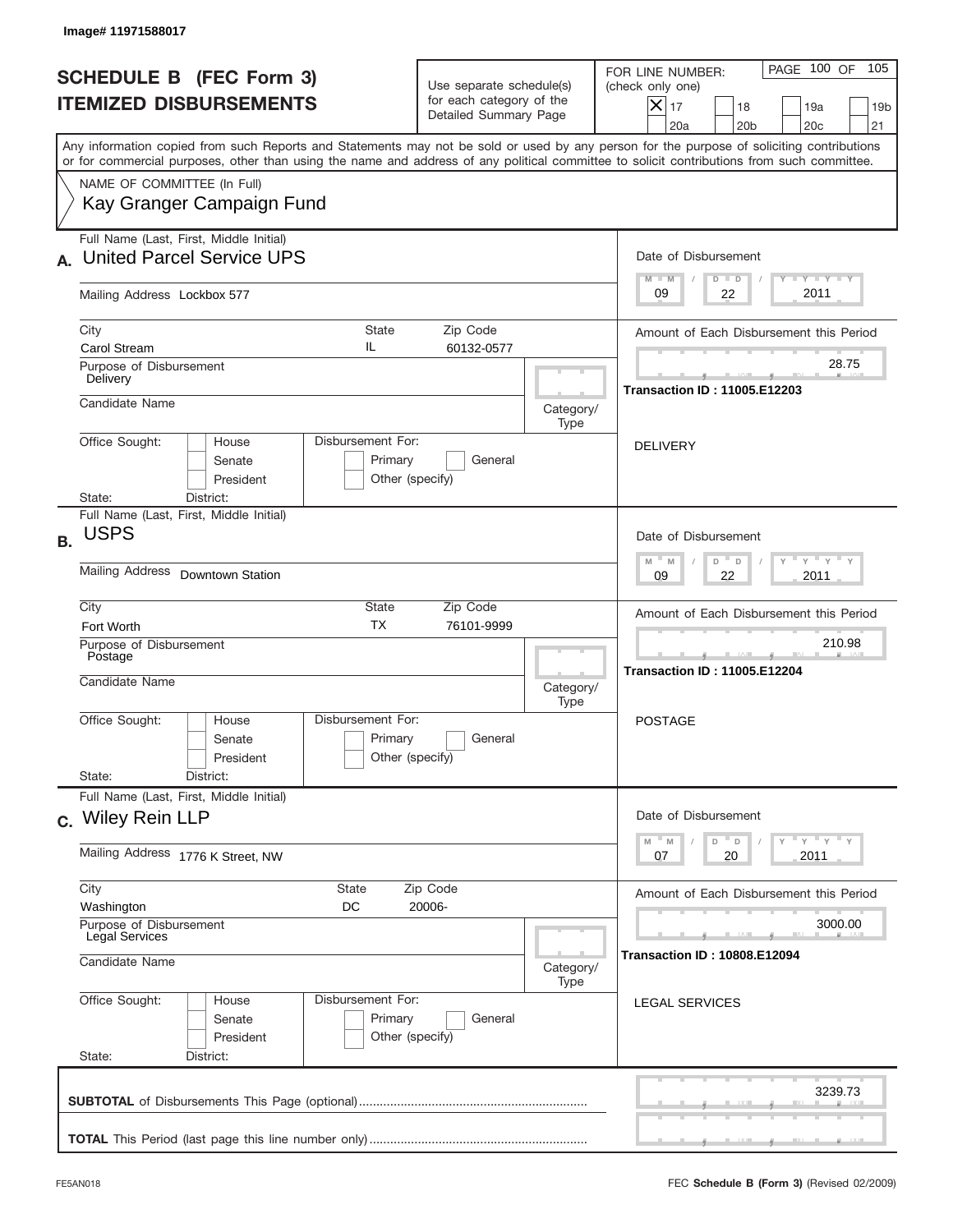| Image# 11971588018                                                                                                                                                                                                                                                                      |                                                                               |                   |                                                                                                                                                |  |  |  |
|-----------------------------------------------------------------------------------------------------------------------------------------------------------------------------------------------------------------------------------------------------------------------------------------|-------------------------------------------------------------------------------|-------------------|------------------------------------------------------------------------------------------------------------------------------------------------|--|--|--|
| <b>SCHEDULE B (FEC Form 3)</b><br><b>ITEMIZED DISBURSEMENTS</b>                                                                                                                                                                                                                         | Use separate schedule(s)<br>for each category of the<br>Detailed Summary Page |                   | PAGE 101 OF<br>105<br>FOR LINE NUMBER:<br>(check only one)<br>$X _{17}$<br>18<br>19a<br>19 <sub>b</sub><br>20a<br>20 <sub>b</sub><br>20c<br>21 |  |  |  |
| Any information copied from such Reports and Statements may not be sold or used by any person for the purpose of soliciting contributions<br>or for commercial purposes, other than using the name and address of any political committee to solicit contributions from such committee. |                                                                               |                   |                                                                                                                                                |  |  |  |
| NAME OF COMMITTEE (In Full)<br>Kay Granger Campaign Fund                                                                                                                                                                                                                                |                                                                               |                   |                                                                                                                                                |  |  |  |
| Full Name (Last, First, Middle Initial)<br><b>Wiley Rein LLP</b><br>А.                                                                                                                                                                                                                  |                                                                               |                   | Date of Disbursement<br>Y TY TY TY<br>$M - M$<br>$D$ $D$                                                                                       |  |  |  |
| Mailing Address 1776 K Street, NW                                                                                                                                                                                                                                                       |                                                                               |                   | 2011<br>08<br>16                                                                                                                               |  |  |  |
| City<br><b>State</b><br>DC<br>Washington                                                                                                                                                                                                                                                | Zip Code<br>20006-                                                            |                   | Amount of Each Disbursement this Period                                                                                                        |  |  |  |
| Purpose of Disbursement<br>Legal Services                                                                                                                                                                                                                                               | 3000.00<br><b>Transaction ID: 10913.E12128</b>                                |                   |                                                                                                                                                |  |  |  |
| Candidate Name                                                                                                                                                                                                                                                                          |                                                                               | Category/<br>Type |                                                                                                                                                |  |  |  |
| Disbursement For:<br>Office Sought:<br>House<br>Senate<br>President<br>State:<br>District:                                                                                                                                                                                              | Primary<br>General<br>Other (specify)                                         |                   | <b>LEGAL SERVICES</b>                                                                                                                          |  |  |  |
| Full Name (Last, First, Middle Initial)                                                                                                                                                                                                                                                 |                                                                               |                   |                                                                                                                                                |  |  |  |
| В.                                                                                                                                                                                                                                                                                      | Date of Disbursement<br>M<br>D<br>$\mathsf D$<br>M                            |                   |                                                                                                                                                |  |  |  |
| <b>Mailing Address</b>                                                                                                                                                                                                                                                                  |                                                                               |                   |                                                                                                                                                |  |  |  |
| City<br>State                                                                                                                                                                                                                                                                           | Amount of Each Disbursement this Period                                       |                   |                                                                                                                                                |  |  |  |
| Purpose of Disbursement<br>Candidate Name                                                                                                                                                                                                                                               | Category/<br>Type                                                             |                   |                                                                                                                                                |  |  |  |
| Disbursement For:<br>Office Sought:<br>House<br>Senate<br>President                                                                                                                                                                                                                     | Primary<br>General<br>Other (specify)                                         |                   |                                                                                                                                                |  |  |  |
| State:<br>District:<br>Full Name (Last, First, Middle Initial)                                                                                                                                                                                                                          |                                                                               |                   |                                                                                                                                                |  |  |  |
| C.                                                                                                                                                                                                                                                                                      | Date of Disbursement                                                          |                   |                                                                                                                                                |  |  |  |
| <b>Mailing Address</b>                                                                                                                                                                                                                                                                  | γ <sup>=</sup> γ <sup>=</sup> γ <sup>=</sup> γ<br>D<br>$\mathsf D$            |                   |                                                                                                                                                |  |  |  |
| City<br>State                                                                                                                                                                                                                                                                           | Amount of Each Disbursement this Period                                       |                   |                                                                                                                                                |  |  |  |
| Purpose of Disbursement                                                                                                                                                                                                                                                                 |                                                                               |                   |                                                                                                                                                |  |  |  |
| Candidate Name                                                                                                                                                                                                                                                                          | Category/                                                                     |                   |                                                                                                                                                |  |  |  |
| Office Sought:<br>Disbursement For:<br>House<br>Senate<br>President<br>State:<br>District:                                                                                                                                                                                              | Primary<br>General<br>Other (specify)                                         | Type              |                                                                                                                                                |  |  |  |
|                                                                                                                                                                                                                                                                                         |                                                                               |                   | 3000.00                                                                                                                                        |  |  |  |
|                                                                                                                                                                                                                                                                                         |                                                                               |                   |                                                                                                                                                |  |  |  |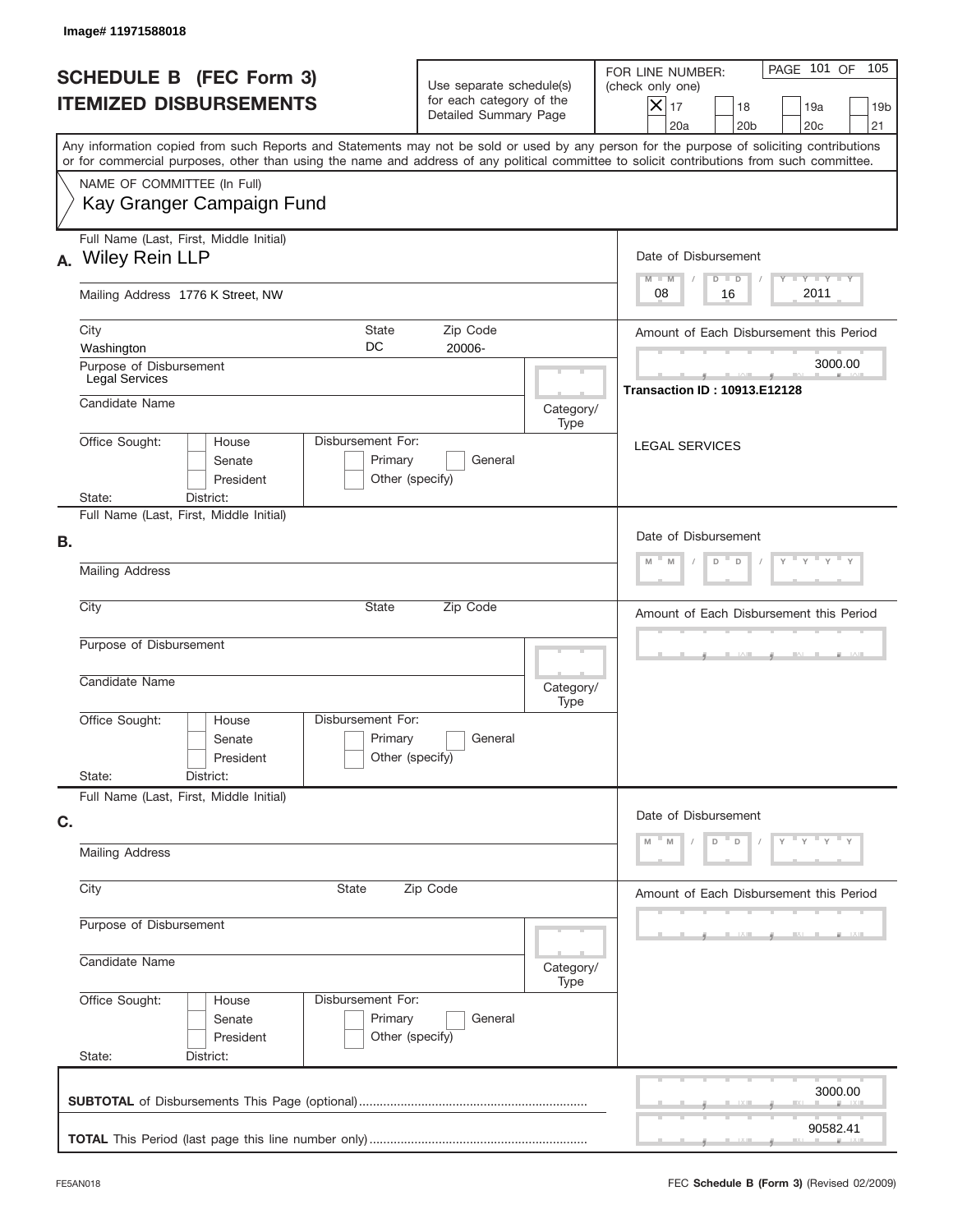| Image# 11971588019                                                                                                                                                                                                                                                                      |                                                                                           |                                                |                                                                                                                                                                                |  |  |  |
|-----------------------------------------------------------------------------------------------------------------------------------------------------------------------------------------------------------------------------------------------------------------------------------------|-------------------------------------------------------------------------------------------|------------------------------------------------|--------------------------------------------------------------------------------------------------------------------------------------------------------------------------------|--|--|--|
| <b>SCHEDULE B (FEC Form 3)</b><br><b>ITEMIZED DISBURSEMENTS</b>                                                                                                                                                                                                                         | Use separate schedule(s)<br>for each category of the<br>Detailed Summary Page             |                                                | PAGE 102 OF<br>105<br>FOR LINE NUMBER:<br>(check only one)<br>17<br>19a<br>18<br>19 <sub>b</sub><br>$\overline{\textsf{x}}$<br>20 <sub>c</sub><br>20a<br>20 <sub>b</sub><br>21 |  |  |  |
| Any information copied from such Reports and Statements may not be sold or used by any person for the purpose of soliciting contributions<br>or for commercial purposes, other than using the name and address of any political committee to solicit contributions from such committee. |                                                                                           |                                                |                                                                                                                                                                                |  |  |  |
| NAME OF COMMITTEE (In Full)<br>Kay Granger Campaign Fund                                                                                                                                                                                                                                |                                                                                           |                                                |                                                                                                                                                                                |  |  |  |
| Full Name (Last, First, Middle Initial)<br><b>Charlie Geren Campaign Account</b>                                                                                                                                                                                                        |                                                                                           |                                                | Date of Disbursement<br>Y TY TY TY<br>$M - M$<br>$D$ $D$                                                                                                                       |  |  |  |
| Mailing Address P.O. Box 1440                                                                                                                                                                                                                                                           |                                                                                           |                                                | 2011<br>12<br>07                                                                                                                                                               |  |  |  |
| City<br><b>State</b><br>ТX<br>Fort Worth                                                                                                                                                                                                                                                | Zip Code<br>76101-1440<br>Purpose of Disbursement<br><b>Refund of Contribution</b><br>010 |                                                |                                                                                                                                                                                |  |  |  |
|                                                                                                                                                                                                                                                                                         |                                                                                           |                                                |                                                                                                                                                                                |  |  |  |
| Candidate Name<br>Disbursement For: 2012                                                                                                                                                                                                                                                |                                                                                           | Category/<br>Type                              |                                                                                                                                                                                |  |  |  |
| Office Sought:<br>House<br>Primary<br>Senate<br>President<br>Other (specify)<br>District:<br>State:                                                                                                                                                                                     | General<br>$\times$                                                                       |                                                |                                                                                                                                                                                |  |  |  |
| Full Name (Last, First, Middle Initial)<br>Charlie Geren Campaign Account<br><b>B.</b>                                                                                                                                                                                                  |                                                                                           |                                                | Date of Disbursement                                                                                                                                                           |  |  |  |
| Mailing Address P.O. Box 1440                                                                                                                                                                                                                                                           | $-\gamma + \gamma +$<br>$M - M$<br>D<br>D<br>2011<br>07<br>12                             |                                                |                                                                                                                                                                                |  |  |  |
| City<br>State<br><b>TX</b><br>Fort Worth                                                                                                                                                                                                                                                | Zip Code<br>76101-1440                                                                    |                                                | Amount of Each Disbursement this Period                                                                                                                                        |  |  |  |
| Purpose of Disbursement<br>Refund of Contribution<br>Candidate Name                                                                                                                                                                                                                     | 010<br>Category/<br>Type                                                                  | 1500.00<br><b>Transaction ID: 10713.E12065</b> |                                                                                                                                                                                |  |  |  |
| Disbursement For:<br>Office Sought:<br>House<br>Primary<br>Senate<br>Other (specify)<br>President                                                                                                                                                                                       | 2012<br>General                                                                           |                                                |                                                                                                                                                                                |  |  |  |
| State:<br>District:<br>Full Name (Last, First, Middle Initial)                                                                                                                                                                                                                          |                                                                                           |                                                |                                                                                                                                                                                |  |  |  |
| C.<br><b>Mailing Address</b>                                                                                                                                                                                                                                                            |                                                                                           |                                                | Date of Disbursement<br>$\mathbf{y}$<br>D<br>D                                                                                                                                 |  |  |  |
| City<br>State                                                                                                                                                                                                                                                                           | Zip Code                                                                                  |                                                |                                                                                                                                                                                |  |  |  |
| Purpose of Disbursement                                                                                                                                                                                                                                                                 | Amount of Each Disbursement this Period                                                   |                                                |                                                                                                                                                                                |  |  |  |
| Candidate Name                                                                                                                                                                                                                                                                          |                                                                                           | Category/<br>Type                              |                                                                                                                                                                                |  |  |  |
| Office Sought:<br>Disbursement For:<br>House<br>Primary<br>Senate<br>Other (specify)<br>President<br>State:<br>District:                                                                                                                                                                | General                                                                                   |                                                |                                                                                                                                                                                |  |  |  |
|                                                                                                                                                                                                                                                                                         |                                                                                           |                                                | 1800.00                                                                                                                                                                        |  |  |  |
|                                                                                                                                                                                                                                                                                         |                                                                                           |                                                | 1800.00                                                                                                                                                                        |  |  |  |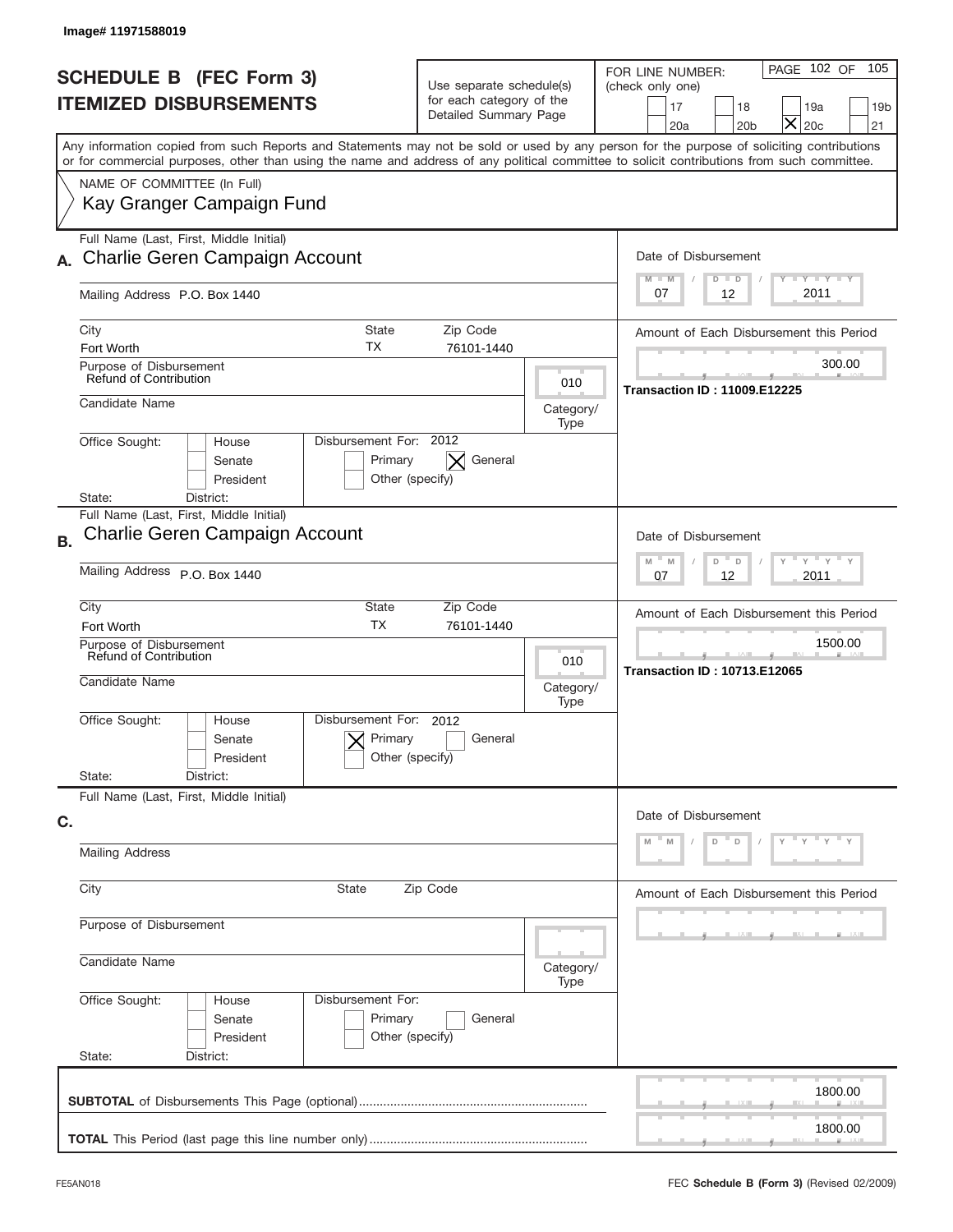|           | Image#11971588020                                                                                                                                                                                                                                                                       |                                                                               |                                                                                                                    |                                                                                                                                                     |  |  |  |
|-----------|-----------------------------------------------------------------------------------------------------------------------------------------------------------------------------------------------------------------------------------------------------------------------------------------|-------------------------------------------------------------------------------|--------------------------------------------------------------------------------------------------------------------|-----------------------------------------------------------------------------------------------------------------------------------------------------|--|--|--|
|           | <b>SCHEDULE B (FEC Form 3)</b><br><b>ITEMIZED DISBURSEMENTS</b>                                                                                                                                                                                                                         | Use separate schedule(s)<br>for each category of the<br>Detailed Summary Page |                                                                                                                    | PAGE 103 OF<br>105<br>FOR LINE NUMBER:<br>(check only one)<br>18<br>19a<br>17<br>19 <sub>b</sub><br>$\times$<br>20a<br>20 <sub>b</sub><br>20c<br>21 |  |  |  |
|           | Any information copied from such Reports and Statements may not be sold or used by any person for the purpose of soliciting contributions<br>or for commercial purposes, other than using the name and address of any political committee to solicit contributions from such committee. |                                                                               |                                                                                                                    |                                                                                                                                                     |  |  |  |
|           | NAME OF COMMITTEE (In Full)<br>Kay Granger Campaign Fund                                                                                                                                                                                                                                |                                                                               |                                                                                                                    |                                                                                                                                                     |  |  |  |
|           | Full Name (Last, First, Middle Initial)                                                                                                                                                                                                                                                 |                                                                               |                                                                                                                    |                                                                                                                                                     |  |  |  |
|           | Ben Akers Campaign                                                                                                                                                                                                                                                                      | Date of Disbursement<br>$T - Y$ $T - Y$<br>$M - M$<br>$D$ $D$                 |                                                                                                                    |                                                                                                                                                     |  |  |  |
|           | Mailing Address 111 No. Main Street                                                                                                                                                                                                                                                     |                                                                               |                                                                                                                    | 2011<br>09<br>07                                                                                                                                    |  |  |  |
|           | City<br>State<br>ТX                                                                                                                                                                                                                                                                     | Zip Code                                                                      |                                                                                                                    | Amount of Each Disbursement this Period                                                                                                             |  |  |  |
|           | Weatherford<br>Purpose of Disbursement                                                                                                                                                                                                                                                  | 76086-                                                                        |                                                                                                                    | 500.00                                                                                                                                              |  |  |  |
|           | NON FEDERAL CONTRIBUTION<br>Candidate Name                                                                                                                                                                                                                                              |                                                                               | <b>Transaction ID: 10913.E12162</b>                                                                                |                                                                                                                                                     |  |  |  |
|           |                                                                                                                                                                                                                                                                                         | Category/<br>Type                                                             |                                                                                                                    |                                                                                                                                                     |  |  |  |
|           | Disbursement For: 2012<br>Office Sought:<br>House<br>Primary<br>Senate<br>President<br>Other (specify)<br>District:<br>State:                                                                                                                                                           | General                                                                       |                                                                                                                    |                                                                                                                                                     |  |  |  |
| <b>B.</b> | Full Name (Last, First, Middle Initial)<br>Phil King Campaign                                                                                                                                                                                                                           |                                                                               |                                                                                                                    | Date of Disbursement                                                                                                                                |  |  |  |
|           | Mailing Address 2110 Fort Worth Hwy                                                                                                                                                                                                                                                     |                                                                               | $\cdots$ $\gamma$ $\cdots$ $\gamma$ $\cdots$<br>$-M$<br>M<br>D<br>D<br>2011<br>09<br>07                            |                                                                                                                                                     |  |  |  |
|           | City<br>State<br><b>TX</b><br>Weatherford                                                                                                                                                                                                                                               | Zip Code<br>76086-4833                                                        |                                                                                                                    | Amount of Each Disbursement this Period                                                                                                             |  |  |  |
|           | Purpose of Disbursement<br>NON FEDERAL CONTRIBUTION                                                                                                                                                                                                                                     |                                                                               | 1000.00                                                                                                            |                                                                                                                                                     |  |  |  |
|           | Candidate Name                                                                                                                                                                                                                                                                          | Category/<br>Type                                                             | <b>Transaction ID: 10913.E12163</b>                                                                                |                                                                                                                                                     |  |  |  |
|           | Disbursement For:<br>Office Sought:<br>House<br>Primary<br>Senate<br>Other (specify)<br>President<br>State:<br>District:                                                                                                                                                                | 2012<br>General                                                               |                                                                                                                    |                                                                                                                                                     |  |  |  |
|           | Full Name (Last, First, Middle Initial)<br>c. TFRW PAC                                                                                                                                                                                                                                  |                                                                               | Date of Disbursement                                                                                               |                                                                                                                                                     |  |  |  |
|           | Mailing Address 2007 Misty Creek Dr.                                                                                                                                                                                                                                                    |                                                                               | $\overline{Y}$ $\overline{Y}$ $\overline{Y}$ $\overline{Y}$ $\overline{Y}$<br>M<br>D<br>M<br>D<br>2011<br>08<br>16 |                                                                                                                                                     |  |  |  |
|           | City<br>State<br>Zip Code<br>Arlington<br>TX<br>76017-                                                                                                                                                                                                                                  | Amount of Each Disbursement this Period                                       |                                                                                                                    |                                                                                                                                                     |  |  |  |
|           | Purpose of Disbursement<br>SPONSORSHIP DONATION                                                                                                                                                                                                                                         |                                                                               | 5000.00                                                                                                            |                                                                                                                                                     |  |  |  |
|           | Candidate Name                                                                                                                                                                                                                                                                          | Category/<br>Type                                                             | <b>Transaction ID: 10913.E12129</b>                                                                                |                                                                                                                                                     |  |  |  |
|           | Office Sought:<br>Disbursement For: 2012<br>House<br>Senate<br>Primary<br>President<br>Other (specify)<br>State:<br>District:                                                                                                                                                           | General                                                                       |                                                                                                                    |                                                                                                                                                     |  |  |  |
|           |                                                                                                                                                                                                                                                                                         |                                                                               |                                                                                                                    | 6500.00                                                                                                                                             |  |  |  |
|           |                                                                                                                                                                                                                                                                                         |                                                                               |                                                                                                                    |                                                                                                                                                     |  |  |  |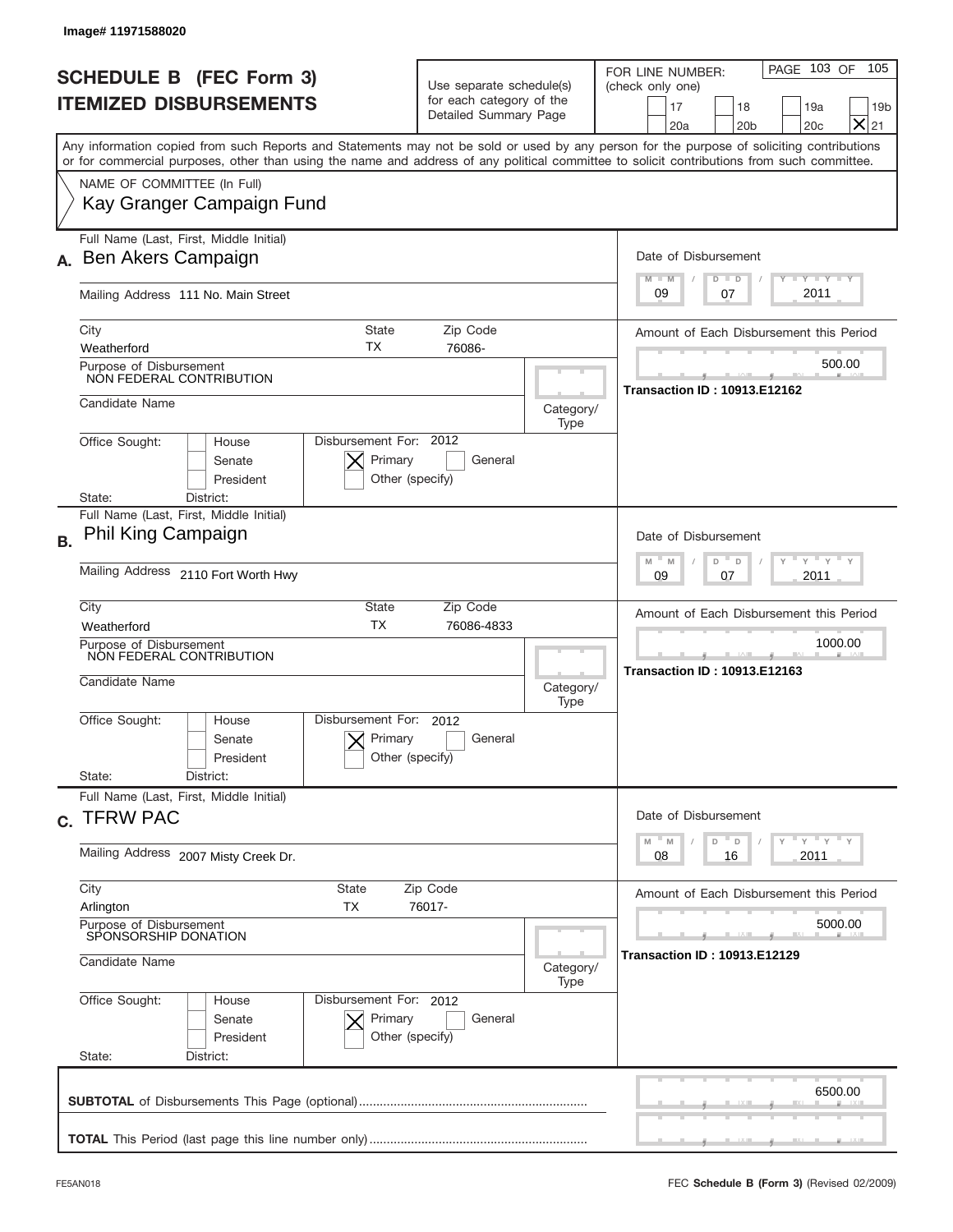| Image# 11971588021                                                                                                                                                                                                                                                                      |                                                                               |                                               |                                                                                                                                                     |  |  |  |
|-----------------------------------------------------------------------------------------------------------------------------------------------------------------------------------------------------------------------------------------------------------------------------------------|-------------------------------------------------------------------------------|-----------------------------------------------|-----------------------------------------------------------------------------------------------------------------------------------------------------|--|--|--|
| <b>SCHEDULE B (FEC Form 3)</b><br><b>ITEMIZED DISBURSEMENTS</b>                                                                                                                                                                                                                         | Use separate schedule(s)<br>for each category of the<br>Detailed Summary Page |                                               | PAGE 104 OF<br>105<br>FOR LINE NUMBER:<br>(check only one)<br>17<br>18<br>19a<br>19 <sub>b</sub><br>$\times$<br>20a<br>20 <sub>b</sub><br>20c<br>21 |  |  |  |
| Any information copied from such Reports and Statements may not be sold or used by any person for the purpose of soliciting contributions<br>or for commercial purposes, other than using the name and address of any political committee to solicit contributions from such committee. |                                                                               |                                               |                                                                                                                                                     |  |  |  |
| NAME OF COMMITTEE (In Full)<br>Kay Granger Campaign Fund                                                                                                                                                                                                                                |                                                                               |                                               |                                                                                                                                                     |  |  |  |
| Full Name (Last, First, Middle Initial)<br>The Rotary Club of Fort Worth<br>А.                                                                                                                                                                                                          |                                                                               |                                               | Date of Disbursement                                                                                                                                |  |  |  |
| Mailing Address 306 West 7th, Suite 715                                                                                                                                                                                                                                                 |                                                                               |                                               | Y TY TY TY<br>$M - M$<br>$D$ $D$<br>2011<br>08<br>16                                                                                                |  |  |  |
| City<br>ТX<br>Fort Worth                                                                                                                                                                                                                                                                | <b>State</b><br>Zip Code<br>76102-                                            |                                               |                                                                                                                                                     |  |  |  |
| Purpose of Disbursement<br>MEMBERSHIP CONTRIBUTION                                                                                                                                                                                                                                      |                                                                               |                                               | 25.00<br><b>Transaction ID: 10913.E12127</b>                                                                                                        |  |  |  |
| Candidate Name                                                                                                                                                                                                                                                                          | Category/<br>Type                                                             |                                               |                                                                                                                                                     |  |  |  |
| Disbursement For: 2012<br>Office Sought:<br>House<br>Primary<br>Senate<br>President<br>Other (specify)<br>District:<br>State:                                                                                                                                                           |                                                                               |                                               |                                                                                                                                                     |  |  |  |
| Full Name (Last, First, Middle Initial)<br>Zan Prince Campaign<br><b>B.</b>                                                                                                                                                                                                             |                                                                               |                                               | Date of Disbursement                                                                                                                                |  |  |  |
| Mailing Address 200 Palo Pinto                                                                                                                                                                                                                                                          | $-\gamma + \gamma$<br>$-$ M<br>M<br>D<br>D<br>2011<br>07<br>07                |                                               |                                                                                                                                                     |  |  |  |
| City<br>State<br><b>TX</b><br>Weatherford                                                                                                                                                                                                                                               | Zip Code<br>76086-                                                            |                                               | Amount of Each Disbursement this Period                                                                                                             |  |  |  |
| Purpose of Disbursement<br>NON-FEDERAL CONTRIBUTION<br>Candidate Name                                                                                                                                                                                                                   | Category/<br>Type                                                             | 500.00<br><b>Transaction ID: 10708.E12056</b> |                                                                                                                                                     |  |  |  |
| Disbursement For:<br>Office Sought:<br>House<br>Primary<br>Senate<br>President                                                                                                                                                                                                          | 2012<br>General<br>Other (specify)                                            |                                               |                                                                                                                                                     |  |  |  |
| State:<br>District:<br>Full Name (Last, First, Middle Initial)                                                                                                                                                                                                                          |                                                                               |                                               |                                                                                                                                                     |  |  |  |
| C.                                                                                                                                                                                                                                                                                      | Date of Disbursement                                                          |                                               |                                                                                                                                                     |  |  |  |
| <b>Mailing Address</b>                                                                                                                                                                                                                                                                  | $\mathbf{y}$<br>D<br>D                                                        |                                               |                                                                                                                                                     |  |  |  |
| City<br>State                                                                                                                                                                                                                                                                           | Zip Code                                                                      |                                               |                                                                                                                                                     |  |  |  |
| Purpose of Disbursement                                                                                                                                                                                                                                                                 |                                                                               |                                               |                                                                                                                                                     |  |  |  |
| Candidate Name                                                                                                                                                                                                                                                                          | Category/<br>Type                                                             |                                               |                                                                                                                                                     |  |  |  |
| Office Sought:<br>Disbursement For:<br>House<br>Primary<br>Senate<br>President<br>State:<br>District:                                                                                                                                                                                   | General<br>Other (specify)                                                    |                                               |                                                                                                                                                     |  |  |  |
|                                                                                                                                                                                                                                                                                         |                                                                               |                                               | 525.00                                                                                                                                              |  |  |  |
|                                                                                                                                                                                                                                                                                         |                                                                               |                                               | 7025.00                                                                                                                                             |  |  |  |